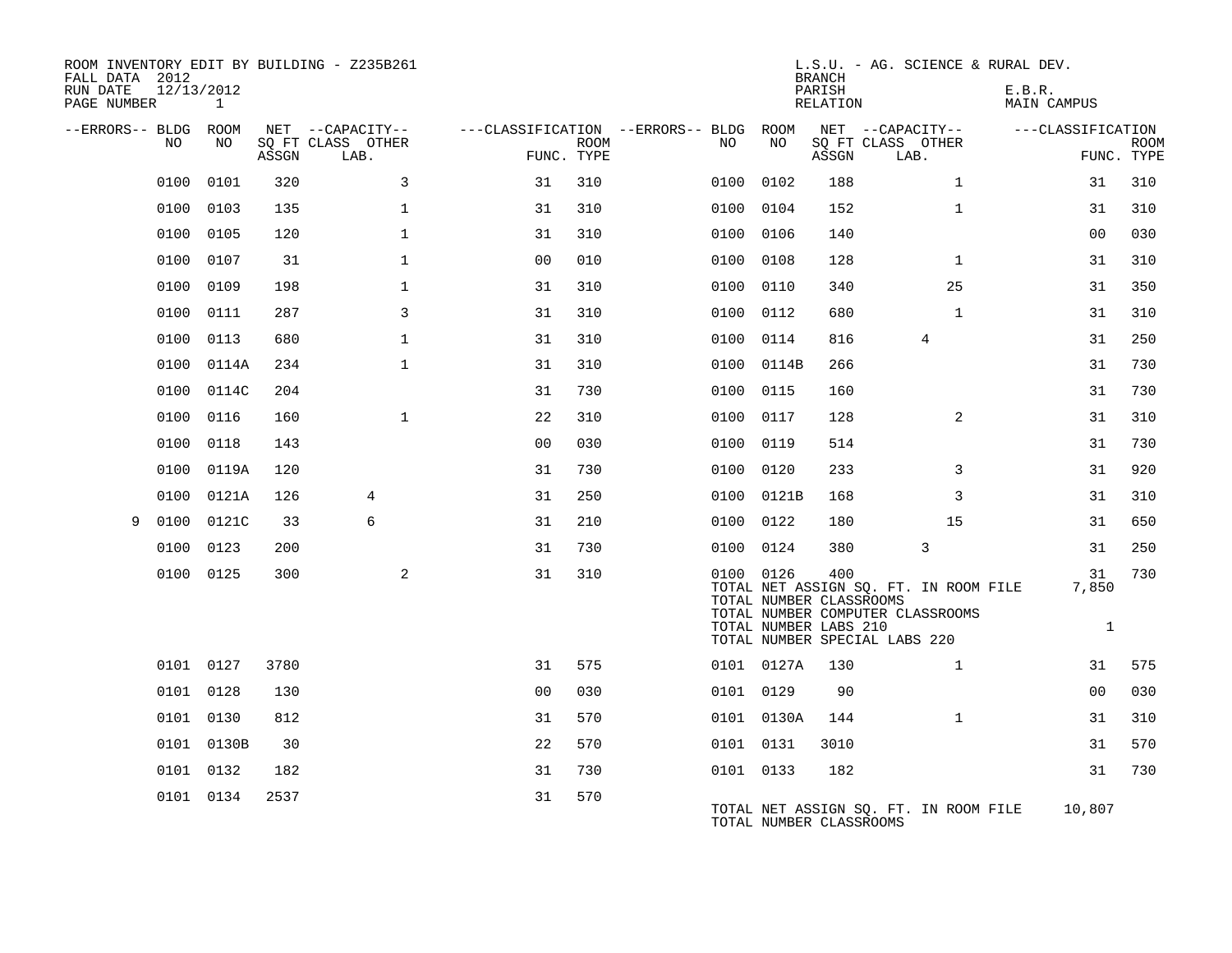| ROOM INVENTORY EDIT BY BUILDING - Z235B261<br>FALL DATA 2012 |                |                |    |        | BRANCH                                           | L.S.U. - AG. SCIENCE & RURAL DEV.                                                                                                                                                                                                                                                                         |        |             |  |
|--------------------------------------------------------------|----------------|----------------|----|--------|--------------------------------------------------|-----------------------------------------------------------------------------------------------------------------------------------------------------------------------------------------------------------------------------------------------------------------------------------------------------------|--------|-------------|--|
| RUN DATE 12/13/2012<br>PAGE NUMBER 2                         |                |                |    |        |                                                  | PARISH<br>RELATION                                                                                                                                                                                                                                                                                        | E.B.R. | MAIN CAMPUS |  |
|                                                              |                |                |    |        | TOTAL NUMBER LABS 210                            | ERRORS-- BLDG ROOM NET --CAPACITY--- --CLASSIFICATION --ERRORS-- BLDG ROOM NET --CAPACITY----------CLASSIFICATION--<br>NO NO SQ FT CLASS OTHER ROOM NO ROOM NO SQ FT CLASS OTHER ROOM<br>ASSGN LAB. FUNC. TYPE 1999 1999 1999 1999 1<br>TOTAL NUMBER COMPUTER CLASSROOMS<br>TOTAL NUMBER SPECIAL LABS 220 |        |             |  |
|                                                              |                | 0102 0001 2400 |    | 21 730 | TOTAL NUMBER CLASSROOMS<br>TOTAL NUMBER LABS 210 | TOTAL NET ASSIGN SQ. FT. IN ROOM FILE 2,400<br>TOTAL NUMBER COMPUTER CLASSROOMS<br>TOTAL NUMBER SPECIAL LABS 220                                                                                                                                                                                          |        |             |  |
|                                                              | 0103 0100 544  |                |    | 31 570 | TOTAL NUMBER CLASSROOMS<br>TOTAL NUMBER LABS 210 | TOTAL NET ASSIGN SQ. FT. IN ROOM FILE<br>TOTAL NUMBER COMPUTER CLASSROOMS<br>TOTAL NUMBER SPECIAL LABS 220                                                                                                                                                                                                |        | 544         |  |
|                                                              | 0104 0100 1000 |                | 31 | 570    | TOTAL NUMBER CLASSROOMS<br>TOTAL NUMBER LABS 210 | TOTAL NET ASSIGN SQ. FT. IN ROOM FILE<br>TOTAL NUMBER COMPUTER CLASSROOMS<br>TOTAL NUMBER SPECIAL LABS 220                                                                                                                                                                                                |        | 1,000       |  |
|                                                              | 0105 0100      | 544            |    | 31 570 | TOTAL NUMBER CLASSROOMS<br>TOTAL NUMBER LABS 210 | TOTAL NET ASSIGN SQ. FT. IN ROOM FILE<br>TOTAL NUMBER COMPUTER CLASSROOMS<br>TOTAL NUMBER SPECIAL LABS 220                                                                                                                                                                                                |        | 544         |  |
|                                                              | 0106 0100      | 544            |    | 31 570 | TOTAL NUMBER CLASSROOMS<br>TOTAL NUMBER LABS 210 | TOTAL NET ASSIGN SQ. FT. IN ROOM FILE<br>TOTAL NUMBER COMPUTER CLASSROOMS<br>TOTAL NUMBER SPECIAL LABS 220                                                                                                                                                                                                |        | 544         |  |
|                                                              | 0107 0100      | 544            | 31 | 570    | TOTAL NUMBER CLASSROOMS<br>TOTAL NUMBER LABS 210 | TOTAL NET ASSIGN SQ. FT. IN ROOM FILE<br>TOTAL NUMBER COMPUTER CLASSROOMS<br>TOTAL NUMBER SPECIAL LABS 220                                                                                                                                                                                                |        | 544         |  |
|                                                              | 0108 0100      | 544            | 31 | 570    | TOTAL NUMBER CLASSROOMS<br>TOTAL NUMBER LABS 210 | TOTAL NET ASSIGN SQ. FT. IN ROOM FILE<br>TOTAL NUMBER COMPUTER CLASSROOMS                                                                                                                                                                                                                                 |        | 544         |  |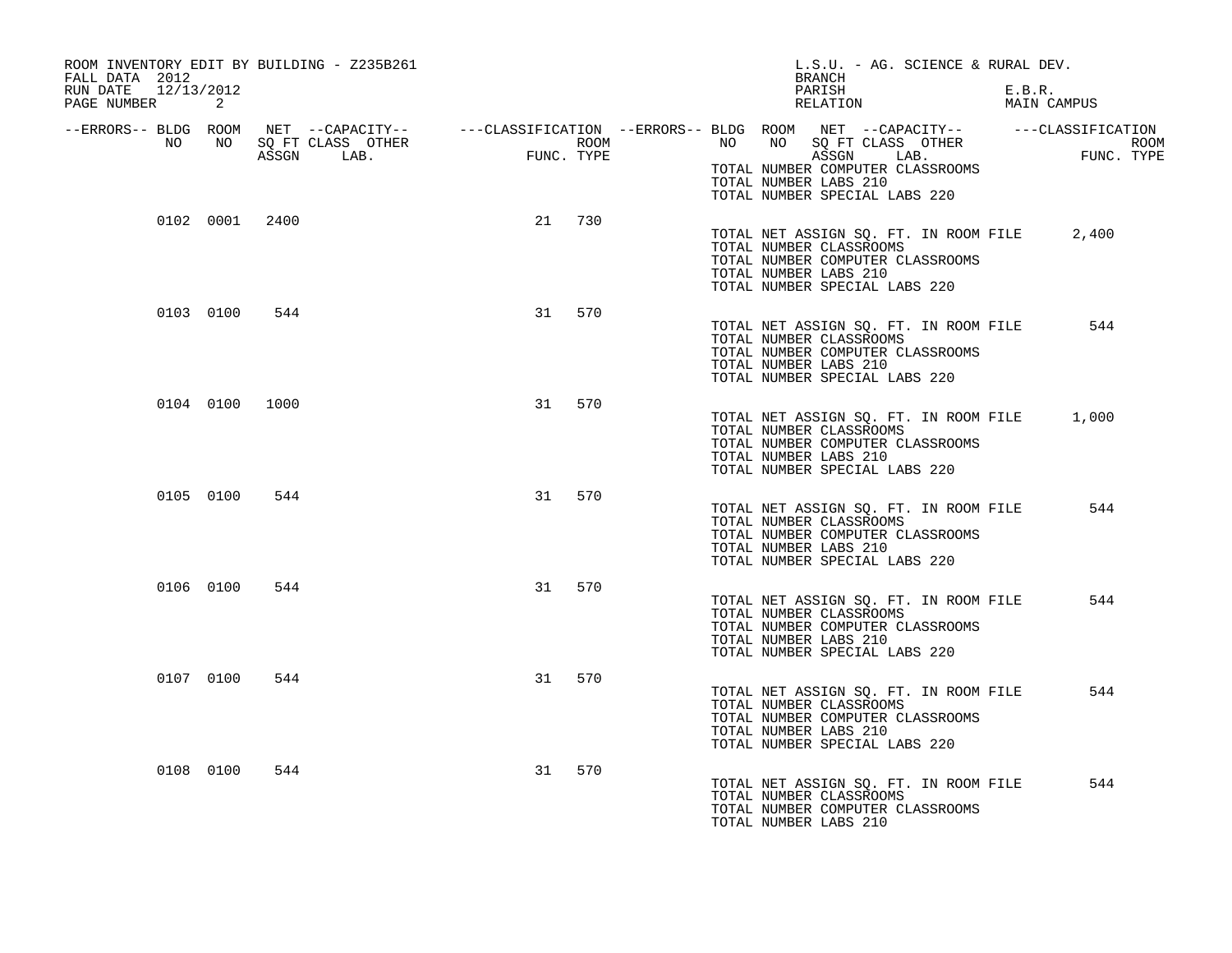| ROOM INVENTORY EDIT BY BUILDING - Z235B261<br>FALL DATA 2012                                                                                                                                                                         |                 |      |   |                |        |           |                | L.S.U. - AG. SCIENCE & RURAL DEV.<br>BRANCH                                                                                                                           |                |        |                                             |        |
|--------------------------------------------------------------------------------------------------------------------------------------------------------------------------------------------------------------------------------------|-----------------|------|---|----------------|--------|-----------|----------------|-----------------------------------------------------------------------------------------------------------------------------------------------------------------------|----------------|--------|---------------------------------------------|--------|
| RUN DATE 12/13/2012<br>PAGE NUMBER 3                                                                                                                                                                                                 |                 |      |   |                |        |           |                | PARISH<br>RELATION                                                                                                                                                    |                | E.B.R. | MAIN CAMPUS                                 |        |
| ERRORS-- BLDG ROOM NET --CAPACITY--- --CLASSIFICATION--ERRORS-- BLDG ROOM NET --CAPACITY----------CLASSIFICATION--<br>NO NO SQ FT CLASS OTHER ROOM NO ROOM NO SQ FT CLASS OTHER ROOM<br>ASSGN LAB. FUNC. TYPE ASSGN ASSGN LAB. FUNC. |                 |      |   |                |        |           |                |                                                                                                                                                                       |                |        | FUNC. TYPE                                  |        |
|                                                                                                                                                                                                                                      |                 |      |   |                |        |           |                | TOTAL NUMBER SPECIAL LABS 220                                                                                                                                         |                |        |                                             |        |
|                                                                                                                                                                                                                                      | 0109 0100       | 544  |   |                | 31 570 |           |                | TOTAL NET ASSIGN SQ. FT. IN ROOM FILE<br>TOTAL NUMBER CLASSROOMS<br>TOTAL NUMBER COMPUTER CLASSROOMS<br>TOTAL NUMBER LABS 210<br>TOTAL NUMBER SPECIAL LABS 220        |                |        | 544                                         |        |
|                                                                                                                                                                                                                                      | 0110 0100       | 544  |   |                | 31 570 |           |                | TOTAL NET ASSIGN SQ. FT. IN ROOM FILE<br>TOTAL NUMBER CLASSROOMS<br>TOTAL NUMBER COMPUTER CLASSROOMS<br>TOTAL NUMBER LABS 210<br>TOTAL NUMBER SPECIAL LABS 220        |                |        | 544                                         |        |
|                                                                                                                                                                                                                                      | 0186 0100 12500 |      |   | 22             | 570    |           |                | TOTAL NET ASSIGN SQ. FT. IN ROOM FILE 12,500<br>TOTAL NUMBER CLASSROOMS<br>TOTAL NUMBER COMPUTER CLASSROOMS<br>TOTAL NUMBER LABS 210<br>TOTAL NUMBER SPECIAL LABS 220 |                |        |                                             |        |
|                                                                                                                                                                                                                                      | 0204 0001       | 200  |   | 81             | 081    |           | 0204 0001A 150 |                                                                                                                                                                       | $\overline{1}$ |        |                                             | 00 030 |
|                                                                                                                                                                                                                                      | 0204 0001B      | 134  |   | 81             | 081    |           | 0204 0101      | 1755                                                                                                                                                                  |                |        |                                             | 11 255 |
|                                                                                                                                                                                                                                      | 0204 0102       | 1134 | 8 | 11             | 250    | 0204 0103 |                | 210                                                                                                                                                                   | $\overline{2}$ |        | 11                                          | 255    |
|                                                                                                                                                                                                                                      | 0204 0104       | 323  |   | 11             | 255    | 0204 0105 |                | 180                                                                                                                                                                   |                |        | 11                                          | 730    |
|                                                                                                                                                                                                                                      | 0204 0106       | 50   |   | 00             | 030    |           | 0204 0106A     | 42                                                                                                                                                                    | $\mathbf{1}$   |        | 00                                          | 030    |
|                                                                                                                                                                                                                                      | 0204 0107       | 120  |   | 0 <sub>0</sub> | 020    |           |                | TOTAL NUMBER CLASSROOMS<br>TOTAL NUMBER COMPUTER CLASSROOMS<br>TOTAL NUMBER LABS 210<br>TOTAL NUMBER SPECIAL LABS 220                                                 |                |        | TOTAL NET ASSIGN SQ. FT. IN ROOM FILE 3,936 |        |
|                                                                                                                                                                                                                                      | 0330 0100       | 544  |   |                | 31 570 |           |                | TOTAL NET ASSIGN SO. FT. IN ROOM FILE<br>TOTAL NUMBER CLASSROOMS<br>TOTAL NUMBER COMPUTER CLASSROOMS<br>TOTAL NUMBER LABS 210<br>TOTAL NUMBER SPECIAL LABS 220        |                |        | 544                                         |        |
|                                                                                                                                                                                                                                      | 0331 0100       | 544  |   | 31             | 570    |           |                | TOTAL NET ASSIGN SQ. FT. IN ROOM FILE<br>TOTAL NUMBER CLASSROOMS<br>TOTAL NUMBER COMPUTER CLASSROOMS                                                                  |                |        | 544                                         |        |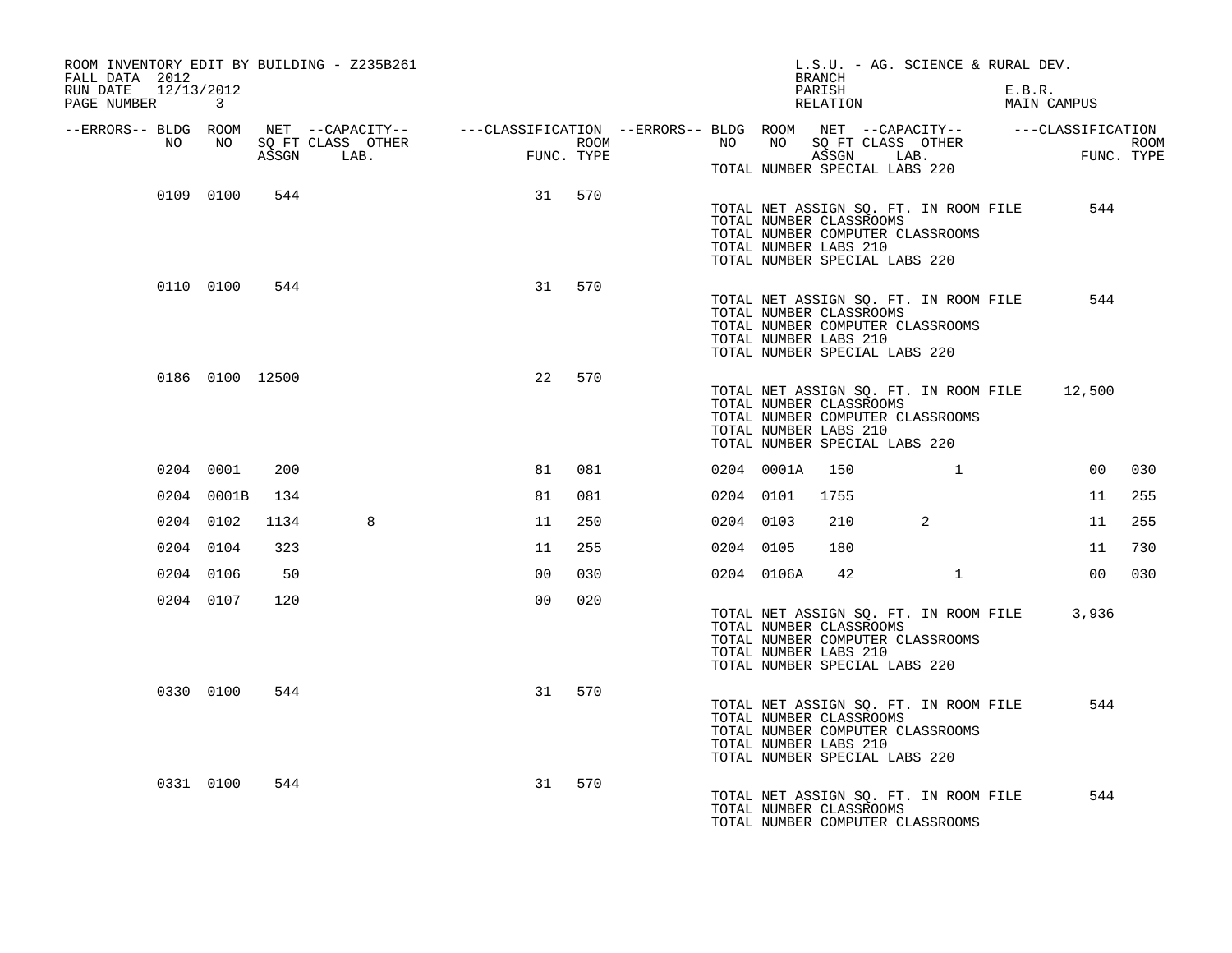| ROOM INVENTORY EDIT BY BUILDING - Z235B261<br>FALL DATA 2012<br>12/13/2012<br>RUN DATE |            |      |                                                                                                                    |                |            |           |            | L.S.U. - AG. SCIENCE & RURAL DEV.<br><b>BRANCH</b><br>PARISH                                                                                                         |                | E.B.R. |                |             |
|----------------------------------------------------------------------------------------|------------|------|--------------------------------------------------------------------------------------------------------------------|----------------|------------|-----------|------------|----------------------------------------------------------------------------------------------------------------------------------------------------------------------|----------------|--------|----------------|-------------|
| PAGE NUMBER                                                                            | 4          |      |                                                                                                                    |                |            |           |            | RELATION                                                                                                                                                             |                |        | MAIN CAMPUS    |             |
| --ERRORS-- BLDG ROOM<br>NO                                                             | NO         |      | NET --CAPACITY-- ----CLASSIFICATION --ERRORS-- BLDG ROOM NET --CAPACITY-- -----CLASSIFICATION<br>SQ FT CLASS OTHER |                | ROOM       | NO        | NO         | SQ FT CLASS OTHER                                                                                                                                                    |                |        |                | <b>ROOM</b> |
|                                                                                        |            |      | ASSGN LAB.                                                                                                         |                | FUNC. TYPE |           |            | ASSGN LAB.<br>TOTAL NUMBER LABS 210<br>TOTAL NUMBER SPECIAL LABS 220                                                                                                 |                |        | FUNC. TYPE     |             |
|                                                                                        | 0332 0100  | 544  |                                                                                                                    | 31             | 570        |           |            | TOTAL NET ASSIGN SQ. FT. IN ROOM FILE<br>TOTAL NUMBER CLASSROOMS<br>TOTAL NUMBER COMPUTER CLASSROOMS<br>TOTAL NUMBER LABS 210<br>TOTAL NUMBER SPECIAL LABS 220       |                |        | 544            |             |
|                                                                                        | 0333 0100  | 2000 |                                                                                                                    | 31             | 970        |           |            | TOTAL NET ASSIGN SQ. FT. IN ROOM FILE<br>TOTAL NUMBER CLASSROOMS<br>TOTAL NUMBER COMPUTER CLASSROOMS<br>TOTAL NUMBER LABS 210<br>TOTAL NUMBER SPECIAL LABS 220       |                |        | 2,000          |             |
|                                                                                        | 0346 0100  | 80   |                                                                                                                    | 0 <sub>0</sub> | 020        | 0346 0101 |            | 420                                                                                                                                                                  | $\overline{4}$ |        | 11             | 310         |
|                                                                                        | 0346 0102  | 240  | 5                                                                                                                  | 11             | 310        | 0346 0103 |            | 64                                                                                                                                                                   |                |        | 0 <sub>0</sub> | 030         |
|                                                                                        | 0346 0104  | 131  |                                                                                                                    | 11             | 730        | 0346 0105 |            | 131                                                                                                                                                                  | $\overline{a}$ |        |                | 11 575      |
|                                                                                        | 0346 0106  | 1012 |                                                                                                                    | 11             | 570        |           |            | TOTAL NET ASSIGN SQ. FT. IN ROOM FILE 1,934<br>TOTAL NUMBER CLASSROOMS<br>TOTAL NUMBER COMPUTER CLASSROOMS<br>TOTAL NUMBER LABS 210<br>TOTAL NUMBER SPECIAL LABS 220 |                |        |                |             |
|                                                                                        | 0404 0100  | 100  | $\mathbf{1}$                                                                                                       | 22             | 310        | 0404 0101 |            | 100                                                                                                                                                                  |                |        |                | 22 730      |
|                                                                                        | 0404 0102  | 900  |                                                                                                                    | 22             | 570        |           |            | TOTAL NET ASSIGN SQ. FT. IN ROOM FILE 1,100<br>TOTAL NUMBER CLASSROOMS<br>TOTAL NUMBER COMPUTER CLASSROOMS<br>TOTAL NUMBER LABS 210<br>TOTAL NUMBER SPECIAL LABS 220 |                |        |                |             |
|                                                                                        | 0453 0100  | 2599 |                                                                                                                    | 31             | 590        | 0453 0101 |            | 44                                                                                                                                                                   | $\mathbf{1}$   |        | 31             | 570         |
|                                                                                        | 0453 0102  | 44   | $\mathbf 1$                                                                                                        | 31             | 570        | 0453 0103 |            | 44                                                                                                                                                                   | $\mathbf{1}$   |        | 31             | 570         |
|                                                                                        | 0453 0104  | 44   | $\mathbf{1}$                                                                                                       | 31             | 570        | 0453 0105 |            | 44                                                                                                                                                                   | $\mathbf{1}$   |        | 31             | 570         |
|                                                                                        | 0453 0106  | 44   | $\mathbf{1}$                                                                                                       | 31             | 570        | 0453 0107 |            | 144                                                                                                                                                                  |                |        | 31             | 575         |
|                                                                                        | 0453 0108  | 102  |                                                                                                                    | 31             | 575        |           | 0453 0108A | 16                                                                                                                                                                   |                |        | 31             | 575         |
|                                                                                        | 0453 0108B | 16   |                                                                                                                    | 31             | 575        | 0453 0109 |            | 168                                                                                                                                                                  | $\mathbf{1}$   |        | 31             | 570         |
|                                                                                        | 0453 0110  | 168  | $\mathbf{1}$                                                                                                       | 31             | 570        | 0453 0111 |            | 144                                                                                                                                                                  | 3              |        | 31             | 250         |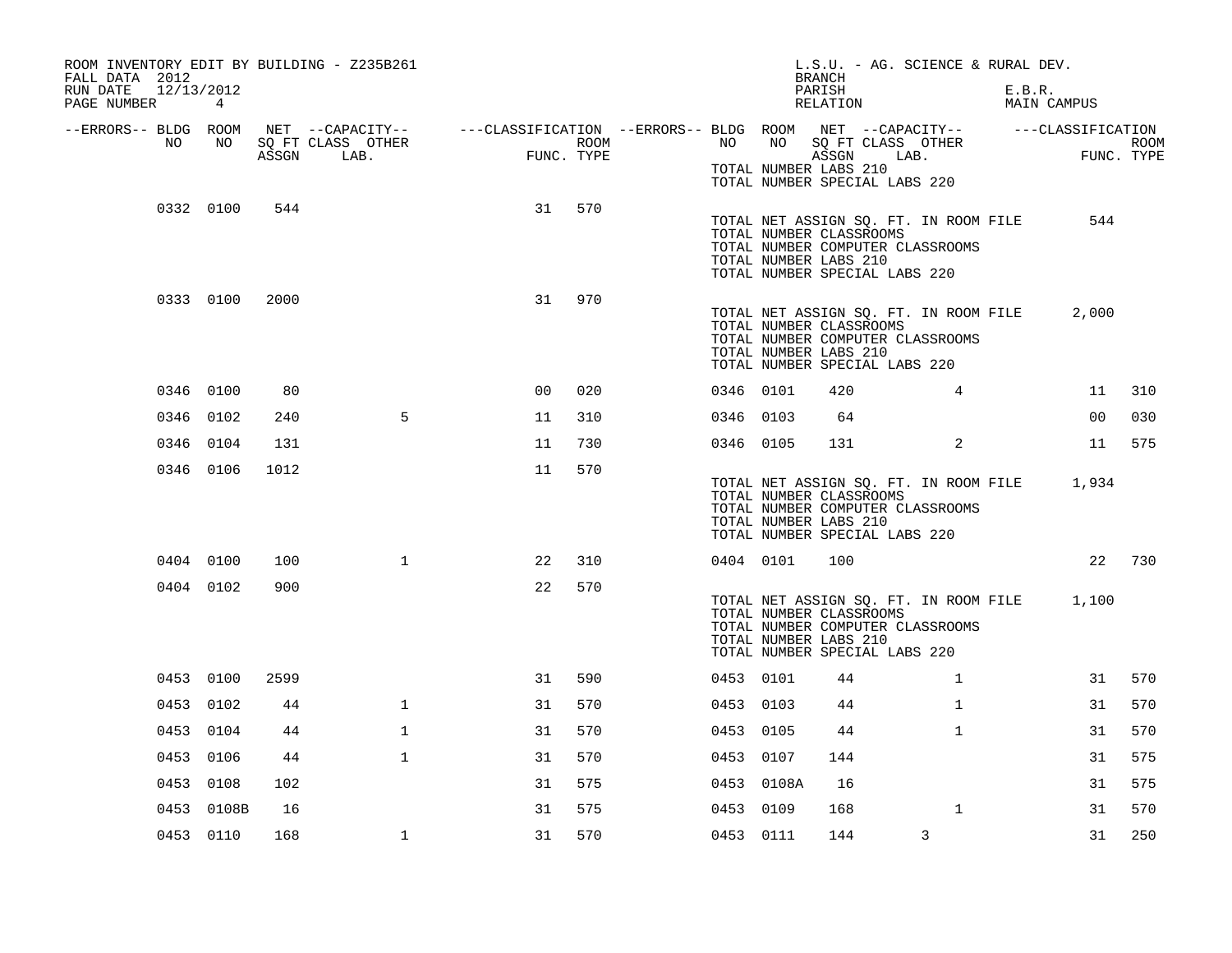| FALL DATA 2012<br>RUN DATE<br>PAGE NUMBER | 12/13/2012 | 5         |                | ROOM INVENTORY EDIT BY BUILDING - Z235B261                                                                                  |    |                           |           |    | L.S.U. - AG. SCIENCE & RURAL DEV.<br><b>BRANCH</b><br>PARISH<br>RELATION                                                                                       | E.B.R.<br>MAIN CAMPUS |       |                           |
|-------------------------------------------|------------|-----------|----------------|-----------------------------------------------------------------------------------------------------------------------------|----|---------------------------|-----------|----|----------------------------------------------------------------------------------------------------------------------------------------------------------------|-----------------------|-------|---------------------------|
| --ERRORS-- BLDG ROOM                      | NO.        | NO        | ASSGN          | NET --CAPACITY-- - ---CLASSIFICATION --ERRORS-- BLDG ROOM NET --CAPACITY-- - ---CLASSIFICATION<br>SQ FT CLASS OTHER<br>LAB. |    | <b>ROOM</b><br>FUNC. TYPE | NO        | NO | SQ FT CLASS OTHER<br>ASSGN<br>LAB.                                                                                                                             |                       |       | <b>ROOM</b><br>FUNC. TYPE |
|                                           |            | 0453 0112 | 144            |                                                                                                                             |    | 31 575                    |           |    | TOTAL NET ASSIGN SQ. FT. IN ROOM FILE<br>TOTAL NUMBER CLASSROOMS<br>TOTAL NUMBER COMPUTER CLASSROOMS<br>TOTAL NUMBER LABS 210<br>TOTAL NUMBER SPECIAL LABS 220 |                       | 3,765 |                           |
|                                           | 0483 0101  |           | 69             |                                                                                                                             | 22 | 560                       | 0483 0102 |    | 69                                                                                                                                                             |                       |       | 22 560                    |
|                                           | 0483 0103  |           | 69             |                                                                                                                             | 22 | 560                       |           |    | TOTAL NET ASSIGN SQ. FT. IN ROOM FILE<br>TOTAL NUMBER CLASSROOMS<br>TOTAL NUMBER COMPUTER CLASSROOMS<br>TOTAL NUMBER LABS 210<br>TOTAL NUMBER SPECIAL LABS 220 |                       | 207   |                           |
|                                           |            |           | 0484 0001 1949 | $\mathbf{3}$                                                                                                                | 11 | 920                       |           |    | TOTAL NET ASSIGN SO. FT. IN ROOM FILE<br>TOTAL NUMBER CLASSROOMS<br>TOTAL NUMBER COMPUTER CLASSROOMS<br>TOTAL NUMBER LABS 210<br>TOTAL NUMBER SPECIAL LABS 220 |                       | 1,949 |                           |
| 5                                         | 0899       |           |                |                                                                                                                             |    |                           | NO ROOMS  |    |                                                                                                                                                                |                       |       |                           |
| 5                                         | 0900       |           |                |                                                                                                                             |    |                           | NO ROOMS  |    |                                                                                                                                                                |                       |       |                           |
| 5                                         | 1007       |           |                |                                                                                                                             |    |                           | NO ROOMS  |    |                                                                                                                                                                |                       |       |                           |
| 5                                         | 1008       |           |                |                                                                                                                             |    |                           | NO ROOMS  |    |                                                                                                                                                                |                       |       |                           |
| 5                                         | 1011       |           |                |                                                                                                                             |    |                           | NO ROOMS  |    |                                                                                                                                                                |                       |       |                           |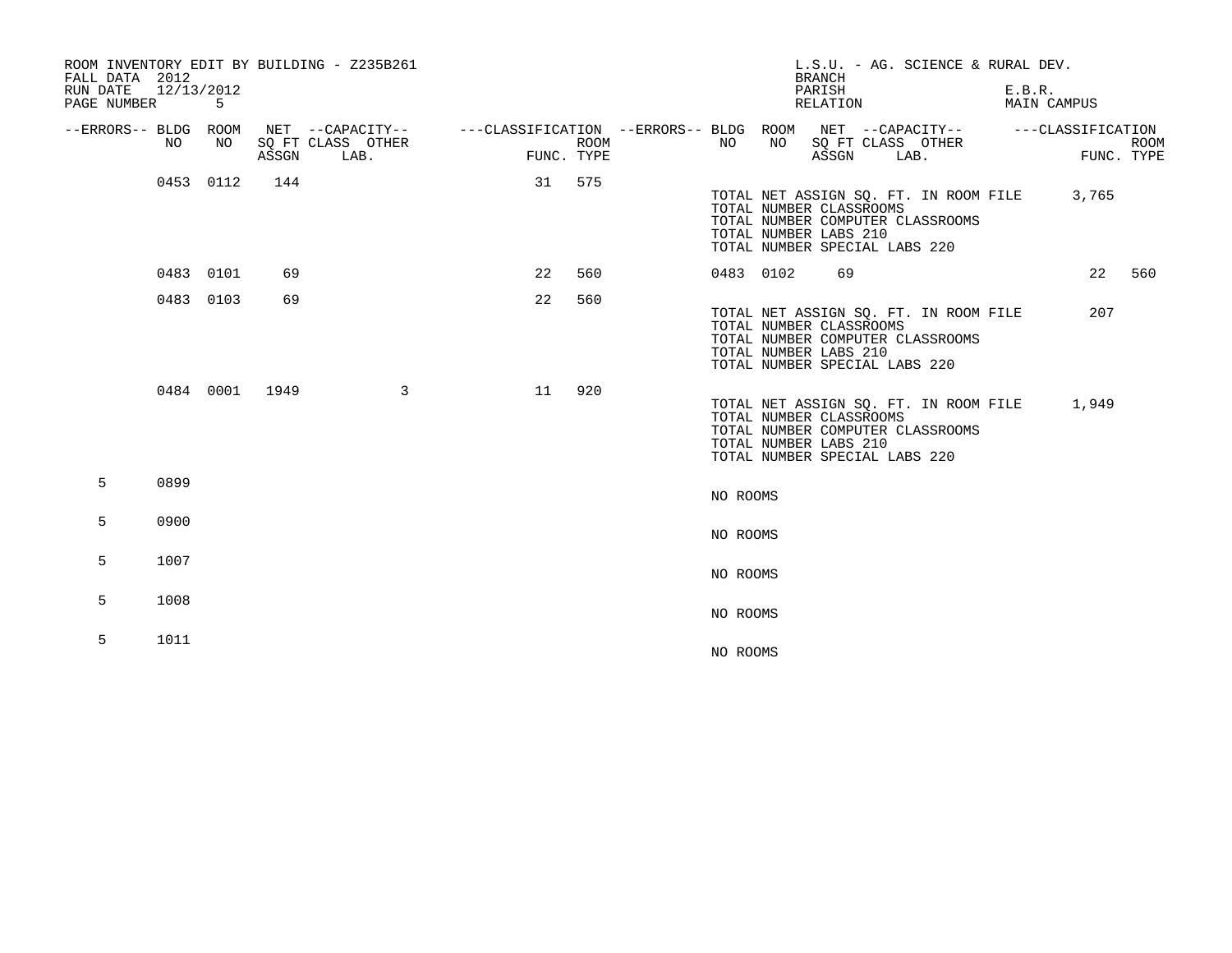- ERROR 1 BLD NUMBER OF THE ROOM FILE DOES NOT MATCH THE BLD NUMBER OF THE BLD FILE. THE BUILDING NUMBERS SHOULD BE EXACTLY THE SAME ON THE BUILDING FILE AND THE ROOM FILE.
- ERROR 2 DUPLICATE RECORD IN THE ROOM FILE.
- ERROR 3 NET ASSIGNABLE SQUARE FEET IS BLANK.
- ERROR 4 CAPACITY IS NOT ENTERED FOR ROOM TYPE 110, 210, 220, 230, 250, 410, 430, 610, 910, 920.
- ERROR 5 BUILDING DOES NOT CONTAIN ANY ROOMS. 5 IF THE BUILDING IS A WAREHOUSE, BARN, ETC. WITH NO ROOMS, CODE ONE ROOM WITH THE GROSS AND NET EQUAL.
- ERROR 6 FUNCTION USE OF ROOMS IS 00 AND ROOM TYPE NOT 010, 020, 030, 051, 052, OR 053.
- ERROR 7 ROOM TYPE IS NOT A VALID ROOM USE CODE OR PCS FUNCTION USE CODE IS NOT A VALID CODE
- ERROR 8 ROOM TYPE IS WRONG (000).

## TOTAL ERRORS 5 #9 WARNING ONLY - RATIO OF NET ASSIGN SQ. FT. TO CAPACITY IS NOT 5 TO 50 SQ. FT. FOR ROOM TYPES 110 410 430 OR IS NOT 10 TO 400 SQ. FT. FOR ROOM TYPES 210 220 230 250 OR IS NOT 5 TO 25 SQ. FT. FOR ROOM TYPE 610. 1 TOTAL NUMBER OF ROOM RECORDS 97 TOTAL CLASSROOM CAPACITY TOTAL LAB CAPACITY 30 TOTAL OTHER CAPACITY 94 TOTAL NON ASSIGN AREA - ROOMS (FUNCT 00) 1040 TOTAL UNASSIGNED AREA - ROOMS (FUNCT 81, 82, 83)<br>TOTAL FACIL IN USE - ROOMS (FUNCT 10 THROUGH 70) 334 TOTAL FACIL IN USE - ROOMS (FUNCT 10 THROUGH 70) TOTAL ASSIGNABLE AREA - ROOMS (FUNCT 10 THROUGH 83) 54888 TOTAL NUMBER OF NON-ASSIGN ROOMS (FUNCT 00) 11 TOTAL NUMBER OF INSTRUCTIONAL, RESEARCH, ACADEMIC SUPPORT, AND STUDENT SERVICE ROOMS (FUNCTS 10, 20, 40 AND 50) 21 TOTAL NUMBER OF PUBLIC SERVICE, INSTITUTIONAL SUPPORT AND INDEPENDENT OPERATIONS ROOMS (FUNCTS 30, 60 AND 70) 63 TOTAL NUMBER OF UNASSIGNED ROOMS (FUNCT 81, 82, 83) 2 TOTAL NUMBER OF ASSIGNABLE ROOMS (FUNCT 10 TO 83) 86 TOTAL NUMBER OF CLASSROOMS (110) TOTAL NUMBER OF COMPUTER CLASSROOMS (140) TOTAL NUMBER OF LABS (210) 1 TOTAL NUMBER OF SPECIAL LABS (220)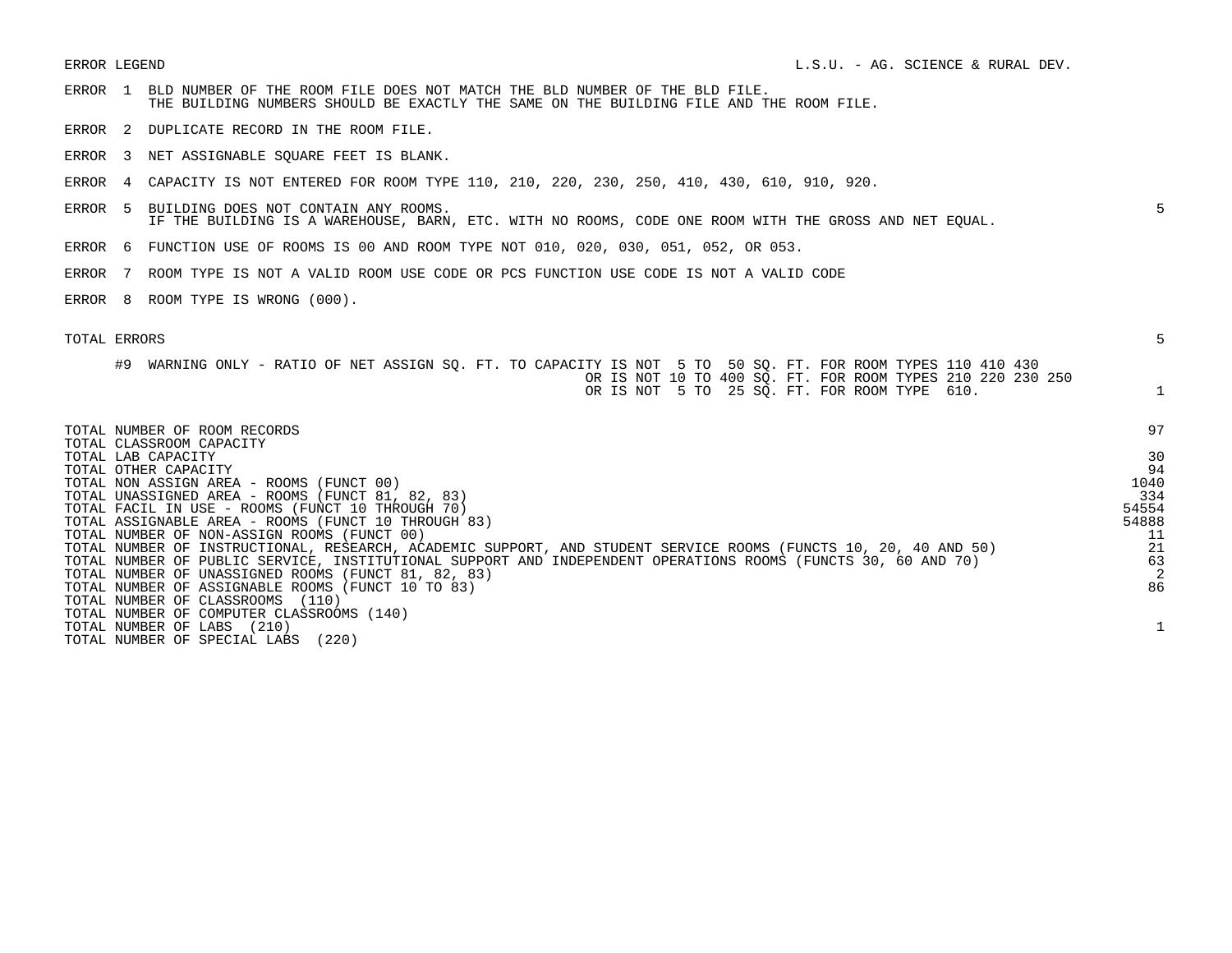| ROOM INVENTORY EDIT BY BUILDING - Z235B261<br>FALL DATA 2012 |                |       |                                                                                                |                |            |                  |           |                | BURDEN RESEARCH CENTER<br><b>BRANCH</b>                                                                                                                              |  |             |                    |
|--------------------------------------------------------------|----------------|-------|------------------------------------------------------------------------------------------------|----------------|------------|------------------|-----------|----------------|----------------------------------------------------------------------------------------------------------------------------------------------------------------------|--|-------------|--------------------|
| RUN DATE<br>12/13/2012<br>PAGE NUMBER 1                      |                |       |                                                                                                |                |            |                  |           |                | PARISH<br>PARISH E.B.R.<br>RELATION BRANCH-RESTRICT PROG                                                                                                             |  | E.B.R.      |                    |
| --ERRORS-- BLDG ROOM                                         |                |       | NET --CAPACITY-- - ---CLASSIFICATION --ERRORS-- BLDG ROOM NET --CAPACITY-- - ---CLASSIFICATION |                |            |                  |           |                |                                                                                                                                                                      |  |             |                    |
| NO                                                           | NO             | ASSGN | SQ FT CLASS OTHER<br>LAB.                                                                      | <b>EXECUTE</b> | FUNC. TYPE | ROOM <b>ROOM</b> | NO 11     |                | NO SQ FT CLASS OTHER<br>ASSGN LAB.                                                                                                                                   |  |             | ROOM<br>FUNC. TYPE |
|                                                              | 0094 0001 1176 |       |                                                                                                | 21             | 730        |                  |           |                | TOTAL NET ASSIGN SQ. FT. IN ROOM FILE 1,176<br>TOTAL NUMBER CLASSROOMS<br>TOTAL NUMBER COMPUTER CLASSROOMS<br>TOTAL NUMBER LABS 210<br>TOTAL NUMBER SPECIAL LABS 220 |  |             |                    |
|                                                              | 0244 0001 2160 |       |                                                                                                | 92             | 970        |                  |           |                | TOTAL NET ASSIGN SQ. FT. IN ROOM FILE<br>TOTAL NUMBER CLASSROOMS<br>TOTAL NUMBER COMPUTER CLASSROOMS<br>TOTAL NUMBER LABS 210<br>TOTAL NUMBER SPECIAL LABS 220       |  | 2,160       |                    |
|                                                              | 0245 0001      | 36    |                                                                                                | 21             | 755        |                  |           |                | TOTAL NET ASSIGN SQ. FT. IN ROOM FILE<br>TOTAL NUMBER CLASSROOMS<br>TOTAL NUMBER COMPUTER CLASSROOMS<br>TOTAL NUMBER LABS 210<br>TOTAL NUMBER SPECIAL LABS 220       |  | 36          |                    |
|                                                              | 0246 0101      | 1200  |                                                                                                | 21             | 730        |                  | 0246 0102 |                | 2400                                                                                                                                                                 |  | 21          | 730                |
|                                                              | 0246 0103      | 1200  |                                                                                                | 21             | 730        |                  |           | 0246 0104 1200 | TOTAL NET ASSIGN SQ. FT. IN ROOM FILE<br>TOTAL NUMBER CLASSROOMS<br>TOTAL NUMBER COMPUTER CLASSROOMS<br>TOTAL NUMBER LABS 210<br>TOTAL NUMBER SPECIAL LABS 220       |  | 21<br>6,000 | 730                |
|                                                              | 0282 0001 1122 |       |                                                                                                | 92             | 970        |                  |           |                | TOTAL NET ASSIGN SQ. FT. IN ROOM FILE<br>TOTAL NUMBER CLASSROOMS<br>TOTAL NUMBER COMPUTER CLASSROOMS<br>TOTAL NUMBER LABS 210<br>TOTAL NUMBER SPECIAL LABS 220       |  | 1,122       |                    |
|                                                              | 0299 0101      | 750   |                                                                                                | 21             | 730        |                  | 0299 0102 |                | 1950                                                                                                                                                                 |  | 21          | 730                |
|                                                              | 0299 0102A     | 225   |                                                                                                | 21             | 730        |                  |           | 0299 0102B     | 225                                                                                                                                                                  |  | 21          | 730                |
|                                                              | 0299 0103      | 600   |                                                                                                | 21             | 590        |                  | 0299      | 0104           | 1950                                                                                                                                                                 |  | 21          | 750                |
| 0299                                                         | 0104A          | 225   |                                                                                                | 21             | 730        |                  | 0299      | 0104B          | 225                                                                                                                                                                  |  | 21          | 730                |
| 0299                                                         | 0105           | 1800  |                                                                                                | 21             | 730        |                  | 0299 0106 |                | 49                                                                                                                                                                   |  | 00          | 030                |
| 0299                                                         | 0107           | 49    |                                                                                                | 0 <sub>0</sub> | 030        |                  | 0299      | 0108           | 390                                                                                                                                                                  |  | 21          | 730                |
|                                                              | 0299 0108A     | 165   |                                                                                                | 21             | 650        |                  | 0299 0109 |                | 1800                                                                                                                                                                 |  | 21          | 730                |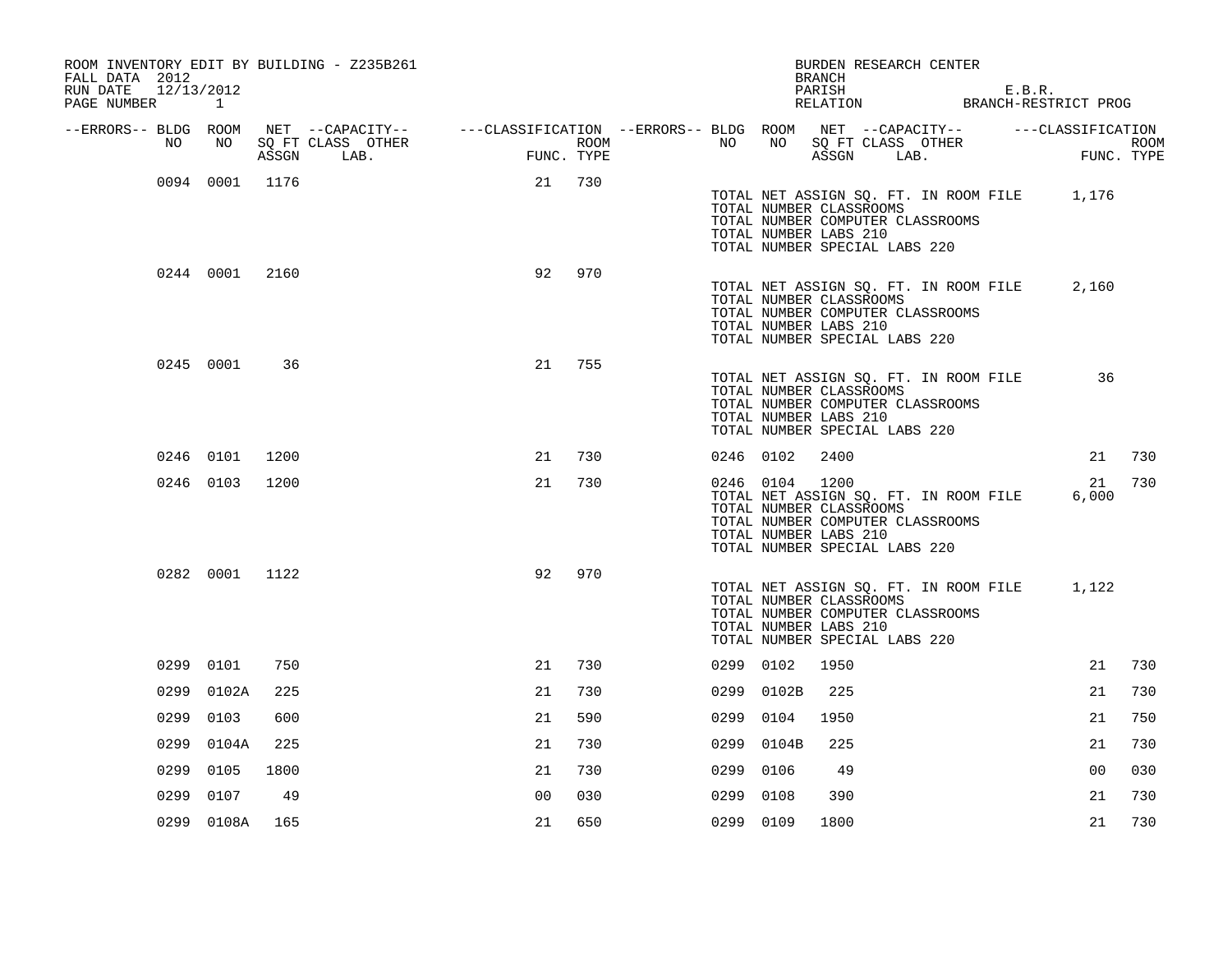| ROOM INVENTORY EDIT BY BUILDING - Z235B261<br>FALL DATA 2012 |                 |     |                                                                                                                                                                                                                             |                |     |           |            | BURDEN RESEARCH CENTER<br>BRANCH                                                                                                                                      |              |                        |        |
|--------------------------------------------------------------|-----------------|-----|-----------------------------------------------------------------------------------------------------------------------------------------------------------------------------------------------------------------------------|----------------|-----|-----------|------------|-----------------------------------------------------------------------------------------------------------------------------------------------------------------------|--------------|------------------------|--------|
| RUN DATE 12/13/2012<br>PAGE NUMBER                           | 2               |     |                                                                                                                                                                                                                             |                |     |           |            | PARISH E.B.R.<br>RELATION BRANCH-RESTRICT PROG                                                                                                                        |              |                        |        |
|                                                              |                 |     | ERRORS-- BLDG ROOM NET --CAPACITY--- --CLASSIFICATION --ERRORS-- BLDG ROOM NET --CAPACITY--------------------<br>NO NO SQ FT CLASS OTHER ROOM ROOM NO SQ FT CLASS OTHER ROOM ROOM ROOM NO SQ FT CLASS OTHER ROOM ASSGN LAB. |                |     |           |            | TOTAL NET ASSIGN SQ. FT. IN ROOM FILE 10,305<br>TOTAL NUMBER CLASSROOMS<br>TOTAL NUMBER COMPUTER CLASSROOMS                                                           |              |                        |        |
|                                                              | 0386 0001 1344  |     |                                                                                                                                                                                                                             | 21             | 580 |           |            | TOTAL NUMBER LABS 210<br>TOTAL NUMBER SPECIAL LABS 220                                                                                                                |              |                        |        |
|                                                              |                 |     |                                                                                                                                                                                                                             |                |     |           |            | TOTAL NET ASSIGN SQ. FT. IN ROOM FILE 1,344<br>TOTAL NUMBER CLASSROOMS<br>TOTAL NUMBER COMPUTER CLASSROOMS<br>TOTAL NUMBER LABS 210<br>TOTAL NUMBER SPECIAL LABS 220  |              |                        |        |
|                                                              | 0387 0001 3100  |     |                                                                                                                                                                                                                             | 21             | 580 |           |            | TOTAL NET ASSIGN SQ. FT. IN ROOM FILE 3,100<br>TOTAL NUMBER CLASSROOMS<br>TOTAL NUMBER COMPUTER CLASSROOMS<br>TOTAL NUMBER LABS 210<br>TOTAL NUMBER SPECIAL LABS 220  |              |                        |        |
|                                                              | 0388 0101       | 288 |                                                                                                                                                                                                                             | 21             | 350 |           | 0388 0101A | 144                                                                                                                                                                   | $\mathbf{1}$ |                        | 21 310 |
|                                                              | 0388 0101B      | 144 | $\mathbf{1}$                                                                                                                                                                                                                | 21             | 310 |           | 0388 0101C | 36                                                                                                                                                                    |              | 00 <sub>o</sub>        | 030    |
|                                                              | 0388 0101D      | 30  |                                                                                                                                                                                                                             | 0 <sub>0</sub> | 030 |           | 0388 0101E | 64<br>TOTAL NET ASSIGN SQ. FT. IN ROOM FILE<br>TOTAL NUMBER CLASSROOMS<br>TOTAL NUMBER COMPUTER CLASSROOMS<br>TOTAL NUMBER LABS 210<br>TOTAL NUMBER SPECIAL LABS 220  |              | 00 <sub>o</sub><br>576 | 030    |
|                                                              | 0396 0001       | 396 | 8                                                                                                                                                                                                                           | 21             | 250 |           | 0396 0101A | 36                                                                                                                                                                    |              | 21                     | 730    |
|                                                              | 0396 0101B      | 46  |                                                                                                                                                                                                                             | 0 <sub>0</sub> | 030 | 0396 0102 |            | 600                                                                                                                                                                   |              | 21                     | 585    |
|                                                              | 0396 0102A      | 53  |                                                                                                                                                                                                                             | 0 <sub>0</sub> | 030 |           | 0396 0103  | 600<br>TOTAL NET ASSIGN SQ. FT. IN ROOM FILE<br>TOTAL NUMBER CLASSROOMS<br>TOTAL NUMBER COMPUTER CLASSROOMS<br>TOTAL NUMBER LABS 210<br>TOTAL NUMBER SPECIAL LABS 220 |              | 21<br>1,632            | 585    |
|                                                              | 0397 0001 11200 |     |                                                                                                                                                                                                                             | 21             | 580 |           |            | TOTAL NET ASSIGN SQ. FT. IN ROOM FILE 11,200<br>TOTAL NUMBER CLASSROOMS<br>TOTAL NUMBER COMPUTER CLASSROOMS<br>TOTAL NUMBER LABS 210<br>TOTAL NUMBER SPECIAL LABS 220 |              |                        |        |
|                                                              | 0415 0101       | 195 |                                                                                                                                                                                                                             | 00             | 030 | 0415 0102 |            | 169                                                                                                                                                                   |              | 00                     | 030    |
|                                                              | 0415 0103       | 192 | $\mathbf{1}$                                                                                                                                                                                                                | 21             | 310 |           | 0415 0103A | 20                                                                                                                                                                    |              | 21                     | 315    |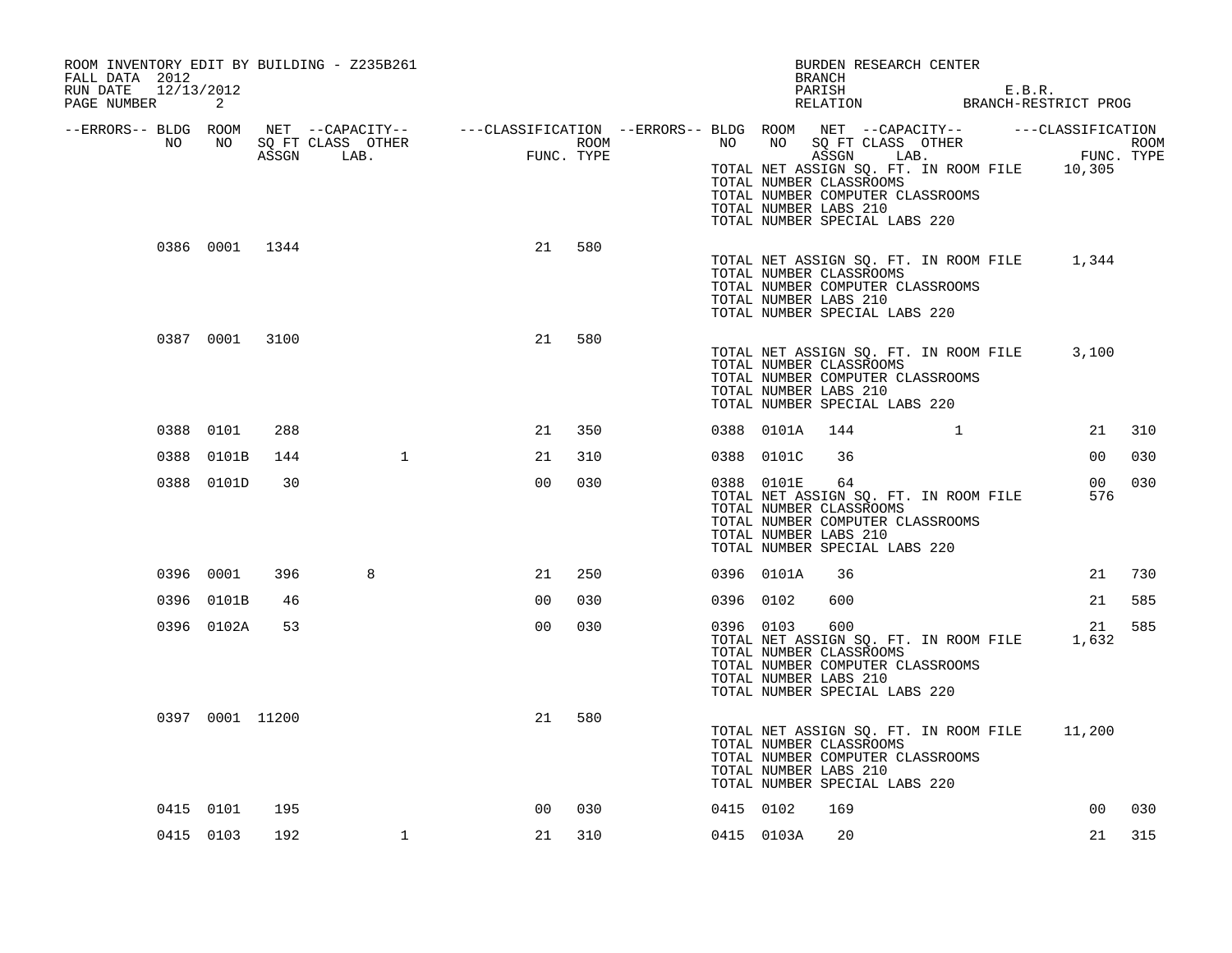| ROOM INVENTORY EDIT BY BUILDING - Z235B261<br>FALL DATA 2012<br>RUN DATE 12/13/2012<br>PAGE NUMBER 3 |                |       |                              |                                                                                                                                                                                                       |     |  |                | BRANCH                                                           | BURDEN RESEARCH CENTER<br>PARISH E.B.R.<br>RELATION BRANCH-RESTRICT PROG                                                                    |                 |                           |
|------------------------------------------------------------------------------------------------------|----------------|-------|------------------------------|-------------------------------------------------------------------------------------------------------------------------------------------------------------------------------------------------------|-----|--|----------------|------------------------------------------------------------------|---------------------------------------------------------------------------------------------------------------------------------------------|-----------------|---------------------------|
| --ERRORS-- BLDG ROOM<br>NO                                                                           |                | ASSGN | NO SQ FT CLASS OTHER<br>LAB. | NET --CAPACITY-- - ---CLASSIFICATION --ERRORS-- BLDG ROOM NET --CAPACITY-- - ---CLASSIFICATION<br>$\begin{aligned} \mathbf{F}^{\text{I}}\text{I}\text{I}\text{M}\text{C} \end{aligned}$<br>FUNC. TYPE |     |  |                |                                                                  | ROOM NO NO SQ FT CLASS OTHER<br>ASSGN LAB.                                                                                                  | FUN             | <b>ROOM</b><br>FUNC. TYPE |
|                                                                                                      | 0415 0104      | 32    |                              | 0 <sub>0</sub>                                                                                                                                                                                        | 010 |  | 0415 0105      | 16                                                               | $\overline{1}$                                                                                                                              | 21              | 310                       |
|                                                                                                      | 0415 0106      | 156   | $\mathbf{1}$                 | 21                                                                                                                                                                                                    | 310 |  | 0415 0106A     | 16                                                               |                                                                                                                                             | 00 <sub>o</sub> | 030                       |
|                                                                                                      | 0415 0106B     | 16    |                              | 0 <sup>0</sup>                                                                                                                                                                                        | 030 |  | 0415 0107      | 2048                                                             |                                                                                                                                             | 21              | 680                       |
|                                                                                                      | 0415 0107A     | 384   |                              | 21                                                                                                                                                                                                    | 630 |  | 0415 0107B     | 80                                                               |                                                                                                                                             | 21              | 635                       |
|                                                                                                      | 0415 0107C     | 16    |                              | 0 <sub>0</sub>                                                                                                                                                                                        | 030 |  |                | TOTAL NUMBER CLASSROOMS<br>TOTAL NUMBER LABS 210                 | TOTAL NET ASSIGN SQ. FT. IN ROOM FILE 2,896<br>TOTAL NUMBER COMPUTER CLASSROOMS<br>TOTAL NUMBER SPECIAL LABS 220                            |                 |                           |
|                                                                                                      | 0426 0001 6000 |       |                              | 21                                                                                                                                                                                                    | 580 |  |                | TOTAL NUMBER LABS 210                                            | TOTAL NET ASSIGN SQ. FT. IN ROOM FILE<br>TOTAL NUMBER CLASSROOMS<br>TOTAL NUMBER COMPUTER CLASSROOMS<br>TOTAL NUMBER SPECIAL LABS 220       | 6,000           |                           |
|                                                                                                      | 0434 0101      | 840   | 17                           | 21                                                                                                                                                                                                    | 250 |  | 0434 0101A 229 |                                                                  |                                                                                                                                             |                 | 21 255                    |
|                                                                                                      | 0434 0101B     | 96    |                              | 21                                                                                                                                                                                                    | 255 |  |                | 0434 0102 41<br>TOTAL NUMBER CLASSROOMS<br>TOTAL NUMBER LABS 210 | TOTAL NET ASSIGN SQ. FT. IN ROOM FILE 1,165<br>TOTAL NUMBER COMPUTER CLASSROOMS<br>TOTAL NUMBER SPECIAL LABS 220                            | 00 030          |                           |
|                                                                                                      | 0921 0100 3840 |       |                              | 21                                                                                                                                                                                                    | 580 |  |                | TOTAL NUMBER LABS 210                                            | TOTAL NET ASSIGN SQ. FT. IN ROOM FILE 3,840<br>TOTAL NUMBER CLASSROOMS<br>TOTAL NUMBER COMPUTER CLASSROOMS<br>TOTAL NUMBER SPECIAL LABS 220 |                 |                           |
|                                                                                                      | 0945 0001      | 89    |                              | 32                                                                                                                                                                                                    | 650 |  |                | TOTAL NUMBER CLASSROOMS<br>TOTAL NUMBER LABS 210                 | TOTAL NET ASSIGN SQ. FT. IN ROOM FILE<br>TOTAL NUMBER COMPUTER CLASSROOMS<br>TOTAL NUMBER SPECIAL LABS 220                                  | 89              |                           |
|                                                                                                      | 0976 0100      | 2880  |                              | 21                                                                                                                                                                                                    | 580 |  |                | TOTAL NUMBER CLASSROOMS<br>TOTAL NUMBER LABS 210                 | TOTAL NET ASSIGN SQ. FT. IN ROOM FILE 2,880<br>TOTAL NUMBER COMPUTER CLASSROOMS                                                             |                 |                           |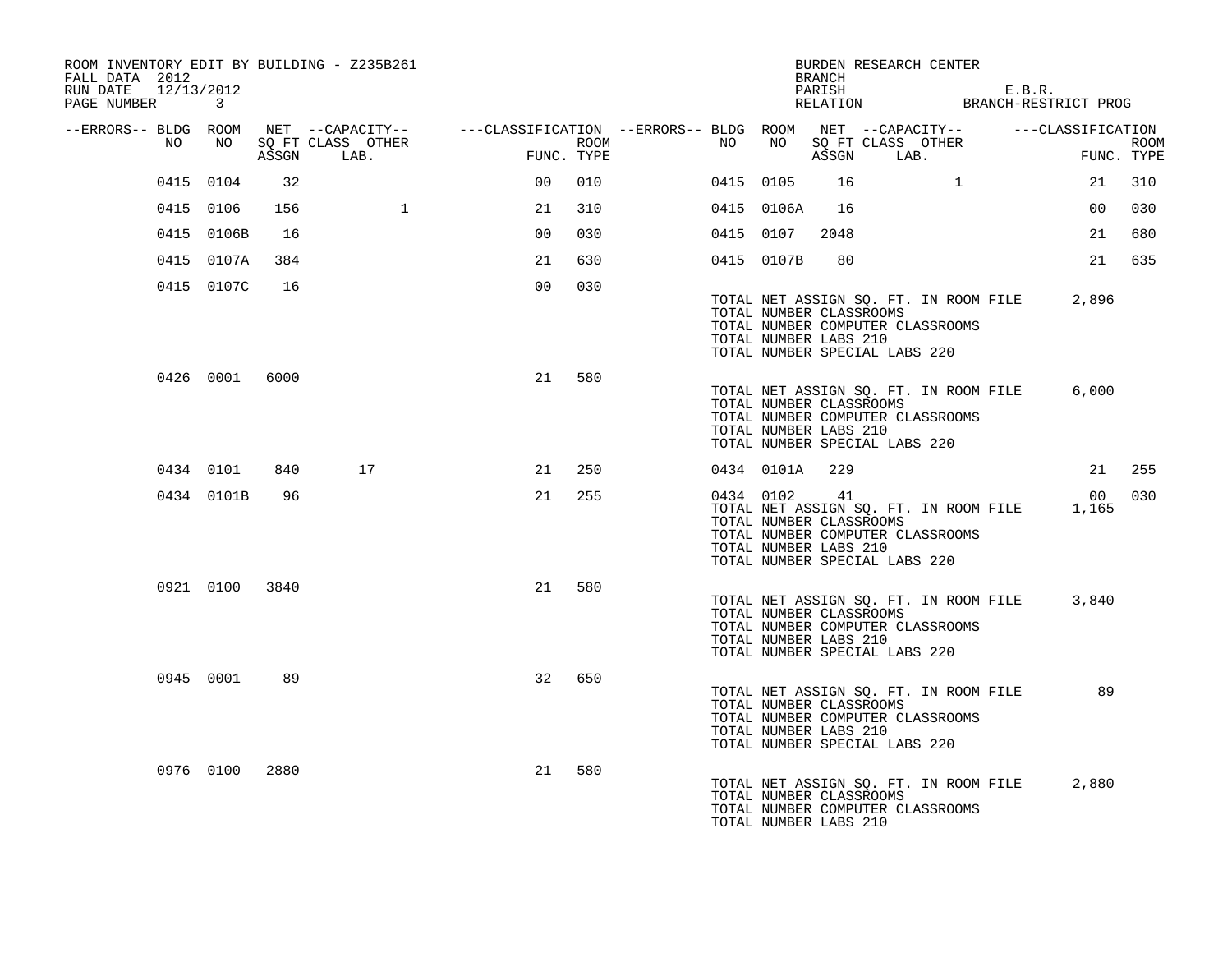| ROOM INVENTORY EDIT BY BUILDING - Z235B261<br>FALL DATA 2012<br>RUN DATE<br>12/13/2012<br>PAGE NUMBER | 4         |                |                                               |                                        |                           |                                                                                   |    | <b>BRANCH</b><br>PARISH<br>RELATION                                             |      | BURDEN RESEARCH CENTER                                                    | E.B.R.<br>BRANCH-RESTRICT PROG |                           |
|-------------------------------------------------------------------------------------------------------|-----------|----------------|-----------------------------------------------|----------------------------------------|---------------------------|-----------------------------------------------------------------------------------|----|---------------------------------------------------------------------------------|------|---------------------------------------------------------------------------|--------------------------------|---------------------------|
| --ERRORS-- BLDG ROOM<br>NO.                                                                           | NO        | ASSGN          | NET --CAPACITY--<br>SQ FT CLASS OTHER<br>LAB. | ---CLASSIFICATION --ERRORS-- BLDG ROOM | <b>ROOM</b><br>FUNC. TYPE | NO                                                                                | NO | NET --CAPACITY--<br>SQ FT CLASS OTHER<br>ASSGN<br>TOTAL NUMBER SPECIAL LABS 220 | LAB. |                                                                           | ---CLASSIFICATION              | <b>ROOM</b><br>FUNC. TYPE |
|                                                                                                       | 0985 0100 | 800            |                                               | 71                                     | 760                       | TOTAL NUMBER CLASSROOMS<br>TOTAL NUMBER LABS 210                                  |    | TOTAL NUMBER SPECIAL LABS 220                                                   |      | TOTAL NET ASSIGN SO. FT. IN ROOM FILE<br>TOTAL NUMBER COMPUTER CLASSROOMS | 800                            |                           |
|                                                                                                       |           | 0987 0100 1439 |                                               | 21                                     | 580                       | TOTAL NUMBER CLASSROOMS<br>TOTAL NUMBER LABS 210<br>TOTAL NUMBER SPECIAL LABS 220 |    |                                                                                 |      | TOTAL NET ASSIGN SQ. FT. IN ROOM FILE<br>TOTAL NUMBER COMPUTER CLASSROOMS | 1,439                          |                           |
|                                                                                                       | 0988 0100 | 4607           |                                               | 21                                     | 580                       | TOTAL NUMBER CLASSROOMS<br>TOTAL NUMBER LABS 210                                  |    | TOTAL NUMBER SPECIAL LABS 220                                                   |      | TOTAL NET ASSIGN SQ. FT. IN ROOM FILE<br>TOTAL NUMBER COMPUTER CLASSROOMS | 4,607                          |                           |
|                                                                                                       | 0989 0100 | 2350           |                                               | 21                                     | 731                       | TOTAL NUMBER CLASSROOMS<br>TOTAL NUMBER LABS 210                                  |    | TOTAL NUMBER SPECIAL LABS 220                                                   |      | TOTAL NET ASSIGN SO. FT. IN ROOM FILE<br>TOTAL NUMBER COMPUTER CLASSROOMS | 2,350                          |                           |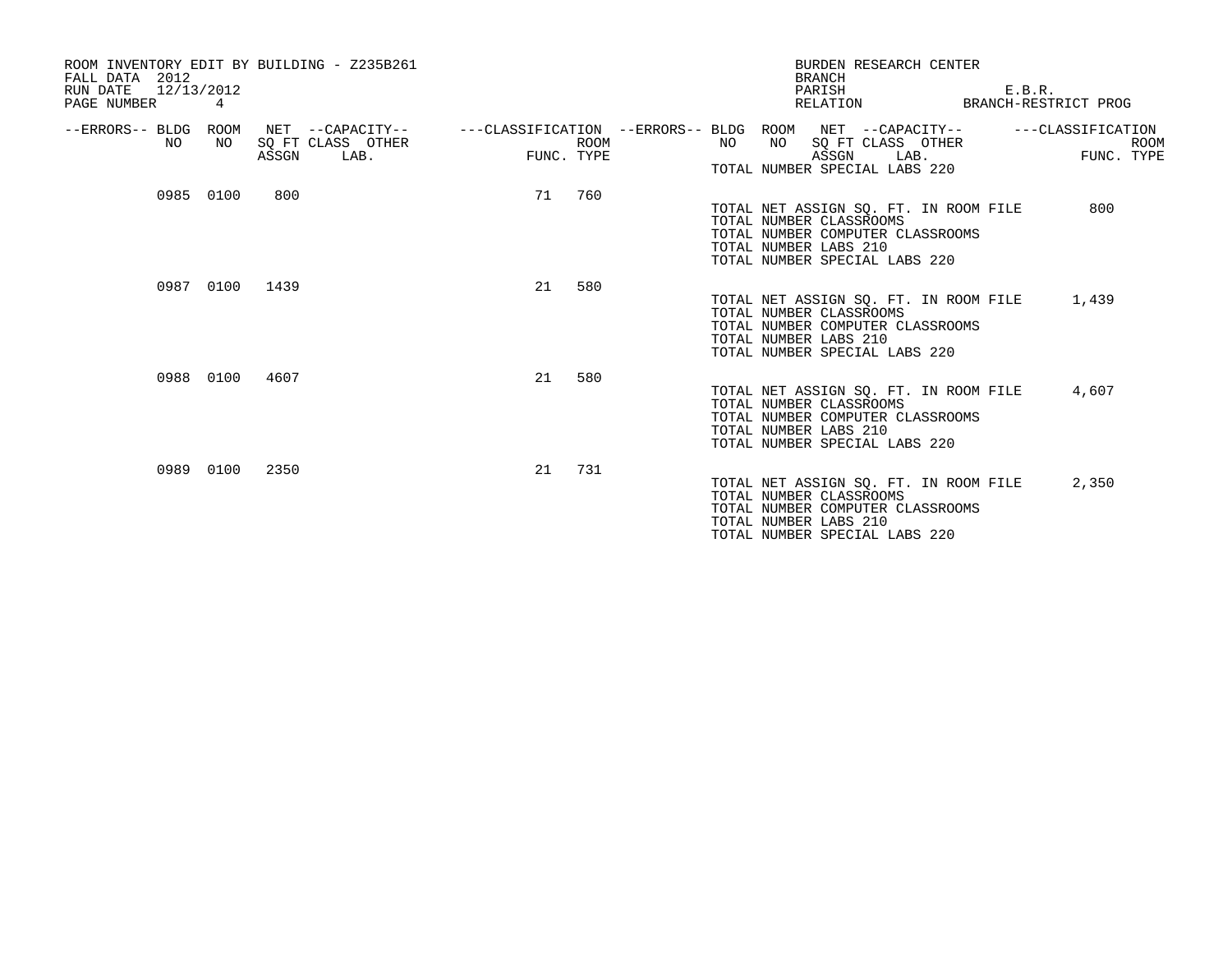- ERROR 1 BLD NUMBER OF THE ROOM FILE DOES NOT MATCH THE BLD NUMBER OF THE BLD FILE. THE BUILDING NUMBERS SHOULD BE EXACTLY THE SAME ON THE BUILDING FILE AND THE ROOM FILE.
- ERROR 2 DUPLICATE RECORD IN THE ROOM FILE.
- ERROR 3 NET ASSIGNABLE SQUARE FEET IS BLANK.
- ERROR 4 CAPACITY IS NOT ENTERED FOR ROOM TYPE 110, 210, 220, 230, 250, 410, 430, 610, 910, 920.
- ERROR 5 BUILDING DOES NOT CONTAIN ANY ROOMS. IF THE BUILDING IS A WAREHOUSE, BARN, ETC. WITH NO ROOMS, CODE ONE ROOM WITH THE GROSS AND NET EQUAL.
- ERROR 6 FUNCTION USE OF ROOMS IS 00 AND ROOM TYPE NOT 010, 020, 030, 051, 052, OR 053.
- ERROR 7 ROOM TYPE IS NOT A VALID ROOM USE CODE OR PCS FUNCTION USE CODE IS NOT A VALID CODE
- ERROR 8 ROOM TYPE IS WRONG (000).

## TOTAL ERRORS

#9 WARNING ONLY - RATIO OF NET ASSIGN SQ. FT. TO CAPACITY IS NOT 5 TO 50 SQ. FT. FOR ROOM TYPES 110 410 430 OR IS NOT 10 TO 400 SQ. FT. FOR ROOM TYPES 210 220 230 250 OR IS NOT 5 TO 25 SQ. FT. FOR ROOM TYPE 610.

| TOTAL NUMBER OF ROOM RECORDS<br>TOTAL CLASSROOM CAPACITY                                                        | 62    |
|-----------------------------------------------------------------------------------------------------------------|-------|
| TOTAL LAB CAPACITY                                                                                              | 25    |
| TOTAL OTHER CAPACITY                                                                                            |       |
| TOTAL NON ASSIGN AREA - ROOMS (FUNCT 00)                                                                        | 812   |
| TOTAL UNASSIGNED AREA - ROOMS (FUNCT 81, 82, 83)                                                                |       |
| TOTAL FACIL IN USE - ROOMS (FUNCT 10 THROUGH 70)                                                                | 64717 |
| TOTAL ASSIGNABLE AREA - ROOMS (FUNCT 10 THROUGH 83)                                                             | 64717 |
| TOTAL NUMBER OF NON-ASSIGN ROOMS (FUNCT 00)                                                                     | 14    |
| TOTAL NUMBER OF INSTRUCTIONAL, RESEARCH, ACADEMIC SUPPORT, AND STUDENT SERVICE ROOMS (FUNCTS 10, 20, 40 AND 50) | 44    |
| TOTAL NUMBER OF PUBLIC SERVICE, INSTITUTIONAL SUPPORT AND INDEPENDENT OPERATIONS ROOMS (FUNCTS 30, 60 AND 70)   |       |
| TOTAL NUMBER OF UNASSIGNED ROOMS (FUNCT 81, 82, 83)                                                             |       |
| TOTAL NUMBER OF ASSIGNABLE ROOMS (FUNCT 10 TO 83)                                                               | 48    |
| TOTAL NUMBER OF CLASSROOMS<br>(110)                                                                             |       |
| TOTAL NUMBER OF COMPUTER CLASSROOMS (140)                                                                       |       |
| (210)<br>TOTAL NUMBER OF LABS                                                                                   |       |
| (220)<br>TOTAL NUMBER OF SPECIAL LABS                                                                           |       |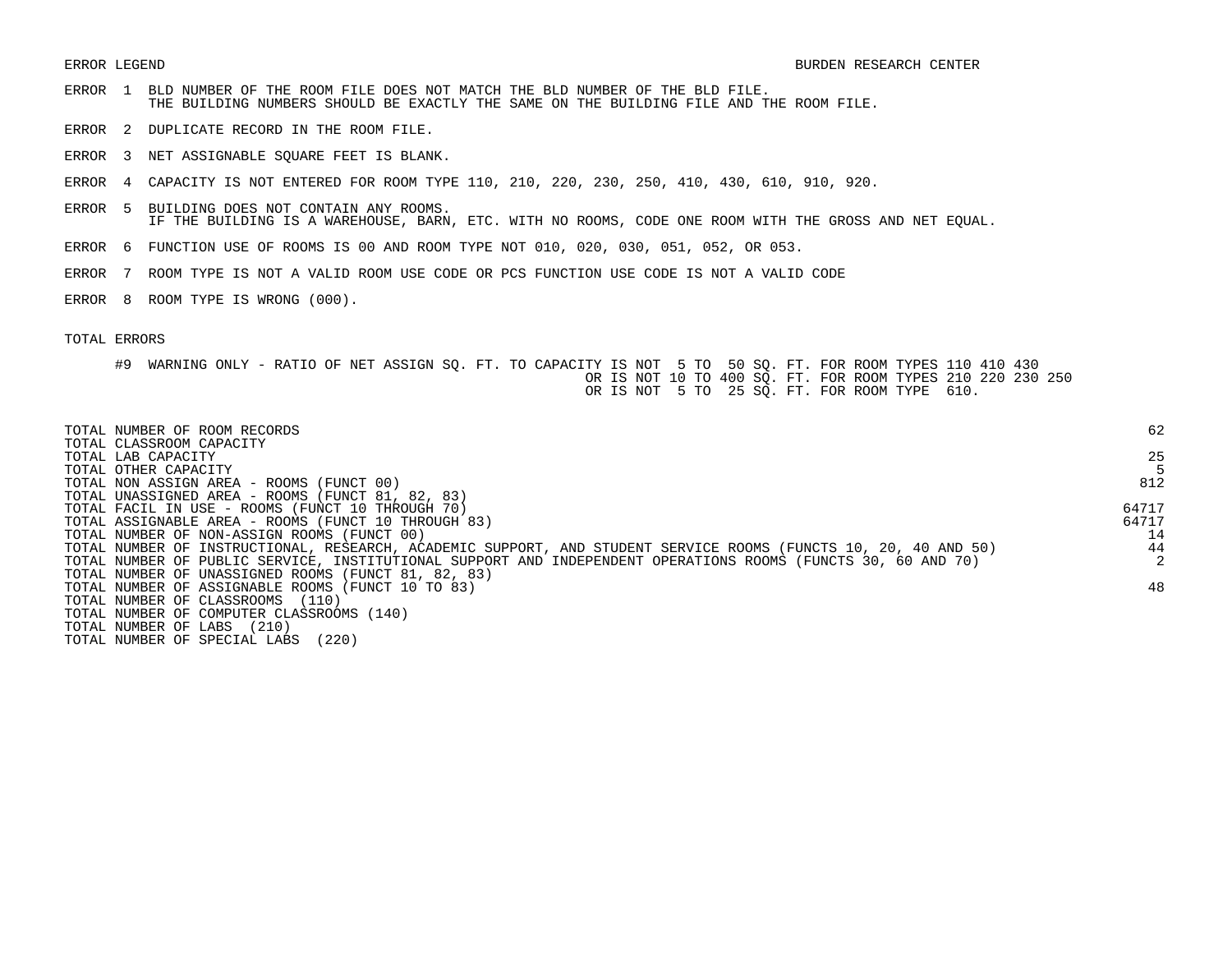| FALL DATA 2012<br>RUN DATE<br>PAGE NUMBER | 12/13/2012 | $\mathbf{1}$    |       | ROOM INVENTORY EDIT BY BUILDING - Z235B261 |                                                                                                |        |            |                  |    |                 | <b>BRANCH</b><br>PARISH                                                           | BEN-HUR RESEARCH CENTER                                                   | E.B.R.<br>RELATION BRANCH-RESTRICT PROG     |        |     |
|-------------------------------------------|------------|-----------------|-------|--------------------------------------------|------------------------------------------------------------------------------------------------|--------|------------|------------------|----|-----------------|-----------------------------------------------------------------------------------|---------------------------------------------------------------------------|---------------------------------------------|--------|-----|
| --ERRORS-- BLDG ROOM                      | NO         | NO              | ASSGN | SQ FT CLASS OTHER<br>LAB.                  | NET --CAPACITY-- - ---CLASSIFICATION --ERRORS-- BLDG ROOM NET --CAPACITY-- - ---CLASSIFICATION |        | FUNC. TYPE | ROOM <b>ROOM</b> | NO |                 | ASSGN LAB.                                                                        | NO SQ FT CLASS OTHER                                                      | ROOM<br>FUNC. TYPE                          |        |     |
|                                           |            | 0047 0001 1152  |       |                                            |                                                                                                | 21 560 |            |                  |    | 0047 0001A 1152 |                                                                                   |                                                                           |                                             | 21 730 |     |
|                                           |            | 0047 0001B 1152 |       |                                            |                                                                                                | 21     | 740        |                  |    |                 |                                                                                   |                                                                           |                                             |        |     |
|                                           |            |                 |       |                                            |                                                                                                |        |            |                  |    |                 | TOTAL NUMBER CLASSROOMS<br>TOTAL NUMBER LABS 210<br>TOTAL NUMBER SPECIAL LABS 220 | TOTAL NUMBER COMPUTER CLASSROOMS                                          | TOTAL NET ASSIGN SQ. FT. IN ROOM FILE 3,456 |        |     |
|                                           |            | 0089 0001       | 5000  |                                            |                                                                                                | 21     | 560        |                  |    |                 | TOTAL NUMBER CLASSROOMS<br>TOTAL NUMBER LABS 210<br>TOTAL NUMBER SPECIAL LABS 220 | TOTAL NET ASSIGN SQ. FT. IN ROOM FILE<br>TOTAL NUMBER COMPUTER CLASSROOMS |                                             | 5,000  |     |
|                                           |            | 0112 0001       | 750   |                                            |                                                                                                | 21     | 570        |                  |    |                 | TOTAL NUMBER CLASSROOMS<br>TOTAL NUMBER LABS 210<br>TOTAL NUMBER SPECIAL LABS 220 | TOTAL NET ASSIGN SQ. FT. IN ROOM FILE<br>TOTAL NUMBER COMPUTER CLASSROOMS |                                             | 750    |     |
|                                           |            | 0127 0001 1200  |       |                                            |                                                                                                | 21     | 720        |                  |    |                 | TOTAL NUMBER CLASSROOMS<br>TOTAL NUMBER LABS 210<br>TOTAL NUMBER SPECIAL LABS 220 | TOTAL NET ASSIGN SQ. FT. IN ROOM FILE<br>TOTAL NUMBER COMPUTER CLASSROOMS |                                             | 1,200  |     |
|                                           |            | 0128 0001 1000  |       |                                            |                                                                                                | 21     | 560        |                  |    |                 | TOTAL NUMBER CLASSROOMS<br>TOTAL NUMBER LABS 210<br>TOTAL NUMBER SPECIAL LABS 220 | TOTAL NET ASSIGN SQ. FT. IN ROOM FILE<br>TOTAL NUMBER COMPUTER CLASSROOMS |                                             | 1,000  |     |
|                                           |            | 0129 0001       | 400   | $\mathbf{1}$                               |                                                                                                | 21     | 310        |                  |    | 0129 0001A      | 400                                                                               |                                                                           |                                             | 00     | 030 |
|                                           |            | 0129 0001B      | 400   |                                            |                                                                                                | 21     | 560        |                  |    | 0129 0001C      | 400                                                                               |                                                                           |                                             | 21     | 570 |
|                                           |            | 0129 0003       | 400   |                                            |                                                                                                | 21     | 730        |                  |    |                 | TOTAL NUMBER CLASSROOMS<br>TOTAL NUMBER LABS 210<br>TOTAL NUMBER SPECIAL LABS 220 | TOTAL NET ASSIGN SQ. FT. IN ROOM FILE<br>TOTAL NUMBER COMPUTER CLASSROOMS |                                             | 1,600  |     |
|                                           |            | 0131 0001       | 2400  |                                            |                                                                                                | 21     | 570        |                  |    |                 |                                                                                   | TOTAL NET ASSIGN SQ. FT. IN ROOM FILE                                     |                                             | 2,400  |     |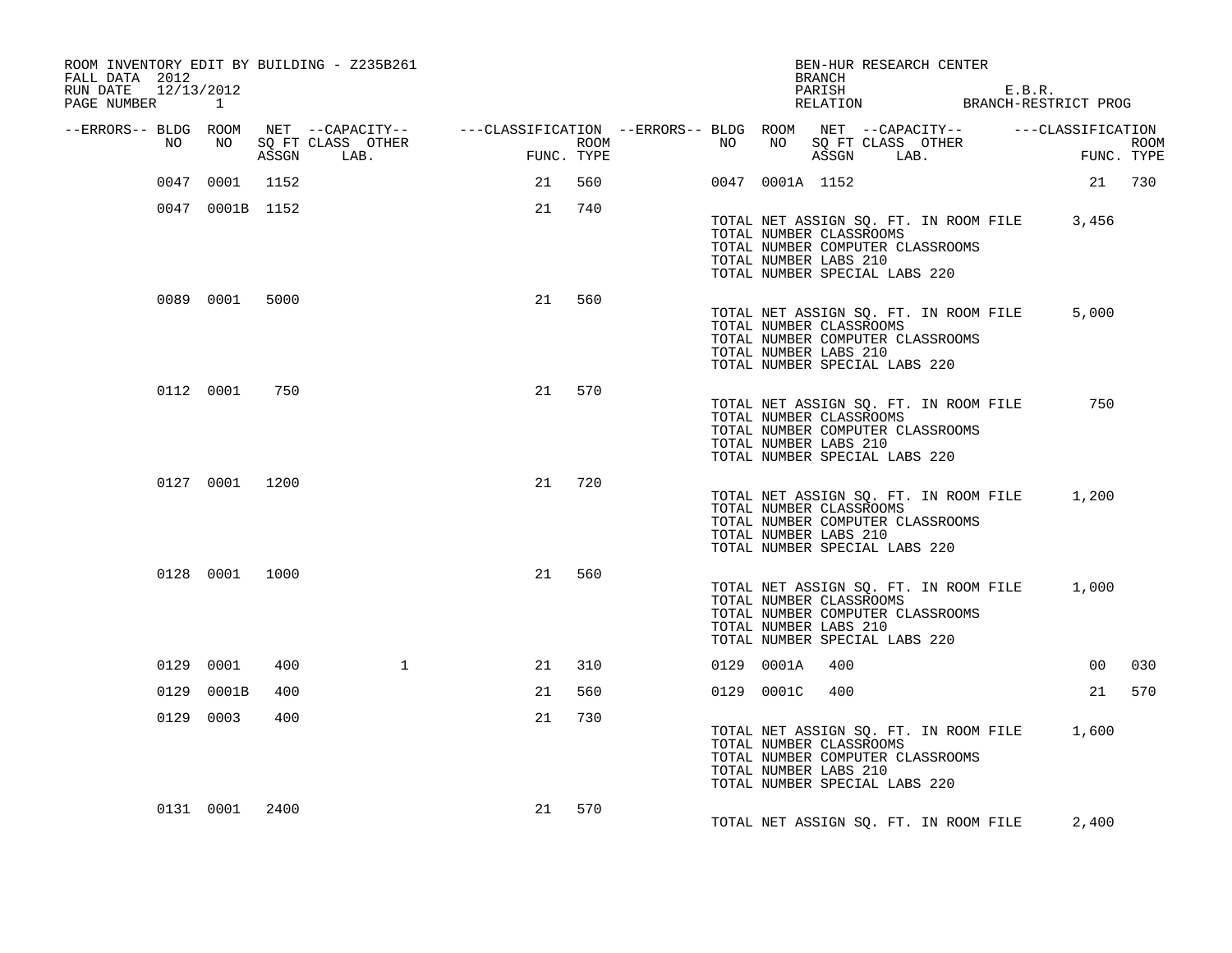| ROOM INVENTORY EDIT BY BUILDING - Z235B261<br>FALL DATA 2012 |                |                                                                                                                                                                                                                                      |    |        | BRANCH                                                                                                                                                               | BEN-HUR RESEARCH CENTER                        |     |
|--------------------------------------------------------------|----------------|--------------------------------------------------------------------------------------------------------------------------------------------------------------------------------------------------------------------------------------|----|--------|----------------------------------------------------------------------------------------------------------------------------------------------------------------------|------------------------------------------------|-----|
| RUN DATE 12/13/2012<br>PAGE NUMBER 2                         |                |                                                                                                                                                                                                                                      |    |        |                                                                                                                                                                      | PARISH E.B.R.<br>RELATION BRANCH-RESTRICT PROG |     |
|                                                              |                | ERRORS-- BLDG ROOM NET --CAPACITY--- --CLASSIFICATION --ERRORS-- BLDG ROOM NET --CAPACITY--------------------<br>NO NO SQ FT CLASS OTHER ROOM ROOM NO SQ FT CLASS OTHER ROOM ROOM NO SQ FT CLASS OTHER ROOM<br>ASSGN LAB. FUNC. TYPE |    |        | TOTAL NUMBER CLASSROOMS<br>TOTAL NUMBER COMPUTER CLASSROOMS<br>TOTAL NUMBER LABS 210<br>TOTAL NUMBER SPECIAL LABS 220                                                |                                                |     |
|                                                              | 0132 0001 1600 |                                                                                                                                                                                                                                      |    | 21 560 | TOTAL NET ASSIGN SQ. FT. IN ROOM FILE 1,600<br>TOTAL NUMBER CLASSROOMS<br>TOTAL NUMBER COMPUTER CLASSROOMS<br>TOTAL NUMBER LABS 210<br>TOTAL NUMBER SPECIAL LABS 220 |                                                |     |
|                                                              | 0139 0001 1500 |                                                                                                                                                                                                                                      |    | 21 970 | TOTAL NET ASSIGN SQ. FT. IN ROOM FILE 1,500<br>TOTAL NUMBER CLASSROOMS<br>TOTAL NUMBER COMPUTER CLASSROOMS<br>TOTAL NUMBER LABS 210<br>TOTAL NUMBER SPECIAL LABS 220 |                                                |     |
|                                                              | 0140 0001 1050 |                                                                                                                                                                                                                                      |    | 21 970 | TOTAL NET ASSIGN SQ. FT. IN ROOM FILE 1,050<br>TOTAL NUMBER CLASSROOMS<br>TOTAL NUMBER COMPUTER CLASSROOMS<br>TOTAL NUMBER LABS 210<br>TOTAL NUMBER SPECIAL LABS 220 |                                                |     |
| 0145 0001                                                    | 800            |                                                                                                                                                                                                                                      | 92 | 970    | TOTAL NET ASSIGN SQ. FT. IN ROOM FILE<br>TOTAL NUMBER CLASSROOMS<br>TOTAL NUMBER COMPUTER CLASSROOMS<br>TOTAL NUMBER LABS 210<br>TOTAL NUMBER SPECIAL LABS 220       |                                                | 800 |
|                                                              | 0147 0001 1200 |                                                                                                                                                                                                                                      |    | 21 970 | TOTAL NET ASSIGN SQ. FT. IN ROOM FILE 1,200<br>TOTAL NUMBER CLASSROOMS<br>TOTAL NUMBER COMPUTER CLASSROOMS<br>TOTAL NUMBER LABS 210<br>TOTAL NUMBER SPECIAL LABS 220 |                                                |     |
|                                                              | 0247 0001 1340 |                                                                                                                                                                                                                                      |    | 21 970 | TOTAL NET ASSIGN SQ. FT. IN ROOM FILE 1,340<br>TOTAL NUMBER CLASSROOMS<br>TOTAL NUMBER COMPUTER CLASSROOMS<br>TOTAL NUMBER LABS 210<br>TOTAL NUMBER SPECIAL LABS 220 |                                                |     |
|                                                              | 0257 0002 2800 |                                                                                                                                                                                                                                      | 21 | 570    | TOTAL NET ASSIGN SQ. FT. IN ROOM FILE 2,800<br>TOTAL NUMBER CLASSROOMS<br>TOTAL NUMBER COMPUTER CLASSROOMS                                                           |                                                |     |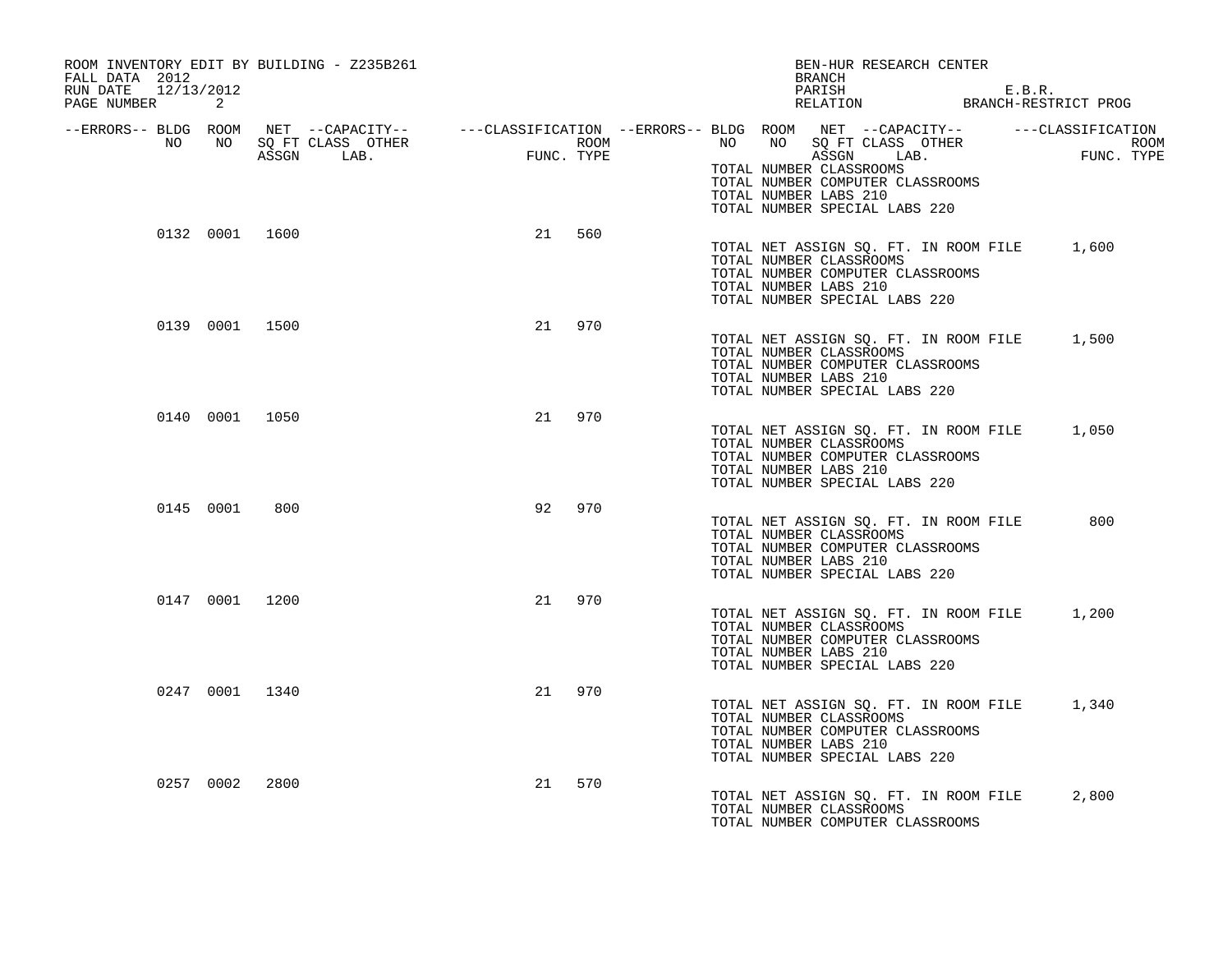| ROOM INVENTORY EDIT BY BUILDING - Z235B261<br>FALL DATA 2012<br>RUN DATE 12/13/2012<br>PAGE NUMBER 3 |                |                  |                                                                                                                                                                                                                                  |        |  |                | BEN-HUR RESEARCH CENTER<br>BRANCH<br>PARISH E.B.R.<br>RELATION BRANCH-RESTRICT PROG                                                                                                      | E.B.R. |        |  |
|------------------------------------------------------------------------------------------------------|----------------|------------------|----------------------------------------------------------------------------------------------------------------------------------------------------------------------------------------------------------------------------------|--------|--|----------------|------------------------------------------------------------------------------------------------------------------------------------------------------------------------------------------|--------|--------|--|
|                                                                                                      |                |                  | ERRORS-- BLDG ROOM NET --CAPACITY--- --CLASSIFICATION --ERRORS-- BLDG ROOM NET --CAPACITY--------------------<br>NO NO SQ FT CLASS OTHER ROOM NO BO THER ROOM NO ASSGN LAB. TUNC. TYPE ASSGN ASSGN ASSGN ASSGN ASSGN ASSGN ASSGN |        |  |                |                                                                                                                                                                                          |        |        |  |
|                                                                                                      |                |                  |                                                                                                                                                                                                                                  |        |  |                | TOTAL NUMBER LABS 210<br>TOTAL NUMBER SPECIAL LABS 220                                                                                                                                   |        |        |  |
|                                                                                                      |                | 0262 0101 720 14 | 21 250                                                                                                                                                                                                                           |        |  |                | 0262 0102 720 13<br>TOTAL NET ASSIGN SQ. FT. IN ROOM FILE 1,440<br>TOTAL NUMBER CLASSROOMS<br>TOTAL NUMBER COMPUTER CLASSROOMS<br>TOTAL NUMBER LABS 210<br>TOTAL NUMBER SPECIAL LABS 220 |        | 21 250 |  |
|                                                                                                      | 0265 0001 1650 |                  | 92                                                                                                                                                                                                                               | 970    |  |                | TOTAL NET ASSIGN SQ. FT. IN ROOM FILE 1,650<br>TOTAL NUMBER CLASSROOMS<br>TOTAL NUMBER COMPUTER CLASSROOMS<br>TOTAL NUMBER LABS 210<br>TOTAL NUMBER SPECIAL LABS 220                     |        |        |  |
|                                                                                                      | 0286 0001 120  |                  | 21 560                                                                                                                                                                                                                           |        |  |                | TOTAL NET ASSIGN SQ. FT. IN ROOM FILE 120<br>TOTAL NUMBER CLASSROOMS<br>TOTAL NUMBER COMPUTER CLASSROOMS<br>TOTAL NUMBER LABS 210<br>TOTAL NUMBER SPECIAL LABS 220                       |        |        |  |
|                                                                                                      | 0290 0001 2000 |                  |                                                                                                                                                                                                                                  | 21 560 |  | 0290 0001A 640 |                                                                                                                                                                                          |        | 21 730 |  |
|                                                                                                      | 0290 0001B 640 |                  |                                                                                                                                                                                                                                  | 21 570 |  |                | TOTAL NET ASSIGN SQ. FT. IN ROOM FILE 3,280<br>TOTAL NUMBER CLASSROOMS<br>TOTAL NUMBER COMPUTER CLASSROOMS<br>TOTAL NUMBER LABS 210<br>TOTAL NUMBER SPECIAL LABS 220                     |        |        |  |
|                                                                                                      | 0291 0001 2700 |                  | 21 570                                                                                                                                                                                                                           |        |  |                | TOTAL NET ASSIGN SQ. FT. IN ROOM FILE<br>TOTAL NUMBER CLASSROOMS<br>TOTAL NUMBER COMPUTER CLASSROOMS<br>TOTAL NUMBER LABS 210<br>TOTAL NUMBER SPECIAL LABS 220                           |        | 2,700  |  |
|                                                                                                      | 0300 0001 900  |                  |                                                                                                                                                                                                                                  | 21 560 |  |                | TOTAL NET ASSIGN SQ. FT. IN ROOM FILE<br>TOTAL NUMBER CLASSROOMS<br>TOTAL NUMBER COMPUTER CLASSROOMS<br>TOTAL NUMBER LABS 210<br>TOTAL NUMBER SPECIAL LABS 220                           |        | 900    |  |
|                                                                                                      | 0304 0001 1728 |                  | 21                                                                                                                                                                                                                               | 570    |  |                | TOTAL NET ASSIGN SQ. FT. IN ROOM FILE 1,728<br>TOTAL NUMBER CLASSROOMS<br>TOTAL NUMBER COMPUTER CLASSROOMS                                                                               |        |        |  |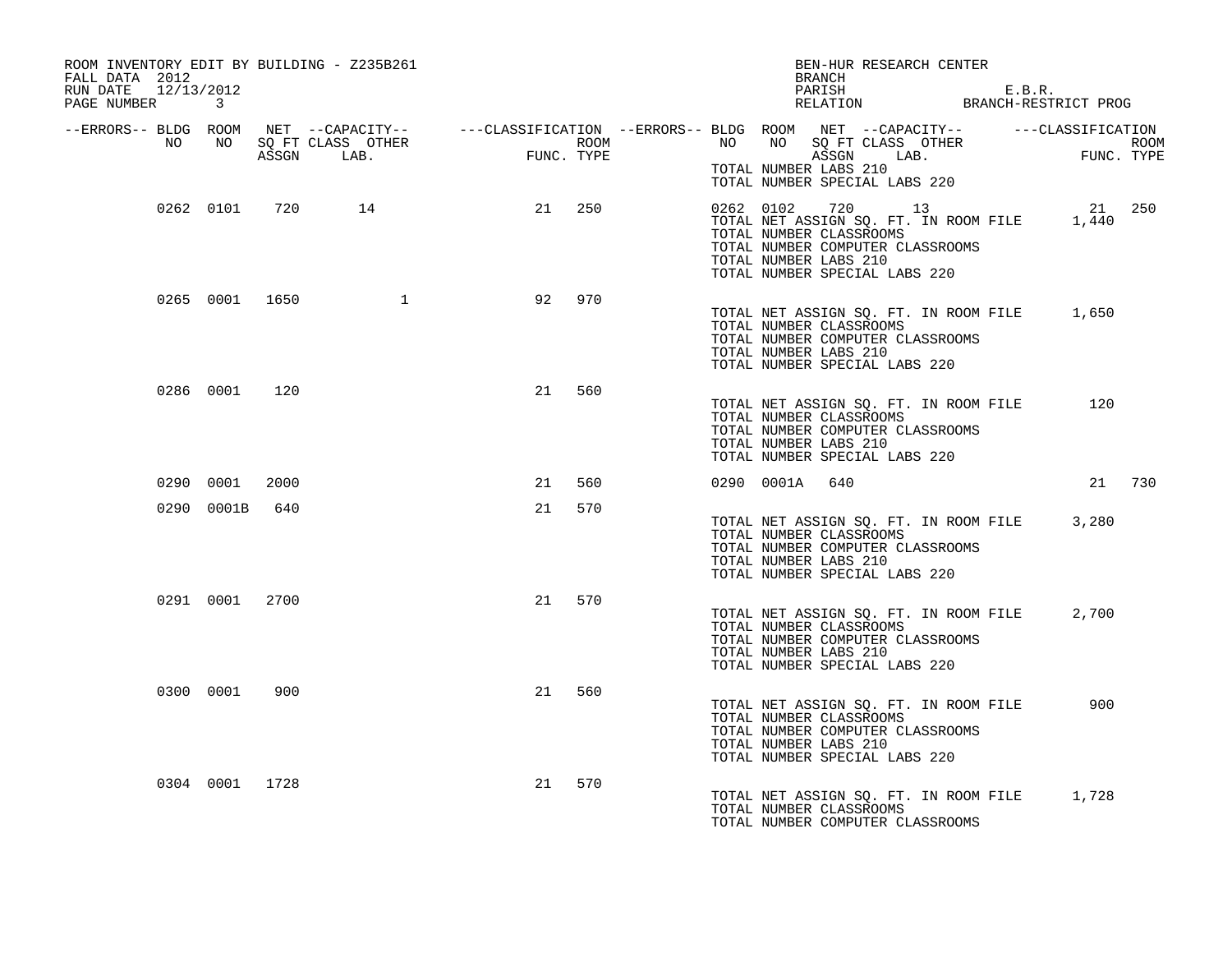| FALL DATA 2012<br>RUN DATE 12/13/2012<br>PAGE NUMBER 4 |       | ROOM INVENTORY EDIT BY BUILDING - Z235B261 |           | BEN-HUR RESEARCH CENTER<br>BRANCH<br>PARISH E.B.R.<br>RELATION BRANCH-RESTRICT PROG                                                                                                                        |
|--------------------------------------------------------|-------|--------------------------------------------|-----------|------------------------------------------------------------------------------------------------------------------------------------------------------------------------------------------------------------|
| --ERRORS-- BLDG ROOM                                   | NO NO |                                            |           | NET --CAPACITY-- ----CLASSIFICATION --ERRORS-- BLDG ROOM NET --CAPACITY-- -----CLASSIFICATION<br>SQ FT CLASS OTHER ROOM ROOM NO SQ FT CLASS OTHER ROOM ROOM<br>ASSGN LAB. FUNC. TYPE ASSGN LAB. FUNC. TYPE |
|                                                        |       |                                            |           | TOTAL NUMBER LABS 210<br>TOTAL NUMBER SPECIAL LABS 220                                                                                                                                                     |
|                                                        |       | 0305 0001 1700                             | 21 970    | TOTAL NET ASSIGN SQ. FT. IN ROOM FILE 1,700<br>TOTAL NUMBER CLASSROOMS<br>TOTAL NUMBER COMPUTER CLASSROOMS<br>TOTAL NUMBER LABS 210<br>TOTAL NUMBER SPECIAL LABS 220                                       |
|                                                        |       | 0306 0001 1440                             | 21<br>560 | TOTAL NET ASSIGN SQ. FT. IN ROOM FILE 1,440<br>TOTAL NUMBER CLASSROOMS<br>TOTAL NUMBER COMPUTER CLASSROOMS<br>TOTAL NUMBER LABS 210<br>TOTAL NUMBER SPECIAL LABS 220                                       |
|                                                        |       | 0310 0001 1768                             | 21<br>730 | 0310 0001A 1768<br>21 570<br>TOTAL NET ASSIGN SQ. FT. IN ROOM FILE<br>3,536<br>TOTAL NUMBER CLASSROOMS<br>TOTAL NUMBER COMPUTER CLASSROOMS<br>TOTAL NUMBER LABS 210<br>TOTAL NUMBER SPECIAL LABS 220       |
|                                                        |       | 0311 0001 1200                             | 21 560    | TOTAL NET ASSIGN SQ. FT. IN ROOM FILE 1,200<br>TOTAL NUMBER CLASSROOMS<br>TOTAL NUMBER COMPUTER CLASSROOMS<br>TOTAL NUMBER LABS 210<br>TOTAL NUMBER SPECIAL LABS 220                                       |
|                                                        |       | 0312 0001 3116                             | 21<br>570 | TOTAL NET ASSIGN SQ. FT. IN ROOM FILE 3,116<br>TOTAL NUMBER CLASSROOMS<br>TOTAL NUMBER COMPUTER CLASSROOMS<br>TOTAL NUMBER LABS 210<br>TOTAL NUMBER SPECIAL LABS 220                                       |
|                                                        |       | 0313 0001 6825                             | 21<br>560 | 6,825<br>TOTAL NET ASSIGN SQ. FT. IN ROOM FILE<br>TOTAL NUMBER CLASSROOMS<br>TOTAL NUMBER COMPUTER CLASSROOMS<br>TOTAL NUMBER LABS 210<br>TOTAL NUMBER SPECIAL LABS 220                                    |
|                                                        |       | 0314 0001 6825                             | 21<br>560 | TOTAL NET ASSIGN SQ. FT. IN ROOM FILE<br>6,825<br>TOTAL NUMBER CLASSROOMS<br>TOTAL NUMBER COMPUTER CLASSROOMS<br>TOTAL NUMBER LABS 210<br>TOTAL NUMBER SPECIAL LABS 220                                    |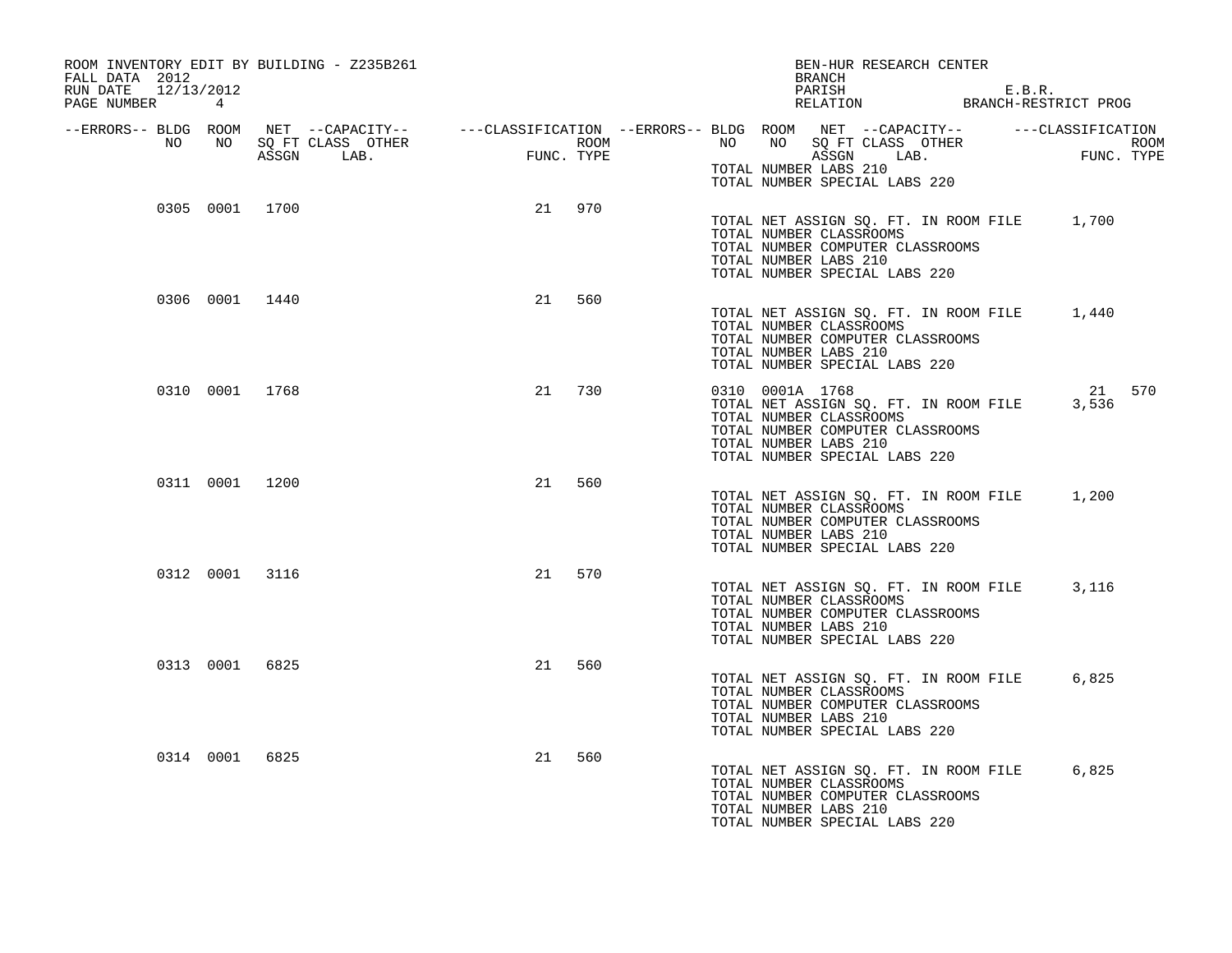| FALL DATA 2012<br>RUN DATE<br>PAGE NUMBER |    | 12/13/2012<br>-5 |       | ROOM INVENTORY EDIT BY BUILDING - Z235B261                                 |     |                    |           |            | BEN-HUR RESEARCH CENTER<br><b>BRANCH</b><br>PARISH<br>RELATION BRANCH-RESTRICT PROG                                                                                   |      | E.B.R. |                   |        |
|-------------------------------------------|----|------------------|-------|----------------------------------------------------------------------------|-----|--------------------|-----------|------------|-----------------------------------------------------------------------------------------------------------------------------------------------------------------------|------|--------|-------------------|--------|
| --ERRORS-- BLDG ROOM                      |    |                  |       | NET --CAPACITY-- - ---CLASSIFICATION --ERRORS-- BLDG ROOM NET --CAPACITY-- |     |                    |           |            |                                                                                                                                                                       |      |        | ---CLASSIFICATION |        |
|                                           | NO | NO               | ASSGN | SQ FT CLASS OTHER<br>LAB.                                                  | FUN | ROOM<br>FUNC. TYPE | NO        |            | NO SQ FT CLASS OTHER<br>ASSGN                                                                                                                                         | LAB. |        | FUNC. TYPE        | ROOM   |
|                                           |    | 0315 0001 3840   |       |                                                                            | 21  | 730                |           |            | TOTAL NET ASSIGN SQ. FT. IN ROOM FILE 3,840<br>TOTAL NUMBER CLASSROOMS<br>TOTAL NUMBER COMPUTER CLASSROOMS<br>TOTAL NUMBER LABS 210<br>TOTAL NUMBER SPECIAL LABS 220  |      |        |                   |        |
|                                           |    | 0316 0001        | 2000  |                                                                            | 21  | 560                |           | 0316 0001A | 640                                                                                                                                                                   |      |        |                   | 21 730 |
|                                           |    | 0316 0001B       | 640   |                                                                            | 21  | 570                |           |            |                                                                                                                                                                       |      |        |                   |        |
|                                           |    |                  |       |                                                                            |     |                    |           |            | TOTAL NET ASSIGN SQ. FT. IN ROOM FILE 3,280<br>TOTAL NUMBER CLASSROOMS<br>TOTAL NUMBER COMPUTER CLASSROOMS<br>TOTAL NUMBER LABS 210<br>TOTAL NUMBER SPECIAL LABS 220  |      |        |                   |        |
|                                           |    | 0336 0001        | 500   |                                                                            | 21  | 570                |           |            | TOTAL NET ASSIGN SQ. FT. IN ROOM FILE<br>TOTAL NUMBER CLASSROOMS<br>TOTAL NUMBER COMPUTER CLASSROOMS<br>TOTAL NUMBER LABS 210<br>TOTAL NUMBER SPECIAL LABS 220        |      |        | 500               |        |
|                                           |    | 0356 0101        | 340   |                                                                            | 21  | 740                | 0356 0102 |            | 340                                                                                                                                                                   |      |        | 21                | 740    |
|                                           |    | 0356 0103        | 340   |                                                                            | 21  | 740                | 0356 0104 |            | 340                                                                                                                                                                   |      |        | 21                | 740    |
|                                           |    | 0356 0105        | 340   |                                                                            | 21  | 740                | 0356 0106 |            | 340                                                                                                                                                                   |      |        | 21                | 740    |
|                                           |    | 0356 0107        | 340   |                                                                            | 21  | 740                | 0356 0108 |            | 340                                                                                                                                                                   |      |        | 21                | 740    |
|                                           |    | 0356 0109        | 340   |                                                                            | 21  | 740                | 0356 0110 |            | 340                                                                                                                                                                   |      |        | 21                | 740    |
|                                           |    | 0356 0111        | 340   |                                                                            | 21  | 740                | 0356 0112 |            | 340                                                                                                                                                                   |      |        | 21                | 740    |
|                                           |    | 0356 0113        | 340   |                                                                            | 21  | 740                | 0356 0114 |            | 340                                                                                                                                                                   |      |        | 21                | 740    |
|                                           |    | 0356 0115        | 340   |                                                                            | 21  | 740                | 0356 0116 |            | 340                                                                                                                                                                   |      |        | 21                | 740    |
|                                           |    | 0356 0117        | 340   |                                                                            | 21  | 740                | 0356 0118 |            | 340                                                                                                                                                                   |      |        | 21                | 740    |
|                                           |    | 0356 0119        | 340   |                                                                            | 21  | 740                | 0356 0120 |            | 340                                                                                                                                                                   |      |        | 21                | 740    |
|                                           |    | 0356 0121        | 340   |                                                                            | 21  | 740                | 0356 0122 |            | 340<br>TOTAL NET ASSIGN SQ. FT. IN ROOM FILE<br>TOTAL NUMBER CLASSROOMS<br>TOTAL NUMBER COMPUTER CLASSROOMS<br>TOTAL NUMBER LABS 210<br>TOTAL NUMBER SPECIAL LABS 220 |      |        | 21<br>7,480       | 740    |
|                                           |    | 0357 0101        | 200   |                                                                            | 21  | 730                | 0357 0102 |            | 200                                                                                                                                                                   |      |        | 21                | 730    |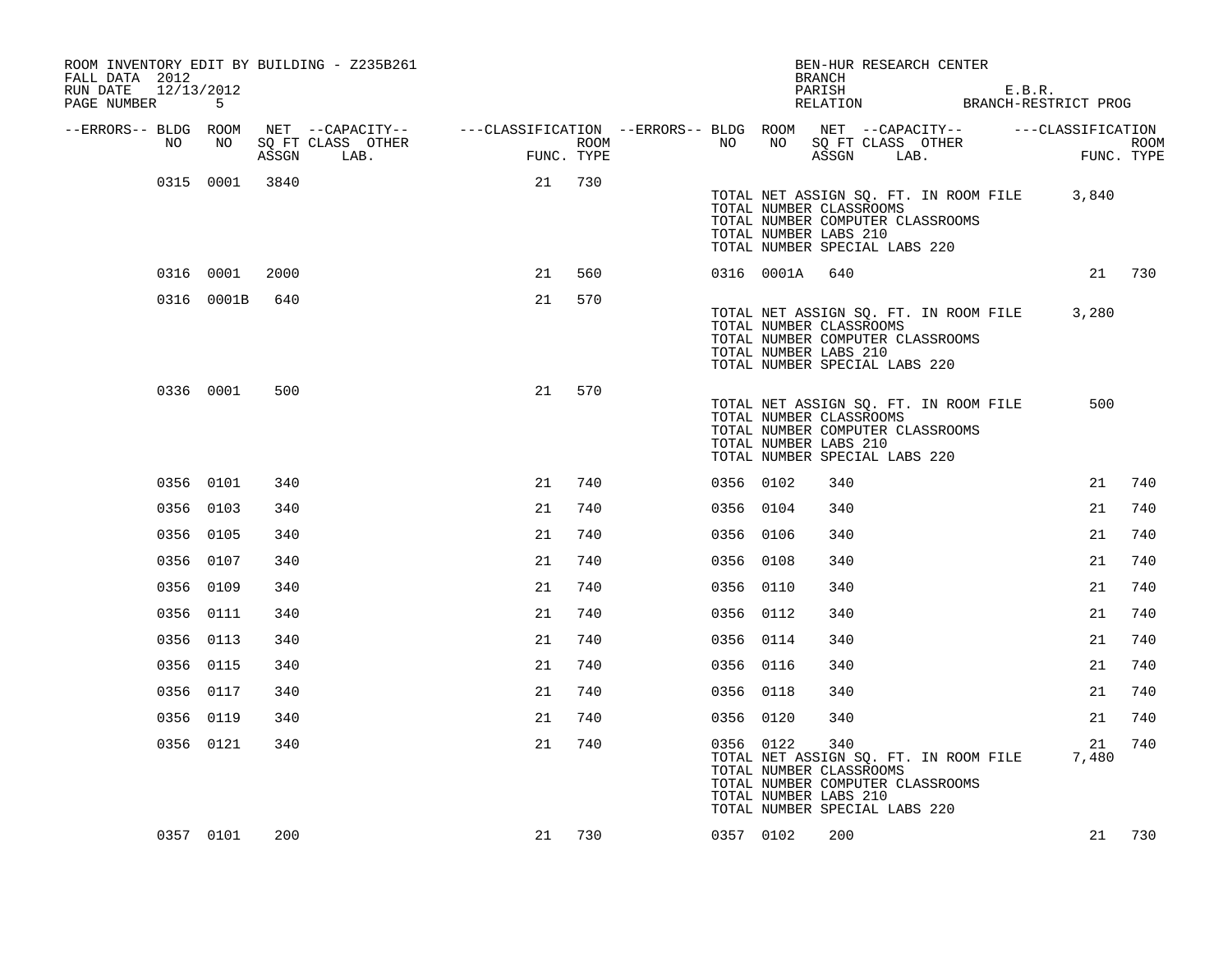| ROOM INVENTORY EDIT BY BUILDING - Z235B261<br>FALL DATA 2012 |                |       |                                                                             |                |      |    |           | <b>BRANCH</b>                                           |                               | BEN-HUR RESEARCH CENTER                                                         |                   |             |             |
|--------------------------------------------------------------|----------------|-------|-----------------------------------------------------------------------------|----------------|------|----|-----------|---------------------------------------------------------|-------------------------------|---------------------------------------------------------------------------------|-------------------|-------------|-------------|
| RUN DATE<br>12/13/2012<br>PAGE NUMBER                        | 6              |       |                                                                             |                |      |    |           | PARISH                                                  |                               | PARISH<br>RELATION BRANCH-RESTRICT PROG                                         | E.B.R.            |             |             |
| --ERRORS-- BLDG ROOM                                         |                |       | NET --CAPACITY--    ---CLASSIFICATION --ERRORS-- BLDG ROOM NET --CAPACITY-- |                |      |    |           |                                                         |                               |                                                                                 | ---CLASSIFICATION |             |             |
| NO                                                           | NO             | ASSGN | SO FT CLASS OTHER<br>LAB.                                                   | FUNC. TYPE     | ROOM | NO | NO        | ASSGN                                                   | LAB.                          | SQ FT CLASS OTHER                                                               |                   | FUNC. TYPE  | <b>ROOM</b> |
|                                                              | 0357 0103      | 200   |                                                                             | 21             | 730  |    | 0357 0104 | 200                                                     |                               |                                                                                 |                   | 21          | 730         |
|                                                              | 0357 0105      | 200   |                                                                             | 21             | 730  |    | 0357 0106 | 200                                                     |                               |                                                                                 |                   | 21          | 730         |
|                                                              | 0357 0107      | 200   |                                                                             | 21             | 730  |    | 0357 0108 | 200                                                     |                               |                                                                                 |                   | 21          | 730         |
|                                                              | 0357 0109      | 200   |                                                                             | 21             | 730  |    | 0357 0110 | 200                                                     |                               |                                                                                 |                   | 21          | 730         |
|                                                              | 0357 0111      | 200   |                                                                             | 21             | 730  |    | 0357 0112 | 200                                                     |                               |                                                                                 |                   | 21          | 730         |
|                                                              | 0357 0113      | 200   |                                                                             | 21             | 730  |    | 0357 0114 | 200                                                     |                               |                                                                                 |                   | 21          | 730         |
|                                                              | 0357 0115      | 200   |                                                                             | 21             | 730  |    | 0357 0116 | 200<br>TOTAL NUMBER CLASSROOMS<br>TOTAL NUMBER LABS 210 | TOTAL NUMBER SPECIAL LABS 220 | TOTAL NET ASSIGN SQ. FT. IN ROOM FILE<br>TOTAL NUMBER COMPUTER CLASSROOMS       |                   | 21<br>3,200 | 730         |
|                                                              | 0359 0001 1792 |       |                                                                             | 21             | 570  |    |           | TOTAL NUMBER CLASSROOMS<br>TOTAL NUMBER LABS 210        | TOTAL NUMBER SPECIAL LABS 220 | TOTAL NET ASSIGN SQ. FT. IN ROOM FILE<br>TOTAL NUMBER COMPUTER CLASSROOMS       |                   | 1,792       |             |
|                                                              | 0360 0001 1792 |       |                                                                             | 21             | 570  |    |           | TOTAL NUMBER CLASSROOMS<br>TOTAL NUMBER LABS 210        | TOTAL NUMBER SPECIAL LABS 220 | TOTAL NET ASSIGN SQ. FT. IN ROOM FILE 1,792<br>TOTAL NUMBER COMPUTER CLASSROOMS |                   |             |             |
|                                                              | 0362 0001 3200 |       |                                                                             | 21             | 560  |    |           | TOTAL NUMBER CLASSROOMS<br>TOTAL NUMBER LABS 210        | TOTAL NUMBER SPECIAL LABS 220 | TOTAL NET ASSIGN SQ. FT. IN ROOM FILE<br>TOTAL NUMBER COMPUTER CLASSROOMS       |                   | 3,200       |             |
|                                                              | 0389 0001      | 1720  |                                                                             | 21             | 720  |    | 0389 0002 | 289                                                     |                               | $\mathbf{1}$                                                                    |                   | 21          | 310         |
| 0389                                                         | 0002A          | 66    |                                                                             | 0 <sub>0</sub> | 030  |    | 0389 0003 | 36                                                      |                               |                                                                                 |                   | 00          | 030         |
|                                                              | 0389 0004      | 289   | $\mathbf{1}$                                                                | 21             | 310  |    |           | TOTAL NUMBER CLASSROOMS<br>TOTAL NUMBER LABS 210        | TOTAL NUMBER SPECIAL LABS 220 | TOTAL NET ASSIGN SQ. FT. IN ROOM FILE<br>TOTAL NUMBER COMPUTER CLASSROOMS       |                   | 2,298       |             |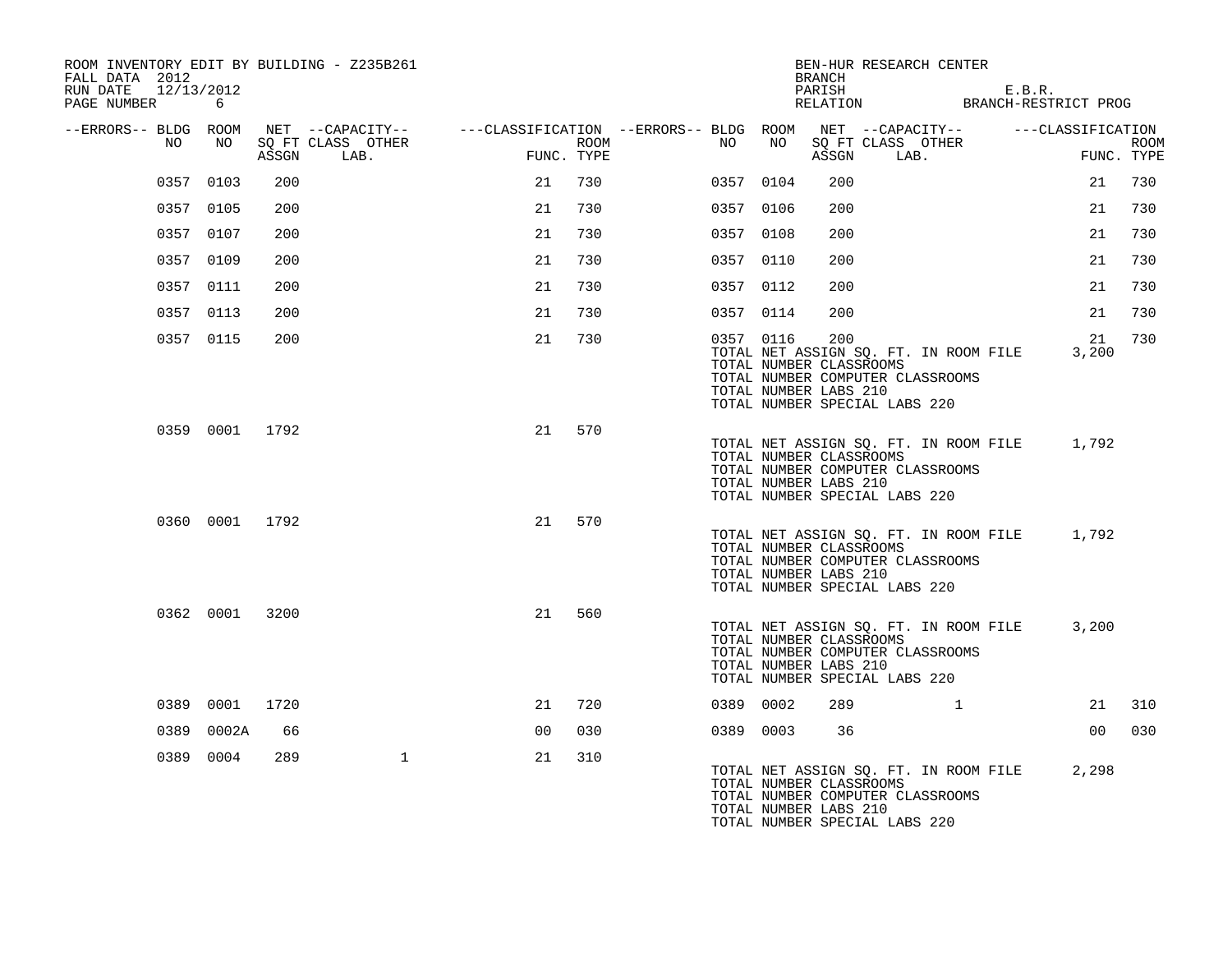| ROOM INVENTORY EDIT BY BUILDING - Z235B261<br>FALL DATA 2012<br>RUN DATE<br>12/13/2012<br>PAGE NUMBER | 7          |              |                                       |                                                         |      |   |           |                                                  | <b>BRANCH</b><br>PARISH<br>RELATION | BEN-HUR RESEARCH CENTER                                                                                    | E.B.R. | BRANCH-RESTRICT PROG |             |
|-------------------------------------------------------------------------------------------------------|------------|--------------|---------------------------------------|---------------------------------------------------------|------|---|-----------|--------------------------------------------------|-------------------------------------|------------------------------------------------------------------------------------------------------------|--------|----------------------|-------------|
| --ERRORS-- BLDG ROOM<br>NO                                                                            | NO         |              | NET --CAPACITY--<br>SQ FT CLASS OTHER | ---CLASSIFICATION --ERRORS-- BLDG ROOM NET --CAPACITY-- | ROOM |   | NO        | NO                                               |                                     | SQ FT CLASS OTHER                                                                                          |        | ---CLASSIFICATION    | <b>ROOM</b> |
|                                                                                                       |            | ASSGN        | LAB.                                  | FUNC. TYPE                                              |      |   |           |                                                  | ASSGN                               | LAB.                                                                                                       |        |                      | FUNC. TYPE  |
| 0390                                                                                                  | 0001       | 406          | $\mathbf{1}$                          | 21                                                      | 310  |   | 0390      | 0001A                                            | 306                                 |                                                                                                            |        | 00                   | 030         |
| 0390                                                                                                  | 0001B      | 72           |                                       | 21                                                      | 570  |   | 0390      | 0001C                                            | 72                                  |                                                                                                            |        | 21                   | 720         |
|                                                                                                       | 0390 0001D | 144          |                                       | 21                                                      | 720  |   | 0390 0002 |                                                  | 3530                                |                                                                                                            |        | 21                   | 720         |
|                                                                                                       | 0390 0002A | 270          |                                       | 21                                                      | 720  |   |           | TOTAL NUMBER CLASSROOMS<br>TOTAL NUMBER LABS 210 |                                     | TOTAL NET ASSIGN SQ. FT. IN ROOM FILE<br>TOTAL NUMBER COMPUTER CLASSROOMS<br>TOTAL NUMBER SPECIAL LABS 220 |        | 4,494                |             |
|                                                                                                       | 0391 0001A | 90           |                                       | 21                                                      | 350  |   | 0391 0101 |                                                  | 288                                 |                                                                                                            |        | 21                   | 350         |
|                                                                                                       | 0391 0101A | 90           | $\mathbf{1}$                          | 21                                                      | 310  |   |           | 0391 0101B                                       | 70                                  |                                                                                                            |        | 0 <sub>0</sub>       | 030         |
|                                                                                                       | 0391 0101C | 70           |                                       | 0 <sub>0</sub>                                          | 030  |   |           | TOTAL NUMBER CLASSROOMS<br>TOTAL NUMBER LABS 210 |                                     | TOTAL NET ASSIGN SQ. FT. IN ROOM FILE<br>TOTAL NUMBER COMPUTER CLASSROOMS<br>TOTAL NUMBER SPECIAL LABS 220 |        | 468                  |             |
|                                                                                                       | 0392 0101  | 400          |                                       | 21                                                      | 730  |   |           | TOTAL NUMBER CLASSROOMS<br>TOTAL NUMBER LABS 210 |                                     | TOTAL NET ASSIGN SQ. FT. IN ROOM FILE<br>TOTAL NUMBER COMPUTER CLASSROOMS<br>TOTAL NUMBER SPECIAL LABS 220 |        | 400                  |             |
|                                                                                                       | 0393 0001  | 108          |                                       | 0 <sup>0</sup>                                          | 030  |   | 0393 0002 |                                                  | 111                                 |                                                                                                            |        | 00                   | 030         |
|                                                                                                       | 0393 0003  | 387          |                                       | 21                                                      | 730  |   | 0393 0004 |                                                  | 189                                 |                                                                                                            |        | 21                   | 730         |
|                                                                                                       | 0393 0005  | 4085         |                                       | 21                                                      | 590  |   |           | TOTAL NUMBER CLASSROOMS<br>TOTAL NUMBER LABS 210 |                                     | TOTAL NET ASSIGN SQ. FT. IN ROOM FILE<br>TOTAL NUMBER COMPUTER CLASSROOMS<br>TOTAL NUMBER SPECIAL LABS 220 |        | 4,661                |             |
|                                                                                                       | 0405 0001  | $\mathbf{1}$ |                                       | 0 <sub>0</sub>                                          | 030  |   | 0405 0002 |                                                  | $\mathbf{1}$                        |                                                                                                            |        | 21                   | 560         |
| 0405                                                                                                  | 0003       | 1            |                                       | 21                                                      | 730  |   | 0405 0004 |                                                  | 1                                   |                                                                                                            |        | 21                   | 730         |
| 0405                                                                                                  | 0005       | $\mathbf{1}$ |                                       | 21                                                      | 740  | 9 | 0405      | 0101                                             | 460                                 | $\mathbf 1$                                                                                                |        | 21                   | 250         |
|                                                                                                       | 0405 0101A | 94           |                                       | 21                                                      | 730  |   |           | 0405 0101B                                       | 83                                  |                                                                                                            |        | 0 <sub>0</sub>       | 030         |
|                                                                                                       | 0405 0101C | 75           | $\mathbf 1$                           | 21                                                      | 310  |   | 0405 0102 |                                                  | 1470                                |                                                                                                            |        | 21                   | 740         |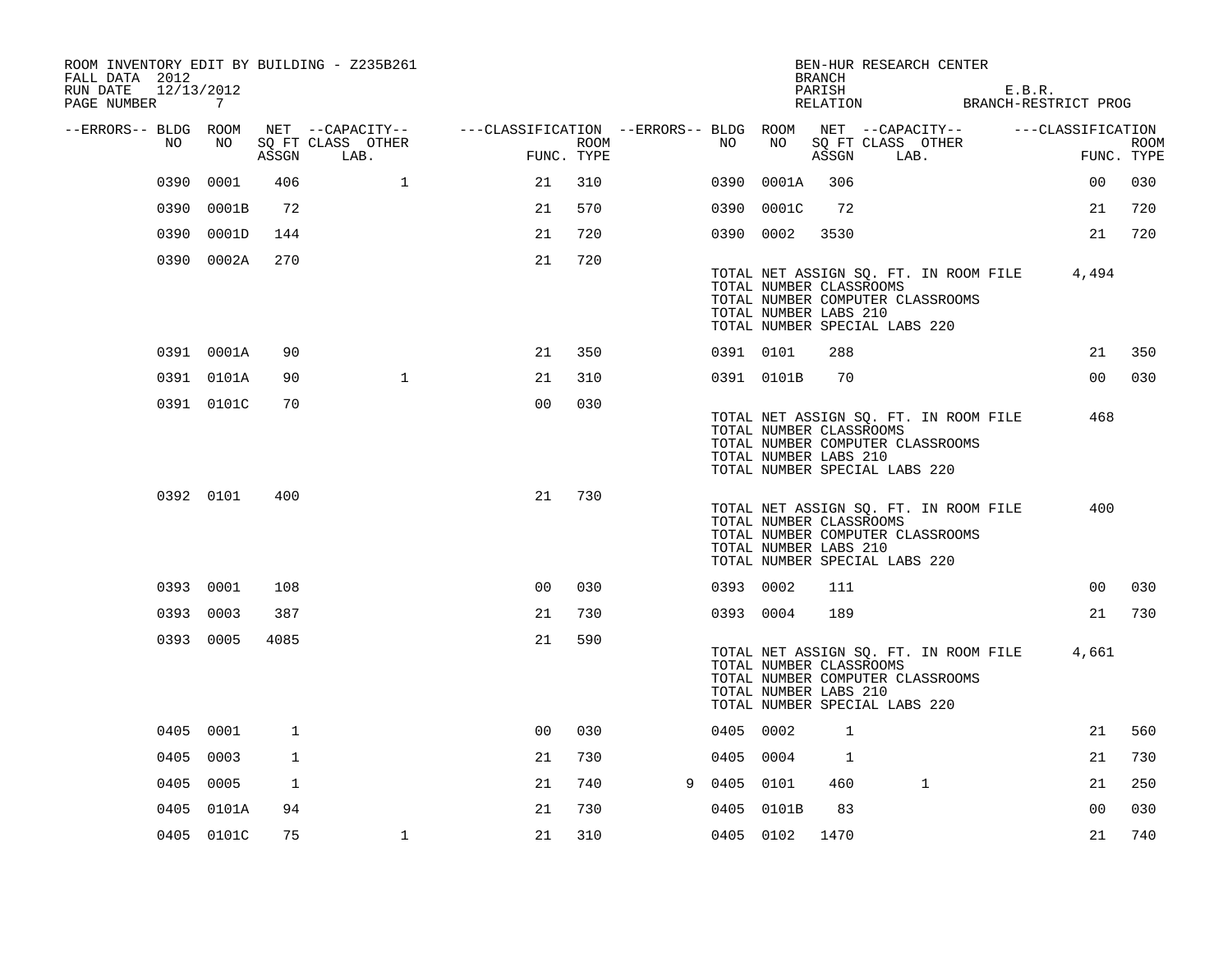| ROOM INVENTORY EDIT BY BUILDING - Z235B261<br>FALL DATA 2012<br>RUN DATE 12/13/2012                                                                                                                                                  |                |     |                   |    |        |  |                | BEN-HUR RESEARCH CENTER<br>BRANCH                                                                                                                                    |              |                   |        |  |
|--------------------------------------------------------------------------------------------------------------------------------------------------------------------------------------------------------------------------------------|----------------|-----|-------------------|----|--------|--|----------------|----------------------------------------------------------------------------------------------------------------------------------------------------------------------|--------------|-------------------|--------|--|
| PAGE NUMBER 8                                                                                                                                                                                                                        |                |     |                   |    |        |  |                | PARISH E.B.R.<br>RELATION BRANCH-RESTRICT PROG                                                                                                                       |              |                   |        |  |
| ERRORS-- BLDG ROOM NET --CAPACITY--- --CLASSIFICATION --ERRORS-- BLDG ROOM NET --CAPACITY--------------------<br>NO NO SQ FT CLASS OTHER ROOM ROOM NO SQ FT CLASS OTHER ROOM ROOM NO SQ FT CLASS OTHER ROOM ROOM ROOM ROOM ROOM<br>A |                |     |                   |    |        |  |                | TOTAL NET ASSIGN SQ. FT. IN ROOM FILE 2,103<br>TOTAL NUMBER CLASSROOMS<br>TOTAL NUMBER COMPUTER CLASSROOMS<br>TOTAL NUMBER LABS 210<br>TOTAL NUMBER SPECIAL LABS 220 |              |                   |        |  |
|                                                                                                                                                                                                                                      | 0406 0001 192  |     |                   |    | 21 590 |  |                | TOTAL NET ASSIGN SQ. FT. IN ROOM FILE 192<br>TOTAL NUMBER CLASSROOMS<br>TOTAL NUMBER COMPUTER CLASSROOMS<br>TOTAL NUMBER LABS 210<br>TOTAL NUMBER SPECIAL LABS 220   |              |                   |        |  |
|                                                                                                                                                                                                                                      | 0416 0101      | 800 | 20                | 21 | 250    |  | 0416 0101A     | 80                                                                                                                                                                   |              | $1 \qquad \qquad$ | 21 310 |  |
|                                                                                                                                                                                                                                      | 0416 0101B     | 80  |                   | 21 | 310    |  | 0416 0101C     | 80                                                                                                                                                                   | $\mathbf{1}$ |                   | 21 310 |  |
|                                                                                                                                                                                                                                      | 0416 0101D     | 80  |                   | 21 | 730    |  |                | TOTAL NET ASSIGN SO. FT. IN ROOM FILE 1,120<br>TOTAL NUMBER CLASSROOMS<br>TOTAL NUMBER COMPUTER CLASSROOMS<br>TOTAL NUMBER LABS 210<br>TOTAL NUMBER SPECIAL LABS 220 |              |                   |        |  |
|                                                                                                                                                                                                                                      |                |     | 0417 0101 1800 36 |    | 21 250 |  | 0417 0101A 100 |                                                                                                                                                                      |              |                   | 21 730 |  |
|                                                                                                                                                                                                                                      | 0417 0101B 84  |     |                   |    | 21 735 |  |                | TOTAL NET ASSIGN SQ. FT. IN ROOM FILE 1,984<br>TOTAL NUMBER CLASSROOMS<br>TOTAL NUMBER COMPUTER CLASSROOMS<br>TOTAL NUMBER LABS 210<br>TOTAL NUMBER SPECIAL LABS 220 |              |                   |        |  |
|                                                                                                                                                                                                                                      | 0441 0101 3000 |     |                   | 21 | 720    |  |                | TOTAL NET ASSIGN SQ. FT. IN ROOM FILE<br>TOTAL NUMBER CLASSROOMS<br>TOTAL NUMBER COMPUTER CLASSROOMS<br>TOTAL NUMBER LABS 210<br>TOTAL NUMBER SPECIAL LABS 220       |              |                   | 3,000  |  |
|                                                                                                                                                                                                                                      | 0454 0001 3072 |     |                   |    | 21 560 |  |                | TOTAL NET ASSIGN SQ. FT. IN ROOM FILE<br>TOTAL NUMBER CLASSROOMS<br>TOTAL NUMBER COMPUTER CLASSROOMS<br>TOTAL NUMBER LABS 210<br>TOTAL NUMBER SPECIAL LABS 220       |              |                   | 3,072  |  |
|                                                                                                                                                                                                                                      | 0456 0101      | 972 |                   | 21 | 740    |  |                | TOTAL NET ASSIGN SQ. FT. IN ROOM FILE<br>TOTAL NUMBER CLASSROOMS<br>TOTAL NUMBER COMPUTER CLASSROOMS                                                                 |              |                   | 972    |  |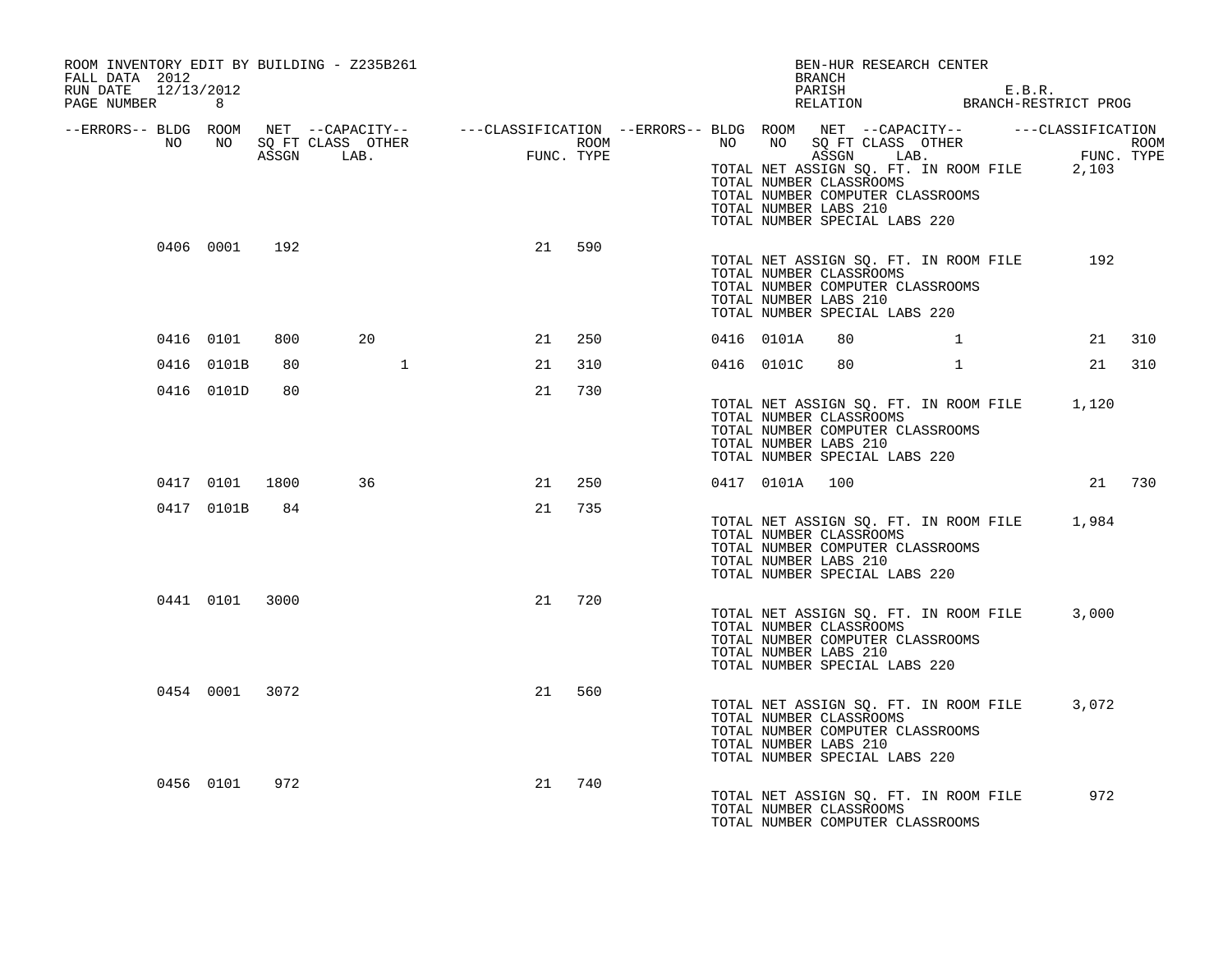| ROOM INVENTORY EDIT BY BUILDING - Z235B261<br>FALL DATA 2012<br>RUN DATE 12/13/2012<br>PAGE NUMBER<br>9 |                                                                                                                                                                                                                                      |        |     |           |           | BEN-HUR RESEARCH CENTER<br>BRANCH<br>PARISH E.B.R.<br>RELATION BRANCH-RESTRICT PROG                                                                                                   |        |        |
|---------------------------------------------------------------------------------------------------------|--------------------------------------------------------------------------------------------------------------------------------------------------------------------------------------------------------------------------------------|--------|-----|-----------|-----------|---------------------------------------------------------------------------------------------------------------------------------------------------------------------------------------|--------|--------|
|                                                                                                         | ERRORS-- BLDG ROOM NET --CAPACITY--- --CLASSIFICATION --ERRORS-- BLDG ROOM NET --CAPACITY--------------------<br>NO NO SQ FT CLASS OTHER ROOM ROOM NO SQ FT CLASS OTHER ROOM ROOM NO SQ FT CLASS OTHER ROOM ROOM ROOM ROOM ROOM<br>A |        |     |           |           |                                                                                                                                                                                       |        |        |
|                                                                                                         |                                                                                                                                                                                                                                      |        |     |           |           | TOTAL NUMBER LABS 210<br>TOTAL NUMBER SPECIAL LABS 220                                                                                                                                |        |        |
| 0457 0101                                                                                               | 140                                                                                                                                                                                                                                  | 21     | 720 |           | 0457 0102 | 140                                                                                                                                                                                   | 21 730 |        |
| 0457 0103 1078                                                                                          |                                                                                                                                                                                                                                      | 21     | 730 |           |           | TOTAL NET ASSIGN SQ. FT. IN ROOM FILE 1,358<br>TOTAL NUMBER CLASSROOMS<br>TOTAL NUMBER COMPUTER CLASSROOMS<br>TOTAL NUMBER LABS 210<br>TOTAL NUMBER SPECIAL LABS 220                  |        |        |
| 0458 0101                                                                                               | 154                                                                                                                                                                                                                                  | 21 730 |     | 0458 0102 |           | 154                                                                                                                                                                                   |        | 21 730 |
| 0458 0103                                                                                               | 476                                                                                                                                                                                                                                  | 21     | 730 |           |           | 0458 0201 476<br>TOTAL NET ASSIGN SQ. FT. IN ROOM FILE 1,260<br>TOTAL NUMBER CLASSROOMS<br>TOTAL NUMBER COMPUTER CLASSROOMS<br>TOTAL NUMBER LABS 210<br>TOTAL NUMBER SPECIAL LABS 220 | 21 730 |        |
| 0459 0001 1300                                                                                          |                                                                                                                                                                                                                                      | 21     | 570 |           |           | TOTAL NET ASSIGN SQ. FT. IN ROOM FILE 1,300<br>TOTAL NUMBER CLASSROOMS<br>TOTAL NUMBER COMPUTER CLASSROOMS<br>TOTAL NUMBER LABS 210<br>TOTAL NUMBER SPECIAL LABS 220                  |        |        |
| 0512 0001 3200                                                                                          |                                                                                                                                                                                                                                      | 21     | 560 |           |           | TOTAL NET ASSIGN SQ. FT. IN ROOM FILE 3,200<br>TOTAL NUMBER CLASSROOMS<br>TOTAL NUMBER COMPUTER CLASSROOMS<br>TOTAL NUMBER LABS 210<br>TOTAL NUMBER SPECIAL LABS 220                  |        |        |
| 0513 0001 2295                                                                                          |                                                                                                                                                                                                                                      | 21     | 740 |           |           | TOTAL NET ASSIGN SQ. FT. IN ROOM FILE<br>TOTAL NUMBER CLASSROOMS<br>TOTAL NUMBER COMPUTER CLASSROOMS<br>TOTAL NUMBER LABS 210<br>TOTAL NUMBER SPECIAL LABS 220                        | 2,295  |        |
| 0514 0001 1680                                                                                          |                                                                                                                                                                                                                                      | 21 575 |     |           |           | TOTAL NET ASSIGN SQ. FT. IN ROOM FILE 1,680<br>TOTAL NUMBER CLASSROOMS<br>TOTAL NUMBER COMPUTER CLASSROOMS<br>TOTAL NUMBER LABS 210<br>TOTAL NUMBER SPECIAL LABS 220                  |        |        |
| 0515 0001 6825                                                                                          |                                                                                                                                                                                                                                      | 21 730 |     |           |           | TOTAL NET ASSIGN SQ. FT. IN ROOM FILE                                                                                                                                                 | 6,825  |        |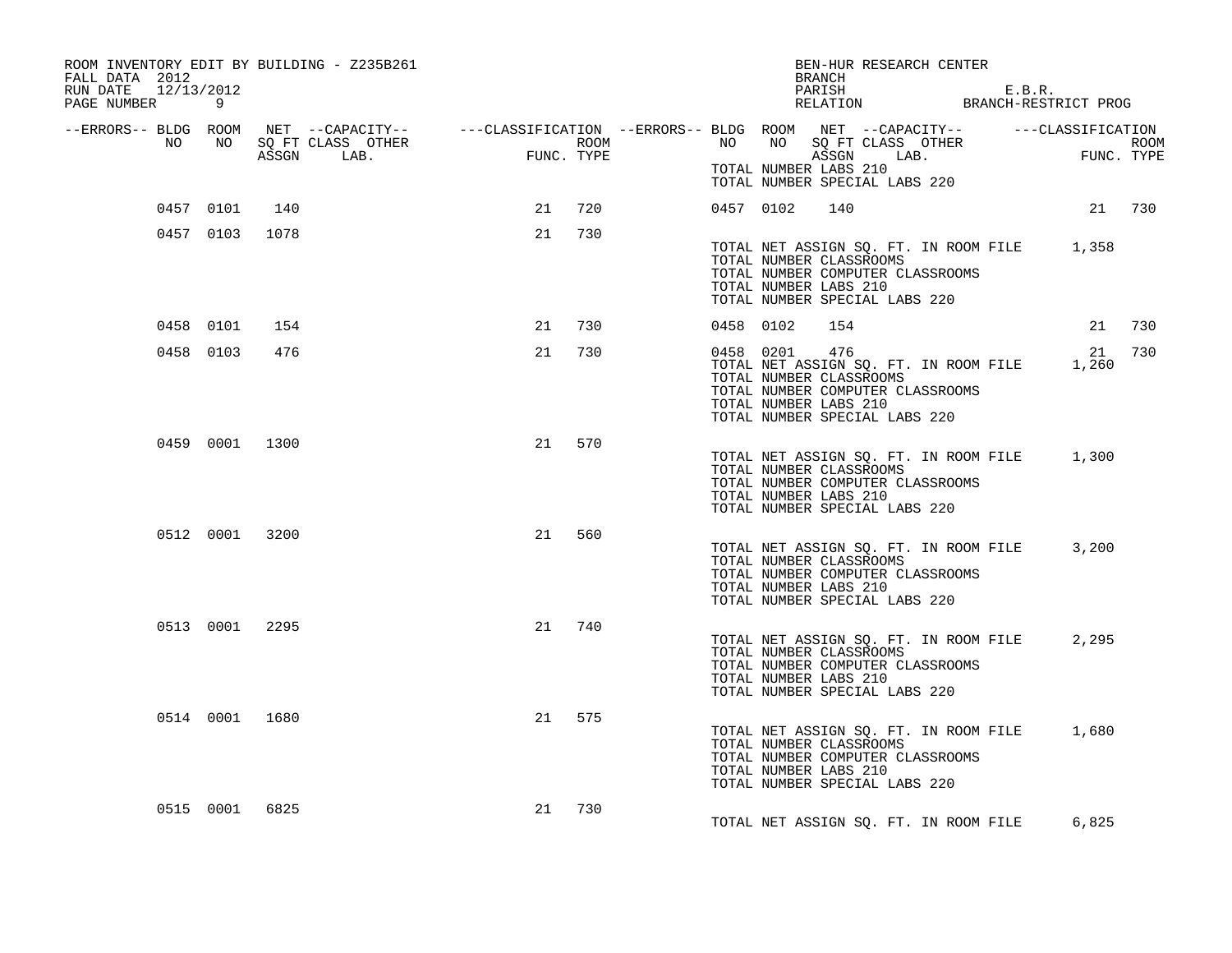| ROOM INVENTORY EDIT BY BUILDING - Z235B261<br>FALL DATA 2012<br>RUN DATE 12/13/2012<br>PAGE NUMBER 10 |     |        |     | BEN-HUR RESEARCH CENTER<br>BRANCH<br>PARISH E.B.R. E.B.R. RELATION BRANCH-RESTRICT PROG                                                                                                                                                                                                                                                                       |  |
|-------------------------------------------------------------------------------------------------------|-----|--------|-----|---------------------------------------------------------------------------------------------------------------------------------------------------------------------------------------------------------------------------------------------------------------------------------------------------------------------------------------------------------------|--|
|                                                                                                       |     |        |     | ERRORS-- BLDG ROOM NET --CAPACITY--- --CLASSIFICATION --ERRORS-- BLDG ROOM NET --CAPACITY----------CLASSIFICATION--<br>NO NO SQ FT CLASS OTHER ROOM NO ROOM ROOM ROOM NO SQ FT CLASS OTHER ROOM<br>ASSGN LAB. FUNC. TYPE ASSGN ASSGN<br>TOTAL NUMBER CLASSROOMS<br>TOTAL NUMBER COMPUTER CLASSROOMS<br>TOTAL NUMBER LABS 210<br>TOTAL NUMBER SPECIAL LABS 220 |  |
| 0516 0001 3200                                                                                        |     | 21 730 |     | TOTAL NET ASSIGN SQ. FT. IN ROOM FILE 3,200<br>TOTAL NUMBER CLASSROOMS<br>TOTAL NUMBER COMPUTER CLASSROOMS<br>TOTAL NUMBER LABS 210<br>TOTAL NUMBER SPECIAL LABS 220                                                                                                                                                                                          |  |
| 0518 0001 2400                                                                                        |     | 21     | 730 | TOTAL NET ASSIGN SQ. FT. IN ROOM FILE<br>2,400<br>TOTAL NUMBER CLASSROOMS<br>TOTAL NUMBER COMPUTER CLASSROOMS<br>TOTAL NUMBER LABS 210<br>TOTAL NUMBER SPECIAL LABS 220                                                                                                                                                                                       |  |
| 0519 0001                                                                                             | 821 | 21 575 |     | 821<br>TOTAL NET ASSIGN SO. FT. IN ROOM FILE<br>TOTAL NUMBER CLASSROOMS<br>TOTAL NUMBER COMPUTER CLASSROOMS<br>TOTAL NUMBER LABS 210<br>TOTAL NUMBER SPECIAL LABS 220                                                                                                                                                                                         |  |
| 0635 0101                                                                                             | 855 | 21     | 740 | TOTAL NET ASSIGN SQ. FT. IN ROOM FILE<br>855<br>TOTAL NUMBER CLASSROOMS<br>TOTAL NUMBER COMPUTER CLASSROOMS<br>TOTAL NUMBER LABS 210<br>TOTAL NUMBER SPECIAL LABS 220                                                                                                                                                                                         |  |
| 0636 0101                                                                                             | 336 | 21 575 |     | 336<br>TOTAL NET ASSIGN SQ. FT. IN ROOM FILE<br>TOTAL NUMBER CLASSROOMS<br>TOTAL NUMBER COMPUTER CLASSROOMS<br>TOTAL NUMBER LABS 210<br>TOTAL NUMBER SPECIAL LABS 220                                                                                                                                                                                         |  |
| 0637 0101 336                                                                                         |     | 21 575 |     | TOTAL NET ASSIGN SO. FT. IN ROOM FILE<br>336<br>TOTAL NUMBER CLASSROOMS<br>TOTAL NUMBER COMPUTER CLASSROOMS<br>TOTAL NUMBER LABS 210<br>TOTAL NUMBER SPECIAL LABS 220                                                                                                                                                                                         |  |
| 0638 0101                                                                                             | 336 | 21     | 575 | TOTAL NET ASSIGN SO. FT. IN ROOM FILE<br>336<br>TOTAL NUMBER CLASSROOMS<br>TOTAL NUMBER COMPUTER CLASSROOMS                                                                                                                                                                                                                                                   |  |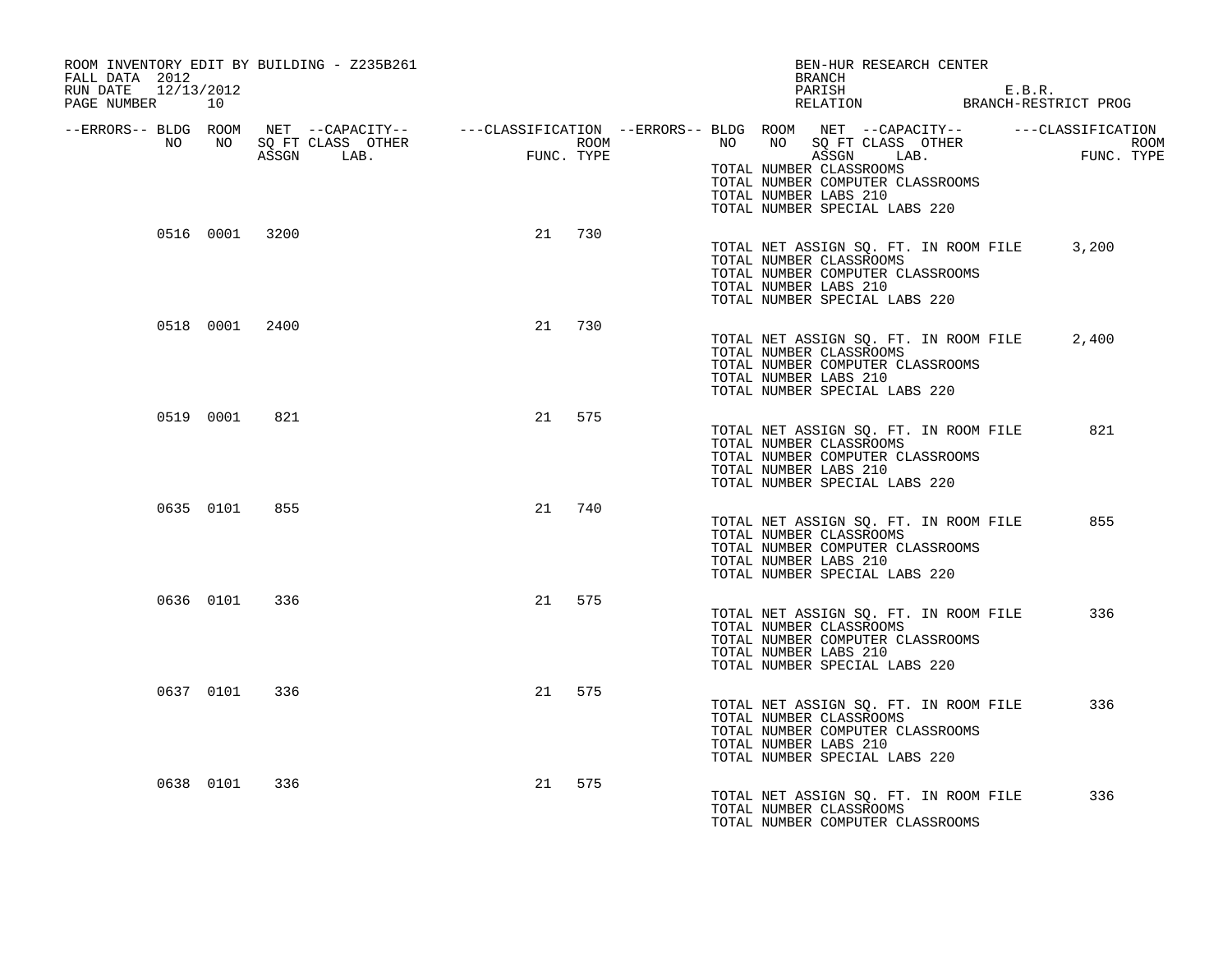| ROOM INVENTORY EDIT BY BUILDING - Z235B261<br>FALL DATA 2012<br>RUN DATE 12/13/2012<br>PAGE NUMBER 11 |               |                |    |        |  | BEN-HUR RESEARCH CENTER<br>BRANCH<br>PARISH E.B.R.<br>RELATION BRANCH-RESTRICT PROG                                                                                                                                                                                                            |       |
|-------------------------------------------------------------------------------------------------------|---------------|----------------|----|--------|--|------------------------------------------------------------------------------------------------------------------------------------------------------------------------------------------------------------------------------------------------------------------------------------------------|-------|
|                                                                                                       |               |                |    |        |  | ERRORS-- BLDG ROOM NET --CAPACITY--- --CLASSIFICATION --ERRORS-- BLDG ROOM NET --CAPACITY--------------------<br>NO NO SQ FT CLASS OTHER ROOM ROOM NO SQ FT CLASS OTHER ROOM ROOM NO SQ FT CLASS OTHER ROOM ROOM ROOM ROOM ROOM<br>A<br>TOTAL NUMBER LABS 210<br>TOTAL NUMBER SPECIAL LABS 220 |       |
|                                                                                                       | 0639 0101     | 540            |    | 21 575 |  | TOTAL NET ASSIGN SQ. FT. IN ROOM FILE<br>TOTAL NUMBER CLASSROOMS<br>TOTAL NUMBER COMPUTER CLASSROOMS<br>TOTAL NUMBER LABS 210<br>TOTAL NUMBER SPECIAL LABS 220                                                                                                                                 | 540   |
|                                                                                                       | 0640 0101     | 540            |    | 21 575 |  | TOTAL NET ASSIGN SQ. FT. IN ROOM FILE<br>TOTAL NUMBER CLASSROOMS<br>TOTAL NUMBER COMPUTER CLASSROOMS<br>TOTAL NUMBER LABS 210<br>TOTAL NUMBER SPECIAL LABS 220                                                                                                                                 | 540   |
|                                                                                                       | 0641 0101     | 384            |    | 21 575 |  | TOTAL NET ASSIGN SQ. FT. IN ROOM FILE<br>TOTAL NUMBER CLASSROOMS<br>TOTAL NUMBER COMPUTER CLASSROOMS<br>TOTAL NUMBER LABS 210<br>TOTAL NUMBER SPECIAL LABS 220                                                                                                                                 | 384   |
|                                                                                                       | 0642 0101     | 384            |    | 21 575 |  | TOTAL NET ASSIGN SQ. FT. IN ROOM FILE<br>TOTAL NUMBER CLASSROOMS<br>TOTAL NUMBER COMPUTER CLASSROOMS<br>TOTAL NUMBER LABS 210<br>TOTAL NUMBER SPECIAL LABS 220                                                                                                                                 | 384   |
|                                                                                                       | 0644 0101 160 |                | 21 | 255    |  | TOTAL NET ASSIGN SQ. FT. IN ROOM FILE<br>TOTAL NUMBER CLASSROOMS<br>TOTAL NUMBER COMPUTER CLASSROOMS<br>TOTAL NUMBER LABS 210<br>TOTAL NUMBER SPECIAL LABS 220                                                                                                                                 | 160   |
|                                                                                                       |               | 0646 0101 3024 | 21 | 580    |  | TOTAL NET ASSIGN SQ. FT. IN ROOM FILE<br>TOTAL NUMBER CLASSROOMS<br>TOTAL NUMBER COMPUTER CLASSROOMS<br>TOTAL NUMBER LABS 210<br>TOTAL NUMBER SPECIAL LABS 220                                                                                                                                 | 3,024 |
|                                                                                                       | 0648 0101     | 150            |    | 21 575 |  | TOTAL NET ASSIGN SQ. FT. IN ROOM FILE<br>TOTAL NUMBER CLASSROOMS<br>TOTAL NUMBER COMPUTER CLASSROOMS<br>TOTAL NUMBER LABS 210<br>TOTAL NUMBER SPECIAL LABS 220                                                                                                                                 | 150   |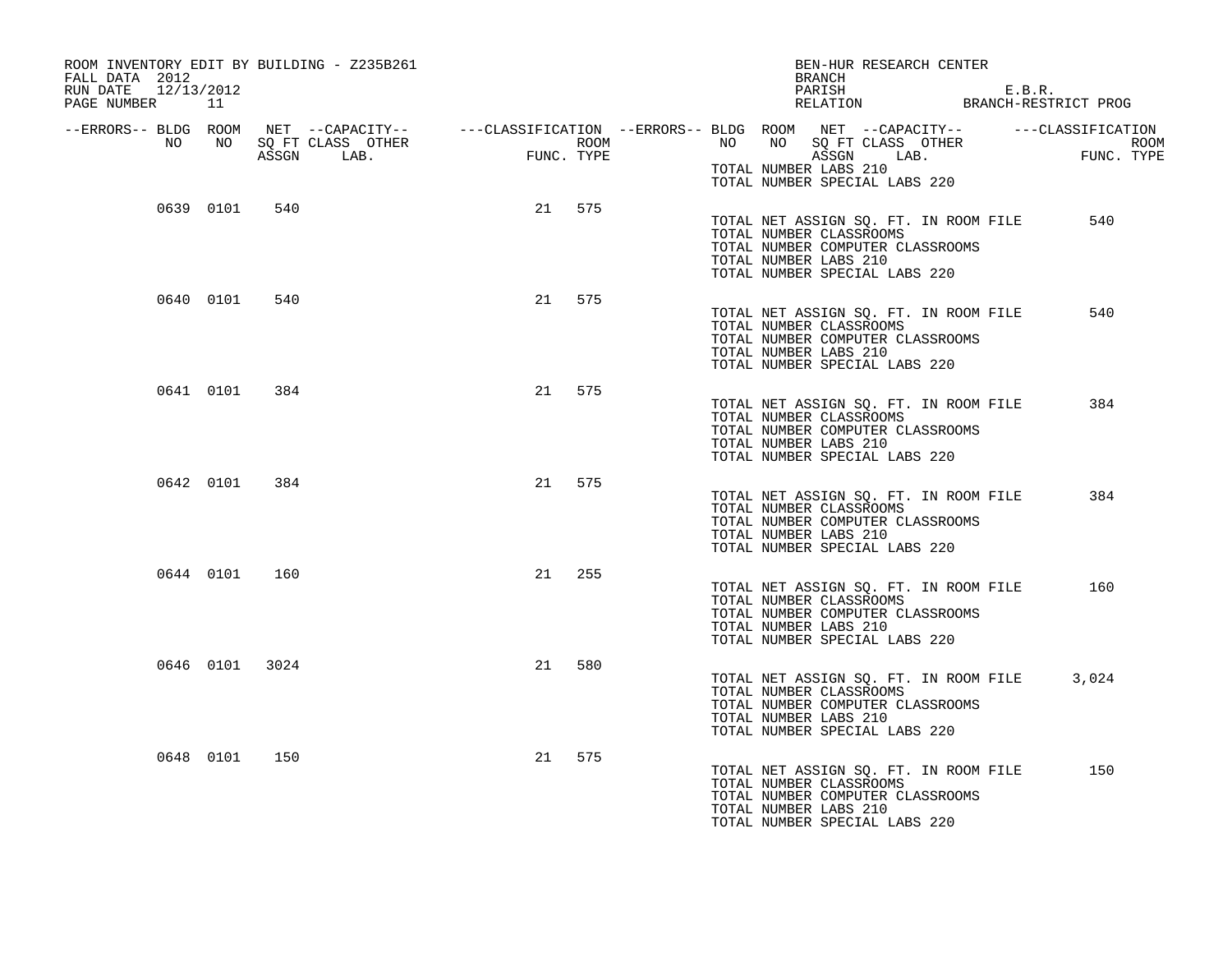| ROOM INVENTORY EDIT BY BUILDING - Z235B261<br>FALL DATA 2012                                                               |           |               | BRANCH               |                                             | BEN-HUR RESEARCH CENTER |  |                       |                                                          |                                  |                                       |                                                                  |      |
|----------------------------------------------------------------------------------------------------------------------------|-----------|---------------|----------------------|---------------------------------------------|-------------------------|--|-----------------------|----------------------------------------------------------|----------------------------------|---------------------------------------|------------------------------------------------------------------|------|
| RUN DATE 12/13/2012<br>PAGE NUMBER 12                                                                                      |           |               |                      |                                             |                         |  |                       |                                                          |                                  |                                       | PARISH E.B.R.<br>RELATION BRANCH-RESTRICT PROG                   |      |
| --ERRORS-- BLDG ROOM NET --CAPACITY-- -----CLASSIFICATION --ERRORS-- BLDG ROOM NET --CAPACITY-- ------CLASSIFICATION<br>NO |           |               | NO SQ FT CLASS OTHER | $\begin{tabular}{cc} \bf FUN \end{tabular}$ | ROOM                    |  |                       |                                                          |                                  |                                       | NO NO SQ FT CLASS OTHER<br>NO NO SQ FT CLASS OTHER<br>ASSON LAB. | ROOM |
|                                                                                                                            |           |               | ASSGN LAB.           | FUNC. TYPE                                  |                         |  |                       |                                                          |                                  |                                       | FUNC. TYPE                                                       |      |
|                                                                                                                            | 0651 0101 | 516           |                      | 21 575                                      |                         |  | TOTAL NUMBER LABS 210 | TOTAL NUMBER CLASSROOMS<br>TOTAL NUMBER SPECIAL LABS 220 | TOTAL NUMBER COMPUTER CLASSROOMS | TOTAL NET ASSIGN SQ. FT. IN ROOM FILE | 516                                                              |      |
|                                                                                                                            |           | 0653 0101 408 |                      | 21 575                                      |                         |  | TOTAL NUMBER LABS 210 | TOTAL NUMBER CLASSROOMS<br>TOTAL NUMBER SPECIAL LABS 220 | TOTAL NUMBER COMPUTER CLASSROOMS | TOTAL NET ASSIGN SQ. FT. IN ROOM FILE | 408                                                              |      |
|                                                                                                                            | 0654 0101 | 360           |                      | 21 575                                      |                         |  | TOTAL NUMBER LABS 210 | TOTAL NUMBER CLASSROOMS<br>TOTAL NUMBER SPECIAL LABS 220 | TOTAL NUMBER COMPUTER CLASSROOMS | TOTAL NET ASSIGN SQ. FT. IN ROOM FILE | 360                                                              |      |
|                                                                                                                            | 0661 0101 | 631           |                      | 21 575                                      |                         |  | TOTAL NUMBER LABS 210 | TOTAL NUMBER CLASSROOMS<br>TOTAL NUMBER SPECIAL LABS 220 | TOTAL NUMBER COMPUTER CLASSROOMS | TOTAL NET ASSIGN SQ. FT. IN ROOM FILE | 631                                                              |      |
|                                                                                                                            |           | 0662 0101 458 |                      | 21 575                                      |                         |  | TOTAL NUMBER LABS 210 | TOTAL NUMBER CLASSROOMS<br>TOTAL NUMBER SPECIAL LABS 220 | TOTAL NUMBER COMPUTER CLASSROOMS | TOTAL NET ASSIGN SQ. FT. IN ROOM FILE | 458                                                              |      |
|                                                                                                                            | 0663 0101 | 458           |                      | 21 575                                      |                         |  | TOTAL NUMBER LABS 210 | TOTAL NUMBER CLASSROOMS<br>TOTAL NUMBER SPECIAL LABS 220 | TOTAL NUMBER COMPUTER CLASSROOMS | TOTAL NET ASSIGN SQ. FT. IN ROOM FILE | 458                                                              |      |
|                                                                                                                            | 0664 0101 | 458           |                      | 21 575                                      |                         |  | TOTAL NUMBER LABS 210 | TOTAL NUMBER CLASSROOMS<br>TOTAL NUMBER SPECIAL LABS 220 | TOTAL NUMBER COMPUTER CLASSROOMS | TOTAL NET ASSIGN SQ. FT. IN ROOM FILE | 458                                                              |      |
| 0665 0101                                                                                                                  |           | 458           |                      | 21 575                                      |                         |  |                       |                                                          |                                  | TOTAL NET ASSIGN SQ. FT. IN ROOM FILE | 458                                                              |      |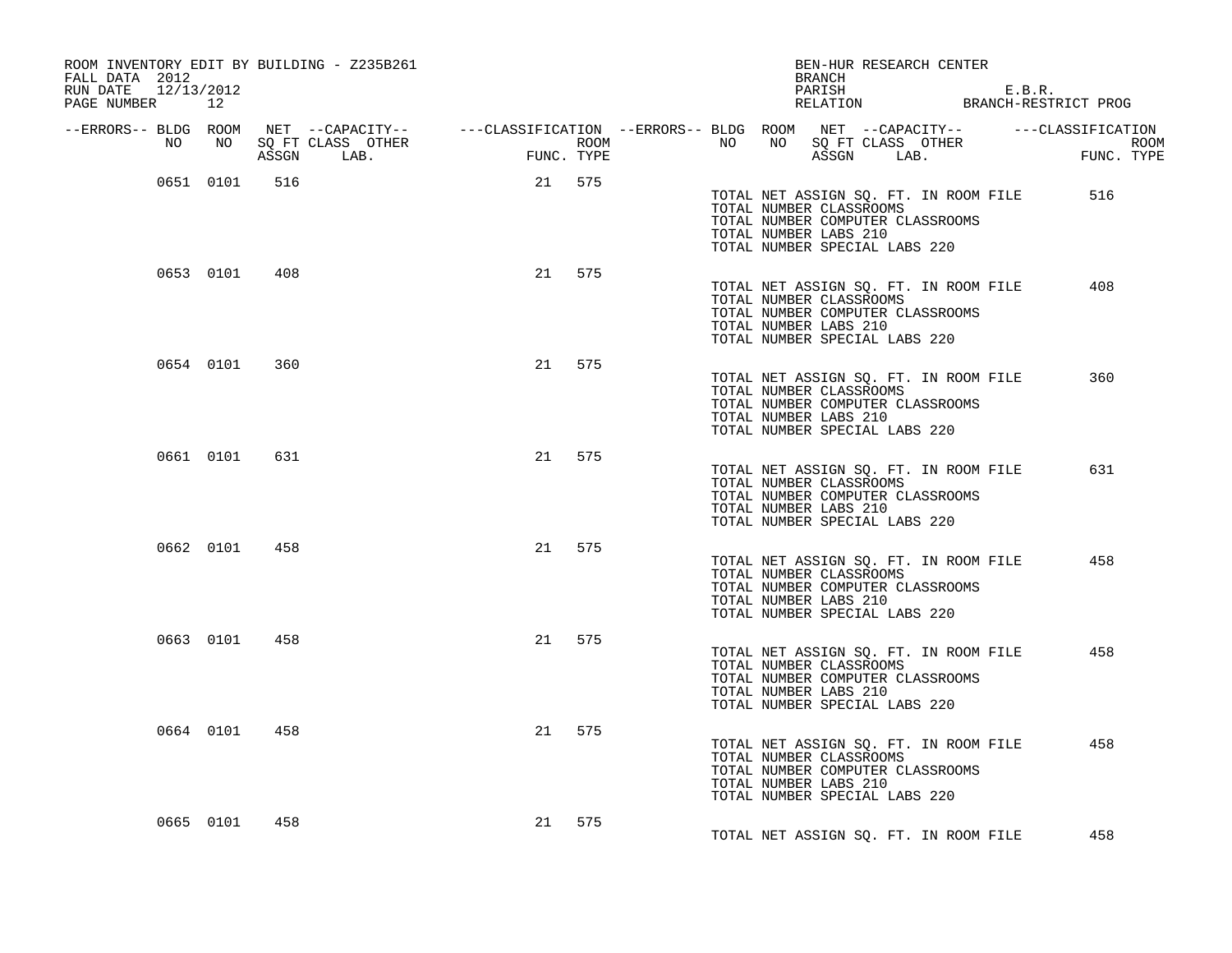| ROOM INVENTORY EDIT BY BUILDING - Z235B261<br>FALL DATA 2012<br>RUN DATE 12/13/2012<br>PAGE NUMBER 13                                                                                                                                |                |     |   |                |     |  |               | BEN-HUR RESEARCH CENTER<br>BRANCH<br>PARISH E.B.R.<br>RELATION BRANCH-RESTRICT PROG                                                                                                                                                                                                                  |                |                |        |
|--------------------------------------------------------------------------------------------------------------------------------------------------------------------------------------------------------------------------------------|----------------|-----|---|----------------|-----|--|---------------|------------------------------------------------------------------------------------------------------------------------------------------------------------------------------------------------------------------------------------------------------------------------------------------------------|----------------|----------------|--------|
| ERRORS-- BLDG ROOM NET --CAPACITY--- --CLASSIFICATION --ERRORS-- BLDG ROOM NET --CAPACITY---------CLASSIFICATION--<br>NO NO SQ FT CLASS OTHER ROOM NO ROOM NO SQ FT CLASS OTHER ROOM<br>ASSGN LAB. FUNC. TYPE 1999 1999 1999 1999 19 |                |     |   |                |     |  |               | TOTAL NUMBER CLASSROOMS<br>TOTAL NUMBER COMPUTER CLASSROOMS<br>TOTAL NUMBER LABS 210<br>TOTAL NUMBER SPECIAL LABS 220                                                                                                                                                                                |                |                |        |
|                                                                                                                                                                                                                                      | 0666 0101 458  |     |   | 21 575         |     |  |               | TOTAL NET ASSIGN SQ. FT. IN ROOM FILE<br>TOTAL NUMBER CLASSROOMS<br>TOTAL NUMBER COMPUTER CLASSROOMS<br>TOTAL NUMBER LABS 210<br>TOTAL NUMBER SPECIAL LABS 220                                                                                                                                       |                | 458            |        |
|                                                                                                                                                                                                                                      | 0668 0101 1868 |     |   | 21 575         |     |  |               | TOTAL NET ASSIGN SQ. FT. IN ROOM FILE 1,868<br>TOTAL NUMBER CLASSROOMS<br>TOTAL NUMBER COMPUTER CLASSROOMS<br>TOTAL NUMBER LABS 210<br>TOTAL NUMBER SPECIAL LABS 220                                                                                                                                 |                |                |        |
|                                                                                                                                                                                                                                      | 0775 0101 576  |     |   | 21             | 730 |  | 0775 0102 288 | TOTAL NET ASSIGN SQ. FT. IN ROOM FILE<br>TOTAL NUMBER CLASSROOMS<br>TOTAL NUMBER COMPUTER CLASSROOMS<br>TOTAL NUMBER LABS 210<br>TOTAL NUMBER SPECIAL LABS 220                                                                                                                                       |                | 864            | 21 730 |
|                                                                                                                                                                                                                                      | 0776 0101 1656 |     | 6 | 21             | 250 |  | 0776 0101A    | 50                                                                                                                                                                                                                                                                                                   |                | 0 <sub>0</sub> | 030    |
|                                                                                                                                                                                                                                      | 0776 0101B     | 50  |   | 0 <sub>0</sub> | 030 |  | 0776 0101C    | 270                                                                                                                                                                                                                                                                                                  | $\overline{4}$ | 21             | 250    |
|                                                                                                                                                                                                                                      | 0776 0101D     | 165 |   | 21             | 255 |  | 0776 0101E    | 165                                                                                                                                                                                                                                                                                                  |                | 21             | 255    |
|                                                                                                                                                                                                                                      | 0776 0101F     | 165 |   | 21             | 255 |  | 0776 0101G    | 165                                                                                                                                                                                                                                                                                                  |                | 21             | 255    |
|                                                                                                                                                                                                                                      | 0776 0101H     | 165 |   | 21             | 255 |  | 0776 0101I    | 165                                                                                                                                                                                                                                                                                                  |                | 21             | 255    |
|                                                                                                                                                                                                                                      | 0776 0101J     | 165 |   | 21             | 255 |  | 0776 0101K    | 192                                                                                                                                                                                                                                                                                                  | $\mathbf{1}$   | 21             | 250    |
|                                                                                                                                                                                                                                      | 0776 0101L     | 28  |   | 21             | 255 |  | 0776 0101M    | 28                                                                                                                                                                                                                                                                                                   |                | 21             | 255    |
|                                                                                                                                                                                                                                      | 0776 0101N     | 28  |   | 21             | 255 |  |               | $\begin{array}{cccc} \texttt{0776} & \texttt{0102} & \texttt{960} & \texttt{4} & \texttt{21} \\ \texttt{TOTAL NET ASSIGN SQ. FT. IN ROM FILE} & \texttt{4,317} \end{array}$<br>TOTAL NUMBER CLASSROOMS<br>TOTAL NUMBER COMPUTER CLASSROOMS<br>TOTAL NUMBER LABS 210<br>TOTAL NUMBER SPECIAL LABS 220 |                | 21             | 250    |
|                                                                                                                                                                                                                                      | 0777 0101 1120 |     |   | 21             | 970 |  |               | TOTAL NET ASSIGN SQ. FT. IN ROOM FILE 1,120<br>TOTAL NUMBER CLASSROOMS<br>TOTAL NUMBER COMPUTER CLASSROOMS                                                                                                                                                                                           |                |                |        |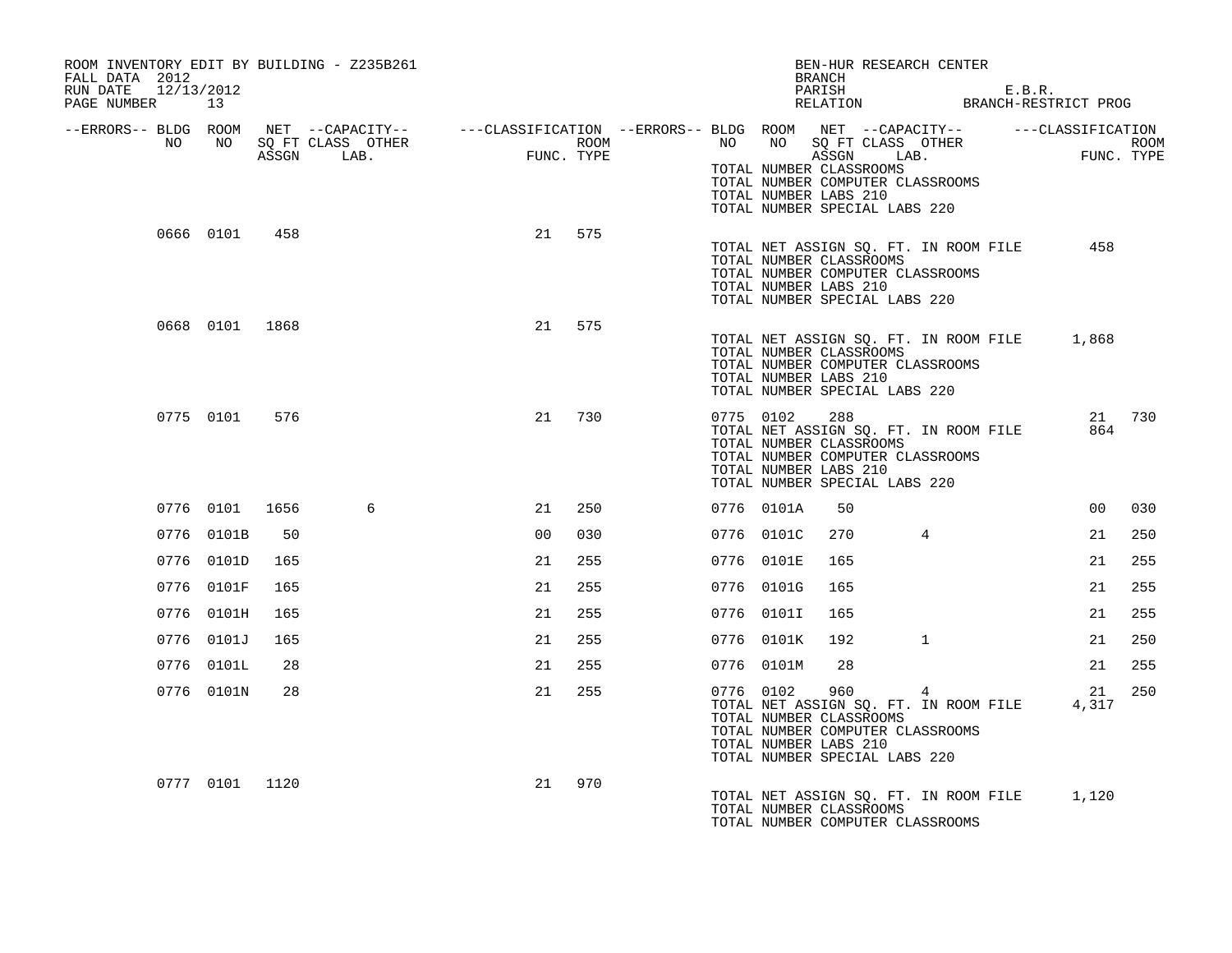| ROOM INVENTORY EDIT BY BUILDING - Z235B261<br>FALL DATA 2012<br>12/13/2012<br>RUN DATE<br>PAGE NUMBER | 14              |       |                                       |                                        |      |           |                       | <b>BRANCH</b><br>PARISH<br>RELATION | BEN-HUR RESEARCH CENTER               | E.B.R.<br>BRANCH-RESTRICT PROG |                   |             |
|-------------------------------------------------------------------------------------------------------|-----------------|-------|---------------------------------------|----------------------------------------|------|-----------|-----------------------|-------------------------------------|---------------------------------------|--------------------------------|-------------------|-------------|
| --ERRORS-- BLDG ROOM<br>NO.                                                                           | NO              |       | NET --CAPACITY--<br>SQ FT CLASS OTHER | ---CLASSIFICATION --ERRORS-- BLDG ROOM | ROOM | NO        | NO                    |                                     | NET --CAPACITY--<br>SQ FT CLASS OTHER |                                | ---CLASSIFICATION | <b>ROOM</b> |
|                                                                                                       |                 | ASSGN | LAB.                                  | FUNC. TYPE                             |      |           | TOTAL NUMBER LABS 210 | ASSGN                               | LAB.<br>TOTAL NUMBER SPECIAL LABS 220 |                                | FUNC. TYPE        |             |
|                                                                                                       | 0782 0100       | 292   | $\mathbf{1}$                          | 21                                     | 310  | 0782 0101 |                       | 158                                 | $\mathbf{1}$                          |                                | 21                | 310         |
|                                                                                                       | 0782 0102       | 153   | $\mathbf 1$                           | 21                                     | 310  | 0782 0103 |                       | 220                                 | $\mathbf{1}$                          |                                | 21                | 310         |
|                                                                                                       | 0782 0104       | 158   | $\mathbf 1$                           | 21                                     | 310  | 0782 0105 |                       | 161                                 |                                       |                                | 21                | 315         |
|                                                                                                       | 0782 0106       | 158   | $\mathbf 1$                           | 21                                     | 310  | 0782 0107 |                       | 166                                 | $\mathbf{1}$                          |                                | 21                | 310         |
|                                                                                                       | 0782 0108       | 146   | $\mathbf{1}$                          | 21                                     | 310  | 0782 0109 |                       | 173                                 | $\mathbf{1}$                          |                                | 21                | 310         |
|                                                                                                       | 0782 0110       | 144   | $\mathbf{1}$                          | 21                                     | 310  | 0782 0111 |                       | 144                                 | $\mathbf{1}$                          |                                | 21                | 310         |
|                                                                                                       | 0782 0112       | 198   |                                       | 21                                     | 650  | 0782 0113 |                       | 325                                 |                                       |                                | 0 <sub>0</sub>    | 030         |
|                                                                                                       | 0782 0114       | 1195  |                                       | 92                                     | 255  | 0782 0116 |                       | 350                                 |                                       |                                | 92                | 255         |
|                                                                                                       | 0782 0116A      | 130   |                                       | 92                                     | 730  |           | 0782 0116B            | 48                                  |                                       |                                | 92                | 255         |
|                                                                                                       | 0782 0117       | 350   |                                       | 92                                     | 255  |           | 0782 0117A            | 72                                  |                                       |                                | 92                | 255         |
|                                                                                                       | 0782 0117B 1010 |       |                                       | 92                                     | 255  | 0782 0118 |                       | 400                                 |                                       |                                | 92                | 255         |
|                                                                                                       | 0782 0118A      | 76    |                                       | 92                                     | 730  |           | 0782 0118B            | 109                                 |                                       |                                | 92                | 650         |
|                                                                                                       | 0782 0118C      | 930   |                                       | 92                                     | 650  | 0782 0119 |                       | 188                                 |                                       |                                | 0 <sub>0</sub>    | 030         |
|                                                                                                       | 0782 0120       | 1358  |                                       | 92                                     | 255  |           | 0782 0122A            | 48                                  |                                       |                                | 0 <sub>0</sub>    | 030         |
|                                                                                                       | 0782 0129       | 296   |                                       | 92                                     | 255  |           | 0782 0129A 1327       |                                     |                                       |                                | 92                | 255         |
|                                                                                                       | 0782 0130       | 275   |                                       | 21                                     | 255  |           | 0782 0130A 1347       |                                     |                                       |                                | 92                | 255         |
|                                                                                                       | 0782 0131       | 175   |                                       | 0 <sub>0</sub>                         | 030  | 0782 0132 |                       | 144                                 | $\mathbf{1}$                          |                                | 92                | 310         |
|                                                                                                       | 0782 0133       | 144   | $\mathbf 1$                           | 92                                     | 310  | 0782 0134 |                       | 72                                  |                                       |                                | 0 <sub>0</sub>    | 030         |
|                                                                                                       | 0782 0135       | 146   | $\mathbf{1}$                          | 92                                     | 310  | 0782 0136 |                       | 238                                 |                                       |                                | 92                | 350         |
|                                                                                                       | 0782 0137       | 60    | $\mathbf{1}$                          | 64                                     | 310  | 0782 0138 |                       | 81                                  |                                       |                                | 0 <sub>0</sub>    | 030         |
|                                                                                                       | 0782 0138A      | 142   |                                       | 0 <sub>0</sub>                         | 030  | 0782 0139 |                       | 75                                  |                                       |                                | 0 <sub>0</sub>    | 030         |
|                                                                                                       | 0782 0139A      | 130   |                                       | 0 <sub>0</sub>                         | 030  | 0782 0140 |                       | 34                                  |                                       |                                | 0 <sub>0</sub>    | 010         |
|                                                                                                       | 0782 0141       | 174   |                                       | 92                                     | 255  |           | 0782 0141A 1042       |                                     |                                       |                                | 92                | 255         |
|                                                                                                       | 0782 0142       | 1053  |                                       | 92                                     | 255  |           | 0782 0142A 120        |                                     | TOTAL NET ASSIGN SQ. FT. IN ROOM FILE |                                | 92<br>14,665      | 730         |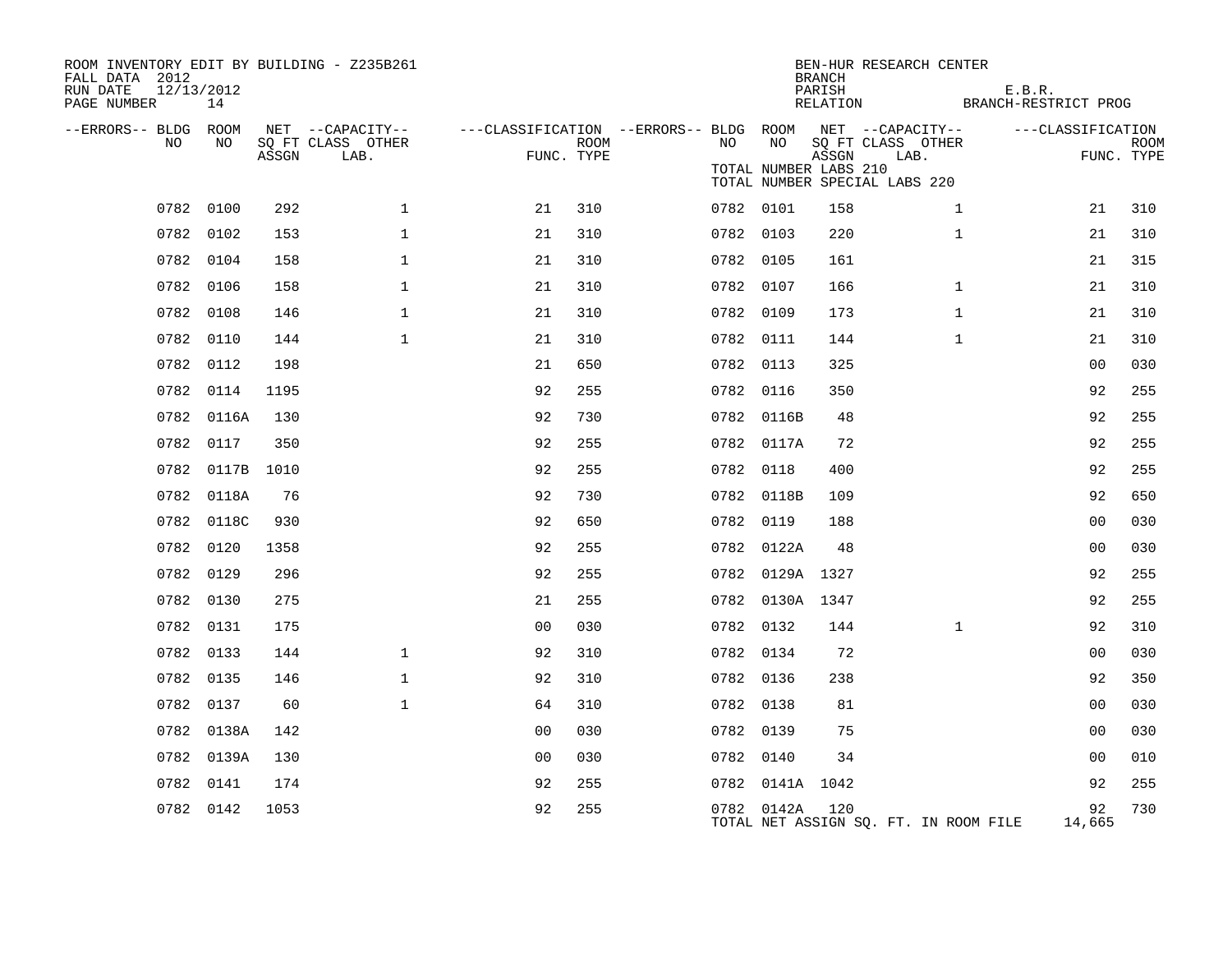| FALL DATA 2012<br>RUN DATE 12/13/2012<br>PAGE NUMBER 15 | ROOM INVENTORY EDIT BY BUILDING - Z235B261 |           | BEN-HUR RESEARCH CENTER<br>BRANCH<br>PARISH E.B.R.<br>RELATION BRANCH-RESTRICT PROG                                                                                                                                                                                                                                                                                                                                             |        |
|---------------------------------------------------------|--------------------------------------------|-----------|---------------------------------------------------------------------------------------------------------------------------------------------------------------------------------------------------------------------------------------------------------------------------------------------------------------------------------------------------------------------------------------------------------------------------------|--------|
|                                                         |                                            |           | ERRORS-- BLDG ROOM NET --CAPACITY--- --CLASSIFICATION--ERRORS-- BLDG ROOM NET --CAPACITY----------CLASSIFICATION--<br>ROOM MO SQ FT CLASS OTHER ROOM NO SQ FT CLASS OTHER ROOM NO SQ FT CLASS OTHER<br>ASSGN LAB. FUNC. TYPE ASSGN A<br>ROOM NO NO SQ FT CLASS OTHER ROOM NO NO SQ FT CLASS OTHER ROOM<br>TOTAL NUMBER CLASSROOMS<br>TOTAL NUMBER COMPUTER CLASSROOMS<br>TOTAL NUMBER LABS 210<br>TOTAL NUMBER SPECIAL LABS 220 |        |
| 0807 0101                                               | 166                                        | 22<br>570 | 0807 0102<br>166                                                                                                                                                                                                                                                                                                                                                                                                                | 22 570 |
| 0807 0103 2525                                          |                                            | 22<br>570 | TOTAL NET ASSIGN SQ. FT. IN ROOM FILE<br>TOTAL NUMBER CLASSROOMS<br>TOTAL NUMBER COMPUTER CLASSROOMS<br>TOTAL NUMBER LABS 210<br>TOTAL NUMBER SPECIAL LABS 220                                                                                                                                                                                                                                                                  | 2,857  |
| 0808 0101 2400                                          |                                            | 22<br>590 | TOTAL NET ASSIGN SQ. FT. IN ROOM FILE 2,400<br>TOTAL NUMBER CLASSROOMS<br>TOTAL NUMBER COMPUTER CLASSROOMS<br>TOTAL NUMBER LABS 210<br>TOTAL NUMBER SPECIAL LABS 220                                                                                                                                                                                                                                                            |        |
| 0837 0101 7000                                          |                                            | 730<br>21 | TOTAL NET ASSIGN SQ. FT. IN ROOM FILE<br>TOTAL NUMBER CLASSROOMS<br>TOTAL NUMBER COMPUTER CLASSROOMS<br>TOTAL NUMBER LABS 210<br>TOTAL NUMBER SPECIAL LABS 220                                                                                                                                                                                                                                                                  | 7,000  |
| 0838 0101                                               | 840                                        | 22<br>570 | TOTAL NET ASSIGN SQ. FT. IN ROOM FILE<br>TOTAL NUMBER CLASSROOMS<br>TOTAL NUMBER COMPUTER CLASSROOMS<br>TOTAL NUMBER LABS 210<br>TOTAL NUMBER SPECIAL LABS 220                                                                                                                                                                                                                                                                  | 840    |
| 0845 0101 3200                                          |                                            | 22<br>730 | TOTAL NET ASSIGN SQ. FT. IN ROOM FILE<br>TOTAL NUMBER CLASSROOMS<br>TOTAL NUMBER COMPUTER CLASSROOMS<br>TOTAL NUMBER LABS 210<br>TOTAL NUMBER SPECIAL LABS 220                                                                                                                                                                                                                                                                  | 3,200  |
| 0852 0101                                               | 600                                        | 730<br>21 | TOTAL NET ASSIGN SQ. FT. IN ROOM FILE<br>TOTAL NUMBER CLASSROOMS<br>TOTAL NUMBER COMPUTER CLASSROOMS<br>TOTAL NUMBER LABS 210<br>TOTAL NUMBER SPECIAL LABS 220                                                                                                                                                                                                                                                                  | 600    |
| 0853 0101                                               | 600                                        | 21<br>720 | TOTAL NET ASSIGN SQ. FT. IN ROOM FILE                                                                                                                                                                                                                                                                                                                                                                                           | 600    |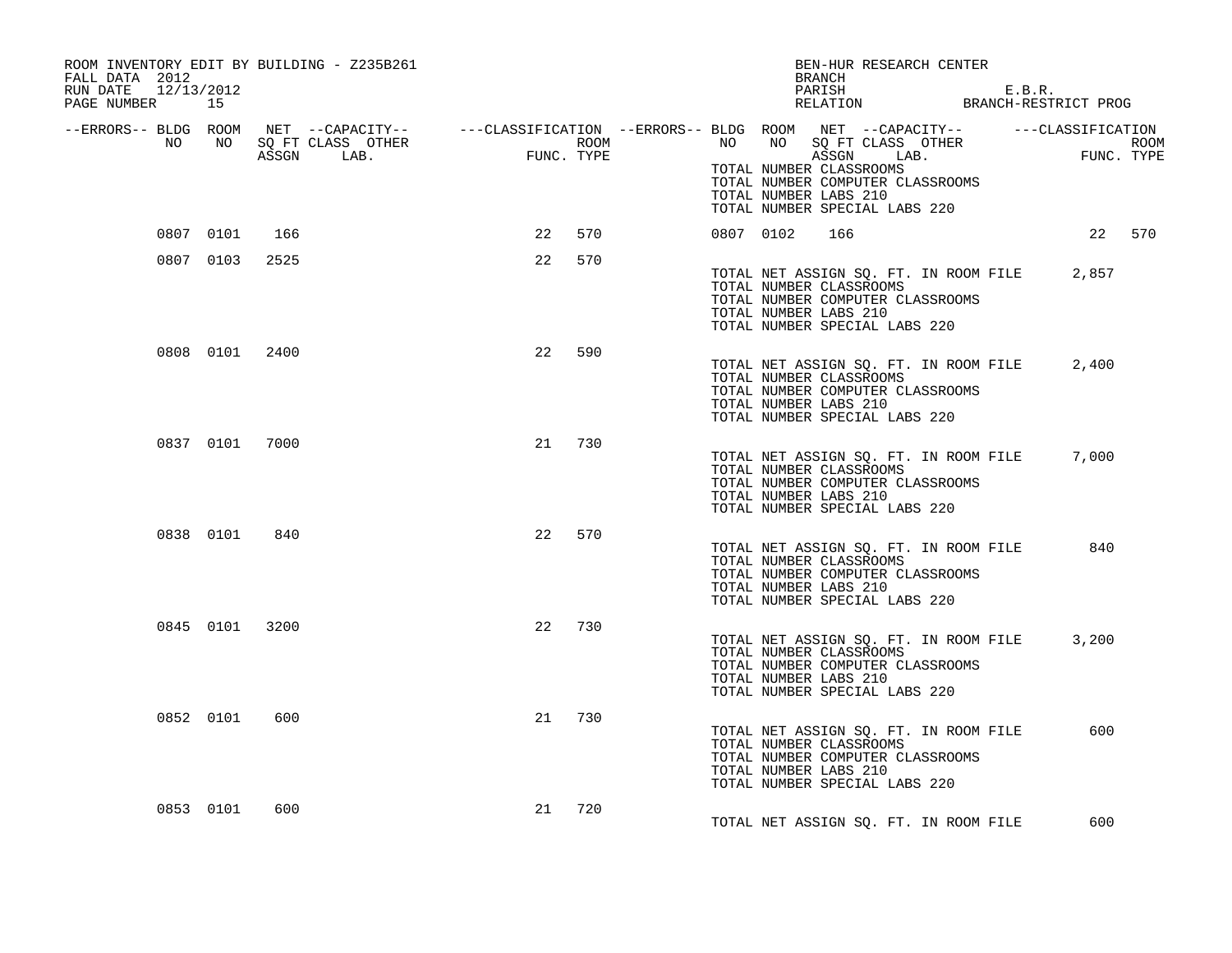| ROOM INVENTORY EDIT BY BUILDING - Z235B261<br>FALL DATA 2012<br>RUN DATE 12/13/2012<br>PAGE NUMBER 16 |                   |           | BEN-HUR RESEARCH CENTER<br>BRANCH<br>PARISH E.B.R.<br>RELATION BRANCH-RESTRICT PROG                                                                                                                                                                                                                                                                           |
|-------------------------------------------------------------------------------------------------------|-------------------|-----------|---------------------------------------------------------------------------------------------------------------------------------------------------------------------------------------------------------------------------------------------------------------------------------------------------------------------------------------------------------------|
|                                                                                                       |                   |           | ERRORS-- BLDG ROOM NET --CAPACITY--- --CLASSIFICATION --ERRORS-- BLDG ROOM NET --CAPACITY--------------------<br>NO NO SQ FT CLASS OTHER ROOM ROOM NO SQ FT CLASS OTHER ROOM ROOM NO SQ FT CLASS OTHER ROOM ROOM ROOM ROOM ROOM<br>A<br>TOTAL NUMBER CLASSROOMS<br>TOTAL NUMBER COMPUTER CLASSROOMS<br>TOTAL NUMBER LABS 210<br>TOTAL NUMBER SPECIAL LABS 220 |
|                                                                                                       | 9 0854 0101 750 5 | 21 410    | TOTAL NET ASSIGN SQ. FT. IN ROOM FILE<br>750<br>TOTAL NUMBER CLASSROOMS<br>TOTAL NUMBER COMPUTER CLASSROOMS<br>TOTAL NUMBER LABS 210<br>TOTAL NUMBER SPECIAL LABS 220                                                                                                                                                                                         |
| 0895 0101 2600                                                                                        |                   | 21 575    | TOTAL NET ASSIGN SQ. FT. IN ROOM FILE<br>2,600<br>TOTAL NUMBER CLASSROOMS<br>TOTAL NUMBER COMPUTER CLASSROOMS<br>TOTAL NUMBER LABS 210<br>TOTAL NUMBER SPECIAL LABS 220                                                                                                                                                                                       |
| 0896 0101 2600                                                                                        |                   | 21 575    | TOTAL NET ASSIGN SO. FT. IN ROOM FILE<br>2,600<br>TOTAL NUMBER CLASSROOMS<br>TOTAL NUMBER COMPUTER CLASSROOMS<br>TOTAL NUMBER LABS 210<br>TOTAL NUMBER SPECIAL LABS 220                                                                                                                                                                                       |
| 0897 0101 8700                                                                                        |                   | 21<br>730 | TOTAL NET ASSIGN SQ. FT. IN ROOM FILE<br>8,700<br>TOTAL NUMBER CLASSROOMS<br>TOTAL NUMBER COMPUTER CLASSROOMS<br>TOTAL NUMBER LABS 210<br>TOTAL NUMBER SPECIAL LABS 220                                                                                                                                                                                       |
| 0898 0101 3100                                                                                        |                   | 21 575    | TOTAL NET ASSIGN SQ. FT. IN ROOM FILE<br>3,100<br>TOTAL NUMBER CLASSROOMS<br>TOTAL NUMBER COMPUTER CLASSROOMS<br>TOTAL NUMBER LABS 210<br>TOTAL NUMBER SPECIAL LABS 220                                                                                                                                                                                       |
| 0968 0101 9000                                                                                        |                   | 21 570    | TOTAL NET ASSIGN SQ. FT. IN ROOM FILE<br>9,000<br>TOTAL NUMBER CLASSROOMS<br>TOTAL NUMBER COMPUTER CLASSROOMS<br>TOTAL NUMBER LABS 210<br>TOTAL NUMBER SPECIAL LABS 220                                                                                                                                                                                       |
| 0969 0101 9000                                                                                        |                   | 260<br>21 | TOTAL NET ASSIGN SQ. FT. IN ROOM FILE<br>9,000<br>TOTAL NUMBER CLASSROOMS<br>TOTAL NUMBER COMPUTER CLASSROOMS                                                                                                                                                                                                                                                 |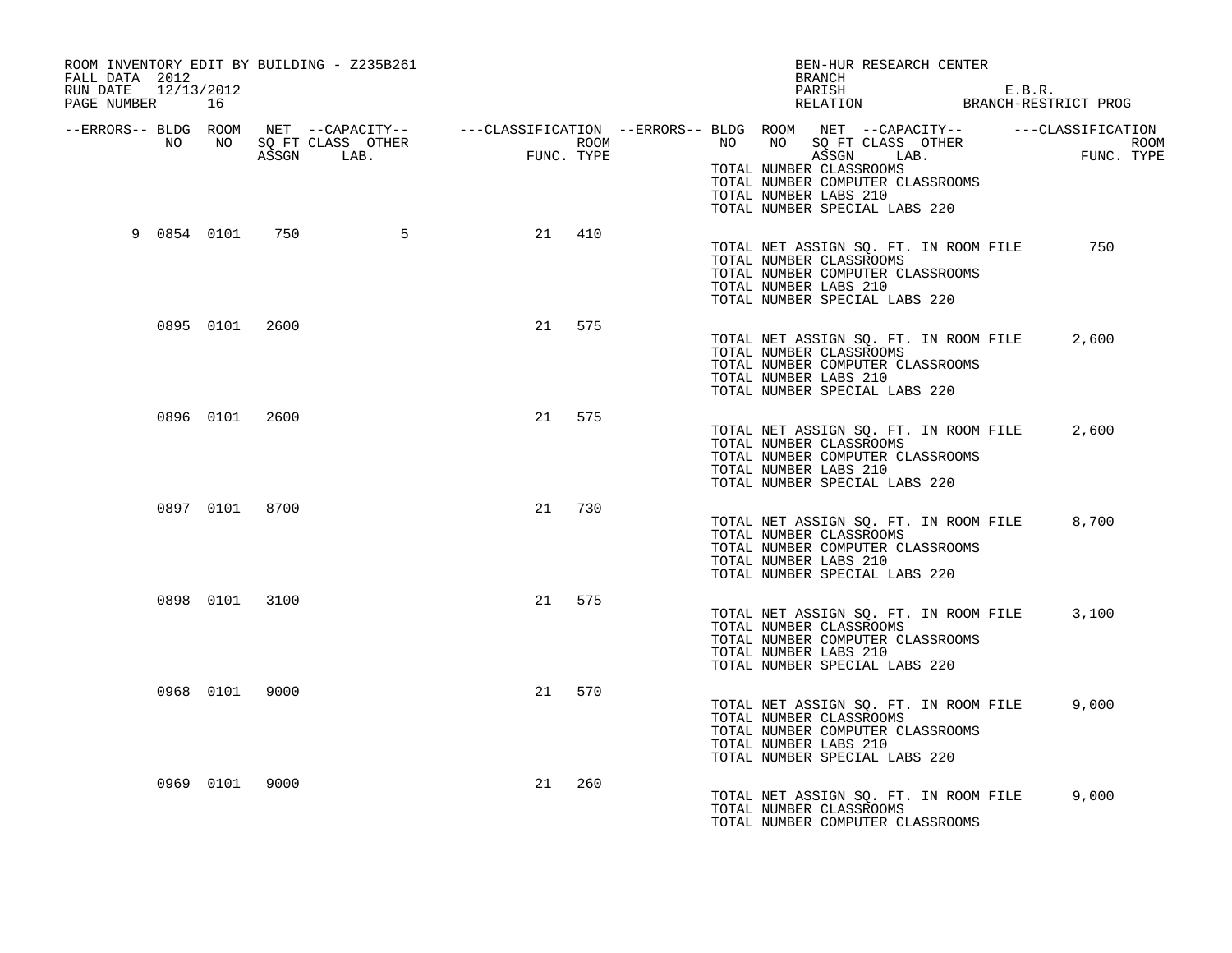| FALL DATA 2012<br>12/13/2012<br>RUN DATE<br>PAGE NUMBER 17 |           | ROOM INVENTORY EDIT BY BUILDING - Z235B261 |           | BEN-HUR RESEARCH CENTER<br>BRANCH<br>PARISH E.B.R.<br>RELATION BRANCH-RESTRICT PROG                                                                                                                                                                                  |
|------------------------------------------------------------|-----------|--------------------------------------------|-----------|----------------------------------------------------------------------------------------------------------------------------------------------------------------------------------------------------------------------------------------------------------------------|
| --ERRORS-- BLDG ROOM<br>NO                                 | NO 11     |                                            |           | NET --CAPACITY-- ----CLASSIFICATION --ERRORS---BLDG ROOM NET --CAPACITY-- -----CLASSIFICATION<br>SQ FT CLASS OTHER ROOM ROOM NO SQ FT CLASS OTHER ROOM ROOM<br>ASSGN LAB. FUNC. TYPE ASSGN LAB. FUNC. TYPE<br>TOTAL NUMBER LABS 210<br>TOTAL NUMBER SPECIAL LABS 220 |
|                                                            |           | 0970 0101 4200                             | 21 575    | TOTAL NET ASSIGN SQ. FT. IN ROOM FILE 4,200<br>TOTAL NUMBER CLASSROOMS<br>TOTAL NUMBER COMPUTER CLASSROOMS<br>TOTAL NUMBER LABS 210<br>TOTAL NUMBER SPECIAL LABS 220                                                                                                 |
|                                                            |           | 0971 0101 3600                             | 725<br>32 | TOTAL NET ASSIGN SQ. FT. IN ROOM FILE<br>3,600<br>TOTAL NUMBER CLASSROOMS<br>TOTAL NUMBER COMPUTER CLASSROOMS<br>TOTAL NUMBER LABS 210<br>TOTAL NUMBER SPECIAL LABS 220                                                                                              |
|                                                            |           | 0972 0101 7900                             | 21<br>570 | 7,900<br>TOTAL NET ASSIGN SQ. FT. IN ROOM FILE<br>TOTAL NUMBER CLASSROOMS<br>TOTAL NUMBER COMPUTER CLASSROOMS<br>TOTAL NUMBER LABS 210<br>TOTAL NUMBER SPECIAL LABS 220                                                                                              |
|                                                            |           | 0973 0101 5930                             | 21<br>260 | TOTAL NET ASSIGN SQ. FT. IN ROOM FILE<br>5,930<br>TOTAL NUMBER CLASSROOMS<br>TOTAL NUMBER COMPUTER CLASSROOMS<br>TOTAL NUMBER LABS 210<br>TOTAL NUMBER SPECIAL LABS 220                                                                                              |
|                                                            | 0974 0101 | 125                                        | 31<br>919 | TOTAL NET ASSIGN SQ. FT. IN ROOM FILE<br>125<br>TOTAL NUMBER CLASSROOMS<br>TOTAL NUMBER COMPUTER CLASSROOMS<br>TOTAL NUMBER LABS 210<br>TOTAL NUMBER SPECIAL LABS 220                                                                                                |
|                                                            | 0992 0101 | 75                                         | 32<br>590 | TOTAL NET ASSIGN SQ. FT. IN ROOM FILE 75<br>TOTAL NUMBER CLASSROOMS<br>TOTAL NUMBER COMPUTER CLASSROOMS<br>TOTAL NUMBER LABS 210<br>TOTAL NUMBER SPECIAL LABS 220                                                                                                    |
|                                                            | 0993 0101 | 150                                        | 730<br>21 | 150<br>TOTAL NET ASSIGN SQ. FT. IN ROOM FILE<br>TOTAL NUMBER CLASSROOMS<br>TOTAL NUMBER COMPUTER CLASSROOMS<br>TOTAL NUMBER LABS 210<br>TOTAL NUMBER SPECIAL LABS 220                                                                                                |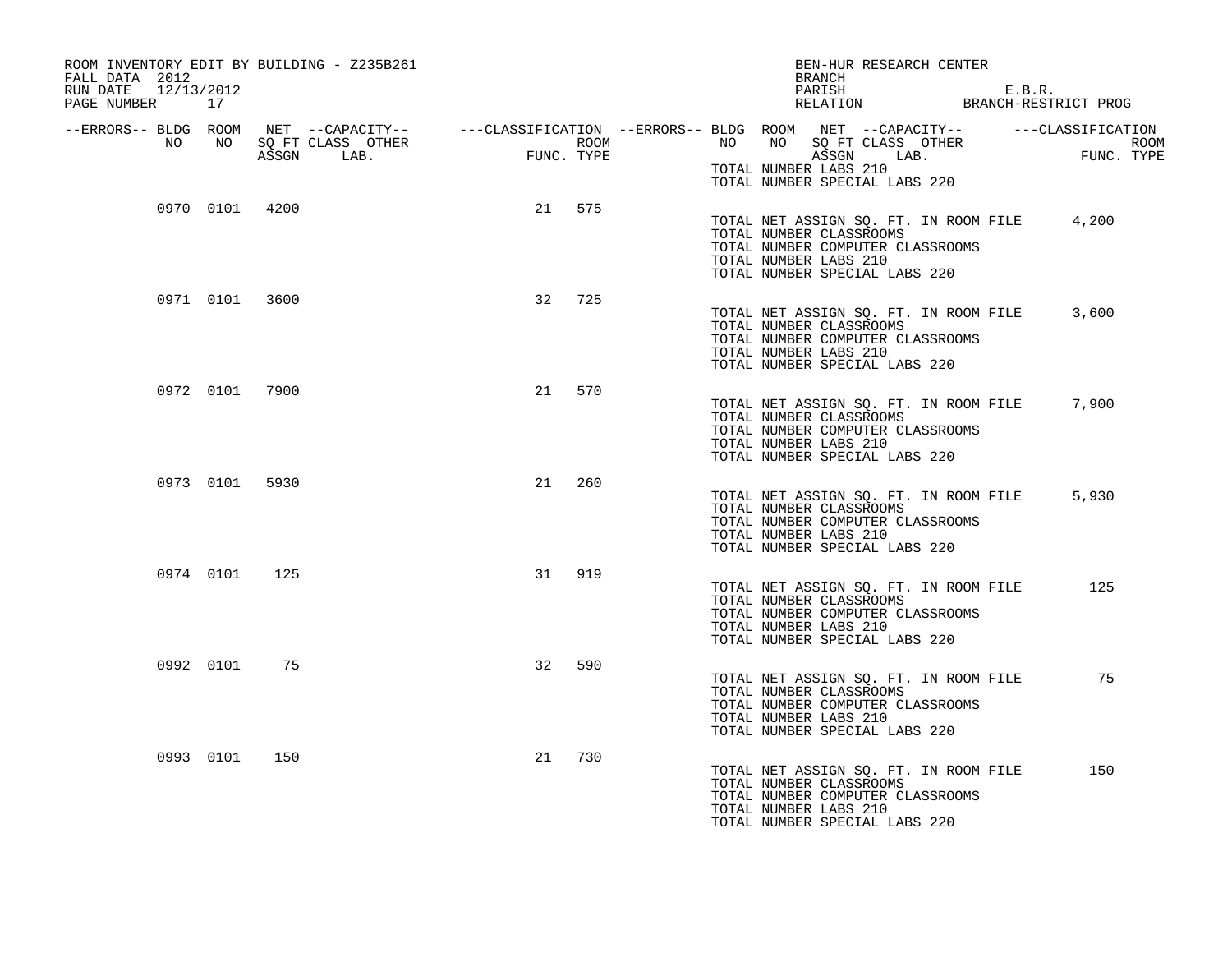| ROOM INVENTORY EDIT BY BUILDING - Z235B261<br>FALL DATA 2012<br>RUN DATE 12/13/2012<br>PAGE NUMBER 18 |               |     |                                                                                                                      |                   |     |      |  | BRANCH                                           |                               | BEN-HUR RESEARCH CENTER                                                   | PARISH E.B.R.<br>RELATION BRANCH-RESTRICT PROG |                    |
|-------------------------------------------------------------------------------------------------------|---------------|-----|----------------------------------------------------------------------------------------------------------------------|-------------------|-----|------|--|--------------------------------------------------|-------------------------------|---------------------------------------------------------------------------|------------------------------------------------|--------------------|
|                                                                                                       |               |     | --ERRORS-- BLDG ROOM NET --CAPACITY-- -----CLASSIFICATION --ERRORS-- BLDG ROOM NET --CAPACITY-- ------CLASSIFICATION |                   |     |      |  |                                                  |                               |                                                                           |                                                |                    |
| NO                                                                                                    | NO            |     | SQ FT CLASS OTHER<br>ASSGN LAB.                                                                                      | FUN<br>FUNC. TYPE |     | ROOM |  |                                                  |                               |                                                                           | NO NO SOFT CLASS OTHER<br>ASSEN LAB. FUR       | ROOM<br>FUNC. TYPE |
|                                                                                                       | 0997 0101     | 475 |                                                                                                                      | 21 560            |     |      |  | TOTAL NUMBER CLASSROOMS<br>TOTAL NUMBER LABS 210 | TOTAL NUMBER SPECIAL LABS 220 | TOTAL NUMBER COMPUTER CLASSROOMS                                          | TOTAL NET ASSIGN SQ. FT. IN ROOM FILE 475      |                    |
|                                                                                                       | 0998 0101 155 |     |                                                                                                                      | 32 731            |     |      |  | TOTAL NUMBER CLASSROOMS<br>TOTAL NUMBER LABS 210 | TOTAL NUMBER SPECIAL LABS 220 | TOTAL NET ASSIGN SQ. FT. IN ROOM FILE<br>TOTAL NUMBER COMPUTER CLASSROOMS | 155                                            |                    |
|                                                                                                       | 0999 0101     | 260 |                                                                                                                      | 32                | 731 |      |  | TOTAL NUMBER CLASSROOMS<br>TOTAL NUMBER LABS 210 | TOTAL NUMBER SPECIAL LABS 220 | TOTAL NET ASSIGN SQ. FT. IN ROOM FILE<br>TOTAL NUMBER COMPUTER CLASSROOMS | 260                                            |                    |
| 9 1000 0101 8650                                                                                      |               |     | $\mathbf 1$                                                                                                          | 31                | 610 |      |  | TOTAL NUMBER CLASSROOMS<br>TOTAL NUMBER LABS 210 | TOTAL NUMBER SPECIAL LABS 220 | TOTAL NET ASSIGN SQ. FT. IN ROOM FILE<br>TOTAL NUMBER COMPUTER CLASSROOMS | 8,650                                          |                    |
|                                                                                                       | 1001 0101 725 |     |                                                                                                                      | 32                | 731 |      |  | TOTAL NUMBER CLASSROOMS<br>TOTAL NUMBER LABS 210 | TOTAL NUMBER SPECIAL LABS 220 | TOTAL NET ASSIGN SQ. FT. IN ROOM FILE<br>TOTAL NUMBER COMPUTER CLASSROOMS | 725                                            |                    |
|                                                                                                       | 1002 0101     | 645 |                                                                                                                      | 32                | 731 |      |  | TOTAL NUMBER CLASSROOMS<br>TOTAL NUMBER LABS 210 | TOTAL NUMBER SPECIAL LABS 220 | TOTAL NET ASSIGN SQ. FT. IN ROOM FILE<br>TOTAL NUMBER COMPUTER CLASSROOMS | 645                                            |                    |
| 4                                                                                                     | 1003 0101     | 640 |                                                                                                                      | 21                | 920 |      |  | TOTAL NUMBER CLASSROOMS<br>TOTAL NUMBER LABS 210 | TOTAL NUMBER SPECIAL LABS 220 | TOTAL NET ASSIGN SQ. FT. IN ROOM FILE<br>TOTAL NUMBER COMPUTER CLASSROOMS | 640                                            |                    |
|                                                                                                       | 1005 0101     | 640 |                                                                                                                      | 21 970            |     |      |  |                                                  |                               | TOTAL NET ASSIGN SO. FT. IN ROOM FILE                                     | 640                                            |                    |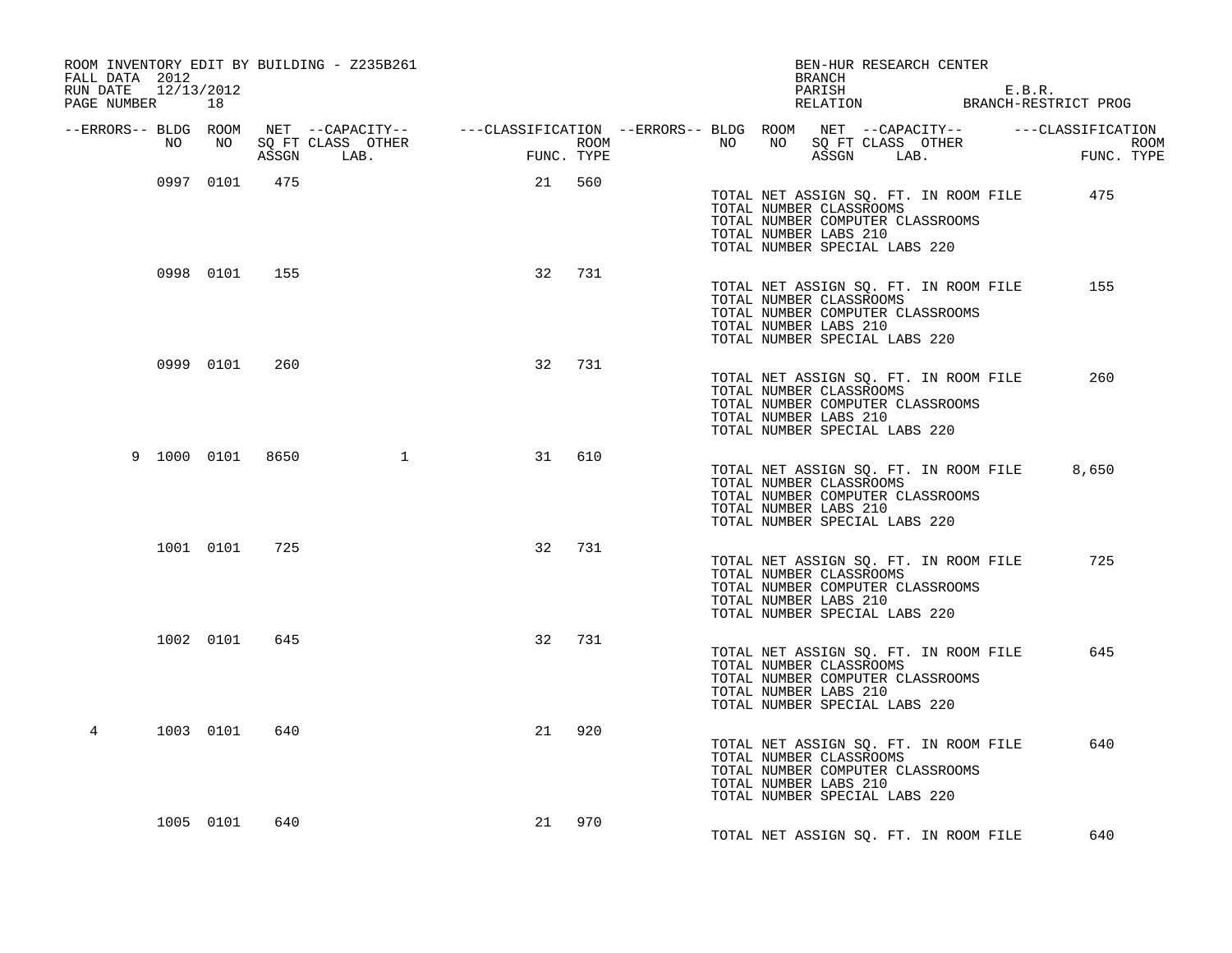| ROOM INVENTORY EDIT BY BUILDING - Z235B261<br>FALL DATA 2012<br>RUN DATE 12/13/2012<br>PAGE NUMBER 19 |           |                |                                                                                                                                            |              |            |             | BRANCH                                                                                                                                                               | BEN-HUR RESEARCH CENTER |  | PARISH E.B.R.<br>RELATION BRANCH-RESTRICT PROG |
|-------------------------------------------------------------------------------------------------------|-----------|----------------|--------------------------------------------------------------------------------------------------------------------------------------------|--------------|------------|-------------|----------------------------------------------------------------------------------------------------------------------------------------------------------------------|-------------------------|--|------------------------------------------------|
|                                                                                                       |           |                |                                                                                                                                            |              |            |             |                                                                                                                                                                      |                         |  |                                                |
| NO                                                                                                    |           |                | --ERRORS-- BLDG ROOM NET --CAPACITY-- ----CLASSIFICATION --ERRORS-- BLDG ROOM NET --CAPACITY-- -----CLASSIFICATION<br>NO SQ FT CLASS OTHER |              |            | <b>ROOM</b> | NO NO SQ FT CLASS OTHER                                                                                                                                              |                         |  |                                                |
|                                                                                                       |           |                | ASSGN LAB.                                                                                                                                 | $\tt FUNC$ . | FUNC. TYPE |             | TOTAL NUMBER CLASSROOMS<br>TOTAL NUMBER COMPUTER CLASSROOMS<br>TOTAL NUMBER LABS 210                                                                                 | ASSGN LAB.              |  | ROOM<br>FUNC. TYPE                             |
|                                                                                                       |           |                |                                                                                                                                            |              |            |             | TOTAL NUMBER SPECIAL LABS 220                                                                                                                                        |                         |  |                                                |
|                                                                                                       |           | 1006 0101 640  |                                                                                                                                            |              | 21 970     |             | TOTAL NET ASSIGN SQ. FT. IN ROOM FILE<br>TOTAL NUMBER CLASSROOMS<br>TOTAL NUMBER COMPUTER CLASSROOMS<br>TOTAL NUMBER LABS 210<br>TOTAL NUMBER SPECIAL LABS 220       |                         |  | 640                                            |
|                                                                                                       | 1009 0101 | 800            |                                                                                                                                            | 32           | 731        |             |                                                                                                                                                                      |                         |  |                                                |
|                                                                                                       |           |                |                                                                                                                                            |              |            |             | TOTAL NET ASSIGN SQ. FT. IN ROOM FILE<br>TOTAL NUMBER CLASSROOMS<br>TOTAL NUMBER COMPUTER CLASSROOMS<br>TOTAL NUMBER LABS 210<br>TOTAL NUMBER SPECIAL LABS 220       |                         |  | 800                                            |
|                                                                                                       |           | 1010 0101 5400 |                                                                                                                                            |              | 560<br>21  |             |                                                                                                                                                                      |                         |  |                                                |
|                                                                                                       |           |                |                                                                                                                                            |              |            |             | TOTAL NET ASSIGN SO. FT. IN ROOM FILE<br>TOTAL NUMBER CLASSROOMS<br>TOTAL NUMBER COMPUTER CLASSROOMS<br>TOTAL NUMBER LABS 210<br>TOTAL NUMBER SPECIAL LABS 220       |                         |  | 5,400                                          |
|                                                                                                       |           | 1012 0101 1350 |                                                                                                                                            | 21           | 970        |             |                                                                                                                                                                      |                         |  |                                                |
|                                                                                                       |           |                |                                                                                                                                            |              |            |             | TOTAL NET ASSIGN SQ. FT. IN ROOM FILE 1,350<br>TOTAL NUMBER CLASSROOMS<br>TOTAL NUMBER COMPUTER CLASSROOMS<br>TOTAL NUMBER LABS 210<br>TOTAL NUMBER SPECIAL LABS 220 |                         |  |                                                |
|                                                                                                       |           | 1013 0101 1900 |                                                                                                                                            | 21           | 970        |             |                                                                                                                                                                      |                         |  |                                                |
|                                                                                                       |           |                |                                                                                                                                            |              |            |             | TOTAL NET ASSIGN SQ. FT. IN ROOM FILE<br>TOTAL NUMBER CLASSROOMS<br>TOTAL NUMBER COMPUTER CLASSROOMS<br>TOTAL NUMBER LABS 210<br>TOTAL NUMBER SPECIAL LABS 220       |                         |  | 1,900                                          |
|                                                                                                       | 1014 0101 | 270            |                                                                                                                                            |              | 32 731     |             |                                                                                                                                                                      |                         |  |                                                |
|                                                                                                       |           |                |                                                                                                                                            |              |            |             | TOTAL NET ASSIGN SQ. FT. IN ROOM FILE<br>TOTAL NUMBER CLASSROOMS<br>TOTAL NUMBER COMPUTER CLASSROOMS<br>TOTAL NUMBER LABS 210<br>TOTAL NUMBER SPECIAL LABS 220       |                         |  | 270                                            |
|                                                                                                       |           | 1015 0101 2350 |                                                                                                                                            | 21           | 560        |             |                                                                                                                                                                      |                         |  |                                                |
|                                                                                                       |           |                |                                                                                                                                            |              |            |             | TOTAL NET ASSIGN SQ. FT. IN ROOM FILE<br>TOTAL NUMBER CLASSROOMS<br>TOTAL NUMBER COMPUTER CLASSROOMS                                                                 |                         |  | 2,350                                          |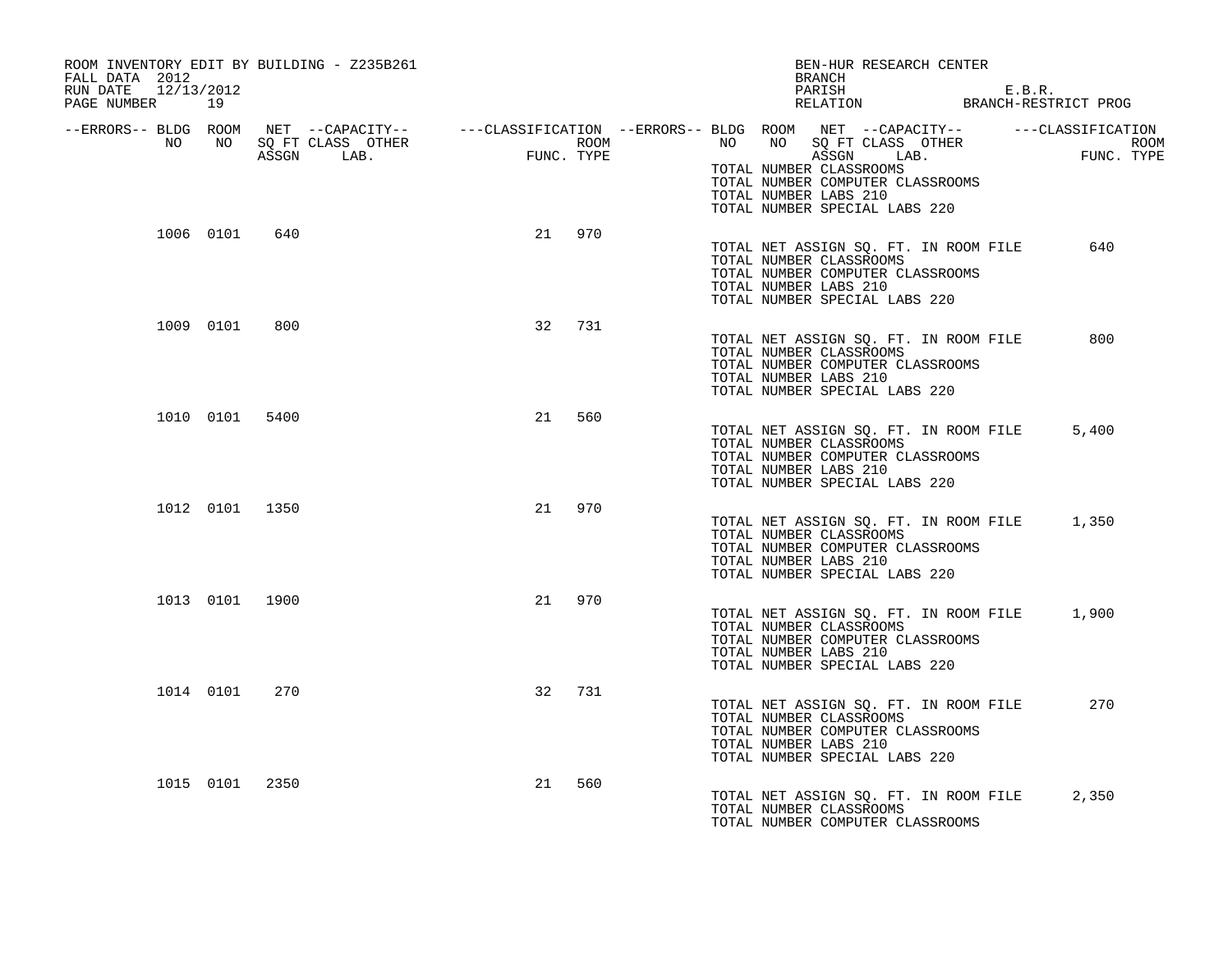| FALL DATA 2012<br>12/13/2012<br>RUN DATE<br>PAGE NUMBER | -20       | ROOM INVENTORY EDIT BY BUILDING - Z235B261 |        |     | BEN-HUR RESEARCH CENTER<br>BRANCH<br>PARISH E.B.R.<br>RELATION BRANCH-RESTRICT PROG                                                                                                                                                  |  |
|---------------------------------------------------------|-----------|--------------------------------------------|--------|-----|--------------------------------------------------------------------------------------------------------------------------------------------------------------------------------------------------------------------------------------|--|
|                                                         |           |                                            |        |     | ERRORS-- BLDG ROOM NET --CAPACITY--- --CLASSIFICATION --ERRORS-- BLDG ROOM NET --CAPACITY----------CLASSIFICATION--<br>NO NO SQ FT CLASS OTHER ROOM NO ROOM ROOM ROOM NO SQ FT CLASS OTHER ROOM<br>ASSGN LAB. FUNC. TYPE ASSGN ASSGN |  |
|                                                         |           |                                            |        |     | TOTAL NUMBER LABS 210<br>TOTAL NUMBER SPECIAL LABS 220                                                                                                                                                                               |  |
|                                                         |           | 1016 0101 1800                             | 21 720 |     | TOTAL NET ASSIGN SQ. FT. IN ROOM FILE 1,800<br>TOTAL NUMBER CLASSROOMS<br>TOTAL NUMBER COMPUTER CLASSROOMS<br>TOTAL NUMBER LABS 210<br>TOTAL NUMBER SPECIAL LABS 220                                                                 |  |
|                                                         |           | 1114 0101 3390                             | 21 575 |     | TOTAL NET ASSIGN SQ. FT. IN ROOM FILE 3,390<br>TOTAL NUMBER CLASSROOMS<br>TOTAL NUMBER COMPUTER CLASSROOMS<br>TOTAL NUMBER LABS 210<br>TOTAL NUMBER SPECIAL LABS 220                                                                 |  |
|                                                         |           | 1115 0101 13100                            | 21     | 260 | TOTAL NET ASSIGN SQ. FT. IN ROOM FILE<br>13,100<br>TOTAL NUMBER CLASSROOMS<br>TOTAL NUMBER COMPUTER CLASSROOMS<br>TOTAL NUMBER LABS 210<br>TOTAL NUMBER SPECIAL LABS 220                                                             |  |
|                                                         | 1116 0101 | 500                                        | 21 560 |     | TOTAL NET ASSIGN SQ. FT. IN ROOM FILE<br>500<br>TOTAL NUMBER CLASSROOMS<br>TOTAL NUMBER COMPUTER CLASSROOMS<br>TOTAL NUMBER LABS 210<br>TOTAL NUMBER SPECIAL LABS 220                                                                |  |
|                                                         | 1117 0101 | 500                                        | 21     | 560 | TOTAL NET ASSIGN SQ. FT. IN ROOM FILE<br>500<br>TOTAL NUMBER CLASSROOMS<br>TOTAL NUMBER COMPUTER CLASSROOMS<br>TOTAL NUMBER LABS 210<br>TOTAL NUMBER SPECIAL LABS 220                                                                |  |
|                                                         | 1118 0101 | 500                                        | 21     | 560 | 500<br>TOTAL NET ASSIGN SQ. FT. IN ROOM FILE<br>TOTAL NUMBER CLASSROOMS<br>TOTAL NUMBER COMPUTER CLASSROOMS<br>TOTAL NUMBER LABS 210<br>TOTAL NUMBER SPECIAL LABS 220                                                                |  |
|                                                         |           | 1119 0101 4000                             | 21 575 |     | TOTAL NET ASSIGN SQ. FT. IN ROOM FILE<br>4,000<br>TOTAL NUMBER CLASSROOMS<br>TOTAL NUMBER COMPUTER CLASSROOMS<br>TOTAL NUMBER LABS 210<br>TOTAL NUMBER SPECIAL LABS 220                                                              |  |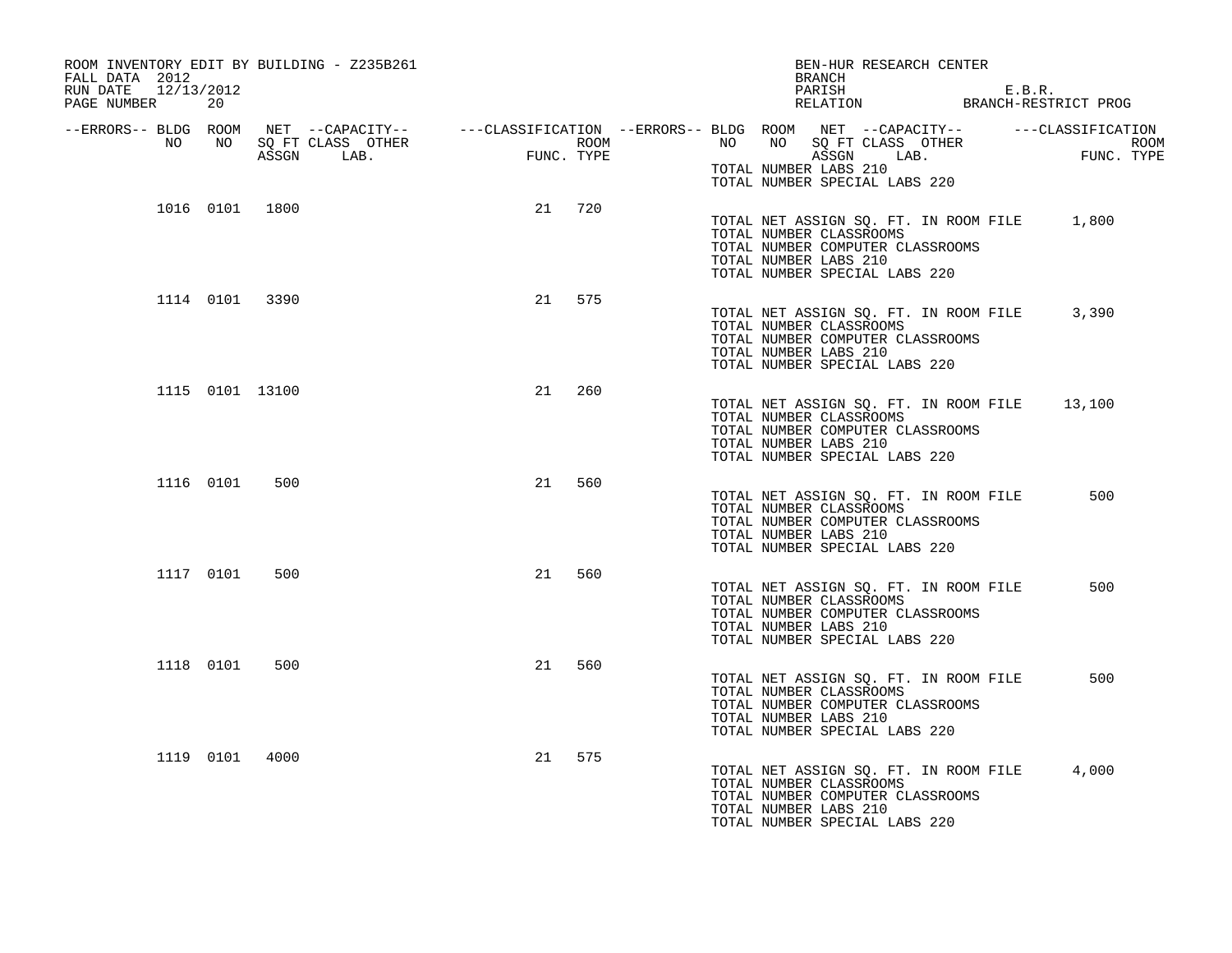| FALL DATA 2012<br>12/13/2012<br>RUN DATE<br>PAGE NUMBER | 21        | ROOM INVENTORY EDIT BY BUILDING - Z235B261 |            | BEN-HUR RESEARCH CENTER<br><b>BRANCH</b><br>PARISH<br>E.B.R.<br>RELATION<br>BRANCH-RESTRICT PROG                                                                                        |
|---------------------------------------------------------|-----------|--------------------------------------------|------------|-----------------------------------------------------------------------------------------------------------------------------------------------------------------------------------------|
| --ERRORS-- BLDG ROOM<br>NO.                             | NO.       | SQ FT CLASS OTHER<br>ASSGN<br>LAB.         | FUNC. TYPE | NET --CAPACITY--    ---CLASSIFICATION --ERRORS-- BLDG ROOM NET --CAPACITY--<br>---CLASSIFICATION<br>NO<br>NO<br>SQ FT CLASS OTHER<br>ROOM<br><b>ROOM</b><br>ASSGN<br>LAB.<br>FUNC. TYPE |
|                                                         | 1120 0101 | 4850                                       | 21<br>560  | 4,850<br>TOTAL NET ASSIGN SQ. FT. IN ROOM FILE<br>TOTAL NUMBER CLASSROOMS<br>TOTAL NUMBER COMPUTER CLASSROOMS<br>TOTAL NUMBER LABS 210<br>TOTAL NUMBER SPECIAL LABS 220                 |
|                                                         |           | 1121 0101 4850                             | 560<br>21  | 4,850<br>TOTAL NET ASSIGN SQ. FT. IN ROOM FILE<br>TOTAL NUMBER CLASSROOMS<br>TOTAL NUMBER COMPUTER CLASSROOMS<br>TOTAL NUMBER LABS 210<br>TOTAL NUMBER SPECIAL LABS 220                 |
|                                                         | 1122 0101 | 4850                                       | 560<br>21  | TOTAL NET ASSIGN SQ. FT. IN ROOM FILE<br>4,850<br>TOTAL NUMBER CLASSROOMS<br>TOTAL NUMBER COMPUTER CLASSROOMS<br>TOTAL NUMBER LABS 210<br>TOTAL NUMBER SPECIAL LABS 220                 |
|                                                         | 1123 0101 | 350                                        | 560<br>21  | 350<br>TOTAL NET ASSIGN SQ. FT. IN ROOM FILE<br>TOTAL NUMBER CLASSROOMS<br>TOTAL NUMBER COMPUTER CLASSROOMS<br>TOTAL NUMBER LABS 210<br>TOTAL NUMBER SPECIAL LABS 220                   |
|                                                         | 1124 0101 | 5000                                       | 21<br>720  | 5,000<br>TOTAL NET ASSIGN SQ. FT. IN ROOM FILE<br>TOTAL NUMBER CLASSROOMS<br>TOTAL NUMBER COMPUTER CLASSROOMS<br>TOTAL NUMBER LABS 210<br>TOTAL NUMBER SPECIAL LABS 220                 |
|                                                         | 1125 0101 | 6950                                       | 720<br>21  | TOTAL NET ASSIGN SQ. FT. IN ROOM FILE<br>6,950<br>TOTAL NUMBER CLASSROOMS<br>TOTAL NUMBER COMPUTER CLASSROOMS<br>TOTAL NUMBER LABS 210<br>TOTAL NUMBER SPECIAL LABS 220                 |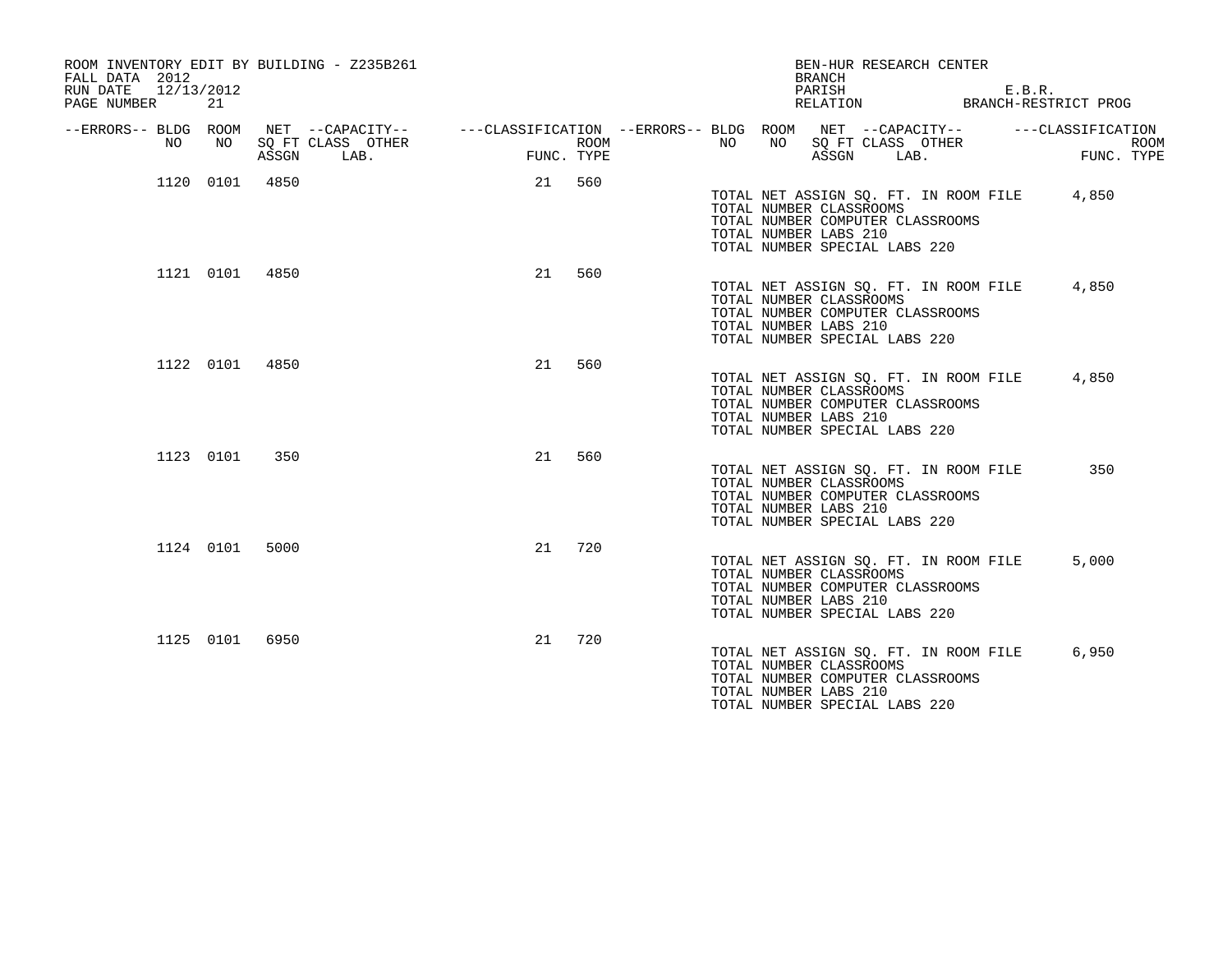- ERROR 1 BLD NUMBER OF THE ROOM FILE DOES NOT MATCH THE BLD NUMBER OF THE BLD FILE. THE BUILDING NUMBERS SHOULD BE EXACTLY THE SAME ON THE BUILDING FILE AND THE ROOM FILE. ERROR 2 DUPLICATE RECORD IN THE ROOM FILE. ERROR 3 NET ASSIGNABLE SQUARE FEET IS BLANK. ERROR 4 CAPACITY IS NOT ENTERED FOR ROOM TYPE 110, 210, 220, 230, 250, 410, 430, 610, 910, 920. 1 ERROR 5 BUILDING DOES NOT CONTAIN ANY ROOMS. IF THE BUILDING IS A WAREHOUSE, BARN, ETC. WITH NO ROOMS, CODE ONE ROOM WITH THE GROSS AND NET EQUAL. ERROR 6 FUNCTION USE OF ROOMS IS 00 AND ROOM TYPE NOT 010, 020, 030, 051, 052, OR 053. ERROR 7 ROOM TYPE IS NOT A VALID ROOM USE CODE OR PCS FUNCTION USE CODE IS NOT A VALID CODE ERROR 8 ROOM TYPE IS WRONG (000). TOTAL ERRORS 1 #9 WARNING ONLY - RATIO OF NET ASSIGN SQ. FT. TO CAPACITY IS NOT 5 TO 50 SQ. FT. FOR ROOM TYPES 110 410 430 OR IS NOT 10 TO 400 SQ. FT. FOR ROOM TYPES 210 220 230 250 OR IS NOT 5 TO 25 SQ. FT. FOR ROOM TYPE 610. 3 TOTAL NUMBER OF ROOM RECORDS 283 TOTAL CLASSROOM CAPACITY TOTAL LAB CAPACITY 99 TOTAL OTHER CAPACITY 31 TOTAL NON ASSIGN AREA - ROOMS (FUNCT 00) 2621 TOTAL UNASSIGNED AREA - ROOMS (FUNCT 81, 82, 83) TOTAL FACIL IN USE – ROOMS (FUNCT 10 THROUGH 70)<br>TOTAL ASSIGNARLE AREA – ROOMS (FUNCT 10 THROUGH 83) TOTAL ASSIGNABLE AREA - ROOMS (FUNCT 10 THROUGH 83) TOTAL NUMBER OF NON-ASSIGN ROOMS (FUNCT 00) 22 TOTAL NUMBER OF INSTRUCTIONAL, RESEARCH, ACADEMIC SUPPORT, AND STUDENT SERVICE ROOMS (FUNCTS 10, 20, 40 AND 50) 225 TOTAL NUMBER OF PUBLIC SERVICE, INSTITUTIONAL SUPPORT AND INDEPENDENT OPERATIONS ROOMS (FUNCTS 30, 60 AND 70) 11 TOTAL NUMBER OF UNASSIGNED ROOMS (FUNCT 81, 82, 83) TOTAL NUMBER OF ASSIGNABLE ROOMS (FUNCT 10 TO 83) 261 TOTAL NUMBER OF CLASSROOMS (110) TOTAL NUMBER OF COMPUTER CLASSROOMS (140) TOTAL NUMBER OF LABS (210)
- TOTAL NUMBER OF SPECIAL LABS (220)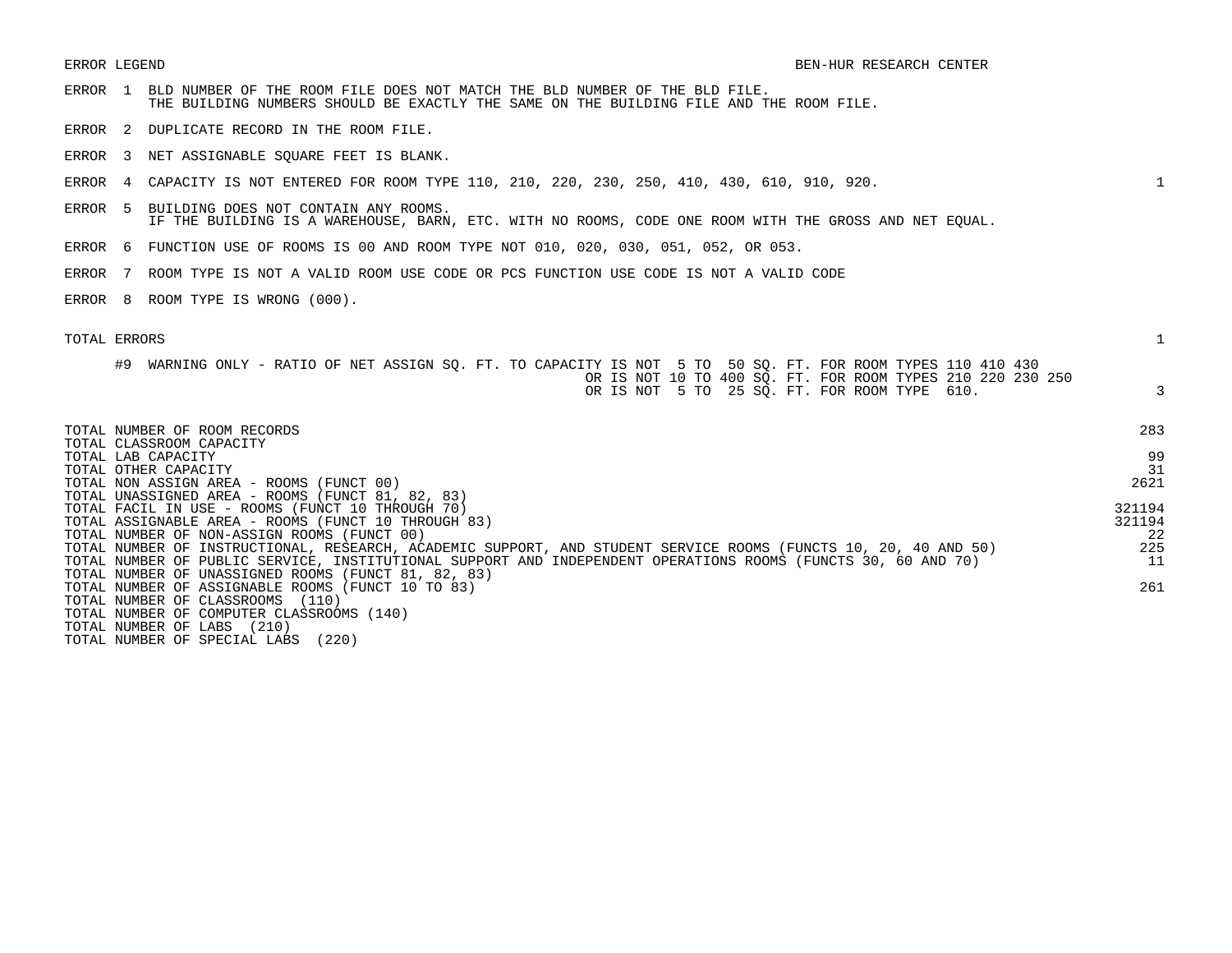| FALL DATA 2012                        |           | ROOM INVENTORY EDIT BY BUILDING - Z235B261 |    |             |     | <b>BRANCH</b>                                                                                                                                                  | PERKINS ROAD RESEARCH CENTER |        |                      |             |
|---------------------------------------|-----------|--------------------------------------------|----|-------------|-----|----------------------------------------------------------------------------------------------------------------------------------------------------------------|------------------------------|--------|----------------------|-------------|
| RUN DATE<br>12/13/2012<br>PAGE NUMBER | $\sim$ 1  |                                            |    |             |     | PARISH<br>RELATION                                                                                                                                             |                              | E.B.R. | BRANCH-RESTRICT PROG |             |
| --ERRORS-- BLDG ROOM<br>NO.           | NO        | NET --CAPACITY--<br>SQ FT CLASS OTHER      |    | <b>ROOM</b> | NO. | ---CLASSIFICATION --ERRORS-- BLDG ROOM NET --CAPACITY--<br>NO                                                                                                  | SQ FT CLASS OTHER            |        | ---CLASSIFICATION    | <b>ROOM</b> |
|                                       |           | ASSGN<br>LAB.                              |    | FUNC. TYPE  |     | ASSGN                                                                                                                                                          | LAB.                         |        | FUNC. TYPE           |             |
|                                       | 1059 0101 | 4990                                       | 32 | 731         |     | TOTAL NET ASSIGN SQ. FT. IN ROOM FILE<br>TOTAL NUMBER CLASSROOMS<br>TOTAL NUMBER COMPUTER CLASSROOMS<br>TOTAL NUMBER LABS 210<br>TOTAL NUMBER SPECIAL LABS 220 |                              |        | 4,990                |             |
|                                       | 1060 0101 | 1790                                       | 32 | 731         |     | TOTAL NET ASSIGN SQ. FT. IN ROOM FILE<br>TOTAL NUMBER CLASSROOMS<br>TOTAL NUMBER COMPUTER CLASSROOMS<br>TOTAL NUMBER LABS 210<br>TOTAL NUMBER SPECIAL LABS 220 |                              |        | 1,790                |             |
|                                       | 1061 0101 | 1790                                       | 32 | 731         |     | TOTAL NET ASSIGN SQ. FT. IN ROOM FILE<br>TOTAL NUMBER CLASSROOMS<br>TOTAL NUMBER COMPUTER CLASSROOMS<br>TOTAL NUMBER LABS 210<br>TOTAL NUMBER SPECIAL LABS 220 |                              |        | 1,790                |             |
|                                       | 1062 0101 | 1790                                       | 32 | 731         |     | TOTAL NET ASSIGN SO. FT. IN ROOM FILE<br>TOTAL NUMBER CLASSROOMS<br>TOTAL NUMBER COMPUTER CLASSROOMS<br>TOTAL NUMBER LABS 210<br>TOTAL NUMBER SPECIAL LABS 220 |                              |        | 1,790                |             |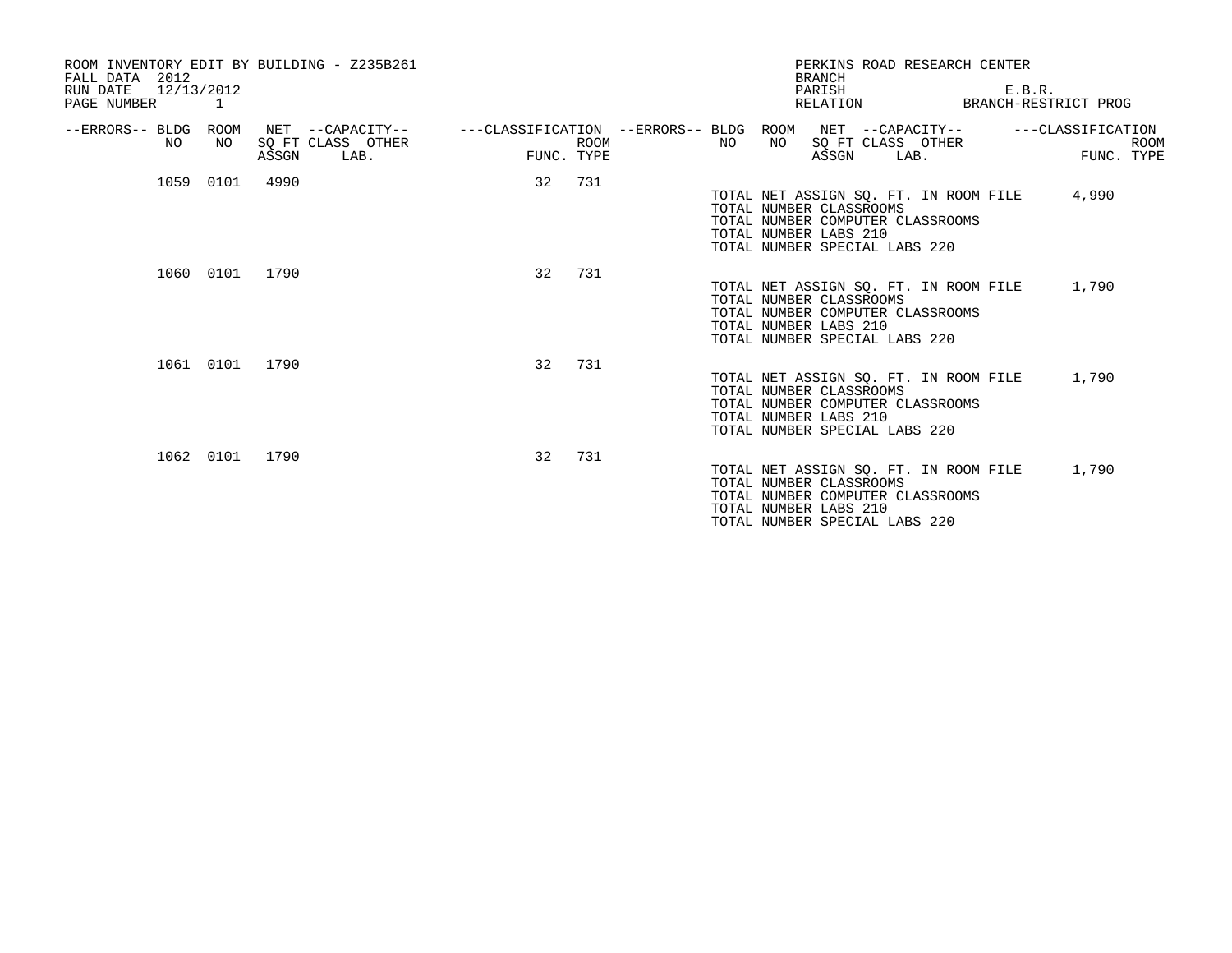- ERROR 1 BLD NUMBER OF THE ROOM FILE DOES NOT MATCH THE BLD NUMBER OF THE BLD FILE. THE BUILDING NUMBERS SHOULD BE EXACTLY THE SAME ON THE BUILDING FILE AND THE ROOM FILE.
- ERROR 2 DUPLICATE RECORD IN THE ROOM FILE.
- ERROR 3 NET ASSIGNABLE SQUARE FEET IS BLANK.
- ERROR 4 CAPACITY IS NOT ENTERED FOR ROOM TYPE 110, 210, 220, 230, 250, 410, 430, 610, 910, 920.
- ERROR 5 BUILDING DOES NOT CONTAIN ANY ROOMS. IF THE BUILDING IS A WAREHOUSE, BARN, ETC. WITH NO ROOMS, CODE ONE ROOM WITH THE GROSS AND NET EQUAL.
- ERROR 6 FUNCTION USE OF ROOMS IS 00 AND ROOM TYPE NOT 010, 020, 030, 051, 052, OR 053.
- ERROR 7 ROOM TYPE IS NOT A VALID ROOM USE CODE OR PCS FUNCTION USE CODE IS NOT A VALID CODE
- ERROR 8 ROOM TYPE IS WRONG (000).

## TOTAL ERRORS

#9 WARNING ONLY - RATIO OF NET ASSIGN SQ. FT. TO CAPACITY IS NOT 5 TO 50 SQ. FT. FOR ROOM TYPES 110 410 430 OR IS NOT 10 TO 400 SQ. FT. FOR ROOM TYPES 210 220 230 250 OR IS NOT 5 TO 25 SQ. FT. FOR ROOM TYPE 610.

| TOTAL NUMBER OF ROOM RECORDS                                                                                    |       |
|-----------------------------------------------------------------------------------------------------------------|-------|
| TOTAL CLASSROOM CAPACITY                                                                                        |       |
| TOTAL LAB CAPACITY                                                                                              |       |
| TOTAL OTHER CAPACITY                                                                                            |       |
| TOTAL NON ASSIGN AREA - ROOMS (FUNCT 00)                                                                        |       |
| TOTAL UNASSIGNED AREA - ROOMS (FUNCT 81, 82, 83)                                                                |       |
| TOTAL FACIL IN USE - ROOMS (FUNCT 10 THROUGH 70)                                                                | 10360 |
| TOTAL ASSIGNABLE AREA - ROOMS (FUNCT 10 THROUGH 83)                                                             | 10360 |
| TOTAL NUMBER OF NON-ASSIGN ROOMS (FUNCT 00)                                                                     |       |
| TOTAL NUMBER OF INSTRUCTIONAL, RESEARCH, ACADEMIC SUPPORT, AND STUDENT SERVICE ROOMS (FUNCTS 10, 20, 40 AND 50) |       |
| TOTAL NUMBER OF PUBLIC SERVICE, INSTITUTIONAL SUPPORT AND INDEPENDENT OPERATIONS ROOMS (FUNCTS 30, 60 AND 70)   | 4     |
| TOTAL NUMBER OF UNASSIGNED ROOMS (FUNCT 81, 82, 83)                                                             |       |
| TOTAL NUMBER OF ASSIGNABLE ROOMS (FUNCT 10 TO 83)                                                               | 4     |
| TOTAL NUMBER OF CLASSROOMS (110)                                                                                |       |
| TOTAL NUMBER OF COMPUTER CLASSROOMS (140)                                                                       |       |
| TOTAL NUMBER OF LABS<br>(210)                                                                                   |       |
| (220)<br>TOTAL NUMBER OF SPECIAL LABS                                                                           |       |
|                                                                                                                 |       |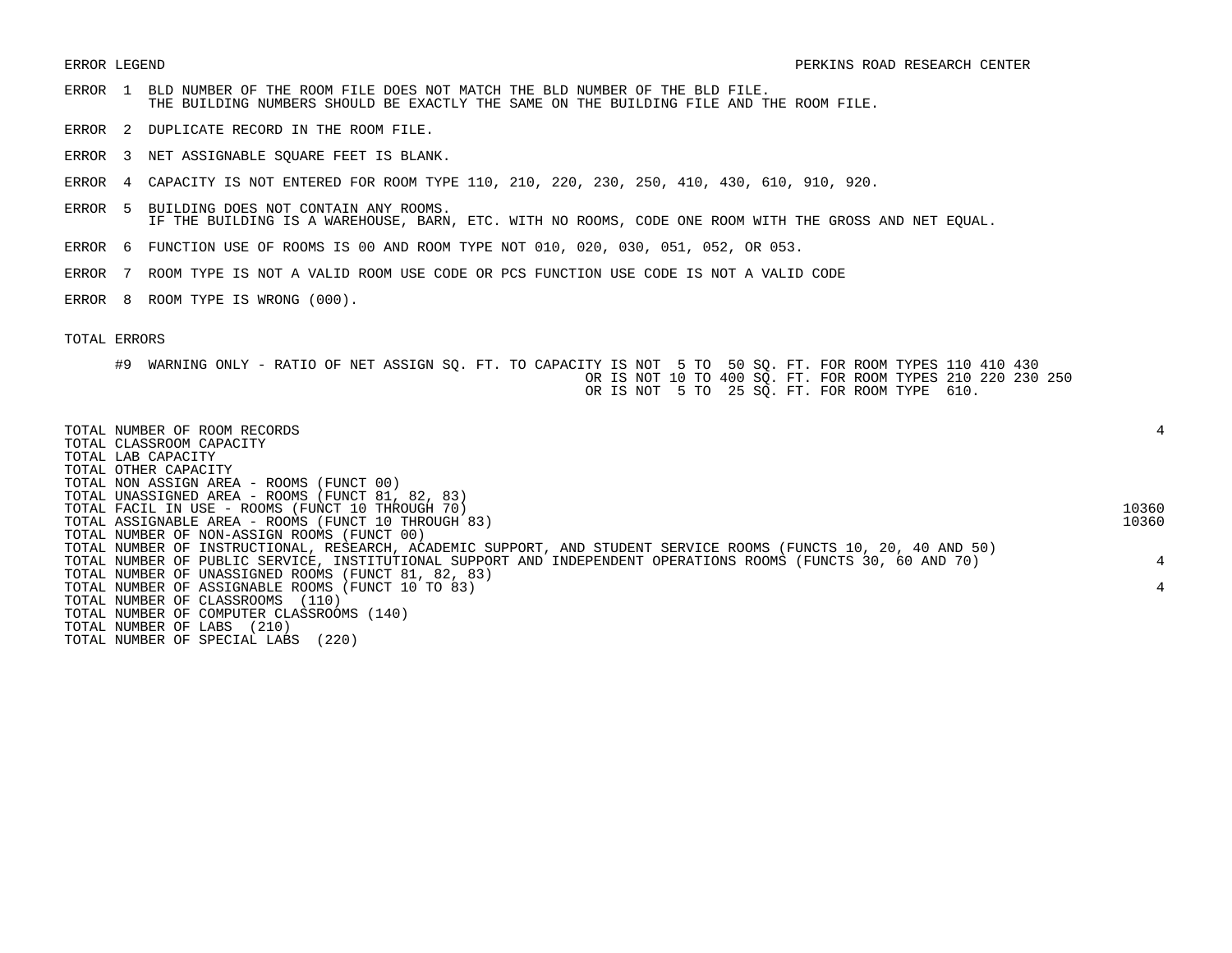| ROOM INVENTORY EDIT BY BUILDING - Z235B261<br>FALL DATA 2012<br>RUN DATE | 12/13/2012 |           |                |            |                   |            |     |                                                                                                                    |           |                       | <b>BRANCH</b><br>PARISH |                                                          | LEE AG. CENTER - ALEXANDRIA                                               | RAPIDES                                     |            |      |
|--------------------------------------------------------------------------|------------|-----------|----------------|------------|-------------------|------------|-----|--------------------------------------------------------------------------------------------------------------------|-----------|-----------------------|-------------------------|----------------------------------------------------------|---------------------------------------------------------------------------|---------------------------------------------|------------|------|
| PAGE NUMBER 1                                                            |            |           |                |            |                   |            |     |                                                                                                                    |           |                       |                         |                                                          |                                                                           | RELATION BRANCH-RESTRICT PROG               |            |      |
| --ERRORS-- BLDG ROOM                                                     | NO         | NO        |                |            | SQ FT CLASS OTHER |            |     | NET --CAPACITY-- - ---CLASSIFICATION --ERRORS-- BLDG ROOM NET --CAPACITY-- - ---CLASSIFICATION<br>ROOM <b>ROOM</b> | NO        | NO                    |                         |                                                          | SQ FT CLASS OTHER                                                         |                                             |            | ROOM |
|                                                                          |            |           |                | ASSGN LAB. |                   | FUNC. TYPE |     |                                                                                                                    |           |                       |                         | ASSGN LAB.                                               |                                                                           |                                             | FUNC. TYPE |      |
|                                                                          |            |           | 0001 0101 2420 |            |                   | 22 570     |     |                                                                                                                    |           | TOTAL NUMBER LABS 210 |                         | TOTAL NUMBER CLASSROOMS<br>TOTAL NUMBER SPECIAL LABS 220 | TOTAL NET ASSIGN SQ. FT. IN ROOM FILE<br>TOTAL NUMBER COMPUTER CLASSROOMS |                                             | 2,420      |      |
|                                                                          |            |           | 0002 0101 2688 |            |                   | 22         | 720 |                                                                                                                    |           | TOTAL NUMBER LABS 210 |                         | TOTAL NUMBER CLASSROOMS<br>TOTAL NUMBER SPECIAL LABS 220 | TOTAL NET ASSIGN SQ. FT. IN ROOM FILE<br>TOTAL NUMBER COMPUTER CLASSROOMS |                                             | 2,688      |      |
|                                                                          |            |           | 0003 0001 2420 |            |                   | 92         | 970 |                                                                                                                    |           | TOTAL NUMBER LABS 210 |                         | TOTAL NUMBER CLASSROOMS<br>TOTAL NUMBER SPECIAL LABS 220 | TOTAL NET ASSIGN SQ. FT. IN ROOM FILE<br>TOTAL NUMBER COMPUTER CLASSROOMS |                                             | 2,420      |      |
|                                                                          |            |           | 0004 0001 1752 |            |                   | 92         | 970 |                                                                                                                    |           | TOTAL NUMBER LABS 210 |                         | TOTAL NUMBER CLASSROOMS<br>TOTAL NUMBER SPECIAL LABS 220 | TOTAL NUMBER COMPUTER CLASSROOMS                                          | TOTAL NET ASSIGN SQ. FT. IN ROOM FILE 1,752 |            |      |
|                                                                          |            |           | 0005 0001 2032 |            |                   | 92         | 970 |                                                                                                                    |           | TOTAL NUMBER LABS 210 |                         | TOTAL NUMBER CLASSROOMS<br>TOTAL NUMBER SPECIAL LABS 220 | TOTAL NET ASSIGN SQ. FT. IN ROOM FILE<br>TOTAL NUMBER COMPUTER CLASSROOMS |                                             | 2,032      |      |
|                                                                          |            |           | 0006 0001 1865 |            |                   | 92         | 970 |                                                                                                                    |           | TOTAL NUMBER LABS 210 |                         | TOTAL NUMBER CLASSROOMS<br>TOTAL NUMBER SPECIAL LABS 220 | TOTAL NET ASSIGN SQ. FT. IN ROOM FILE<br>TOTAL NUMBER COMPUTER CLASSROOMS |                                             | 1,865      |      |
|                                                                          |            |           | 0007 0001 1865 |            |                   | 92         | 970 |                                                                                                                    |           | TOTAL NUMBER LABS 210 |                         | TOTAL NUMBER CLASSROOMS<br>TOTAL NUMBER SPECIAL LABS 220 | TOTAL NUMBER COMPUTER CLASSROOMS                                          | TOTAL NET ASSIGN SQ. FT. IN ROOM FILE 1,865 |            |      |
|                                                                          |            | 0019 0101 | 552            |            |                   | 21         | 730 |                                                                                                                    | 0019 0102 |                       | 552                     |                                                          |                                                                           |                                             | 21         | 730  |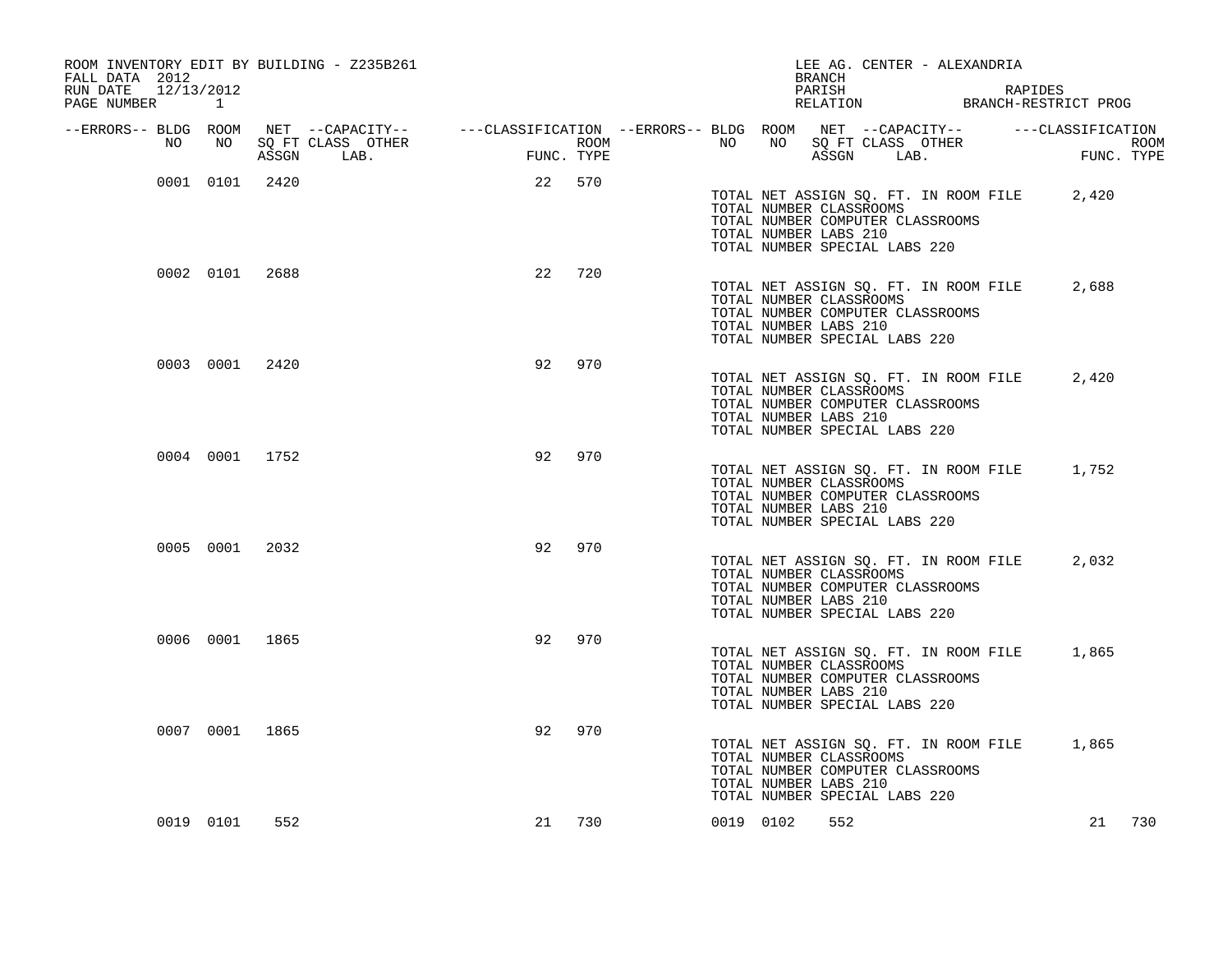| ROOM INVENTORY EDIT BY BUILDING - Z235B261<br>FALL DATA 2012<br>RUN DATE 12/13/2012<br>PAGE NUMBER | 2              |      |                                 |                                                                                                |      |           |            | BRANCH<br>PARISH                                                                                                             |              | LEE AG. CENTER - ALEXANDRIA           | RAPIDES<br>RELATION BRANCH-RESTRICT PROG |                    |
|----------------------------------------------------------------------------------------------------|----------------|------|---------------------------------|------------------------------------------------------------------------------------------------|------|-----------|------------|------------------------------------------------------------------------------------------------------------------------------|--------------|---------------------------------------|------------------------------------------|--------------------|
| --ERRORS-- BLDG ROOM                                                                               |                |      |                                 | NET --CAPACITY-- - ---CLASSIFICATION --ERRORS-- BLDG ROOM NET --CAPACITY-- - ---CLASSIFICATION |      |           |            |                                                                                                                              |              |                                       |                                          |                    |
| NO                                                                                                 | NO             |      | SQ FT CLASS OTHER<br>ASSGN LAB. | FUNC. TYPE                                                                                     | ROOM | NO        | NO         | SQ FT CLASS OTHER<br>ASSGN LAB.                                                                                              |              |                                       |                                          | ROOM<br>FUNC. TYPE |
|                                                                                                    |                |      |                                 |                                                                                                |      |           |            |                                                                                                                              |              |                                       |                                          |                    |
|                                                                                                    | 0019 0103 1175 |      |                                 | 21                                                                                             | 740  |           |            | TOTAL NUMBER CLASSROOMS<br>TOTAL NUMBER COMPUTER CLASSROOMS<br>TOTAL NUMBER LABS 210<br>TOTAL NUMBER SPECIAL LABS 220        |              | TOTAL NET ASSIGN SQ. FT. IN ROOM FILE | 2,279                                    |                    |
|                                                                                                    | 0020 0101      | 208  | $\mathbf{1}$                    | 21                                                                                             | 310  | 0020 0102 |            | 120                                                                                                                          | $\mathbf{1}$ |                                       | 21                                       | 310                |
|                                                                                                    | 0020 0103      | 66   |                                 | 21                                                                                             | 730  | 0020 0104 |            | 124                                                                                                                          |              |                                       | 21                                       | 730                |
|                                                                                                    | 0020 0105      | 234  | 5                               | 21                                                                                             | 250  | 0020 0106 |            | 215                                                                                                                          | 4            |                                       | 21                                       | 250                |
|                                                                                                    | 0020 0107      | 62   |                                 | 0 <sub>0</sub>                                                                                 | 030  | 0020 0108 |            | 13                                                                                                                           |              |                                       | 21                                       | 730                |
|                                                                                                    | 0020 0109      | 55   |                                 | 0 <sub>0</sub>                                                                                 | 030  | 0020 0110 |            | 64                                                                                                                           |              |                                       | 0 <sub>0</sub>                           | 030                |
|                                                                                                    | 0020 0111      | 143  |                                 | 21                                                                                             | 255  |           | 0020 0111A | 105                                                                                                                          | 2            |                                       | 21                                       | 250                |
|                                                                                                    | 0020 0112      | 248  | 5                               | 21                                                                                             | 250  |           | 0020 0112A | 66                                                                                                                           | $\mathbf{1}$ |                                       | 21                                       | 310                |
|                                                                                                    | 0020 0112B     | 71   | $\mathbf{1}$                    | 21                                                                                             | 250  | 0020 0113 |            | 146<br>TOTAL NUMBER CLASSROOMS<br>TOTAL NUMBER COMPUTER CLASSROOMS<br>TOTAL NUMBER LABS 210<br>TOTAL NUMBER SPECIAL LABS 220 | 3            | TOTAL NET ASSIGN SQ. FT. IN ROOM FILE | 21<br>1,759                              | 250                |
|                                                                                                    | 0022 0101      | 2808 |                                 | 21                                                                                             | 590  | 0022 0102 |            | 310                                                                                                                          |              |                                       | 21                                       | 730                |
|                                                                                                    | 0022 0103      | 82   |                                 | 21                                                                                             | 730  |           | 0022 0104  | 280<br>TOTAL NUMBER CLASSROOMS<br>TOTAL NUMBER COMPUTER CLASSROOMS<br>TOTAL NUMBER LABS 210<br>TOTAL NUMBER SPECIAL LABS 220 |              | TOTAL NET ASSIGN SQ. FT. IN ROOM FILE | 21<br>3,480                              | 590                |
|                                                                                                    | 0023 0001      | 1    |                                 | 21                                                                                             | 730  |           |            | TOTAL NUMBER CLASSROOMS<br>TOTAL NUMBER COMPUTER CLASSROOMS<br>TOTAL NUMBER LABS 210<br>TOTAL NUMBER SPECIAL LABS 220        |              | TOTAL NET ASSIGN SQ. FT. IN ROOM FILE | 1                                        |                    |
|                                                                                                    | 0024 0101      | 160  |                                 | 21                                                                                             | 730  | 0024 0102 |            | 368                                                                                                                          |              |                                       | 21                                       | 730                |
|                                                                                                    | 0024 0103      | 379  |                                 | 21                                                                                             | 730  | 0024 0104 |            | 775                                                                                                                          |              |                                       | 21                                       | 730                |
|                                                                                                    | 0024 0105      | 379  |                                 | 21                                                                                             | 730  | 0024 0106 |            | 256                                                                                                                          |              |                                       | 21                                       | 730                |
|                                                                                                    | 0024 0107      | 256  |                                 | 21                                                                                             | 730  |           |            |                                                                                                                              |              | TOTAL NET ASSIGN SQ. FT. IN ROOM FILE | 2,573                                    |                    |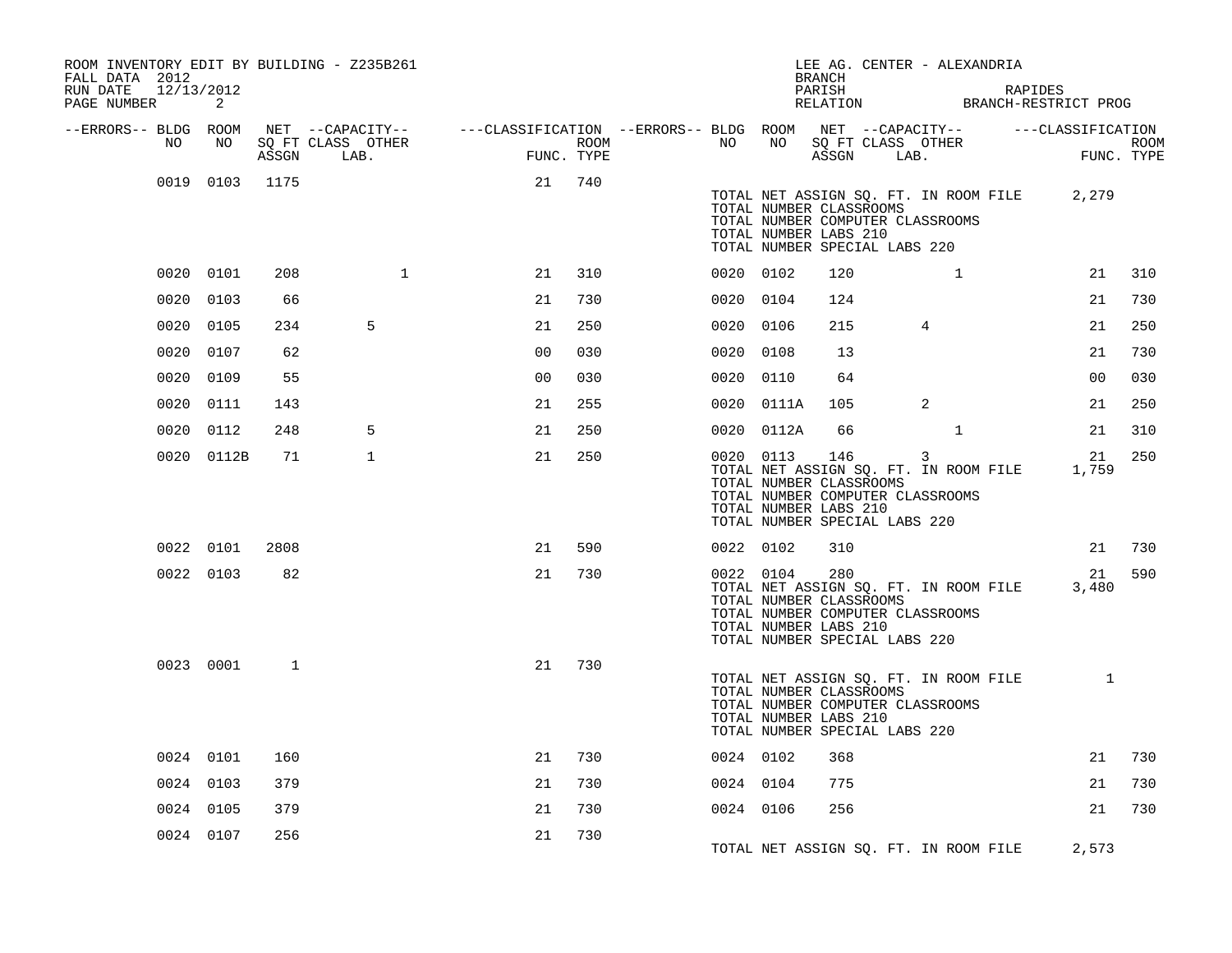| ROOM INVENTORY EDIT BY BUILDING - Z235B261<br>FALL DATA 2012<br>RUN DATE<br>12/13/2012<br>PAGE NUMBER | 3               |       |                                                                                                                                                                                                                        |                |     |           |              | <b>BRANCH</b><br>PARISH                                                                  | LEE AG. CENTER - ALEXANDRIA<br>PARISH RAPIDES<br>RELATION BRANCH-RESTRICT PROG   | RAPIDES |        |
|-------------------------------------------------------------------------------------------------------|-----------------|-------|------------------------------------------------------------------------------------------------------------------------------------------------------------------------------------------------------------------------|----------------|-----|-----------|--------------|------------------------------------------------------------------------------------------|----------------------------------------------------------------------------------|---------|--------|
| --ERRORS-- BLDG ROOM<br>NO                                                                            | NO              | ASSGN | NET --CAPACITY-- ---CLASSIFICATION --ERRORS-- BLDG ROOM NET --CAPACITY-- ----CLASSIFICATION<br>SQ FT CLASS OTHER ROOM NO SQ FT CLASS OTHER ROOM ROOM NESSGN LAB. FUNC. TYPE ASSGN LAB. FUNC. TYPE<br>SQ FT CLASS OTHER |                |     |           |              | TOTAL NUMBER CLASSROOMS<br>TOTAL NUMBER LABS 210<br>TOTAL NUMBER SPECIAL LABS 220        | TOTAL NUMBER COMPUTER CLASSROOMS                                                 |         |        |
|                                                                                                       | 0025 0101       | 125   |                                                                                                                                                                                                                        | 21             | 730 |           | 0025 0102    | 1060                                                                                     |                                                                                  |         | 21 570 |
|                                                                                                       | 0025 0103       | 62    |                                                                                                                                                                                                                        | 21             | 730 |           |              | TOTAL NUMBER CLASSROOMS<br>TOTAL NUMBER LABS 210<br>TOTAL NUMBER SPECIAL LABS 220        | TOTAL NET ASSIGN SQ. FT. IN ROOM FILE 1,247<br>TOTAL NUMBER COMPUTER CLASSROOMS  |         |        |
|                                                                                                       | 0026 0101       | 80    |                                                                                                                                                                                                                        | 22             | 590 |           |              | TOTAL NUMBER CLASSROOMS<br>TOTAL NUMBER LABS 210<br>TOTAL NUMBER SPECIAL LABS 220        | TOTAL NET ASSIGN SQ. FT. IN ROOM FILE 80<br>TOTAL NUMBER COMPUTER CLASSROOMS     |         |        |
|                                                                                                       | 0032 0001 1378  |       |                                                                                                                                                                                                                        | 92             | 970 |           |              | TOTAL NUMBER CLASSROOMS<br>TOTAL NUMBER LABS 210<br>TOTAL NUMBER SPECIAL LABS 220        | TOTAL NET ASSIGN SQ. FT. IN ROOM FILE 1,378<br>TOTAL NUMBER COMPUTER CLASSROOMS  |         |        |
|                                                                                                       | 0034 0101 23644 |       |                                                                                                                                                                                                                        | 21             | 590 | 0034 0102 |              | 176                                                                                      | 4                                                                                | 21      | 250    |
|                                                                                                       | 0034 0103       | 90    |                                                                                                                                                                                                                        | 0 <sup>0</sup> | 030 |           | 0034 0104 90 | TOTAL NUMBER CLASSROOMS<br>TOTAL NUMBER LABS 210<br>TOTAL NUMBER SPECIAL LABS 220        | TOTAL NET ASSIGN SQ. FT. IN ROOM FILE 23,820<br>TOTAL NUMBER COMPUTER CLASSROOMS | 00      | 030    |
|                                                                                                       | 0035 0101 5725  |       |                                                                                                                                                                                                                        | 21             | 740 | 0035 0102 |              | 175<br>TOTAL NUMBER CLASSROOMS<br>TOTAL NUMBER LABS 210<br>TOTAL NUMBER SPECIAL LABS 220 | TOTAL NET ASSIGN SQ. FT. IN ROOM FILE<br>TOTAL NUMBER COMPUTER CLASSROOMS        | 5,900   | 21 730 |
|                                                                                                       | 0037 0101       | 236   |                                                                                                                                                                                                                        | 21             | 650 | 0037 0102 |              | 125                                                                                      | $\mathbf{1}$                                                                     | 21      | 310    |
|                                                                                                       | 0037 0103       | 175   | $\mathbf{1}$                                                                                                                                                                                                           | 21             | 310 | 0037 0104 |              | 125                                                                                      | $\mathbf{1}$                                                                     | 21      | 310    |
|                                                                                                       | 0037 0105       | 125   | $\mathbf{1}$                                                                                                                                                                                                           | 21             | 310 | 0037 0106 |              | 219                                                                                      |                                                                                  | 21      | 710    |
|                                                                                                       | 0037 0106A      | 24    |                                                                                                                                                                                                                        | 21             | 730 |           | 0037 0106B   | 8                                                                                        |                                                                                  | 21      | 730    |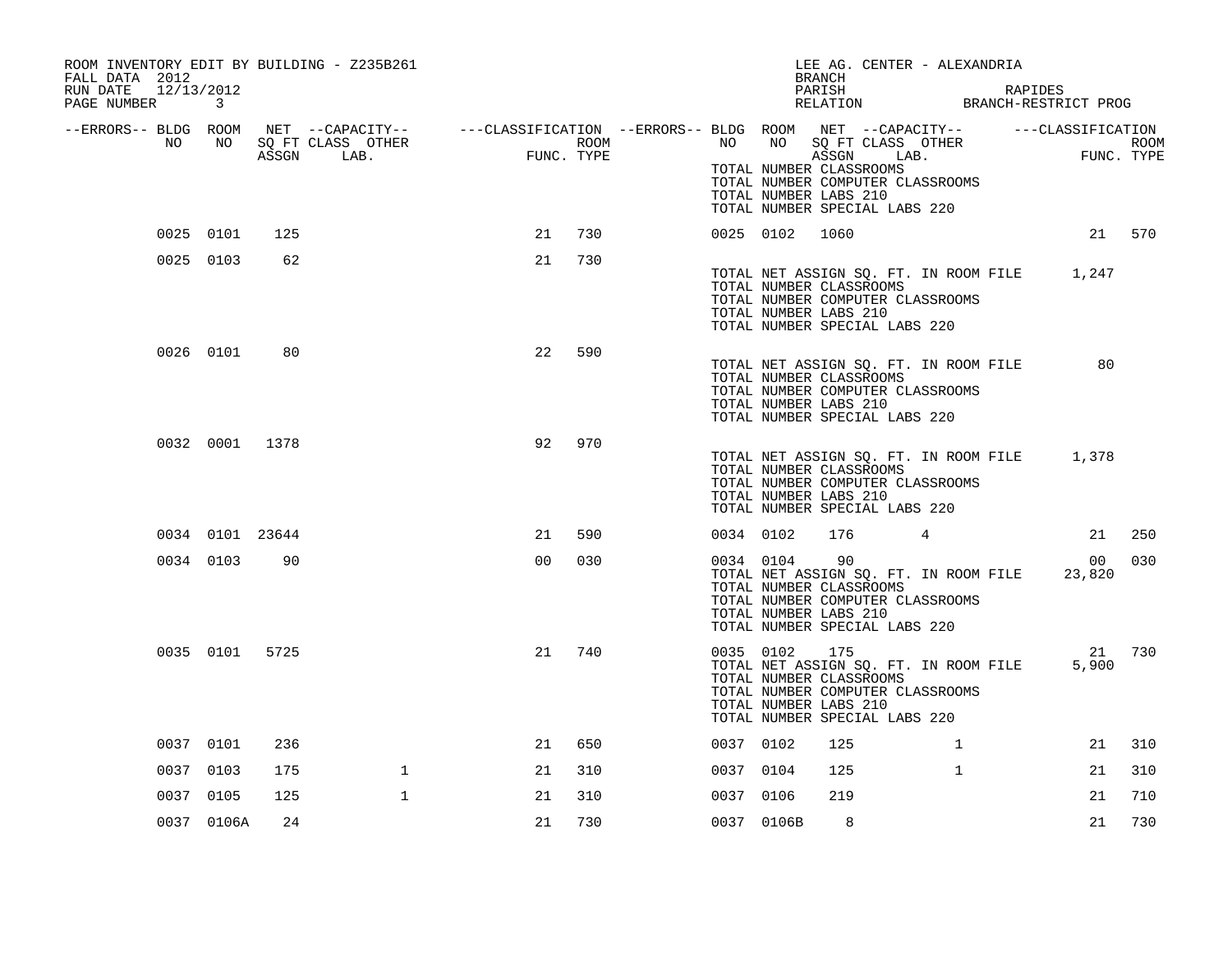| ROOM INVENTORY EDIT BY BUILDING - Z235B261<br>FALL DATA 2012<br>RUN DATE 12/13/2012<br>PAGE NUMBER 4 |                |      |                                 |                |      |                                                                                                        |                                                               | BRANCH<br>PARISH | LEE AG. CENTER - ALEXANDRIA<br>PARISH RAPIDES<br>RELATION BRANCH-RESTRICT PROG                                               | RAPIDES         |                           |
|------------------------------------------------------------------------------------------------------|----------------|------|---------------------------------|----------------|------|--------------------------------------------------------------------------------------------------------|---------------------------------------------------------------|------------------|------------------------------------------------------------------------------------------------------------------------------|-----------------|---------------------------|
| --ERRORS-- BLDG ROOM<br>NO                                                                           | NO             |      | SO FT CLASS OTHER<br>ASSGN LAB. | FUNC. TYPE     | ROOM | NET --CAPACITY--    ---CLASSIFICATION --ERRORS-- BLDG ROOM NET --CAPACITY--    ---CLASSIFICATION<br>NO | NO                                                            |                  | SQ FT CLASS OTHER<br>ASSGN LAB.                                                                                              | $\overline{F}$  | <b>ROOM</b><br>FUNC. TYPE |
|                                                                                                      | 0037 0107      | 22   |                                 | 0 <sup>0</sup> | 010  |                                                                                                        | 0037 0108                                                     | 125              | $\mathbf{1}$                                                                                                                 | 21              | 310                       |
|                                                                                                      | 0037 0109      | 125  | $\mathbf{1}$                    | 21             | 310  |                                                                                                        | 0037 0110                                                     | 627              |                                                                                                                              | 21              | 350                       |
|                                                                                                      | 0037 0111      | 125  | $\mathbf{1}$                    | 21             | 310  |                                                                                                        | 0037 0112                                                     | 169              |                                                                                                                              | 0 <sub>0</sub>  | 030                       |
|                                                                                                      | 0037 0113      | 66   |                                 | 0 <sub>0</sub> | 030  |                                                                                                        | 0037 0114                                                     | 66               |                                                                                                                              | 00 <sup>o</sup> | 030                       |
|                                                                                                      | 0037 0115      | 106  |                                 | 21             | 650  |                                                                                                        | 0037 0116                                                     | 100              |                                                                                                                              | 21              | 730                       |
|                                                                                                      | 0037 0117      | 125  | 1                               | 21             | 310  |                                                                                                        | 0037 0118<br>TOTAL NUMBER CLASSROOMS<br>TOTAL NUMBER LABS 210 | 125              | $\overline{1}$<br>TOTAL NET ASSIGN SQ. FT. IN ROOM FILE<br>TOTAL NUMBER COMPUTER CLASSROOMS<br>TOTAL NUMBER SPECIAL LABS 220 | 2,495           | 21 310                    |
|                                                                                                      | 0038 0101      | 437  |                                 | 21             | 730  |                                                                                                        | 0038 0102                                                     | 134              | $\mathbf{1}$                                                                                                                 |                 | 21 310                    |
|                                                                                                      | 0038 0102A     | 34   |                                 | 0 <sub>0</sub> | 030  |                                                                                                        | 0038 0102B 2251                                               |                  |                                                                                                                              |                 | 21 570                    |
|                                                                                                      | 0038 0103      | 24   |                                 | 21             | 730  |                                                                                                        | TOTAL NUMBER CLASSROOMS<br>TOTAL NUMBER LABS 210              |                  | TOTAL NET ASSIGN SQ. FT. IN ROOM FILE 2,846<br>TOTAL NUMBER COMPUTER CLASSROOMS<br>TOTAL NUMBER SPECIAL LABS 220             |                 |                           |
|                                                                                                      | 0039 0001 4480 |      |                                 | 21             | 740  |                                                                                                        | TOTAL NUMBER CLASSROOMS<br>TOTAL NUMBER LABS 210              |                  | TOTAL NET ASSIGN SQ. FT. IN ROOM FILE<br>TOTAL NUMBER COMPUTER CLASSROOMS<br>TOTAL NUMBER SPECIAL LABS 220                   | 4,480           |                           |
|                                                                                                      | 0041 0101      | 570  |                                 | 21             | 590  |                                                                                                        | 0041 0102                                                     | 630              |                                                                                                                              |                 | 21 590                    |
|                                                                                                      | 0041 0102A     | 56   |                                 | 0 <sub>0</sub> | 030  |                                                                                                        | TOTAL NUMBER CLASSROOMS<br>TOTAL NUMBER LABS 210              |                  | TOTAL NET ASSIGN SQ. FT. IN ROOM FILE 1,200<br>TOTAL NUMBER COMPUTER CLASSROOMS<br>TOTAL NUMBER SPECIAL LABS 220             |                 |                           |
|                                                                                                      | 0043 0101      | 450  |                                 | 0 <sub>0</sub> | 030  |                                                                                                        | 0043 0102                                                     | 312              |                                                                                                                              |                 | 00 030                    |
|                                                                                                      | 0043 0103      | 2498 |                                 | 21             | 730  |                                                                                                        | TOTAL NUMBER CLASSROOMS                                       |                  | TOTAL NET ASSIGN SQ. FT. IN ROOM FILE<br>TOTAL NUMBER COMPUTER CLASSROOMS                                                    | 2,498           |                           |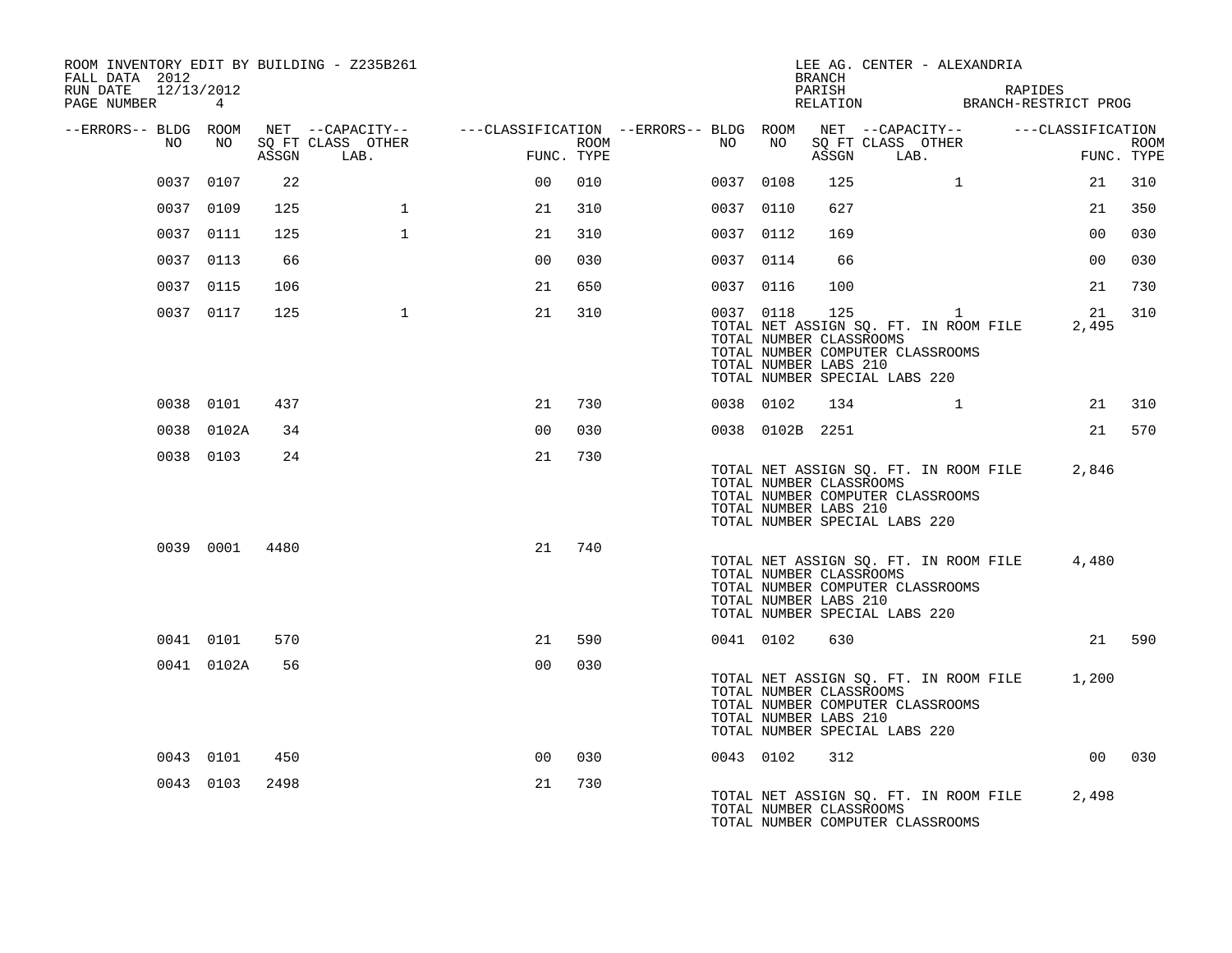| ROOM INVENTORY EDIT BY BUILDING - Z235B261<br>FALL DATA 2012<br>RUN DATE 12/13/2012<br>PAGE NUMBER 5                     |           |                |                                 |                |            |                  |           |                                                  | BRANCH<br>PARISH | LEE AG. CENTER - ALEXANDRIA                                                                                | RAPIDES | PARISH<br>RELATION BRANCH-RESTRICT PROG     |                    |
|--------------------------------------------------------------------------------------------------------------------------|-----------|----------------|---------------------------------|----------------|------------|------------------|-----------|--------------------------------------------------|------------------|------------------------------------------------------------------------------------------------------------|---------|---------------------------------------------|--------------------|
| --ERRORS-- BLDG ROOM NET --CAPACITY-- ----CLASSIFICATION --ERRORS-- BLDG ROOM NET --CAPACITY-- -----CLASSIFICATION<br>NO | NO        |                | SQ FT CLASS OTHER<br>ASSGN LAB. | FUNC           | FUNC. TYPE | ROOM <b>ROOM</b> |           | NO NO<br>TOTAL NUMBER LABS 210                   |                  | SQ FT CLASS OTHER<br>ASSGN LAB.<br>TOTAL NUMBER SPECIAL LABS 220                                           |         |                                             | ROOM<br>FUNC. TYPE |
|                                                                                                                          | 0044 0101 | 152            | 1                               | 21             | 310        |                  | 0044 0102 |                                                  | 144              |                                                                                                            |         | 21                                          | 310                |
| 0044 0103                                                                                                                |           | 732            | 10                              | 21             | 250        |                  |           | 0044 0103A                                       | 151              |                                                                                                            |         | 21                                          | 730                |
|                                                                                                                          | 0044 0104 | 175            |                                 | 21             | 710        |                  | 0044 0105 |                                                  | 147              |                                                                                                            |         | 21                                          | 650                |
|                                                                                                                          | 0044 0106 | 150            |                                 | 0 <sup>0</sup> | 030        |                  | 0044 0107 |                                                  | 25               |                                                                                                            |         | 00                                          | 030                |
|                                                                                                                          | 0044 0108 | 19             |                                 | 0 <sup>0</sup> | 010        |                  | 0044 0109 |                                                  | 22               |                                                                                                            |         | 00 <sub>o</sub>                             | 030                |
|                                                                                                                          | 0044 0110 | 3886           |                                 | 21             | 590        |                  | 0044 0111 |                                                  | 1994             |                                                                                                            |         | 21                                          | 590                |
|                                                                                                                          | 0044 0112 | 1397           |                                 | 21             | 590        |                  |           | TOTAL NUMBER CLASSROOMS<br>TOTAL NUMBER LABS 210 |                  | TOTAL NUMBER COMPUTER CLASSROOMS<br>TOTAL NUMBER SPECIAL LABS 220                                          |         | TOTAL NET ASSIGN SQ. FT. IN ROOM FILE 8,778 |                    |
|                                                                                                                          |           | 0045 0101 4160 |                                 | 21             | 740        |                  |           | TOTAL NUMBER CLASSROOMS<br>TOTAL NUMBER LABS 210 |                  | TOTAL NUMBER COMPUTER CLASSROOMS<br>TOTAL NUMBER SPECIAL LABS 220                                          |         | TOTAL NET ASSIGN SQ. FT. IN ROOM FILE 4,160 |                    |
|                                                                                                                          | 0054 0101 | 305            |                                 |                | 21 575     |                  |           | TOTAL NUMBER CLASSROOMS<br>TOTAL NUMBER LABS 210 |                  | TOTAL NET ASSIGN SQ. FT. IN ROOM FILE<br>TOTAL NUMBER COMPUTER CLASSROOMS<br>TOTAL NUMBER SPECIAL LABS 220 |         | 305                                         |                    |
|                                                                                                                          | 0055 0101 | 72             |                                 | 21             | 590        |                  |           | TOTAL NUMBER CLASSROOMS<br>TOTAL NUMBER LABS 210 |                  | TOTAL NET ASSIGN SQ. FT. IN ROOM FILE<br>TOTAL NUMBER COMPUTER CLASSROOMS<br>TOTAL NUMBER SPECIAL LABS 220 |         | 72                                          |                    |
|                                                                                                                          |           | 0094 0101 6000 |                                 | 22             | 570        |                  |           | TOTAL NUMBER CLASSROOMS<br>TOTAL NUMBER LABS 210 |                  | TOTAL NET ASSIGN SQ. FT. IN ROOM FILE<br>TOTAL NUMBER COMPUTER CLASSROOMS<br>TOTAL NUMBER SPECIAL LABS 220 |         | 6,000                                       |                    |
|                                                                                                                          |           | 0095 0101 4000 |                                 | 21             | 730        |                  |           |                                                  |                  | TOTAL NET ASSIGN SQ. FT. IN ROOM FILE                                                                      |         | 4,000                                       |                    |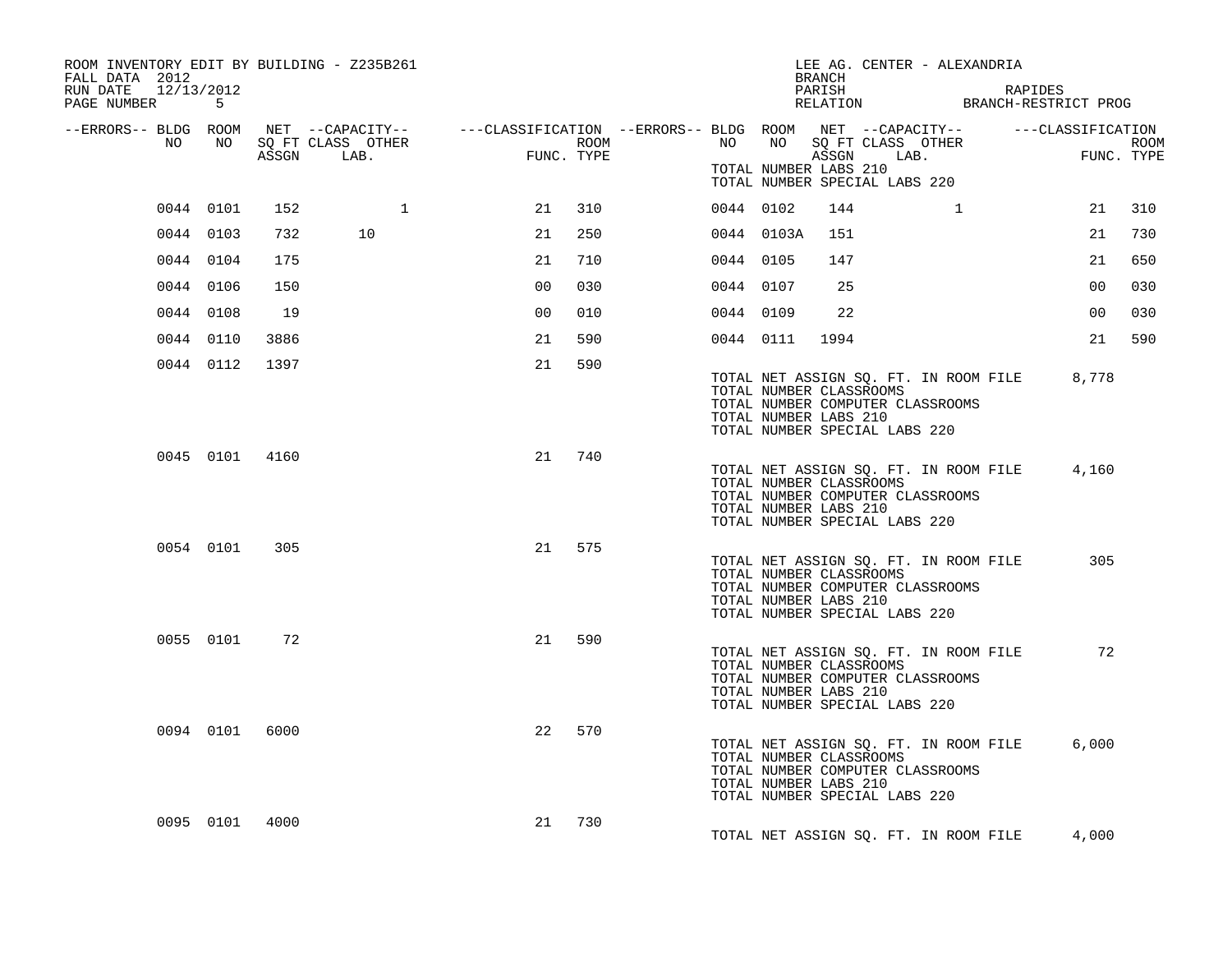| ROOM INVENTORY EDIT BY BUILDING - Z235B261<br>FALL DATA 2012<br>RUN DATE<br>PAGE NUMBER | 12/13/2012<br>6 |                |                                                                                                          |            |      |                                                                                                | <b>BRANCH</b><br>PARISH<br>RELATION | LEE AG. CENTER - ALEXANDRIA                                               | RAPIDES<br>BRANCH-RESTRICT PROG                |
|-----------------------------------------------------------------------------------------|-----------------|----------------|----------------------------------------------------------------------------------------------------------|------------|------|------------------------------------------------------------------------------------------------|-------------------------------------|---------------------------------------------------------------------------|------------------------------------------------|
| --ERRORS-- BLDG ROOM<br>NO.                                                             | NO.             | ASSGN          | NET --CAPACITY--    ---CLASSIFICATION --ERRORS-- BLDG ROOM NET --CAPACITY--<br>SQ FT CLASS OTHER<br>LAB. | FUNC. TYPE | ROOM | NO.<br>NO<br>TOTAL NUMBER CLASSROOMS<br>TOTAL NUMBER LABS 210<br>TOTAL NUMBER SPECIAL LABS 220 | ASSGN                               | SQ FT CLASS OTHER<br>LAB.<br>TOTAL NUMBER COMPUTER CLASSROOMS             | ---CLASSIFICATION<br><b>ROOM</b><br>FUNC. TYPE |
|                                                                                         | 0101 0101       | 2690           |                                                                                                          | 32         | 560  | TOTAL NUMBER CLASSROOMS<br>TOTAL NUMBER LABS 210<br>TOTAL NUMBER SPECIAL LABS 220              |                                     | TOTAL NET ASSIGN SQ. FT. IN ROOM FILE<br>TOTAL NUMBER COMPUTER CLASSROOMS | 2,690                                          |
|                                                                                         | 0103 0101       | 5000           | $\mathbf{1}$                                                                                             | 32         | 310  | TOTAL NUMBER CLASSROOMS<br>TOTAL NUMBER LABS 210<br>TOTAL NUMBER SPECIAL LABS 220              |                                     | TOTAL NET ASSIGN SQ. FT. IN ROOM FILE<br>TOTAL NUMBER COMPUTER CLASSROOMS | 5,000                                          |
|                                                                                         | 0104 0101       | 900            |                                                                                                          | 32         | 560  | TOTAL NUMBER CLASSROOMS<br>TOTAL NUMBER LABS 210<br>TOTAL NUMBER SPECIAL LABS 220              |                                     | TOTAL NET ASSIGN SQ. FT. IN ROOM FILE<br>TOTAL NUMBER COMPUTER CLASSROOMS | 900                                            |
|                                                                                         | 0112 0101       | 7000           |                                                                                                          | 31         | 620  | TOTAL NUMBER CLASSROOMS<br>TOTAL NUMBER LABS 210<br>TOTAL NUMBER SPECIAL LABS 220              |                                     | TOTAL NET ASSIGN SQ. FT. IN ROOM FILE<br>TOTAL NUMBER COMPUTER CLASSROOMS | 7,000                                          |
|                                                                                         |                 | 0116 0101 3750 |                                                                                                          | 21         | 560  | TOTAL NUMBER CLASSROOMS<br>TOTAL NUMBER LABS 210<br>TOTAL NUMBER SPECIAL LABS 220              |                                     | TOTAL NET ASSIGN SQ. FT. IN ROOM FILE<br>TOTAL NUMBER COMPUTER CLASSROOMS | 3,750                                          |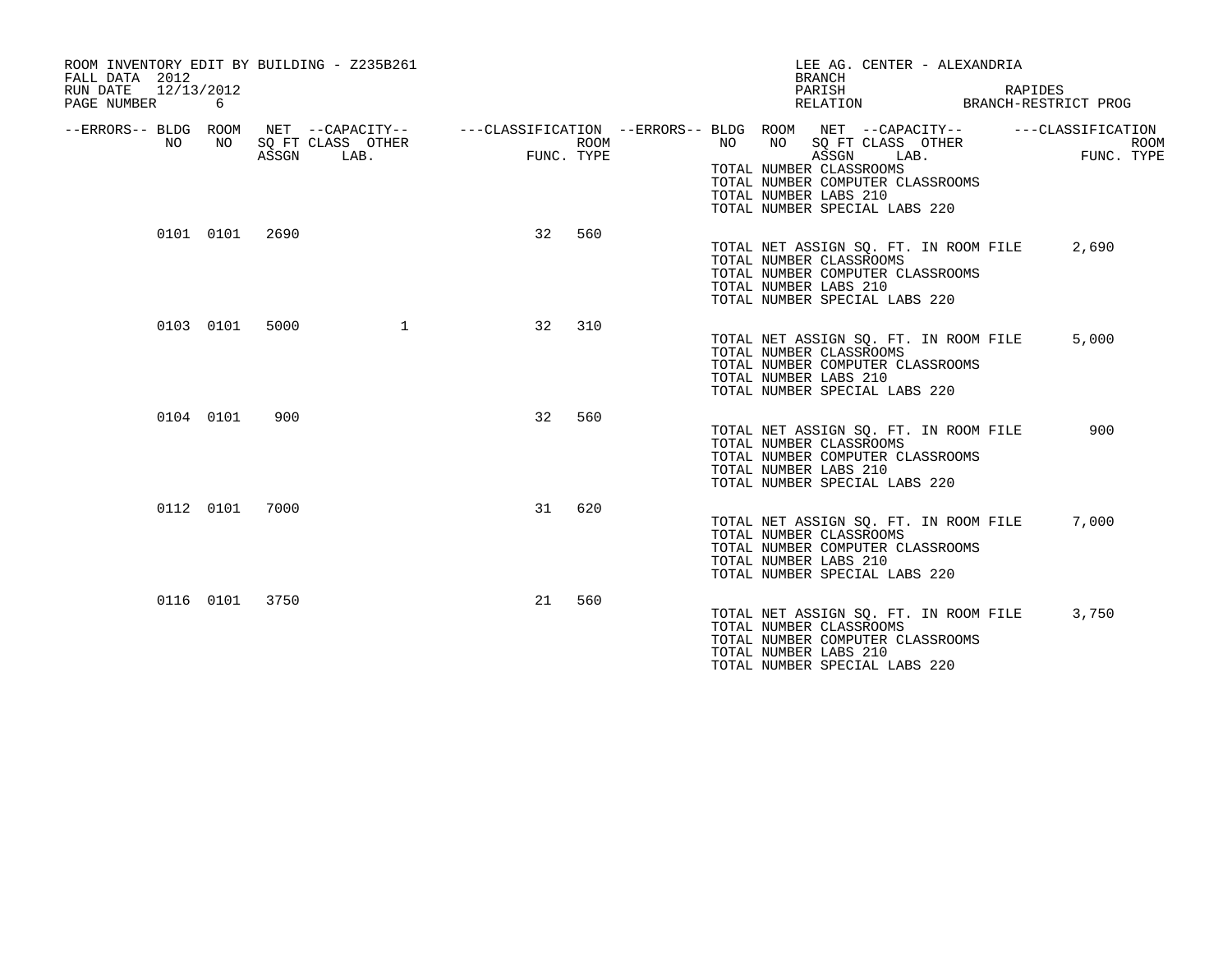- ERROR 1 BLD NUMBER OF THE ROOM FILE DOES NOT MATCH THE BLD NUMBER OF THE BLD FILE. THE BUILDING NUMBERS SHOULD BE EXACTLY THE SAME ON THE BUILDING FILE AND THE ROOM FILE.
- ERROR 2 DUPLICATE RECORD IN THE ROOM FILE.
- ERROR 3 NET ASSIGNABLE SQUARE FEET IS BLANK.
- ERROR 4 CAPACITY IS NOT ENTERED FOR ROOM TYPE 110, 210, 220, 230, 250, 410, 430, 610, 910, 920.
- ERROR 5 BUILDING DOES NOT CONTAIN ANY ROOMS. IF THE BUILDING IS A WAREHOUSE, BARN, ETC. WITH NO ROOMS, CODE ONE ROOM WITH THE GROSS AND NET EQUAL.
- ERROR 6 FUNCTION USE OF ROOMS IS 00 AND ROOM TYPE NOT 010, 020, 030, 051, 052, OR 053.
- ERROR 7 ROOM TYPE IS NOT A VALID ROOM USE CODE OR PCS FUNCTION USE CODE IS NOT A VALID CODE
- ERROR 8 ROOM TYPE IS WRONG (000).

| TOTAL NUMBER OF ROOM RECORDS                                                                                    | 104    |
|-----------------------------------------------------------------------------------------------------------------|--------|
| TOTAL CLASSROOM CAPACITY<br>TOTAL LAB CAPACITY                                                                  | 34     |
| TOTAL OTHER CAPACITY                                                                                            | 16     |
| TOTAL NON ASSIGN AREA - ROOMS (FUNCT 00)                                                                        | 1752   |
| TOTAL UNASSIGNED AREA - ROOMS (FUNCT 81, 82, 83)                                                                |        |
| TOTAL FACIL IN USE - ROOMS (FUNCT 10 THROUGH 70)                                                                | 113733 |
| TOTAL ASSIGNABLE AREA - ROOMS (FUNCT 10 THROUGH 83)                                                             | 113733 |
| TOTAL NUMBER OF NON-ASSIGN ROOMS (FUNCT 00)                                                                     |        |
| TOTAL NUMBER OF INSTRUCTIONAL, RESEARCH, ACADEMIC SUPPORT, AND STUDENT SERVICE ROOMS (FUNCTS 10, 20, 40 AND 50) | 77     |
| TOTAL NUMBER OF PUBLIC SERVICE, INSTITUTIONAL SUPPORT AND INDEPENDENT OPERATIONS ROOMS (FUNCTS 30, 60 AND 70)   |        |
| TOTAL NUMBER OF UNASSIGNED ROOMS (FUNCT 81, 82, 83)                                                             |        |
| TOTAL NUMBER OF ASSIGNABLE ROOMS (FUNCT 10 TO 83)                                                               | 87     |
| TOTAL NUMBER OF CLASSROOMS<br>(110)                                                                             |        |
| TOTAL NUMBER OF COMPUTER CLASSROOMS (140)                                                                       |        |
| (210)<br>TOTAL NUMBER OF LABS                                                                                   |        |
| (220)<br>TOTAL NUMBER OF SPECIAL LABS                                                                           |        |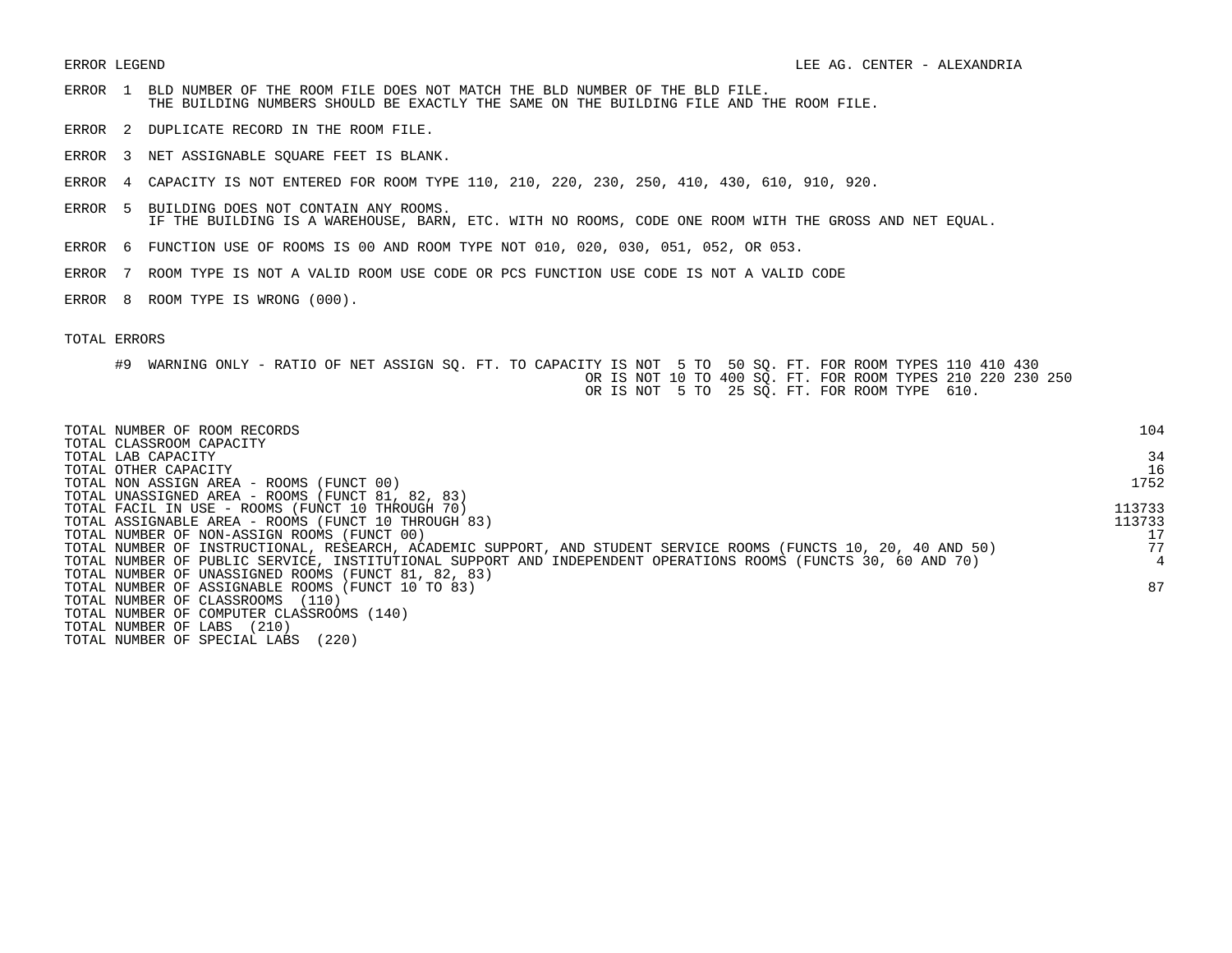| ROOM INVENTORY EDIT BY BUILDING - Z235B261<br>FALL DATA 2012 |        |     | FRUIT AND TRUCK - HAMMOND<br>BRANCH                                                                                                                                                                                                  |
|--------------------------------------------------------------|--------|-----|--------------------------------------------------------------------------------------------------------------------------------------------------------------------------------------------------------------------------------------|
| RUN DATE 12/13/2012<br>PAGE NUMBER 1                         |        |     | PARISH PARISH TANGIPAHOA<br>RELATION BRANCH-RESTRICT PROG                                                                                                                                                                            |
|                                                              |        |     |                                                                                                                                                                                                                                      |
|                                                              |        |     | ERRORS-- BLDG ROOM NET --CAPACITY--- --CLASSIFICATION --ERRORS-- BLDG ROOM NET --CAPACITY--- ---CLASSIFICATION<br>NO NO SQ FT CLASS OTHER ROOM NO BORT CLASS OTHER ROOM NO SQ FT CLASS OTHER ROOM<br>ASSGN LAB. FUNC. TYPE ASSGN LAB |
| 0001 0001 5491                                               | 92 970 |     | TOTAL NET ASSIGN SQ. FT. IN ROOM FILE 5,491<br>TOTAL NUMBER CLASSROOMS<br>TOTAL NUMBER COMPUTER CLASSROOMS<br>TOTAL NUMBER LABS 210<br>TOTAL NUMBER SPECIAL LABS 220                                                                 |
| 0004 0101 840                                                | 21 580 |     | 21 580<br>0004 0102 840<br>TOTAL NET ASSIGN SQ. FT. IN ROOM FILE 1,680<br>TOTAL NUMBER CLASSROOMS<br>TOTAL NUMBER COMPUTER CLASSROOMS<br>TOTAL NUMBER LABS 210<br>TOTAL NUMBER SPECIAL LABS 220                                      |
| 0007 0001 1659                                               | 92     | 970 | TOTAL NET ASSIGN SQ. FT. IN ROOM FILE 1,659<br>TOTAL NUMBER CLASSROOMS<br>TOTAL NUMBER COMPUTER CLASSROOMS<br>TOTAL NUMBER LABS 210<br>TOTAL NUMBER SPECIAL LABS 220                                                                 |
| 0010 0001 2270                                               | 92     | 970 | TOTAL NET ASSIGN SQ. FT. IN ROOM FILE 2,270<br>TOTAL NUMBER CLASSROOMS<br>TOTAL NUMBER COMPUTER CLASSROOMS<br>TOTAL NUMBER LABS 210<br>TOTAL NUMBER SPECIAL LABS 220                                                                 |
| 0011 0101 4554                                               | 21 590 |     | TOTAL NET ASSIGN SQ. FT. IN ROOM FILE 4,554<br>TOTAL NUMBER CLASSROOMS<br>TOTAL NUMBER COMPUTER CLASSROOMS<br>TOTAL NUMBER LABS 210<br>TOTAL NUMBER SPECIAL LABS 220                                                                 |
| 0012 0101 191                                                | 21     | 730 | 0012 0102 102<br>21 730<br>TOTAL NET ASSIGN SQ. FT. IN ROOM FILE<br>293<br>TOTAL NUMBER CLASSROOMS<br>TOTAL NUMBER COMPUTER CLASSROOMS<br>TOTAL NUMBER LABS 210<br>TOTAL NUMBER SPECIAL LABS 220                                     |
| 0016 0001 1292                                               | 92     | 970 | TOTAL NET ASSIGN SQ. FT. IN ROOM FILE 1,292<br>TOTAL NUMBER CLASSROOMS<br>TOTAL NUMBER COMPUTER CLASSROOMS<br>TOTAL NUMBER LABS 210<br>TOTAL NUMBER SPECIAL LABS 220                                                                 |
| 0017 0001 1092                                               | 92     | 970 | TOTAL NET ASSIGN SQ. FT. IN ROOM FILE 1,092                                                                                                                                                                                          |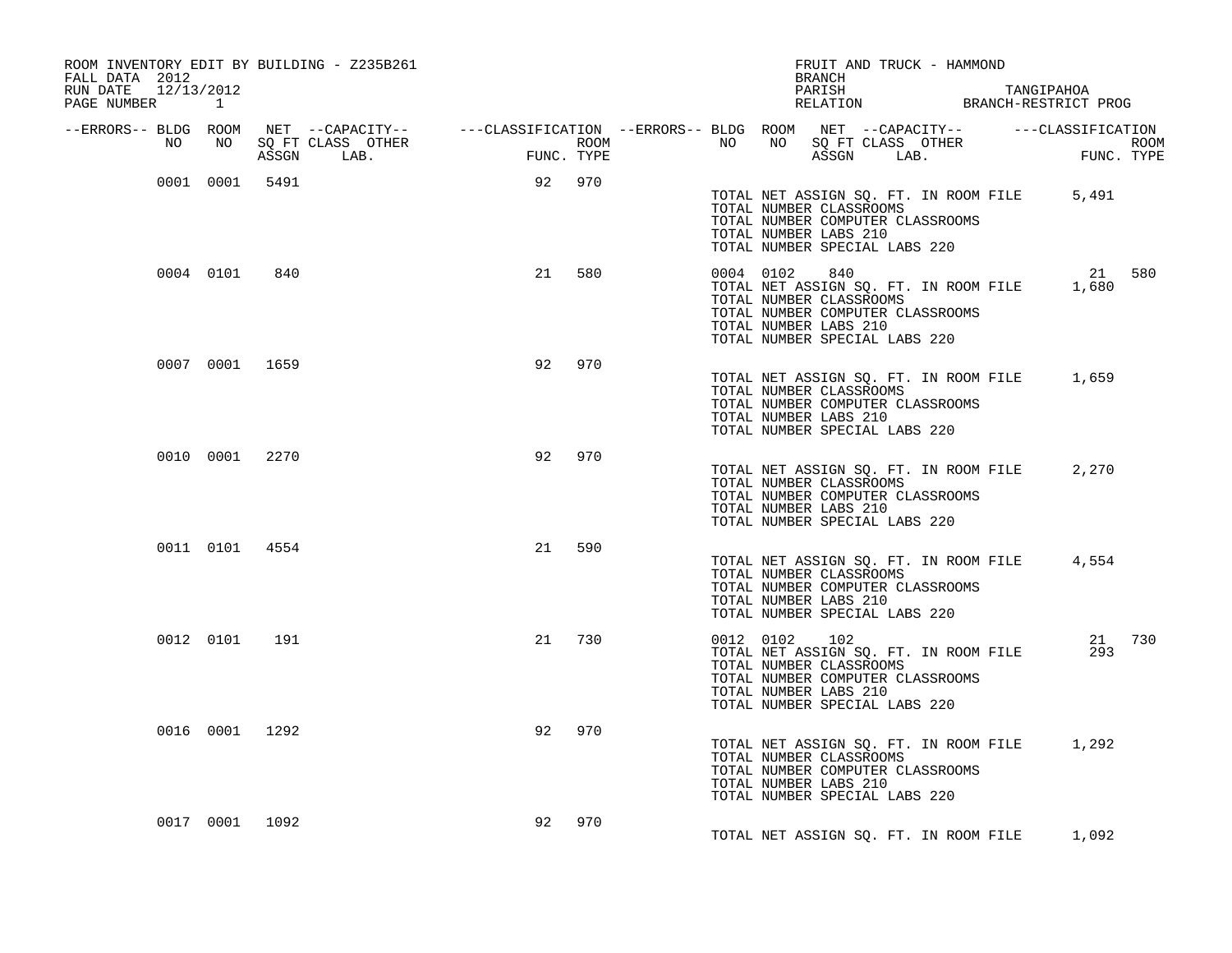| ROOM INVENTORY EDIT BY BUILDING - Z235B261<br>FALL DATA 2012<br>RUN DATE 12/13/2012<br>PAGE NUMBER 2 |                |     |                |        |  | FRUIT AND TRUCK - HAMMOND<br>BRANCH<br>PARISH TANGIPAHOA RELATION BRANCH-RESTRICT PROG                                                                                                                                                                                                                                                                        |             |        |
|------------------------------------------------------------------------------------------------------|----------------|-----|----------------|--------|--|---------------------------------------------------------------------------------------------------------------------------------------------------------------------------------------------------------------------------------------------------------------------------------------------------------------------------------------------------------------|-------------|--------|
|                                                                                                      |                |     |                |        |  |                                                                                                                                                                                                                                                                                                                                                               |             |        |
|                                                                                                      |                |     |                |        |  | ERRORS-- BLDG ROOM NET --CAPACITY--- --CLASSIFICATION --ERRORS-- BLDG ROOM NET --CAPACITY----------CLASSIFICATION--<br>NO NO SQ FT CLASS OTHER ROOM NO ROOM ROOM ROOM NO SQ FT CLASS OTHER ROOM<br>ASSGN LAB. FUNC. TYPE ASSGN ASSGN<br>TOTAL NUMBER CLASSROOMS<br>TOTAL NUMBER COMPUTER CLASSROOMS<br>TOTAL NUMBER LABS 210<br>TOTAL NUMBER SPECIAL LABS 220 |             |        |
|                                                                                                      | 0019 0101 1925 |     |                | 21 725 |  | 0019 0102<br>240                                                                                                                                                                                                                                                                                                                                              | 21 720      |        |
|                                                                                                      | 0019 0103      | 129 |                | 21 310 |  | TOTAL NET ASSIGN SQ. FT. IN ROOM FILE 2,294<br>TOTAL NUMBER CLASSROOMS<br>TOTAL NUMBER COMPUTER CLASSROOMS<br>TOTAL NUMBER LABS 210<br>TOTAL NUMBER SPECIAL LABS 220                                                                                                                                                                                          |             |        |
|                                                                                                      | 0021 0101 140  |     | 21             | 590    |  | TOTAL NET ASSIGN SQ. FT. IN ROOM FILE<br>TOTAL NUMBER CLASSROOMS<br>TOTAL NUMBER COMPUTER CLASSROOMS<br>TOTAL NUMBER LABS 210<br>TOTAL NUMBER SPECIAL LABS 220                                                                                                                                                                                                | 140         |        |
|                                                                                                      | 0022 0101 1976 |     | 21             | 580    |  | TOTAL NET ASSIGN SQ. FT. IN ROOM FILE 1,976<br>TOTAL NUMBER CLASSROOMS<br>TOTAL NUMBER COMPUTER CLASSROOMS<br>TOTAL NUMBER LABS 210<br>TOTAL NUMBER SPECIAL LABS 220                                                                                                                                                                                          |             |        |
|                                                                                                      | 0023 0101      | 150 | 21             | 730    |  | 0023 0102 1050<br>TOTAL NET ASSIGN SQ. FT. IN ROOM FILE 1,200<br>TOTAL NUMBER CLASSROOMS<br>TOTAL NUMBER COMPUTER CLASSROOMS<br>TOTAL NUMBER LABS 210<br>TOTAL NUMBER SPECIAL LABS 220                                                                                                                                                                        |             | 21 590 |
|                                                                                                      | 0024 0101      | 682 | 21             | 725    |  | 0024 0101A 73                                                                                                                                                                                                                                                                                                                                                 |             | 00 030 |
|                                                                                                      | 0024 0101B     | 61  | 0 <sub>0</sub> | 030    |  | 0024 0102 2388<br>TOTAL NET ASSIGN SQ. FT. IN ROOM FILE<br>TOTAL NUMBER CLASSROOMS<br>TOTAL NUMBER COMPUTER CLASSROOMS<br>TOTAL NUMBER LABS 210<br>TOTAL NUMBER SPECIAL LABS 220                                                                                                                                                                              | 21<br>3,070 | 740    |
|                                                                                                      | 0025 0101      | 960 | 21             | 580    |  | TOTAL NET ASSIGN SQ. FT. IN ROOM FILE<br>TOTAL NUMBER CLASSROOMS<br>TOTAL NUMBER COMPUTER CLASSROOMS<br>TOTAL NUMBER LABS 210<br>TOTAL NUMBER SPECIAL LABS 220                                                                                                                                                                                                | 960         |        |
|                                                                                                      | 0026 0101      | 960 | 21             | 580    |  | TOTAL NET ASSIGN SQ. FT. IN ROOM FILE                                                                                                                                                                                                                                                                                                                         | 960         |        |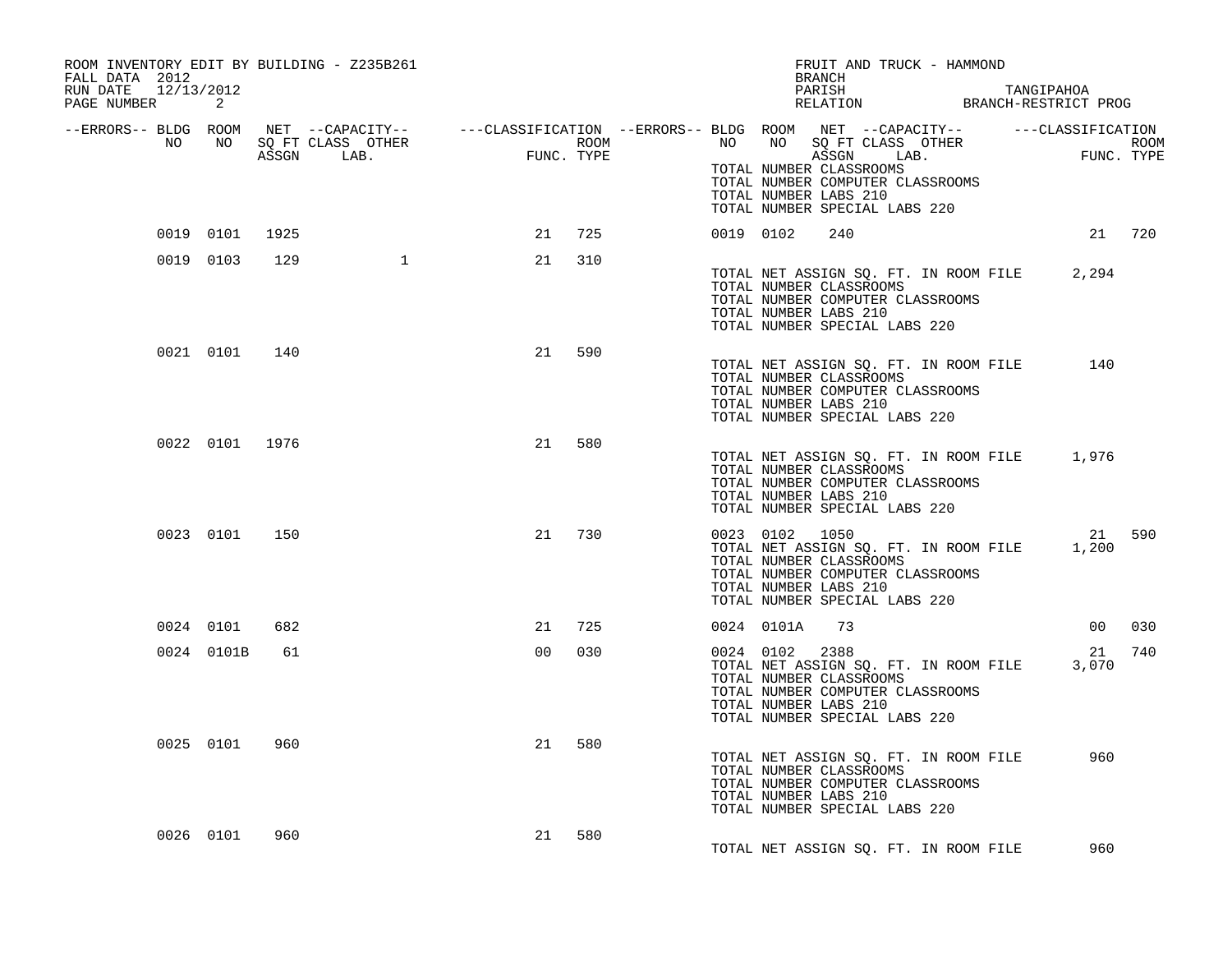| ROOM INVENTORY EDIT BY BUILDING - Z235B261<br>FALL DATA 2012<br>RUN DATE 12/13/2012<br>PAGE NUMBER 3 |                |     |                |     |  |                | FRUIT AND TRUCK - HAMMOND<br>BRANCH<br>PARISH TANGIPAHOA RELATION BRANCH-RESTRICT PROG                                                                                                                                                                                                                                                                       |               |  |
|------------------------------------------------------------------------------------------------------|----------------|-----|----------------|-----|--|----------------|--------------------------------------------------------------------------------------------------------------------------------------------------------------------------------------------------------------------------------------------------------------------------------------------------------------------------------------------------------------|---------------|--|
|                                                                                                      |                |     |                |     |  |                | ERRORS-- BLDG ROOM NET --CAPACITY--- --CLASSIFICATION --ERRORS-- BLDG ROOM NET --CAPACITY----------CLASSIFICATION--<br>NO NO SQ FT CLASS OTHER ROOM NO ROOM NO SQ FT CLASS OTHER ROOM NO SQ FT CLASS OTHER ROOM<br>ASSGN LAB. FUNC.<br>TOTAL NUMBER CLASSROOMS<br>TOTAL NUMBER COMPUTER CLASSROOMS<br>TOTAL NUMBER LABS 210<br>TOTAL NUMBER SPECIAL LABS 220 |               |  |
|                                                                                                      | 0027 0001      | 720 | 21 590         |     |  | 0027 0101 64   |                                                                                                                                                                                                                                                                                                                                                              | 21 735        |  |
|                                                                                                      | 0027 0101A     | 249 | 21             | 730 |  | 0027 0101B 149 | TOTAL NET ASSIGN SQ. FT. IN ROOM FILE 1,182<br>TOTAL NUMBER CLASSROOMS<br>TOTAL NUMBER COMPUTER CLASSROOMS<br>TOTAL NUMBER LABS 210<br>TOTAL NUMBER SPECIAL LABS 220                                                                                                                                                                                         | 21 730        |  |
|                                                                                                      | 0028 0101 1850 |     | 21             | 730 |  |                | TOTAL NET ASSIGN SQ. FT. IN ROOM FILE 1,850<br>TOTAL NUMBER CLASSROOMS<br>TOTAL NUMBER COMPUTER CLASSROOMS<br>TOTAL NUMBER LABS 210<br>TOTAL NUMBER SPECIAL LABS 220                                                                                                                                                                                         |               |  |
|                                                                                                      | 0031 0101      | 256 | 21             | 730 |  |                | TOTAL NET ASSIGN SQ. FT. IN ROOM FILE<br>TOTAL NUMBER CLASSROOMS<br>TOTAL NUMBER COMPUTER CLASSROOMS<br>TOTAL NUMBER LABS 210<br>TOTAL NUMBER SPECIAL LABS 220                                                                                                                                                                                               | 256           |  |
| 0034 0101                                                                                            |                | 756 | 21             | 585 |  | 0034 0101A     | 68                                                                                                                                                                                                                                                                                                                                                           | 21 730        |  |
|                                                                                                      | 0034 0101B     | 30  | 0 <sub>0</sub> | 030 |  |                | TOTAL NET ASSIGN SQ. FT. IN ROOM FILE<br>TOTAL NUMBER CLASSROOMS<br>TOTAL NUMBER COMPUTER CLASSROOMS<br>TOTAL NUMBER LABS 210<br>TOTAL NUMBER SPECIAL LABS 220                                                                                                                                                                                               | 824           |  |
|                                                                                                      | 0035 0101      | 300 | 21             | 730 |  |                | TOTAL NET ASSIGN SQ. FT. IN ROOM FILE<br>TOTAL NUMBER CLASSROOMS<br>TOTAL NUMBER COMPUTER CLASSROOMS<br>TOTAL NUMBER LABS 210<br>TOTAL NUMBER SPECIAL LABS 220                                                                                                                                                                                               | 300           |  |
|                                                                                                      | 0040 0101      | 230 | 21             | 730 |  | 0040 0102 170  | TOTAL NET ASSIGN SQ. FT. IN ROOM FILE<br>TOTAL NUMBER CLASSROOMS<br>TOTAL NUMBER COMPUTER CLASSROOMS<br>TOTAL NUMBER LABS 210<br>TOTAL NUMBER SPECIAL LABS 220                                                                                                                                                                                               | 21 730<br>400 |  |
| 0042 0101                                                                                            |                | 320 | 21 585         |     |  |                | TOTAL NET ASSIGN SQ. FT. IN ROOM FILE                                                                                                                                                                                                                                                                                                                        | 320           |  |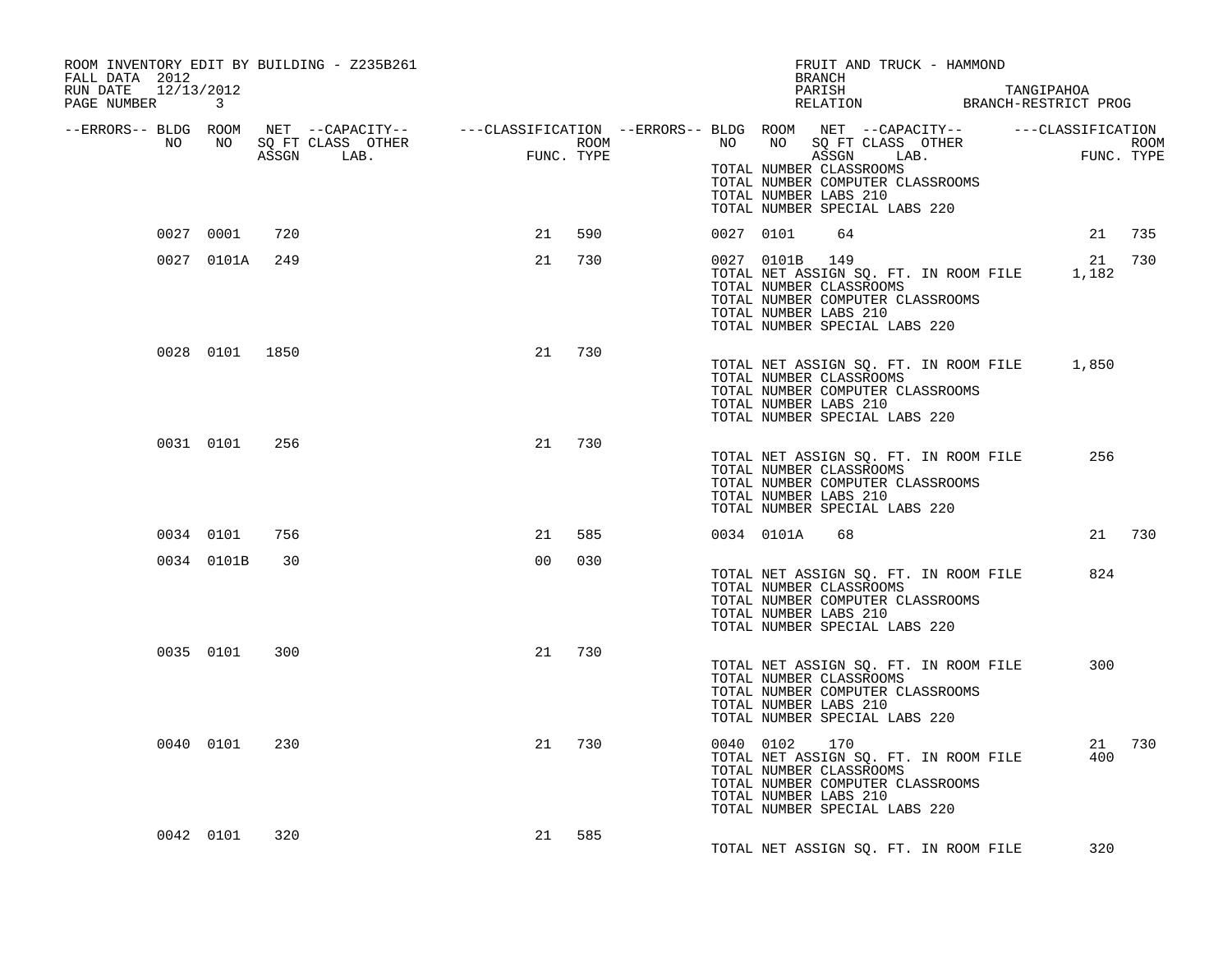| ROOM INVENTORY EDIT BY BUILDING - Z235B261<br>FALL DATA 2012 |                |                  |    |        | FRUIT AND TRUCK - HAMMOND<br>BRANCH                                                                                                                                                                                                                                                                                                                           |
|--------------------------------------------------------------|----------------|------------------|----|--------|---------------------------------------------------------------------------------------------------------------------------------------------------------------------------------------------------------------------------------------------------------------------------------------------------------------------------------------------------------------|
| RUN DATE 12/13/2012<br>PAGE NUMBER 4                         |                |                  |    |        | PARISH TANGIPAHOA RELATION BRANCH-RESTRICT PROG                                                                                                                                                                                                                                                                                                               |
|                                                              |                |                  |    |        | ERRORS-- BLDG ROOM NET --CAPACITY--- --CLASSIFICATION --ERRORS-- BLDG ROOM NET --CAPACITY--------------------<br>NO NO SQ FT CLASS OTHER ROOM ROOM NO SQ FT CLASS OTHER ROOM ROOM NO SQ FT CLASS OTHER ROOM ROOM ROOM ROOM ROOM<br>A<br>TOTAL NUMBER CLASSROOMS<br>TOTAL NUMBER COMPUTER CLASSROOMS<br>TOTAL NUMBER LABS 210<br>TOTAL NUMBER SPECIAL LABS 220 |
|                                                              | 0046 0101 151  |                  |    | 21 730 | TOTAL NET ASSIGN SO. FT. IN ROOM FILE<br>151<br>TOTAL NUMBER CLASSROOMS<br>TOTAL NUMBER COMPUTER CLASSROOMS<br>TOTAL NUMBER LABS 210<br>TOTAL NUMBER SPECIAL LABS 220                                                                                                                                                                                         |
| 0047 0101 150                                                |                |                  | 21 | 730    | TOTAL NET ASSIGN SQ. FT. IN ROOM FILE<br>150<br>TOTAL NUMBER CLASSROOMS<br>TOTAL NUMBER COMPUTER CLASSROOMS<br>TOTAL NUMBER LABS 210<br>TOTAL NUMBER SPECIAL LABS 220                                                                                                                                                                                         |
| 0049 0101 132                                                |                |                  |    | 21 590 | TOTAL NET ASSIGN SQ. FT. IN ROOM FILE<br>132<br>TOTAL NUMBER CLASSROOMS<br>TOTAL NUMBER COMPUTER CLASSROOMS<br>TOTAL NUMBER LABS 210<br>TOTAL NUMBER SPECIAL LABS 220                                                                                                                                                                                         |
| 0057 0101                                                    | 950            |                  | 32 | 560    | TOTAL NET ASSIGN SQ. FT. IN ROOM FILE<br>950<br>TOTAL NUMBER CLASSROOMS<br>TOTAL NUMBER COMPUTER CLASSROOMS<br>TOTAL NUMBER LABS 210<br>TOTAL NUMBER SPECIAL LABS 220                                                                                                                                                                                         |
|                                                              | 0058 0101 1100 |                  |    | 21 970 | TOTAL NET ASSIGN SQ. FT. IN ROOM FILE<br>1,100<br>TOTAL NUMBER CLASSROOMS<br>TOTAL NUMBER COMPUTER CLASSROOMS<br>TOTAL NUMBER LABS 210<br>TOTAL NUMBER SPECIAL LABS 220                                                                                                                                                                                       |
|                                                              |                | 0060 0101 3721 1 | 63 | 310    | TOTAL NET ASSIGN SQ. FT. IN ROOM FILE<br>3,721<br>TOTAL NUMBER CLASSROOMS<br>TOTAL NUMBER COMPUTER CLASSROOMS<br>TOTAL NUMBER LABS 210<br>TOTAL NUMBER SPECIAL LABS 220                                                                                                                                                                                       |
| 0062 0101                                                    | 245            |                  | 21 | 590    | TOTAL NET ASSIGN SO. FT. IN ROOM FILE<br>245<br>TOTAL NUMBER CLASSROOMS<br>TOTAL NUMBER COMPUTER CLASSROOMS                                                                                                                                                                                                                                                   |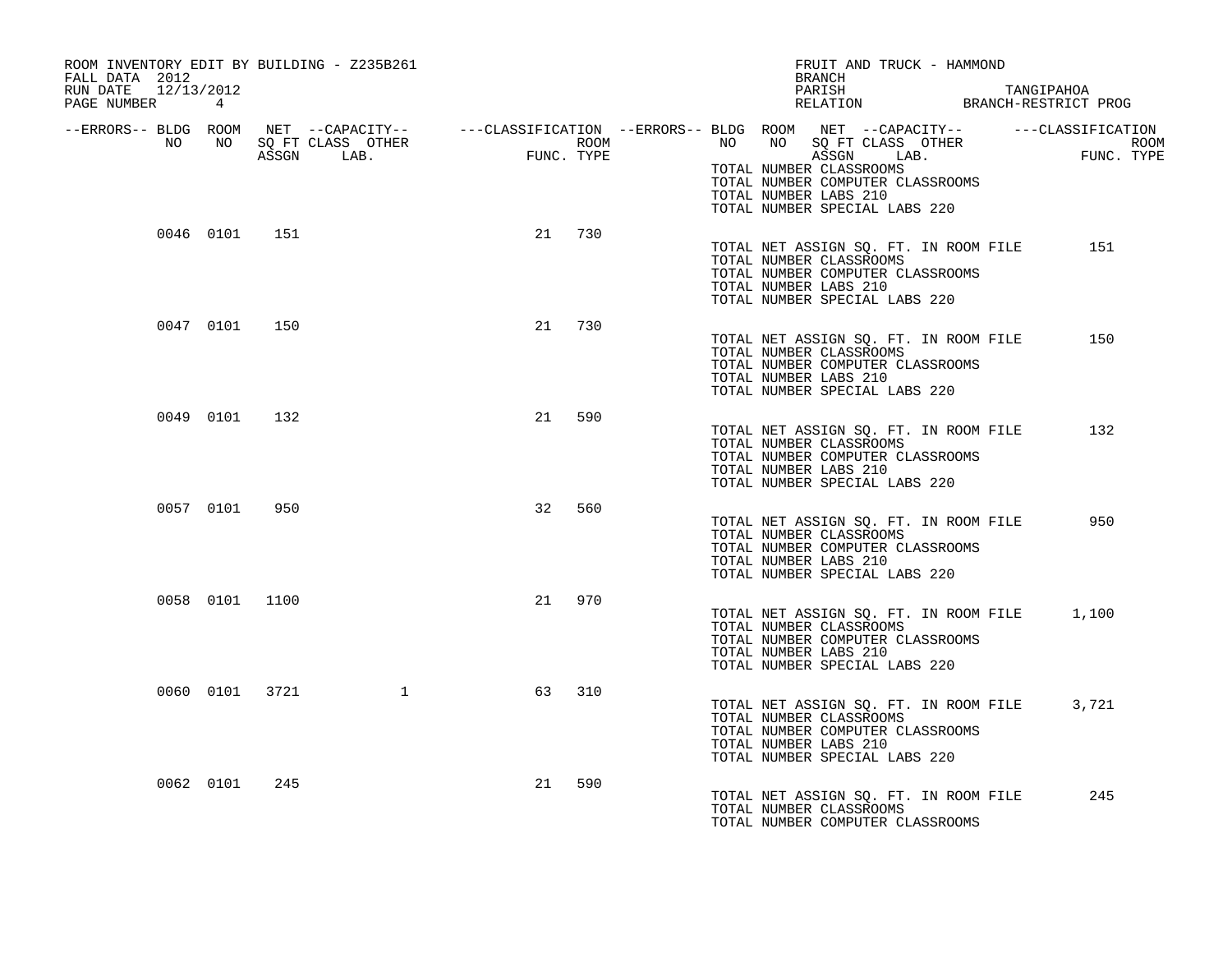| ROOM INVENTORY EDIT BY BUILDING - Z235B261 |                                   |                               | FRUIT AND TRUCK - HAMMOND             |
|--------------------------------------------|-----------------------------------|-------------------------------|---------------------------------------|
| 2012<br>FALL DATA                          |                                   | BRANCH                        |                                       |
| 12/13/2012<br>RUN DATE                     |                                   | PARISH                        | TANGIPAHOA                            |
| PAGE NUMBER                                |                                   | RELATION                      | BRANCH-RESTRICT PROG                  |
|                                            |                                   |                               |                                       |
| NET<br>--ERRORS-- BLDG<br>ROOM             | ---CLASSIFICATION<br>--CAPACITY-- | ROOM<br>--ERRORS-- BLDG       | NET --CAPACITY--<br>---CLASSIFICATION |
| SO FT CLASS OTHER<br>NO.<br>NO.            | ROOM                              | NO.<br>NO                     | ROOM<br>SO FT CLASS OTHER             |
| ASSGN                                      | FUNC. TYPE<br>LAB.                |                               | FUNC. TYPE<br>ASSGN<br>LAB.           |
|                                            |                                   | TOTAL NUMBER LABS 210         |                                       |
|                                            |                                   | TOTAL NUMBER SPECIAL LABS 220 |                                       |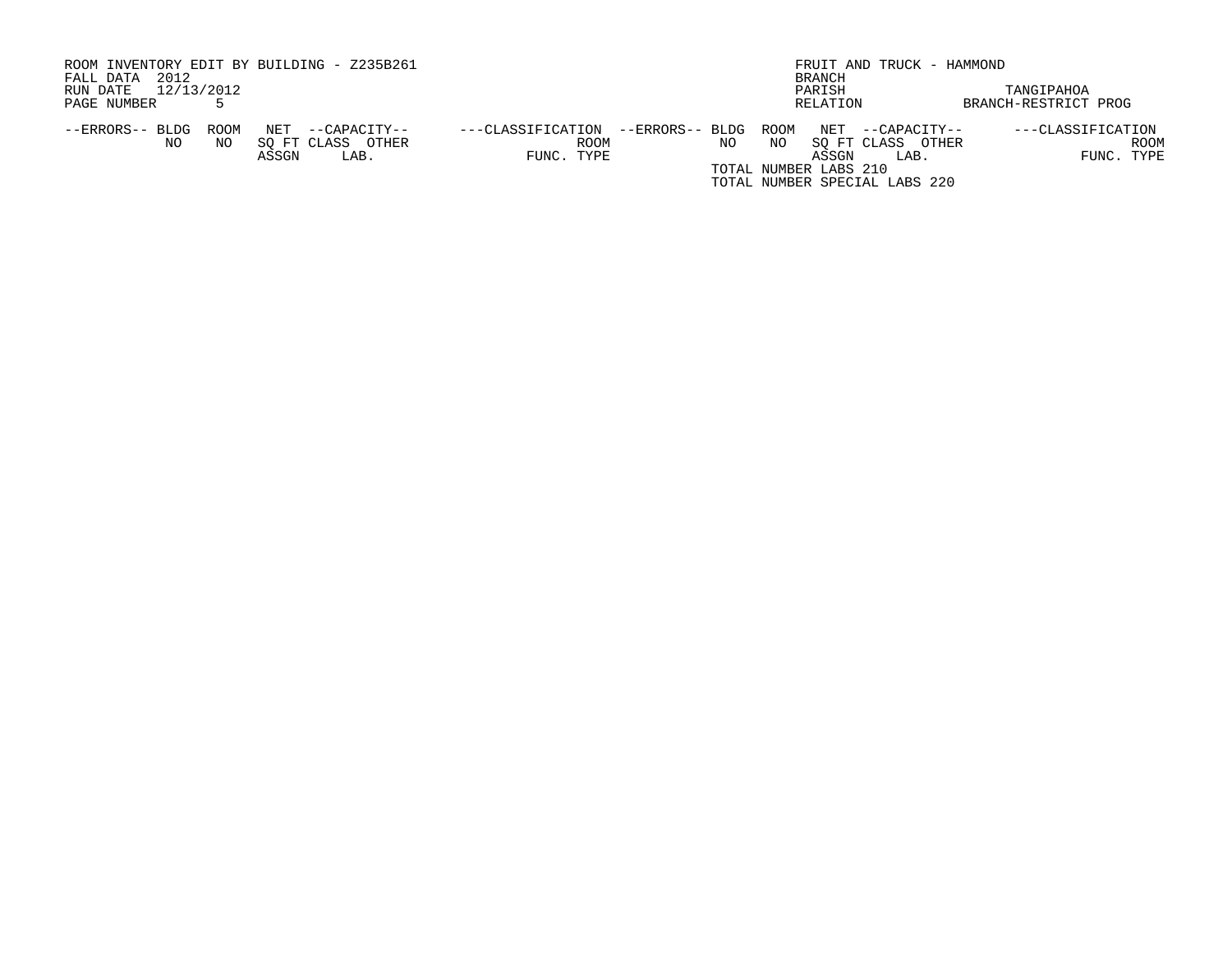- ERROR 1 BLD NUMBER OF THE ROOM FILE DOES NOT MATCH THE BLD NUMBER OF THE BLD FILE. THE BUILDING NUMBERS SHOULD BE EXACTLY THE SAME ON THE BUILDING FILE AND THE ROOM FILE.
- ERROR 2 DUPLICATE RECORD IN THE ROOM FILE.
- ERROR 3 NET ASSIGNABLE SQUARE FEET IS BLANK.
- ERROR 4 CAPACITY IS NOT ENTERED FOR ROOM TYPE 110, 210, 220, 230, 250, 410, 430, 610, 910, 920.
- ERROR 5 BUILDING DOES NOT CONTAIN ANY ROOMS. IF THE BUILDING IS A WAREHOUSE, BARN, ETC. WITH NO ROOMS, CODE ONE ROOM WITH THE GROSS AND NET EQUAL.
- ERROR 6 FUNCTION USE OF ROOMS IS 00 AND ROOM TYPE NOT 010, 020, 030, 051, 052, OR 053.
- ERROR 7 ROOM TYPE IS NOT A VALID ROOM USE CODE OR PCS FUNCTION USE CODE IS NOT A VALID CODE
- ERROR 8 ROOM TYPE IS WRONG (000).

| TOTAL NUMBER OF ROOM RECORDS<br>TOTAL CLASSROOM CAPACITY<br>TOTAL LAB CAPACITY                                  | 43    |
|-----------------------------------------------------------------------------------------------------------------|-------|
| TOTAL OTHER CAPACITY                                                                                            |       |
| TOTAL NON ASSIGN AREA - ROOMS (FUNCT 00)                                                                        | 164   |
| TOTAL UNASSIGNED AREA - ROOMS (FUNCT 81, 82, 83)                                                                |       |
| TOTAL FACIL IN USE - ROOMS (FUNCT 10 THROUGH 70)                                                                | 40512 |
| TOTAL ASSIGNABLE AREA - ROOMS (FUNCT 10 THROUGH 83)                                                             | 40512 |
| TOTAL NUMBER OF NON-ASSIGN ROOMS (FUNCT 00)                                                                     |       |
| TOTAL NUMBER OF INSTRUCTIONAL, RESEARCH, ACADEMIC SUPPORT, AND STUDENT SERVICE ROOMS (FUNCTS 10, 20, 40 AND 50) | 33    |
| TOTAL NUMBER OF PUBLIC SERVICE, INSTITUTIONAL SUPPORT AND INDEPENDENT OPERATIONS ROOMS (FUNCTS 30, 60 AND 70)   | 2     |
| TOTAL NUMBER OF UNASSIGNED ROOMS (FUNCT 81, 82, 83)                                                             |       |
| TOTAL NUMBER OF ASSIGNABLE ROOMS (FUNCT 10 TO 83)                                                               | 40    |
| TOTAL NUMBER OF CLASSROOMS<br>(110)                                                                             |       |
| TOTAL NUMBER OF COMPUTER CLASSROOMS (140)                                                                       |       |
| (210)<br>TOTAL NUMBER OF LABS                                                                                   |       |
| TOTAL NUMBER OF SPECIAL LABS<br>(220)                                                                           |       |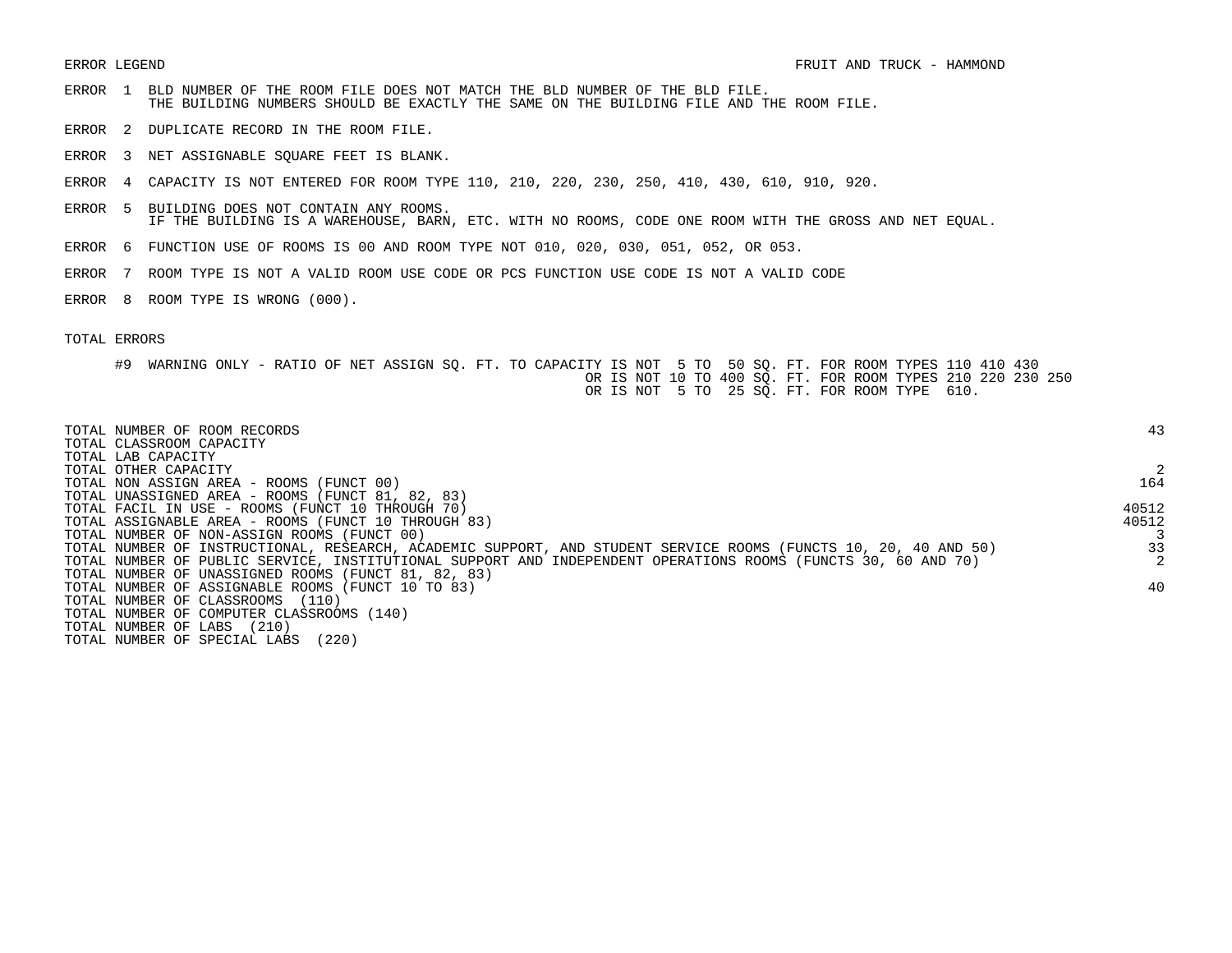| ROOM INVENTORY EDIT BY BUILDING - Z235B261<br>FALL DATA 2012<br>RUN DATE 12/13/2012<br>PAGE NUMBER 1 |                |      |                                                                                                 |    |            |             |           |           | <b>BRANCH</b><br>PARISH                                            |                               | IBERIA LIVESTOCK - JEANERETTE                                             | IBERIA<br>RELATION BRANCH-RESTRICT PROG     |             |
|------------------------------------------------------------------------------------------------------|----------------|------|-------------------------------------------------------------------------------------------------|----|------------|-------------|-----------|-----------|--------------------------------------------------------------------|-------------------------------|---------------------------------------------------------------------------|---------------------------------------------|-------------|
| --ERRORS-- BLDG ROOM                                                                                 |                |      | NET --CAPACITY-- -----CLASSIFICATION --ERRORS-- BLDG ROOM NET --CAPACITY-- ------CLASSIFICATION |    |            |             |           |           |                                                                    |                               |                                                                           |                                             |             |
| NO                                                                                                   | NO             |      | SO FT CLASS OTHER<br>ASSGN LAB.                                                                 |    | FUNC. TYPE | <b>ROOM</b> | NO        |           |                                                                    |                               | NO SQ FT CLASS OTHER<br>ASSGN LAB.                                        | FUNC. TYPE                                  | <b>ROOM</b> |
|                                                                                                      | 0002 0101      | 1018 |                                                                                                 | 21 | 575        |             | 0002 0102 |           | 331                                                                |                               |                                                                           | 21 575                                      |             |
|                                                                                                      | 0002 0103      | 3408 |                                                                                                 | 21 | 570        |             |           |           | 0002 0104 2556<br>TOTAL NUMBER CLASSROOMS<br>TOTAL NUMBER LABS 210 | TOTAL NUMBER SPECIAL LABS 220 | TOTAL NET ASSIGN SQ. FT. IN ROOM FILE<br>TOTAL NUMBER COMPUTER CLASSROOMS | 21 730<br>7,313                             |             |
|                                                                                                      | 0003 0001 1200 |      |                                                                                                 | 21 | 730        |             |           |           | TOTAL NUMBER CLASSROOMS<br>TOTAL NUMBER LABS 210                   | TOTAL NUMBER SPECIAL LABS 220 | TOTAL NUMBER COMPUTER CLASSROOMS                                          | TOTAL NET ASSIGN SQ. FT. IN ROOM FILE 1,200 |             |
|                                                                                                      | 0004 0101      | 614  |                                                                                                 | 21 | 575        |             | 0004 0102 |           | 338                                                                |                               |                                                                           | 21 575                                      |             |
|                                                                                                      | 0004 0103      | 7503 |                                                                                                 | 21 | 570        |             |           |           | TOTAL NUMBER CLASSROOMS<br>TOTAL NUMBER LABS 210                   | TOTAL NUMBER SPECIAL LABS 220 | TOTAL NET ASSIGN SQ. FT. IN ROOM FILE<br>TOTAL NUMBER COMPUTER CLASSROOMS | 8,455                                       |             |
|                                                                                                      | 0005 0101 2368 |      |                                                                                                 | 21 | 730        |             |           |           | TOTAL NUMBER CLASSROOMS<br>TOTAL NUMBER LABS 210                   | TOTAL NUMBER SPECIAL LABS 220 | TOTAL NET ASSIGN SQ. FT. IN ROOM FILE<br>TOTAL NUMBER COMPUTER CLASSROOMS | 2,368                                       |             |
|                                                                                                      | 0009 0101      | 324  |                                                                                                 | 21 | 730        |             | 0009 0102 |           | 180                                                                |                               |                                                                           | 21                                          | 730         |
|                                                                                                      | 0009 0103      | 180  |                                                                                                 | 21 | 730        |             |           | 0009 0104 | 725<br>TOTAL NUMBER CLASSROOMS<br>TOTAL NUMBER LABS 210            | TOTAL NUMBER SPECIAL LABS 220 | TOTAL NET ASSIGN SQ. FT. IN ROOM FILE<br>TOTAL NUMBER COMPUTER CLASSROOMS | 1,409                                       | 21 730      |
|                                                                                                      | 0010 0101 6825 |      |                                                                                                 | 21 | 730        |             |           |           | TOTAL NUMBER CLASSROOMS<br>TOTAL NUMBER LABS 210                   | TOTAL NUMBER SPECIAL LABS 220 | TOTAL NET ASSIGN SQ. FT. IN ROOM FILE<br>TOTAL NUMBER COMPUTER CLASSROOMS | 6,825                                       |             |
|                                                                                                      | 0012 0101      | 2824 |                                                                                                 | 21 | 570        |             |           |           |                                                                    |                               | TOTAL NET ASSIGN SQ. FT. IN ROOM FILE                                     | 2,824                                       |             |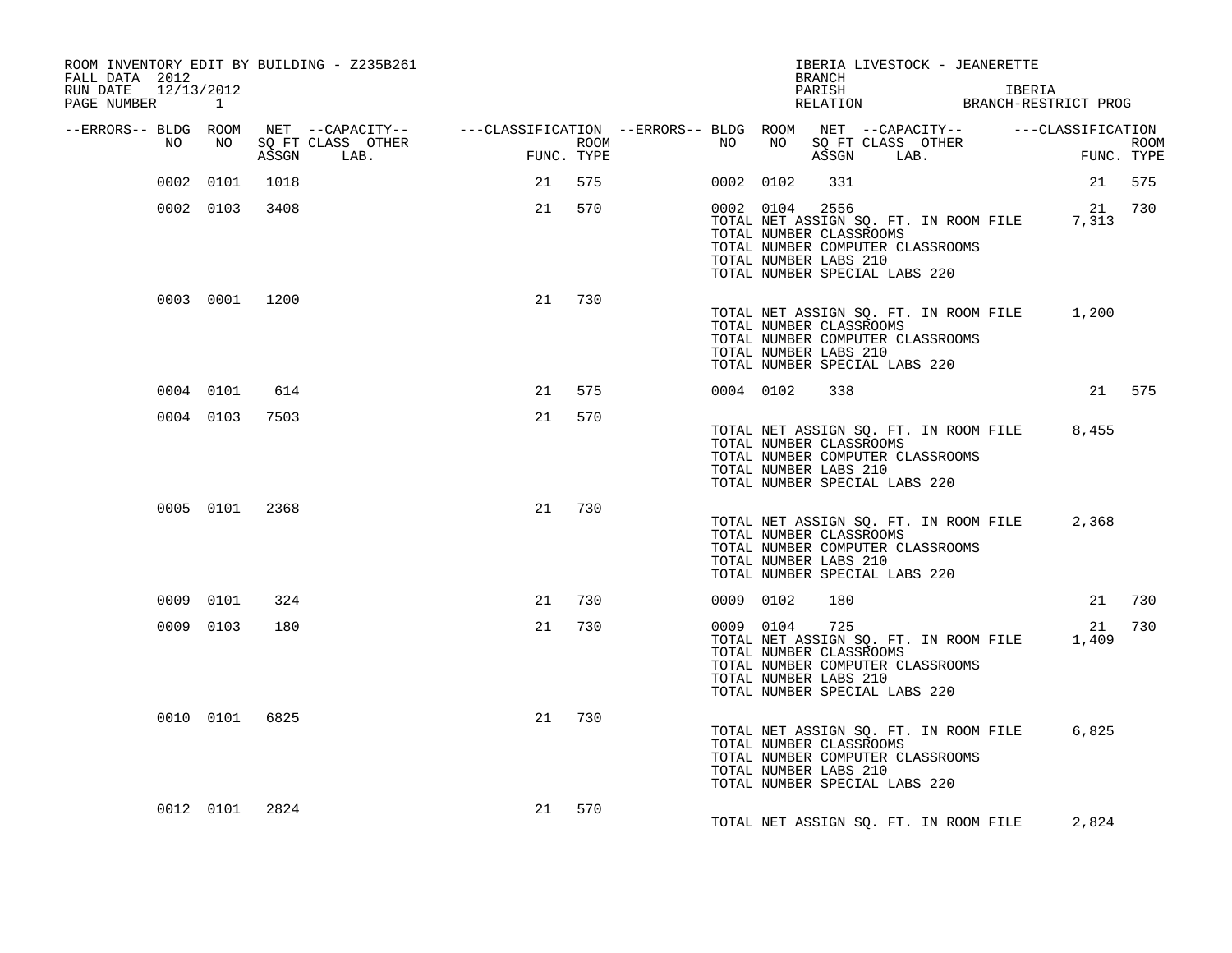| ROOM INVENTORY EDIT BY BUILDING - Z235B261<br>FALL DATA 2012<br>RUN DATE 12/13/2012 |                |     |                                 |                                  |        | IBERIA LIVESTOCK - JEANERETTE<br>BRANCH<br>PARISH<br>IBERIA                                                                                                                                                                                                                                            |     |
|-------------------------------------------------------------------------------------|----------------|-----|---------------------------------|----------------------------------|--------|--------------------------------------------------------------------------------------------------------------------------------------------------------------------------------------------------------------------------------------------------------------------------------------------------------|-----|
| PAGE NUMBER                                                                         | 2              |     |                                 |                                  |        | PARISH<br>RELATION BRANCH-RESTRICT PROG                                                                                                                                                                                                                                                                |     |
| --ERRORS-- BLDG ROOM<br>NO                                                          | NO             |     | SQ FT CLASS OTHER<br>ASSGN LAB. | $\texttt{FUNC}\,.$<br>FUNC. TYPE |        | NET --CAPACITY--   ---CLASSIFICATION --ERRORS-- BLDG ROOM NET --CAPACITY--   ---CLASSIFICATION<br>NO NO SQ FT CLASS OTHER<br>NO NO SQ FT CLASS OTHER FUNC TYPE<br><b>ROOM</b><br>TOTAL NUMBER CLASSROOMS<br>TOTAL NUMBER COMPUTER CLASSROOMS<br>TOTAL NUMBER LABS 210<br>TOTAL NUMBER SPECIAL LABS 220 |     |
|                                                                                     | 0015 0101      | 200 |                                 |                                  | 21 575 | TOTAL NET ASSIGN SO. FT. IN ROOM FILE<br>200<br>TOTAL NUMBER CLASSROOMS<br>TOTAL NUMBER COMPUTER CLASSROOMS<br>TOTAL NUMBER LABS 210<br>TOTAL NUMBER SPECIAL LABS 220                                                                                                                                  |     |
|                                                                                     | 0017 0101 6516 |     |                                 | 21                               | 570    | 0017 0102 6516<br>21 730<br>TOTAL NET ASSIGN SQ. FT. IN ROOM FILE<br>13,032<br>TOTAL NUMBER CLASSROOMS<br>TOTAL NUMBER COMPUTER CLASSROOMS<br>TOTAL NUMBER LABS 210<br>TOTAL NUMBER SPECIAL LABS 220                                                                                                   |     |
|                                                                                     | 0018 0101      | 80  | $\mathbf{1}$                    | 21                               | 310    | 0018 0102<br>80<br>21 310                                                                                                                                                                                                                                                                              |     |
|                                                                                     | 0018 0103      | 897 |                                 | 21                               | 730    | 21<br>0018 0104<br>741<br>15                                                                                                                                                                                                                                                                           | 250 |
|                                                                                     | 0018 0105      | 24  |                                 | 00                               | 030    | 21 255<br>0018 0106<br>90                                                                                                                                                                                                                                                                              |     |
|                                                                                     | 0018 0107      | 90  |                                 | 21                               | 255    | TOTAL NET ASSIGN SQ. FT. IN ROOM FILE 1,978<br>TOTAL NUMBER CLASSROOMS<br>TOTAL NUMBER COMPUTER CLASSROOMS<br>TOTAL NUMBER LABS 210<br>TOTAL NUMBER SPECIAL LABS 220                                                                                                                                   |     |
|                                                                                     | 0019 0101 3773 |     |                                 | 21                               | 740    | TOTAL NET ASSIGN SQ. FT. IN ROOM FILE 3,773<br>TOTAL NUMBER CLASSROOMS<br>TOTAL NUMBER COMPUTER CLASSROOMS<br>TOTAL NUMBER LABS 210<br>TOTAL NUMBER SPECIAL LABS 220                                                                                                                                   |     |
|                                                                                     | 0020 0101      | 527 | 11                              | 21                               | 250    | 21<br>0020 0102<br>114                                                                                                                                                                                                                                                                                 | 255 |
|                                                                                     | 0020 0103      | 57  |                                 | 00                               | 030    | 21 250<br>0020 0104<br>2400<br>48                                                                                                                                                                                                                                                                      |     |
|                                                                                     | 0020 0105      | 800 |                                 | 21                               | 255    | TOTAL NET ASSIGN SQ. FT. IN ROOM FILE 3,841<br>TOTAL NUMBER CLASSROOMS<br>TOTAL NUMBER COMPUTER CLASSROOMS<br>TOTAL NUMBER LABS 210<br>TOTAL NUMBER SPECIAL LABS 220                                                                                                                                   |     |
|                                                                                     | 0021 0101 3773 |     |                                 | 21                               | 730    | TOTAL NET ASSIGN SQ. FT. IN ROOM FILE 3,773                                                                                                                                                                                                                                                            |     |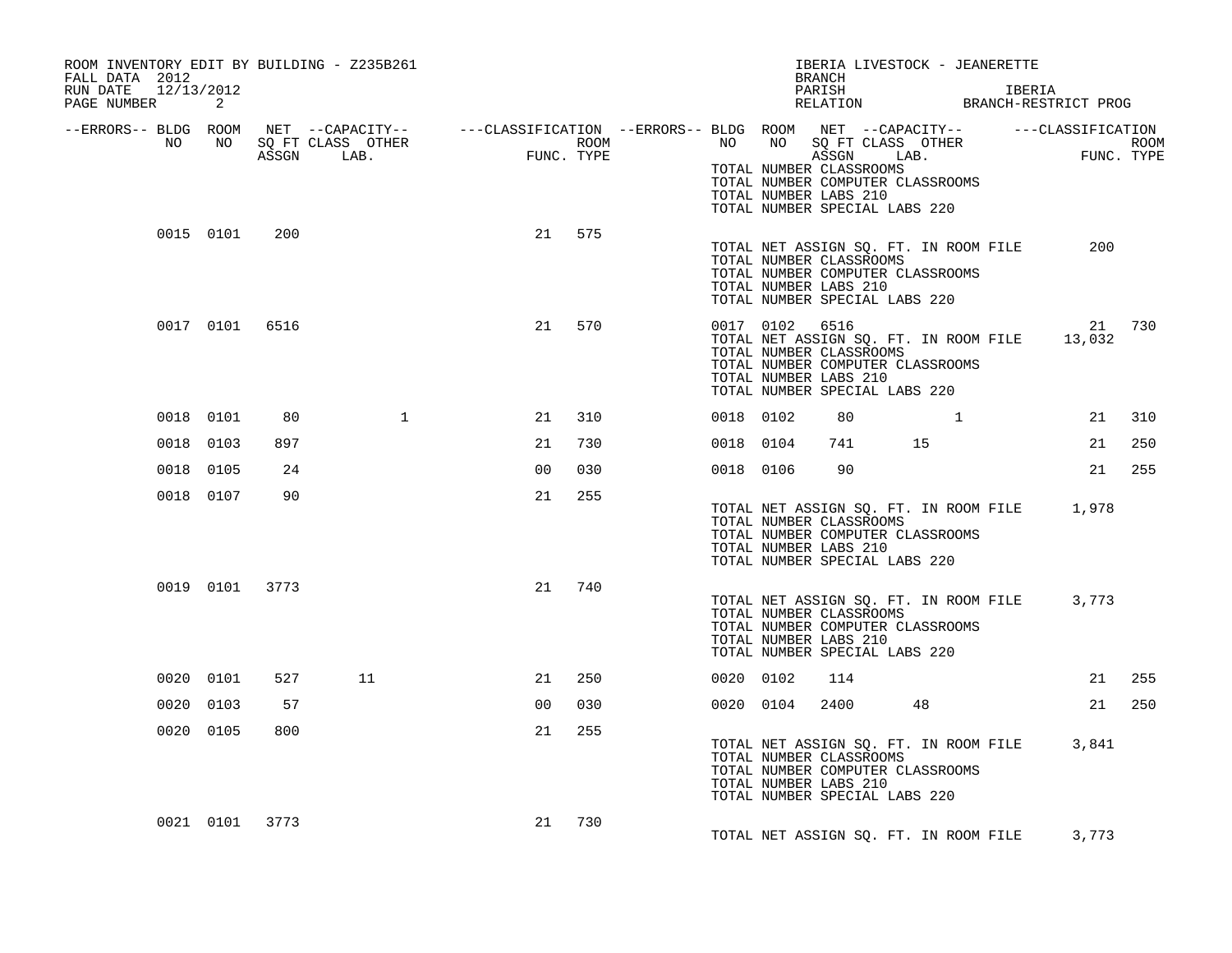| ROOM INVENTORY EDIT BY BUILDING - Z235B261<br>FALL DATA 2012<br>RUN DATE 12/13/2012<br>PAGE NUMBER 3 |                |                                 |                                                |            |             | IBERIA LIVESTOCK - JEANERETTE<br>BRANCH<br>PARISH<br>IBERIA<br>PARISH LBERIA<br>RELATION BRANCH-RESTRICT PROG |                                                                                                                                                                                                                                                                                                             |  |       |     |
|------------------------------------------------------------------------------------------------------|----------------|---------------------------------|------------------------------------------------|------------|-------------|---------------------------------------------------------------------------------------------------------------|-------------------------------------------------------------------------------------------------------------------------------------------------------------------------------------------------------------------------------------------------------------------------------------------------------------|--|-------|-----|
| NO .                                                                                                 | NO             | SQ FT CLASS OTHER<br>ASSGN LAB. | $\begin{array}{lll} \mathrm{FUNC} \end{array}$ | FUNC. TYPE | <b>ROOM</b> |                                                                                                               | --ERRORS-- BLDG ROOM NET --CAPACITY-- ----CLASSIFICATION --ERRORS-- BLDG ROOM NET --CAPACITY-- -----CLASSIFICATION<br>NO NO SQ FT CLASS OTHER<br>NO NO SQ FT CLASS OTHER FUNC TYPE<br>TOTAL NUMBER CLASSROOMS<br>TOTAL NUMBER COMPUTER CLASSROOMS<br>TOTAL NUMBER LABS 210<br>TOTAL NUMBER SPECIAL LABS 220 |  |       |     |
|                                                                                                      | 0022 0101 1209 |                                 |                                                | 21 575     |             |                                                                                                               | TOTAL NET ASSIGN SQ. FT. IN ROOM FILE 1,209<br>TOTAL NUMBER CLASSROOMS<br>TOTAL NUMBER COMPUTER CLASSROOMS<br>TOTAL NUMBER LABS 210<br>TOTAL NUMBER SPECIAL LABS 220                                                                                                                                        |  |       |     |
| 0023 0101                                                                                            | 89             |                                 | 21                                             | 590        |             | 0023 0102                                                                                                     | 48                                                                                                                                                                                                                                                                                                          |  | 00    | 030 |
| 0023 0103                                                                                            | 51             |                                 | 0 <sup>0</sup>                                 | 030        |             | 0023 0104                                                                                                     | 251                                                                                                                                                                                                                                                                                                         |  | 21    | 730 |
| 0023 0105                                                                                            | 259            |                                 | 21                                             | 730        |             |                                                                                                               | TOTAL NET ASSIGN SQ. FT. IN ROOM FILE<br>TOTAL NUMBER CLASSROOMS<br>TOTAL NUMBER COMPUTER CLASSROOMS<br>TOTAL NUMBER LABS 210<br>TOTAL NUMBER SPECIAL LABS 220                                                                                                                                              |  | 599   |     |
|                                                                                                      | 0024 0001 1878 |                                 | 92                                             | 970        |             |                                                                                                               | TOTAL NET ASSIGN SQ. FT. IN ROOM FILE 1,878<br>TOTAL NUMBER CLASSROOMS<br>TOTAL NUMBER COMPUTER CLASSROOMS<br>TOTAL NUMBER LABS 210<br>TOTAL NUMBER SPECIAL LABS 220                                                                                                                                        |  |       |     |
|                                                                                                      | 0025 0001 2048 |                                 | 92                                             | 970        |             |                                                                                                               | TOTAL NET ASSIGN SQ. FT. IN ROOM FILE<br>TOTAL NUMBER CLASSROOMS<br>TOTAL NUMBER COMPUTER CLASSROOMS<br>TOTAL NUMBER LABS 210<br>TOTAL NUMBER SPECIAL LABS 220                                                                                                                                              |  | 2,048 |     |
|                                                                                                      | 0026 0001 1980 |                                 | 92                                             | 970        |             |                                                                                                               | TOTAL NET ASSIGN SQ. FT. IN ROOM FILE 1,980<br>TOTAL NUMBER CLASSROOMS<br>TOTAL NUMBER COMPUTER CLASSROOMS<br>TOTAL NUMBER LABS 210<br>TOTAL NUMBER SPECIAL LABS 220                                                                                                                                        |  |       |     |
|                                                                                                      | 0027 0001 1650 |                                 | 92                                             | 970        |             |                                                                                                               | TOTAL NET ASSIGN SQ. FT. IN ROOM FILE 1,650<br>TOTAL NUMBER CLASSROOMS<br>TOTAL NUMBER COMPUTER CLASSROOMS<br>TOTAL NUMBER LABS 210<br>TOTAL NUMBER SPECIAL LABS 220                                                                                                                                        |  |       |     |
|                                                                                                      | 0028 0001 1565 |                                 | 92                                             | 970        |             |                                                                                                               | TOTAL NET ASSIGN SQ. FT. IN ROOM FILE                                                                                                                                                                                                                                                                       |  | 1,565 |     |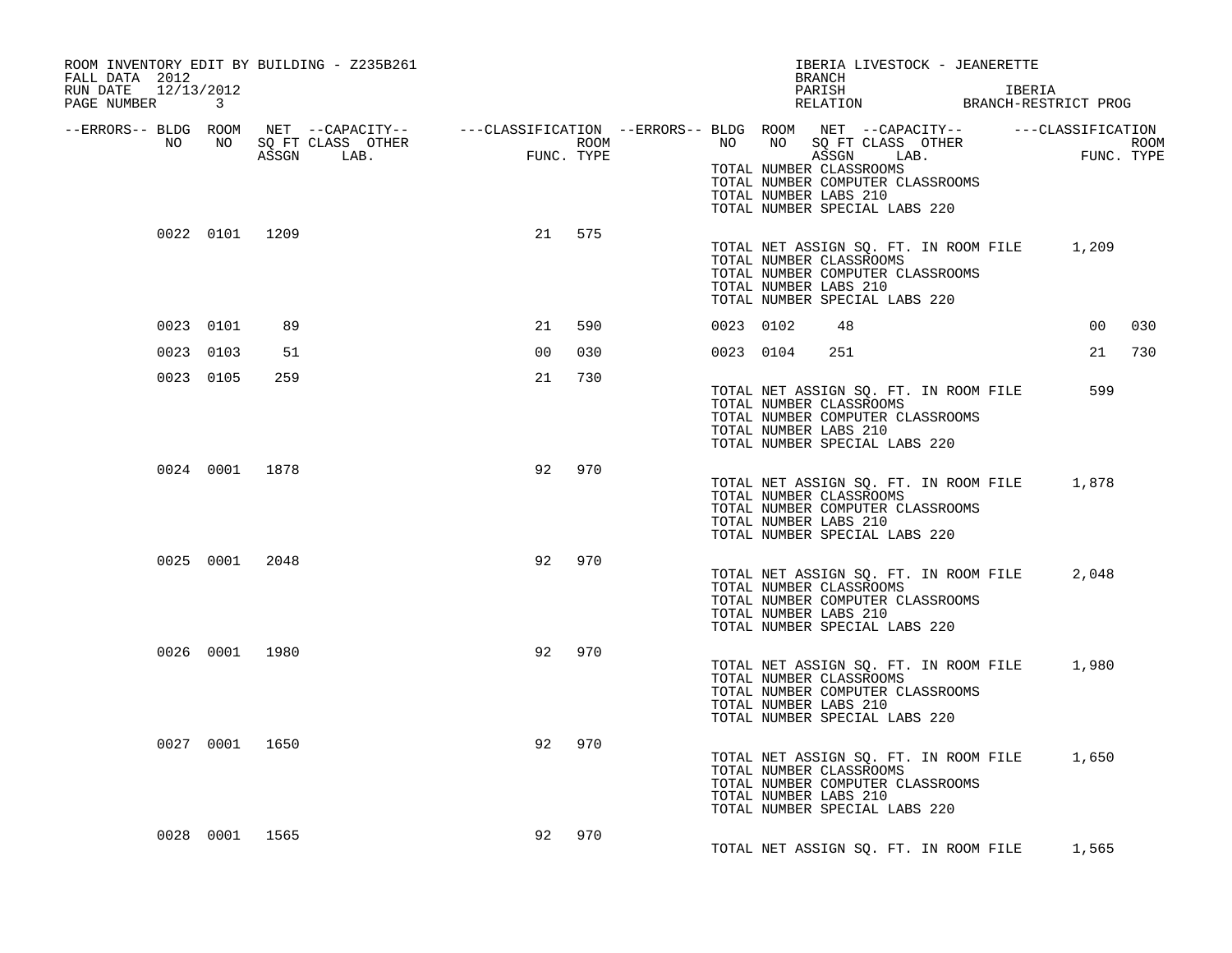| ROOM INVENTORY EDIT BY BUILDING - Z235B261<br>FALL DATA 2012<br>12/13/2012<br>RUN DATE<br>PAGE NUMBER | 4          |       |                                               |                                                                       |      |           |                                                                                                                                                                | <b>BRANCH</b><br>PARISH<br>RELATION |      |              | IBERIA LIVESTOCK - JEANERETTE<br>IBERIA | BRANCH-RESTRICT PROG |                           |
|-------------------------------------------------------------------------------------------------------|------------|-------|-----------------------------------------------|-----------------------------------------------------------------------|------|-----------|----------------------------------------------------------------------------------------------------------------------------------------------------------------|-------------------------------------|------|--------------|-----------------------------------------|----------------------|---------------------------|
| --ERRORS-- BLDG ROOM<br>NO                                                                            | NO         | ASSGN | NET --CAPACITY--<br>SQ FT CLASS OTHER<br>LAB. | ---CLASSIFICATION --ERRORS-- BLDG ROOM NET --CAPACITY--<br>FUNC. TYPE | ROOM | NO        | NO<br>TOTAL NUMBER CLASSROOMS<br>TOTAL NUMBER COMPUTER CLASSROOMS<br>TOTAL NUMBER LABS 210<br>TOTAL NUMBER SPECIAL LABS 220                                    | SQ FT CLASS OTHER<br>ASSGN          | LAB. |              |                                         | ---CLASSIFICATION    | <b>ROOM</b><br>FUNC. TYPE |
|                                                                                                       | 0029 0001  | 2814  |                                               | 92                                                                    | 970  |           | TOTAL NUMBER CLASSROOMS<br>TOTAL NUMBER COMPUTER CLASSROOMS<br>TOTAL NUMBER LABS 210<br>TOTAL NUMBER SPECIAL LABS 220                                          |                                     |      |              | TOTAL NET ASSIGN SQ. FT. IN ROOM FILE   | 2,814                |                           |
|                                                                                                       | 0030 0101  | 132   | 1                                             | 21                                                                    | 310  | 0030 0102 |                                                                                                                                                                | 138                                 |      | $\mathbf{1}$ |                                         | 21                   | 310                       |
| 0030                                                                                                  | 0103       | 138   | $\mathbf 1$                                   | 21                                                                    | 310  | 0030 0104 |                                                                                                                                                                | 147                                 |      | $\mathbf{1}$ |                                         | 21                   | 310                       |
|                                                                                                       | 0030 0105  | 172   | 1                                             | 21                                                                    | 310  | 0030 0106 |                                                                                                                                                                | 204                                 |      | $\mathbf{1}$ |                                         | 21                   | 310                       |
|                                                                                                       | 0030 0107  | 120   | $\mathbf 1$                                   | 21                                                                    | 310  | 0030 0108 |                                                                                                                                                                | 24                                  |      |              |                                         | 00                   | 030                       |
|                                                                                                       | 0030 0109  | 130   | $\mathbf 1$                                   | 21                                                                    | 310  | 0030 0110 |                                                                                                                                                                | 130                                 |      |              |                                         | 21                   | 710                       |
| 0030                                                                                                  | 0111       | 130   | $\mathbf 1$                                   | 21                                                                    | 310  | 0030      | 0112                                                                                                                                                           | 102                                 |      |              |                                         | 0 <sub>0</sub>       | 030                       |
| 0030                                                                                                  | 0113       | 9     |                                               | 00                                                                    | 030  | 0030 0114 |                                                                                                                                                                | 17                                  |      |              |                                         | 21                   | 730                       |
|                                                                                                       | 0030 0115  | 103   |                                               | 00                                                                    | 030  | 0030 0116 |                                                                                                                                                                | 20                                  |      |              |                                         | 21                   | 730                       |
|                                                                                                       | 0030 0117  | 12    |                                               | 00                                                                    | 010  | 0030 0118 |                                                                                                                                                                | 307                                 |      |              |                                         | 21                   | 350                       |
|                                                                                                       | 0030 0118A | 98    |                                               | 21                                                                    | 630  |           | TOTAL NUMBER CLASSROOMS<br>TOTAL NUMBER COMPUTER CLASSROOMS<br>TOTAL NUMBER LABS 210<br>TOTAL NUMBER SPECIAL LABS 220                                          |                                     |      |              | TOTAL NET ASSIGN SQ. FT. IN ROOM FILE   | 1,883                |                           |
|                                                                                                       | 0032 0101  | 254   |                                               | 22                                                                    | 730  |           | TOTAL NET ASSIGN SQ. FT. IN ROOM FILE<br>TOTAL NUMBER CLASSROOMS<br>TOTAL NUMBER COMPUTER CLASSROOMS<br>TOTAL NUMBER LABS 210<br>TOTAL NUMBER SPECIAL LABS 220 |                                     |      |              |                                         | 254                  |                           |
|                                                                                                       | 0033 0101  | 113   |                                               | 22                                                                    | 730  |           | TOTAL NET ASSIGN SQ. FT. IN ROOM FILE<br>TOTAL NUMBER CLASSROOMS<br>TOTAL NUMBER COMPUTER CLASSROOMS<br>TOTAL NUMBER LABS 210<br>TOTAL NUMBER SPECIAL LABS 220 |                                     |      |              |                                         | 113                  |                           |
|                                                                                                       | 0036 0101  | 1920  |                                               | 21                                                                    | 575  |           | TOTAL NET ASSIGN SQ. FT. IN ROOM FILE                                                                                                                          |                                     |      |              |                                         | 1,920                |                           |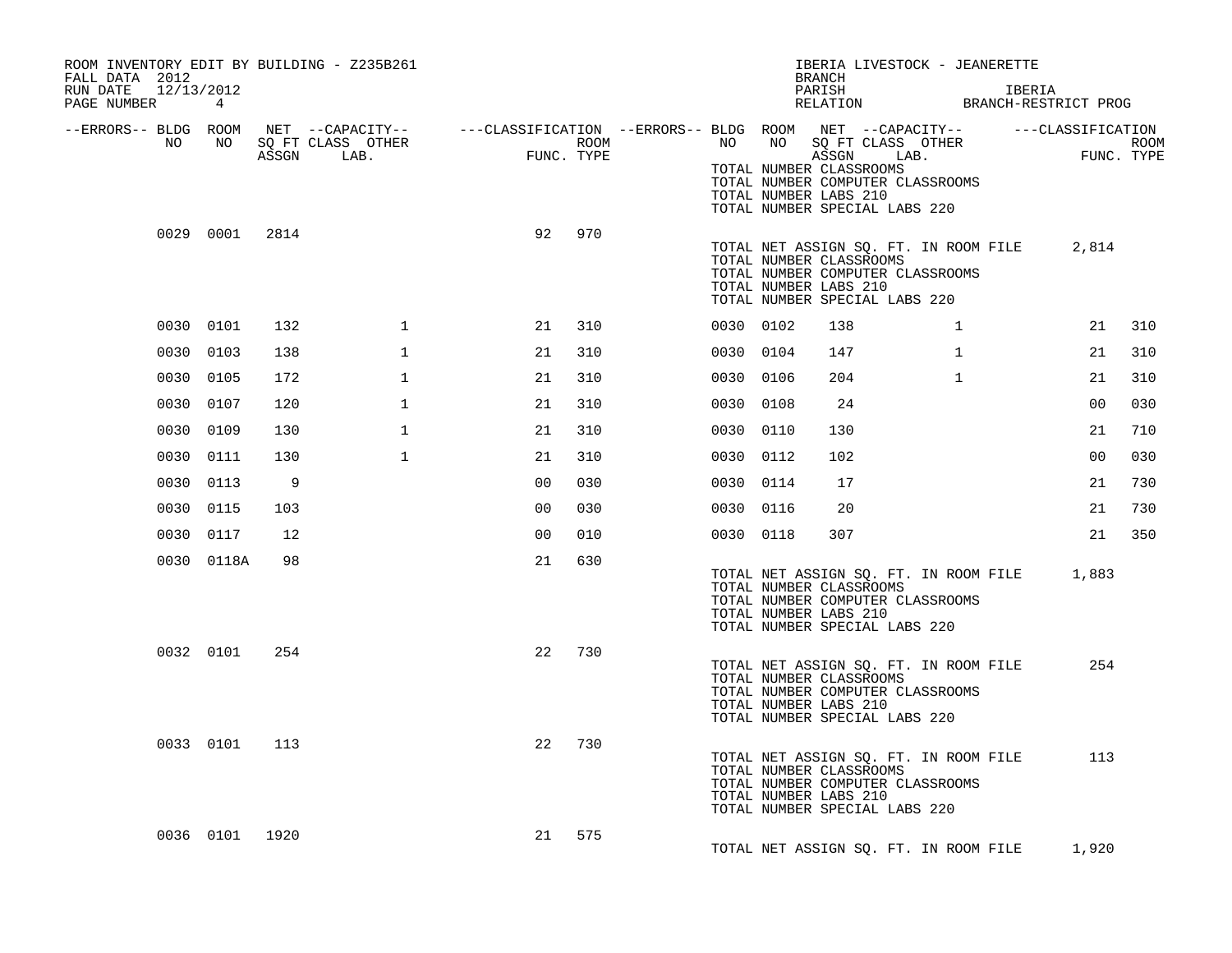| ROOM INVENTORY EDIT BY BUILDING - Z235B261<br>FALL DATA 2012<br>RUN DATE 12/13/2012<br>PAGE NUMBER 5 |           |                |                                                                          |    |            | IBERIA LIVESTOCK - JEANERETTE<br>BRANCH<br>PARISH IBERIA IBERIA RELATION BRANCH-RESTRICT PROG                                                                                                                                                                                                                              |  |
|------------------------------------------------------------------------------------------------------|-----------|----------------|--------------------------------------------------------------------------|----|------------|----------------------------------------------------------------------------------------------------------------------------------------------------------------------------------------------------------------------------------------------------------------------------------------------------------------------------|--|
|                                                                                                      |           |                | BLDG ROOM NET --CAPACITI--<br>NO NO SQFT CLASS OTHER<br>ASSAN LAB. FUNC. |    | FUNC. TYPE | --ERRORS-- BLDG ROOM NET --CAPACITY-- -----CLASSIFICATION --ERRORS-- BLDG ROOM NET --CAPACITY-- -----CLASSIFICATION<br>NO NO SQ FT CLASS OTHER<br><b>ROOM</b><br>ROOM<br>FUNC. TYPE<br>ASSGN LAB.<br>TOTAL NUMBER CLASSROOMS<br>TOTAL NUMBER COMPUTER CLASSROOMS<br>TOTAL NUMBER LABS 210<br>TOTAL NUMBER SPECIAL LABS 220 |  |
|                                                                                                      |           | 0038 0101 30   |                                                                          |    | 21 730     | 30<br>TOTAL NET ASSIGN SQ. FT. IN ROOM FILE<br>TOTAL NUMBER CLASSROOMS<br>TOTAL NUMBER COMPUTER CLASSROOMS<br>TOTAL NUMBER LABS 210<br>TOTAL NUMBER SPECIAL LABS 220                                                                                                                                                       |  |
|                                                                                                      |           | 0045 0101 714  |                                                                          | 21 | 730        | TOTAL NET ASSIGN SQ. FT. IN ROOM FILE<br>714<br>TOTAL NUMBER CLASSROOMS<br>TOTAL NUMBER COMPUTER CLASSROOMS<br>TOTAL NUMBER LABS 210<br>TOTAL NUMBER SPECIAL LABS 220                                                                                                                                                      |  |
|                                                                                                      |           | 0046 0101 4375 |                                                                          | 21 | 730        | TOTAL NET ASSIGN SQ. FT. IN ROOM FILE 4,375<br>TOTAL NUMBER CLASSROOMS<br>TOTAL NUMBER COMPUTER CLASSROOMS<br>TOTAL NUMBER LABS 210<br>TOTAL NUMBER SPECIAL LABS 220                                                                                                                                                       |  |
|                                                                                                      |           | 0047 0101 1195 |                                                                          | 32 | 560        | TOTAL NET ASSIGN SQ. FT. IN ROOM FILE 1,195<br>TOTAL NUMBER CLASSROOMS<br>TOTAL NUMBER COMPUTER CLASSROOMS<br>TOTAL NUMBER LABS 210<br>TOTAL NUMBER SPECIAL LABS 220                                                                                                                                                       |  |
|                                                                                                      |           | 0048 0101 150  |                                                                          | 21 | 731        | TOTAL NET ASSIGN SQ. FT. IN ROOM FILE<br>150<br>TOTAL NUMBER CLASSROOMS<br>TOTAL NUMBER COMPUTER CLASSROOMS<br>TOTAL NUMBER LABS 210<br>TOTAL NUMBER SPECIAL LABS 220                                                                                                                                                      |  |
|                                                                                                      | 0049 0101 | 120            |                                                                          |    | 21 560     | TOTAL NET ASSIGN SQ. FT. IN ROOM FILE<br>120<br>TOTAL NUMBER CLASSROOMS<br>TOTAL NUMBER COMPUTER CLASSROOMS<br>TOTAL NUMBER LABS 210<br>TOTAL NUMBER SPECIAL LABS 220                                                                                                                                                      |  |
|                                                                                                      | 0050 0101 | 60             |                                                                          | 21 | 560        | 60<br>TOTAL NET ASSIGN SQ. FT. IN ROOM FILE<br>TOTAL NUMBER CLASSROOMS<br>TOTAL NUMBER COMPUTER CLASSROOMS                                                                                                                                                                                                                 |  |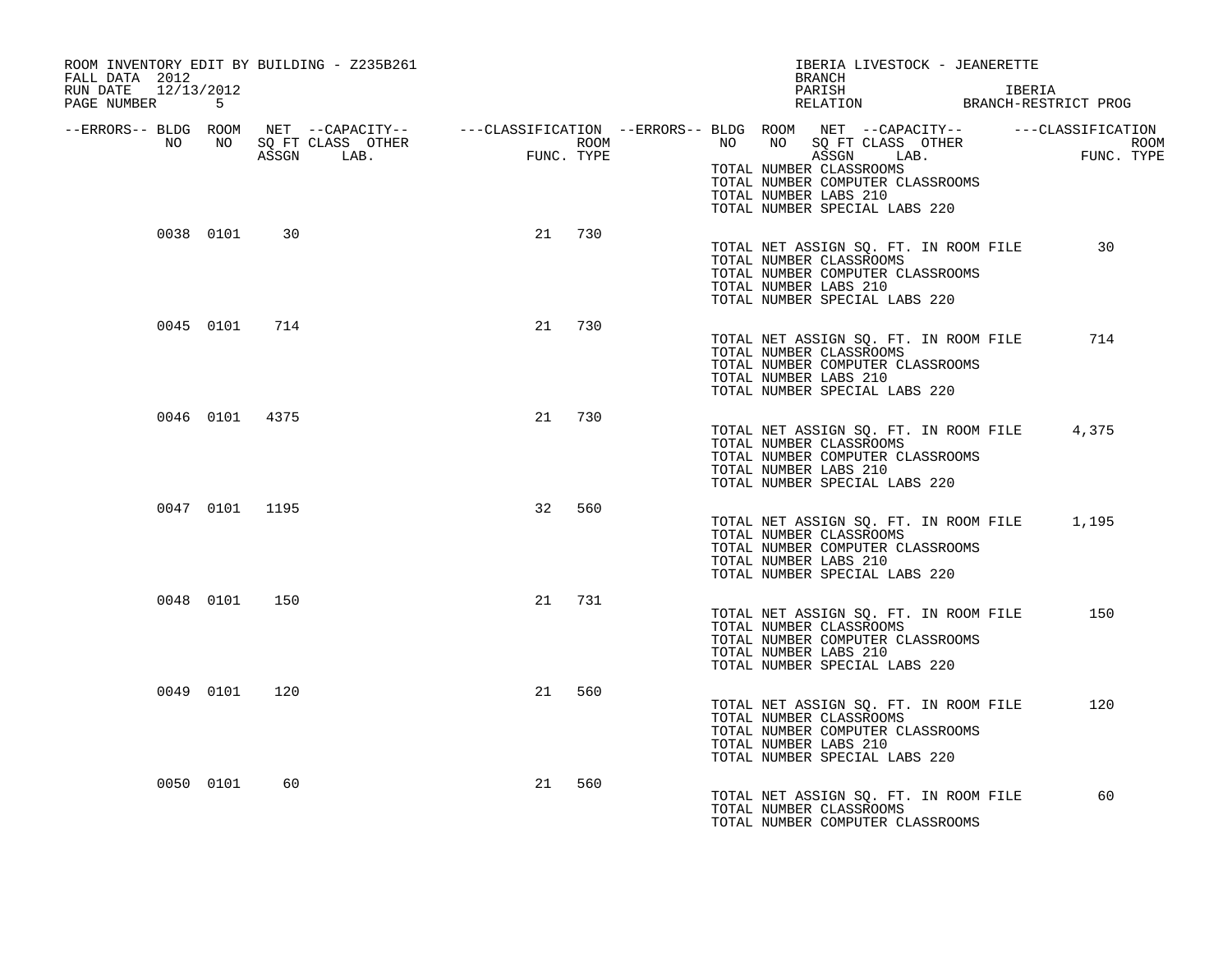| ROOM INVENTORY EDIT BY BUILDING - Z235B261     |                                      | IBERIA LIVESTOCK - JEANERETTE |                                       |  |  |  |  |  |
|------------------------------------------------|--------------------------------------|-------------------------------|---------------------------------------|--|--|--|--|--|
| 2012<br>FALL DATA                              |                                      | BRANCH                        |                                       |  |  |  |  |  |
| 12/13/2012<br>RUN DATE                         |                                      | PARISH                        | IBERIA                                |  |  |  |  |  |
| PAGE NUMBER                                    |                                      | RELATION                      | BRANCH-RESTRICT PROG                  |  |  |  |  |  |
|                                                |                                      |                               |                                       |  |  |  |  |  |
| NET<br>--ERRORS-- BLDG<br>ROOM<br>--CAPACITY-- | ---CLASSIFICATION<br>--ERRORS-- BLDG | ROOM                          | NET --CAPACITY--<br>---CLASSIFICATION |  |  |  |  |  |
| SO FT CLASS OTHER<br>NO.<br>NO.                | ROOM                                 | NO.<br>NO                     | ROOM<br>SO FT CLASS OTHER             |  |  |  |  |  |
| ASSGN<br>LAB.                                  | FUNC. TYPE                           | ASSGN                         | FUNC. TYPE<br>LAB.                    |  |  |  |  |  |
|                                                |                                      | TOTAL NUMBER LABS 210         |                                       |  |  |  |  |  |
|                                                |                                      | TOTAL NUMBER SPECIAL LABS 220 |                                       |  |  |  |  |  |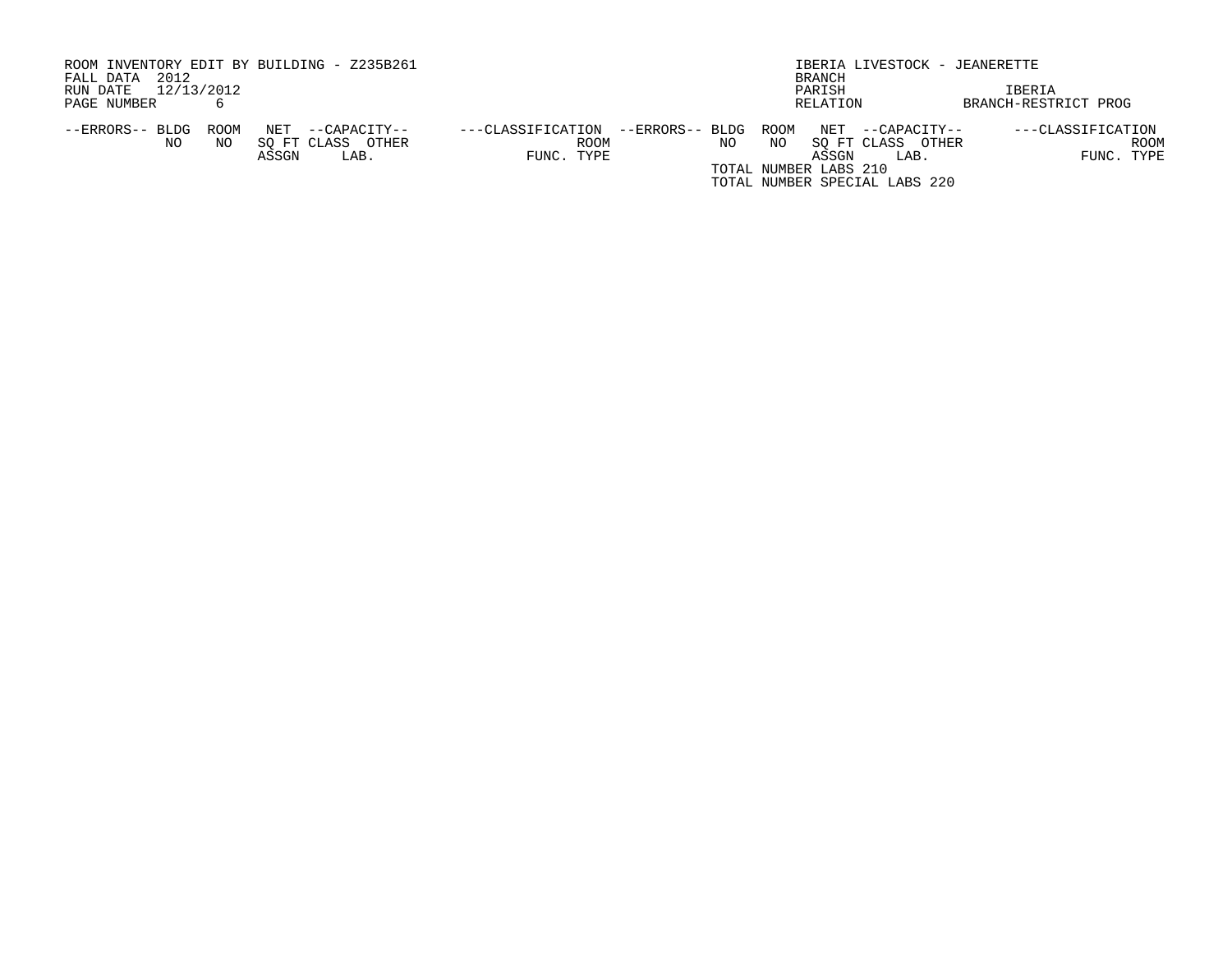- ERROR 1 BLD NUMBER OF THE ROOM FILE DOES NOT MATCH THE BLD NUMBER OF THE BLD FILE. THE BUILDING NUMBERS SHOULD BE EXACTLY THE SAME ON THE BUILDING FILE AND THE ROOM FILE.
- ERROR 2 DUPLICATE RECORD IN THE ROOM FILE.
- ERROR 3 NET ASSIGNABLE SQUARE FEET IS BLANK.
- ERROR 4 CAPACITY IS NOT ENTERED FOR ROOM TYPE 110, 210, 220, 230, 250, 410, 430, 610, 910, 920.
- ERROR 5 BUILDING DOES NOT CONTAIN ANY ROOMS. IF THE BUILDING IS A WAREHOUSE, BARN, ETC. WITH NO ROOMS, CODE ONE ROOM WITH THE GROSS AND NET EQUAL.
- ERROR 6 FUNCTION USE OF ROOMS IS 00 AND ROOM TYPE NOT 010, 020, 030, 051, 052, OR 053.
- ERROR 7 ROOM TYPE IS NOT A VALID ROOM USE CODE OR PCS FUNCTION USE CODE IS NOT A VALID CODE
- ERROR 8 ROOM TYPE IS WRONG (000).

| TOTAL NUMBER OF ROOM RECORDS<br>TOTAL CLASSROOM CAPACITY                                                        | 73    |
|-----------------------------------------------------------------------------------------------------------------|-------|
| TOTAL LAB CAPACITY                                                                                              | 74    |
| TOTAL OTHER CAPACITY                                                                                            | 11    |
| TOTAL NON ASSIGN AREA - ROOMS (FUNCT 00)                                                                        | 430   |
| TOTAL UNASSIGNED AREA - ROOMS (FUNCT 81, 82, 83)                                                                |       |
| TOTAL FACIL IN USE - ROOMS (FUNCT 10 THROUGH 70)                                                                | 81548 |
| TOTAL ASSIGNABLE AREA - ROOMS (FUNCT 10 THROUGH 83)                                                             | 81548 |
| TOTAL NUMBER OF NON-ASSIGN ROOMS (FUNCT 00)                                                                     |       |
| TOTAL NUMBER OF INSTRUCTIONAL, RESEARCH, ACADEMIC SUPPORT, AND STUDENT SERVICE ROOMS (FUNCTS 10, 20, 40 AND 50) | 57    |
| TOTAL NUMBER OF PUBLIC SERVICE, INSTITUTIONAL SUPPORT AND INDEPENDENT OPERATIONS ROOMS (FUNCTS 30, 60 AND 70)   |       |
| TOTAL NUMBER OF UNASSIGNED ROOMS (FUNCT 81, 82, 83)                                                             |       |
| TOTAL NUMBER OF ASSIGNABLE ROOMS (FUNCT 10 TO 83)                                                               | 64    |
| TOTAL NUMBER OF CLASSROOMS (110)                                                                                |       |
| TOTAL NUMBER OF COMPUTER CLASSROOMS (140)                                                                       |       |
| (210)<br>TOTAL NUMBER OF LABS                                                                                   |       |
| (220)<br>TOTAL NUMBER OF SPECIAL LABS                                                                           |       |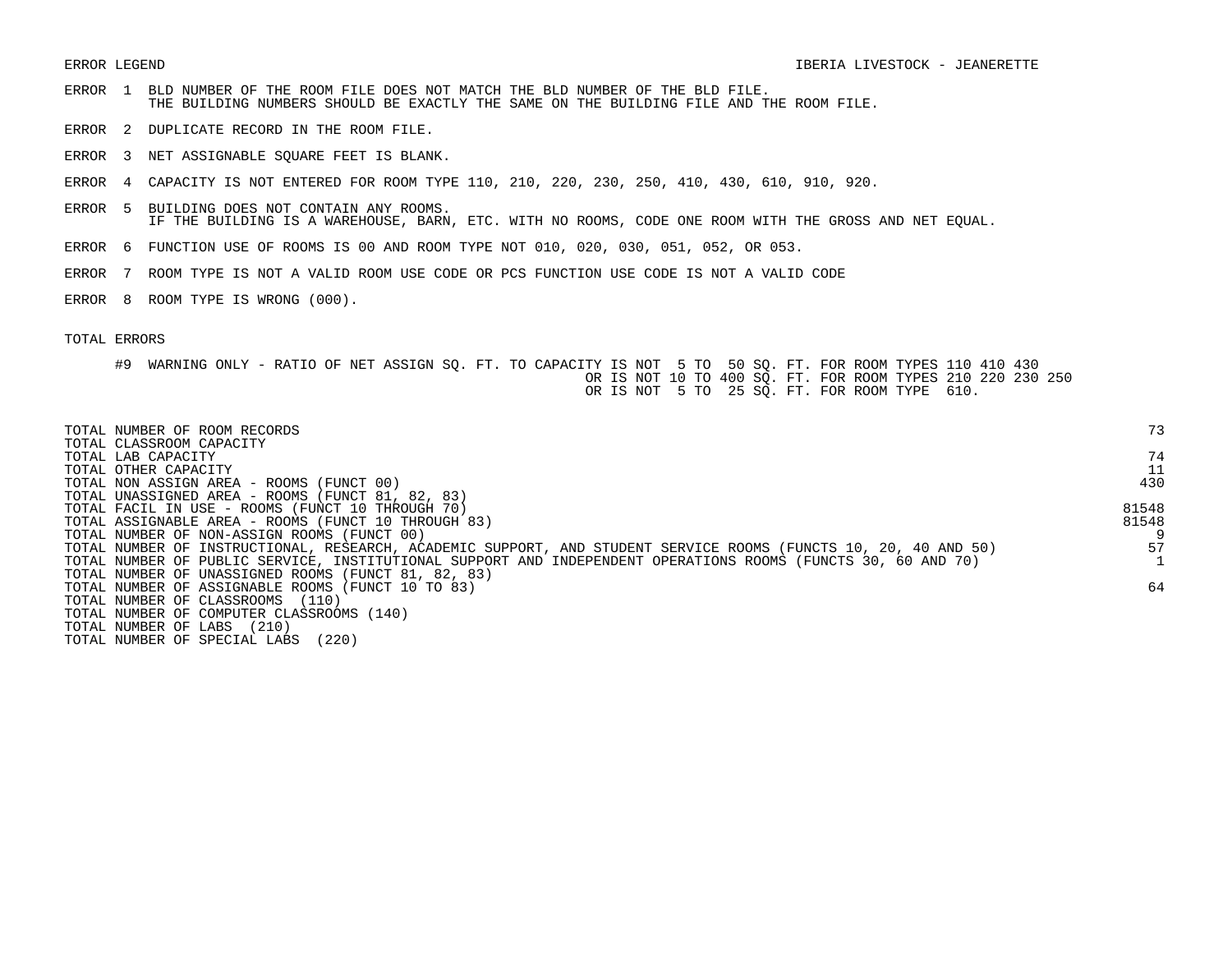| ROOM INVENTORY EDIT BY BUILDING - Z235B261<br>FALL DATA 2012<br>RUN DATE 12/13/2012<br>PAGE NUMBER 1 |                |     |                                                                                                                                                                                                            |    |        |           |                                                                    | BRANCH<br>PARISH | IDLEWILD - CLINTON                                                                           |                                       | E. FELIC.<br>RELATION BRANCH-RESTRICT PROG  |        |
|------------------------------------------------------------------------------------------------------|----------------|-----|------------------------------------------------------------------------------------------------------------------------------------------------------------------------------------------------------------|----|--------|-----------|--------------------------------------------------------------------|------------------|----------------------------------------------------------------------------------------------|---------------------------------------|---------------------------------------------|--------|
| --ERRORS-- BLDG ROOM                                                                                 |                |     | NET --CAPACITY-- ----CLASSIFICATION --ERRORS-- BLDG ROOM NET --CAPACITY-- -----CLASSIFICATION<br>SQ FT CLASS OTHER ROOM ROOM NO SQ FT CLASS OTHER ROOM ROOM<br>ASSGN LAB. FUNC. TYPE ASSGN LAB. FUNC. TYPE |    |        |           |                                                                    |                  |                                                                                              |                                       |                                             |        |
| NO                                                                                                   | NO 11          |     |                                                                                                                                                                                                            |    |        |           |                                                                    |                  |                                                                                              |                                       |                                             |        |
|                                                                                                      | 0001 0001      | 876 |                                                                                                                                                                                                            |    | 92 970 |           | TOTAL NUMBER CLASSROOMS<br>TOTAL NUMBER LABS 210                   |                  | TOTAL NUMBER COMPUTER CLASSROOMS<br>TOTAL NUMBER SPECIAL LABS 220                            | TOTAL NET ASSIGN SQ. FT. IN ROOM FILE | 876                                         |        |
|                                                                                                      | 0002 0101 1000 |     |                                                                                                                                                                                                            |    | 21 730 |           | 0002 0102 1000<br>TOTAL NUMBER LABS 210                            |                  | TOTAL NUMBER CLASSROOMS<br>TOTAL NUMBER COMPUTER CLASSROOMS<br>TOTAL NUMBER SPECIAL LABS 220 | TOTAL NET ASSIGN SQ. FT. IN ROOM FILE | 2,000                                       | 21 730 |
|                                                                                                      | 0003 0101      | 336 |                                                                                                                                                                                                            | 21 | 720    |           | 0003 0101A 154                                                     |                  |                                                                                              |                                       |                                             | 21 730 |
|                                                                                                      | 0003 0102      | 144 |                                                                                                                                                                                                            | 21 | 730    |           | 0003 0103 1575<br>TOTAL NUMBER CLASSROOMS<br>TOTAL NUMBER LABS 210 |                  | TOTAL NUMBER COMPUTER CLASSROOMS<br>TOTAL NUMBER SPECIAL LABS 220                            | TOTAL NET ASSIGN SQ. FT. IN ROOM FILE | 2,209                                       | 21 730 |
|                                                                                                      | 0004 0001      | 851 |                                                                                                                                                                                                            | 92 | 970    |           | TOTAL NUMBER CLASSROOMS<br>TOTAL NUMBER LABS 210                   |                  | TOTAL NUMBER COMPUTER CLASSROOMS<br>TOTAL NUMBER SPECIAL LABS 220                            | TOTAL NET ASSIGN SQ. FT. IN ROOM FILE | 851                                         |        |
|                                                                                                      | 0005 0101 1728 |     |                                                                                                                                                                                                            | 21 | 730    |           | TOTAL NUMBER CLASSROOMS<br>TOTAL NUMBER LABS 210                   |                  | TOTAL NUMBER COMPUTER CLASSROOMS<br>TOTAL NUMBER SPECIAL LABS 220                            |                                       | TOTAL NET ASSIGN SQ. FT. IN ROOM FILE 1,728 |        |
|                                                                                                      | 0006 0101      | 35  |                                                                                                                                                                                                            | 21 | 730    | 0006 0102 |                                                                    | 35               |                                                                                              |                                       | 21                                          | 730    |
|                                                                                                      | 0006 0103      | 35  |                                                                                                                                                                                                            | 21 | 730    |           | 0006 0104                                                          | 35               |                                                                                              |                                       | 21                                          | 730    |
|                                                                                                      | 0006 0105      | 35  |                                                                                                                                                                                                            | 21 | 730    |           | 0006 0106<br>TOTAL NUMBER LABS 210                                 | 35               | TOTAL NUMBER CLASSROOMS<br>TOTAL NUMBER COMPUTER CLASSROOMS<br>TOTAL NUMBER SPECIAL LABS 220 | TOTAL NET ASSIGN SQ. FT. IN ROOM FILE | 21<br>210                                   | 730    |
|                                                                                                      | 0007 0101      | 180 |                                                                                                                                                                                                            | 21 | 730    |           |                                                                    |                  |                                                                                              | TOTAL NET ASSIGN SQ. FT. IN ROOM FILE | 180                                         |        |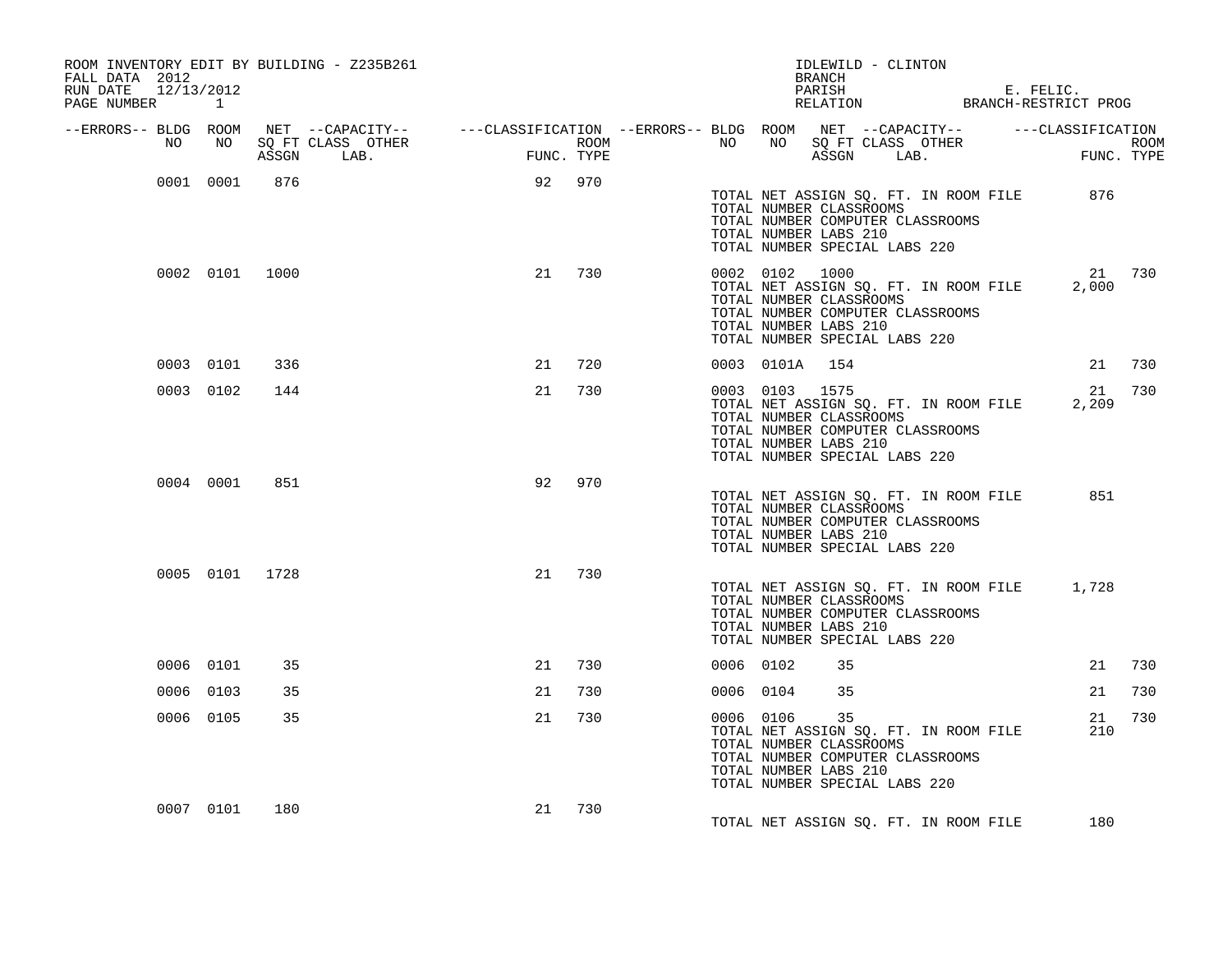| ROOM INVENTORY EDIT BY BUILDING - Z235B261<br>FALL DATA 2012 |                              |     |                                                                                                                                   |                |                           |           |            | IDLEWILD - CLINTON<br>BRANCH                                                                                                                                                                            |              |                                                   |                    |
|--------------------------------------------------------------|------------------------------|-----|-----------------------------------------------------------------------------------------------------------------------------------|----------------|---------------------------|-----------|------------|---------------------------------------------------------------------------------------------------------------------------------------------------------------------------------------------------------|--------------|---------------------------------------------------|--------------------|
| 12/13/2012<br>RUN DATE<br>PAGE NUMBER                        | 2                            |     |                                                                                                                                   |                |                           |           |            | PARISH                                                                                                                                                                                                  |              | PARISH E. FELIC.<br>RELATION BRANCH-RESTRICT PROG |                    |
| --ERRORS-- BLDG ROOM<br>NO                                   | NO <sub>1</sub><br>0008 0101 | 768 | NET --CAPACITY-- - ---CLASSIFICATION --ERRORS-- BLDG ROOM NET --CAPACITY-- - ---CLASSIFICATION<br>SQ FT CLASS OTHER<br>ASSGN LAB. | FUNC<br>21     | ROOM<br>FUNC. TYPE<br>730 |           |            | NO NO SQ FT CLASS OTHER<br>ASSGN LAB.<br>TOTAL NUMBER CLASSROOMS<br>TOTAL NUMBER COMPUTER CLASSROOMS<br>TOTAL NUMBER LABS 210<br>TOTAL NUMBER SPECIAL LABS 220<br>TOTAL NET ASSIGN SQ. FT. IN ROOM FILE |              | 768                                               | ROOM<br>FUNC. TYPE |
|                                                              |                              |     |                                                                                                                                   |                |                           |           |            | TOTAL NUMBER CLASSROOMS<br>TOTAL NUMBER COMPUTER CLASSROOMS<br>TOTAL NUMBER LABS 210<br>TOTAL NUMBER SPECIAL LABS 220                                                                                   |              |                                                   |                    |
|                                                              | 0010 0101                    | 324 |                                                                                                                                   | 21             | 730                       |           | 0010 0102  | 3132<br>TOTAL NET ASSIGN SQ. FT. IN ROOM FILE<br>TOTAL NUMBER CLASSROOMS<br>TOTAL NUMBER COMPUTER CLASSROOMS<br>TOTAL NUMBER LABS 210<br>TOTAL NUMBER SPECIAL LABS 220                                  |              | 3,456                                             | 21 730             |
|                                                              | 0011 0001 4684               |     |                                                                                                                                   | 21             | 680                       |           |            | TOTAL NUMBER CLASSROOMS<br>TOTAL NUMBER COMPUTER CLASSROOMS<br>TOTAL NUMBER LABS 210<br>TOTAL NUMBER SPECIAL LABS 220                                                                                   |              | TOTAL NET ASSIGN SQ. FT. IN ROOM FILE 4,684       |                    |
|                                                              | 0012 0001                    | 144 |                                                                                                                                   | 21             | 590                       |           |            | TOTAL NET ASSIGN SQ. FT. IN ROOM FILE<br>TOTAL NUMBER CLASSROOMS<br>TOTAL NUMBER COMPUTER CLASSROOMS<br>TOTAL NUMBER LABS 210<br>TOTAL NUMBER SPECIAL LABS 220                                          |              | 144                                               |                    |
|                                                              | 0013 0101                    | 80  |                                                                                                                                   | 21             | 730                       |           |            | TOTAL NET ASSIGN SQ. FT. IN ROOM FILE<br>TOTAL NUMBER CLASSROOMS<br>TOTAL NUMBER COMPUTER CLASSROOMS<br>TOTAL NUMBER LABS 210<br>TOTAL NUMBER SPECIAL LABS 220                                          |              | 80                                                |                    |
|                                                              | 0014 0101                    | 160 | $\mathbf{1}$                                                                                                                      | 21             | 310                       | 0014 0102 |            | 182                                                                                                                                                                                                     | $\mathbf{1}$ | 21                                                | 310                |
|                                                              | 0014 0102A                   | 18  |                                                                                                                                   | 21             | 730                       |           | 0014 0102B | 196                                                                                                                                                                                                     | $\mathbf{1}$ | 21                                                | 310                |
|                                                              | 0014 0102C                   | 192 |                                                                                                                                   | 21             | 350                       | 0014 0103 |            | 120                                                                                                                                                                                                     | $\mathbf{1}$ | 21                                                | 310                |
| 0014 0104                                                    |                              | 96  |                                                                                                                                   | 21             | 315                       | 0014 0105 |            | 120                                                                                                                                                                                                     | $\mathbf{1}$ | 21                                                | 310                |
| 0014 0106                                                    |                              | 72  |                                                                                                                                   | 0 <sub>0</sub> | 030                       | 0014 0107 |            | 18                                                                                                                                                                                                      |              | 0 <sub>0</sub>                                    | 010                |
|                                                              | 0014 0108                    | 96  | $\mathbf 1$                                                                                                                       | 21             | 310                       | 0014 0109 |            | 72                                                                                                                                                                                                      |              | 0 <sub>0</sub>                                    | 030                |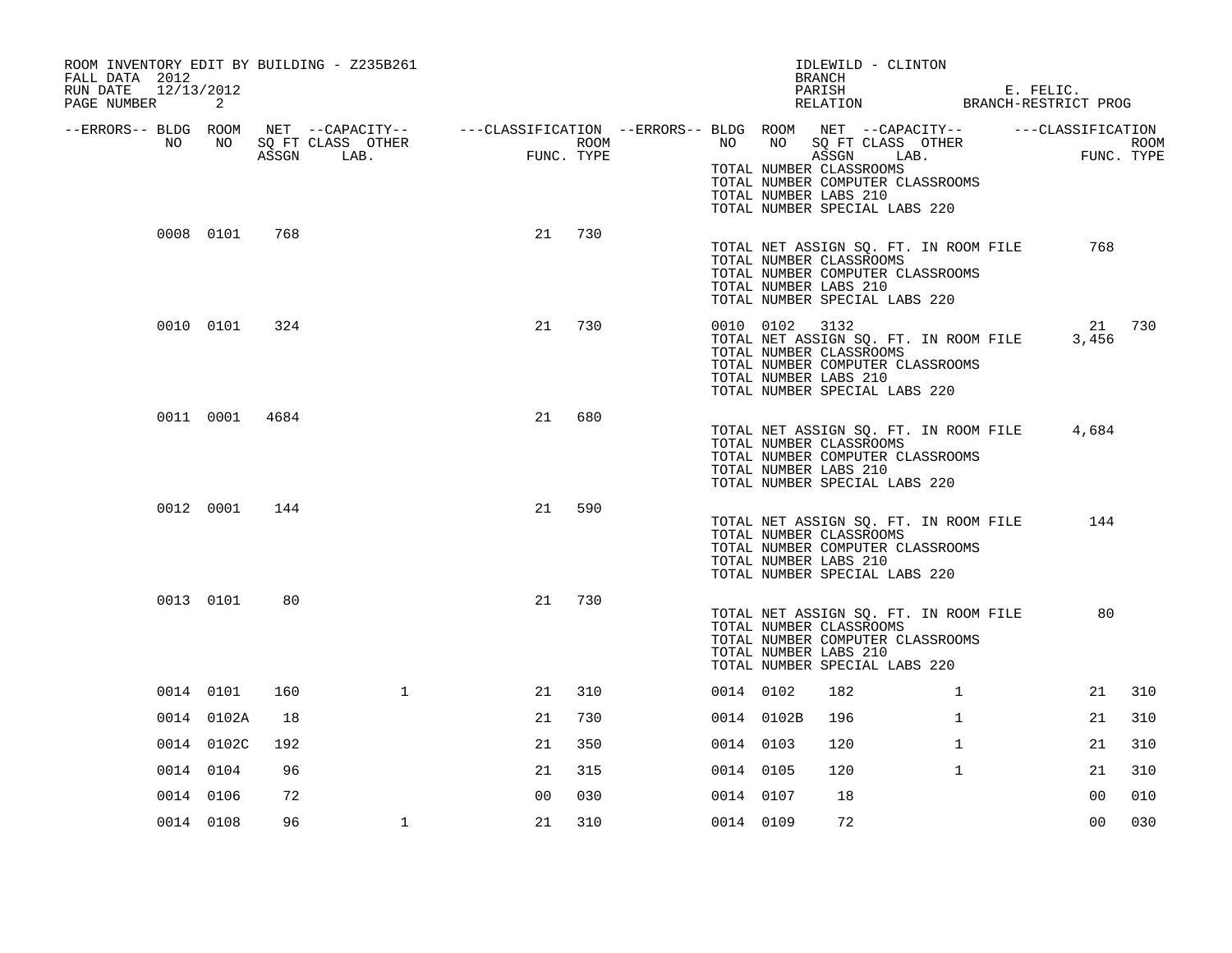| ROOM INVENTORY EDIT BY BUILDING - Z235B261<br>FALL DATA 2012<br>RUN DATE 12/13/2012<br>PAGE NUMBER 3                                                                                                                                 |                  |                        |        |     |                       | IDLEWILD - CLINTON<br>BRANCH<br>PARISH E. FELIC.<br>RELATION BRANCH-RESTRICT PROG                                                                                    |       |
|--------------------------------------------------------------------------------------------------------------------------------------------------------------------------------------------------------------------------------------|------------------|------------------------|--------|-----|-----------------------|----------------------------------------------------------------------------------------------------------------------------------------------------------------------|-------|
| ERRORS-- BLDG ROOM NET --CAPACITY--------CLASSIFICATION--ERRORS-- BLDG ROOM NET --CAPACITY-----------CLASSIFICATION--<br>NO NO SQ FT CLASS OTHER ROOM ROOM ROOM ROOM ROOM NO SQ FT CLASS OTHER ROOM<br>ASSGN LAB. FUNC. TYPE ASSGN A |                  |                        |        |     | TOTAL NUMBER LABS 210 | TOTAL NET ASSIGN SQ. FT. IN ROOM FILE 1,180<br>TOTAL NUMBER CLASSROOMS<br>TOTAL NUMBER COMPUTER CLASSROOMS<br>TOTAL NUMBER SPECIAL LABS 220                          |       |
| 0015 0101 2132                                                                                                                                                                                                                       |                  |                        | 21 570 |     |                       | TOTAL NET ASSIGN SQ. FT. IN ROOM FILE 2,132<br>TOTAL NUMBER CLASSROOMS<br>TOTAL NUMBER COMPUTER CLASSROOMS<br>TOTAL NUMBER LABS 210<br>TOTAL NUMBER SPECIAL LABS 220 |       |
| 0016 0101                                                                                                                                                                                                                            | 504              |                        | 21 575 |     | TOTAL NUMBER LABS 210 | TOTAL NET ASSIGN SQ. FT. IN ROOM FILE<br>TOTAL NUMBER CLASSROOMS<br>TOTAL NUMBER COMPUTER CLASSROOMS<br>TOTAL NUMBER SPECIAL LABS 220                                | 504   |
| 0018 0101                                                                                                                                                                                                                            | 864              |                        | 21     | 225 |                       | TOTAL NET ASSIGN SQ. FT. IN ROOM FILE<br>TOTAL NUMBER CLASSROOMS<br>TOTAL NUMBER COMPUTER CLASSROOMS<br>TOTAL NUMBER LABS 210<br>TOTAL NUMBER SPECIAL LABS 220       | 864   |
| 0019 0101                                                                                                                                                                                                                            | 816              |                        | 21 730 |     | TOTAL NUMBER LABS 210 | TOTAL NET ASSIGN SQ. FT. IN ROOM FILE<br>TOTAL NUMBER CLASSROOMS<br>TOTAL NUMBER COMPUTER CLASSROOMS<br>TOTAL NUMBER SPECIAL LABS 220                                | 816   |
|                                                                                                                                                                                                                                      | 0020 0001 2521 1 |                        | 92     | 970 | TOTAL NUMBER LABS 210 | TOTAL NET ASSIGN SQ. FT. IN ROOM FILE<br>TOTAL NUMBER CLASSROOMS<br>TOTAL NUMBER COMPUTER CLASSROOMS<br>TOTAL NUMBER SPECIAL LABS 220                                | 2,521 |
| 0021 0001 1360                                                                                                                                                                                                                       |                  | $1 \quad \blacksquare$ | 92     | 970 |                       | TOTAL NET ASSIGN SQ. FT. IN ROOM FILE 1,360<br>TOTAL NUMBER CLASSROOMS<br>TOTAL NUMBER COMPUTER CLASSROOMS<br>TOTAL NUMBER LABS 210<br>TOTAL NUMBER SPECIAL LABS 220 |       |
| 0022 0101 4000                                                                                                                                                                                                                       |                  |                        | 21     | 590 |                       | TOTAL NET ASSIGN SQ. FT. IN ROOM FILE 4,000<br>TOTAL NUMBER CLASSROOMS                                                                                               |       |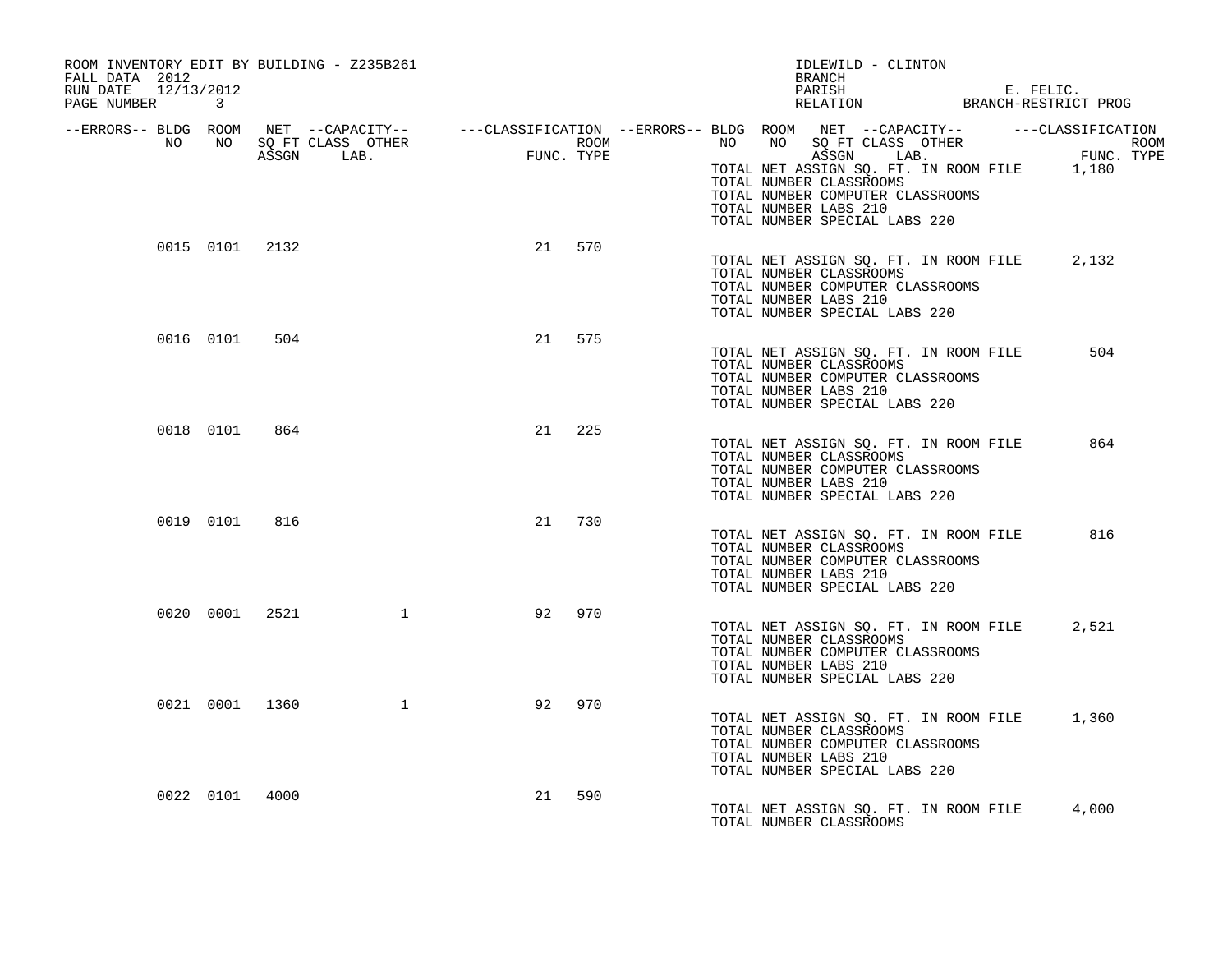| ROOM INVENTORY EDIT BY BUILDING - Z235B261<br>FALL DATA 2012<br>RUN DATE 12/13/2012<br>PAGE NUMBER 4 |           |                |                  |    |        |  | IDLEWILD - CLINTON<br>BRANCH<br>PARISH E. FELIC.<br>RELATION BRANCH-RESTRICT PROG                                                                                                                                                                                                                                                                     |                    |
|------------------------------------------------------------------------------------------------------|-----------|----------------|------------------|----|--------|--|-------------------------------------------------------------------------------------------------------------------------------------------------------------------------------------------------------------------------------------------------------------------------------------------------------------------------------------------------------|--------------------|
|                                                                                                      |           |                |                  |    |        |  | --ERRORS-- BLDG ROOM NET --CAPACITY-- ----CLASSIFICATION --ERRORS-- BLDG ROOM NET --CAPACITY-- -----CLASSIFICATION<br>NO NO SQ FT CLASS OTHER<br>NO NO SQ FT CLASS OTHER ROOM NO NO SQ FT CLASS OTHER<br>ASSGN LAB. FUNC. TYPE ASSGN LAB.<br>ASSGN LAB.<br>TOTAL NUMBER COMPUTER CLASSROOMS<br>TOTAL NUMBER LABS 210<br>TOTAL NUMBER SPECIAL LABS 220 | ROOM<br>FUNC. TYPE |
|                                                                                                      |           |                | 0024 0101 495 10 |    | 21 750 |  | TOTAL NET ASSIGN SQ. FT. IN ROOM FILE<br>TOTAL NUMBER CLASSROOMS<br>TOTAL NUMBER COMPUTER CLASSROOMS<br>TOTAL NUMBER LABS 210<br>TOTAL NUMBER SPECIAL LABS 220                                                                                                                                                                                        | 495                |
|                                                                                                      |           | 0025 0101 495  | 10               |    | 21 750 |  | TOTAL NET ASSIGN SQ. FT. IN ROOM FILE<br>TOTAL NUMBER CLASSROOMS<br>TOTAL NUMBER COMPUTER CLASSROOMS<br>TOTAL NUMBER LABS 210<br>TOTAL NUMBER SPECIAL LABS 220                                                                                                                                                                                        | 495                |
|                                                                                                      | 0026 0101 | 86             |                  | 21 | 590    |  | TOTAL NET ASSIGN SQ. FT. IN ROOM FILE<br>TOTAL NUMBER CLASSROOMS<br>TOTAL NUMBER COMPUTER CLASSROOMS<br>TOTAL NUMBER LABS 210<br>TOTAL NUMBER SPECIAL LABS 220                                                                                                                                                                                        | 86                 |
|                                                                                                      | 0027 0101 | 900            |                  | 21 | 590    |  | TOTAL NET ASSIGN SQ. FT. IN ROOM FILE<br>TOTAL NUMBER CLASSROOMS<br>TOTAL NUMBER COMPUTER CLASSROOMS<br>TOTAL NUMBER LABS 210<br>TOTAL NUMBER SPECIAL LABS 220                                                                                                                                                                                        | 900                |
|                                                                                                      |           | 0028 0101 720  |                  | 21 | 260    |  | TOTAL NET ASSIGN SQ. FT. IN ROOM FILE<br>TOTAL NUMBER CLASSROOMS<br>TOTAL NUMBER COMPUTER CLASSROOMS<br>TOTAL NUMBER LABS 210<br>TOTAL NUMBER SPECIAL LABS 220                                                                                                                                                                                        | 720                |
|                                                                                                      |           | 0029 0101 750  |                  | 21 | 731    |  | TOTAL NET ASSIGN SQ. FT. IN ROOM FILE<br>TOTAL NUMBER CLASSROOMS<br>TOTAL NUMBER COMPUTER CLASSROOMS<br>TOTAL NUMBER LABS 210<br>TOTAL NUMBER SPECIAL LABS 220                                                                                                                                                                                        | 750                |
|                                                                                                      |           | 0030 0101 1900 |                  | 21 | 725    |  | TOTAL NET ASSIGN SQ. FT. IN ROOM FILE 1,900<br>TOTAL NUMBER CLASSROOMS<br>TOTAL NUMBER COMPUTER CLASSROOMS<br>TOTAL NUMBER LABS 210                                                                                                                                                                                                                   |                    |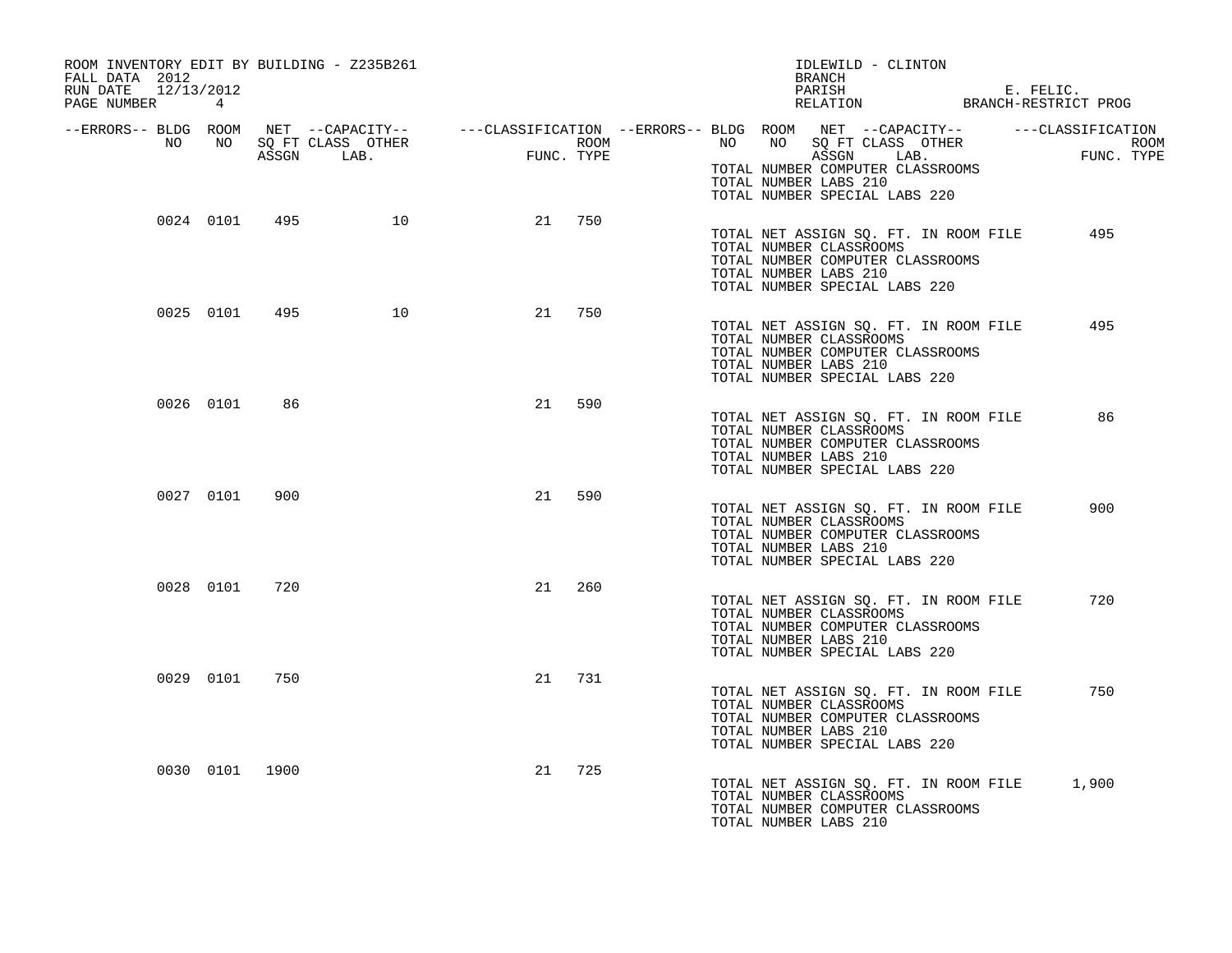| ROOM INVENTORY EDIT BY BUILDING - Z235B261<br>2012<br>FALL DATA                                      |                                                                       | IDLEWILD - CLINTON<br><b>BRANCH</b>                                                           |                                         |
|------------------------------------------------------------------------------------------------------|-----------------------------------------------------------------------|-----------------------------------------------------------------------------------------------|-----------------------------------------|
| 12/13/2012<br>RUN DATE                                                                               |                                                                       | PARISH                                                                                        | E. FELIC.                               |
| PAGE NUMBER                                                                                          |                                                                       | RELATION                                                                                      | BRANCH-RESTRICT PROG                    |
| NET<br>ROOM<br>--ERRORS-- BLDG<br>--CAPACITY--<br>SO FT CLASS<br>OTHER<br>NO.<br>NO<br>ASSGN<br>LAB. | --ERRORS-- BLDG ROOM<br>---CLASSIFICATION<br>ROOM<br>NO<br>FUNC. TYPE | NET --CAPACITY--<br>ΝO<br>SO FT CLASS OTHER<br>ASSGN<br>LAB.<br>TOTAL NUMBER SPECIAL LABS 220 | ---CLASSIFICATION<br>ROOM<br>FUNC. TYPE |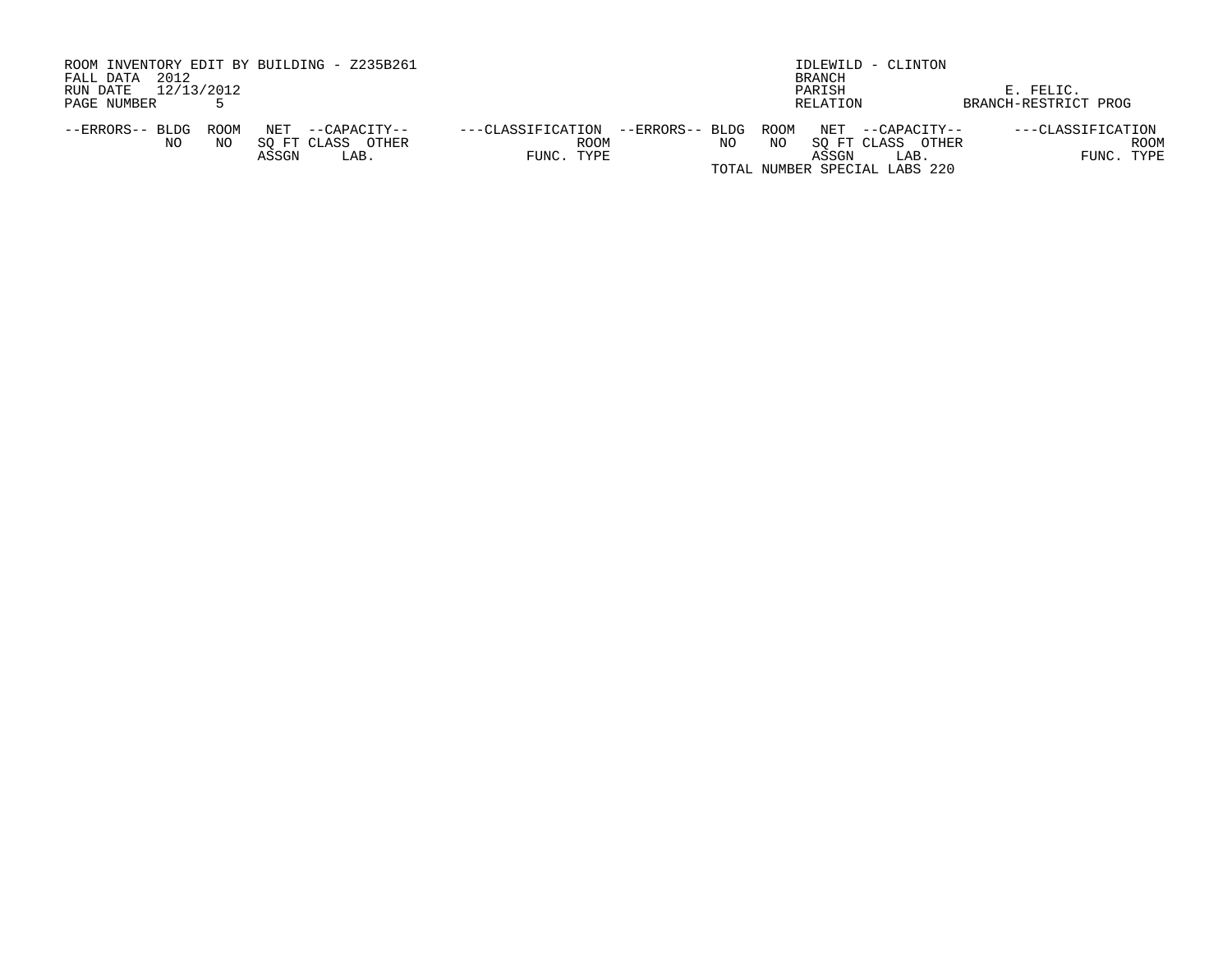- ERROR 1 BLD NUMBER OF THE ROOM FILE DOES NOT MATCH THE BLD NUMBER OF THE BLD FILE. THE BUILDING NUMBERS SHOULD BE EXACTLY THE SAME ON THE BUILDING FILE AND THE ROOM FILE.
- ERROR 2 DUPLICATE RECORD IN THE ROOM FILE.
- ERROR 3 NET ASSIGNABLE SQUARE FEET IS BLANK.
- ERROR 4 CAPACITY IS NOT ENTERED FOR ROOM TYPE 110, 210, 220, 230, 250, 410, 430, 610, 910, 920.
- ERROR 5 BUILDING DOES NOT CONTAIN ANY ROOMS. IF THE BUILDING IS A WAREHOUSE, BARN, ETC. WITH NO ROOMS, CODE ONE ROOM WITH THE GROSS AND NET EQUAL.
- ERROR 6 FUNCTION USE OF ROOMS IS 00 AND ROOM TYPE NOT 010, 020, 030, 051, 052, OR 053.
- ERROR 7 ROOM TYPE IS NOT A VALID ROOM USE CODE OR PCS FUNCTION USE CODE IS NOT A VALID CODE
- ERROR 8 ROOM TYPE IS WRONG (000).

| TOTAL NUMBER OF ROOM RECORDS<br>TOTAL CLASSROOM CAPACITY                                                        | 48    |
|-----------------------------------------------------------------------------------------------------------------|-------|
| TOTAL LAB CAPACITY                                                                                              |       |
| TOTAL OTHER CAPACITY                                                                                            | 28    |
| TOTAL NON ASSIGN AREA - ROOMS (FUNCT 00)                                                                        | 162   |
| TOTAL UNASSIGNED AREA - ROOMS (FUNCT 81, 82, 83)                                                                |       |
| TOTAL FACIL IN USE - ROOMS (FUNCT 10 THROUGH 70)                                                                | 35909 |
| TOTAL ASSIGNABLE AREA - ROOMS (FUNCT 10 THROUGH 83)                                                             | 35909 |
| TOTAL NUMBER OF NON-ASSIGN ROOMS (FUNCT 00)                                                                     |       |
| TOTAL NUMBER OF INSTRUCTIONAL, RESEARCH, ACADEMIC SUPPORT, AND STUDENT SERVICE ROOMS (FUNCTS 10, 20, 40 AND 50) | 41    |
| TOTAL NUMBER OF PUBLIC SERVICE, INSTITUTIONAL SUPPORT AND INDEPENDENT OPERATIONS ROOMS (FUNCTS 30, 60 AND 70)   |       |
| TOTAL NUMBER OF UNASSIGNED ROOMS (FUNCT 81, 82, 83)                                                             |       |
| TOTAL NUMBER OF ASSIGNABLE ROOMS (FUNCT 10 TO 83)                                                               | 45    |
| TOTAL NUMBER OF CLASSROOMS<br>(110)                                                                             |       |
| TOTAL NUMBER OF COMPUTER CLASSROOMS (140)                                                                       |       |
| (210)<br>TOTAL NUMBER OF LABS                                                                                   |       |
| (220)<br>TOTAL NUMBER OF SPECIAL LABS                                                                           |       |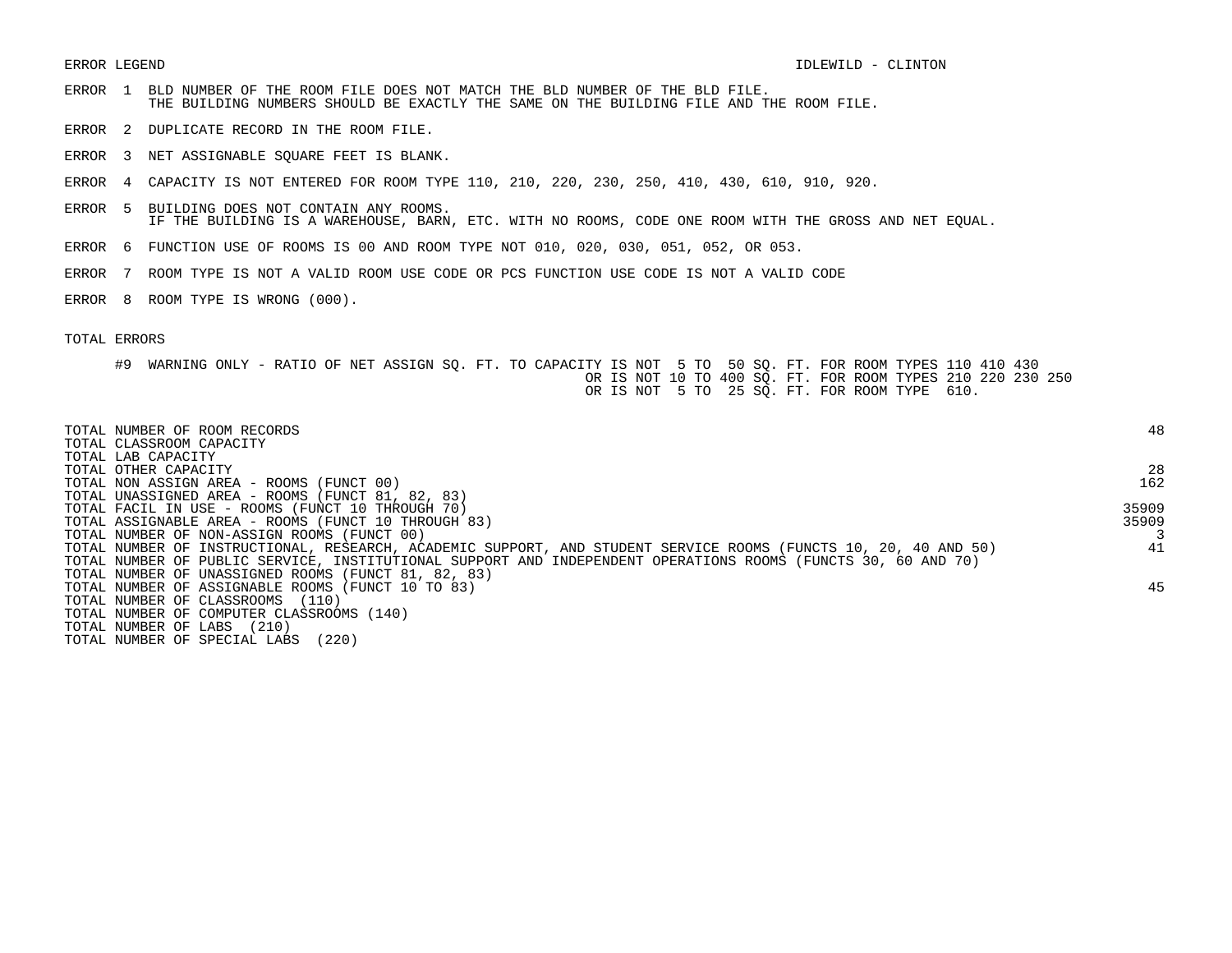| ROOM INVENTORY EDIT BY BUILDING - Z235B261<br>FALL DATA 2012 |                |       |                                                                             |                |      |           |                | NORTH LOUISIANA - CALHOUN<br><b>BRANCH</b>                                                                                                                     |              |          |                   |                           |
|--------------------------------------------------------------|----------------|-------|-----------------------------------------------------------------------------|----------------|------|-----------|----------------|----------------------------------------------------------------------------------------------------------------------------------------------------------------|--------------|----------|-------------------|---------------------------|
| RUN DATE<br>12/13/2012<br>PAGE NUMBER                        | 1              |       |                                                                             |                |      |           |                | PARISH<br>PARISH OUACHITA<br>RELATION BRANCH-RESTRICT PROG                                                                                                     |              | OUACHITA |                   |                           |
| --ERRORS-- BLDG ROOM                                         |                |       | NET --CAPACITY--    ---CLASSIFICATION --ERRORS-- BLDG ROOM NET --CAPACITY-- |                |      |           |                |                                                                                                                                                                |              |          | ---CLASSIFICATION |                           |
| NO                                                           | NO             | ASSGN | SQ FT CLASS OTHER<br>LAB.                                                   | FUNC. TYPE     | ROOM | NO        | NO             | SQ FT CLASS OTHER<br>ASSGN                                                                                                                                     | LAB.         |          |                   | <b>ROOM</b><br>FUNC. TYPE |
|                                                              | 0001 0001 1488 |       |                                                                             | 92             | 970  |           | 0001 0101 1488 | TOTAL NET ASSIGN SQ. FT. IN ROOM FILE<br>TOTAL NUMBER CLASSROOMS<br>TOTAL NUMBER COMPUTER CLASSROOMS<br>TOTAL NUMBER LABS 210<br>TOTAL NUMBER SPECIAL LABS 220 |              |          | 2,976             | 21 970                    |
|                                                              | 0003 0101      | 566   |                                                                             | 21             | 720  |           | 0003 0102 2000 | TOTAL NET ASSIGN SQ. FT. IN ROOM FILE<br>TOTAL NUMBER CLASSROOMS<br>TOTAL NUMBER COMPUTER CLASSROOMS<br>TOTAL NUMBER LABS 210<br>TOTAL NUMBER SPECIAL LABS 220 |              |          | 2,566             | 21 725                    |
|                                                              | 0005 0001A     | 1     |                                                                             | 21             | 730  |           | 0005 0002A     | 1                                                                                                                                                              |              |          | 21                | 315                       |
| 0005                                                         | 0101           | 220   | $\mathbf{1}$                                                                | 21             | 310  | 0005 0102 |                | 158                                                                                                                                                            | $\mathbf{1}$ |          | 21                | 310                       |
|                                                              | 0005 0103      | 144   | $\mathbf{1}$                                                                | 21             | 310  | 0005 0104 |                | 144                                                                                                                                                            | $\mathbf{1}$ |          | 21                | 310                       |
|                                                              | 0005 0105      | 306   |                                                                             | 21             | 350  | 0005 0106 |                | 143                                                                                                                                                            | $\mathbf{1}$ |          | 21                | 310                       |
|                                                              | 0005 0107      | 111   | $\mathbf 1$                                                                 | 21             | 310  | 0005 0108 |                | 116                                                                                                                                                            |              |          | 21                | 710                       |
|                                                              | 0005 0109      | 73    |                                                                             | 0 <sub>0</sub> | 030  | 0005 0110 |                | 110                                                                                                                                                            |              |          | 21                | 650                       |
|                                                              | 0005 0111      | 112   |                                                                             | 0 <sub>0</sub> | 030  | 0005 0112 |                | 20                                                                                                                                                             |              |          | 0 <sub>0</sub>    | 010                       |
|                                                              | 0005 0113      | 56    |                                                                             | 0 <sub>0</sub> | 030  | 0005 0114 |                | 127                                                                                                                                                            |              |          | 21                | 315                       |
|                                                              | 0005 0115      | 126   | $\mathbf{1}$                                                                | 21             | 310  | 0005 0116 |                | 151                                                                                                                                                            | $\mathbf{1}$ |          | 21                | 310                       |
|                                                              | 0005 0117      | 155   | $\mathbf 1$                                                                 | 21             | 310  |           |                | TOTAL NET ASSIGN SQ. FT. IN ROOM FILE<br>TOTAL NUMBER CLASSROOMS<br>TOTAL NUMBER COMPUTER CLASSROOMS<br>TOTAL NUMBER LABS 210<br>TOTAL NUMBER SPECIAL LABS 220 |              |          | 2,013             |                           |
|                                                              | 0006 0101      | 5400  |                                                                             | 21             | 570  |           |                | TOTAL NET ASSIGN SQ. FT. IN ROOM FILE<br>TOTAL NUMBER CLASSROOMS<br>TOTAL NUMBER COMPUTER CLASSROOMS<br>TOTAL NUMBER LABS 210<br>TOTAL NUMBER SPECIAL LABS 220 |              |          | 5,400             |                           |
| 0009                                                         | 0101           | 1643  |                                                                             | 21             | 680  | 0009 0102 |                | 84                                                                                                                                                             |              |          | 0 <sub>0</sub>    | 030                       |
| 0009                                                         | 0103           | 12    |                                                                             | 21             | 685  | 0009 0104 |                | 75                                                                                                                                                             |              |          | 0 <sub>0</sub>    | 030                       |
|                                                              | 0009 0105      | 3540  |                                                                             | 21             | 740  | 0009 0106 |                | 118                                                                                                                                                            |              |          | 21                | 730                       |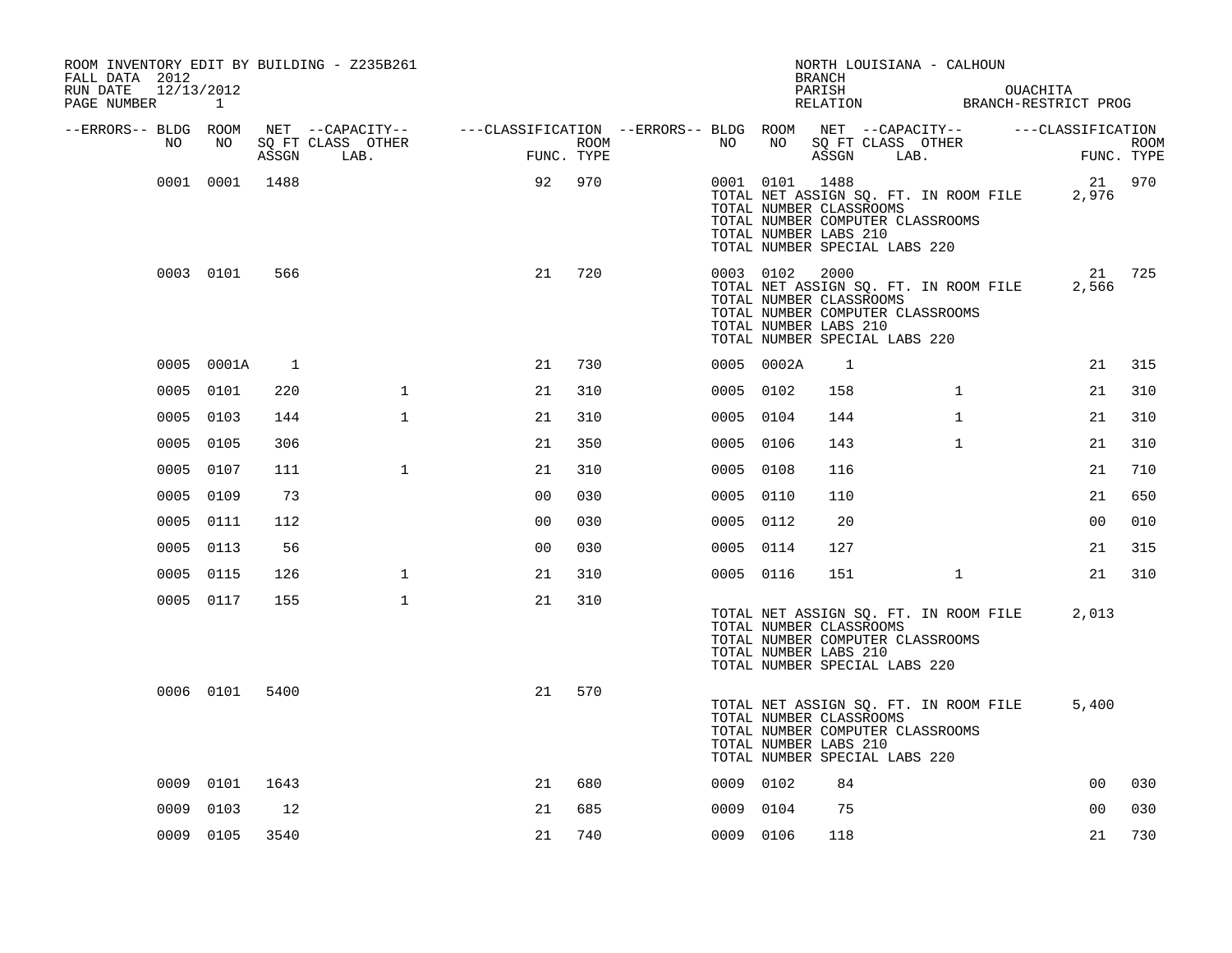| ROOM INVENTORY EDIT BY BUILDING - Z235B261<br>FALL DATA 2012 |                |     |                                                                                                |                |            |                  |           |            | NORTH LOUISIANA - CALHOUN<br>BRANCH                                                                                                                                              |                   |                                                  |        |
|--------------------------------------------------------------|----------------|-----|------------------------------------------------------------------------------------------------|----------------|------------|------------------|-----------|------------|----------------------------------------------------------------------------------------------------------------------------------------------------------------------------------|-------------------|--------------------------------------------------|--------|
| 12/13/2012<br>RUN DATE<br>PAGE NUMBER                        | 2              |     |                                                                                                |                |            |                  |           |            |                                                                                                                                                                                  |                   | PARISH OUACHITA<br>RELATION BRANCH-RESTRICT PROG |        |
| --ERRORS-- BLDG ROOM                                         |                |     | NET --CAPACITY-- - ---CLASSIFICATION --ERRORS-- BLDG ROOM NET --CAPACITY-- - ---CLASSIFICATION |                |            |                  |           |            |                                                                                                                                                                                  |                   |                                                  |        |
| NO                                                           | NO             |     | SQ FT CLASS OTHER<br>ASSGN LAB.                                                                | FUNC           | FUNC. TYPE | ROOM <b>ROOM</b> | NO NO     | NO         | ASSGN LAB.                                                                                                                                                                       | SQ FT CLASS OTHER | FIDM<br>FUNC. TYPE                               | ROOM   |
|                                                              | 0009 0107      | 147 |                                                                                                | 21             | 730        |                  |           | 0009 0108  | 147<br>TOTAL NET ASSIGN SQ. FT. IN ROOM FILE<br>TOTAL NUMBER CLASSROOMS<br>TOTAL NUMBER COMPUTER CLASSROOMS<br>TOTAL NUMBER LABS 210<br>TOTAL NUMBER SPECIAL LABS 220            |                   | 5,607                                            | 21 730 |
|                                                              | 0010 0101 2124 |     |                                                                                                | 21             | 590        |                  |           |            | 0010 0102 1440<br>TOTAL NET ASSIGN SQ. FT. IN ROOM FILE<br>TOTAL NUMBER CLASSROOMS<br>TOTAL NUMBER COMPUTER CLASSROOMS<br>TOTAL NUMBER LABS 210<br>TOTAL NUMBER SPECIAL LABS 220 |                   | 21 730<br>3,564                                  |        |
|                                                              | 0012 0101      | 592 |                                                                                                | 21             | 585        |                  |           |            | 0012 0102 1261<br>TOTAL NET ASSIGN SQ. FT. IN ROOM FILE<br>TOTAL NUMBER CLASSROOMS<br>TOTAL NUMBER COMPUTER CLASSROOMS<br>TOTAL NUMBER LABS 210<br>TOTAL NUMBER SPECIAL LABS 220 |                   | 1,853                                            | 21 580 |
|                                                              | 0013 0101 3200 |     |                                                                                                | 21             | 590        |                  |           |            | TOTAL NUMBER CLASSROOMS<br>TOTAL NUMBER COMPUTER CLASSROOMS<br>TOTAL NUMBER LABS 210<br>TOTAL NUMBER SPECIAL LABS 220                                                            |                   | TOTAL NET ASSIGN SQ. FT. IN ROOM FILE 3,200      |        |
|                                                              | 0014 0001 1690 |     |                                                                                                | 92             | 970        |                  |           |            | TOTAL NET ASSIGN SQ. FT. IN ROOM FILE<br>TOTAL NUMBER CLASSROOMS<br>TOTAL NUMBER COMPUTER CLASSROOMS<br>TOTAL NUMBER LABS 210<br>TOTAL NUMBER SPECIAL LABS 220                   |                   | 1,690                                            |        |
|                                                              | 0024 0101 3600 |     |                                                                                                | 21             | 730        |                  |           |            | TOTAL NET ASSIGN SQ. FT. IN ROOM FILE<br>TOTAL NUMBER CLASSROOMS<br>TOTAL NUMBER COMPUTER CLASSROOMS<br>TOTAL NUMBER LABS 210<br>TOTAL NUMBER SPECIAL LABS 220                   |                   | 3,600                                            |        |
|                                                              | 0025 0101      | 347 | 7                                                                                              | 21             | 250        |                  |           | 0025 0101A | 18                                                                                                                                                                               |                   | 21                                               | 255    |
|                                                              | 0025 0101B     | 38  |                                                                                                | 0 <sup>0</sup> | 030        |                  | 0025 0102 |            | 385                                                                                                                                                                              | 8                 | 21                                               | 250    |
|                                                              | 0025 0103      | 388 | 8                                                                                              | 21             | 250        |                  |           | 0025 0104  | 2088<br>TOTAL NET ASSIGN SQ. FT. IN ROOM FILE<br>TOTAL NUMBER CLASSROOMS<br>TOTAL NUMBER COMPUTER CLASSROOMS                                                                     |                   | 21<br>3,226                                      | 730    |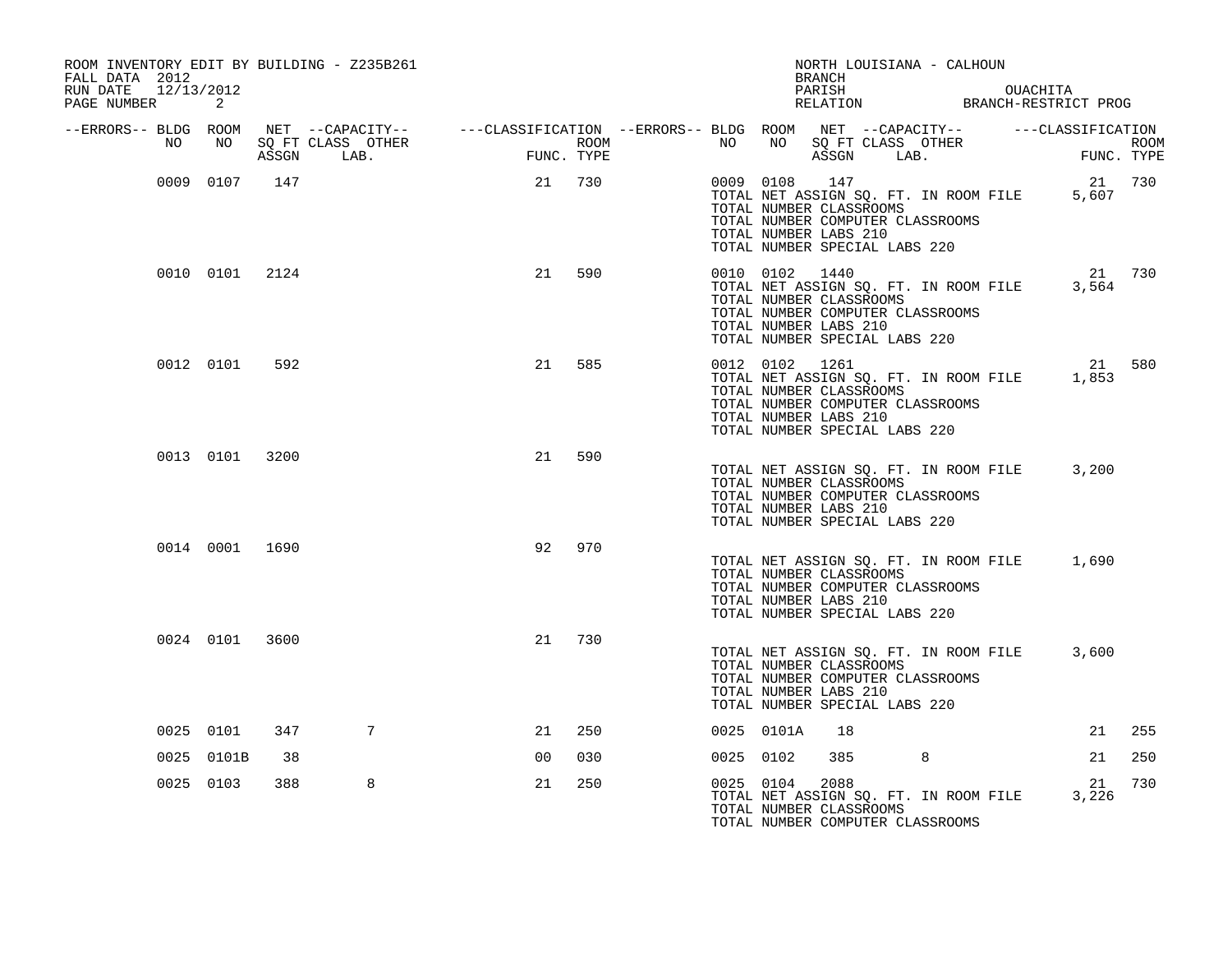| ROOM INVENTORY EDIT BY BUILDING - Z235B261<br>FALL DATA 2012<br>RUN DATE 12/13/2012<br>PAGE NUMBER 3                                                                                                                                 |                |                |        |        |  | NORTH LOUISIANA - CALHOUN<br>BRANCH<br>PARISH DUACHITA<br>RELATION BRANCH-RESTRICT PROG                                                                                        |  |             |     |
|--------------------------------------------------------------------------------------------------------------------------------------------------------------------------------------------------------------------------------------|----------------|----------------|--------|--------|--|--------------------------------------------------------------------------------------------------------------------------------------------------------------------------------|--|-------------|-----|
| ERRORS-- BLDG ROOM NET --CAPACITY--- --CLASSIFICATION --ERRORS-- BLDG ROOM NET --CAPACITY--------------------<br>NO NO SQ FT CLASS OTHER ROOM ROOM NO SQ FT CLASS OTHER ROOM ROOM NO SQ FT CLASS OTHER ROOM ROOM ROOM ROOM ROOM<br>A |                |                |        |        |  | TOTAL NUMBER LABS 210                                                                                                                                                          |  |             |     |
|                                                                                                                                                                                                                                      |                | 0027 0101 2244 |        | 21 730 |  | TOTAL NUMBER SPECIAL LABS 220<br>0027 0102 72                                                                                                                                  |  | 00 030      |     |
|                                                                                                                                                                                                                                      | 0027 0103      | 72             | 00     | 030    |  | 0027 0104 72<br>TOTAL NET ASSIGN SQ. FT. IN ROOM FILE<br>TOTAL NUMBER CLASSROOMS<br>TOTAL NUMBER COMPUTER CLASSROOMS<br>TOTAL NUMBER LABS 210<br>TOTAL NUMBER SPECIAL LABS 220 |  | 00<br>2,244 | 030 |
|                                                                                                                                                                                                                                      |                | 0030 0001 1083 | 92     | 970    |  | TOTAL NET ASSIGN SQ. FT. IN ROOM FILE 1,083<br>TOTAL NUMBER CLASSROOMS<br>TOTAL NUMBER COMPUTER CLASSROOMS<br>TOTAL NUMBER LABS 210<br>TOTAL NUMBER SPECIAL LABS 220           |  |             |     |
|                                                                                                                                                                                                                                      |                | 0031 0001 1083 | 92     | 970    |  | TOTAL NET ASSIGN SQ. FT. IN ROOM FILE 1,083<br>TOTAL NUMBER CLASSROOMS<br>TOTAL NUMBER COMPUTER CLASSROOMS<br>TOTAL NUMBER LABS 210<br>TOTAL NUMBER SPECIAL LABS 220           |  |             |     |
|                                                                                                                                                                                                                                      | 0033 0101 3540 |                | 21     | 570    |  | TOTAL NET ASSIGN SQ. FT. IN ROOM FILE 3,540<br>TOTAL NUMBER CLASSROOMS<br>TOTAL NUMBER COMPUTER CLASSROOMS<br>TOTAL NUMBER LABS 210<br>TOTAL NUMBER SPECIAL LABS 220           |  |             |     |
|                                                                                                                                                                                                                                      |                | 0034 0101 2137 | 21     | 730    |  | TOTAL NET ASSIGN SQ. FT. IN ROOM FILE 2,137<br>TOTAL NUMBER CLASSROOMS<br>TOTAL NUMBER COMPUTER CLASSROOMS<br>TOTAL NUMBER LABS 210<br>TOTAL NUMBER SPECIAL LABS 220           |  |             |     |
|                                                                                                                                                                                                                                      | 0038 0101 2286 |                | 21 730 |        |  | TOTAL NET ASSIGN SQ. FT. IN ROOM FILE<br>TOTAL NUMBER CLASSROOMS<br>TOTAL NUMBER COMPUTER CLASSROOMS<br>TOTAL NUMBER LABS 210<br>TOTAL NUMBER SPECIAL LABS 220                 |  | 2,286       |     |
|                                                                                                                                                                                                                                      | 0039 0101 1976 |                | 21     | 580    |  | TOTAL NET ASSIGN SQ. FT. IN ROOM FILE 1,976<br>TOTAL NUMBER CLASSROOMS<br>TOTAL NUMBER COMPUTER CLASSROOMS                                                                     |  |             |     |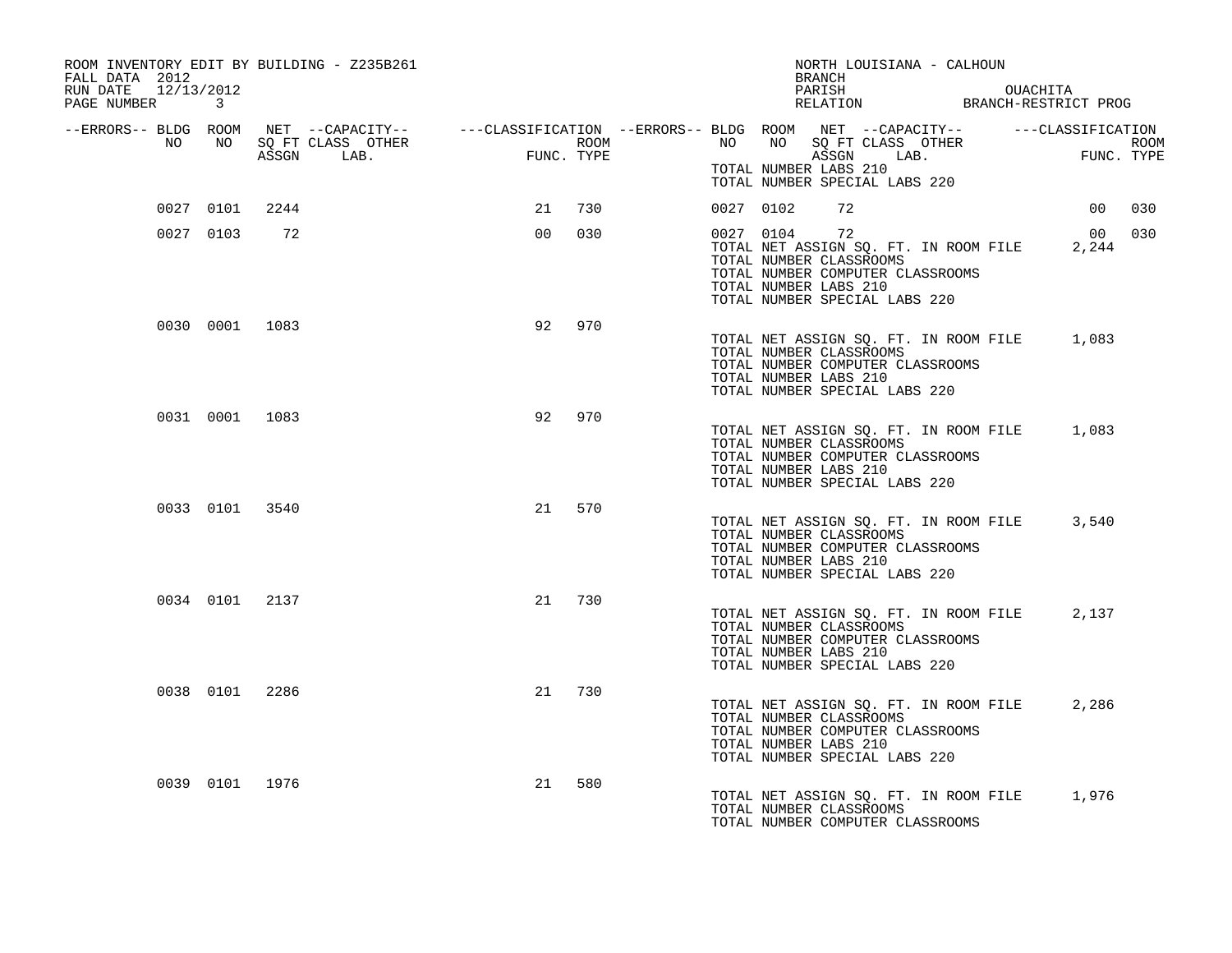| ROOM INVENTORY EDIT BY BUILDING - Z235B261<br>FALL DATA 2012<br>RUN DATE 12/13/2012<br>PAGE NUMBER 4 |                |       |                                                                                                                     |                    |      |           |            | NORTH LOUISIANA - CALHOUN<br><b>BRANCH</b><br>PARISH OUACHITA<br>RELATION BRANCH-RESTRICT PROG                                                                       |              |       |                |      |
|------------------------------------------------------------------------------------------------------|----------------|-------|---------------------------------------------------------------------------------------------------------------------|--------------------|------|-----------|------------|----------------------------------------------------------------------------------------------------------------------------------------------------------------------|--------------|-------|----------------|------|
| --ERRORS-- BLDG ROOM<br>NO                                                                           | NO             |       | NET --CAPACITY-- - ---CLASSIFICATION --ERRORS-- BLDG ROOM NET --CAPACITY-- - ---CLASSIFICATION<br>SQ FT CLASS OTHER |                    | ROOM | NO        |            | NO SQ FT CLASS OTHER                                                                                                                                                 |              |       |                | ROOM |
|                                                                                                      |                | ASSGN | LAB.                                                                                                                | FIMC<br>FUNC. TYPE |      |           |            | ASSGN<br>TOTAL NUMBER LABS 210<br>TOTAL NUMBER SPECIAL LABS 220                                                                                                      | LAB.         | FUNC. | FUNC. TYPE     |      |
|                                                                                                      | 0040 0101      | 494   |                                                                                                                     | 21                 | 590  |           | 0040 0102  | 122                                                                                                                                                                  |              |       | 21 730         |      |
|                                                                                                      | 0040 0103      | 165   |                                                                                                                     | 21                 | 730  |           |            | TOTAL NET ASSIGN SQ. FT. IN ROOM FILE<br>TOTAL NUMBER CLASSROOMS<br>TOTAL NUMBER COMPUTER CLASSROOMS<br>TOTAL NUMBER LABS 210<br>TOTAL NUMBER SPECIAL LABS 220       |              |       | 781            |      |
|                                                                                                      | 0041 0002      | 1     |                                                                                                                     | 21                 | 560  |           | 0041 0002A | $\overline{1}$                                                                                                                                                       |              |       | 21             | 730  |
|                                                                                                      | 0041 0101      | 64    |                                                                                                                     | 21                 | 255  |           | 0041 0102  | 350                                                                                                                                                                  |              |       | 21 730         |      |
|                                                                                                      | 0041 0103      | 221   |                                                                                                                     | 21                 | 730  |           |            | TOTAL NET ASSIGN SQ. FT. IN ROOM FILE<br>TOTAL NUMBER CLASSROOMS<br>TOTAL NUMBER COMPUTER CLASSROOMS<br>TOTAL NUMBER LABS 210<br>TOTAL NUMBER SPECIAL LABS 220       |              |       | 637            |      |
|                                                                                                      | 0042 0101      | 245   | $\mathbf{1}$                                                                                                        | 32                 | 310  | 0042 0102 |            | 215                                                                                                                                                                  | $\mathbf{1}$ |       | 32             | 310  |
|                                                                                                      | 0042 0103      | 143   | $\mathbf{1}$                                                                                                        | 32                 | 310  | 0042 0104 |            | 145                                                                                                                                                                  | $\mathbf{1}$ |       | 32             | 310  |
|                                                                                                      | 0042 0105      | 585   |                                                                                                                     | 32                 | 590  | 0042 0106 |            | 133                                                                                                                                                                  | $\mathbf{1}$ |       | 32             | 310  |
|                                                                                                      | 0042 0107      | 100   |                                                                                                                     | 0 <sub>0</sub>     | 030  | 0042 0108 |            | 11                                                                                                                                                                   |              |       | 00             | 010  |
|                                                                                                      | 0042 0109      | 14    |                                                                                                                     | 32                 | 730  | 0042 0110 |            | 104                                                                                                                                                                  |              |       | 0 <sub>0</sub> | 030  |
|                                                                                                      | 0042 0111      | 20    |                                                                                                                     | 32                 | 730  | 0042 0112 |            | 10                                                                                                                                                                   |              |       | 00             | 030  |
|                                                                                                      | 0042 0113      | 357   |                                                                                                                     | 32                 | 350  |           | 0042 0113A | 11                                                                                                                                                                   |              |       | 32             | 730  |
|                                                                                                      | 0042 0113B     | 9     |                                                                                                                     | 32                 | 730  |           | 0042 0113C | 9                                                                                                                                                                    |              |       | 32             | 730  |
|                                                                                                      | 0042 0114      | 20    |                                                                                                                     | 0 <sup>0</sup>     | 030  |           |            | TOTAL NET ASSIGN SQ. FT. IN ROOM FILE 1,886<br>TOTAL NUMBER CLASSROOMS<br>TOTAL NUMBER COMPUTER CLASSROOMS<br>TOTAL NUMBER LABS 210<br>TOTAL NUMBER SPECIAL LABS 220 |              |       |                |      |
|                                                                                                      | 0046 0101 1083 |       |                                                                                                                     | 22                 | 970  |           |            | TOTAL NET ASSIGN SQ. FT. IN ROOM FILE<br>TOTAL NUMBER CLASSROOMS<br>TOTAL NUMBER COMPUTER CLASSROOMS<br>TOTAL NUMBER LABS 210                                        |              |       | 1,083          |      |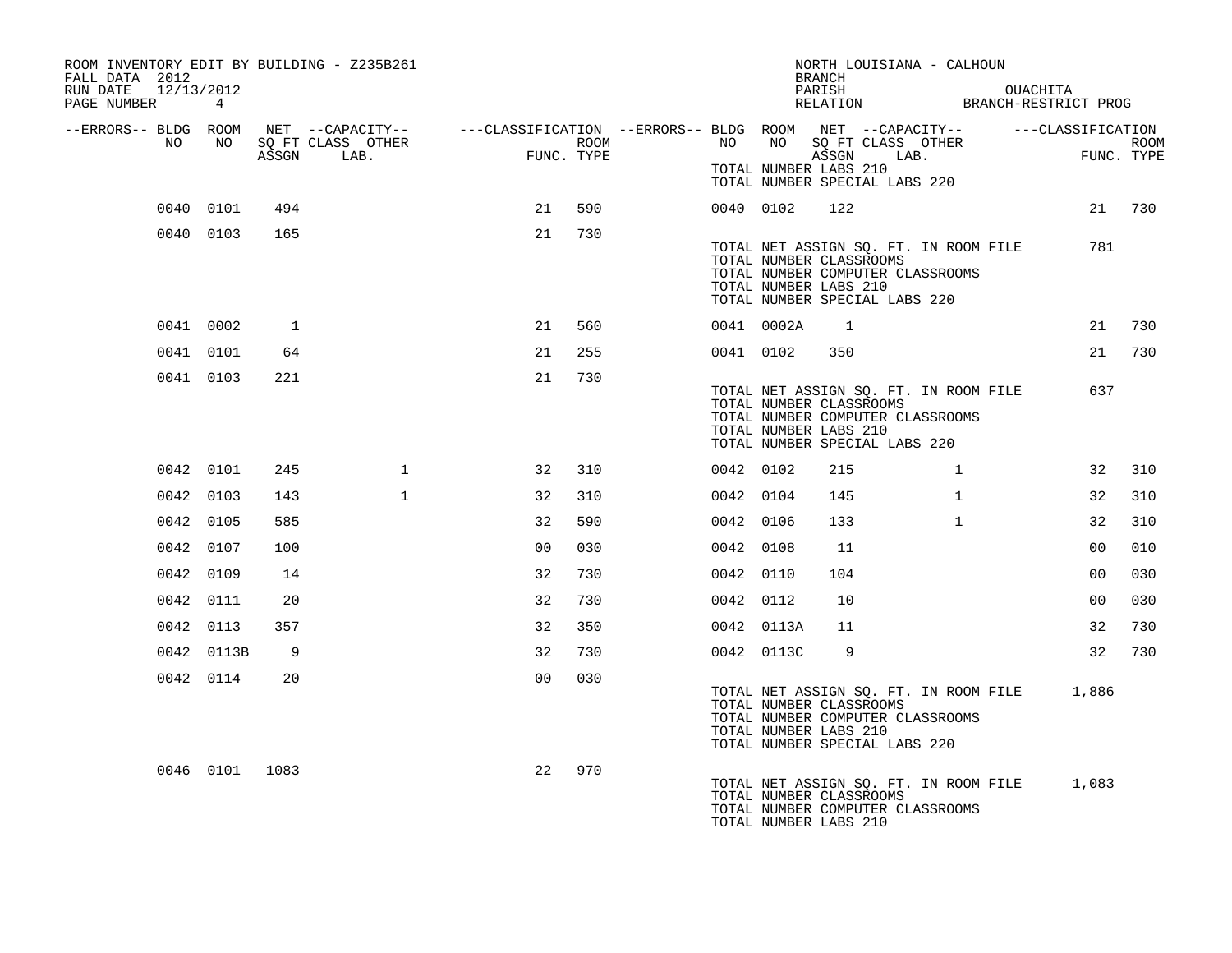| ROOM INVENTORY EDIT BY BUILDING - Z235B261 |                      |                   | NORTH LOUISIANA - CALHOUN |                               |              |                      |  |  |  |
|--------------------------------------------|----------------------|-------------------|---------------------------|-------------------------------|--------------|----------------------|--|--|--|
| 2012<br>FALL DATA                          |                      |                   | BRANCH                    |                               |              |                      |  |  |  |
| 12/13/2012<br>RUN DATE                     |                      |                   |                           | PARISH                        |              | OUACHITA             |  |  |  |
| PAGE NUMBER                                |                      |                   |                           | RELATION                      |              | BRANCH-RESTRICT PROG |  |  |  |
| ROOM<br>--ERRORS-- BLDG                    | NET<br>--CAPACITY--  | ---CLASSIFICATION | --ERRORS-- BLDG           | ROOM<br>NET                   | --CAPACITY-- | ---CLASSIFICATION    |  |  |  |
| NO.<br>NO.                                 | SO FT CLASS<br>OTHER | ROOM              | NO.                       | NO<br>SO FT CLASS             | OTHER        | ROOM                 |  |  |  |
|                                            | ASSGN<br>LAB.        | FUNC. TYPE        |                           | ASSGN                         | LAB.         | FUNC. TYPE           |  |  |  |
|                                            |                      |                   |                           | TOTAL NUMBER SPECIAL LABS 220 |              |                      |  |  |  |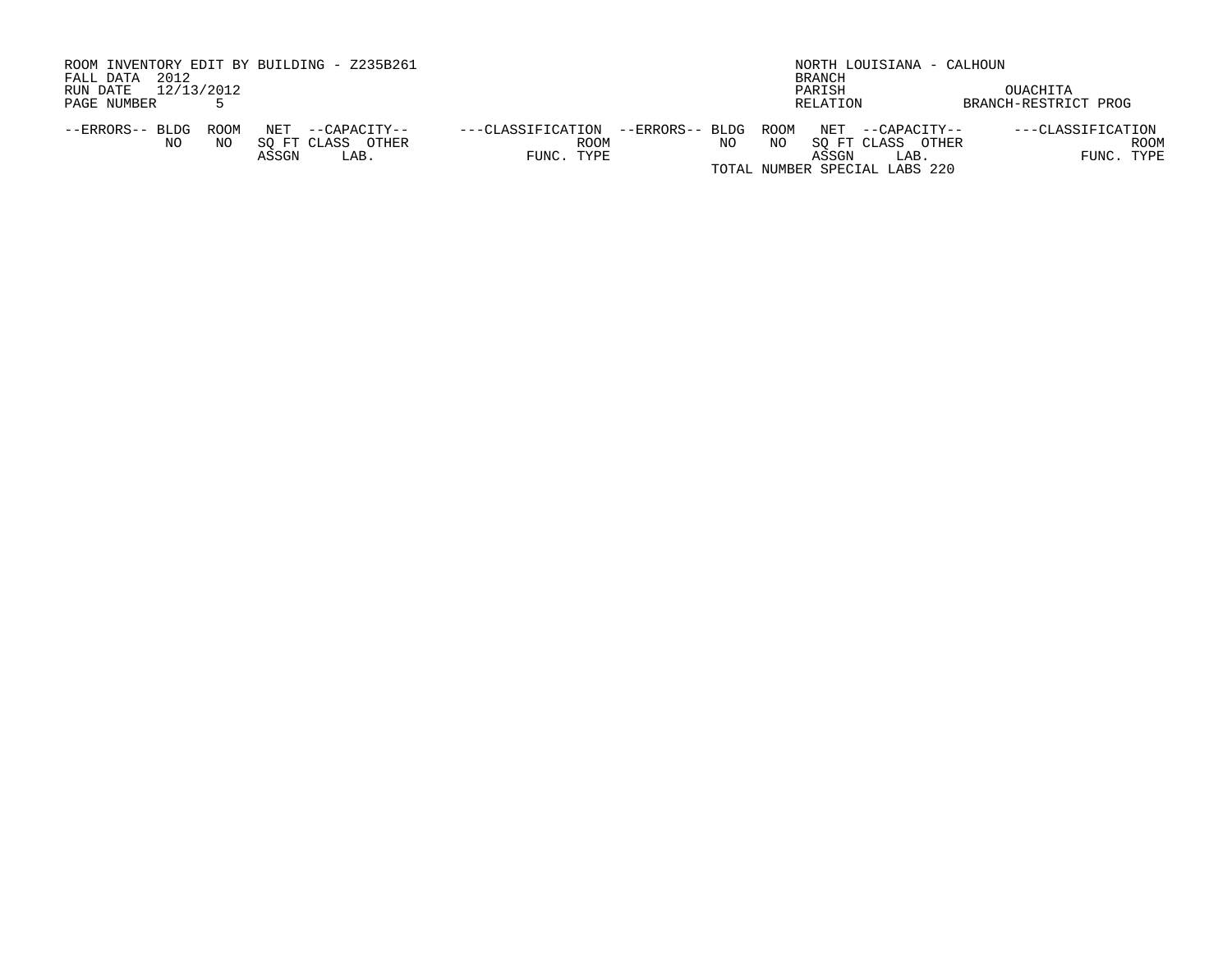- ERROR 1 BLD NUMBER OF THE ROOM FILE DOES NOT MATCH THE BLD NUMBER OF THE BLD FILE. THE BUILDING NUMBERS SHOULD BE EXACTLY THE SAME ON THE BUILDING FILE AND THE ROOM FILE.
- ERROR 2 DUPLICATE RECORD IN THE ROOM FILE.
- ERROR 3 NET ASSIGNABLE SQUARE FEET IS BLANK.
- ERROR 4 CAPACITY IS NOT ENTERED FOR ROOM TYPE 110, 210, 220, 230, 250, 410, 430, 610, 910, 920.
- ERROR 5 BUILDING DOES NOT CONTAIN ANY ROOMS. IF THE BUILDING IS A WAREHOUSE, BARN, ETC. WITH NO ROOMS, CODE ONE ROOM WITH THE GROSS AND NET EQUAL.
- ERROR 6 FUNCTION USE OF ROOMS IS 00 AND ROOM TYPE NOT 010, 020, 030, 051, 052, OR 053.
- ERROR 7 ROOM TYPE IS NOT A VALID ROOM USE CODE OR PCS FUNCTION USE CODE IS NOT A VALID CODE
- ERROR 8 ROOM TYPE IS WRONG (000).

| TOTAL NUMBER OF ROOM RECORDS                                                                                    | 81    |
|-----------------------------------------------------------------------------------------------------------------|-------|
| TOTAL CLASSROOM CAPACITY<br>TOTAL LAB CAPACITY                                                                  | 23    |
| TOTAL OTHER CAPACITY                                                                                            | 14    |
| TOTAL NON ASSIGN AREA - ROOMS (FUNCT 00)                                                                        | 919   |
| TOTAL UNASSIGNED AREA - ROOMS (FUNCT 81, 82, 83)                                                                |       |
| TOTAL FACIL IN USE - ROOMS (FUNCT 10 THROUGH 70)                                                                | 54431 |
| TOTAL ASSIGNABLE AREA - ROOMS (FUNCT 10 THROUGH 83)                                                             | 54431 |
| TOTAL NUMBER OF NON-ASSIGN ROOMS (FUNCT 00)                                                                     | 15    |
| TOTAL NUMBER OF INSTRUCTIONAL, RESEARCH, ACADEMIC SUPPORT, AND STUDENT SERVICE ROOMS (FUNCTS 10, 20, 40 AND 50) | 50    |
| TOTAL NUMBER OF PUBLIC SERVICE, INSTITUTIONAL SUPPORT AND INDEPENDENT OPERATIONS ROOMS (FUNCTS 30, 60 AND 70)   | 12    |
| TOTAL NUMBER OF UNASSIGNED ROOMS (FUNCT 81, 82, 83)                                                             |       |
| TOTAL NUMBER OF ASSIGNABLE ROOMS (FUNCT 10 TO 83)                                                               | 66    |
| TOTAL NUMBER OF CLASSROOMS<br>(110)                                                                             |       |
| TOTAL NUMBER OF COMPUTER CLASSROOMS (140)                                                                       |       |
| (210)<br>TOTAL NUMBER OF LABS                                                                                   |       |
| (220)<br>TOTAL NUMBER OF SPECIAL LABS                                                                           |       |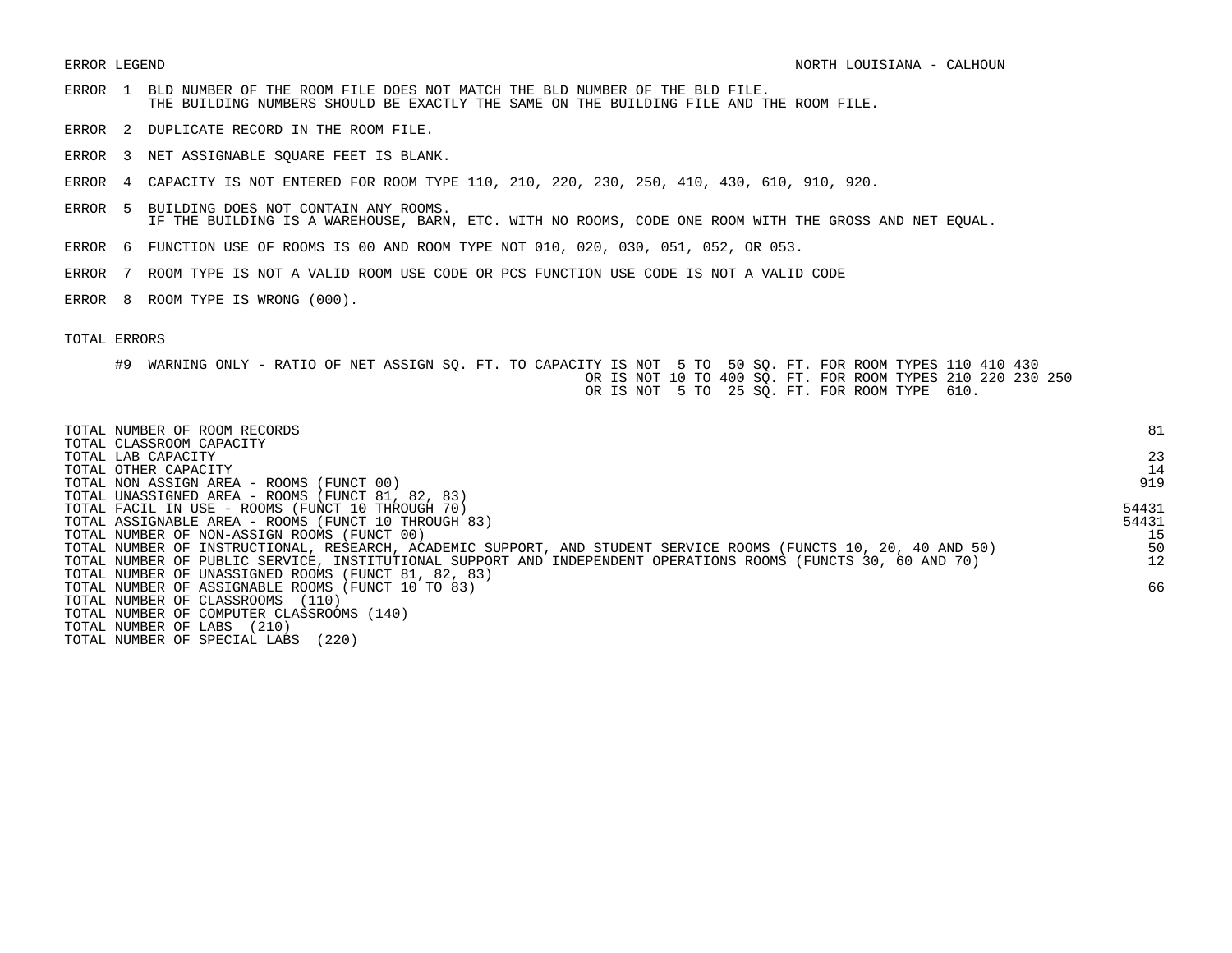| ROOM INVENTORY EDIT BY BUILDING - Z235B261<br>FALL DATA 2012 |                |      |                                 |                                                                                                                                                                                                                                          |            |             |           |           | BRANCH                                           | HILL FARM - HOMER                                                                                          |              |                                                          |        |
|--------------------------------------------------------------|----------------|------|---------------------------------|------------------------------------------------------------------------------------------------------------------------------------------------------------------------------------------------------------------------------------------|------------|-------------|-----------|-----------|--------------------------------------------------|------------------------------------------------------------------------------------------------------------|--------------|----------------------------------------------------------|--------|
| RUN DATE 12/13/2012<br>PAGE NUMBER 1                         |                |      |                                 |                                                                                                                                                                                                                                          |            |             |           |           |                                                  |                                                                                                            |              | PARISH CLAIBORNE<br>RELATION BRANCH-RESTRICT PROG        |        |
| --ERRORS-- BLDG ROOM                                         |                |      |                                 | $\begin{array}{cccccccccccccc} \texttt{NET} & -\texttt{CAPACITY} & - & -\texttt{-CLASSIFICATION} & -\texttt{ERRORS} & - & \texttt{BLDG} & \texttt{ROOM} & \texttt{NET} & -\texttt{CAPACITY} & - & -\texttt{-CLASSIFICATION} \end{array}$ |            |             |           |           |                                                  |                                                                                                            |              |                                                          |        |
| NO .                                                         | NO             |      | SQ FT CLASS OTHER<br>ASSGN LAB. | and the state of the state of the state of the state of the state of the state of the state of the state of th<br>The state of the state of the state of the state of the state of the state of the state of the state of the st<br>     | FUNC. TYPE | <b>ROOM</b> | NO .      |           |                                                  | NO SQ FT CLASS OTHER<br>ASSGN LAB.                                                                         |              | $\begin{array}{c} \text{FIMC} \end{array}$<br>FUNC. TYPE | ROOM   |
|                                                              | 0002 0001 1860 |      |                                 |                                                                                                                                                                                                                                          | 92 970     |             |           |           | TOTAL NUMBER CLASSROOMS<br>TOTAL NUMBER LABS 210 | TOTAL NUMBER COMPUTER CLASSROOMS<br>TOTAL NUMBER SPECIAL LABS 220                                          |              | TOTAL NET ASSIGN SQ. FT. IN ROOM FILE 1,860              |        |
|                                                              | 0003 0101      | 216  |                                 | 21                                                                                                                                                                                                                                       | 315        |             |           | 0003 0102 | 1015                                             |                                                                                                            |              |                                                          | 21 680 |
|                                                              | 0003 0103      | 156  |                                 | 21                                                                                                                                                                                                                                       | 710        |             | 0003 0104 |           | 216                                              |                                                                                                            | $\mathbf{1}$ | 21                                                       | 310    |
|                                                              | 0003 0105      | 216  | $\mathbf{1}$                    | 21                                                                                                                                                                                                                                       | 310        |             | 0003 0106 |           | 168                                              |                                                                                                            | $\mathbf{1}$ | 21                                                       | 310    |
|                                                              | 0003 0107      | 168  | $\mathbf{1}$                    | 21                                                                                                                                                                                                                                       | 310        |             | 0003 0108 |           | 168                                              |                                                                                                            | $\mathbf{1}$ | 21                                                       | 310    |
|                                                              | 0003 0109      | 228  |                                 | 21                                                                                                                                                                                                                                       | 350        |             | 0003 0110 |           | 108                                              |                                                                                                            |              | 00                                                       | 030    |
|                                                              | 0003 0111      | 148  |                                 | 0 <sub>0</sub>                                                                                                                                                                                                                           | 030        |             | 0003 0112 |           | 16                                               |                                                                                                            |              | 00 <sub>o</sub>                                          | 010    |
|                                                              | 0003 0113      | 84   |                                 | 0 <sub>0</sub>                                                                                                                                                                                                                           | 030        |             |           |           | TOTAL NUMBER CLASSROOMS<br>TOTAL NUMBER LABS 210 | TOTAL NET ASSIGN SQ. FT. IN ROOM FILE<br>TOTAL NUMBER COMPUTER CLASSROOMS<br>TOTAL NUMBER SPECIAL LABS 220 |              | 2.551                                                    |        |
|                                                              | 0004 0001 2800 |      |                                 | 92                                                                                                                                                                                                                                       | 970        |             |           |           | TOTAL NUMBER CLASSROOMS<br>TOTAL NUMBER LABS 210 | TOTAL NET ASSIGN SQ. FT. IN ROOM FILE<br>TOTAL NUMBER COMPUTER CLASSROOMS<br>TOTAL NUMBER SPECIAL LABS 220 |              | 2,800                                                    |        |
|                                                              | 0005 0101      | 960  |                                 | 21                                                                                                                                                                                                                                       | 740        |             | 0005 0102 |           | 228                                              | $\mathbf{1}$                                                                                               |              | 21                                                       | 310    |
|                                                              | 0005 0103      | 55   |                                 | 0 <sub>0</sub>                                                                                                                                                                                                                           | 030        |             | 0005 0104 |           | 132                                              |                                                                                                            |              | 00                                                       | 030    |
|                                                              | 0005 0105      | 2400 |                                 | 21                                                                                                                                                                                                                                       | 720        |             |           | 0005 0106 | 400                                              |                                                                                                            |              | 21                                                       | 725    |
|                                                              | 0005 0107      | 720  |                                 | 21                                                                                                                                                                                                                                       | 740        |             |           |           | TOTAL NUMBER CLASSROOMS<br>TOTAL NUMBER LABS 210 | TOTAL NUMBER COMPUTER CLASSROOMS<br>TOTAL NUMBER SPECIAL LABS 220                                          |              | TOTAL NET ASSIGN SQ. FT. IN ROOM FILE 4,708              |        |
|                                                              | 0006 0001 1800 |      |                                 | 92                                                                                                                                                                                                                                       | 970        |             |           |           | TOTAL NUMBER CLASSROOMS                          | TOTAL NET ASSIGN SQ. FT. IN ROOM FILE<br>TOTAL NUMBER COMPUTER CLASSROOMS                                  |              | 1,800                                                    |        |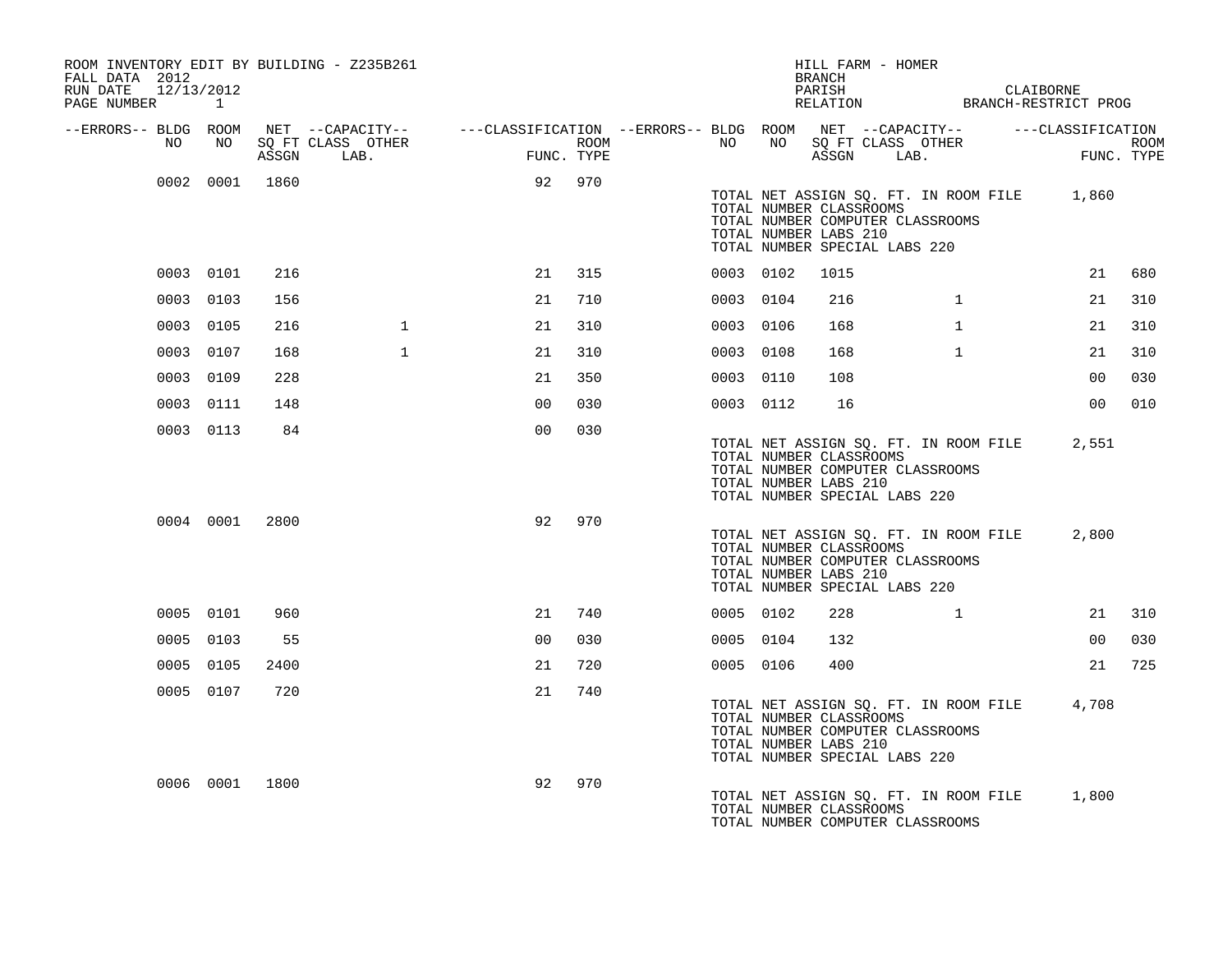| ROOM INVENTORY EDIT BY BUILDING - Z235B261<br>FALL DATA 2012<br>RUN DATE 12/13/2012<br>PAGE NUMBER | 2              |                |                                                                                                                                                                                                    |    |     |  | HILL FARM - HOMER<br>BRANCH<br>PARISH CLAIBORNE RELATION BRANCH-RESTRICT PROG                                                                                        |  |       |  |
|----------------------------------------------------------------------------------------------------|----------------|----------------|----------------------------------------------------------------------------------------------------------------------------------------------------------------------------------------------------|----|-----|--|----------------------------------------------------------------------------------------------------------------------------------------------------------------------|--|-------|--|
| --ERRORS-- BLDG ROOM                                                                               |                |                |                                                                                                                                                                                                    |    |     |  |                                                                                                                                                                      |  |       |  |
| NO                                                                                                 | NO NO          |                | NET --CAPACITY-- ----CLASSIFICATION --ERRORS--- BLDG ROOM NET --CAPACITY-- ------CLASSIFICATION<br>SQ FT CLASS OTHER ROOM NO SQ FT CLASS OTHER ROOM<br>ASSGN LAB. FUNC. TYPE ASSGN LAB. FUNC. TYPE |    |     |  | TOTAL NUMBER LABS 210                                                                                                                                                |  |       |  |
|                                                                                                    |                |                |                                                                                                                                                                                                    |    |     |  | TOTAL NUMBER SPECIAL LABS 220                                                                                                                                        |  |       |  |
|                                                                                                    |                | 0007 0001 1800 |                                                                                                                                                                                                    | 92 | 970 |  | TOTAL NET ASSIGN SQ. FT. IN ROOM FILE 1,800<br>TOTAL NUMBER CLASSROOMS<br>TOTAL NUMBER COMPUTER CLASSROOMS<br>TOTAL NUMBER LABS 210<br>TOTAL NUMBER SPECIAL LABS 220 |  |       |  |
|                                                                                                    | 0008 0001      | 936            |                                                                                                                                                                                                    | 92 | 970 |  | TOTAL NET ASSIGN SQ. FT. IN ROOM FILE<br>TOTAL NUMBER CLASSROOMS<br>TOTAL NUMBER COMPUTER CLASSROOMS<br>TOTAL NUMBER LABS 210<br>TOTAL NUMBER SPECIAL LABS 220       |  | 936   |  |
|                                                                                                    | 0010 0001      | 936            |                                                                                                                                                                                                    | 21 | 970 |  | TOTAL NET ASSIGN SQ. FT. IN ROOM FILE<br>TOTAL NUMBER CLASSROOMS<br>TOTAL NUMBER COMPUTER CLASSROOMS<br>TOTAL NUMBER LABS 210<br>TOTAL NUMBER SPECIAL LABS 220       |  | 936   |  |
|                                                                                                    | 0011 0001      | 936            |                                                                                                                                                                                                    | 92 | 970 |  | TOTAL NET ASSIGN SQ. FT. IN ROOM FILE<br>TOTAL NUMBER CLASSROOMS<br>TOTAL NUMBER COMPUTER CLASSROOMS<br>TOTAL NUMBER LABS 210<br>TOTAL NUMBER SPECIAL LABS 220       |  | 936   |  |
|                                                                                                    | 0013 0101      | 280            |                                                                                                                                                                                                    | 21 | 590 |  | TOTAL NET ASSIGN SQ. FT. IN ROOM FILE<br>TOTAL NUMBER CLASSROOMS<br>TOTAL NUMBER COMPUTER CLASSROOMS<br>TOTAL NUMBER LABS 210<br>TOTAL NUMBER SPECIAL LABS 220       |  | 280   |  |
|                                                                                                    | 0015 0001 2100 |                |                                                                                                                                                                                                    | 92 | 970 |  | TOTAL NET ASSIGN SQ. FT. IN ROOM FILE<br>TOTAL NUMBER CLASSROOMS<br>TOTAL NUMBER COMPUTER CLASSROOMS<br>TOTAL NUMBER LABS 210<br>TOTAL NUMBER SPECIAL LABS 220       |  | 2,100 |  |
|                                                                                                    | 0017 0001 2500 |                |                                                                                                                                                                                                    | 92 | 970 |  | TOTAL NET ASSIGN SQ. FT. IN ROOM FILE<br>TOTAL NUMBER CLASSROOMS<br>TOTAL NUMBER COMPUTER CLASSROOMS<br>TOTAL NUMBER LABS 210<br>TOTAL NUMBER SPECIAL LABS 220       |  | 2,500 |  |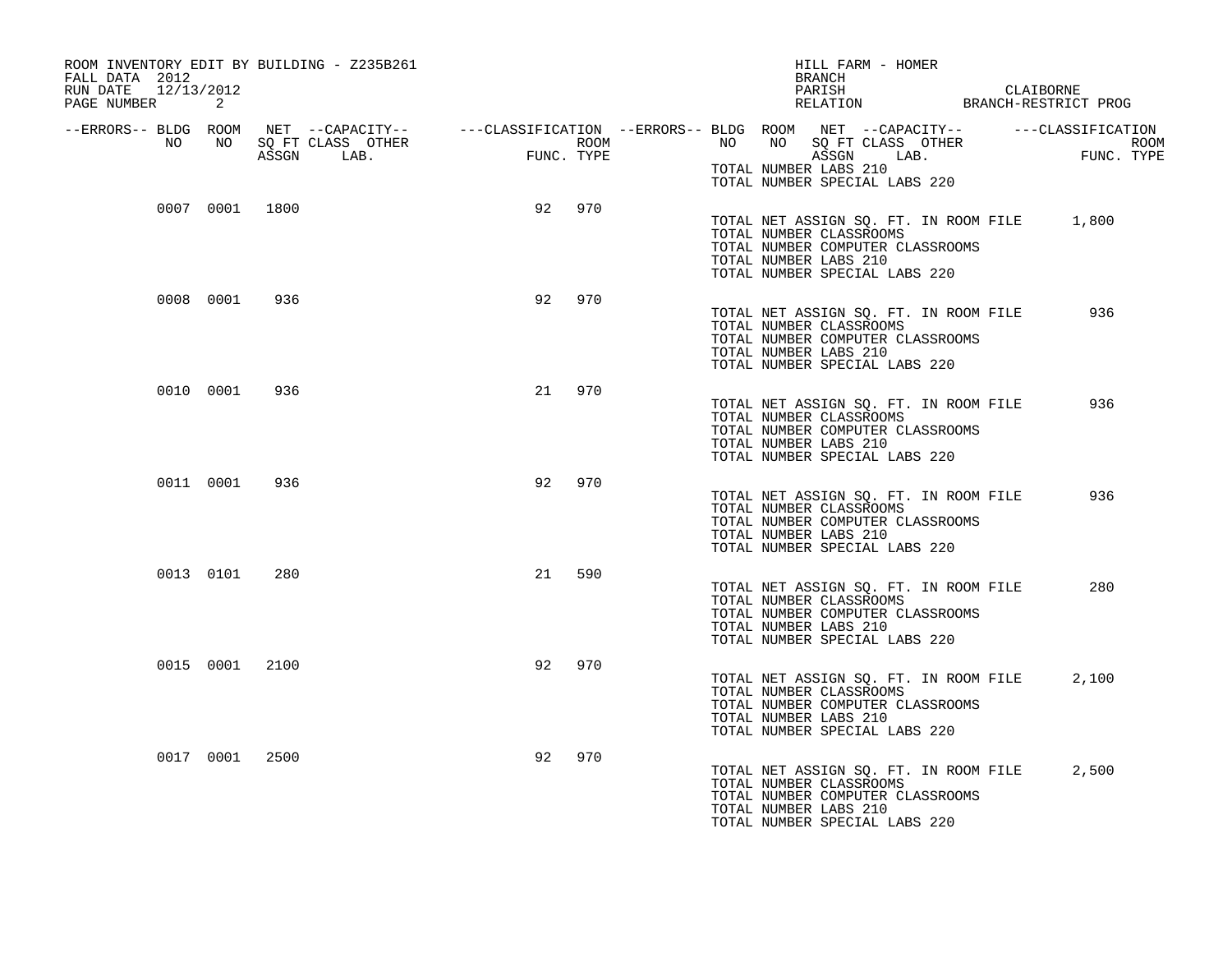| FALL DATA 2012<br>RUN DATE 12/13/2012<br>PAGE NUMBER |    | $\mathbf{3}$ |                | ROOM INVENTORY EDIT BY BUILDING - Z235B261                                                                                                                                                                 |                |        |           |                                                                                                    | HILL FARM - HOMER<br>BRANCH |                                                                           | PARISH CLAIBORNE RELATION BRANCH-RESTRICT PROG |        |
|------------------------------------------------------|----|--------------|----------------|------------------------------------------------------------------------------------------------------------------------------------------------------------------------------------------------------------|----------------|--------|-----------|----------------------------------------------------------------------------------------------------|-----------------------------|---------------------------------------------------------------------------|------------------------------------------------|--------|
| --ERRORS-- BLDG ROOM                                 | NO | NO           |                | NET --CAPACITY-- ----CLASSIFICATION --ERRORS-- BLDG ROOM NET --CAPACITY-- -----CLASSIFICATION<br>SQ FT CLASS OTHER ROOM ROOM NO SQ FT CLASS OTHER ROOM ROOM<br>ASSGN LAB. FUNC. TYPE ASSGN LAB. FUNC. TYPE |                |        |           |                                                                                                    |                             |                                                                           |                                                |        |
|                                                      |    |              |                |                                                                                                                                                                                                            |                |        |           |                                                                                                    |                             |                                                                           |                                                |        |
|                                                      |    |              | 0018 0001 2000 |                                                                                                                                                                                                            |                | 92 970 |           | TOTAL NUMBER CLASSROOMS<br>TOTAL NUMBER LABS 210<br>TOTAL NUMBER SPECIAL LABS 220                  |                             | TOTAL NUMBER COMPUTER CLASSROOMS                                          | TOTAL NET ASSIGN SQ. FT. IN ROOM FILE 2,000    |        |
|                                                      |    | 0019 0101    | 320            |                                                                                                                                                                                                            | 21             | 590    |           | 0019 0102                                                                                          | 120                         |                                                                           |                                                | 21 590 |
|                                                      |    | 0019 0103    | 1800           |                                                                                                                                                                                                            | 21             | 730    |           | TOTAL NUMBER CLASSROOMS<br>TOTAL NUMBER LABS 210<br>TOTAL NUMBER SPECIAL LABS 220                  |                             | TOTAL NUMBER COMPUTER CLASSROOMS                                          | TOTAL NET ASSIGN SQ. FT. IN ROOM FILE 2,240    |        |
|                                                      |    | 0020 0101    | 170            |                                                                                                                                                                                                            | 21             | 730    |           | 0020 0102 442<br>TOTAL NUMBER CLASSROOMS<br>TOTAL NUMBER LABS 210<br>TOTAL NUMBER SPECIAL LABS 220 |                             | TOTAL NET ASSIGN SQ. FT. IN ROOM FILE<br>TOTAL NUMBER COMPUTER CLASSROOMS | 612                                            | 21 730 |
|                                                      |    | 0021 0102    | 160            |                                                                                                                                                                                                            | 21             | 730    | 0021 0103 |                                                                                                    | 96                          |                                                                           | 00                                             | 030    |
|                                                      |    | 0021 0104    | 224            | $\mathbf{1}$                                                                                                                                                                                               | 21             | 310    | 0021 0105 |                                                                                                    | 396                         |                                                                           | 21                                             | 570    |
|                                                      |    | 0021 0106    | 75             |                                                                                                                                                                                                            | 0 <sub>0</sub> | 030    |           | 0021 0107                                                                                          | 75                          |                                                                           | 00                                             | 030    |
|                                                      |    | 0021 0108    | 231            |                                                                                                                                                                                                            | 21             | 575    |           | TOTAL NUMBER CLASSROOMS<br>TOTAL NUMBER LABS 210<br>TOTAL NUMBER SPECIAL LABS 220                  |                             | TOTAL NUMBER COMPUTER CLASSROOMS                                          | TOTAL NET ASSIGN SQ. FT. IN ROOM FILE 1,011    |        |
|                                                      |    | 0022 0101    | 120            |                                                                                                                                                                                                            | 21             | 570    |           | 0022 0102                                                                                          | 60                          |                                                                           |                                                | 21 575 |
|                                                      |    | 0022 0103    | 120            |                                                                                                                                                                                                            | 21             | 570    |           | TOTAL NUMBER CLASSROOMS<br>TOTAL NUMBER LABS 210<br>TOTAL NUMBER SPECIAL LABS 220                  |                             | TOTAL NET ASSIGN SQ. FT. IN ROOM FILE<br>TOTAL NUMBER COMPUTER CLASSROOMS | 300                                            |        |
|                                                      |    | 0023 0101    | 960            |                                                                                                                                                                                                            | 21             | 570    |           | 0023 0102<br>TOTAL NUMBER CLASSROOMS<br>TOTAL NUMBER LABS 210                                      | 624                         | TOTAL NUMBER COMPUTER CLASSROOMS                                          | TOTAL NET ASSIGN SQ. FT. IN ROOM FILE 1,584    | 21 575 |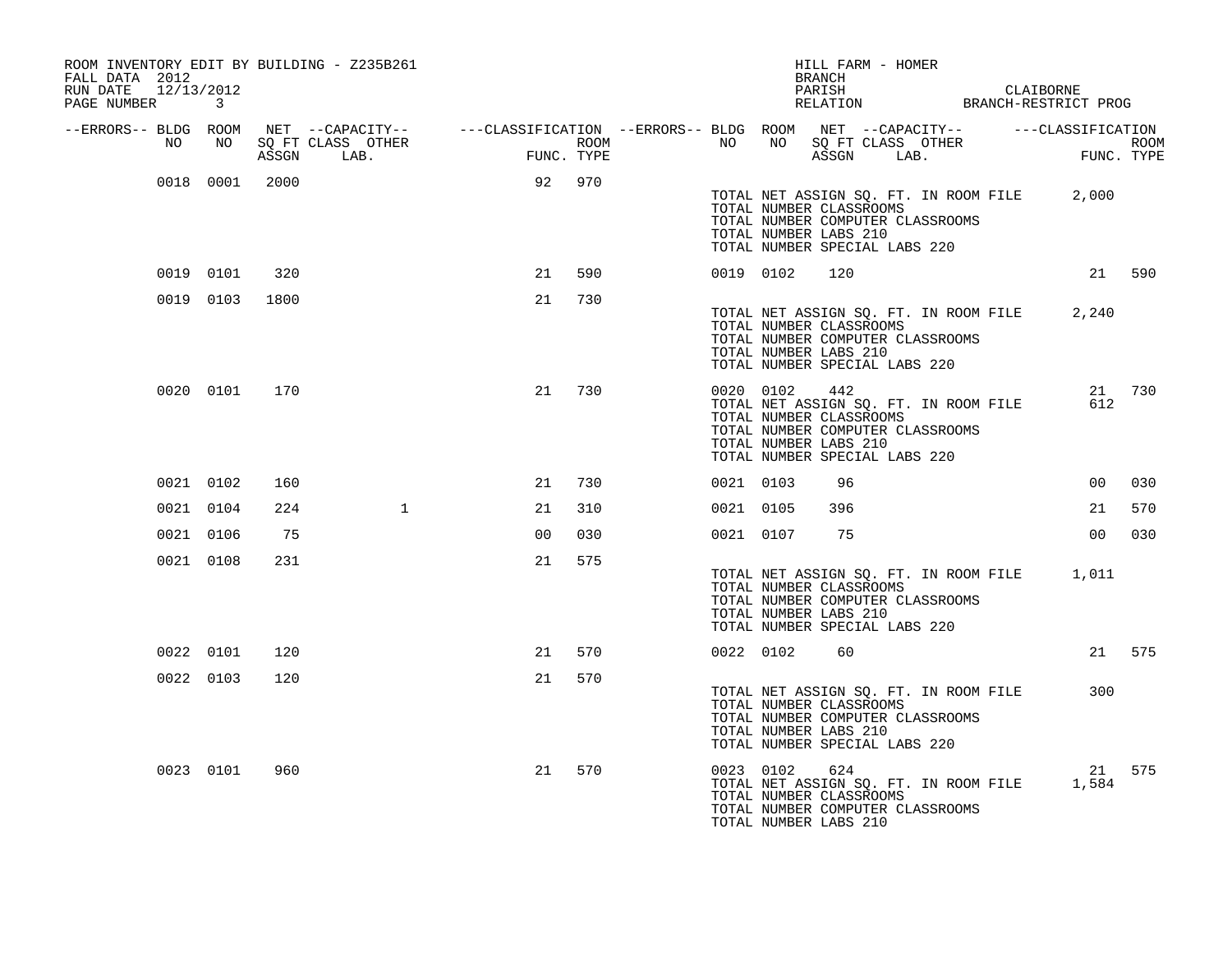| ROOM INVENTORY EDIT BY BUILDING - Z235B261<br>FALL DATA 2012<br>RUN DATE 12/13/2012 |           |                |                                                                                                                                                                                                                                     |    |        |           |                                                                                   | BRANCH | HILL FARM - HOMER |                                  |                                       |                                                   |             |     |
|-------------------------------------------------------------------------------------|-----------|----------------|-------------------------------------------------------------------------------------------------------------------------------------------------------------------------------------------------------------------------------------|----|--------|-----------|-----------------------------------------------------------------------------------|--------|-------------------|----------------------------------|---------------------------------------|---------------------------------------------------|-------------|-----|
| PAGE NUMBER 4                                                                       |           |                |                                                                                                                                                                                                                                     |    |        |           |                                                                                   |        |                   |                                  |                                       | PARISH CLAIBORNE<br>RELATION BRANCH-RESTRICT PROG |             |     |
|                                                                                     |           |                | ERRORS-- BLDG ROOM NET --CAPACITY--- --CLASSIFICATION--ERRORS-- BLDG ROOM NET --CAPACITY---------CLASSIFICATION-<br>NO NO SQ FT CLASS OTHER ROOM NO SQ FT CLASS OTHER ROOM NO SQ FT CLASS OTHER ROOM<br>ASSGN LAB. FUNC. TYPE ASSGN |    |        |           |                                                                                   |        |                   | TOTAL NUMBER SPECIAL LABS 220    |                                       |                                                   |             |     |
|                                                                                     |           | 0024 0101 140  |                                                                                                                                                                                                                                     |    | 21 570 |           | TOTAL NUMBER CLASSROOMS<br>TOTAL NUMBER LABS 210<br>TOTAL NUMBER SPECIAL LABS 220 |        |                   | TOTAL NUMBER COMPUTER CLASSROOMS |                                       | TOTAL NET ASSIGN SQ. FT. IN ROOM FILE 140         |             |     |
|                                                                                     | 0025 0101 | 140            |                                                                                                                                                                                                                                     | 21 | 570    |           | TOTAL NUMBER CLASSROOMS<br>TOTAL NUMBER LABS 210<br>TOTAL NUMBER SPECIAL LABS 220 |        |                   | TOTAL NUMBER COMPUTER CLASSROOMS | TOTAL NET ASSIGN SQ. FT. IN ROOM FILE |                                                   | 140         |     |
|                                                                                     | 0026 0101 | 143            |                                                                                                                                                                                                                                     | 21 | 730    | 0026 0102 |                                                                                   | 143    |                   |                                  |                                       |                                                   | 21          | 730 |
|                                                                                     | 0026 0103 | 143            |                                                                                                                                                                                                                                     | 21 | 730    | 0026 0104 |                                                                                   | 143    |                   |                                  |                                       |                                                   | 21          | 730 |
|                                                                                     | 0026 0105 | 143            |                                                                                                                                                                                                                                     | 21 | 730    | 0026 0106 |                                                                                   | 143    |                   |                                  |                                       |                                                   | 21          | 730 |
|                                                                                     | 0026 0107 | 143            |                                                                                                                                                                                                                                     | 21 | 730    | 0026 0108 |                                                                                   | 143    |                   |                                  |                                       |                                                   | 21          | 730 |
|                                                                                     | 0026 0109 | 320            |                                                                                                                                                                                                                                     | 21 | 730    | 0026 0110 |                                                                                   | 340    |                   |                                  |                                       |                                                   | 21          | 730 |
|                                                                                     | 0026 0111 | 196            |                                                                                                                                                                                                                                     | 21 | 730    | 0026 0112 | TOTAL NUMBER CLASSROOMS<br>TOTAL NUMBER LABS 210<br>TOTAL NUMBER SPECIAL LABS 220 | 280    |                   | TOTAL NUMBER COMPUTER CLASSROOMS | TOTAL NET ASSIGN SQ. FT. IN ROOM FILE |                                                   | 21<br>2,280 | 730 |
|                                                                                     | 0027 0101 | 360            |                                                                                                                                                                                                                                     | 21 | 570    |           | TOTAL NUMBER CLASSROOMS<br>TOTAL NUMBER LABS 210<br>TOTAL NUMBER SPECIAL LABS 220 |        |                   | TOTAL NUMBER COMPUTER CLASSROOMS | TOTAL NET ASSIGN SQ. FT. IN ROOM FILE |                                                   | 360         |     |
|                                                                                     |           | 0030 0101 1870 |                                                                                                                                                                                                                                     |    | 21 730 |           | TOTAL NUMBER CLASSROOMS<br>TOTAL NUMBER LABS 210<br>TOTAL NUMBER SPECIAL LABS 220 |        |                   | TOTAL NUMBER COMPUTER CLASSROOMS |                                       | TOTAL NET ASSIGN SQ. FT. IN ROOM FILE 1,870       |             |     |
|                                                                                     | 0033 0101 | 960            |                                                                                                                                                                                                                                     | 21 | 730    |           | TOTAL NUMBER CLASSROOMS                                                           |        |                   | TOTAL NUMBER COMPUTER CLASSROOMS | TOTAL NET ASSIGN SQ. FT. IN ROOM FILE |                                                   | 960         |     |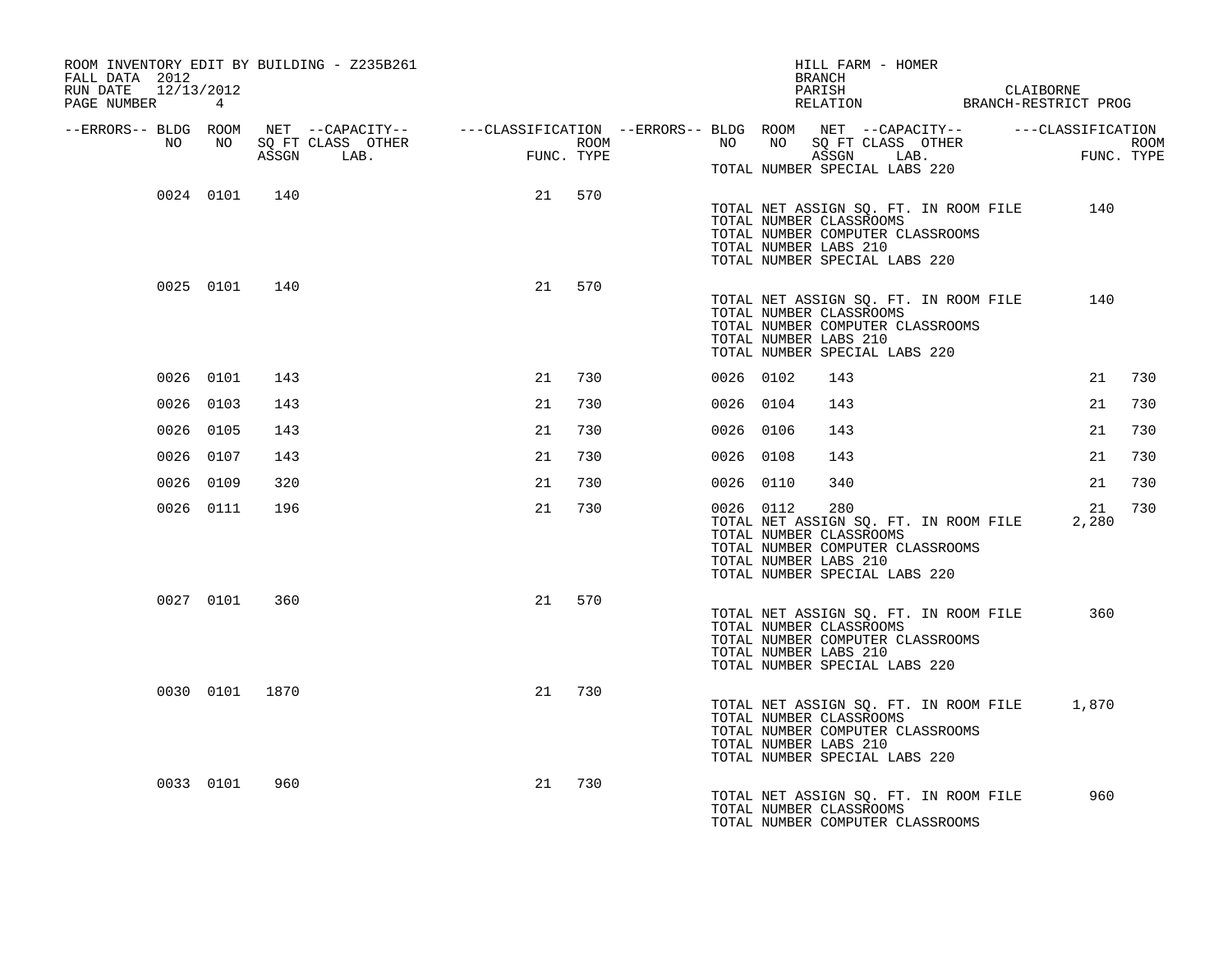| ROOM INVENTORY EDIT BY BUILDING - Z235B261<br>FALL DATA 2012<br>RUN DATE 12/13/2012<br>PAGE NUMBER 5 |           |                |                                                                                                                                                                                                            |    |        |           |           | HILL FARM - HOMER<br>BRANCH<br>PARISH CLAIBORNE RELATION BRANCH-RESTRICT PROG                                                                                        |  |           |        |
|------------------------------------------------------------------------------------------------------|-----------|----------------|------------------------------------------------------------------------------------------------------------------------------------------------------------------------------------------------------------|----|--------|-----------|-----------|----------------------------------------------------------------------------------------------------------------------------------------------------------------------|--|-----------|--------|
| --ERRORS-- BLDG ROOM<br>NO                                                                           | NO        |                | NET --CAPACITY-- ----CLASSIFICATION --ERRORS-- BLDG ROOM NET --CAPACITY-- -----CLASSIFICATION<br>SQ FT CLASS OTHER ROOM ROOM NO SQ FT CLASS OTHER ROOM ROOM<br>ASSGN LAB. FUNC. TYPE ASSGN LAB. FUNC. TYPE |    |        |           |           | TOTAL NUMBER LABS 210<br>TOTAL NUMBER SPECIAL LABS 220                                                                                                               |  |           |        |
|                                                                                                      |           | 0035 0001 1500 |                                                                                                                                                                                                            | 92 | 970    |           |           | TOTAL NET ASSIGN SQ. FT. IN ROOM FILE 1,500<br>TOTAL NUMBER CLASSROOMS<br>TOTAL NUMBER COMPUTER CLASSROOMS<br>TOTAL NUMBER LABS 210<br>TOTAL NUMBER SPECIAL LABS 220 |  |           |        |
|                                                                                                      |           | 0036 0001 1800 |                                                                                                                                                                                                            | 92 | 970    |           |           | TOTAL NET ASSIGN SQ. FT. IN ROOM FILE 1,800<br>TOTAL NUMBER CLASSROOMS<br>TOTAL NUMBER COMPUTER CLASSROOMS<br>TOTAL NUMBER LABS 210<br>TOTAL NUMBER SPECIAL LABS 220 |  |           |        |
|                                                                                                      |           | 0037 0001 1228 |                                                                                                                                                                                                            | 92 | 970    |           |           | TOTAL NET ASSIGN SQ. FT. IN ROOM FILE 1,228<br>TOTAL NUMBER CLASSROOMS<br>TOTAL NUMBER COMPUTER CLASSROOMS<br>TOTAL NUMBER LABS 210<br>TOTAL NUMBER SPECIAL LABS 220 |  |           |        |
|                                                                                                      | 0038 0101 | 238            |                                                                                                                                                                                                            | 21 | 730    |           |           | TOTAL NET ASSIGN SQ. FT. IN ROOM FILE<br>TOTAL NUMBER CLASSROOMS<br>TOTAL NUMBER COMPUTER CLASSROOMS<br>TOTAL NUMBER LABS 210<br>TOTAL NUMBER SPECIAL LABS 220       |  | 238       |        |
|                                                                                                      | 0040 0101 | 200            |                                                                                                                                                                                                            | 21 | 570    |           |           | TOTAL NET ASSIGN SQ. FT. IN ROOM FILE<br>TOTAL NUMBER CLASSROOMS<br>TOTAL NUMBER COMPUTER CLASSROOMS<br>TOTAL NUMBER LABS 210<br>TOTAL NUMBER SPECIAL LABS 220       |  | 200       |        |
|                                                                                                      | 0041 0101 | 38             |                                                                                                                                                                                                            |    | 21 575 | 0041 0102 |           | 38                                                                                                                                                                   |  |           | 21 575 |
|                                                                                                      | 0041 0103 | 38             |                                                                                                                                                                                                            | 21 | 575    | 0041 0104 |           | 38<br>TOTAL NET ASSIGN SQ. FT. IN ROOM FILE<br>TOTAL NUMBER CLASSROOMS<br>TOTAL NUMBER COMPUTER CLASSROOMS<br>TOTAL NUMBER LABS 210<br>TOTAL NUMBER SPECIAL LABS 220 |  | 21<br>152 | 575    |
|                                                                                                      | 0042 0101 | 84             |                                                                                                                                                                                                            | 21 | 570    | 0042 0102 |           | 36                                                                                                                                                                   |  |           | 21 575 |
|                                                                                                      | 0042 0103 | 36             |                                                                                                                                                                                                            | 21 | 575    |           | 0042 0104 | 84<br>TOTAL NET ASSIGN SQ. FT. IN ROOM FILE                                                                                                                          |  | 21<br>240 | 570    |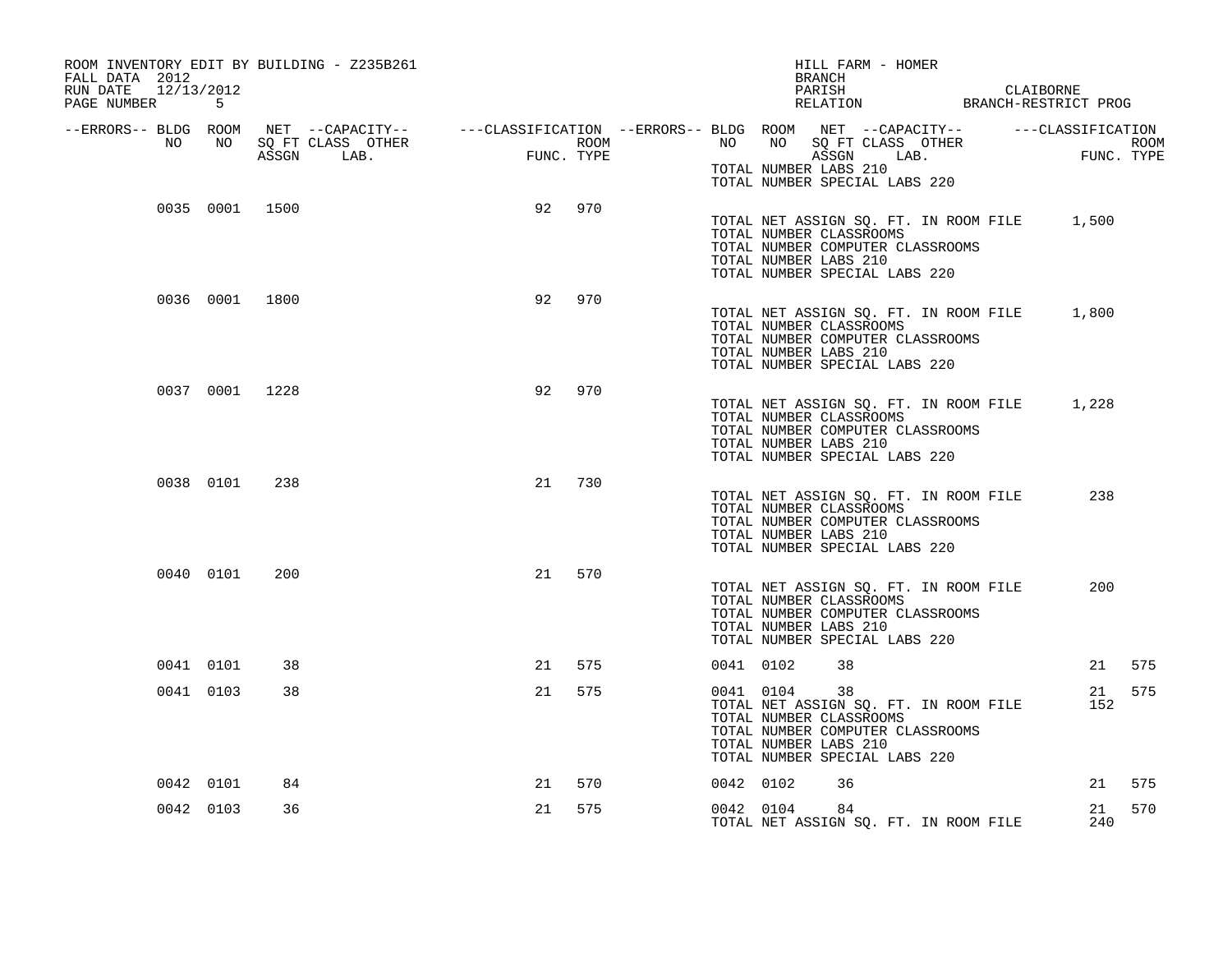| ROOM INVENTORY EDIT BY BUILDING - Z235B261<br>FALL DATA 2012<br>RUN DATE 12/13/2012                                       |           |                |                   |              |                |            |           |           | HILL FARM - HOMER<br>BRANCH                                                                                                                                           |                 |                    |        |
|---------------------------------------------------------------------------------------------------------------------------|-----------|----------------|-------------------|--------------|----------------|------------|-----------|-----------|-----------------------------------------------------------------------------------------------------------------------------------------------------------------------|-----------------|--------------------|--------|
| PAGE NUMBER 6                                                                                                             |           |                |                   |              |                |            |           |           | PARISH CLAIBORNE<br>RELATION BRANCH-RESTRICT PROG                                                                                                                     |                 |                    |        |
| --ERRORS-- BLDG ROOM NET --CAPACITY-- -----CLASSIFICATION --ERRORS-- BLDG ROOM NET --CAPACITY-- -----CLASSIFICATION<br>NO | NO 11     |                | SQ FT CLASS OTHER |              |                | ROOM       |           |           | NO NO SQ FT CLASS OTHER                                                                                                                                               |                 |                    |        |
|                                                                                                                           |           |                | ASSGN LAB.        |              | $_{\rm{FUNC}}$ | FUNC. TYPE |           |           | ASSGN LAB.<br>TOTAL NUMBER CLASSROOMS<br>TOTAL NUMBER COMPUTER CLASSROOMS<br>TOTAL NUMBER LABS 210<br>TOTAL NUMBER SPECIAL LABS 220                                   |                 | ROOM<br>FUNC. TYPE |        |
|                                                                                                                           |           | 0043 0101 476  |                   |              | 21             | 740        |           | 0043 0102 | 140<br>TOTAL NET ASSIGN SQ. FT. IN ROOM FILE<br>TOTAL NUMBER CLASSROOMS<br>TOTAL NUMBER COMPUTER CLASSROOMS<br>TOTAL NUMBER LABS 210<br>TOTAL NUMBER SPECIAL LABS 220 |                 | 616                | 21 590 |
|                                                                                                                           | 0044 0101 | 215            |                   | $\mathbf{1}$ | 21             | 310        | 0044 0102 |           | 150                                                                                                                                                                   | $\mathbf{1}$    | 21                 | 310    |
|                                                                                                                           | 0044 0103 | 150            |                   | $\mathbf{1}$ | 21             | 310        | 0044 0104 |           | 210                                                                                                                                                                   | $4\overline{ }$ | 21                 | 250    |
|                                                                                                                           | 0044 0105 | 176            | $4\overline{ }$   |              | 21             | 250        | 0044 0106 |           | 121                                                                                                                                                                   | $\mathbf{1}$    | 21                 | 310    |
|                                                                                                                           | 0044 0107 | 40             |                   |              | 0 <sub>0</sub> | 030        | 0044 0108 |           | 40                                                                                                                                                                    |                 | 0 <sub>0</sub>     | 030    |
|                                                                                                                           | 0044 0109 | 48             |                   |              | 21             | 255        | 0044 0110 |           | 40                                                                                                                                                                    |                 | 21                 | 255    |
|                                                                                                                           | 0044 0111 | 587            | 12                |              | 21             | 250        | 0044 0112 |           | 99                                                                                                                                                                    |                 | 21                 | 255    |
|                                                                                                                           | 0044 0113 | 77             |                   |              | 0 <sub>0</sub> | 030        | 0044 0114 |           | 99                                                                                                                                                                    | 2               | 21                 | 250    |
|                                                                                                                           | 0044 0115 | 121            | 2                 |              | 21             | 250        |           |           | TOTAL NET ASSIGN SQ. FT. IN ROOM FILE<br>TOTAL NUMBER CLASSROOMS<br>TOTAL NUMBER COMPUTER CLASSROOMS<br>TOTAL NUMBER LABS 210<br>TOTAL NUMBER SPECIAL LABS 220        |                 | 2,016              |        |
|                                                                                                                           |           | 0045 0101 1560 |                   |              |                | 21 575     |           |           | TOTAL NET ASSIGN SQ. FT. IN ROOM FILE<br>TOTAL NUMBER CLASSROOMS<br>TOTAL NUMBER COMPUTER CLASSROOMS<br>TOTAL NUMBER LABS 210<br>TOTAL NUMBER SPECIAL LABS 220        |                 | 1,560              |        |
|                                                                                                                           |           | 0047 0101 1560 |                   |              |                | 21 575     |           |           | TOTAL NET ASSIGN SQ. FT. IN ROOM FILE<br>TOTAL NUMBER CLASSROOMS<br>TOTAL NUMBER COMPUTER CLASSROOMS<br>TOTAL NUMBER LABS 210<br>TOTAL NUMBER SPECIAL LABS 220        |                 | 1,560              |        |
|                                                                                                                           |           | 0049 0101 1560 |                   |              | 21             | 575        |           |           | TOTAL NET ASSIGN SQ. FT. IN ROOM FILE 1,560<br>TOTAL NUMBER CLASSROOMS<br>TOTAL NUMBER COMPUTER CLASSROOMS                                                            |                 |                    |        |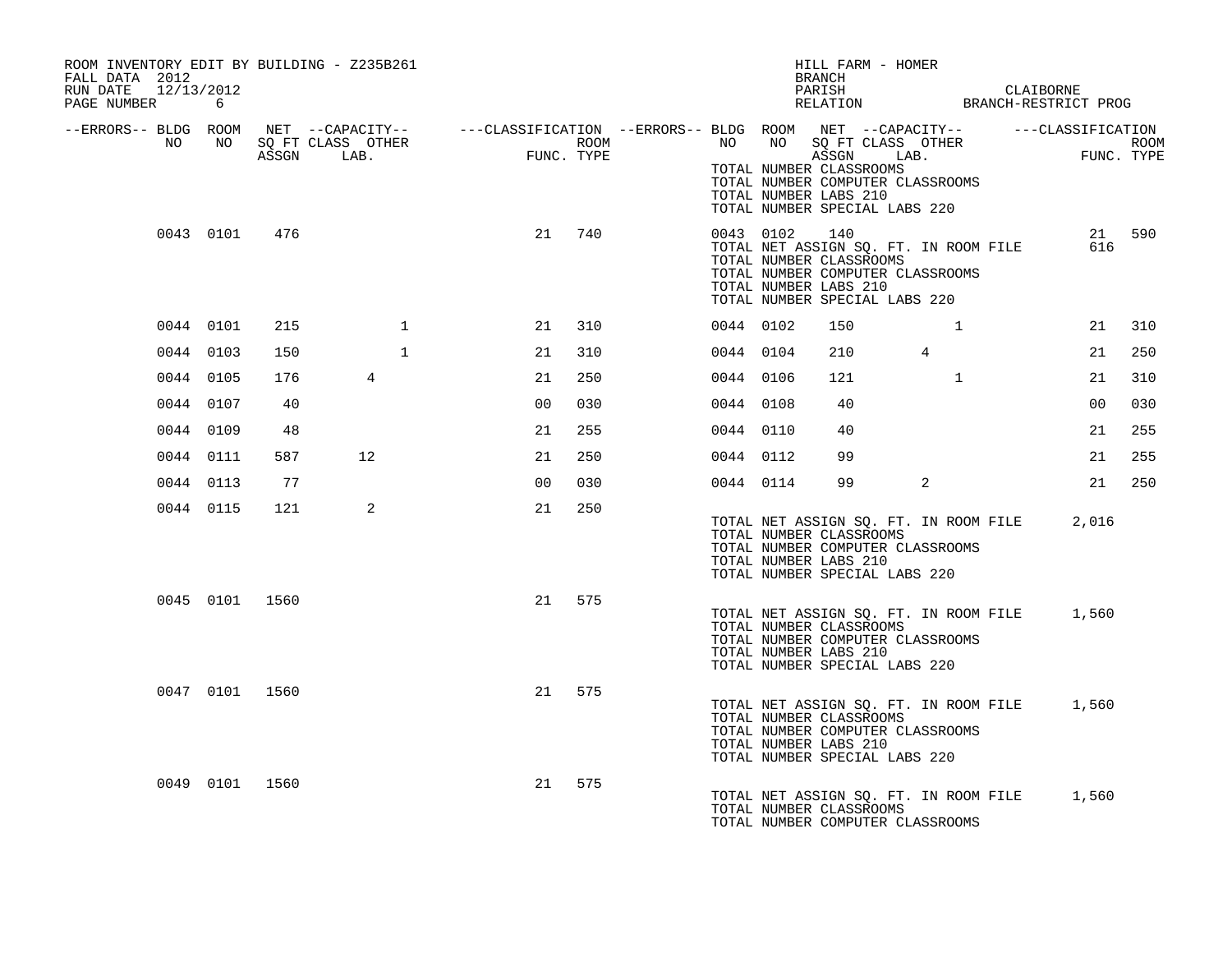| ROOM INVENTORY EDIT BY BUILDING - Z235B261<br>FALL DATA 2012<br>RUN DATE 12/13/2012<br>PAGE NUMBER 7 |                |                |    |        |  | HILL FARM - HOMER<br>BRANCH<br>PARISH CLAIBORNE RELATION BRANCH-RESTRICT PROG                                                                                                                                                                                        |       |
|------------------------------------------------------------------------------------------------------|----------------|----------------|----|--------|--|----------------------------------------------------------------------------------------------------------------------------------------------------------------------------------------------------------------------------------------------------------------------|-------|
| --ERRORS-- BLDG ROOM<br>NO                                                                           | NO             |                |    |        |  | NET --CAPACITY-- ----CLASSIFICATION --ERRORS-- BLDG ROOM NET --CAPACITY-- -----CLASSIFICATION<br>SQ FT CLASS OTHER ROOM ROOM NO SQ FT CLASS OTHER ROOM ROOM<br>ASSGN LAB. FUNC. TYPE ASSGN LAB. FUNC. TYPE<br>TOTAL NUMBER LABS 210<br>TOTAL NUMBER SPECIAL LABS 220 |       |
|                                                                                                      |                | 0050 0101 8000 |    | 21 575 |  | TOTAL NET ASSIGN SQ. FT. IN ROOM FILE 8,000<br>TOTAL NUMBER CLASSROOMS<br>TOTAL NUMBER COMPUTER CLASSROOMS<br>TOTAL NUMBER LABS 210<br>TOTAL NUMBER SPECIAL LABS 220                                                                                                 |       |
|                                                                                                      | 0051 0101 8640 |                | 21 | 570    |  | TOTAL NET ASSIGN SQ. FT. IN ROOM FILE<br>TOTAL NUMBER CLASSROOMS<br>TOTAL NUMBER COMPUTER CLASSROOMS<br>TOTAL NUMBER LABS 210<br>TOTAL NUMBER SPECIAL LABS 220                                                                                                       | 8,640 |
|                                                                                                      |                | 0052 0101 1152 | 21 | 570    |  | TOTAL NET ASSIGN SQ. FT. IN ROOM FILE<br>TOTAL NUMBER CLASSROOMS<br>TOTAL NUMBER COMPUTER CLASSROOMS<br>TOTAL NUMBER LABS 210<br>TOTAL NUMBER SPECIAL LABS 220                                                                                                       | 1,152 |
|                                                                                                      | 0054 0001 3200 |                |    | 21 585 |  | TOTAL NET ASSIGN SQ. FT. IN ROOM FILE<br>TOTAL NUMBER CLASSROOMS<br>TOTAL NUMBER COMPUTER CLASSROOMS<br>TOTAL NUMBER LABS 210<br>TOTAL NUMBER SPECIAL LABS 220                                                                                                       | 3,200 |
|                                                                                                      | 0059 0101      | 160            | 21 | 575    |  | TOTAL NET ASSIGN SQ. FT. IN ROOM FILE<br>TOTAL NUMBER CLASSROOMS<br>TOTAL NUMBER COMPUTER CLASSROOMS<br>TOTAL NUMBER LABS 210<br>TOTAL NUMBER SPECIAL LABS 220                                                                                                       | 160   |
|                                                                                                      | 0060 0101      | 160            |    | 21 575 |  | TOTAL NET ASSIGN SQ. FT. IN ROOM FILE<br>TOTAL NUMBER CLASSROOMS<br>TOTAL NUMBER COMPUTER CLASSROOMS<br>TOTAL NUMBER LABS 210<br>TOTAL NUMBER SPECIAL LABS 220                                                                                                       | 160   |
|                                                                                                      | 0061 0101      | 120            |    | 21 575 |  | TOTAL NET ASSIGN SQ. FT. IN ROOM FILE<br>TOTAL NUMBER CLASSROOMS<br>TOTAL NUMBER COMPUTER CLASSROOMS<br>TOTAL NUMBER LABS 210<br>TOTAL NUMBER SPECIAL LABS 220                                                                                                       | 120   |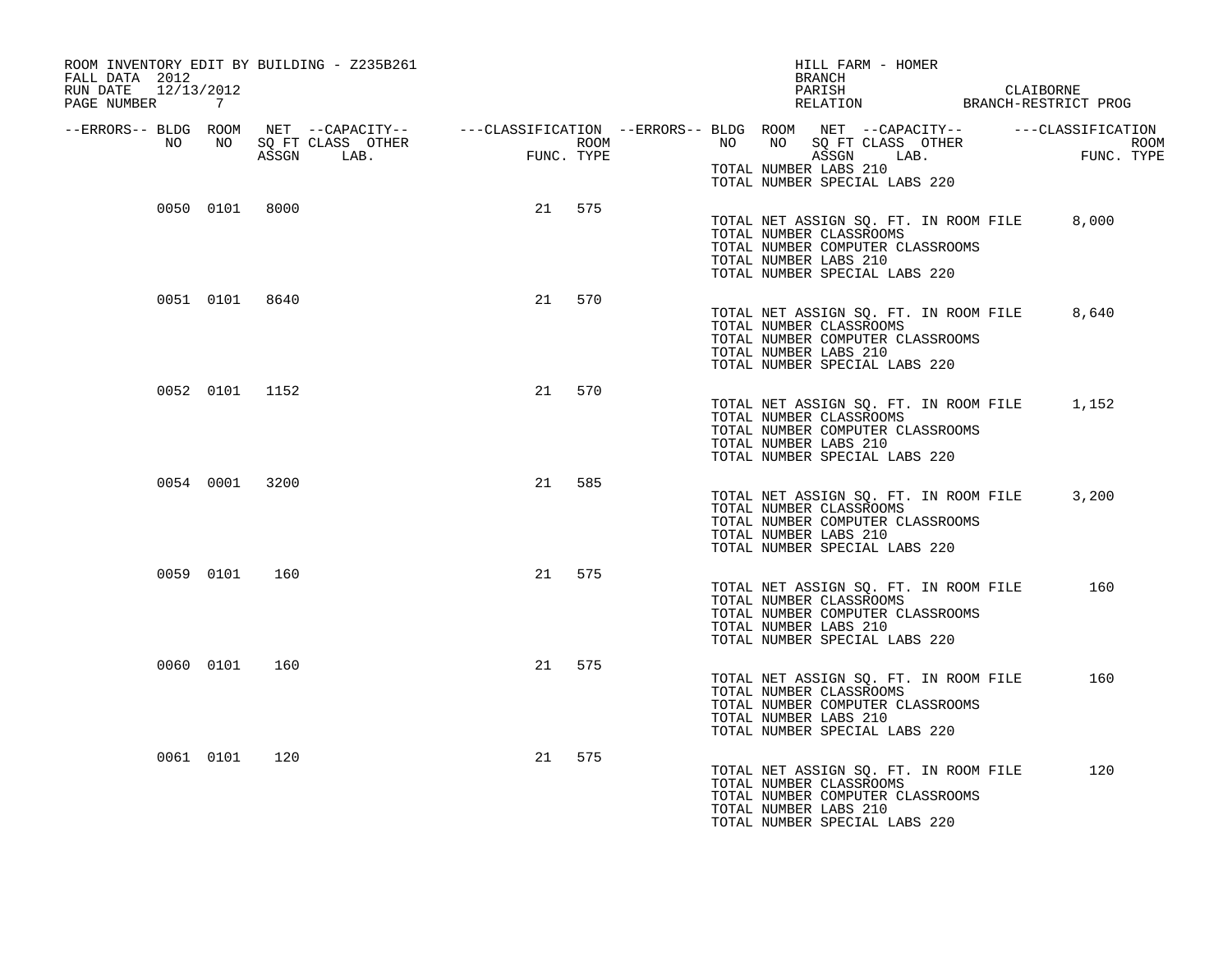| ROOM INVENTORY EDIT BY BUILDING - Z235B261<br>FALL DATA 2012<br>RUN DATE 12/13/2012<br>PAGE NUMBER<br>8 |     | HILL FARM - HOMER<br><b>BRANCH</b><br>PARISH CLAIBORNE RELATION BRANCH-RESTRICT PROG |     |                                                                                                                                                                                                                                      |       |  |  |  |  |
|---------------------------------------------------------------------------------------------------------|-----|--------------------------------------------------------------------------------------|-----|--------------------------------------------------------------------------------------------------------------------------------------------------------------------------------------------------------------------------------------|-------|--|--|--|--|
|                                                                                                         |     |                                                                                      |     |                                                                                                                                                                                                                                      |       |  |  |  |  |
|                                                                                                         |     |                                                                                      |     | ERRORS-- BLDG ROOM NET --CAPACITY--- --CLASSIFICATION--ERRORS-- BLDG ROOM NET --CAPACITY---------CLASSIFICATION--<br>NO NO SQ FT CLASS OTHER ROOM NO ROOM NO SQ FT CLASS OTHER ROOM NO SQ FT CLASS OTHER<br>ASSGN LAB. FUNC. TYPE AS |       |  |  |  |  |
| 0062 0101 120                                                                                           |     | 21 575                                                                               |     |                                                                                                                                                                                                                                      |       |  |  |  |  |
|                                                                                                         |     |                                                                                      |     | TOTAL NET ASSIGN SQ. FT. IN ROOM FILE 120<br>TOTAL NUMBER CLASSROOMS<br>TOTAL NUMBER COMPUTER CLASSROOMS<br>TOTAL NUMBER LABS 210<br>TOTAL NUMBER SPECIAL LABS 220                                                                   |       |  |  |  |  |
| 0064 0101 120                                                                                           |     | 21 575                                                                               |     | TOTAL NET ASSIGN SQ. FT. IN ROOM FILE<br>TOTAL NUMBER CLASSROOMS<br>TOTAL NUMBER COMPUTER CLASSROOMS<br>TOTAL NUMBER LABS 210<br>TOTAL NUMBER SPECIAL LABS 220                                                                       | 120   |  |  |  |  |
| 0066 0101 120                                                                                           |     | 21 575                                                                               |     | TOTAL NET ASSIGN SQ. FT. IN ROOM FILE<br>TOTAL NUMBER CLASSROOMS<br>TOTAL NUMBER COMPUTER CLASSROOMS<br>TOTAL NUMBER LABS 210<br>TOTAL NUMBER SPECIAL LABS 220                                                                       | 120   |  |  |  |  |
| 0067 0101                                                                                               | 120 | 21 575                                                                               |     | TOTAL NET ASSIGN SQ. FT. IN ROOM FILE<br>TOTAL NUMBER CLASSROOMS<br>TOTAL NUMBER COMPUTER CLASSROOMS<br>TOTAL NUMBER LABS 210<br>TOTAL NUMBER SPECIAL LABS 220                                                                       | 120   |  |  |  |  |
| 0068 0101 120                                                                                           |     | 21 575                                                                               |     | TOTAL NET ASSIGN SQ. FT. IN ROOM FILE<br>TOTAL NUMBER CLASSROOMS<br>TOTAL NUMBER COMPUTER CLASSROOMS<br>TOTAL NUMBER LABS 210<br>TOTAL NUMBER SPECIAL LABS 220                                                                       | 120   |  |  |  |  |
| 0071 0101 120                                                                                           |     | 21 575                                                                               |     | TOTAL NET ASSIGN SQ. FT. IN ROOM FILE<br>TOTAL NUMBER CLASSROOMS<br>TOTAL NUMBER COMPUTER CLASSROOMS<br>TOTAL NUMBER LABS 210<br>TOTAL NUMBER SPECIAL LABS 220                                                                       | 120   |  |  |  |  |
| 0072 0101 1350                                                                                          |     | 21                                                                                   | 730 | TOTAL NET ASSIGN SQ. FT. IN ROOM FILE<br>TOTAL NUMBER CLASSROOMS<br>TOTAL NUMBER COMPUTER CLASSROOMS<br>TOTAL NUMBER LABS 210<br>TOTAL NUMBER SPECIAL LABS 220                                                                       | 1,350 |  |  |  |  |
| 0073 0101                                                                                               | 300 | 21 730                                                                               |     | TOTAL NET ASSIGN SQ. FT. IN ROOM FILE                                                                                                                                                                                                | 300   |  |  |  |  |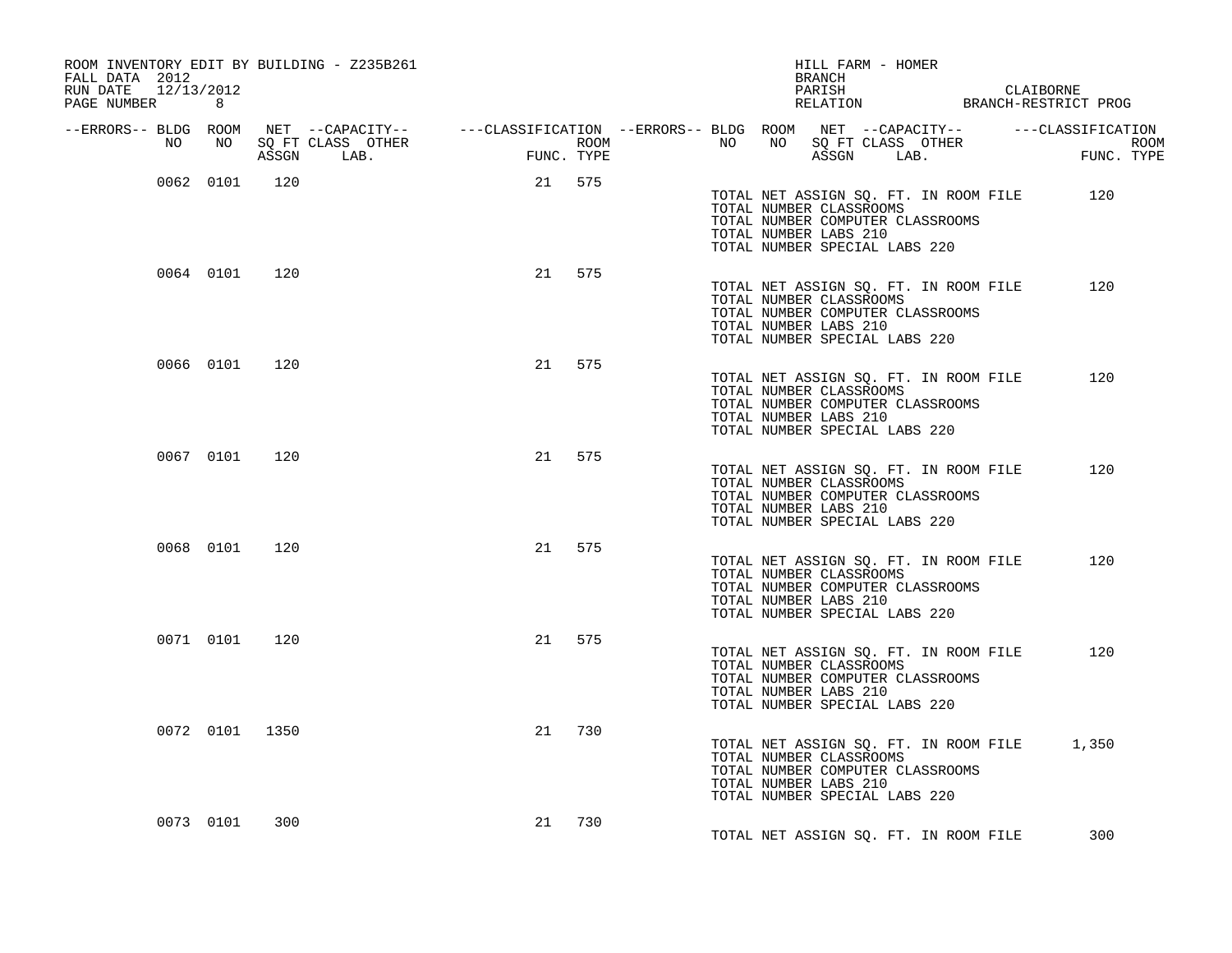| FALL DATA 2012<br>12/13/2012<br>RUN DATE<br>PAGE NUMBER | 9         | ROOM INVENTORY EDIT BY BUILDING - Z235B261 |            |      | HILL FARM - HOMER<br><b>BRANCH</b><br>PARISH<br>RELATION                                                                                                                                                                                                                     | CLAIBORNE<br>BRANCH-RESTRICT PROG |
|---------------------------------------------------------|-----------|--------------------------------------------|------------|------|------------------------------------------------------------------------------------------------------------------------------------------------------------------------------------------------------------------------------------------------------------------------------|-----------------------------------|
| --ERRORS-- BLDG ROOM<br>NO                              | NO.       | SQ FT CLASS OTHER<br>ASSGN LAB.            | FUNC. TYPE | ROOM | NET --CAPACITY-- - ---CLASSIFICATION --ERRORS-- BLDG ROOM NET --CAPACITY-- - ----CLASSIFICATION<br>NO .<br>NO<br>SQ FT CLASS OTHER<br>LAB.<br>ASSGN<br>TOTAL NUMBER CLASSROOMS<br>TOTAL NUMBER COMPUTER CLASSROOMS<br>TOTAL NUMBER LABS 210<br>TOTAL NUMBER SPECIAL LABS 220 | <b>ROOM</b><br>FUNC. TYPE         |
|                                                         | 0075 0101 | 720                                        | 22         | 730  | TOTAL NET ASSIGN SQ. FT. IN ROOM FILE<br>TOTAL NUMBER CLASSROOMS<br>TOTAL NUMBER COMPUTER CLASSROOMS<br>TOTAL NUMBER LABS 210<br>TOTAL NUMBER SPECIAL LABS 220                                                                                                               | 720                               |
|                                                         |           | 0077 0101 3135                             | 21         | 720  | TOTAL NET ASSIGN SQ. FT. IN ROOM FILE<br>TOTAL NUMBER CLASSROOMS<br>TOTAL NUMBER COMPUTER CLASSROOMS<br>TOTAL NUMBER LABS 210<br>TOTAL NUMBER SPECIAL LABS 220                                                                                                               | 3,135                             |
|                                                         | 0078 0101 | 2960                                       | 32         | 560  | TOTAL NET ASSIGN SQ. FT. IN ROOM FILE<br>TOTAL NUMBER CLASSROOMS<br>TOTAL NUMBER COMPUTER CLASSROOMS<br>TOTAL NUMBER LABS 210<br>TOTAL NUMBER SPECIAL LABS 220                                                                                                               | 2,960                             |
|                                                         | 0079 0101 | 290                                        | 21         | 560  | TOTAL NET ASSIGN SO. FT. IN ROOM FILE<br>TOTAL NUMBER CLASSROOMS<br>TOTAL NUMBER COMPUTER CLASSROOMS<br>TOTAL NUMBER LABS 210<br>TOTAL NUMBER SPECIAL LABS 220                                                                                                               | 290                               |
|                                                         |           | 0081 0101 22400                            | 21         | 575  | TOTAL NET ASSIGN SQ. FT. IN ROOM FILE<br>TOTAL NUMBER CLASSROOMS<br>TOTAL NUMBER COMPUTER CLASSROOMS<br>TOTAL NUMBER LABS 210<br>TOTAL NUMBER SPECIAL LABS 220                                                                                                               | 22,400                            |
|                                                         |           | 0082 0101 22400                            | 21         | 575  | TOTAL NET ASSIGN SQ. FT. IN ROOM FILE<br>TOTAL NUMBER CLASSROOMS<br>TOTAL NUMBER COMPUTER CLASSROOMS<br>TOTAL NUMBER LABS 210<br>TOTAL NUMBER SPECIAL LABS 220                                                                                                               | 22,400                            |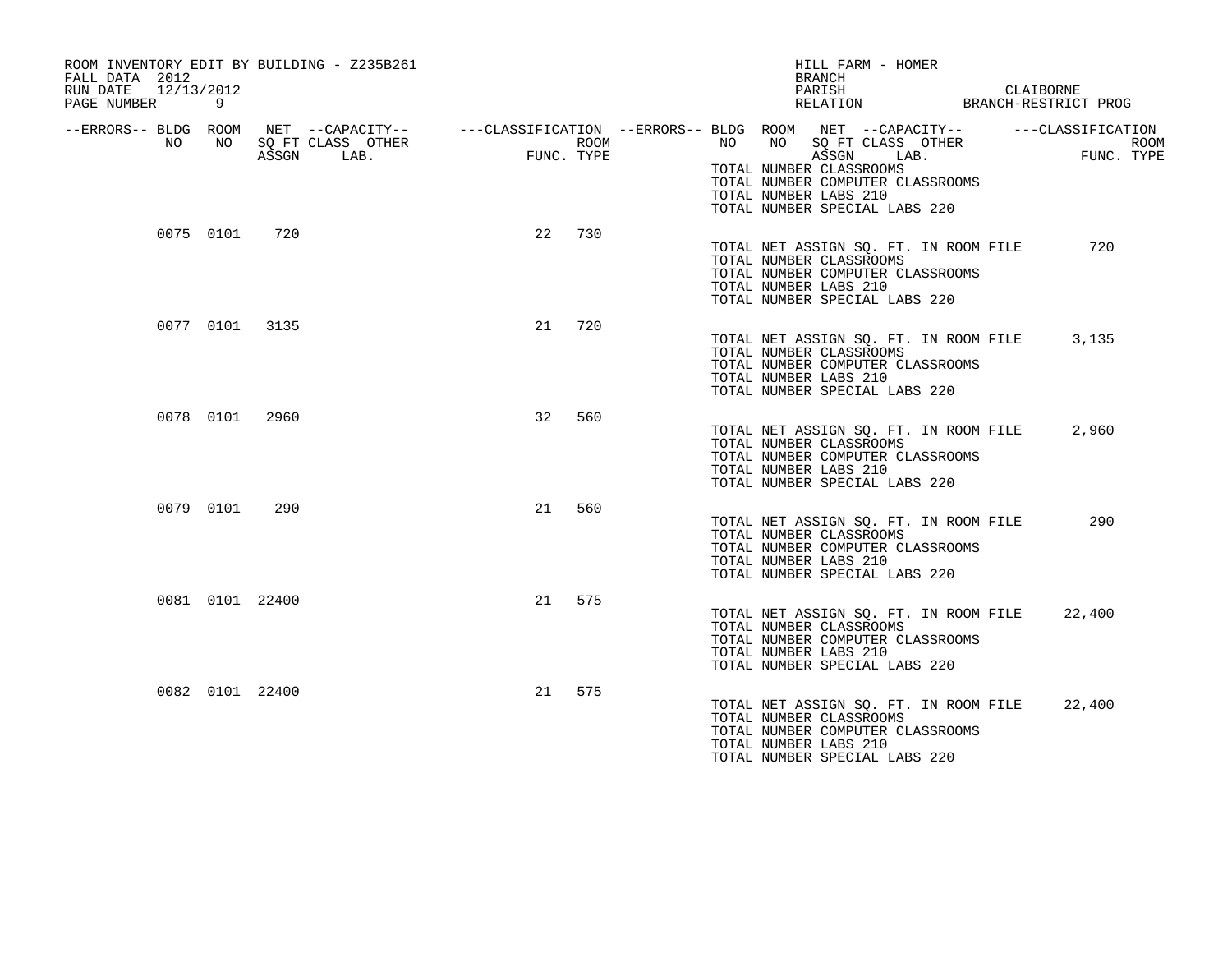- ERROR 1 BLD NUMBER OF THE ROOM FILE DOES NOT MATCH THE BLD NUMBER OF THE BLD FILE. THE BUILDING NUMBERS SHOULD BE EXACTLY THE SAME ON THE BUILDING FILE AND THE ROOM FILE.
- ERROR 2 DUPLICATE RECORD IN THE ROOM FILE.
- ERROR 3 NET ASSIGNABLE SQUARE FEET IS BLANK.
- ERROR 4 CAPACITY IS NOT ENTERED FOR ROOM TYPE 110, 210, 220, 230, 250, 410, 430, 610, 910, 920.
- ERROR 5 BUILDING DOES NOT CONTAIN ANY ROOMS. IF THE BUILDING IS A WAREHOUSE, BARN, ETC. WITH NO ROOMS, CODE ONE ROOM WITH THE GROSS AND NET EQUAL.
- ERROR 6 FUNCTION USE OF ROOMS IS 00 AND ROOM TYPE NOT 010, 020, 030, 051, 052, OR 053.
- ERROR 7 ROOM TYPE IS NOT A VALID ROOM USE CODE OR PCS FUNCTION USE CODE IS NOT A VALID CODE
- ERROR 8 ROOM TYPE IS WRONG (000).

| TOTAL NUMBER OF ROOM RECORDS<br>TOTAL CLASSROOM CAPACITY                                                        | 119    |
|-----------------------------------------------------------------------------------------------------------------|--------|
| TOTAL LAB CAPACITY                                                                                              | 24     |
| TOTAL OTHER CAPACITY                                                                                            | 11     |
| TOTAL NON ASSIGN AREA - ROOMS (FUNCT 00)                                                                        | 946    |
| TOTAL UNASSIGNED AREA - ROOMS (FUNCT 81, 82, 83)                                                                |        |
| TOTAL FACIL IN USE - ROOMS (FUNCT 10 THROUGH 70)                                                                | 125081 |
| TOTAL ASSIGNABLE AREA - ROOMS (FUNCT 10 THROUGH 83)                                                             | 125081 |
| TOTAL NUMBER OF NON-ASSIGN ROOMS (FUNCT 00)                                                                     | 12     |
| TOTAL NUMBER OF INSTRUCTIONAL, RESEARCH, ACADEMIC SUPPORT, AND STUDENT SERVICE ROOMS (FUNCTS 10, 20, 40 AND 50) | 94     |
| TOTAL NUMBER OF PUBLIC SERVICE, INSTITUTIONAL SUPPORT AND INDEPENDENT OPERATIONS ROOMS (FUNCTS 30, 60 AND 70)   |        |
| TOTAL NUMBER OF UNASSIGNED ROOMS (FUNCT 81, 82, 83)                                                             |        |
| TOTAL NUMBER OF ASSIGNABLE ROOMS (FUNCT 10 TO 83)                                                               | 107    |
| TOTAL NUMBER OF CLASSROOMS<br>(110)                                                                             |        |
| TOTAL NUMBER OF COMPUTER CLASSROOMS (140)                                                                       |        |
| (210)<br>TOTAL NUMBER OF LABS                                                                                   |        |
| (220)<br>TOTAL NUMBER OF SPECIAL LABS                                                                           |        |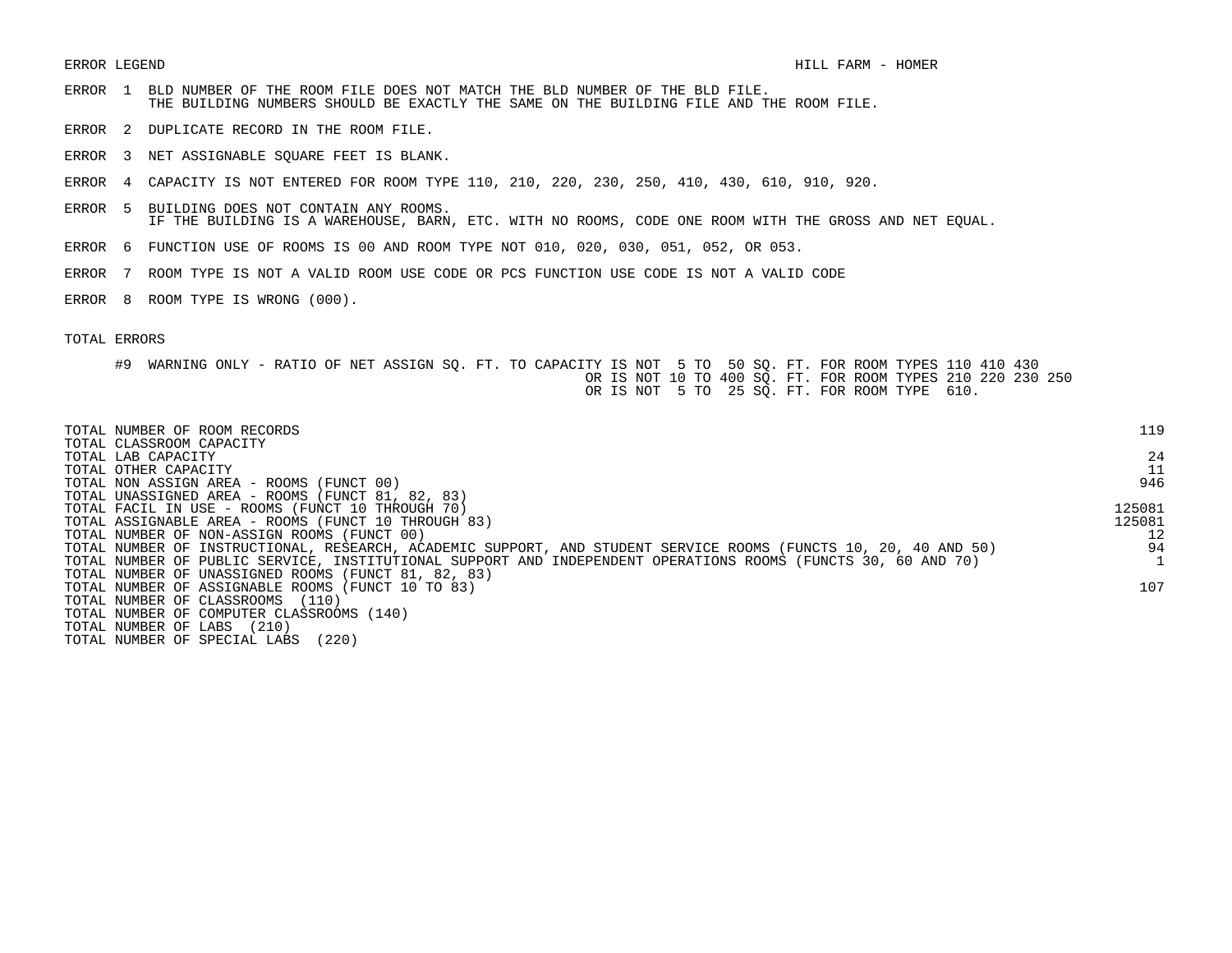| ROOM INVENTORY EDIT BY BUILDING - Z235B261<br>FALL DATA 2012 |           |                |                                                                                                                     |                                                                                 |            |      |                 |           | NORTHEAST LOUISIANA - ST. JOSEPH<br><b>BRANCH</b>                                                                                                              |              |                                                          |            |
|--------------------------------------------------------------|-----------|----------------|---------------------------------------------------------------------------------------------------------------------|---------------------------------------------------------------------------------|------------|------|-----------------|-----------|----------------------------------------------------------------------------------------------------------------------------------------------------------------|--------------|----------------------------------------------------------|------------|
| RUN DATE<br>12/13/2012<br>PAGE NUMBER 1                      |           |                |                                                                                                                     |                                                                                 |            |      |                 |           | PARISH                                                                                                                                                         |              | TENSAS<br>PARISH TENSAS<br>RELATION BRANCH-RESTRICT PROG |            |
| --ERRORS-- BLDG ROOM<br>NO                                   | NO        |                | NET --CAPACITY-- - ---CLASSIFICATION --ERRORS-- BLDG ROOM NET --CAPACITY-- - ---CLASSIFICATION<br>SQ FT CLASS OTHER |                                                                                 |            | ROOM | NO <sub>1</sub> |           | NO SQ FT CLASS OTHER                                                                                                                                           |              |                                                          | ROOM       |
|                                                              |           |                | ASSGN LAB.                                                                                                          | $\begin{aligned} \mathcal{L}_\text{max} = \mathcal{L}_\text{max} \end{aligned}$ | FUNC. TYPE |      |                 |           | ASSGN LAB.                                                                                                                                                     |              |                                                          | FUNC. TYPE |
|                                                              |           | 0001 0001 1202 |                                                                                                                     | 92                                                                              | 970        |      |                 |           | TOTAL NUMBER CLASSROOMS<br>TOTAL NUMBER COMPUTER CLASSROOMS<br>TOTAL NUMBER LABS 210<br>TOTAL NUMBER SPECIAL LABS 220                                          |              | TOTAL NET ASSIGN SQ. FT. IN ROOM FILE 1,202              |            |
|                                                              | 0002 0001 | 160            |                                                                                                                     | 21                                                                              | 730        |      |                 |           | TOTAL NET ASSIGN SQ. FT. IN ROOM FILE<br>TOTAL NUMBER CLASSROOMS<br>TOTAL NUMBER COMPUTER CLASSROOMS<br>TOTAL NUMBER LABS 210<br>TOTAL NUMBER SPECIAL LABS 220 |              | 160                                                      |            |
|                                                              |           | 0004 0001 1732 |                                                                                                                     | 92                                                                              | 970        |      |                 |           | TOTAL NUMBER CLASSROOMS<br>TOTAL NUMBER COMPUTER CLASSROOMS<br>TOTAL NUMBER LABS 210<br>TOTAL NUMBER SPECIAL LABS 220                                          |              | TOTAL NET ASSIGN SQ. FT. IN ROOM FILE 1,732              |            |
|                                                              |           | 0005 0001 1553 |                                                                                                                     | 92                                                                              | 970        |      |                 |           | TOTAL NUMBER CLASSROOMS<br>TOTAL NUMBER COMPUTER CLASSROOMS<br>TOTAL NUMBER LABS 210<br>TOTAL NUMBER SPECIAL LABS 220                                          |              | TOTAL NET ASSIGN SQ. FT. IN ROOM FILE 1,553              |            |
|                                                              |           | 0006 0001 1536 |                                                                                                                     | 92                                                                              | 970        |      |                 |           | TOTAL NUMBER CLASSROOMS<br>TOTAL NUMBER COMPUTER CLASSROOMS<br>TOTAL NUMBER LABS 210<br>TOTAL NUMBER SPECIAL LABS 220                                          |              | TOTAL NET ASSIGN SQ. FT. IN ROOM FILE 1,536              |            |
|                                                              | 0007 0101 | 1792           |                                                                                                                     | 21                                                                              | 720        |      |                 | 0007 0102 | 128                                                                                                                                                            |              | 21                                                       | 725        |
|                                                              | 0007 0103 | 128            |                                                                                                                     | 21                                                                              | 725        |      |                 | 0007 0104 | 192                                                                                                                                                            |              | 21                                                       | 650        |
|                                                              | 0007 0105 | 96             |                                                                                                                     | 21                                                                              | 730        |      |                 | 0007 0106 | 96                                                                                                                                                             |              | 21                                                       | 725        |
|                                                              | 0007 0107 | 4160           |                                                                                                                     | 21                                                                              | 740        |      |                 |           | TOTAL NUMBER CLASSROOMS<br>TOTAL NUMBER COMPUTER CLASSROOMS<br>TOTAL NUMBER LABS 210<br>TOTAL NUMBER SPECIAL LABS 220                                          |              | TOTAL NET ASSIGN SQ. FT. IN ROOM FILE 6,592              |            |
|                                                              | 0008 0101 | 220            | $\mathbf{1}$                                                                                                        | 21                                                                              | 310        |      |                 | 0008 0102 | 187                                                                                                                                                            | $\mathbf{1}$ | 21                                                       | 310        |
|                                                              | 0008 0103 | 144            |                                                                                                                     | 21                                                                              | 650        |      |                 | 0008 0104 | 143                                                                                                                                                            | $\mathbf{1}$ | 21                                                       | 310        |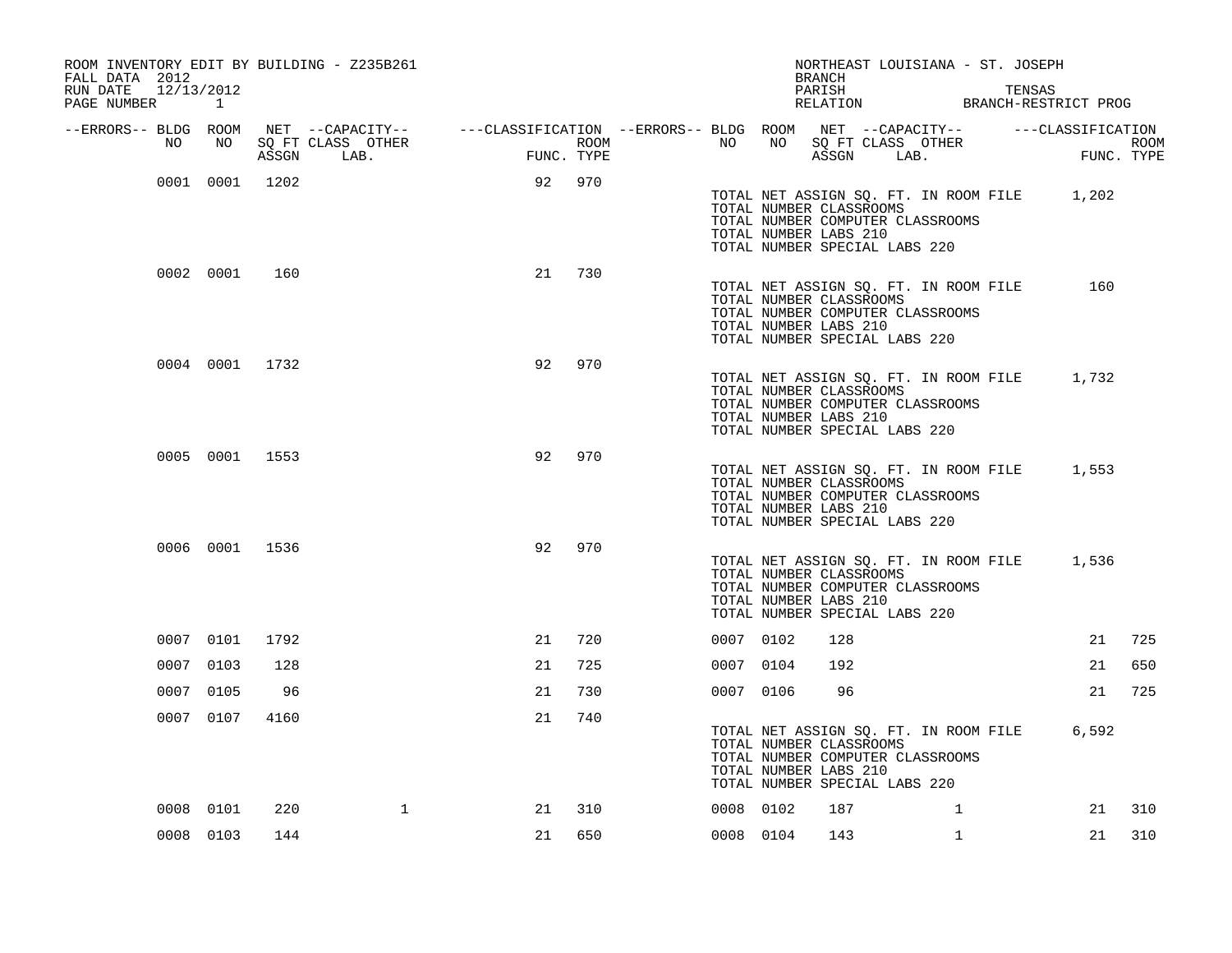| ROOM INVENTORY EDIT BY BUILDING - Z235B261<br>FALL DATA 2012<br>RUN DATE<br>PAGE NUMBER | 12/13/2012<br>2 |       |                                       |                |      |                                               |           | <b>BRANCH</b><br>PARISH<br>RELATION              | NORTHEAST LOUISIANA - ST. JOSEPH                                                                           | TENSAS<br>BRANCH-RESTRICT PROG |                   |             |
|-----------------------------------------------------------------------------------------|-----------------|-------|---------------------------------------|----------------|------|-----------------------------------------------|-----------|--------------------------------------------------|------------------------------------------------------------------------------------------------------------|--------------------------------|-------------------|-------------|
| --ERRORS-- BLDG ROOM<br>NO                                                              | NO              |       | NET --CAPACITY--<br>SQ FT CLASS OTHER |                | ROOM | ---CLASSIFICATION --ERRORS-- BLDG ROOM<br>NO. | NO        |                                                  | NET --CAPACITY--<br>SQ FT CLASS OTHER                                                                      |                                | ---CLASSIFICATION | <b>ROOM</b> |
|                                                                                         |                 | ASSGN | LAB.                                  | FUNC. TYPE     |      |                                               |           | ASSGN                                            | LAB.                                                                                                       |                                |                   | FUNC. TYPE  |
| 0008                                                                                    | 0105            | 143   | $\mathbf 1$                           | 21             | 310  | 0008                                          | 0106      | 143                                              | $\mathbf{1}$                                                                                               |                                | 21                | 310         |
| 0008                                                                                    | 0107            | 143   | 1                                     | 21             | 310  | 0008                                          | 0108      | 160                                              | $\mathbf{1}$                                                                                               |                                | 21                | 310         |
| 0008                                                                                    | 0109            | 160   | $\mathbf{1}$                          | 21             | 310  | 0008                                          | 0110      | 160                                              | $\mathbf{1}$                                                                                               |                                | 21                | 310         |
| 0008                                                                                    | 0111            | 12    |                                       | 0 <sub>0</sub> | 010  | 0008                                          | 0112      | 22                                               |                                                                                                            |                                | 21                | 730         |
| 0008                                                                                    | 0113            | 110   |                                       | 0 <sub>0</sub> | 030  | 0008                                          | 0114      | 110                                              |                                                                                                            |                                | 0 <sub>0</sub>    | 030         |
| 0008                                                                                    | 0115            | 15    |                                       | 21             | 730  | 0008                                          | 0116      | 10                                               |                                                                                                            |                                | 0 <sub>0</sub>    | 030         |
| 0008                                                                                    | 0117            | 91    |                                       | 21             | 315  |                                               | 0008 0118 | 290                                              |                                                                                                            |                                | 21                | 350         |
| 0008                                                                                    | 0119            | 120   | $\mathbf{1}$                          | 21             | 310  | 0008                                          | 0120      | 132                                              |                                                                                                            |                                | 21                | 650         |
| 0008                                                                                    | 0121            | 120   | $\mathbf{1}$                          | 21             | 310  |                                               | 0008 0122 | 132                                              | $\mathbf{1}$                                                                                               |                                | 21                | 310         |
| 0008                                                                                    | 0123            | 126   | 1                                     | 21             | 310  | 0008                                          | 0124      | 90                                               | $\mathbf{1}$                                                                                               |                                | 21                | 310         |
| 0008                                                                                    | 0125            | 186   |                                       | 21             | 710  |                                               | 0008 0126 | 90                                               | $\mathbf{1}$                                                                                               |                                | 21                | 310         |
| 0008                                                                                    | 0127            | 65    | $\mathbf{1}$                          | 21             | 250  |                                               | 0008 0128 | 144                                              | $\mathbf{1}$                                                                                               |                                | 21                | 310         |
| 0008                                                                                    | 0129            | 75    |                                       | 0 <sub>0</sub> | 030  |                                               | 0008 0130 | 30                                               |                                                                                                            |                                | 21                | 730         |
| 0008                                                                                    | 0131            | 1470  |                                       | 21             | 680  |                                               | 0008 0132 | 165                                              |                                                                                                            |                                | 21                | 685         |
|                                                                                         | 0008 0133       | 165   |                                       | 0 <sub>0</sub> | 030  |                                               |           | TOTAL NUMBER CLASSROOMS<br>TOTAL NUMBER LABS 210 | TOTAL NET ASSIGN SQ. FT. IN ROOM FILE<br>TOTAL NUMBER COMPUTER CLASSROOMS<br>TOTAL NUMBER SPECIAL LABS 220 |                                | 4,891             |             |
|                                                                                         | 0009 0001       | 1678  |                                       | 92             | 970  |                                               |           | TOTAL NUMBER CLASSROOMS<br>TOTAL NUMBER LABS 210 | TOTAL NET ASSIGN SQ. FT. IN ROOM FILE<br>TOTAL NUMBER COMPUTER CLASSROOMS<br>TOTAL NUMBER SPECIAL LABS 220 |                                | 1,678             |             |
|                                                                                         | 0010 0101       | 600   |                                       | 21             | 570  |                                               | 0010 0102 | 90                                               |                                                                                                            |                                | 21                | 575         |
| 0010                                                                                    | 0103            | 90    |                                       | 21             | 575  |                                               | 0010 0104 | 90                                               |                                                                                                            |                                | 21                | 575         |
| 0010                                                                                    | 0105            | 90    |                                       | 21             | 575  |                                               | 0010 0106 | 90                                               |                                                                                                            |                                | 21                | 575         |
|                                                                                         | 0010 0107       | 900   |                                       | 21             | 740  |                                               | 0010 0108 | 1000                                             | TOTAL NET ASSIGN SQ. FT. IN ROOM FILE                                                                      |                                | 21<br>2,950       | 570         |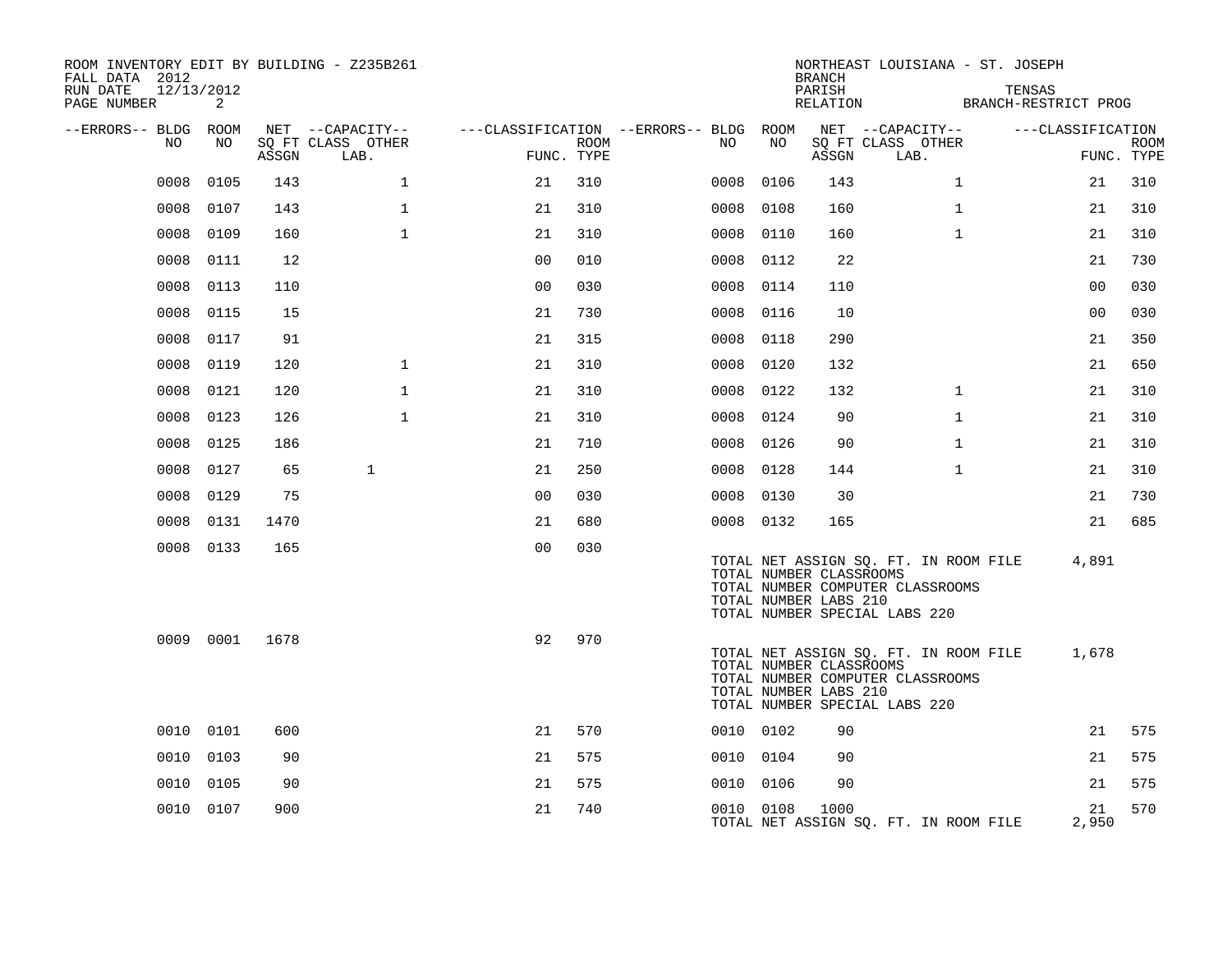| ROOM INVENTORY EDIT BY BUILDING - Z235B261<br>FALL DATA 2012<br>RUN DATE 12/13/2012 |                |                |   |    |        |  |           | NORTHEAST LOUISIANA - ST. JOSEPH<br>BRANCH<br>PARISH                                                                                                                   |            |             |        |
|-------------------------------------------------------------------------------------|----------------|----------------|---|----|--------|--|-----------|------------------------------------------------------------------------------------------------------------------------------------------------------------------------|------------|-------------|--------|
| PAGE NUMBER 3                                                                       |                |                |   |    |        |  |           | PARISH TENSAS TERSAS RELATION BRANCH-RESTRICT PROG                                                                                                                     |            |             |        |
| --ERRORS-- BLDG ROOM<br>NO                                                          | NO             |                |   |    |        |  |           |                                                                                                                                                                        |            |             |        |
|                                                                                     |                |                |   |    |        |  |           | TOTAL NUMBER CLASSROOMS<br>TOTAL NUMBER COMPUTER CLASSROOMS<br>TOTAL NUMBER LABS 210<br>TOTAL NUMBER SPECIAL LABS 220                                                  |            |             |        |
|                                                                                     | 0011 0023      | 240            |   | 21 | 585    |  |           | TOTAL NET ASSIGN SQ. FT. IN ROOM FILE<br>TOTAL NUMBER CLASSROOMS<br>TOTAL NUMBER COMPUTER CLASSROOMS<br>TOTAL NUMBER LABS 210<br>TOTAL NUMBER SPECIAL LABS 220         |            | 240         |        |
|                                                                                     |                | 0012 0101 1300 |   | 21 | 730    |  | 0012 0102 | 600                                                                                                                                                                    |            |             | 21 570 |
|                                                                                     | 0012 0103      | 600            |   | 21 | 575    |  |           | TOTAL NET ASSIGN SQ. FT. IN ROOM FILE 2,500<br>TOTAL NUMBER CLASSROOMS<br>TOTAL NUMBER COMPUTER CLASSROOMS<br>TOTAL NUMBER LABS 210<br>TOTAL NUMBER SPECIAL LABS 220   |            |             |        |
|                                                                                     |                | 0013 0001 2581 |   | 92 | 970    |  |           | TOTAL NET ASSIGN SQ. FT. IN ROOM FILE 2,581<br>TOTAL NUMBER CLASSROOMS<br>TOTAL NUMBER COMPUTER CLASSROOMS<br>TOTAL NUMBER LABS 210<br>TOTAL NUMBER SPECIAL LABS 220   |            |             |        |
|                                                                                     | 0014 0101 1688 |                |   | 21 | 730    |  | 0014 0102 | 56                                                                                                                                                                     |            |             | 00 030 |
|                                                                                     | 0014 0103      | 56             |   | 00 | 030    |  | 0014 0104 | 5880<br>TOTAL NET ASSIGN SQ. FT. IN ROOM FILE<br>TOTAL NUMBER CLASSROOMS<br>TOTAL NUMBER COMPUTER CLASSROOMS<br>TOTAL NUMBER LABS 210<br>TOTAL NUMBER SPECIAL LABS 220 |            | 21<br>7,568 | 730    |
|                                                                                     | 0015 0006      | $\overline{1}$ |   | 21 | 740    |  | 0015 0101 | 192 — 192 — 193 — 193 — 193 — 194 — 194 — 194 — 195 — 196 — 197 — 198 — 198 — 198 — 198 — 198 — 198 — 198 — 19                                                         | $4\degree$ | 21          | 250    |
|                                                                                     | 0015 0102      | 192            | 4 | 21 | 250    |  | 0015 0103 | 192                                                                                                                                                                    | 4          | 21          | 250    |
|                                                                                     | 0015 0104      | 192            | 4 | 21 | 250    |  | 0015 0105 | 530                                                                                                                                                                    |            | 21          | 730    |
|                                                                                     | 0015 0106      | 1600           |   | 21 | 740    |  |           | TOTAL NET ASSIGN SQ. FT. IN ROOM FILE 2,899<br>TOTAL NUMBER CLASSROOMS<br>TOTAL NUMBER COMPUTER CLASSROOMS<br>TOTAL NUMBER LABS 210<br>TOTAL NUMBER SPECIAL LABS 220   |            |             |        |
|                                                                                     |                | 0018 0101 2100 |   |    | 21 570 |  |           | TOTAL NET ASSIGN SQ. FT. IN ROOM FILE                                                                                                                                  |            | 2,100       |        |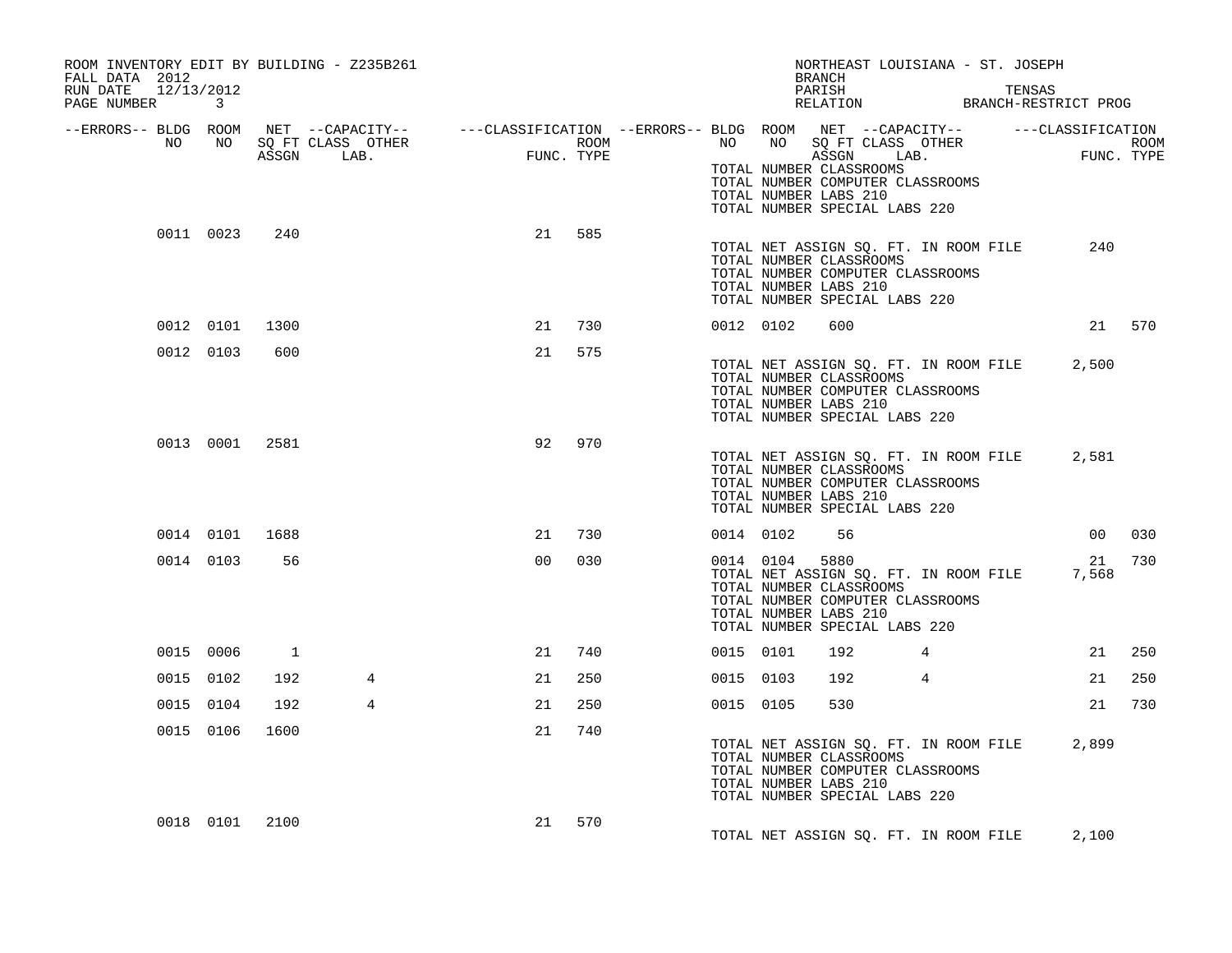| 2012<br>FALL DATA<br>RUN DATE 12/13/2012<br>PAGE NUMBER | 4           | ROOM INVENTORY EDIT BY BUILDING - Z235B261             |                   |                    |      | NORTHEAST LOUISIANA - ST. JOSEPH<br>BRANCH<br>PARISH<br>RELATION                                                                                                                                            | TENSAS<br>BRANCH-RESTRICT PROG          |
|---------------------------------------------------------|-------------|--------------------------------------------------------|-------------------|--------------------|------|-------------------------------------------------------------------------------------------------------------------------------------------------------------------------------------------------------------|-----------------------------------------|
| --ERRORS-- BLDG<br>NO                                   | ROOM<br>NO. | NET --CAPACITY--<br>SO FT CLASS OTHER<br>ASSGN<br>LAB. | ---CLASSIFICATION | ROOM<br>FUNC. TYPE | NO . | --ERRORS-- BLDG ROOM NET --CAPACITY--<br>SO FT CLASS OTHER<br>NO.<br>ASSGN<br>LAB.<br>TOTAL NUMBER CLASSROOMS<br>TOTAL NUMBER COMPUTER CLASSROOMS<br>TOTAL NUMBER LABS 210<br>TOTAL NUMBER SPECIAL LABS 220 | ---CLASSIFICATION<br>ROOM<br>FUNC. TYPE |
|                                                         | 0020 0101   | 2200                                                   | 21                | 731                |      | TOTAL NET ASSIGN SO. FT. IN ROOM FILE<br>TOTAL NUMBER CLASSROOMS<br>TOTAL NUMBER COMPUTER CLASSROOMS<br>TOTAL NUMBER LABS 210<br>TOTAL NUMBER SPECIAL LABS 220                                              | 2,200                                   |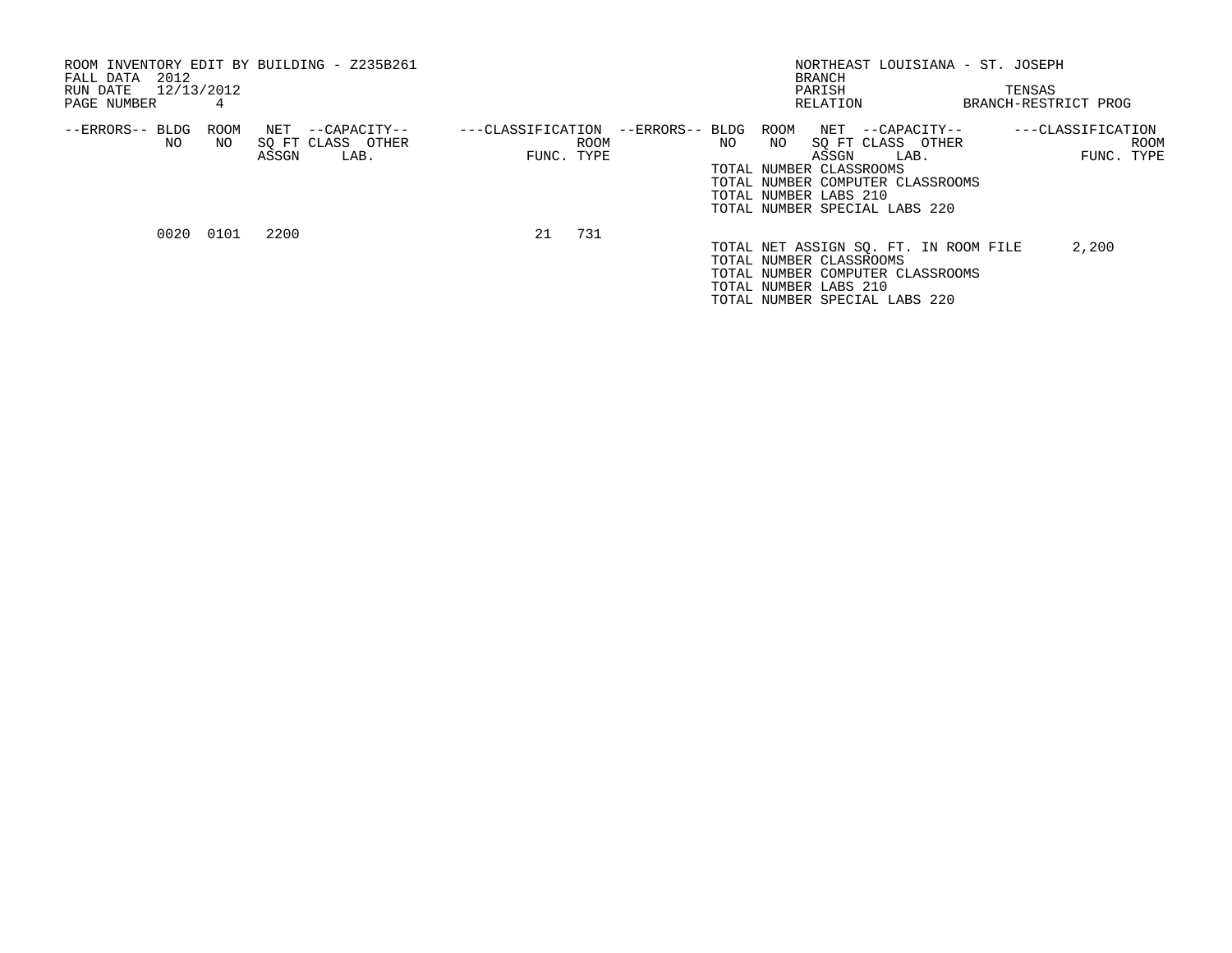- ERROR 1 BLD NUMBER OF THE ROOM FILE DOES NOT MATCH THE BLD NUMBER OF THE BLD FILE. THE BUILDING NUMBERS SHOULD BE EXACTLY THE SAME ON THE BUILDING FILE AND THE ROOM FILE.
- ERROR 2 DUPLICATE RECORD IN THE ROOM FILE.
- ERROR 3 NET ASSIGNABLE SQUARE FEET IS BLANK.
- ERROR 4 CAPACITY IS NOT ENTERED FOR ROOM TYPE 110, 210, 220, 230, 250, 410, 430, 610, 910, 920.
- ERROR 5 BUILDING DOES NOT CONTAIN ANY ROOMS. IF THE BUILDING IS A WAREHOUSE, BARN, ETC. WITH NO ROOMS, CODE ONE ROOM WITH THE GROSS AND NET EQUAL.
- ERROR 6 FUNCTION USE OF ROOMS IS 00 AND ROOM TYPE NOT 010, 020, 030, 051, 052, OR 053.
- ERROR 7 ROOM TYPE IS NOT A VALID ROOM USE CODE OR PCS FUNCTION USE CODE IS NOT A VALID CODE
- ERROR 8 ROOM TYPE IS WRONG (000).

| TOTAL NUMBER OF ROOM RECORDS<br>TOTAL CLASSROOM CAPACITY                                                        | 72    |
|-----------------------------------------------------------------------------------------------------------------|-------|
| TOTAL LAB CAPACITY                                                                                              | 17    |
| TOTAL OTHER CAPACITY                                                                                            | 16    |
| TOTAL NON ASSIGN AREA - ROOMS (FUNCT 00)                                                                        | 594   |
| TOTAL UNASSIGNED AREA - ROOMS (FUNCT 81, 82, 83)                                                                |       |
| TOTAL FACIL IN USE - ROOMS (FUNCT 10 THROUGH 70)                                                                | 42382 |
| TOTAL ASSIGNABLE AREA - ROOMS (FUNCT 10 THROUGH 83)                                                             | 42382 |
| TOTAL NUMBER OF NON-ASSIGN ROOMS (FUNCT 00)                                                                     | 8     |
| TOTAL NUMBER OF INSTRUCTIONAL, RESEARCH, ACADEMIC SUPPORT, AND STUDENT SERVICE ROOMS (FUNCTS 10, 20, 40 AND 50) | 58    |
| TOTAL NUMBER OF PUBLIC SERVICE, INSTITUTIONAL SUPPORT AND INDEPENDENT OPERATIONS ROOMS (FUNCTS 30, 60 AND 70)   |       |
| TOTAL NUMBER OF UNASSIGNED ROOMS (FUNCT 81, 82, 83)                                                             |       |
| TOTAL NUMBER OF ASSIGNABLE ROOMS (FUNCT 10 TO 83)                                                               | 64    |
| TOTAL NUMBER OF CLASSROOMS<br>(110)                                                                             |       |
| TOTAL NUMBER OF COMPUTER CLASSROOMS (140)                                                                       |       |
| TOTAL NUMBER OF LABS<br>(210)                                                                                   |       |
| (220)<br>TOTAL NUMBER OF SPECIAL LABS                                                                           |       |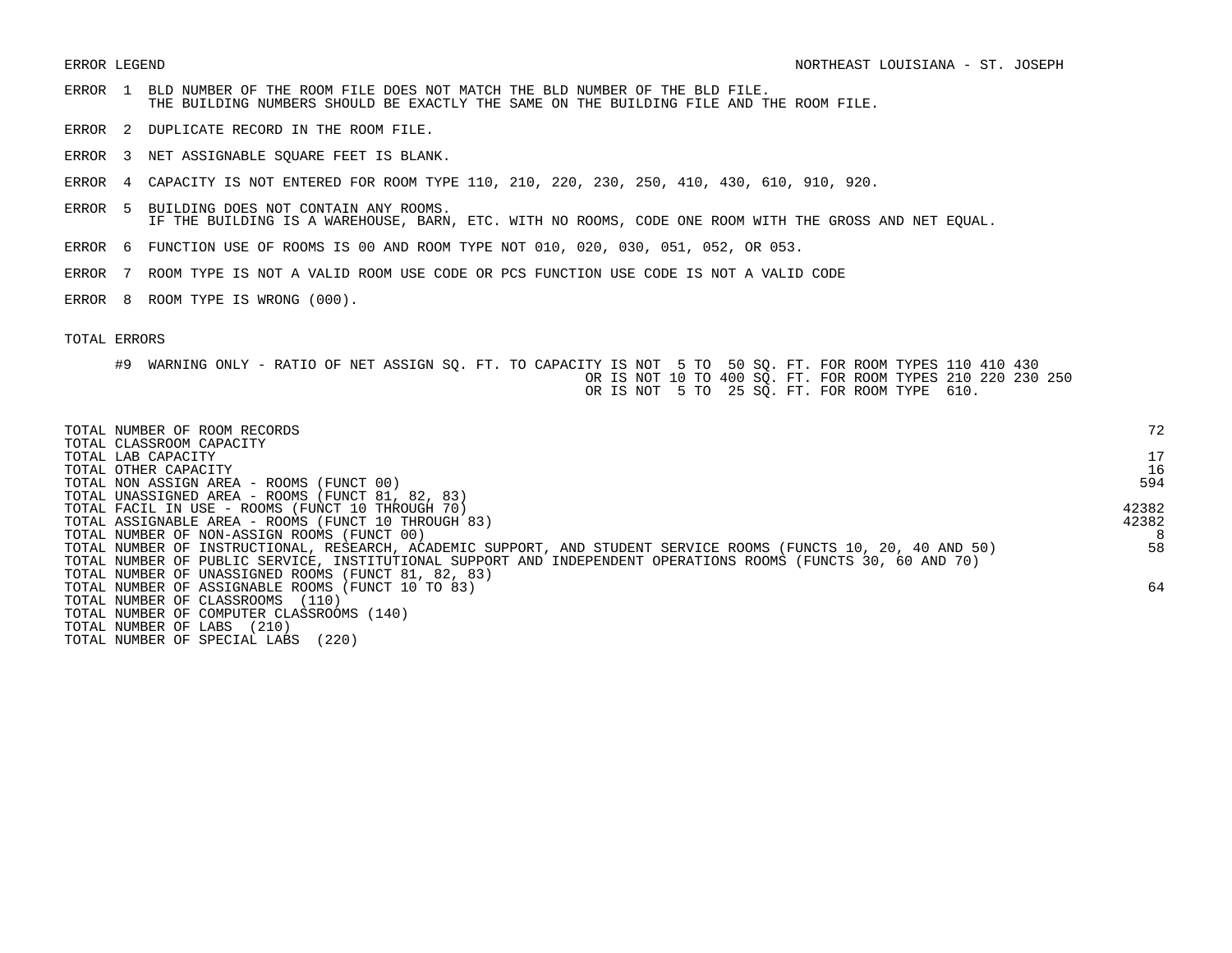| ROOM INVENTORY EDIT BY BUILDING - Z235B261<br>FALL DATA 2012<br>RUN DATE<br>12/13/2012<br>PAGE NUMBER | 1          |       |                           |                |      |                                        |                                                                    | <b>BRANCH</b><br>PARISH | PECAN RESEARCH - SHREVEPORT                                                                                |              | CADDO<br>RELATION BRANCH-RESTRICT PROG |                           |
|-------------------------------------------------------------------------------------------------------|------------|-------|---------------------------|----------------|------|----------------------------------------|--------------------------------------------------------------------|-------------------------|------------------------------------------------------------------------------------------------------------|--------------|----------------------------------------|---------------------------|
| --ERRORS-- BLDG ROOM                                                                                  |            |       | NET --CAPACITY--          |                |      | ---CLASSIFICATION --ERRORS-- BLDG ROOM |                                                                    |                         | NET --CAPACITY--                                                                                           |              | ---CLASSIFICATION                      |                           |
| NO                                                                                                    | NO         | ASSGN | SO FT CLASS OTHER<br>LAB. | FUNC. TYPE     | ROOM | NO .                                   | NO                                                                 | ASSGN                   | SQ FT CLASS OTHER<br>LAB.                                                                                  |              |                                        | <b>ROOM</b><br>FUNC. TYPE |
|                                                                                                       | 0001 0101  | 168   | $\mathbf{1}$              | 21             | 310  |                                        | 0001 0102                                                          | 216                     |                                                                                                            | $\mathbf{1}$ | 21                                     | 310                       |
|                                                                                                       | 0001 0103  | 92    |                           | 21             | 255  |                                        | 0001 0104                                                          | 177                     |                                                                                                            | $\mathbf{1}$ | 21                                     | 310                       |
|                                                                                                       | 0001 0105  | 16    |                           | 0 <sub>0</sub> | 030  |                                        | 0001 0106                                                          | 58                      |                                                                                                            |              | 21                                     | 255                       |
|                                                                                                       | 0001 0107  | 684   | 14                        | 21             | 250  |                                        | 0001 0108                                                          | 15                      |                                                                                                            |              | 0 <sub>0</sub>                         | 010                       |
|                                                                                                       | 0001 0109  | 58    |                           | 21             | 255  |                                        | 0001 0110                                                          | 115                     |                                                                                                            | $\mathbf{1}$ | 21                                     | 310                       |
|                                                                                                       | 0001 0111  | 115   | $\mathbf{1}$              | 21             | 310  |                                        | 0001 0112                                                          | 153                     |                                                                                                            | $\mathbf{1}$ | 21                                     | 310                       |
|                                                                                                       | 0001 0113  | 92    |                           | 32             | 315  |                                        | 0001 0114                                                          | 18                      |                                                                                                            |              | 0 <sub>0</sub>                         | 030                       |
|                                                                                                       | 0001 0115  | 24    |                           | 21             | 315  |                                        | 0001 0116                                                          | 164                     |                                                                                                            |              | 21                                     | 650                       |
|                                                                                                       | 0001 0117  | 100   | $\mathbf{1}$              | 21             | 310  |                                        | 0001 0118                                                          | 160                     |                                                                                                            | $\mathbf{1}$ | 21                                     | 310                       |
|                                                                                                       | 0001 0119  | 17    |                           | 0 <sub>0</sub> | 030  |                                        | 0001 0120                                                          | 524                     | 10                                                                                                         |              | 21                                     | 250                       |
|                                                                                                       | 0001 0121  | 216   |                           | 0 <sub>0</sub> | 030  |                                        | 0001 0122                                                          | 36                      |                                                                                                            |              | 0 <sub>0</sub>                         | 030                       |
|                                                                                                       | 0001 0123  | 216   |                           | 0 <sub>0</sub> | 030  |                                        | 0001 0124                                                          | 562                     |                                                                                                            |              | 32                                     | 350                       |
|                                                                                                       | 0001 0125  | 13    |                           | 21             | 355  |                                        | 0001 0126<br>TOTAL NUMBER CLASSROOMS<br>TOTAL NUMBER LABS 210      | 13                      | TOTAL NET ASSIGN SQ. FT. IN ROOM FILE<br>TOTAL NUMBER COMPUTER CLASSROOMS<br>TOTAL NUMBER SPECIAL LABS 220 |              | 21<br>3,488                            | 355                       |
|                                                                                                       | 0002 0101  | 656   |                           | 21             | 720  |                                        | 0002 0101A                                                         | 34                      |                                                                                                            |              | 21                                     | 730                       |
|                                                                                                       | 0002 0102  | 620   |                           | 31             | 740  |                                        | 0002 0103 1948<br>TOTAL NUMBER CLASSROOMS<br>TOTAL NUMBER LABS 210 |                         | TOTAL NET ASSIGN SQ. FT. IN ROOM FILE<br>TOTAL NUMBER COMPUTER CLASSROOMS<br>TOTAL NUMBER SPECIAL LABS 220 |              | 21<br>3,258                            | 740                       |
|                                                                                                       | 0004 0101  | 25    |                           | 0 <sup>0</sup> | 030  |                                        | 0004 0101A                                                         | 8                       |                                                                                                            |              | 00                                     | 030                       |
|                                                                                                       | 0004 0102  | 146   |                           | 21             | 730  |                                        | 0004 0103                                                          | 278                     | 6                                                                                                          |              | 21                                     | 250                       |
|                                                                                                       | 0004 0103A | 67    |                           | 21             | 255  |                                        | 0004 0103B                                                         | 235                     |                                                                                                            |              | 21                                     | 255                       |
|                                                                                                       | 0004 0103C | 16    |                           | 0 <sub>0</sub> | 030  |                                        | TOTAL NUMBER CLASSROOMS                                            |                         | TOTAL NET ASSIGN SO. FT. IN ROOM FILE<br>TOTAL NUMBER COMPUTER CLASSROOMS                                  |              | 726                                    |                           |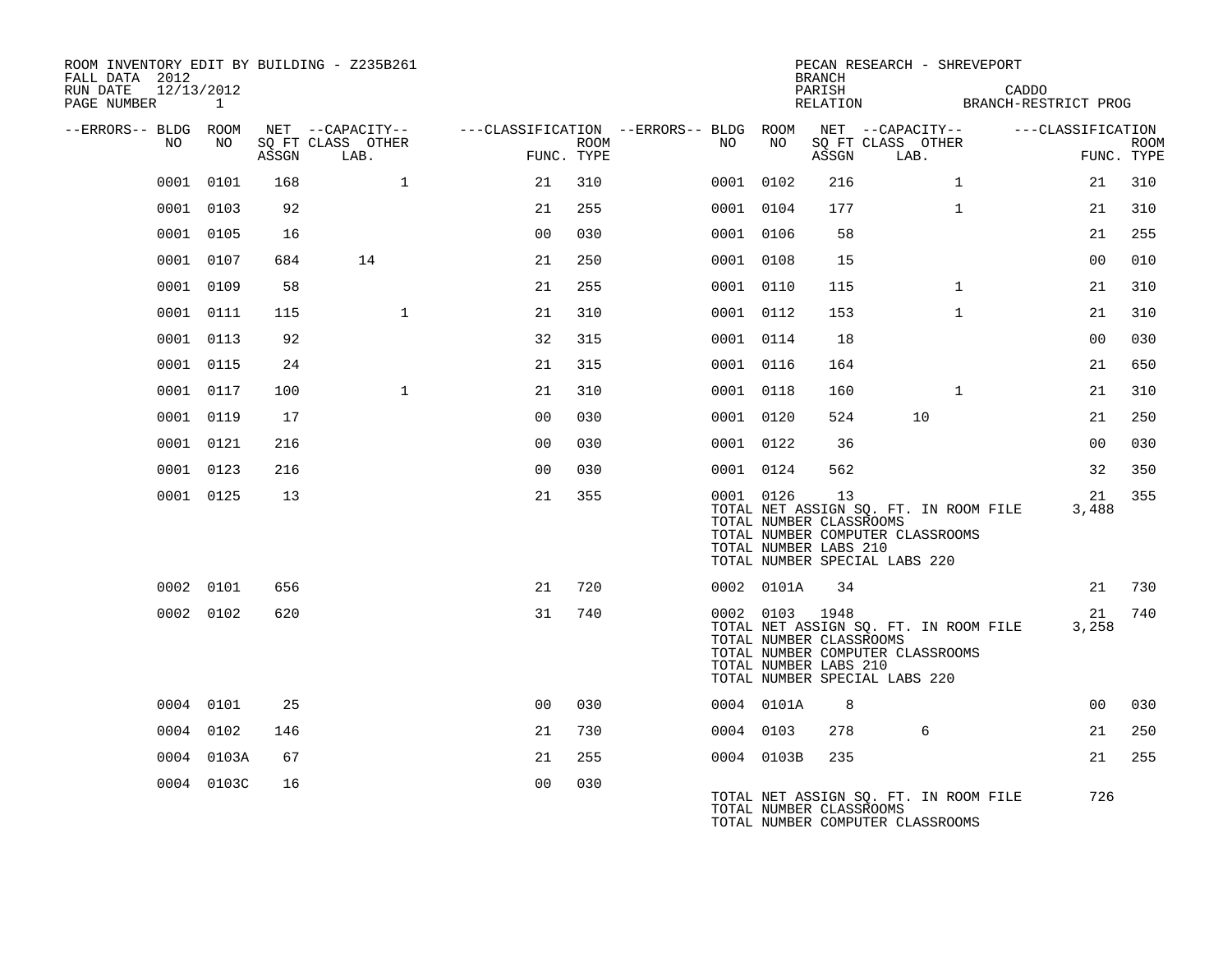| ROOM INVENTORY EDIT BY BUILDING - Z235B261<br>FALL DATA 2012 |                |     |    |     |           |           | PECAN RESEARCH - SHREVEPORT<br>BRANCH                                                                                                                                                                      |       |                 |        |
|--------------------------------------------------------------|----------------|-----|----|-----|-----------|-----------|------------------------------------------------------------------------------------------------------------------------------------------------------------------------------------------------------------|-------|-----------------|--------|
| RUN DATE 12/13/2012<br>PAGE NUMBER                           | 2              |     |    |     |           |           | PARISH<br>PARISH CADDO<br>RELATION BRANCH-RESTRICT PROG                                                                                                                                                    | CADDO |                 |        |
| --ERRORS-- BLDG ROOM<br>NO                                   | NO             |     |    |     |           |           | NET --CAPACITY-- ----CLASSIFICATION --ERRORS-- BLDG ROOM NET --CAPACITY-- -----CLASSIFICATION<br>SQ FT CLASS OTHER ROOM ROOM NO SQ FT CLASS OTHER ROOM ROOM<br>ASSGN LAB. FUNC. TYPE ASSGN LAB. FUNC. TYPE |       |                 |        |
|                                                              |                |     |    |     |           |           | TOTAL NUMBER LABS 210<br>TOTAL NUMBER SPECIAL LABS 220                                                                                                                                                     |       |                 |        |
|                                                              | 0005 0101      | 820 | 32 | 590 | 0005 0102 |           | 110                                                                                                                                                                                                        |       | 21              | 730    |
|                                                              | 0005 0103      | 160 | 21 | 255 | 0005 0104 |           | 40                                                                                                                                                                                                         |       | 00 <sup>o</sup> | 030    |
|                                                              | 0005 0105      | 640 | 21 | 730 | 0005 0106 |           | 180<br>TOTAL NET ASSIGN SQ. FT. IN ROOM FILE 1,910<br>TOTAL NUMBER CLASSROOMS<br>TOTAL NUMBER COMPUTER CLASSROOMS<br>TOTAL NUMBER LABS 210<br>TOTAL NUMBER SPECIAL LABS 220                                |       | 21              | 730    |
|                                                              | 0006 0101      | 600 | 21 | 590 | 0006 0102 |           | 370                                                                                                                                                                                                        |       | 21              | 730    |
|                                                              | 0006 0102A     | 180 | 21 | 730 | 0006 0103 |           | 458                                                                                                                                                                                                        |       | 21              | 590    |
|                                                              | 0006 0104      | 64  | 21 | 255 |           | 0006 0105 | 1031<br>TOTAL NET ASSIGN SQ. FT. IN ROOM FILE<br>TOTAL NUMBER CLASSROOMS<br>TOTAL NUMBER COMPUTER CLASSROOMS<br>TOTAL NUMBER LABS 210<br>TOTAL NUMBER SPECIAL LABS 220                                     |       | 21<br>2,703     | 740    |
|                                                              | 0008 0101      | 551 | 21 | 585 |           |           | 0008 0101A 30<br>TOTAL NET ASSIGN SQ. FT. IN ROOM FILE<br>TOTAL NUMBER CLASSROOMS<br>TOTAL NUMBER COMPUTER CLASSROOMS<br>TOTAL NUMBER LABS 210<br>TOTAL NUMBER SPECIAL LABS 220                            |       | 551             | 00 030 |
|                                                              | 0010 0101      | 64  | 21 | 255 |           |           | TOTAL NET ASSIGN SQ. FT. IN ROOM FILE<br>TOTAL NUMBER CLASSROOMS<br>TOTAL NUMBER COMPUTER CLASSROOMS<br>TOTAL NUMBER LABS 210<br>TOTAL NUMBER SPECIAL LABS 220                                             |       | 64              |        |
|                                                              | 0011 0101      | 684 | 21 | 730 |           |           | 0011 0102 1425<br>TOTAL NET ASSIGN SQ. FT. IN ROOM FILE<br>TOTAL NUMBER CLASSROOMS<br>TOTAL NUMBER COMPUTER CLASSROOMS<br>TOTAL NUMBER LABS 210<br>TOTAL NUMBER SPECIAL LABS 220                           |       | 2,109           | 21 740 |
|                                                              | 0114 0101 1430 |     | 21 | 580 |           |           | TOTAL NET ASSIGN SQ. FT. IN ROOM FILE 1,430<br>TOTAL NUMBER CLASSROOMS<br>TOTAL NUMBER COMPUTER CLASSROOMS<br>TOTAL NUMBER LABS 210                                                                        |       |                 |        |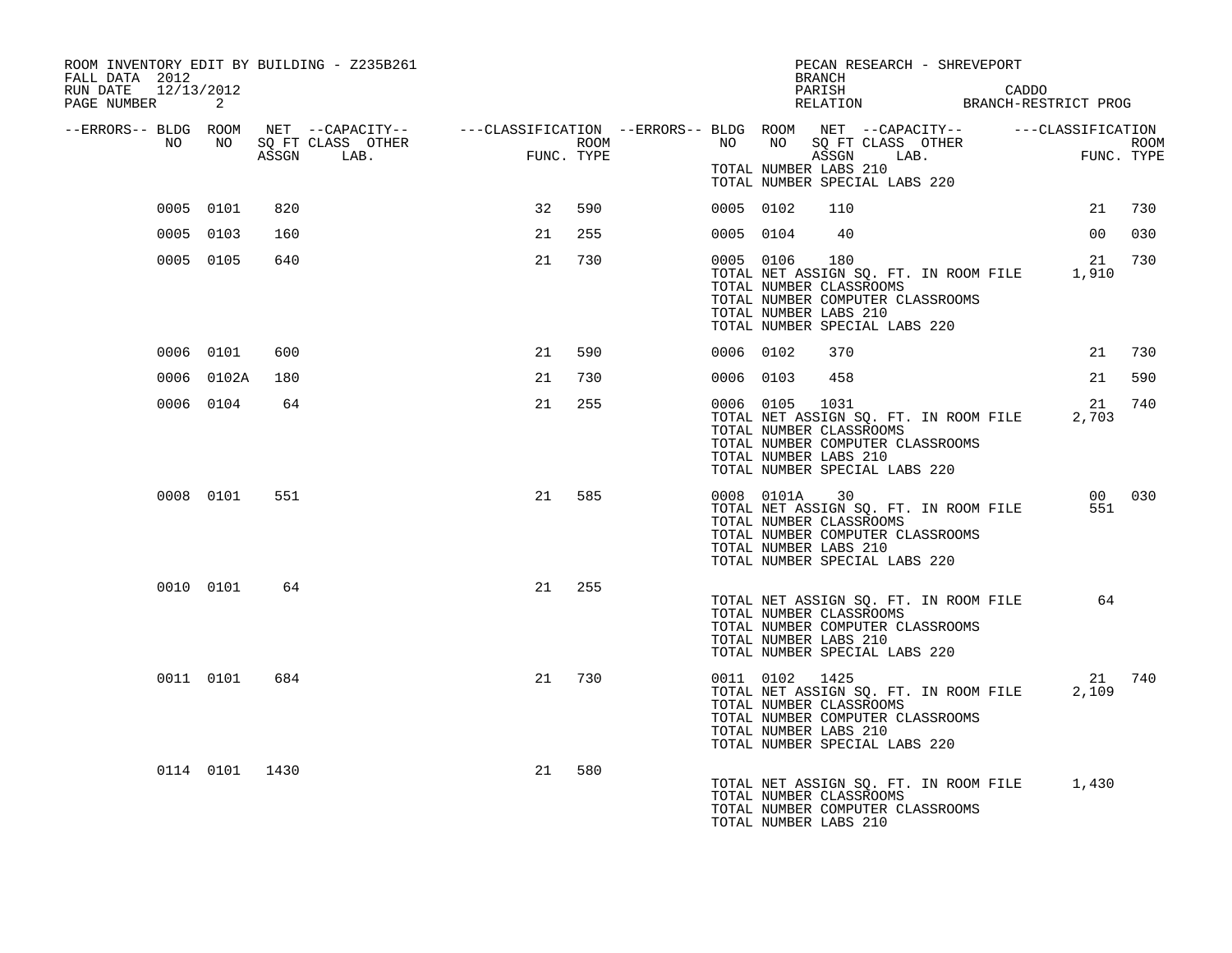| ROOM INVENTORY EDIT BY BUILDING - Z235B261<br>2012<br>FALL DATA<br>12/13/2012<br>RUN DATE<br>PAGE NUMBER<br>3 | <b>BRANCH</b><br>PARISH<br>RELATION                                                                                                | PECAN RESEARCH - SHREVEPORT<br>CADDO<br>BRANCH-RESTRICT PROG                             |
|---------------------------------------------------------------------------------------------------------------|------------------------------------------------------------------------------------------------------------------------------------|------------------------------------------------------------------------------------------|
| --ERRORS-- BLDG<br>ROOM<br>NET --CAPACITY--<br>SQ FT CLASS OTHER<br>NO.<br>NO.<br>ASSGN<br>LAB.               | ---CLASSIFICATION --ERRORS-- BLDG<br>ROOM<br>NO<br>NO<br><b>ROOM</b><br>ASSGN<br>FUNC. TYPE<br>TOTAL NUMBER SPECIAL LABS 220       | ---CLASSIFICATION<br>NET --CAPACITY--<br>SQ FT CLASS OTHER<br>ROOM<br>FUNC. TYPE<br>LAB. |
| 0115 0101 1430                                                                                                | 21<br>580<br>TOTAL NUMBER CLASSROOMS<br>TOTAL NUMBER LABS 210<br>TOTAL NUMBER SPECIAL LABS 220                                     | TOTAL NET ASSIGN SQ. FT. IN ROOM FILE<br>1,430<br>TOTAL NUMBER COMPUTER CLASSROOMS       |
| 0116 0101 1430                                                                                                | 580<br>21<br>TOTAL NUMBER CLASSROOMS<br>TOTAL NUMBER COMPUTER CLASSROOMS<br>TOTAL NUMBER LABS 210<br>TOTAL NUMBER SPECIAL LABS 220 | 1,430<br>TOTAL NET ASSIGN SQ. FT. IN ROOM FILE                                           |
| 0117 0101<br>1790                                                                                             | 32<br>731<br>TOTAL NUMBER CLASSROOMS<br>TOTAL NUMBER COMPUTER CLASSROOMS<br>TOTAL NUMBER LABS 210<br>TOTAL NUMBER SPECIAL LABS 220 | TOTAL NET ASSIGN SQ. FT. IN ROOM FILE<br>1,790                                           |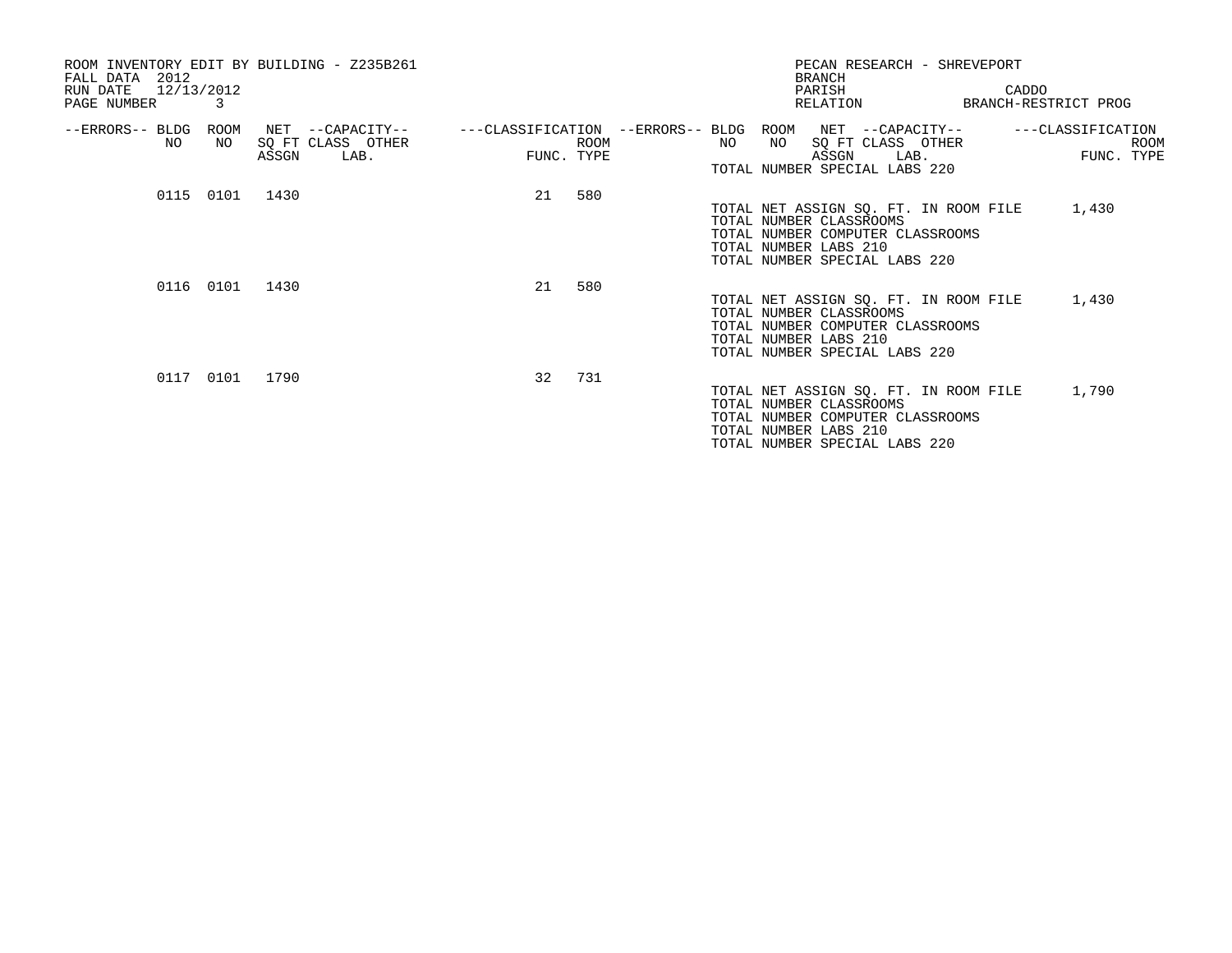- ERROR 1 BLD NUMBER OF THE ROOM FILE DOES NOT MATCH THE BLD NUMBER OF THE BLD FILE. THE BUILDING NUMBERS SHOULD BE EXACTLY THE SAME ON THE BUILDING FILE AND THE ROOM FILE.
- ERROR 2 DUPLICATE RECORD IN THE ROOM FILE.
- ERROR 3 NET ASSIGNABLE SQUARE FEET IS BLANK.
- ERROR 4 CAPACITY IS NOT ENTERED FOR ROOM TYPE 110, 210, 220, 230, 250, 410, 430, 610, 910, 920.
- ERROR 5 BUILDING DOES NOT CONTAIN ANY ROOMS. IF THE BUILDING IS A WAREHOUSE, BARN, ETC. WITH NO ROOMS, CODE ONE ROOM WITH THE GROSS AND NET EQUAL.
- ERROR 6 FUNCTION USE OF ROOMS IS 00 AND ROOM TYPE NOT 010, 020, 030, 051, 052, OR 053.
- ERROR 7 ROOM TYPE IS NOT A VALID ROOM USE CODE OR PCS FUNCTION USE CODE IS NOT A VALID CODE
- ERROR 8 ROOM TYPE IS WRONG (000).

| TOTAL NUMBER OF ROOM RECORDS<br>TOTAL CLASSROOM CAPACITY                                                        | 58    |
|-----------------------------------------------------------------------------------------------------------------|-------|
| TOTAL LAB CAPACITY                                                                                              | 30    |
| TOTAL OTHER CAPACITY                                                                                            | 8     |
| TOTAL NON ASSIGN AREA - ROOMS (FUNCT 00)                                                                        | 653   |
| TOTAL UNASSIGNED AREA - ROOMS (FUNCT 81, 82, 83)                                                                |       |
| TOTAL FACIL IN USE - ROOMS (FUNCT 10 THROUGH 70)                                                                | 20889 |
| TOTAL ASSIGNABLE AREA - ROOMS (FUNCT 10 THROUGH 83)                                                             | 20889 |
| TOTAL NUMBER OF NON-ASSIGN ROOMS (FUNCT 00)                                                                     | 12    |
| TOTAL NUMBER OF INSTRUCTIONAL, RESEARCH, ACADEMIC SUPPORT, AND STUDENT SERVICE ROOMS (FUNCTS 10, 20, 40 AND 50) | 41    |
| TOTAL NUMBER OF PUBLIC SERVICE, INSTITUTIONAL SUPPORT AND INDEPENDENT OPERATIONS ROOMS (FUNCTS 30, 60 AND 70)   |       |
| TOTAL NUMBER OF UNASSIGNED ROOMS (FUNCT 81, 82, 83)                                                             |       |
| TOTAL NUMBER OF ASSIGNABLE ROOMS (FUNCT 10 TO 83)                                                               | 46    |
| TOTAL NUMBER OF CLASSROOMS<br>(110)                                                                             |       |
| TOTAL NUMBER OF COMPUTER CLASSROOMS (140)                                                                       |       |
| (210)<br>TOTAL NUMBER OF LABS                                                                                   |       |
| (220)<br>TOTAL NUMBER OF SPECIAL LABS                                                                           |       |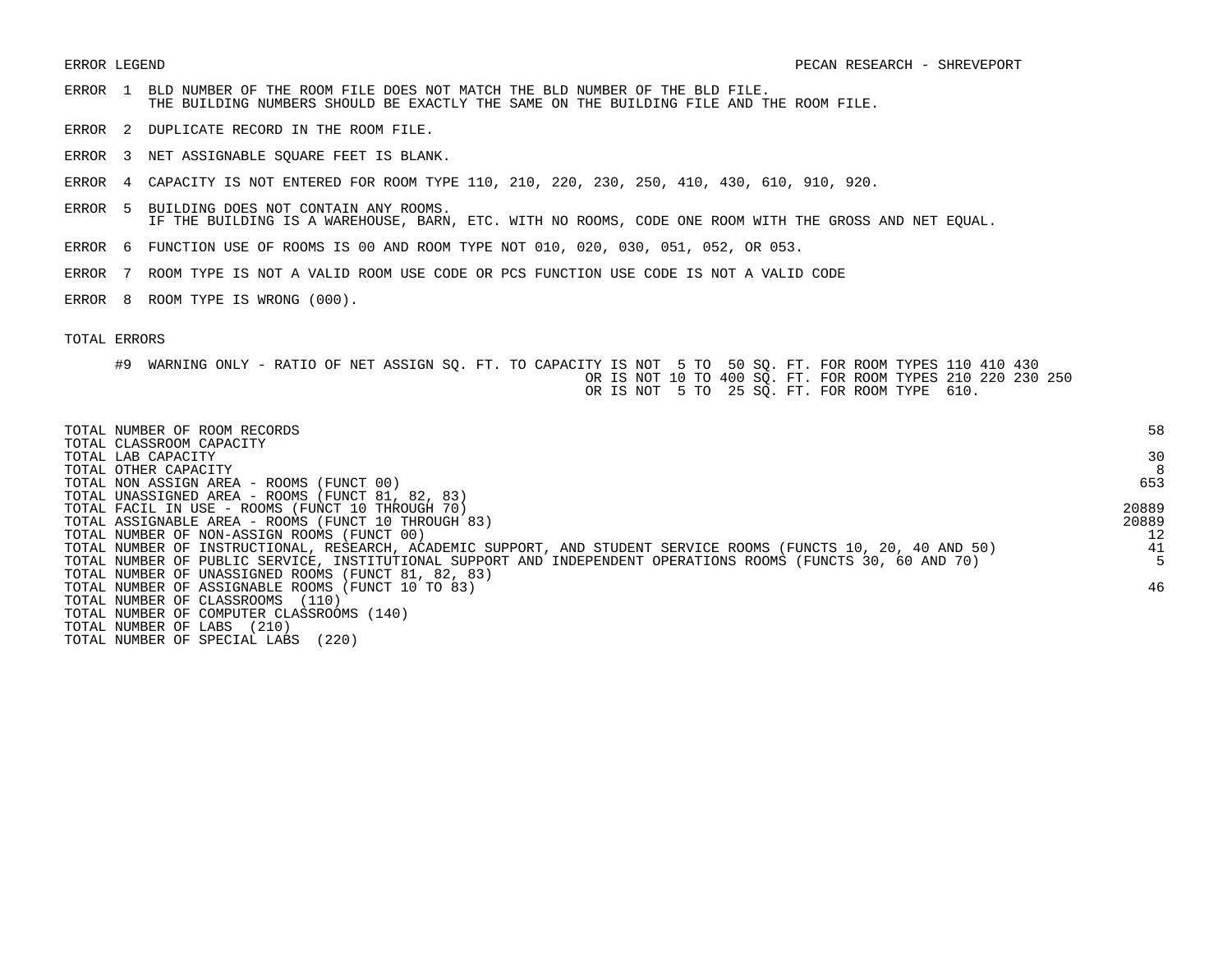| ROOM INVENTORY EDIT BY BUILDING - Z235B261<br>FALL DATA 2012<br>RUN DATE 12/13/2012 |                |              |                                                                                                                              |                |            |                  |    |            | PLAQUEMINES - PORT SULPHUR<br>BRANCH<br>PARISH                                                                                                                       |  | PLAQUEMINS     |                           |
|-------------------------------------------------------------------------------------|----------------|--------------|------------------------------------------------------------------------------------------------------------------------------|----------------|------------|------------------|----|------------|----------------------------------------------------------------------------------------------------------------------------------------------------------------------|--|----------------|---------------------------|
| PAGE NUMBER                                                                         | $\mathbf{1}$   |              |                                                                                                                              |                |            |                  |    |            | PARISH PARISH PARISH PLAQUEMINS<br>RELATION BRANCH-RESTRICT PROG                                                                                                     |  |                |                           |
| --ERRORS-- BLDG ROOM<br>NO                                                          | NO             | ASSGN        | NET --CAPACITY-- - ---CLASSIFICATION --ERRORS-- BLDG ROOM NET --CAPACITY-- - ----CLASSIFICATION<br>SQ FT CLASS OTHER<br>LAB. |                | FUNC. TYPE | ROOM <b>ROOM</b> | NO |            | NO SQ FT CLASS OTHER<br>ASSGN LAB.                                                                                                                                   |  |                | <b>ROOM</b><br>FUNC. TYPE |
|                                                                                     | 0001 0001 1400 |              |                                                                                                                              |                | 92 970     |                  |    |            | TOTAL NET ASSIGN SQ. FT. IN ROOM FILE 1,400<br>TOTAL NUMBER CLASSROOMS<br>TOTAL NUMBER COMPUTER CLASSROOMS<br>TOTAL NUMBER LABS 210<br>TOTAL NUMBER SPECIAL LABS 220 |  |                |                           |
|                                                                                     | 0014 0101      | 240          |                                                                                                                              | 21             | 590        |                  |    |            | TOTAL NET ASSIGN SQ. FT. IN ROOM FILE<br>TOTAL NUMBER CLASSROOMS<br>TOTAL NUMBER COMPUTER CLASSROOMS<br>TOTAL NUMBER LABS 210<br>TOTAL NUMBER SPECIAL LABS 220       |  | 240            |                           |
|                                                                                     | 0016 0101      | 480          |                                                                                                                              | 21             | 255        |                  |    |            | TOTAL NET ASSIGN SQ. FT. IN ROOM FILE<br>TOTAL NUMBER CLASSROOMS<br>TOTAL NUMBER COMPUTER CLASSROOMS<br>TOTAL NUMBER LABS 210<br>TOTAL NUMBER SPECIAL LABS 220       |  | 480            |                           |
|                                                                                     | 0018 0001      | 1            |                                                                                                                              | 21             | 720        |                  |    | 0018 0002  | $\overline{1}$                                                                                                                                                       |  | 21             | 730                       |
|                                                                                     | 0018 0002A     | $\mathbf{1}$ |                                                                                                                              | 0 <sub>0</sub> | 030        |                  |    | 0018 0101  | 1400                                                                                                                                                                 |  | 21             | 720                       |
|                                                                                     | 0018 0101A     | 58           |                                                                                                                              | 0 <sub>0</sub> | 030        |                  |    | 0018 0101B | 77                                                                                                                                                                   |  | 0 <sub>0</sub> | 030                       |
|                                                                                     | 0018 0101C     | 178          |                                                                                                                              | 21             | 730        |                  |    | 0018 0101D | 134                                                                                                                                                                  |  | 21             | 730                       |
|                                                                                     | 0018 0102      | 4000         |                                                                                                                              | 21             | 740        |                  |    |            | TOTAL NET ASSIGN SQ. FT. IN ROOM FILE 5,714<br>TOTAL NUMBER CLASSROOMS<br>TOTAL NUMBER COMPUTER CLASSROOMS<br>TOTAL NUMBER LABS 210<br>TOTAL NUMBER SPECIAL LABS 220 |  |                |                           |
|                                                                                     | 0020 0101      | 90           |                                                                                                                              | 21             | 590        |                  |    |            | TOTAL NET ASSIGN SQ. FT. IN ROOM FILE<br>TOTAL NUMBER CLASSROOMS<br>TOTAL NUMBER COMPUTER CLASSROOMS<br>TOTAL NUMBER LABS 210<br>TOTAL NUMBER SPECIAL LABS 220       |  | 90             |                           |
|                                                                                     | 0023 0101 2800 |              |                                                                                                                              | 21             | 580        |                  |    |            | TOTAL NET ASSIGN SQ. FT. IN ROOM FILE<br>TOTAL NUMBER CLASSROOMS<br>TOTAL NUMBER COMPUTER CLASSROOMS<br>TOTAL NUMBER LABS 210<br>TOTAL NUMBER SPECIAL LABS 220       |  | 2,800          |                           |
|                                                                                     | 0024 0101 3000 |              |                                                                                                                              | 21             | 735        |                  |    |            | TOTAL NET ASSIGN SQ. FT. IN ROOM FILE                                                                                                                                |  | 3,000          |                           |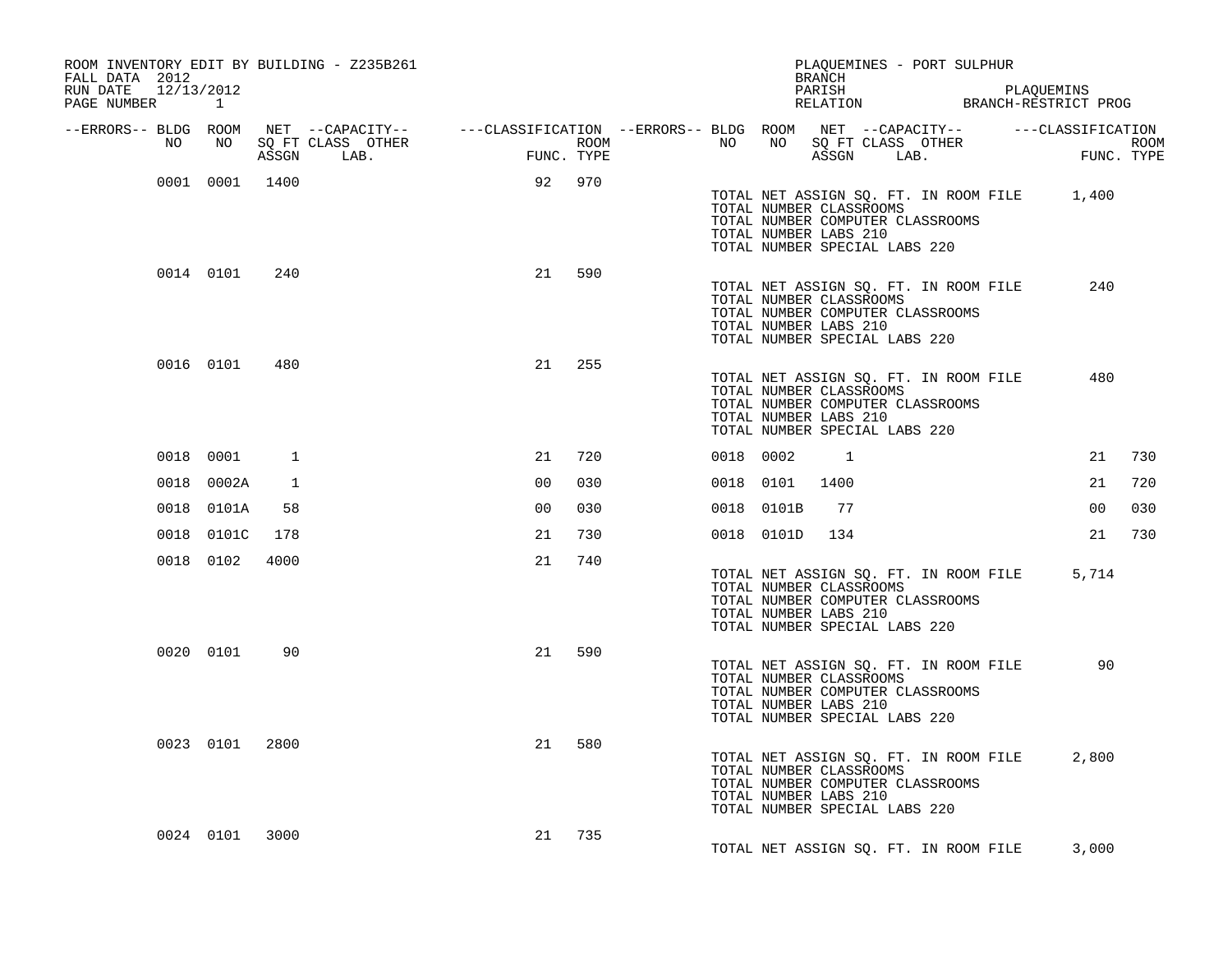| ROOM INVENTORY EDIT BY BUILDING - Z235B261<br>FALL DATA 2012<br>12/13/2012<br>RUN DATE<br>PAGE NUMBER | 2              |       |                           |    |                    |          | PLAOUEMINES - PORT SULPHUR<br><b>BRANCH</b><br>PARISH<br>RELATION                                                                                                                                                                          | PLAOUEMINS<br>BRANCH-RESTRICT PROG             |
|-------------------------------------------------------------------------------------------------------|----------------|-------|---------------------------|----|--------------------|----------|--------------------------------------------------------------------------------------------------------------------------------------------------------------------------------------------------------------------------------------------|------------------------------------------------|
| --ERRORS-- BLDG ROOM<br>NO                                                                            | NO.            | ASSGN | SQ FT CLASS OTHER<br>LAB. |    | ROOM<br>FUNC. TYPE | NO<br>NO | NET --CAPACITY--    ---CLASSIFICATION --ERRORS-- BLDG ROOM NET --CAPACITY--<br>SQ FT CLASS OTHER<br>ASSGN<br>LAB.<br>TOTAL NUMBER CLASSROOMS<br>TOTAL NUMBER COMPUTER CLASSROOMS<br>TOTAL NUMBER LABS 210<br>TOTAL NUMBER SPECIAL LABS 220 | ---CLASSIFICATION<br><b>ROOM</b><br>FUNC. TYPE |
|                                                                                                       | 0026 0101 1700 |       | $\mathbf{1}$              | 21 | 310                |          | TOTAL NET ASSIGN SQ. FT. IN ROOM FILE<br>TOTAL NUMBER CLASSROOMS<br>TOTAL NUMBER COMPUTER CLASSROOMS<br>TOTAL NUMBER LABS 210<br>TOTAL NUMBER SPECIAL LABS 220                                                                             | 1,700                                          |
|                                                                                                       | 0027 0101      | 1700  |                           | 21 | 730                |          | TOTAL NET ASSIGN SQ. FT. IN ROOM FILE<br>TOTAL NUMBER CLASSROOMS<br>TOTAL NUMBER COMPUTER CLASSROOMS<br>TOTAL NUMBER LABS 210<br>TOTAL NUMBER SPECIAL LABS 220                                                                             | 1,700                                          |
|                                                                                                       | 0030 0101      | 2850  |                           | 21 | 580                |          | TOTAL NET ASSIGN SQ. FT. IN ROOM FILE<br>TOTAL NUMBER CLASSROOMS<br>TOTAL NUMBER COMPUTER CLASSROOMS<br>TOTAL NUMBER LABS 210<br>TOTAL NUMBER SPECIAL LABS 220                                                                             | 2,850                                          |
|                                                                                                       | 0031 0101      | 2850  |                           | 21 | 580                |          | TOTAL NET ASSIGN SQ. FT. IN ROOM FILE<br>TOTAL NUMBER CLASSROOMS<br>TOTAL NUMBER COMPUTER CLASSROOMS<br>TOTAL NUMBER LABS 210<br>TOTAL NUMBER SPECIAL LABS 220                                                                             | 2,850                                          |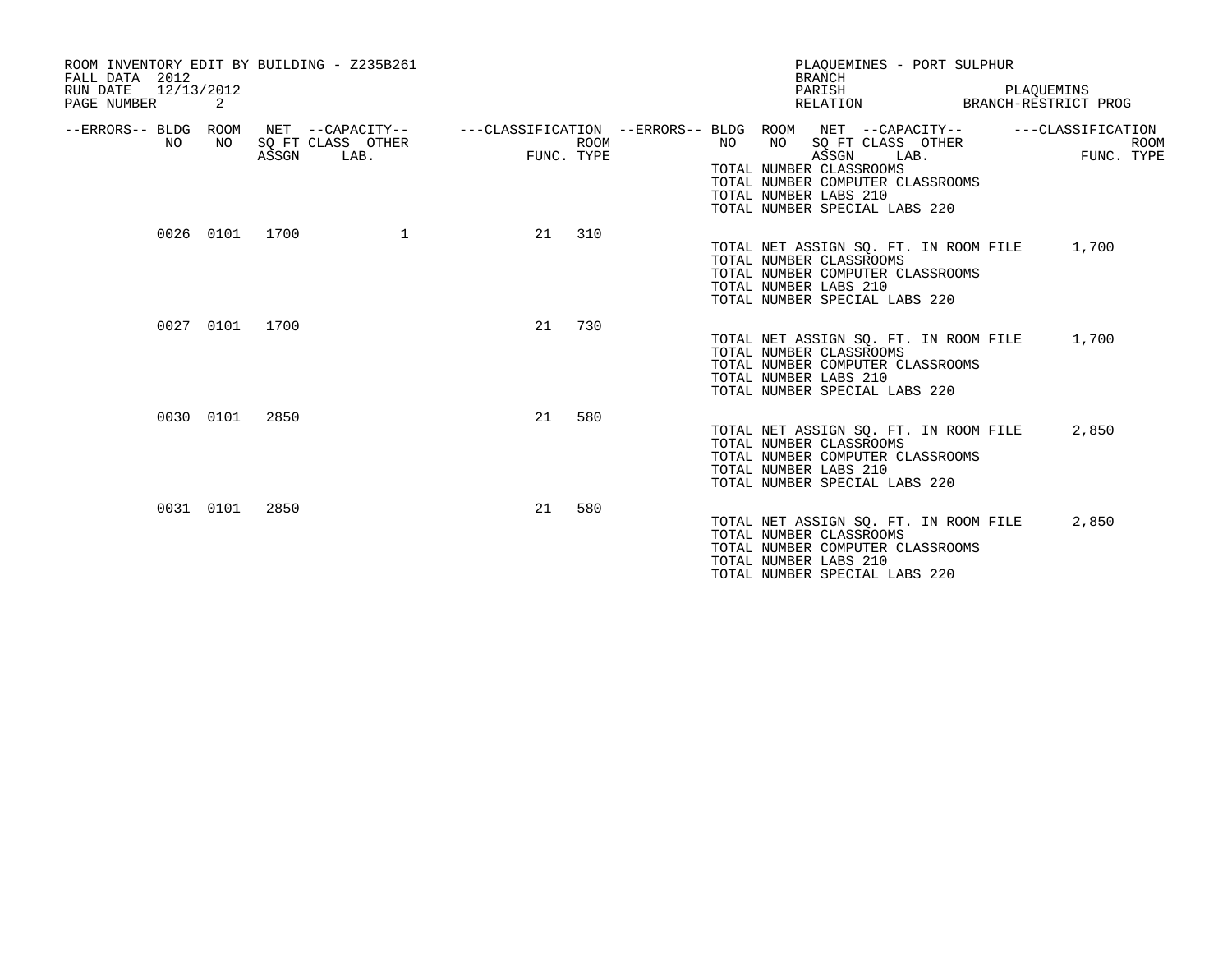- ERROR 1 BLD NUMBER OF THE ROOM FILE DOES NOT MATCH THE BLD NUMBER OF THE BLD FILE. THE BUILDING NUMBERS SHOULD BE EXACTLY THE SAME ON THE BUILDING FILE AND THE ROOM FILE.
- ERROR 2 DUPLICATE RECORD IN THE ROOM FILE.
- ERROR 3 NET ASSIGNABLE SQUARE FEET IS BLANK.
- ERROR 4 CAPACITY IS NOT ENTERED FOR ROOM TYPE 110, 210, 220, 230, 250, 410, 430, 610, 910, 920.
- ERROR 5 BUILDING DOES NOT CONTAIN ANY ROOMS. IF THE BUILDING IS A WAREHOUSE, BARN, ETC. WITH NO ROOMS, CODE ONE ROOM WITH THE GROSS AND NET EQUAL.
- ERROR 6 FUNCTION USE OF ROOMS IS 00 AND ROOM TYPE NOT 010, 020, 030, 051, 052, OR 053.
- ERROR 7 ROOM TYPE IS NOT A VALID ROOM USE CODE OR PCS FUNCTION USE CODE IS NOT A VALID CODE
- ERROR 8 ROOM TYPE IS WRONG (000).

| TOTAL NUMBER OF ROOM RECORDS<br>TOTAL CLASSROOM CAPACITY                                                        | 19    |
|-----------------------------------------------------------------------------------------------------------------|-------|
| TOTAL LAB CAPACITY                                                                                              |       |
| TOTAL OTHER CAPACITY                                                                                            |       |
| TOTAL NON ASSIGN AREA - ROOMS (FUNCT 00)                                                                        | 136   |
| TOTAL UNASSIGNED AREA - ROOMS (FUNCT 81, 82, 83)                                                                |       |
| TOTAL FACIL IN USE - ROOMS (FUNCT 10 THROUGH 70)                                                                | 22824 |
| TOTAL ASSIGNABLE AREA - ROOMS (FUNCT 10 THROUGH 83)                                                             | 22824 |
| TOTAL NUMBER OF NON-ASSIGN ROOMS (FUNCT 00)                                                                     |       |
| TOTAL NUMBER OF INSTRUCTIONAL, RESEARCH, ACADEMIC SUPPORT, AND STUDENT SERVICE ROOMS (FUNCTS 10, 20, 40 AND 50) | 15    |
| TOTAL NUMBER OF PUBLIC SERVICE, INSTITUTIONAL SUPPORT AND INDEPENDENT OPERATIONS ROOMS (FUNCTS 30, 60 AND 70)   |       |
| TOTAL NUMBER OF UNASSIGNED ROOMS (FUNCT 81, 82, 83)                                                             |       |
| TOTAL NUMBER OF ASSIGNABLE ROOMS (FUNCT 10 TO 83)                                                               | 16    |
| TOTAL NUMBER OF CLASSROOMS<br>(110)                                                                             |       |
| TOTAL NUMBER OF COMPUTER CLASSROOMS (140)                                                                       |       |
| (210)<br>TOTAL NUMBER OF LABS                                                                                   |       |
| (220)<br>TOTAL NUMBER OF SPECIAL LABS                                                                           |       |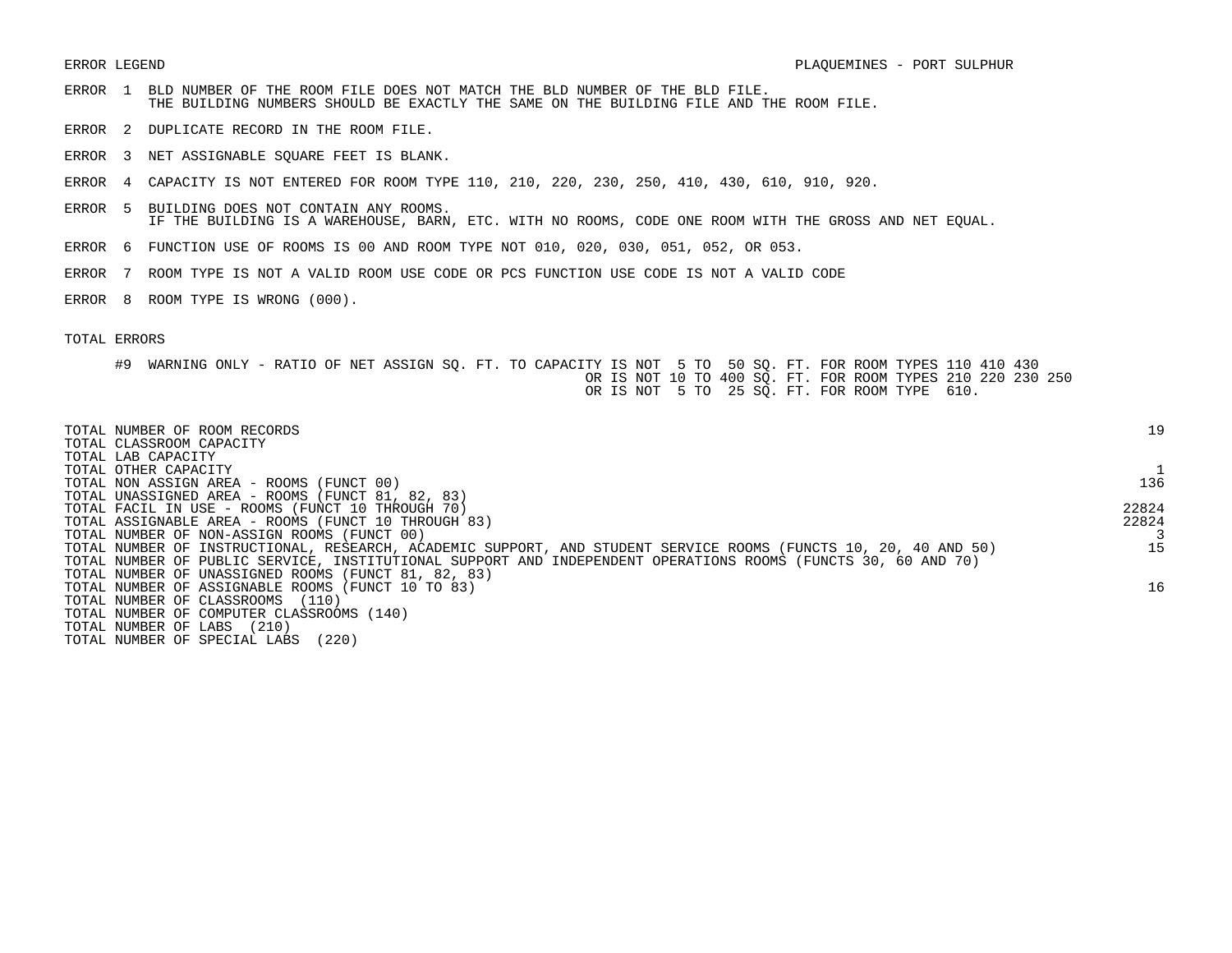| ROOM INVENTORY EDIT BY BUILDING - Z235B261<br>FALL DATA 2012<br>RUN DATE<br>12/13/2012 |              |       |                                       |                                                         |      |           |                | <b>BRANCH</b><br>PARISH                          |                               |                                                                           | RED RIVER VALLEY - BOSSIER CITY<br><b>BOSSIER</b> |                   |             |
|----------------------------------------------------------------------------------------|--------------|-------|---------------------------------------|---------------------------------------------------------|------|-----------|----------------|--------------------------------------------------|-------------------------------|---------------------------------------------------------------------------|---------------------------------------------------|-------------------|-------------|
| PAGE NUMBER                                                                            | $\mathbf{1}$ |       |                                       |                                                         |      |           |                | RELATION                                         |                               |                                                                           | BRANCH-RESTRICT PROG                              |                   |             |
| --ERRORS-- BLDG ROOM<br>NO.                                                            | NO.          |       | NET --CAPACITY--<br>SQ FT CLASS OTHER | ---CLASSIFICATION --ERRORS-- BLDG ROOM NET --CAPACITY-- | ROOM | NO.       | NO             |                                                  | SQ FT CLASS OTHER             |                                                                           |                                                   | ---CLASSIFICATION | <b>ROOM</b> |
|                                                                                        |              | ASSGN | LAB.                                  | FUNC. TYPE                                              |      |           |                | ASSGN                                            | LAB.                          |                                                                           |                                                   | FUNC. TYPE        |             |
|                                                                                        | 0001 0100    | 2850  |                                       | 21                                                      | 730  |           | 0001 0101A 150 | TOTAL NUMBER CLASSROOMS<br>TOTAL NUMBER LABS 210 | TOTAL NUMBER SPECIAL LABS 220 | TOTAL NUMBER COMPUTER CLASSROOMS                                          | TOTAL NET ASSIGN SQ. FT. IN ROOM FILE             | 3,000             | 21 730      |
|                                                                                        | 0002 0002A   | 1     |                                       | 21                                                      | 315  |           | 0002 0101      | 137                                              |                               | $\mathbf{1}$                                                              |                                                   | 21                | 310         |
|                                                                                        | 0002 0102    | 137   | $\mathbf{1}$                          | 21                                                      | 310  |           | 0002 0103      | 137                                              |                               | $\mathbf{1}$                                                              |                                                   | 21                | 310         |
|                                                                                        | 0002 0104    | 137   | $\mathbf{1}$                          | 21                                                      | 310  | 0002 0105 |                | 137                                              |                               | $\mathbf{1}$                                                              |                                                   | 21                | 310         |
|                                                                                        | 0002 0107    | 123   | $\mathbf{1}$                          | 21                                                      | 310  |           | 0002 0108      | 141                                              |                               | $\mathbf{1}$                                                              |                                                   | 21                | 310         |
|                                                                                        | 0002 0109    | 335   | $\mathbf{1}$                          | 21                                                      | 310  |           | 0002 0109A     | 70                                               |                               |                                                                           |                                                   | 21                | 315         |
|                                                                                        | 0002 0112    | 207   |                                       | 21                                                      | 315  |           | 0002 0112A     | 70                                               |                               |                                                                           |                                                   | 21                | 315         |
| 0002                                                                                   | 0113         | 66    | $\mathbf{1}$                          | 21                                                      | 250  |           | 0002 0114      | 35                                               |                               |                                                                           |                                                   | 00                | 010         |
| 0002                                                                                   | 0115         | 330   |                                       | 21                                                      | 350  |           | 0002 0116      | 137                                              |                               | $\mathbf{1}$                                                              |                                                   | 21                | 310         |
|                                                                                        | 0002 0117    | 153   |                                       | 0 <sub>0</sub>                                          | 030  |           | 0002 0118      | 140                                              |                               |                                                                           |                                                   | 0 <sub>0</sub>    | 030         |
|                                                                                        | 0002 0119    | 48    |                                       | 0 <sub>0</sub>                                          | 030  |           | 0002 0201      | 173                                              |                               |                                                                           |                                                   | 21                | 710         |
|                                                                                        | 0002 0202    | 212   |                                       | 21                                                      | 710  |           | 0002 0203      | 118                                              |                               |                                                                           |                                                   | 0 <sub>0</sub>    | 030         |
|                                                                                        | 0002 0204    | 134   |                                       | 0 <sub>0</sub>                                          | 030  |           | 0002 0205      | 15                                               |                               |                                                                           |                                                   | 00                | 010         |
|                                                                                        | 0002 0206    | 141   |                                       | 0 <sub>0</sub>                                          | 030  |           | 0002 0207      | 479                                              |                               | 10                                                                        |                                                   | 21                | 250         |
|                                                                                        | 0002 0208    | 71    |                                       | 21                                                      | 730  | 0002 0209 |                | 141                                              |                               | $\mathbf{1}$                                                              |                                                   | 21                | 310         |
|                                                                                        | 0002 0210    | 177   | $\overline{4}$                        | 21                                                      | 250  |           | 0002 0211      | 1665                                             |                               |                                                                           |                                                   | 21                | 680         |
|                                                                                        | 0002 0211A   | 98    |                                       | 0 <sub>0</sub>                                          | 030  |           | 0002 0212      | 170                                              |                               | 3                                                                         |                                                   | 21                | 250         |
|                                                                                        | 0002 0213    | 141   | $\mathbf 1$                           | 21                                                      | 310  |           |                | TOTAL NUMBER CLASSROOMS<br>TOTAL NUMBER LABS 210 | TOTAL NUMBER SPECIAL LABS 220 | TOTAL NUMBER COMPUTER CLASSROOMS                                          | TOTAL NET ASSIGN SQ. FT. IN ROOM FILE             | 5,394             |             |
|                                                                                        | 0003 0001    | 2500  |                                       | 92                                                      | 970  |           |                | TOTAL NUMBER CLASSROOMS                          |                               | TOTAL NET ASSIGN SQ. FT. IN ROOM FILE<br>TOTAL NUMBER COMPUTER CLASSROOMS |                                                   | 2,500             |             |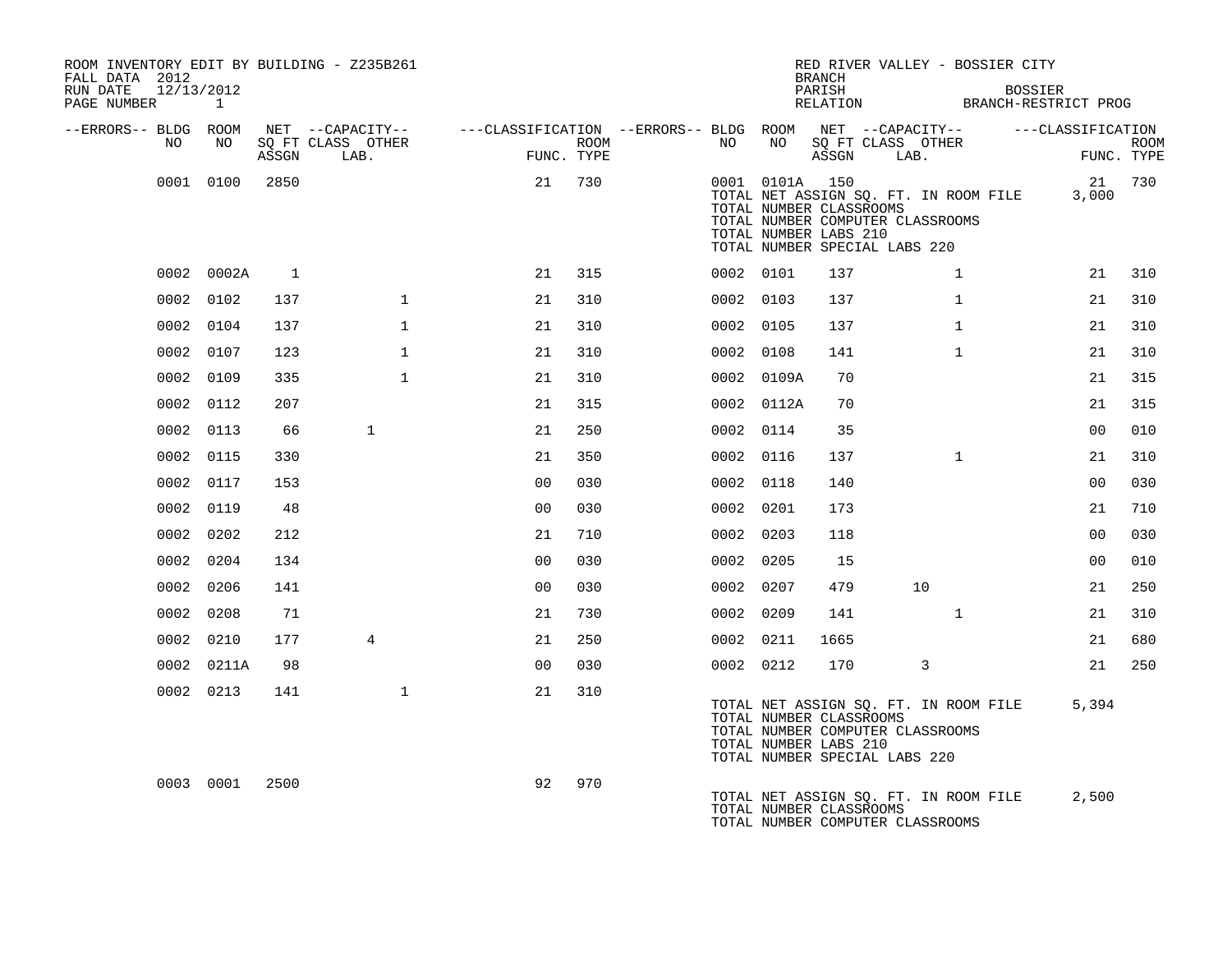| ROOM INVENTORY EDIT BY BUILDING - Z235B261<br>FALL DATA 2012<br>12/13/2012<br>RUN DATE<br>PAGE NUMBER | 2              |     |                                                                                                |                |                    |           |                 | RED RIVER VALLEY - BOSSIER CITY<br><b>BRANCH</b><br>PARISH<br>RELATION BRANCH-RESTRICT PROG                                                                           | <b>BOSSIER</b> |            |        |
|-------------------------------------------------------------------------------------------------------|----------------|-----|------------------------------------------------------------------------------------------------|----------------|--------------------|-----------|-----------------|-----------------------------------------------------------------------------------------------------------------------------------------------------------------------|----------------|------------|--------|
| --ERRORS-- BLDG ROOM<br>NO                                                                            |                |     | NET --CAPACITY-- - ---CLASSIFICATION --ERRORS-- BLDG ROOM NET --CAPACITY-- - ---CLASSIFICATION |                |                    |           | NO              |                                                                                                                                                                       |                |            |        |
|                                                                                                       | NO             |     | SQ FT CLASS OTHER<br>ASSGN LAB.                                                                | FUNC           | ROOM<br>FUNC. TYPE | NO NO     |                 | SQ FT CLASS OTHER<br>ASSGN LAB.<br>TOTAL NUMBER LABS 210<br>TOTAL NUMBER SPECIAL LABS 220                                                                             |                | FUNC. TYPE | ROOM   |
|                                                                                                       | 0004 0001 1200 |     |                                                                                                | 92             | 970                |           |                 | TOTAL NET ASSIGN SQ. FT. IN ROOM FILE 1,200<br>TOTAL NUMBER CLASSROOMS<br>TOTAL NUMBER COMPUTER CLASSROOMS<br>TOTAL NUMBER LABS 210<br>TOTAL NUMBER SPECIAL LABS 220  |                |            |        |
|                                                                                                       | 0005 0001 3164 |     |                                                                                                | 21             | 730                |           |                 | TOTAL NET ASSIGN SQ. FT. IN ROOM FILE<br>TOTAL NUMBER CLASSROOMS<br>TOTAL NUMBER COMPUTER CLASSROOMS<br>TOTAL NUMBER LABS 210<br>TOTAL NUMBER SPECIAL LABS 220        |                | 3,164      |        |
|                                                                                                       | 0006 0101      | 92  |                                                                                                | 21             | 730                | 0006 0102 |                 | 116                                                                                                                                                                   |                |            | 21 590 |
|                                                                                                       | 0006 0102A     | 88  |                                                                                                | 0 <sub>0</sub> | 030                |           | 0006 0103       | 107<br>TOTAL NET ASSIGN SQ. FT. IN ROOM FILE<br>TOTAL NUMBER CLASSROOMS<br>TOTAL NUMBER COMPUTER CLASSROOMS<br>TOTAL NUMBER LABS 210<br>TOTAL NUMBER SPECIAL LABS 220 |                | 21<br>315  | 730    |
|                                                                                                       | 0007 0001      | 190 |                                                                                                | 21             | 560                |           |                 | TOTAL NET ASSIGN SQ. FT. IN ROOM FILE<br>TOTAL NUMBER CLASSROOMS<br>TOTAL NUMBER COMPUTER CLASSROOMS<br>TOTAL NUMBER LABS 210<br>TOTAL NUMBER SPECIAL LABS 220        |                | 190        |        |
|                                                                                                       | 0008 0001 1375 |     |                                                                                                | 92             | 970                |           |                 | TOTAL NET ASSIGN SQ. FT. IN ROOM FILE<br>TOTAL NUMBER CLASSROOMS<br>TOTAL NUMBER COMPUTER CLASSROOMS<br>TOTAL NUMBER LABS 210<br>TOTAL NUMBER SPECIAL LABS 220        |                | 1,375      |        |
|                                                                                                       | 0009 0001      | 868 |                                                                                                | 21             | 730                |           |                 | TOTAL NET ASSIGN SQ. FT. IN ROOM FILE<br>TOTAL NUMBER CLASSROOMS<br>TOTAL NUMBER COMPUTER CLASSROOMS<br>TOTAL NUMBER LABS 210<br>TOTAL NUMBER SPECIAL LABS 220        |                | 868        |        |
|                                                                                                       | 0010 0101      | 198 |                                                                                                | 21             | 730                |           | 0010 0101A 2917 |                                                                                                                                                                       |                | 21         | 730    |
|                                                                                                       | 0010 0102      | 198 |                                                                                                | 21             | 730                | 0010 0103 |                 | 198                                                                                                                                                                   |                | 21         | 575    |
|                                                                                                       | 0010 0104      | 198 |                                                                                                | 21             | 575                | 0010 0105 |                 | 231                                                                                                                                                                   |                | 21         | 570    |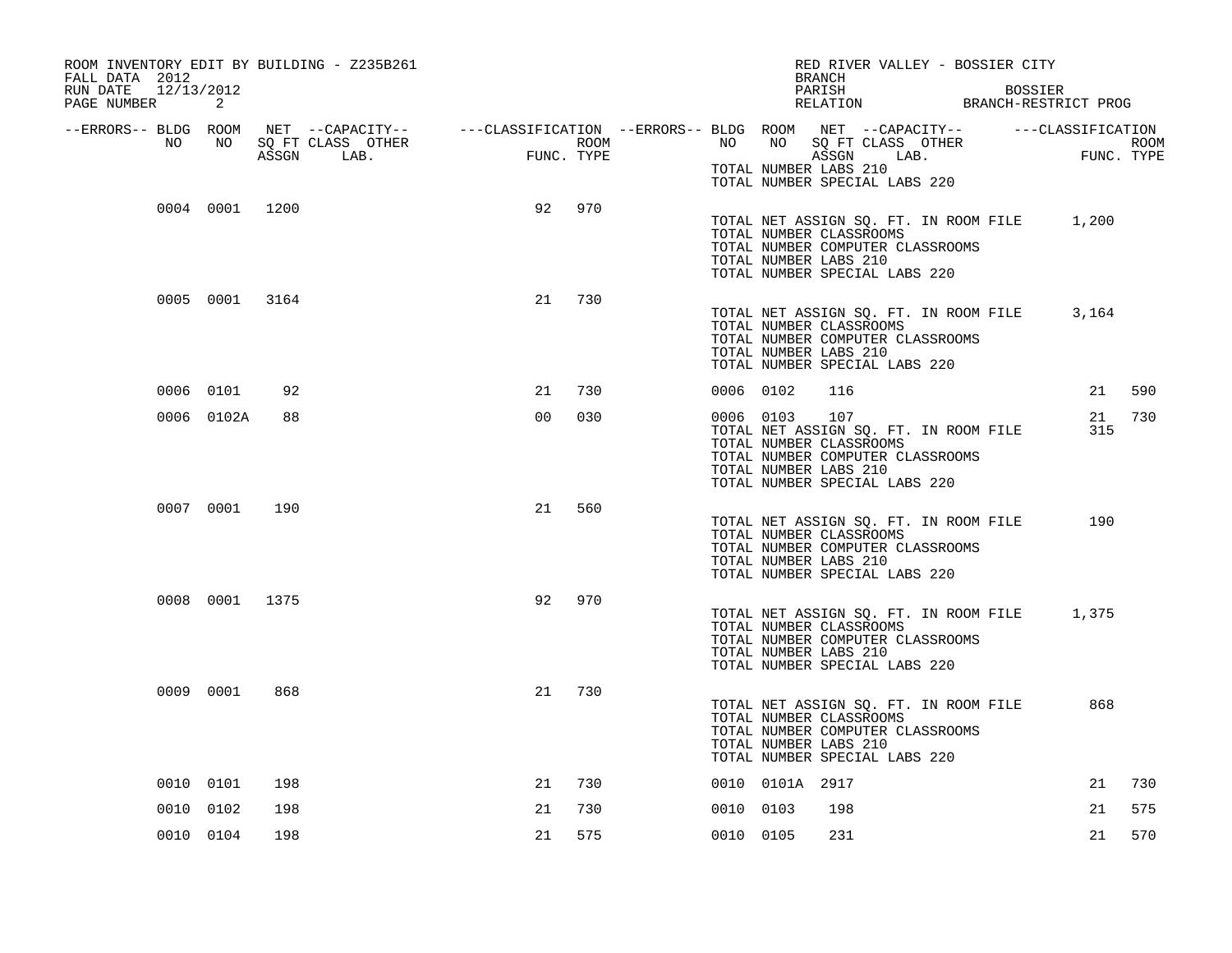| ROOM INVENTORY EDIT BY BUILDING - Z235B261<br>FALL DATA 2012 |                |     |                                                                                                |                |            |                  |           |                                                                                                     | BRANCH |            |                                  | RED RIVER VALLEY - BOSSIER CITY       |                                                 |                    |
|--------------------------------------------------------------|----------------|-----|------------------------------------------------------------------------------------------------|----------------|------------|------------------|-----------|-----------------------------------------------------------------------------------------------------|--------|------------|----------------------------------|---------------------------------------|-------------------------------------------------|--------------------|
| RUN DATE<br>12/13/2012<br>PAGE NUMBER                        | $\overline{3}$ |     |                                                                                                |                |            |                  |           |                                                                                                     | PARISH |            |                                  | <b>BOSSIER</b>                        | PARISH BOSSIER<br>RELATION BRANCH-RESTRICT PROG |                    |
| --ERRORS-- BLDG ROOM                                         |                |     | NET --CAPACITY-- - ---CLASSIFICATION --ERRORS-- BLDG ROOM NET --CAPACITY-- - ---CLASSIFICATION |                |            |                  |           |                                                                                                     |        |            |                                  |                                       |                                                 |                    |
| NO                                                           | NO             |     | SQ FT CLASS OTHER<br>ASSGN LAB.                                                                |                | FUNC. TYPE | ROOM <b>ROOM</b> | NO        |                                                                                                     |        | ASSGN LAB. | NO SQ FT CLASS OTHER             |                                       |                                                 | ROOM<br>FUNC. TYPE |
|                                                              | 0010 0106 3940 |     |                                                                                                | 21             | 730        |                  |           | TOTAL NUMBER CLASSROOMS<br>TOTAL NUMBER LABS 210<br>TOTAL NUMBER SPECIAL LABS 220                   |        |            | TOTAL NUMBER COMPUTER CLASSROOMS | TOTAL NET ASSIGN SQ. FT. IN ROOM FILE | 7,880                                           |                    |
|                                                              | 0011 0001 1200 |     |                                                                                                | 92             | 970        |                  |           | TOTAL NUMBER CLASSROOMS<br>TOTAL NUMBER LABS 210<br>TOTAL NUMBER SPECIAL LABS 220                   |        |            | TOTAL NUMBER COMPUTER CLASSROOMS | TOTAL NET ASSIGN SQ. FT. IN ROOM FILE | 1,200                                           |                    |
|                                                              | 0014 0101 1027 |     |                                                                                                | 21             | 725        |                  |           | 0014 0101A                                                                                          | 500    |            |                                  |                                       | 21                                              | 720                |
|                                                              | 0014 0101B     | 9   |                                                                                                | 0 <sub>0</sub> | 030        |                  |           | 0014 0101C 800<br>TOTAL NUMBER CLASSROOMS<br>TOTAL NUMBER LABS 210<br>TOTAL NUMBER SPECIAL LABS 220 |        |            | TOTAL NUMBER COMPUTER CLASSROOMS | TOTAL NET ASSIGN SQ. FT. IN ROOM FILE | 21<br>2,327                                     | 720                |
|                                                              | 0015 0001 5000 |     |                                                                                                | 21             | 730        |                  |           | TOTAL NUMBER CLASSROOMS<br>TOTAL NUMBER LABS 210<br>TOTAL NUMBER SPECIAL LABS 220                   |        |            | TOTAL NUMBER COMPUTER CLASSROOMS | TOTAL NET ASSIGN SQ. FT. IN ROOM FILE | 5,000                                           |                    |
|                                                              | 0016 0001 1440 |     |                                                                                                | 21             | 730        |                  |           | TOTAL NUMBER CLASSROOMS<br>TOTAL NUMBER LABS 210<br>TOTAL NUMBER SPECIAL LABS 220                   |        |            | TOTAL NUMBER COMPUTER CLASSROOMS | TOTAL NET ASSIGN SQ. FT. IN ROOM FILE | 1,440                                           |                    |
|                                                              | 0019 0001 3976 |     |                                                                                                | 21             | 560        |                  |           | TOTAL NUMBER CLASSROOMS<br>TOTAL NUMBER LABS 210<br>TOTAL NUMBER SPECIAL LABS 220                   |        |            | TOTAL NUMBER COMPUTER CLASSROOMS | TOTAL NET ASSIGN SQ. FT. IN ROOM FILE | 3,976                                           |                    |
|                                                              | 0020 0101      | 316 |                                                                                                | 21             | 730        |                  | 0020 0102 |                                                                                                     | 316    |            |                                  |                                       | 21                                              | 730                |
|                                                              | 0020 0103      | 316 |                                                                                                | 21             | 730        |                  | 0020 0104 |                                                                                                     | 299    |            |                                  |                                       | 21                                              | 730                |
|                                                              | 0020 0105      | 322 |                                                                                                | 21             | 730        |                  |           |                                                                                                     |        |            |                                  |                                       | TOTAL NET ASSIGN SQ. FT. IN ROOM FILE 1,569     |                    |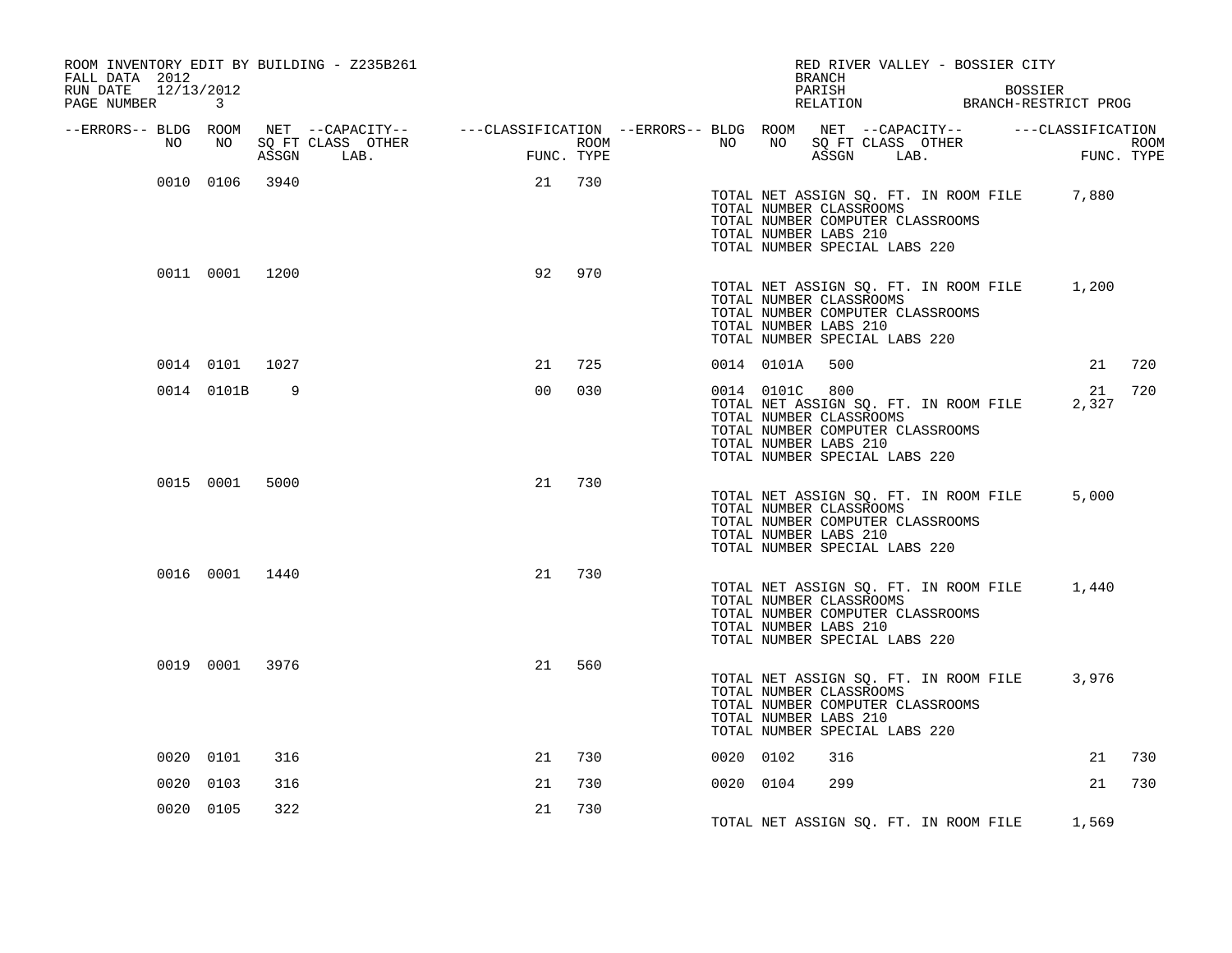| ROOM INVENTORY EDIT BY BUILDING - Z235B261<br>FALL DATA 2012 |                |                |    |        |           |                | RED RIVER VALLEY - BOSSIER CITY<br>BRANCH                                                                                                                                                                                                                                                                                                                     |                 |     |
|--------------------------------------------------------------|----------------|----------------|----|--------|-----------|----------------|---------------------------------------------------------------------------------------------------------------------------------------------------------------------------------------------------------------------------------------------------------------------------------------------------------------------------------------------------------------|-----------------|-----|
| RUN DATE 12/13/2012<br>PAGE NUMBER 4                         |                |                |    |        |           |                | PARISH BOSSIER<br>RELATION BRANCH-RESTRICT PROG                                                                                                                                                                                                                                                                                                               |                 |     |
|                                                              |                |                |    |        |           |                | ERRORS-- BLDG ROOM NET --CAPACITY-- ---CLASSIFICATION --ERRORS-- BLDG ROOM NET --CAPACITY--------------------<br>NO NO SQ FT CLASS OTHER ROOM ROOM NO SQ FT CLASS OTHER ROOM ROOM NO SQ FT CLASS OTHER<br>ASSGN LAB. FUNC. TYPE ASSG<br>TOTAL NUMBER CLASSROOMS<br>TOTAL NUMBER COMPUTER CLASSROOMS<br>TOTAL NUMBER LABS 210<br>TOTAL NUMBER SPECIAL LABS 220 |                 |     |
|                                                              | 0021 0001 1350 |                | 92 | 970    |           |                | TOTAL NET ASSIGN SQ. FT. IN ROOM FILE 1,350<br>TOTAL NUMBER CLASSROOMS<br>TOTAL NUMBER COMPUTER CLASSROOMS<br>TOTAL NUMBER LABS 210<br>TOTAL NUMBER SPECIAL LABS 220                                                                                                                                                                                          |                 |     |
|                                                              | 0022 0001      | $\overline{1}$ | 21 | 730    |           |                | TOTAL NET ASSIGN SQ. FT. IN ROOM FILE 1<br>TOTAL NUMBER CLASSROOMS<br>TOTAL NUMBER COMPUTER CLASSROOMS<br>TOTAL NUMBER LABS 210<br>TOTAL NUMBER SPECIAL LABS 220                                                                                                                                                                                              |                 |     |
|                                                              | 0024 0101 1969 |                | 21 | 730    |           | 0024 0101A 265 | TOTAL NET ASSIGN SQ. FT. IN ROOM FILE<br>TOTAL NUMBER CLASSROOMS<br>TOTAL NUMBER COMPUTER CLASSROOMS<br>TOTAL NUMBER LABS 210<br>TOTAL NUMBER SPECIAL LABS 220                                                                                                                                                                                                | 21 730<br>2,234 |     |
|                                                              | 0025 0101      | 124            | 21 | 730    | 0025 0102 |                | 124                                                                                                                                                                                                                                                                                                                                                           | 21              | 730 |
|                                                              | 0025 0103      | 124            | 21 | 730    | 0025 0104 |                | 124                                                                                                                                                                                                                                                                                                                                                           | 21              | 730 |
|                                                              | 0025 0105      | 124            | 21 | 730    | 0025 0106 |                | 124                                                                                                                                                                                                                                                                                                                                                           | 21              | 730 |
|                                                              | 0025 0107      | 124            | 21 | 730    | 0025 0108 |                | 124                                                                                                                                                                                                                                                                                                                                                           | 21              | 730 |
|                                                              | 0025 0109      | 124            | 21 | 730    | 0025 0110 |                | 124                                                                                                                                                                                                                                                                                                                                                           | 21              | 730 |
|                                                              | 0025 0111      | 124            | 21 | 730    |           | 0025 0112      | 124<br>TOTAL NET ASSIGN SQ. FT. IN ROOM FILE 1,488<br>TOTAL NUMBER CLASSROOMS<br>TOTAL NUMBER COMPUTER CLASSROOMS<br>TOTAL NUMBER LABS 210<br>TOTAL NUMBER SPECIAL LABS 220                                                                                                                                                                                   | 21              | 730 |
|                                                              | 0026 0001 1920 |                |    | 21 730 |           |                | TOTAL NET ASSIGN SQ. FT. IN ROOM FILE 1,920<br>TOTAL NUMBER CLASSROOMS<br>TOTAL NUMBER COMPUTER CLASSROOMS<br>TOTAL NUMBER LABS 210<br>TOTAL NUMBER SPECIAL LABS 220                                                                                                                                                                                          |                 |     |
|                                                              | 0027 0001 3120 |                | 21 | 560    |           |                | TOTAL NET ASSIGN SQ. FT. IN ROOM FILE                                                                                                                                                                                                                                                                                                                         | 3,120           |     |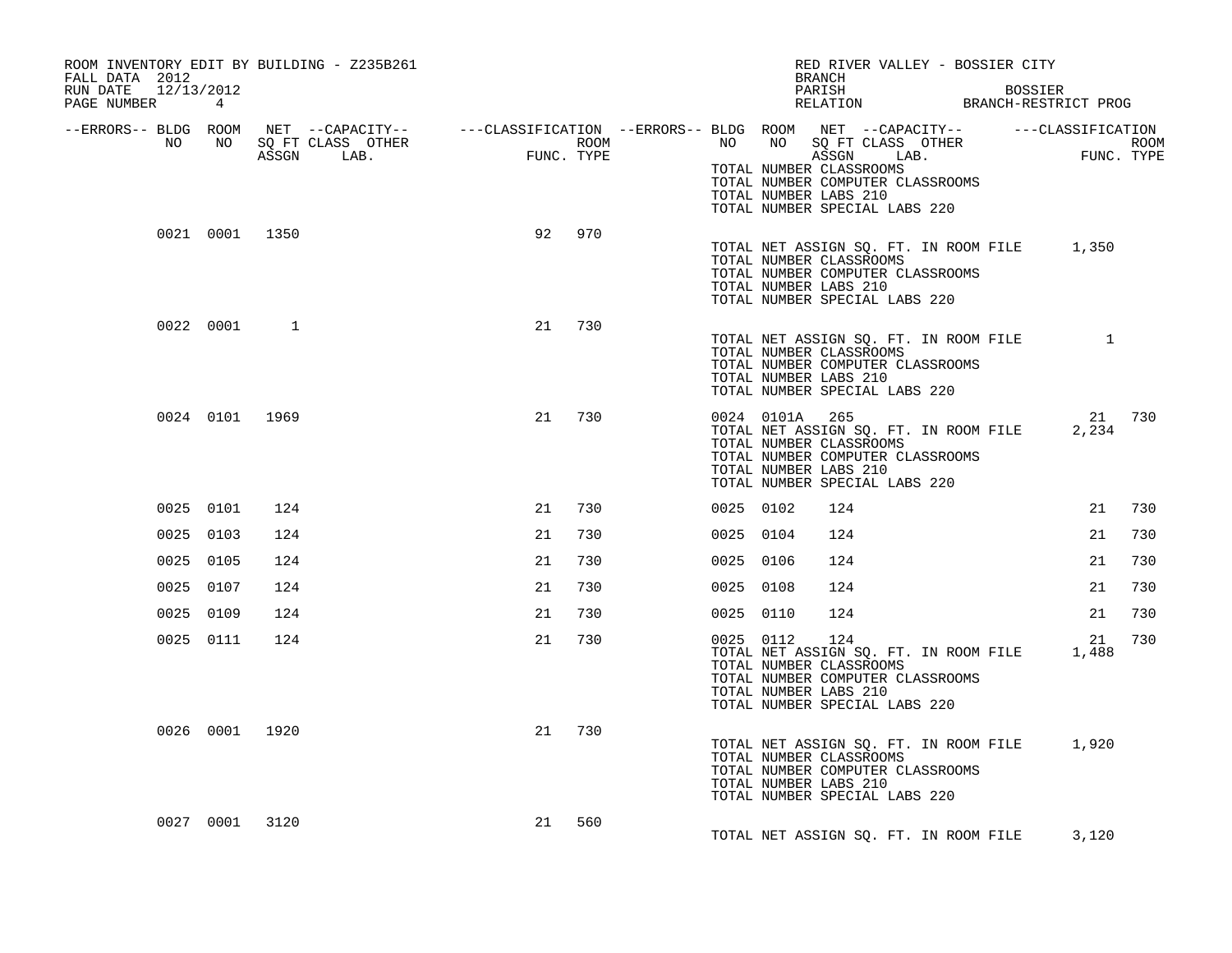| ROOM INVENTORY EDIT BY BUILDING - Z235B261<br>FALL DATA 2012 |           |                                    |                 |            |                  |                | RED RIVER VALLEY - BOSSIER CITY<br>BRANCH                                                                                                                                                                                                                                            |                |                    |     |
|--------------------------------------------------------------|-----------|------------------------------------|-----------------|------------|------------------|----------------|--------------------------------------------------------------------------------------------------------------------------------------------------------------------------------------------------------------------------------------------------------------------------------------|----------------|--------------------|-----|
| RUN DATE 12/13/2012<br>PAGE NUMBER 5                         |           |                                    |                 |            |                  |                | PARISH<br>PARISH BOSSIER<br>RELATION BRANCH-RESTRICT PROG                                                                                                                                                                                                                            | <b>BOSSIER</b> |                    |     |
| NO                                                           |           | NO SQ FT CLASS OTHER<br>ASSGN LAB. | $_{\rm FUNC}$ . | FUNC. TYPE | ROOM <b>ROOM</b> |                | --ERRORS-- BLDG ROOM NET --CAPACITY-- ----CLASSIFICATION --ERRORS-- BLDG ROOM NET --CAPACITY-- -----CLASSIFICATION<br>NO NO SQ FT CLASS OTHER<br>ASSGN LAB.<br>TOTAL NUMBER CLASSROOMS<br>TOTAL NUMBER COMPUTER CLASSROOMS<br>TOTAL NUMBER LABS 210<br>TOTAL NUMBER SPECIAL LABS 220 |                | ROOM<br>FUNC. TYPE |     |
|                                                              |           | 0028 0001 2304                     |                 | 21 730     |                  |                | TOTAL NET ASSIGN SQ. FT. IN ROOM FILE<br>TOTAL NUMBER CLASSROOMS<br>TOTAL NUMBER COMPUTER CLASSROOMS<br>TOTAL NUMBER LABS 210<br>TOTAL NUMBER SPECIAL LABS 220                                                                                                                       |                | 2,304              |     |
|                                                              | 0032 0001 | 816                                | 92              | 970        |                  |                | TOTAL NET ASSIGN SQ. FT. IN ROOM FILE<br>TOTAL NUMBER CLASSROOMS<br>TOTAL NUMBER COMPUTER CLASSROOMS<br>TOTAL NUMBER LABS 210<br>TOTAL NUMBER SPECIAL LABS 220                                                                                                                       |                | 816                |     |
|                                                              |           | 0033 0001 1300                     | 92              | 970        |                  |                | TOTAL NET ASSIGN SO. FT. IN ROOM FILE 1,300<br>TOTAL NUMBER CLASSROOMS<br>TOTAL NUMBER COMPUTER CLASSROOMS<br>TOTAL NUMBER LABS 210<br>TOTAL NUMBER SPECIAL LABS 220                                                                                                                 |                |                    |     |
|                                                              |           | 0034 0001 1460                     | 92              | 970        |                  |                | TOTAL NET ASSIGN SQ. FT. IN ROOM FILE 1,460<br>TOTAL NUMBER CLASSROOMS<br>TOTAL NUMBER COMPUTER CLASSROOMS<br>TOTAL NUMBER LABS 210<br>TOTAL NUMBER SPECIAL LABS 220                                                                                                                 |                |                    |     |
|                                                              |           | 0035 0001 1800                     | 21              | 560        |                  |                | TOTAL NET ASSIGN SQ. FT. IN ROOM FILE<br>TOTAL NUMBER CLASSROOMS<br>TOTAL NUMBER COMPUTER CLASSROOMS<br>TOTAL NUMBER LABS 210<br>TOTAL NUMBER SPECIAL LABS 220                                                                                                                       |                | 1,800              |     |
|                                                              |           | 0036 0001 750                      |                 | 21 560     |                  |                | TOTAL NET ASSIGN SQ. FT. IN ROOM FILE<br>TOTAL NUMBER CLASSROOMS<br>TOTAL NUMBER COMPUTER CLASSROOMS<br>TOTAL NUMBER LABS 210<br>TOTAL NUMBER SPECIAL LABS 220                                                                                                                       |                | 750                |     |
|                                                              |           | 0037 0101 2352                     | 21              | 740        |                  | 0037 0101A 273 | TOTAL NET ASSIGN SQ. FT. IN ROOM FILE<br>TOTAL NUMBER CLASSROOMS<br>TOTAL NUMBER COMPUTER CLASSROOMS                                                                                                                                                                                 |                | 21<br>2,625        | 730 |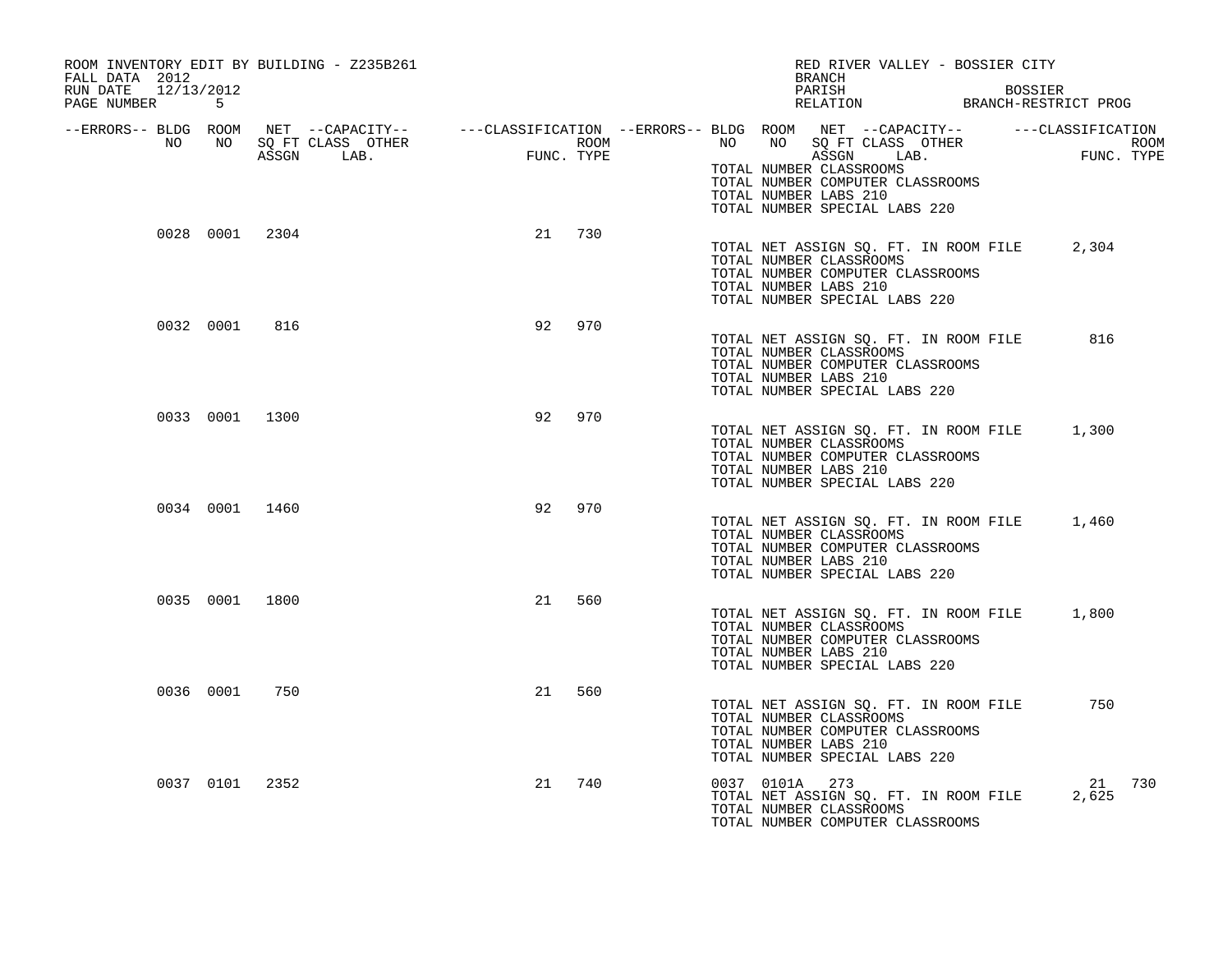| ROOM INVENTORY EDIT BY BUILDING - Z235B261<br>FALL DATA 2012<br>RUN DATE<br>12/13/2012<br>PAGE NUMBER | 6              |     |                                                                                                                                         |            |      |           | RED RIVER VALLEY - BOSSIER CITY<br><b>BRANCH</b><br>PARISH<br>PARISH BOSSIER<br>RELATION BRANCH-RESTRICT PROG                                                        |              | <b>BOSSIER</b> |                     |      |
|-------------------------------------------------------------------------------------------------------|----------------|-----|-----------------------------------------------------------------------------------------------------------------------------------------|------------|------|-----------|----------------------------------------------------------------------------------------------------------------------------------------------------------------------|--------------|----------------|---------------------|------|
| --ERRORS-- BLDG ROOM<br>NO                                                                            | NO             |     | NET --CAPACITY-- - ---CLASSIFICATION --ERRORS-- BLDG ROOM NET --CAPACITY-- - ---CLASSIFICATION<br>SQ FT CLASS OTHER<br>ASSGN LAB. FUNC. | FUNC. TYPE | ROOM |           | NO NO SQ FT CLASS OTHER<br>ASSGN                                                                                                                                     | LAB.         |                | FUNC.<br>FUNC. TYPE | ROOM |
|                                                                                                       |                |     |                                                                                                                                         |            |      |           | TOTAL NUMBER LABS 210<br>TOTAL NUMBER SPECIAL LABS 220                                                                                                               |              |                |                     |      |
|                                                                                                       | 0038 0001 1800 |     |                                                                                                                                         | 21         | 730  |           | TOTAL NET ASSIGN SQ. FT. IN ROOM FILE 1,800<br>TOTAL NUMBER CLASSROOMS<br>TOTAL NUMBER COMPUTER CLASSROOMS<br>TOTAL NUMBER LABS 210<br>TOTAL NUMBER SPECIAL LABS 220 |              |                |                     |      |
|                                                                                                       | 0039 0001 1740 |     |                                                                                                                                         | 21         | 730  |           | TOTAL NET ASSIGN SQ. FT. IN ROOM FILE 1,740<br>TOTAL NUMBER CLASSROOMS<br>TOTAL NUMBER COMPUTER CLASSROOMS<br>TOTAL NUMBER LABS 210<br>TOTAL NUMBER SPECIAL LABS 220 |              |                |                     |      |
|                                                                                                       | 0040 0001      | 480 |                                                                                                                                         | 21         | 560  |           | TOTAL NET ASSIGN SQ. FT. IN ROOM FILE<br>TOTAL NUMBER CLASSROOMS<br>TOTAL NUMBER COMPUTER CLASSROOMS<br>TOTAL NUMBER LABS 210<br>TOTAL NUMBER SPECIAL LABS 220       |              |                | 480                 |      |
|                                                                                                       | 0044 0101      | 540 |                                                                                                                                         | 22         | 730  |           | TOTAL NET ASSIGN SQ. FT. IN ROOM FILE<br>TOTAL NUMBER CLASSROOMS<br>TOTAL NUMBER COMPUTER CLASSROOMS<br>TOTAL NUMBER LABS 210<br>TOTAL NUMBER SPECIAL LABS 220       |              |                | 540                 |      |
|                                                                                                       | 0045 0101      | 816 |                                                                                                                                         | 21         | 590  |           | TOTAL NET ASSIGN SQ. FT. IN ROOM FILE<br>TOTAL NUMBER CLASSROOMS<br>TOTAL NUMBER COMPUTER CLASSROOMS<br>TOTAL NUMBER LABS 210<br>TOTAL NUMBER SPECIAL LABS 220       |              |                | 816                 |      |
|                                                                                                       | 0051 0101      | 136 | $\mathbf{1}$                                                                                                                            | 22         | 310  | 0051 0102 | 136                                                                                                                                                                  | $\mathbf{1}$ |                | 22                  | 310  |
|                                                                                                       | 0051 0103      | 136 | $\mathbf{1}$                                                                                                                            | 22         | 310  | 0051 0104 | 136                                                                                                                                                                  | $\mathbf{1}$ |                | 22                  | 310  |
|                                                                                                       | 0051 0105      | 136 | $\mathbf{1}$                                                                                                                            | 22         | 310  | 0051 0107 | 103                                                                                                                                                                  | $\mathbf{1}$ |                | 22                  | 310  |
|                                                                                                       | 0051 0108      | 162 | $\mathbf 1$                                                                                                                             | 22         | 310  | 0051 0109 | 334                                                                                                                                                                  | $\mathbf{1}$ |                | 22                  | 310  |
|                                                                                                       | 0051 0110      | 69  |                                                                                                                                         | 22         | 730  | 0051 0111 | 69                                                                                                                                                                   |              |                | 22                  | 730  |
|                                                                                                       | 0051 0112      | 206 |                                                                                                                                         | 22         | 315  | 0051 0113 | 65                                                                                                                                                                   |              |                | 22                  | 440  |
|                                                                                                       | 0051 0114      | 35  |                                                                                                                                         | 22         | 730  | 0051 0115 | 322                                                                                                                                                                  |              |                | 22                  | 350  |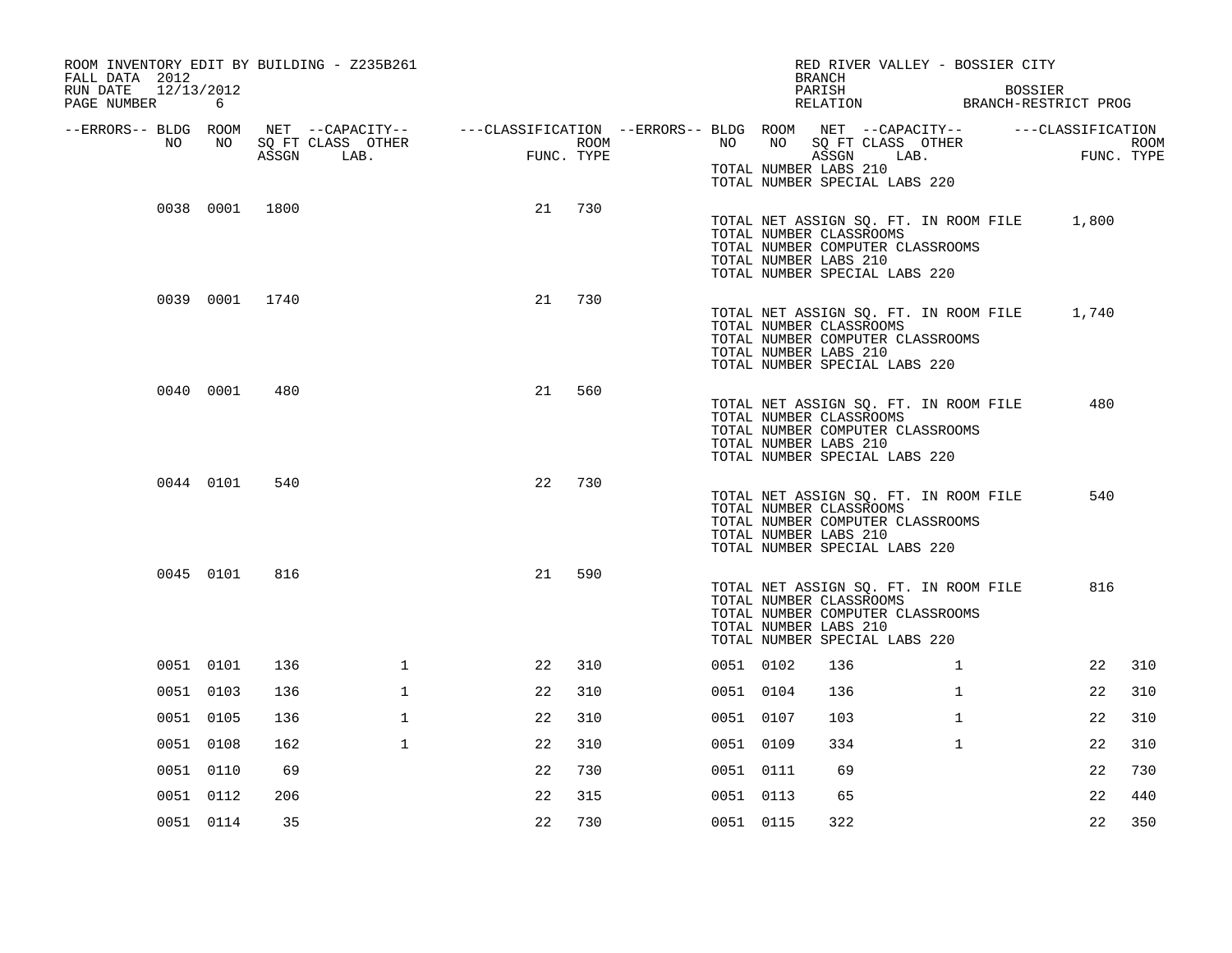| ROOM INVENTORY EDIT BY BUILDING - Z235B261<br>FALL DATA 2012<br>RUN DATE<br>12/13/2012<br>PAGE NUMBER | $\overline{7}$ |       |                           |                                                                                                |            |      |    |           | RED RIVER VALLEY - BOSSIER CITY<br>BRANCH<br>PARISH                                                                                                                  |  | <b>BOSSIER</b><br>PARISH BOSSIER<br>RELATION BRANCH-RESTRICT PROG |        |
|-------------------------------------------------------------------------------------------------------|----------------|-------|---------------------------|------------------------------------------------------------------------------------------------|------------|------|----|-----------|----------------------------------------------------------------------------------------------------------------------------------------------------------------------|--|-------------------------------------------------------------------|--------|
| --ERRORS-- BLDG ROOM<br>NO                                                                            | NO             | ASSGN | SO FT CLASS OTHER<br>LAB. | NET --CAPACITY-- - ---CLASSIFICATION --ERRORS-- BLDG ROOM NET --CAPACITY-- - ---CLASSIFICATION | FUNC. TYPE | ROOM | NO | NO        | SQ FT CLASS OTHER<br>ASSGN LAB.                                                                                                                                      |  | ROOM<br>FUNC. TYPE                                                |        |
|                                                                                                       | 0051 0116      | 136   | $\mathbf{1}$              | 22                                                                                             | 310        |      |    | 0051 0117 | 146                                                                                                                                                                  |  | 00                                                                | 030    |
|                                                                                                       | 0051 0118      | 137   |                           | 00                                                                                             | 030        |      |    | 0051 0119 | 47<br>TOTAL NET ASSIGN SQ. FT. IN ROOM FILE<br>TOTAL NUMBER CLASSROOMS<br>TOTAL NUMBER COMPUTER CLASSROOMS<br>TOTAL NUMBER LABS 210<br>TOTAL NUMBER SPECIAL LABS 220 |  | 2,181                                                             | 00 030 |
|                                                                                                       | 0053 0101      | 286   |                           | 22                                                                                             | 580        |      |    |           | TOTAL NET ASSIGN SQ. FT. IN ROOM FILE<br>TOTAL NUMBER CLASSROOMS<br>TOTAL NUMBER COMPUTER CLASSROOMS<br>TOTAL NUMBER LABS 210<br>TOTAL NUMBER SPECIAL LABS 220       |  | 286                                                               |        |
|                                                                                                       | 0054 0101 2880 |       |                           | 22                                                                                             | 580        |      |    |           | TOTAL NET ASSIGN SQ. FT. IN ROOM FILE<br>TOTAL NUMBER CLASSROOMS<br>TOTAL NUMBER COMPUTER CLASSROOMS<br>TOTAL NUMBER LABS 210<br>TOTAL NUMBER SPECIAL LABS 220       |  | 2,880                                                             |        |
|                                                                                                       | 0055 0101 2880 |       |                           | 22                                                                                             | 580        |      |    |           | TOTAL NET ASSIGN SQ. FT. IN ROOM FILE<br>TOTAL NUMBER CLASSROOMS<br>TOTAL NUMBER COMPUTER CLASSROOMS<br>TOTAL NUMBER LABS 210<br>TOTAL NUMBER SPECIAL LABS 220       |  | 2,880                                                             |        |
|                                                                                                       | 0056 0101 2880 |       |                           | 21                                                                                             | 580        |      |    |           | TOTAL NET ASSIGN SQ. FT. IN ROOM FILE<br>TOTAL NUMBER CLASSROOMS<br>TOTAL NUMBER COMPUTER CLASSROOMS<br>TOTAL NUMBER LABS 210<br>TOTAL NUMBER SPECIAL LABS 220       |  | 2,880                                                             |        |
|                                                                                                       | 0057 0101 2880 |       |                           | 21                                                                                             | 580        |      |    |           | TOTAL NET ASSIGN SQ. FT. IN ROOM FILE<br>TOTAL NUMBER CLASSROOMS<br>TOTAL NUMBER COMPUTER CLASSROOMS<br>TOTAL NUMBER LABS 210<br>TOTAL NUMBER SPECIAL LABS 220       |  | 2,880                                                             |        |
|                                                                                                       | 0058 0101 2880 |       |                           | 21                                                                                             | 580        |      |    |           | TOTAL NET ASSIGN SQ. FT. IN ROOM FILE<br>TOTAL NUMBER CLASSROOMS<br>TOTAL NUMBER COMPUTER CLASSROOMS<br>TOTAL NUMBER LABS 210<br>TOTAL NUMBER SPECIAL LABS 220       |  | 2,880                                                             |        |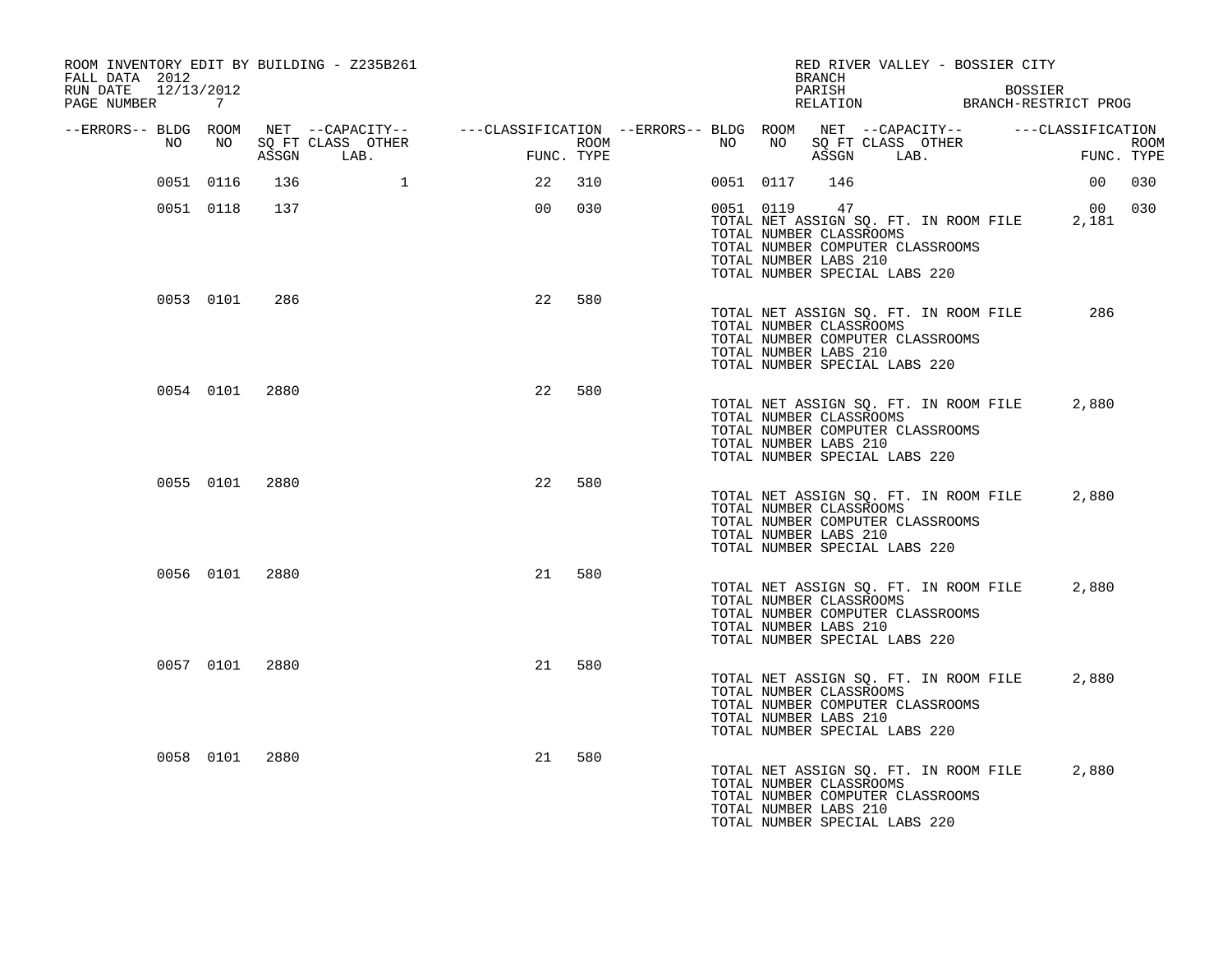| ROOM INVENTORY EDIT BY BUILDING - Z235B261<br>FALL DATA 2012 |                |       |      |    |            |  | RED RIVER VALLEY - BOSSIER CITY<br>BRANCH                                                                                                                      |      |                                                                   |
|--------------------------------------------------------------|----------------|-------|------|----|------------|--|----------------------------------------------------------------------------------------------------------------------------------------------------------------|------|-------------------------------------------------------------------|
| 12/13/2012<br>RUN DATE<br>PAGE NUMBER                        | 8              |       |      |    |            |  | PARISH                                                                                                                                                         |      | <b>BOSSIER</b><br>PARISH BOSSIER<br>RELATION BRANCH-RESTRICT PROG |
| --ERRORS-- BLDG ROOM<br>NO                                   | NO 11          | ASSGN | LAB. |    | FUNC. TYPE |  | ASSGN                                                                                                                                                          | LAB. | <b>FU</b><br>FUNC. TYPE                                           |
|                                                              | 0059 0101      | 240   |      |    | 21 730     |  | TOTAL NET ASSIGN SQ. FT. IN ROOM FILE<br>TOTAL NUMBER CLASSROOMS<br>TOTAL NUMBER COMPUTER CLASSROOMS<br>TOTAL NUMBER LABS 210<br>TOTAL NUMBER SPECIAL LABS 220 |      | 240                                                               |
|                                                              | 0060 0101      | 240   |      | 21 | 730        |  | TOTAL NET ASSIGN SQ. FT. IN ROOM FILE<br>TOTAL NUMBER CLASSROOMS<br>TOTAL NUMBER COMPUTER CLASSROOMS<br>TOTAL NUMBER LABS 210<br>TOTAL NUMBER SPECIAL LABS 220 |      | 240                                                               |
|                                                              | 0061 0101      | 240   |      | 21 | 580        |  | TOTAL NET ASSIGN SQ. FT. IN ROOM FILE<br>TOTAL NUMBER CLASSROOMS<br>TOTAL NUMBER COMPUTER CLASSROOMS<br>TOTAL NUMBER LABS 210<br>TOTAL NUMBER SPECIAL LABS 220 |      | 240                                                               |
|                                                              | 0062 0101      | 240   |      | 21 | 730        |  | TOTAL NET ASSIGN SQ. FT. IN ROOM FILE<br>TOTAL NUMBER CLASSROOMS<br>TOTAL NUMBER COMPUTER CLASSROOMS<br>TOTAL NUMBER LABS 210<br>TOTAL NUMBER SPECIAL LABS 220 |      | 240                                                               |
|                                                              | 0063 0101 1440 |       |      | 21 | 580        |  | TOTAL NET ASSIGN SQ. FT. IN ROOM FILE<br>TOTAL NUMBER CLASSROOMS<br>TOTAL NUMBER COMPUTER CLASSROOMS<br>TOTAL NUMBER LABS 210<br>TOTAL NUMBER SPECIAL LABS 220 |      | 1,440                                                             |
|                                                              | 0064 0101 1440 |       |      | 21 | 580        |  | TOTAL NET ASSIGN SQ. FT. IN ROOM FILE<br>TOTAL NUMBER CLASSROOMS<br>TOTAL NUMBER COMPUTER CLASSROOMS<br>TOTAL NUMBER LABS 210<br>TOTAL NUMBER SPECIAL LABS 220 |      | 1,440                                                             |
|                                                              | 0065 0101      | 336   |      | 22 | 730        |  | TOTAL NET ASSIGN SQ. FT. IN ROOM FILE<br>TOTAL NUMBER CLASSROOMS<br>TOTAL NUMBER COMPUTER CLASSROOMS<br>TOTAL NUMBER LABS 210<br>TOTAL NUMBER SPECIAL LABS 220 |      | 336                                                               |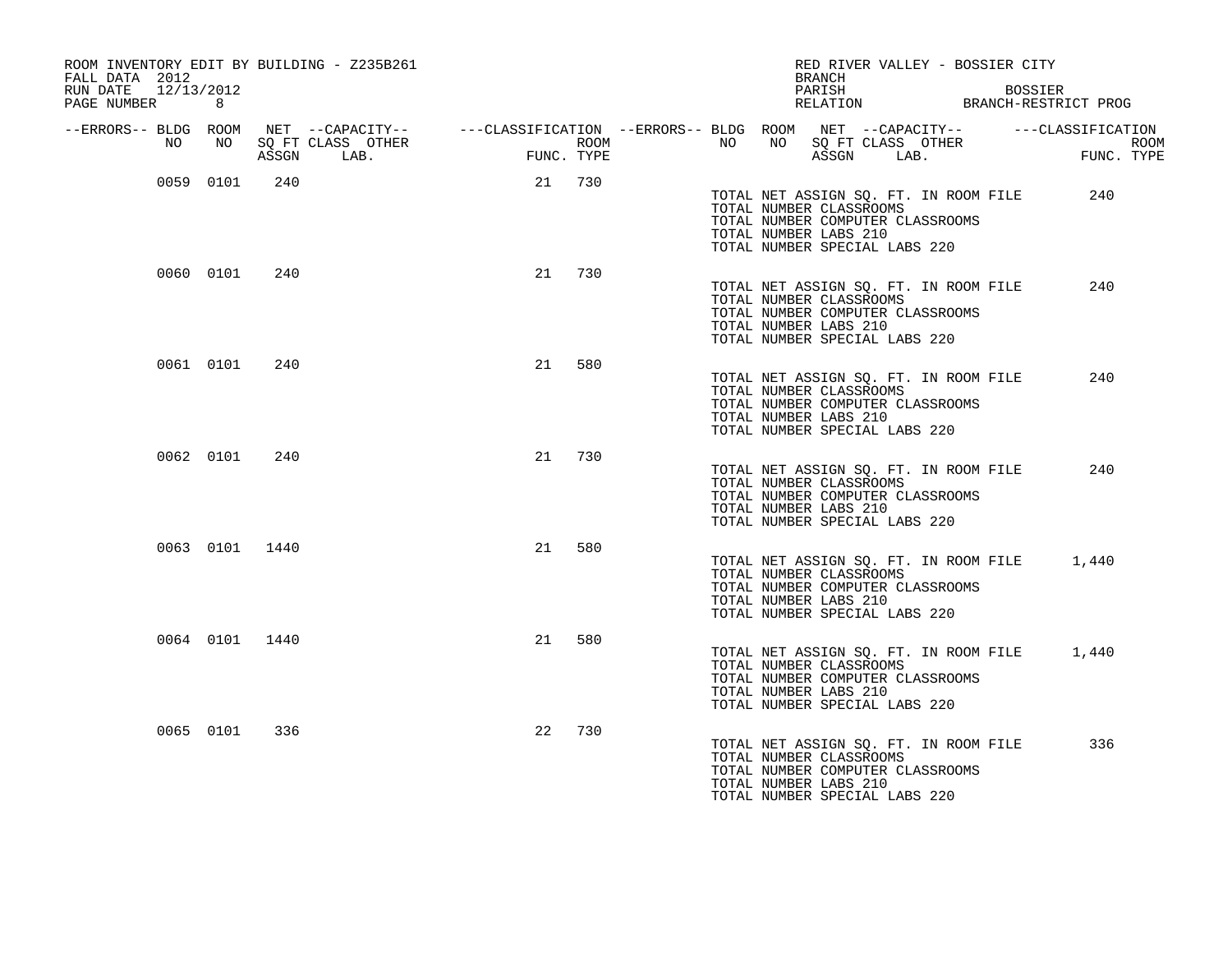- ERROR 1 BLD NUMBER OF THE ROOM FILE DOES NOT MATCH THE BLD NUMBER OF THE BLD FILE. THE BUILDING NUMBERS SHOULD BE EXACTLY THE SAME ON THE BUILDING FILE AND THE ROOM FILE.
- ERROR 2 DUPLICATE RECORD IN THE ROOM FILE.
- ERROR 3 NET ASSIGNABLE SQUARE FEET IS BLANK.
- ERROR 4 CAPACITY IS NOT ENTERED FOR ROOM TYPE 110, 210, 220, 230, 250, 410, 430, 610, 910, 920.
- ERROR 5 BUILDING DOES NOT CONTAIN ANY ROOMS. IF THE BUILDING IS A WAREHOUSE, BARN, ETC. WITH NO ROOMS, CODE ONE ROOM WITH THE GROSS AND NET EQUAL.
- ERROR 6 FUNCTION USE OF ROOMS IS 00 AND ROOM TYPE NOT 010, 020, 030, 051, 052, OR 053.
- ERROR 7 ROOM TYPE IS NOT A VALID ROOM USE CODE OR PCS FUNCTION USE CODE IS NOT A VALID CODE
- ERROR 8 ROOM TYPE IS WRONG (000).

| TOTAL NUMBER OF ROOM RECORDS<br>TOTAL CLASSROOM CAPACITY                                                        | 127   |
|-----------------------------------------------------------------------------------------------------------------|-------|
| TOTAL LAB CAPACITY                                                                                              | 18    |
| TOTAL OTHER CAPACITY                                                                                            | 20    |
| TOTAL NON ASSIGN AREA - ROOMS (FUNCT 00)                                                                        | 1309  |
| TOTAL UNASSIGNED AREA - ROOMS (FUNCT 81, 82, 83)                                                                |       |
| TOTAL FACIL IN USE - ROOMS (FUNCT 10 THROUGH 70)                                                                | 88985 |
| TOTAL ASSIGNABLE AREA - ROOMS (FUNCT 10 THROUGH 83)                                                             | 88985 |
| TOTAL NUMBER OF NON-ASSIGN ROOMS (FUNCT 00)                                                                     | 14    |
| TOTAL NUMBER OF INSTRUCTIONAL, RESEARCH, ACADEMIC SUPPORT, AND STUDENT SERVICE ROOMS (FUNCTS 10, 20, 40 AND 50) | 105   |
| TOTAL NUMBER OF PUBLIC SERVICE, INSTITUTIONAL SUPPORT AND INDEPENDENT OPERATIONS ROOMS (FUNCTS 30, 60 AND 70)   |       |
| TOTAL NUMBER OF UNASSIGNED ROOMS (FUNCT 81, 82, 83)                                                             |       |
| TOTAL NUMBER OF ASSIGNABLE ROOMS (FUNCT 10 TO 83)                                                               | 113   |
| TOTAL NUMBER OF CLASSROOMS<br>(110)                                                                             |       |
| TOTAL NUMBER OF COMPUTER CLASSROOMS (140)                                                                       |       |
| (210)<br>TOTAL NUMBER OF LABS                                                                                   |       |
| (220)<br>TOTAL NUMBER OF SPECIAL LABS                                                                           |       |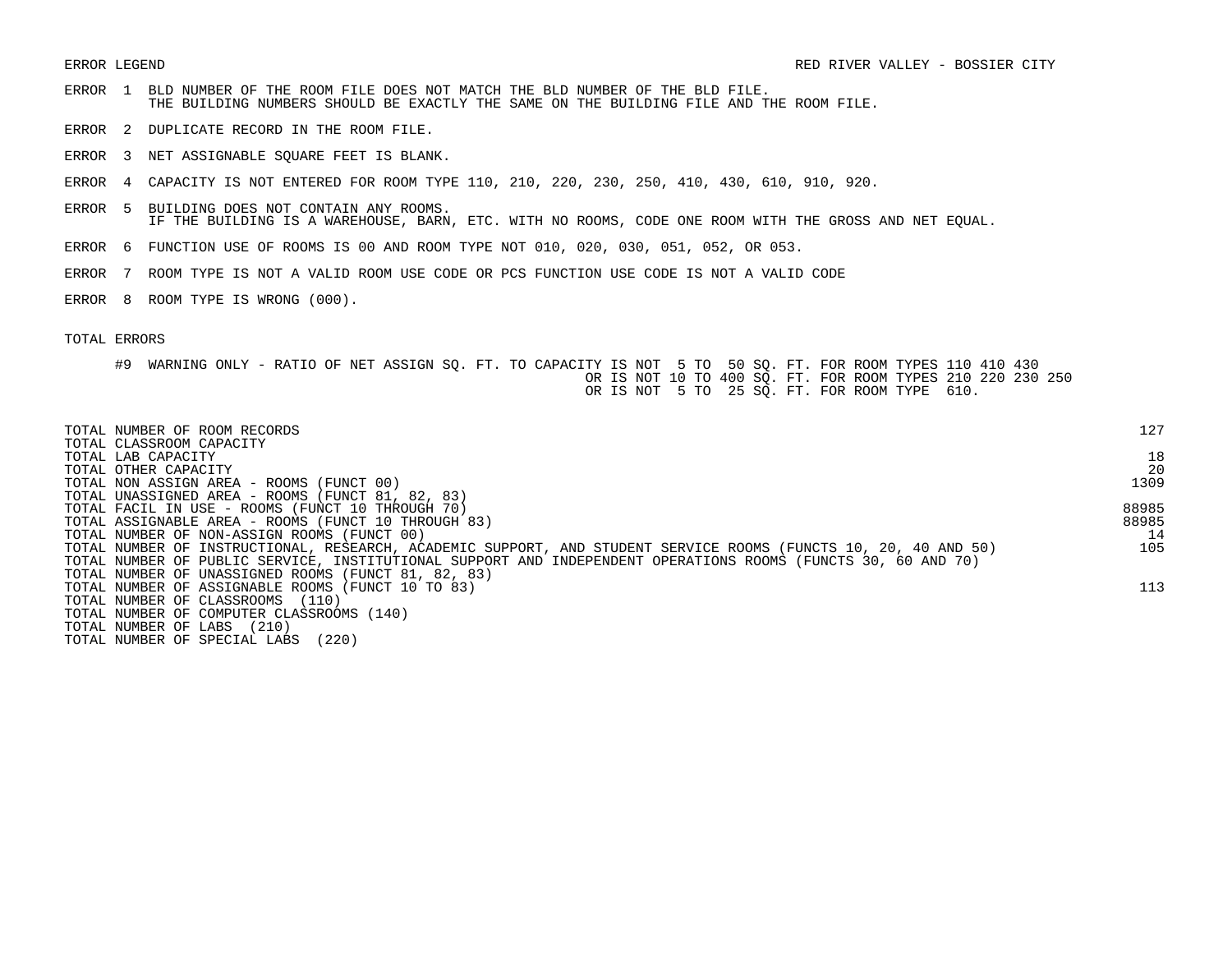| ROOM INVENTORY EDIT BY BUILDING - Z235B261<br>FALL DATA 2012<br>RUN DATE 12/13/2012<br>PAGE NUMBER 1 |                 |     |                                                                                                                                                                                                            |    |        |  | RICE - CROWLEY<br>BRANCH                                                                                              |  |                                       | PARISH ACADIA RELATION BRANCH-RESTRICT PROG |        |
|------------------------------------------------------------------------------------------------------|-----------------|-----|------------------------------------------------------------------------------------------------------------------------------------------------------------------------------------------------------------|----|--------|--|-----------------------------------------------------------------------------------------------------------------------|--|---------------------------------------|---------------------------------------------|--------|
| --ERRORS-- BLDG ROOM<br>NO                                                                           | NO              |     | NET --CAPACITY-- ----CLASSIFICATION --ERRORS-- BLDG ROOM NET --CAPACITY-- -----CLASSIFICATION<br>SQ FT CLASS OTHER ROOM ROOM NO SQ FT CLASS OTHER ROOM ROOM<br>ASSGN LAB. FUNC. TYPE ASSGN LAB. FUNC. TYPE |    |        |  |                                                                                                                       |  |                                       |                                             |        |
|                                                                                                      | 0001 0001 2598  |     |                                                                                                                                                                                                            |    | 92 970 |  | TOTAL NUMBER CLASSROOMS<br>TOTAL NUMBER COMPUTER CLASSROOMS<br>TOTAL NUMBER LABS 210<br>TOTAL NUMBER SPECIAL LABS 220 |  | TOTAL NET ASSIGN SQ. FT. IN ROOM FILE | 2,598                                       |        |
|                                                                                                      | 0002 0001 2400  |     |                                                                                                                                                                                                            |    | 21 720 |  | TOTAL NUMBER CLASSROOMS<br>TOTAL NUMBER COMPUTER CLASSROOMS<br>TOTAL NUMBER LABS 210<br>TOTAL NUMBER SPECIAL LABS 220 |  | TOTAL NET ASSIGN SQ. FT. IN ROOM FILE | 2,400                                       |        |
|                                                                                                      | 0003 0101 2710  |     |                                                                                                                                                                                                            | 21 | 590    |  | 0003 0101A 130                                                                                                        |  |                                       |                                             | 21 590 |
|                                                                                                      | 0003 0101B 3825 |     |                                                                                                                                                                                                            | 21 | 730    |  | TOTAL NUMBER CLASSROOMS<br>TOTAL NUMBER COMPUTER CLASSROOMS<br>TOTAL NUMBER LABS 210<br>TOTAL NUMBER SPECIAL LABS 220 |  | TOTAL NET ASSIGN SQ. FT. IN ROOM FILE | 6,665                                       |        |
|                                                                                                      | 0004 0001 1624  |     |                                                                                                                                                                                                            | 92 | 970    |  | TOTAL NUMBER CLASSROOMS<br>TOTAL NUMBER COMPUTER CLASSROOMS<br>TOTAL NUMBER LABS 210<br>TOTAL NUMBER SPECIAL LABS 220 |  |                                       | TOTAL NET ASSIGN SQ. FT. IN ROOM FILE 1,624 |        |
|                                                                                                      | 0005 0001       | 400 |                                                                                                                                                                                                            | 92 | 970    |  | TOTAL NUMBER CLASSROOMS<br>TOTAL NUMBER COMPUTER CLASSROOMS<br>TOTAL NUMBER LABS 210<br>TOTAL NUMBER SPECIAL LABS 220 |  | TOTAL NET ASSIGN SQ. FT. IN ROOM FILE | 400                                         |        |
|                                                                                                      | 0007 0101       | 600 |                                                                                                                                                                                                            | 21 | 730    |  | TOTAL NUMBER CLASSROOMS<br>TOTAL NUMBER COMPUTER CLASSROOMS<br>TOTAL NUMBER LABS 210<br>TOTAL NUMBER SPECIAL LABS 220 |  | TOTAL NET ASSIGN SQ. FT. IN ROOM FILE | 600                                         |        |
|                                                                                                      | 0008 0001 2544  |     |                                                                                                                                                                                                            | 92 | 970    |  | TOTAL NUMBER CLASSROOMS<br>TOTAL NUMBER COMPUTER CLASSROOMS<br>TOTAL NUMBER LABS 210<br>TOTAL NUMBER SPECIAL LABS 220 |  | TOTAL NET ASSIGN SQ. FT. IN ROOM FILE | 2,544                                       |        |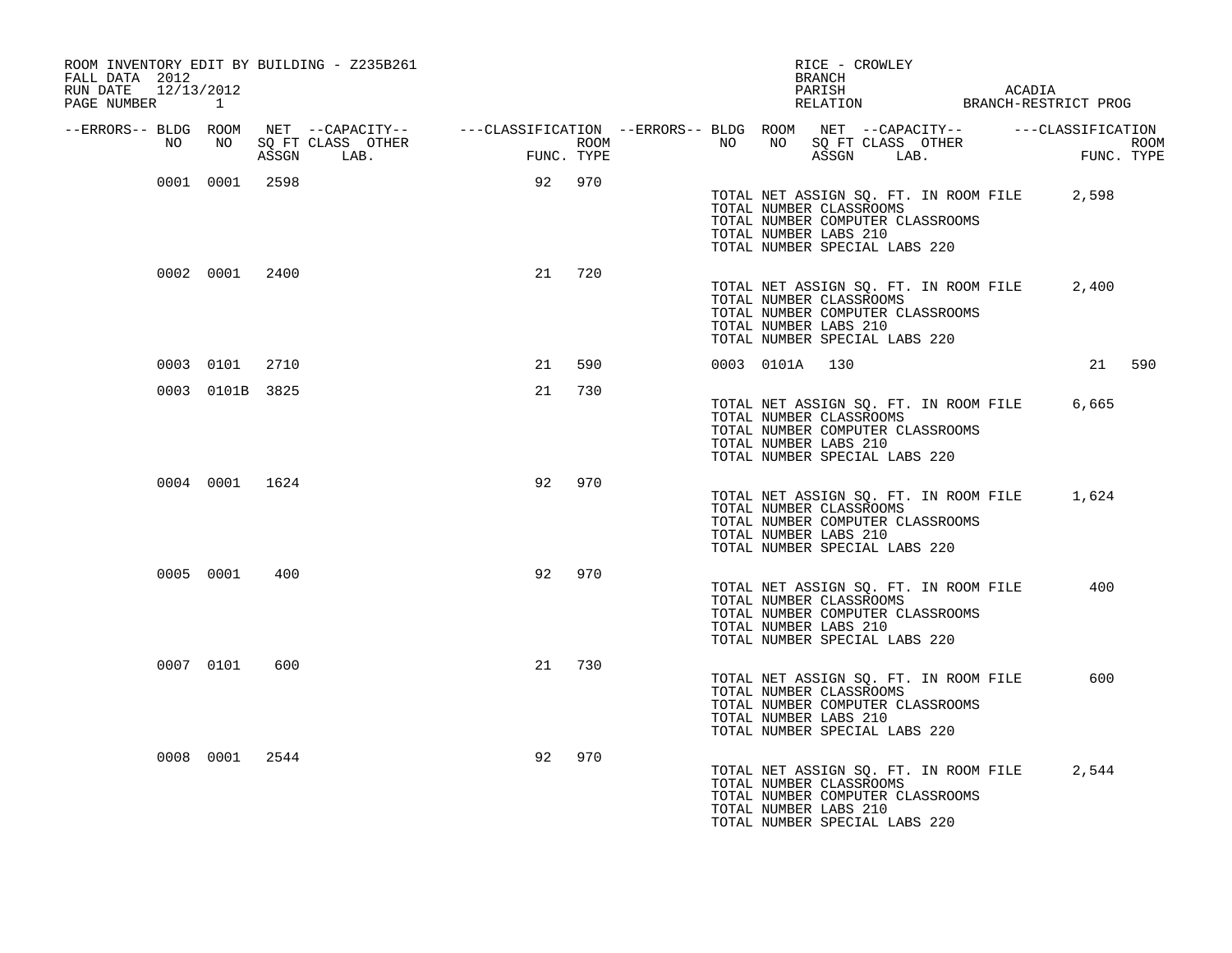| ROOM INVENTORY EDIT BY BUILDING - Z235B261<br>FALL DATA 2012<br>RUN DATE 12/13/2012<br>PAGE NUMBER | 2              |       |                                                                                                                             |                |      |    |               | RICE - CROWLEY<br>BRANCH<br>PARISH                                                       |            |                                                                           | ACADIA | PARISH ACADIA<br>RELATION BRANCH-RESTRICT PROG |                           |
|----------------------------------------------------------------------------------------------------|----------------|-------|-----------------------------------------------------------------------------------------------------------------------------|----------------|------|----|---------------|------------------------------------------------------------------------------------------|------------|---------------------------------------------------------------------------|--------|------------------------------------------------|---------------------------|
| --ERRORS-- BLDG ROOM<br>NO                                                                         | NO             | ASSGN | NET --CAPACITY-- - ---CLASSIFICATION --ERRORS-- BLDG ROOM NET --CAPACITY-- - ---CLASSIFICATION<br>SQ FT CLASS OTHER<br>LAB. | FUNC. TYPE     | ROOM | NO |               |                                                                                          | ASSGN LAB. | NO SQ FT CLASS OTHER                                                      |        |                                                | <b>ROOM</b><br>FUNC. TYPE |
| 0009                                                                                               | 0101           | 3500  |                                                                                                                             | 21             | 730  |    | 0009 0101A    | 215                                                                                      |            |                                                                           |        | 21                                             | 730                       |
|                                                                                                    | 0009 0101B     | 215   |                                                                                                                             | 21             | 730  |    | 0009 0101C    | 215                                                                                      |            |                                                                           |        | 21                                             | 730                       |
|                                                                                                    | 0009 0101D     | 215   |                                                                                                                             | 21             | 730  |    | 0009 0101E    | 215                                                                                      |            |                                                                           |        | 21                                             | 730                       |
|                                                                                                    | 0009 0101F     | 215   |                                                                                                                             | 21             | 730  |    |               | TOTAL NUMBER CLASSROOMS<br>TOTAL NUMBER LABS 210<br>TOTAL NUMBER SPECIAL LABS 220        |            | TOTAL NUMBER COMPUTER CLASSROOMS                                          |        | TOTAL NET ASSIGN SQ. FT. IN ROOM FILE 4,790    |                           |
|                                                                                                    | 0010 0001 2578 |       |                                                                                                                             | 92             | 970  |    |               | TOTAL NUMBER CLASSROOMS<br>TOTAL NUMBER LABS 210<br>TOTAL NUMBER SPECIAL LABS 220        |            | TOTAL NUMBER COMPUTER CLASSROOMS                                          |        | TOTAL NET ASSIGN SO. FT. IN ROOM FILE 2,578    |                           |
|                                                                                                    | 0011 0001      | 48    |                                                                                                                             | 21             | 560  |    |               | TOTAL NUMBER CLASSROOMS<br>TOTAL NUMBER LABS 210<br>TOTAL NUMBER SPECIAL LABS 220        |            | TOTAL NET ASSIGN SQ. FT. IN ROOM FILE<br>TOTAL NUMBER COMPUTER CLASSROOMS |        | 48                                             |                           |
|                                                                                                    | 0012 0101      | 64    |                                                                                                                             | 21             | 590  |    |               | TOTAL NUMBER CLASSROOMS<br>TOTAL NUMBER LABS 210<br>TOTAL NUMBER SPECIAL LABS 220        |            | TOTAL NET ASSIGN SQ. FT. IN ROOM FILE<br>TOTAL NUMBER COMPUTER CLASSROOMS |        | 64                                             |                           |
|                                                                                                    | 0013 0101      | 605   |                                                                                                                             | 21             | 730  |    | 0013 0102     | 1641                                                                                     |            |                                                                           |        | 21                                             | 730                       |
|                                                                                                    | 0013 0102A     | 265   |                                                                                                                             | 21             | 730  |    | 0013 0102B    | 233                                                                                      |            |                                                                           |        | 21                                             | 730                       |
|                                                                                                    | 0013 0102C     | 178   |                                                                                                                             | 21             | 730  |    | 0013 0103     | 103<br>TOTAL NUMBER CLASSROOMS<br>TOTAL NUMBER LABS 210<br>TOTAL NUMBER SPECIAL LABS 220 |            | TOTAL NET ASSIGN SQ. FT. IN ROOM FILE<br>TOTAL NUMBER COMPUTER CLASSROOMS |        | 21<br>3,025                                    | 730                       |
|                                                                                                    | 0014 0101      | 58    |                                                                                                                             | 0 <sup>0</sup> | 030  |    | 0014 0101A 58 | TOTAL NUMBER CLASSROOMS<br>TOTAL NUMBER LABS 210                                         |            | TOTAL NET ASSIGN SQ. FT. IN ROOM FILE<br>TOTAL NUMBER COMPUTER CLASSROOMS |        |                                                | 00 030                    |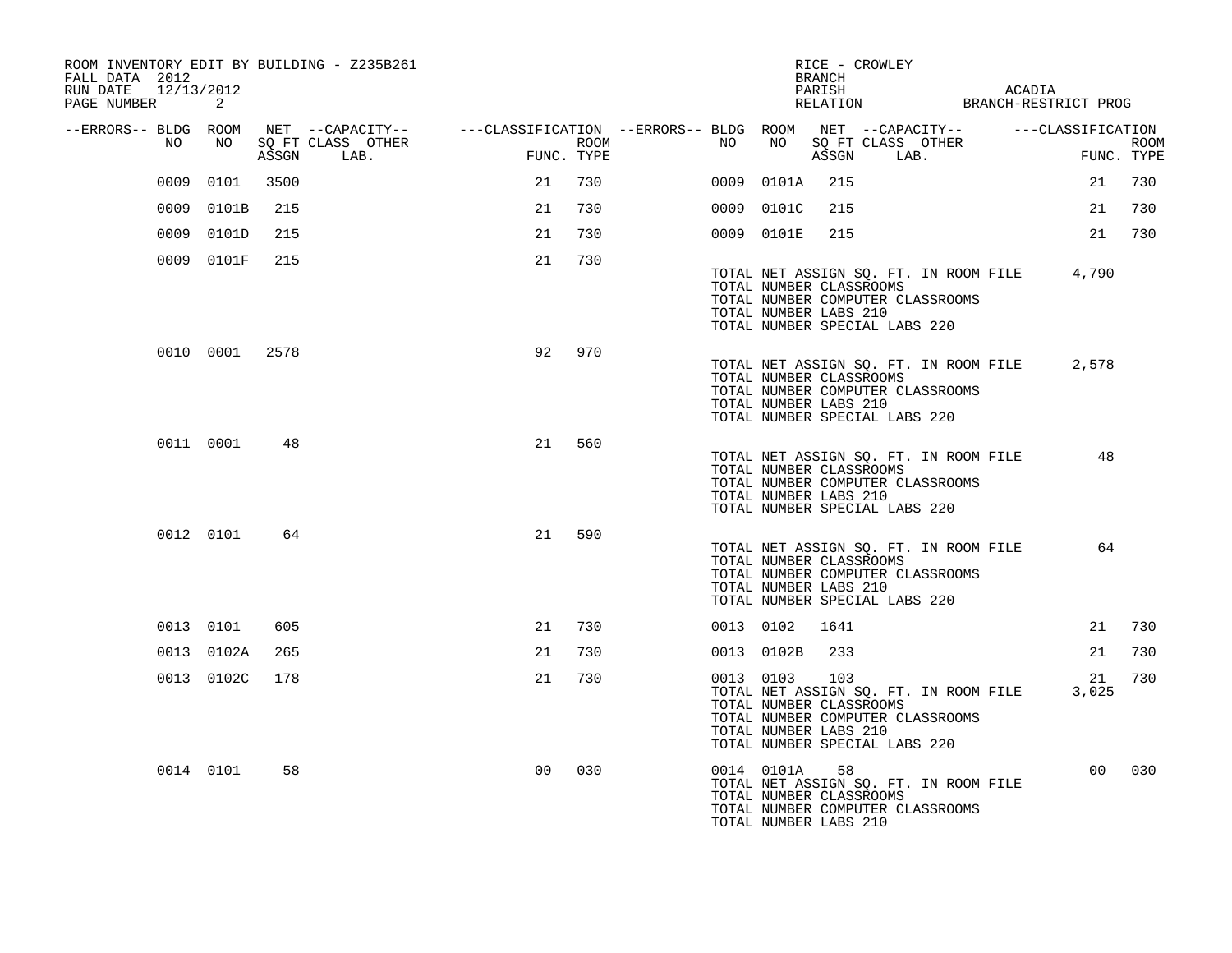| ROOM INVENTORY EDIT BY BUILDING - Z235B261<br>FALL DATA 2012<br>RUN DATE 12/13/2012<br>PAGE NUMBER 3                                                                                                                                 |        |     | RICE - CROWLEY<br>BRANCH                                                                                                                                             |       |
|--------------------------------------------------------------------------------------------------------------------------------------------------------------------------------------------------------------------------------------|--------|-----|----------------------------------------------------------------------------------------------------------------------------------------------------------------------|-------|
| ERRORS-- BLDG ROOM NET --CAPACITY--- --CLASSIFICATION--ERRORS-- BLDG ROOM NET --CAPACITY----------CLASSIFICATION--<br>NO NO SQ FT CLASS OTHER ROOM NO ROOM NO SQ FT CLASS OTHER ROOM NO SQ FT CLASS OTHER<br>ASSGN LAB. FUNC. TYPE A |        |     | TOTAL NUMBER SPECIAL LABS 220                                                                                                                                        |       |
| 0015 0001 2302                                                                                                                                                                                                                       | 92 970 |     | TOTAL NET ASSIGN SQ. FT. IN ROOM FILE 2,302<br>TOTAL NUMBER CLASSROOMS<br>TOTAL NUMBER COMPUTER CLASSROOMS<br>TOTAL NUMBER LABS 210<br>TOTAL NUMBER SPECIAL LABS 220 |       |
| 0016 0001 2544                                                                                                                                                                                                                       | 92     | 970 | TOTAL NET ASSIGN SQ. FT. IN ROOM FILE 2,544<br>TOTAL NUMBER CLASSROOMS<br>TOTAL NUMBER COMPUTER CLASSROOMS<br>TOTAL NUMBER LABS 210<br>TOTAL NUMBER SPECIAL LABS 220 |       |
| 0017 0001 5600                                                                                                                                                                                                                       | 21     | 730 | TOTAL NET ASSIGN SQ. FT. IN ROOM FILE<br>TOTAL NUMBER CLASSROOMS<br>TOTAL NUMBER COMPUTER CLASSROOMS<br>TOTAL NUMBER LABS 210<br>TOTAL NUMBER SPECIAL LABS 220       | 5,600 |
| 0018 0001 1625                                                                                                                                                                                                                       | 92     | 970 | TOTAL NET ASSIGN SQ. FT. IN ROOM FILE 1,625<br>TOTAL NUMBER CLASSROOMS<br>TOTAL NUMBER COMPUTER CLASSROOMS<br>TOTAL NUMBER LABS 210<br>TOTAL NUMBER SPECIAL LABS 220 |       |
| 0019 0001 6000                                                                                                                                                                                                                       | 21     | 750 | TOTAL NET ASSIGN SQ. FT. IN ROOM FILE<br>TOTAL NUMBER CLASSROOMS<br>TOTAL NUMBER COMPUTER CLASSROOMS<br>TOTAL NUMBER LABS 210<br>TOTAL NUMBER SPECIAL LABS 220       | 6.000 |
| 0021 0001<br>560                                                                                                                                                                                                                     | 21 560 |     | TOTAL NET ASSIGN SQ. FT. IN ROOM FILE<br>TOTAL NUMBER CLASSROOMS<br>TOTAL NUMBER COMPUTER CLASSROOMS<br>TOTAL NUMBER LABS 210<br>TOTAL NUMBER SPECIAL LABS 220       | 560   |
| 0023 0001 1753                                                                                                                                                                                                                       | 92     | 970 | TOTAL NET ASSIGN SQ. FT. IN ROOM FILE 1,753<br>TOTAL NUMBER CLASSROOMS<br>TOTAL NUMBER COMPUTER CLASSROOMS<br>TOTAL NUMBER LABS 210<br>TOTAL NUMBER SPECIAL LABS 220 |       |
| 0024 0001 6000                                                                                                                                                                                                                       | 21 560 |     | TOTAL NET ASSIGN SQ. FT. IN ROOM FILE                                                                                                                                | 6,000 |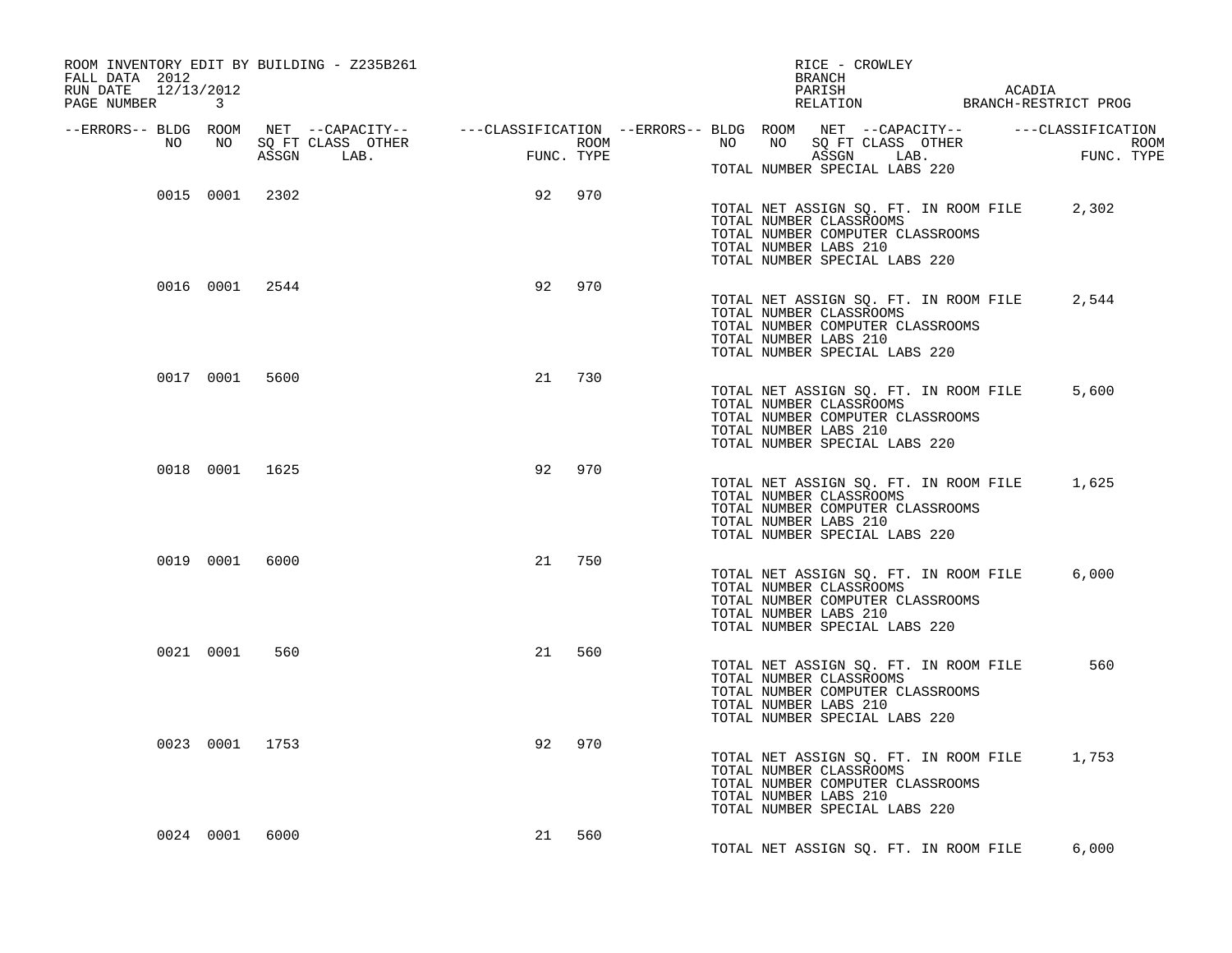| ROOM INVENTORY EDIT BY BUILDING - Z235B261<br>FALL DATA 2012 |                |      |                                                                                                                                                          |        |            | RICE - CROWLEY<br>BRANCH |               |                                                                                                                                                                      |                |                    |        |
|--------------------------------------------------------------|----------------|------|----------------------------------------------------------------------------------------------------------------------------------------------------------|--------|------------|--------------------------|---------------|----------------------------------------------------------------------------------------------------------------------------------------------------------------------|----------------|--------------------|--------|
| RUN DATE 12/13/2012<br>PAGE NUMBER 4                         |                |      |                                                                                                                                                          |        |            |                          |               | PARISH                                                                                                                                                               |                |                    |        |
| NO                                                           |                |      | --ERRORS-- BLDG ROOM NET --CAPACITY-- ----CLASSIFICATION --ERRORS-- BLDG ROOM NET --CAPACITY-- -----CLASSIFICATION<br>NO SQ FT CLASS OTHER<br>ASSGN LAB. | FUNC.  | FUNC. TYPE | <b>ROOM</b>              |               | NO NO SQ FT CLASS OTHER<br>ASSGN LAB.<br>TOTAL NUMBER CLASSROOMS<br>TOTAL NUMBER COMPUTER CLASSROOMS<br>TOTAL NUMBER LABS 210<br>TOTAL NUMBER SPECIAL LABS 220       |                | ROOM<br>FUNC. TYPE |        |
|                                                              | 0025 0001 130  |      |                                                                                                                                                          | 21 725 |            |                          |               | TOTAL NET ASSIGN SQ. FT. IN ROOM FILE<br>TOTAL NUMBER CLASSROOMS<br>TOTAL NUMBER COMPUTER CLASSROOMS<br>TOTAL NUMBER LABS 210<br>TOTAL NUMBER SPECIAL LABS 220       |                | 130                |        |
|                                                              | 0026 0001      | 330  |                                                                                                                                                          | 21     | 560        |                          |               | TOTAL NET ASSIGN SQ. FT. IN ROOM FILE<br>TOTAL NUMBER CLASSROOMS<br>TOTAL NUMBER COMPUTER CLASSROOMS<br>TOTAL NUMBER LABS 210<br>TOTAL NUMBER SPECIAL LABS 220       |                | 330                |        |
|                                                              | 0027 0001 2400 |      |                                                                                                                                                          | 21     | 560        |                          |               | TOTAL NET ASSIGN SQ. FT. IN ROOM FILE<br>TOTAL NUMBER CLASSROOMS<br>TOTAL NUMBER COMPUTER CLASSROOMS<br>TOTAL NUMBER LABS 210<br>TOTAL NUMBER SPECIAL LABS 220       |                | 2,400              |        |
|                                                              | 0028 0101      | 600  |                                                                                                                                                          | 21     | 590        |                          | 0028 0102 600 | TOTAL NET ASSIGN SQ. FT. IN ROOM FILE<br>TOTAL NUMBER CLASSROOMS<br>TOTAL NUMBER COMPUTER CLASSROOMS<br>TOTAL NUMBER LABS 210<br>TOTAL NUMBER SPECIAL LABS 220       |                | 21 590<br>1,200    |        |
|                                                              | 0029 0001 2030 |      |                                                                                                                                                          | 92     | 970        |                          |               | TOTAL NET ASSIGN SQ. FT. IN ROOM FILE<br>TOTAL NUMBER CLASSROOMS<br>TOTAL NUMBER COMPUTER CLASSROOMS<br>TOTAL NUMBER LABS 210<br>TOTAL NUMBER SPECIAL LABS 220       |                | 2,030              |        |
|                                                              | 0031 0101 3175 |      |                                                                                                                                                          | 21     | 590        |                          | 0031 0101A    | 25                                                                                                                                                                   |                |                    | 00 030 |
|                                                              | 0031 0102      | 6240 |                                                                                                                                                          | 21     | 570        |                          |               | TOTAL NET ASSIGN SQ. FT. IN ROOM FILE 9,415<br>TOTAL NUMBER CLASSROOMS<br>TOTAL NUMBER COMPUTER CLASSROOMS<br>TOTAL NUMBER LABS 210<br>TOTAL NUMBER SPECIAL LABS 220 |                |                    |        |
|                                                              | 0032 0101      | 415  | 8                                                                                                                                                        | 21     | 250        |                          | 0032 0101A    | 8                                                                                                                                                                    |                | 00 <sub>o</sub>    | 030    |
|                                                              | 0032 0101B     | 42   |                                                                                                                                                          | 00     | 030        |                          | 0032 0102     | 160 1                                                                                                                                                                | $\overline{1}$ | 21                 | 310    |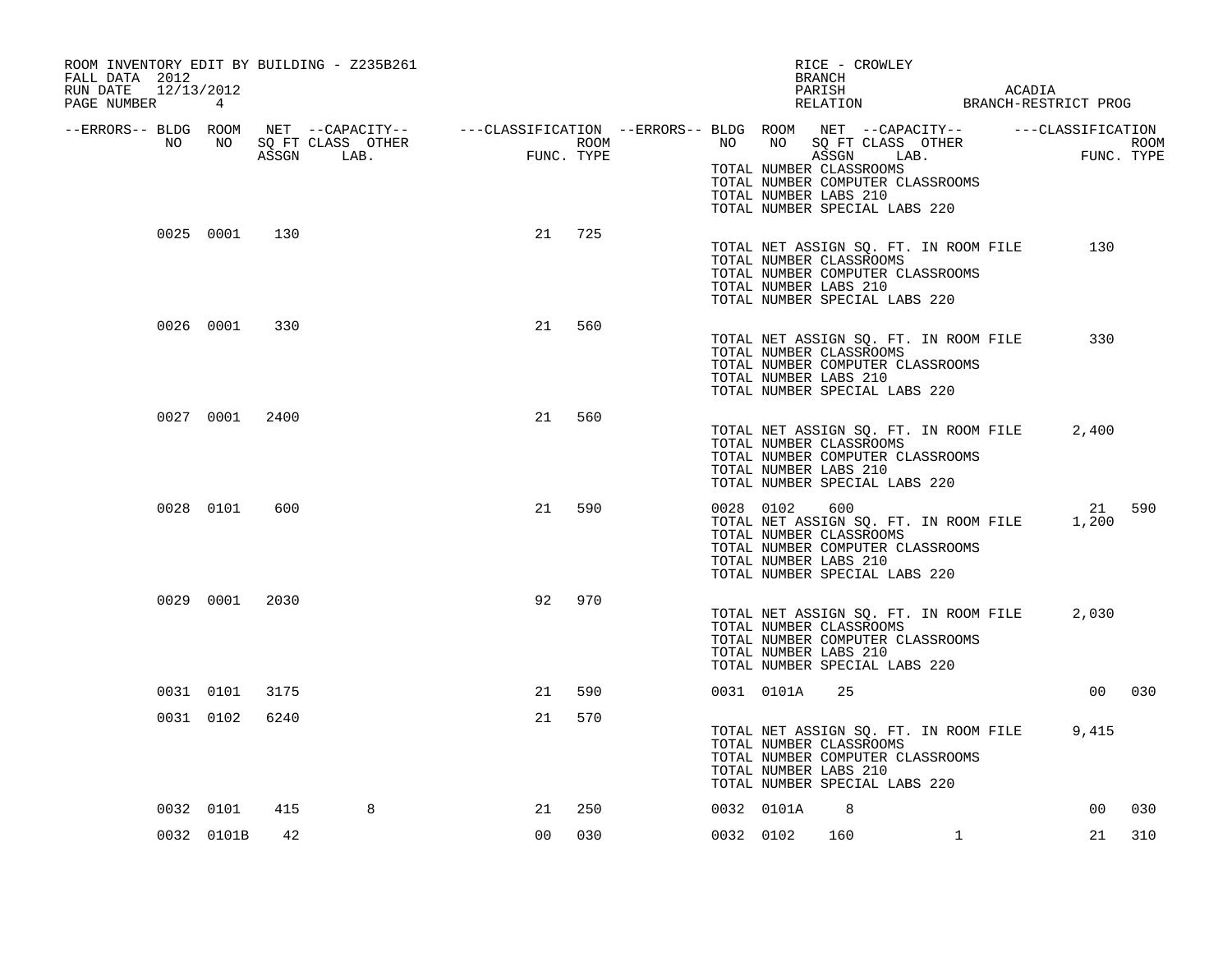| ROOM INVENTORY EDIT BY BUILDING - Z235B261<br>FALL DATA 2012<br>RUN DATE 12/13/2012 |                |     |                                                                                                                                                                                                                |                |        |           |                 | RICE - CROWLEY<br>BRANCH                                                                                                                                               |    | PARISH ACADIA RELATION BRANCH-RESTRICT PROG                            |        |
|-------------------------------------------------------------------------------------|----------------|-----|----------------------------------------------------------------------------------------------------------------------------------------------------------------------------------------------------------------|----------------|--------|-----------|-----------------|------------------------------------------------------------------------------------------------------------------------------------------------------------------------|----|------------------------------------------------------------------------|--------|
| PAGE NUMBER 5                                                                       |                |     |                                                                                                                                                                                                                |                |        |           |                 |                                                                                                                                                                        |    |                                                                        |        |
| --ERRORS-- BLDG ROOM<br>NO                                                          |                |     | ROOM NET --CAPACITY-- ----CLASSIFICATION --ERRORS---BLDG ROOM NET --CAPACITY-- ------CLASSIFICATION<br>NO SQ FT CLASS OTHER ROOM ROOM NO SQ FT CLASS OTHER ROOM<br>ASSGN LAB. FUNC. TYPE ASSGN LAB. FUNC. TYPE |                |        |           |                 |                                                                                                                                                                        |    | NO NO SQ FT CLASS OTHER ROOM ROOM NO SQ FT CLASS OTHER ROOM            |        |
|                                                                                     | 0032 0102A     | 60  | $\sim$ $\sim$ 1                                                                                                                                                                                                | 21 250         |        |           |                 | 0032 0103 720<br>TOTAL NUMBER CLASSROOMS<br>TOTAL NUMBER COMPUTER CLASSROOMS<br>TOTAL NUMBER LABS 210<br>TOTAL NUMBER SPECIAL LABS 220                                 |    | 21 570<br>0032 0103 720<br>TOTAL NET ASSIGN SQ. FT. IN ROOM FILE 1,355 |        |
|                                                                                     | 0034 0001 330  |     |                                                                                                                                                                                                                | 21             | 560    |           |                 | TOTAL NET ASSIGN SQ. FT. IN ROOM FILE<br>TOTAL NUMBER CLASSROOMS<br>TOTAL NUMBER COMPUTER CLASSROOMS<br>TOTAL NUMBER LABS 210<br>TOTAL NUMBER SPECIAL LABS 220         |    | 330                                                                    |        |
|                                                                                     | 0035 0001 4000 |     |                                                                                                                                                                                                                | 21             | 560    |           |                 | TOTAL NET ASSIGN SQ. FT. IN ROOM FILE<br>TOTAL NUMBER CLASSROOMS<br>TOTAL NUMBER COMPUTER CLASSROOMS<br>TOTAL NUMBER LABS 210<br>TOTAL NUMBER SPECIAL LABS 220         |    | 4,000                                                                  |        |
|                                                                                     | 0036 0101      | 225 |                                                                                                                                                                                                                |                | 21 570 |           |                 | TOTAL NET ASSIGN SQ. FT. IN ROOM FILE<br>TOTAL NUMBER CLASSROOMS<br>TOTAL NUMBER COMPUTER CLASSROOMS<br>TOTAL NUMBER LABS 210<br>TOTAL NUMBER SPECIAL LABS 220         |    | 225                                                                    |        |
|                                                                                     | 0037 0101      | 136 | $\mathbf{1}$                                                                                                                                                                                                   | 21             | 310    | 0037 0102 |                 | 361                                                                                                                                                                    | 7  |                                                                        | 21 250 |
|                                                                                     | 0037 0103      | 88  |                                                                                                                                                                                                                | 21             | 730    | 0037 0104 |                 | 746                                                                                                                                                                    | 15 | 21                                                                     | 250    |
|                                                                                     | 0037 0104A     | 35  |                                                                                                                                                                                                                | 0 <sub>0</sub> | 030    |           | 0037 0105       | 2300<br>TOTAL NET ASSIGN SQ. FT. IN ROOM FILE<br>TOTAL NUMBER CLASSROOMS<br>TOTAL NUMBER COMPUTER CLASSROOMS<br>TOTAL NUMBER LABS 210<br>TOTAL NUMBER SPECIAL LABS 220 |    | 21<br>3,631                                                            | 730    |
|                                                                                     | 0038 0101      | 660 |                                                                                                                                                                                                                | 21             | 730    |           | 0038 0101A      | 200                                                                                                                                                                    |    |                                                                        | 21 590 |
|                                                                                     | 0038 0101B     | 100 |                                                                                                                                                                                                                | 21             | 590    |           |                 | TOTAL NET ASSIGN SQ. FT. IN ROOM FILE<br>TOTAL NUMBER CLASSROOMS<br>TOTAL NUMBER COMPUTER CLASSROOMS<br>TOTAL NUMBER LABS 210<br>TOTAL NUMBER SPECIAL LABS 220         |    | 960                                                                    |        |
|                                                                                     | 0039 0101      | 600 |                                                                                                                                                                                                                |                | 21 560 |           | 0039 0101A 1200 | TOTAL NET ASSIGN SQ. FT. IN ROOM FILE                                                                                                                                  |    | 1,800                                                                  | 21 560 |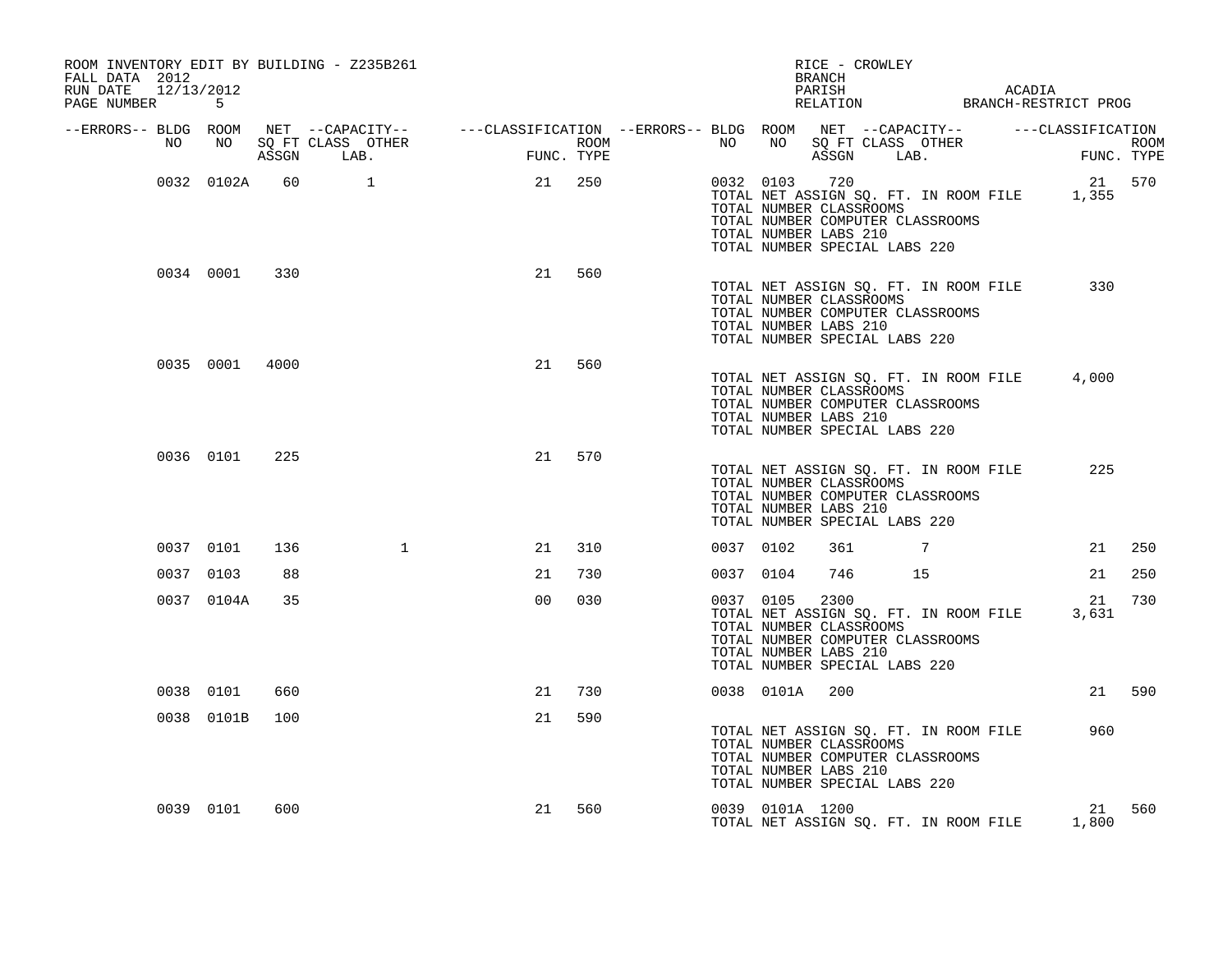| ROOM INVENTORY EDIT BY BUILDING - Z235B261<br>FALL DATA 2012<br>RUN DATE 12/13/2012 |           |                |    |                                                                                                                                                                                                    |        |           |            | RICE - CROWLEY<br>BRANCH<br>PARISH ACADIA RELATION BRANCH-RESTRICT PROG                                                                                              |                                           |       |        |
|-------------------------------------------------------------------------------------|-----------|----------------|----|----------------------------------------------------------------------------------------------------------------------------------------------------------------------------------------------------|--------|-----------|------------|----------------------------------------------------------------------------------------------------------------------------------------------------------------------|-------------------------------------------|-------|--------|
| PAGE NUMBER 6                                                                       |           |                |    |                                                                                                                                                                                                    |        |           |            |                                                                                                                                                                      |                                           |       |        |
| --ERRORS-- BLDG ROOM<br>NO                                                          | NO        |                |    | NET --CAPACITY-- ----CLASSIFICATION --ERRORS--- BLDG ROOM NET --CAPACITY-- ------CLASSIFICATION<br>SQ FT CLASS OTHER ROOM NO SQ FT CLASS OTHER ROOM<br>ASSGN LAB. FUNC. TYPE ASSGN LAB. FUNC. TYPE |        |           |            |                                                                                                                                                                      |                                           |       |        |
|                                                                                     |           |                |    |                                                                                                                                                                                                    |        |           |            | TOTAL NUMBER CLASSROOMS<br>TOTAL NUMBER COMPUTER CLASSROOMS<br>TOTAL NUMBER LABS 210<br>TOTAL NUMBER SPECIAL LABS 220                                                |                                           |       |        |
|                                                                                     |           | 0040 0101 444  |    | 21                                                                                                                                                                                                 | 730    |           |            | TOTAL NET ASSIGN SQ. FT. IN ROOM FILE<br>TOTAL NUMBER CLASSROOMS<br>TOTAL NUMBER COMPUTER CLASSROOMS<br>TOTAL NUMBER LABS 210<br>TOTAL NUMBER SPECIAL LABS 220       |                                           | 444   |        |
|                                                                                     |           | 0042 0001 2454 |    | 92                                                                                                                                                                                                 | 970    |           |            | TOTAL NET ASSIGN SQ. FT. IN ROOM FILE<br>TOTAL NUMBER CLASSROOMS<br>TOTAL NUMBER COMPUTER CLASSROOMS<br>TOTAL NUMBER LABS 210<br>TOTAL NUMBER SPECIAL LABS 220       |                                           | 2,454 |        |
|                                                                                     |           | 0043 0001 2544 |    | 92                                                                                                                                                                                                 | 970    |           |            | TOTAL NET ASSIGN SQ. FT. IN ROOM FILE 2,544<br>TOTAL NUMBER CLASSROOMS<br>TOTAL NUMBER COMPUTER CLASSROOMS<br>TOTAL NUMBER LABS 210<br>TOTAL NUMBER SPECIAL LABS 220 |                                           |       |        |
|                                                                                     | 0044 0101 | 600            |    | 21                                                                                                                                                                                                 | 730    |           | 0044 0101A | 552                                                                                                                                                                  | $\sim$ $\sim$ $\sim$ $\sim$ $\sim$ $\sim$ |       | 21 310 |
|                                                                                     | 0044 0102 | 370            | 7  | 21                                                                                                                                                                                                 | 250    |           | 0044 0102B | 48                                                                                                                                                                   |                                           |       | 00 030 |
|                                                                                     | 0044 0103 | 230            |    | 21                                                                                                                                                                                                 | 730    |           |            | TOTAL NET ASSIGN SQ. FT. IN ROOM FILE 1,752<br>TOTAL NUMBER CLASSROOMS<br>TOTAL NUMBER COMPUTER CLASSROOMS<br>TOTAL NUMBER LABS 210<br>TOTAL NUMBER SPECIAL LABS 220 |                                           |       |        |
|                                                                                     | 0045 0101 | 550            | 11 | 21                                                                                                                                                                                                 | 250    |           | 0045 0101A | 70                                                                                                                                                                   |                                           |       | 21 730 |
|                                                                                     | 0045 0102 | 100            | 1  | 21                                                                                                                                                                                                 | 310    | 0045 0103 |            | 40                                                                                                                                                                   |                                           | 00    | 030    |
|                                                                                     | 0045 0104 | 600            | 12 | 21                                                                                                                                                                                                 | 250    |           | 0045 0104A | 45                                                                                                                                                                   | $\mathbf{1}$                              | 21    | 250    |
|                                                                                     | 0045 0105 | 2260           |    | 21                                                                                                                                                                                                 | 730    |           |            | TOTAL NET ASSIGN SQ. FT. IN ROOM FILE 3,625<br>TOTAL NUMBER CLASSROOMS<br>TOTAL NUMBER COMPUTER CLASSROOMS<br>TOTAL NUMBER LABS 210<br>TOTAL NUMBER SPECIAL LABS 220 |                                           |       |        |
|                                                                                     |           | 0046 0101 750  | 15 |                                                                                                                                                                                                    | 21 250 |           | 0046 0102  | 420                                                                                                                                                                  | 8                                         |       | 21 250 |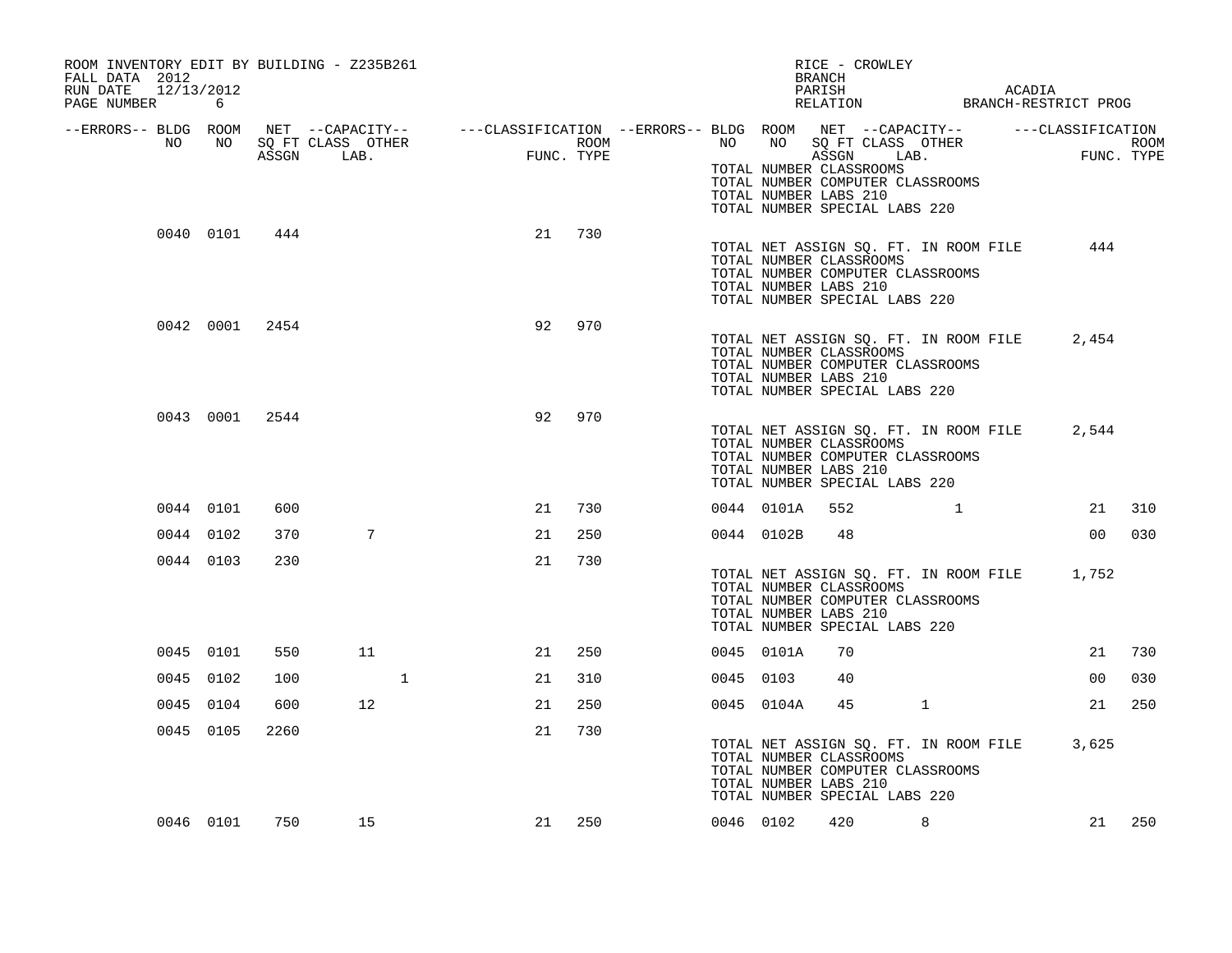| ROOM INVENTORY EDIT BY BUILDING - Z235B261<br>FALL DATA 2012<br>RUN DATE<br>12/13/2012<br>PAGE NUMBER 7 |            |       |                                               |                                                                       |      |           |            | RICE - CROWLEY<br><b>BRANCH</b><br>PARISH        | RELATION BRANCH-RESTRICT PROG                                                                              |              | ACADIA            |                |             |
|---------------------------------------------------------------------------------------------------------|------------|-------|-----------------------------------------------|-----------------------------------------------------------------------|------|-----------|------------|--------------------------------------------------|------------------------------------------------------------------------------------------------------------|--------------|-------------------|----------------|-------------|
| --ERRORS-- BLDG ROOM<br>NO                                                                              | NO         | ASSGN | NET --CAPACITY--<br>SQ FT CLASS OTHER<br>LAB. | ---CLASSIFICATION --ERRORS-- BLDG ROOM NET --CAPACITY--<br>FUNC. TYPE | ROOM | NO .      | NO         | ASSGN                                            | SQ FT CLASS OTHER<br>LAB.                                                                                  |              | ---CLASSIFICATION | FUNC. TYPE     | <b>ROOM</b> |
| 0046                                                                                                    | 0103       | 80    |                                               | 21                                                                    | 730  |           | 0046 0103A | 20                                               |                                                                                                            |              |                   | 00             | 030         |
|                                                                                                         | 0046 0104  | 90    |                                               | 21                                                                    | 255  | 0046 0105 |            | 365                                              | $7\phantom{.0}$                                                                                            |              |                   | 21             | 250         |
|                                                                                                         | 0046 0106  | 96    |                                               | 21                                                                    | 255  | 0046 0107 |            | 56                                               |                                                                                                            |              |                   | 0 <sub>0</sub> | 030         |
|                                                                                                         | 0046 0108  | 1900  |                                               | 21                                                                    | 730  |           |            | TOTAL NUMBER CLASSROOMS<br>TOTAL NUMBER LABS 210 | TOTAL NET ASSIGN SQ. FT. IN ROOM FILE<br>TOTAL NUMBER COMPUTER CLASSROOMS<br>TOTAL NUMBER SPECIAL LABS 220 |              |                   | 3,701          |             |
|                                                                                                         | 0047 0101  | 325   | $\mathbf{1}$                                  | 21                                                                    | 310  | 0047 0102 |            | 213                                              |                                                                                                            | $\mathbf{1}$ |                   | 21             | 310         |
|                                                                                                         | 0047 0103  | 153   | $\mathbf{1}$                                  | 21                                                                    | 310  | 0047 0104 |            | 175                                              |                                                                                                            | $\mathbf{1}$ |                   | 21             | 310         |
|                                                                                                         | 0047 0104A | 95    | $\mathbf{1}$                                  | 21                                                                    | 310  | 0047 0105 |            | 337                                              |                                                                                                            | 20           |                   | 21             | 410         |
|                                                                                                         | 0047 0106  | 168   |                                               | 21                                                                    | 590  | 0047 0107 |            | 18                                               |                                                                                                            |              |                   | 0 <sub>0</sub> | 010         |
|                                                                                                         | 0047 0108  | 72    |                                               | 0 <sub>0</sub>                                                        | 030  | 0047 0109 |            | 112                                              |                                                                                                            |              |                   | 21             | 590         |
|                                                                                                         | 0047 0110  | 143   | $\mathbf{1}$                                  | 21                                                                    | 310  | 0047 0111 |            | 112                                              |                                                                                                            | $\mathbf{1}$ |                   | 21             | 310         |
|                                                                                                         | 0047 0112  | 105   | $\mathbf{1}$                                  | 21                                                                    | 310  | 0047 0113 |            | 175                                              |                                                                                                            | $\mathbf{1}$ |                   | 21             | 310         |
|                                                                                                         | 0047 0114  | 175   | $\mathbf{1}$                                  | 21                                                                    | 310  | 0047 0115 |            | 105                                              |                                                                                                            | $\mathbf{1}$ |                   | 21             | 310         |
|                                                                                                         | 0047 0116  | 126   |                                               | 21                                                                    | 590  | 0047 0117 |            | 175                                              |                                                                                                            | $\mathbf{1}$ |                   | 21             | 310         |
|                                                                                                         | 0047 0118  | 385   |                                               | 21                                                                    | 350  | 0047 0119 |            | 144                                              |                                                                                                            | $\mathbf{1}$ |                   | 21             | 310         |
|                                                                                                         | 0047 0120  | 144   | $\mathbf{1}$                                  | 21                                                                    | 310  | 0047 0121 |            | 168                                              |                                                                                                            | $\mathbf{1}$ |                   | 21             | 310         |
|                                                                                                         | 0047 0122  | 120   |                                               | 0 <sub>0</sub>                                                        | 030  | 0047 0123 |            | 117                                              |                                                                                                            |              |                   | 21             | 730         |
|                                                                                                         | 0047 0124  | 40    |                                               | 0 <sub>0</sub>                                                        | 030  | 0047 0125 |            | 104                                              |                                                                                                            |              |                   | 21             | 730         |
|                                                                                                         | 0047 0126  | 950   |                                               | 21                                                                    | 680  |           |            | TOTAL NUMBER CLASSROOMS<br>TOTAL NUMBER LABS 210 | TOTAL NET ASSIGN SQ. FT. IN ROOM FILE<br>TOTAL NUMBER COMPUTER CLASSROOMS<br>TOTAL NUMBER SPECIAL LABS 220 |              |                   | 4,706          |             |
|                                                                                                         | 0048 0001  | 720   |                                               | 21                                                                    | 560  |           |            | TOTAL NUMBER CLASSROOMS                          | TOTAL NET ASSIGN SQ. FT. IN ROOM FILE<br>TOTAL NUMBER COMPUTER CLASSROOMS                                  |              |                   | 720            |             |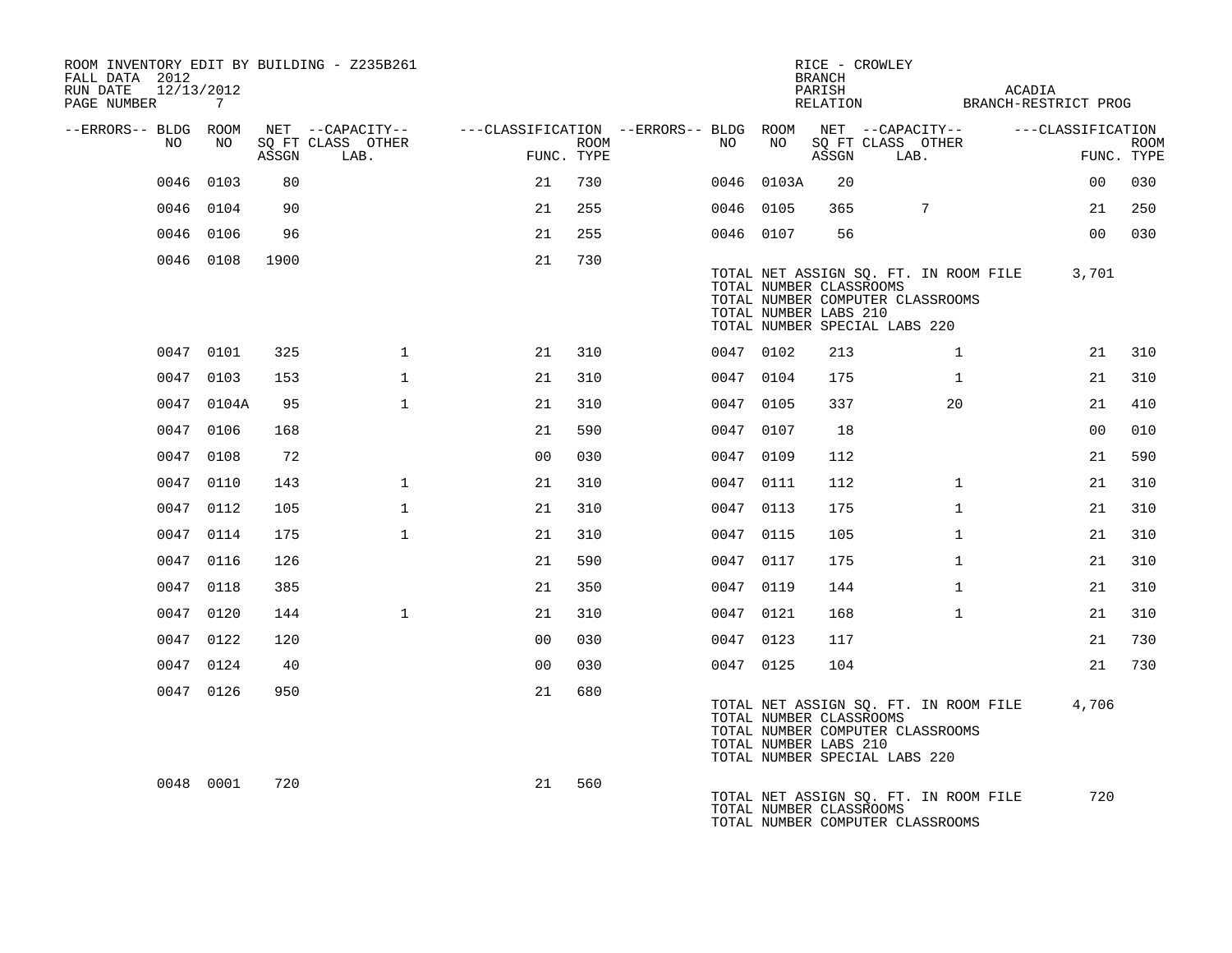| ROOM INVENTORY EDIT BY BUILDING - Z235B261<br>FALL DATA 2012<br>12/13/2012<br>RUN DATE |                |     |                   |                                                                                                |            |           |                                                                | BRANCH<br>PARISH | RICE - CROWLEY                                                                                                       |              | ACADIA |                |             |
|----------------------------------------------------------------------------------------|----------------|-----|-------------------|------------------------------------------------------------------------------------------------|------------|-----------|----------------------------------------------------------------|------------------|----------------------------------------------------------------------------------------------------------------------|--------------|--------|----------------|-------------|
| PAGE NUMBER                                                                            | 8              |     |                   |                                                                                                |            |           |                                                                |                  | RELATION BRANCH-RESTRICT PROG                                                                                        |              |        |                |             |
| --ERRORS-- BLDG ROOM<br>NO                                                             | NO             |     | SQ FT CLASS OTHER | NET --CAPACITY-- - ---CLASSIFICATION --ERRORS-- BLDG ROOM NET --CAPACITY-- - ---CLASSIFICATION | ROOM       | NO        | NO                                                             |                  | SQ FT CLASS OTHER                                                                                                    |              |        |                | <b>ROOM</b> |
|                                                                                        |                |     | ASSGN LAB.        |                                                                                                | FUNC. TYPE |           | TOTAL NUMBER LABS 210                                          |                  | ASSGN LAB.<br>TOTAL NUMBER SPECIAL LABS 220                                                                          |              |        | FUNC. TYPE     |             |
|                                                                                        | 0049 0101      | 150 | 1                 | 21                                                                                             | 310        | 0049 0102 |                                                                | 60               |                                                                                                                      |              |        | 00             | 030         |
| 0049                                                                                   | 0103           | 20  |                   | 0 <sub>0</sub>                                                                                 | 030        | 0049 0104 |                                                                | 820              | 16                                                                                                                   |              |        | 21             | 250         |
|                                                                                        | 0049 0104A     | 156 | 3                 | 21                                                                                             | 250        | 0049      | 0104B                                                          | 162              | 3                                                                                                                    |              |        | 21             | 250         |
|                                                                                        | 0049 0104C     | 12  |                   | 0 <sub>0</sub>                                                                                 | 030        |           | 0049 0104D<br>TOTAL NUMBER CLASSROOMS<br>TOTAL NUMBER LABS 210 |                  | 800 16<br>TOTAL NET ASSIGN SQ. FT. IN ROOM FILE<br>TOTAL NUMBER COMPUTER CLASSROOMS<br>TOTAL NUMBER SPECIAL LABS 220 |              |        | 21<br>2,088    | 250         |
|                                                                                        | 0050 0001 1050 |     |                   | 21                                                                                             | 580        |           | TOTAL NUMBER CLASSROOMS<br>TOTAL NUMBER LABS 210               |                  | TOTAL NET ASSIGN SQ. FT. IN ROOM FILE<br>TOTAL NUMBER COMPUTER CLASSROOMS<br>TOTAL NUMBER SPECIAL LABS 220           |              |        | 1,050          |             |
|                                                                                        | 0051 0001 1050 |     |                   | 21                                                                                             | 580        |           | TOTAL NUMBER CLASSROOMS<br>TOTAL NUMBER LABS 210               |                  | TOTAL NET ASSIGN SQ. FT. IN ROOM FILE<br>TOTAL NUMBER COMPUTER CLASSROOMS<br>TOTAL NUMBER SPECIAL LABS 220           |              |        | 1,050          |             |
|                                                                                        | 0052 0001 1050 |     |                   | 21                                                                                             | 580        |           | TOTAL NUMBER CLASSROOMS<br>TOTAL NUMBER LABS 210               |                  | TOTAL NET ASSIGN SQ. FT. IN ROOM FILE<br>TOTAL NUMBER COMPUTER CLASSROOMS<br>TOTAL NUMBER SPECIAL LABS 220           |              |        | 1,050          |             |
|                                                                                        | 0053 0001      | 720 |                   | 21                                                                                             | 585        |           | TOTAL NUMBER CLASSROOMS<br>TOTAL NUMBER LABS 210               |                  | TOTAL NET ASSIGN SQ. FT. IN ROOM FILE<br>TOTAL NUMBER COMPUTER CLASSROOMS<br>TOTAL NUMBER SPECIAL LABS 220           |              |        | 720            |             |
|                                                                                        | 0054 0101      | 204 | $\mathbf{1}$      | 32                                                                                             | 310        |           | 0054 0101A                                                     | 180              |                                                                                                                      | $\mathbf{1}$ |        | 32             | 310         |
|                                                                                        | 0054 0102      | 120 | $\mathbf{1}$      | 32                                                                                             | 310        | 0054 0103 |                                                                | 120              |                                                                                                                      | $\mathbf{1}$ |        | 32             | 310         |
|                                                                                        | 0054 0104      | 25  |                   | 32                                                                                             | 730        | 0054 0105 |                                                                | 130              |                                                                                                                      | $\mathbf{1}$ |        | 32             | 310         |
|                                                                                        | 0054 0106      | 100 |                   | 32                                                                                             | 730        | 0054 0107 |                                                                | 100              |                                                                                                                      |              |        | 0 <sub>0</sub> | 030         |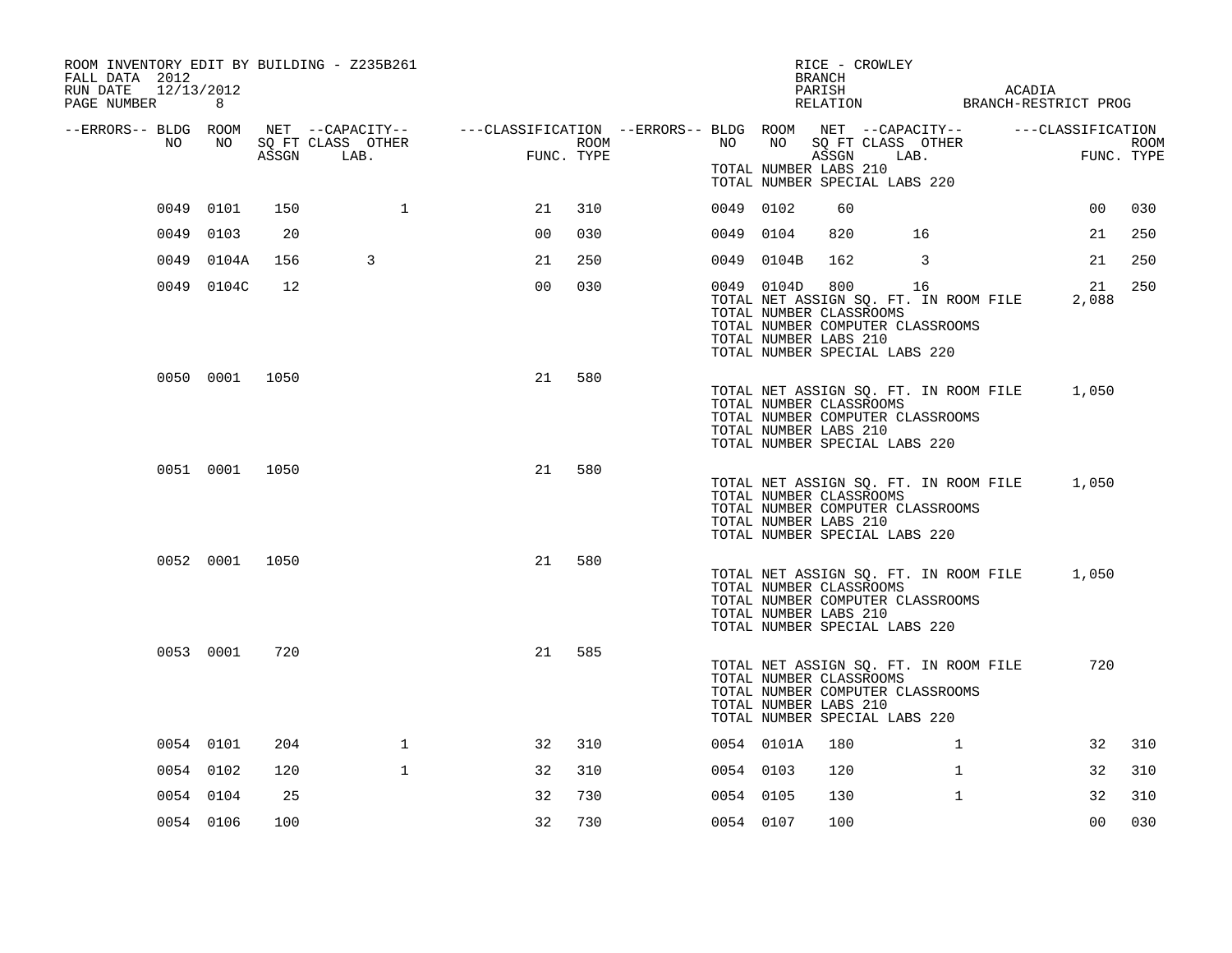| ROOM INVENTORY EDIT BY BUILDING - Z235B261<br>FALL DATA 2012<br>RUN DATE 12/13/2012<br>PAGE NUMBER 9 |                |     |                                                                                                                                 |                |            |                  |    |                | RICE - CROWLEY<br>BRANCH                                                                                                                                                         |          | PARISH ACADIA<br>RELATION BRANCH-RESTRICT PROG    |                 |     |
|------------------------------------------------------------------------------------------------------|----------------|-----|---------------------------------------------------------------------------------------------------------------------------------|----------------|------------|------------------|----|----------------|----------------------------------------------------------------------------------------------------------------------------------------------------------------------------------|----------|---------------------------------------------------|-----------------|-----|
|                                                                                                      |                |     |                                                                                                                                 |                |            |                  |    |                |                                                                                                                                                                                  |          |                                                   |                 |     |
| --ERRORS-- BLDG ROOM<br>NO                                                                           | NO             |     | NET --CAPACITY-- $---CLASSIFICATION --ERRORS-- BLDG ROM NET --CAPACITY-- --- CLASSIFICATION$<br>SQ FT CLASS OTHER<br>ASSGN LAB. |                | FUNC. TYPE | ROOM <b>ROOM</b> | NO |                |                                                                                                                                                                                  |          | NO SOFT CLASS OTHER THE ROOM ASSGN LAB. FUNC TYPE |                 |     |
|                                                                                                      | 0054 0108      | 100 |                                                                                                                                 | 00             | 030        |                  |    | 0054 0109      | 24                                                                                                                                                                               |          |                                                   | 32 730          |     |
|                                                                                                      | 0054 0110      | 40  |                                                                                                                                 | 0 <sub>0</sub> | 030        |                  |    | 0054 0111      | 351                                                                                                                                                                              |          |                                                   | 32 350          |     |
|                                                                                                      | 0054 0112      | 600 |                                                                                                                                 | 32             | 315        |                  |    |                |                                                                                                                                                                                  |          |                                                   |                 |     |
|                                                                                                      |                |     |                                                                                                                                 |                |            |                  |    |                | TOTAL NUMBER CLASSROOMS<br>TOTAL NUMBER COMPUTER CLASSROOMS<br>TOTAL NUMBER LABS 210<br>TOTAL NUMBER SPECIAL LABS 220                                                            |          | TOTAL NET ASSIGN SQ. FT. IN ROOM FILE 1,854       |                 |     |
|                                                                                                      | 0057 0101      | 395 | 8                                                                                                                               | 21             | 250        |                  |    | 0057 0101A     | 150                                                                                                                                                                              |          |                                                   | 21              | 730 |
|                                                                                                      | 0057 0101B     | 57  |                                                                                                                                 | 0 <sub>0</sub> | 030        |                  |    | 0057 0101C     | 150                                                                                                                                                                              | $\sim$ 1 |                                                   | 21              | 310 |
|                                                                                                      | 0057 0102      | 395 | 8                                                                                                                               | 21             | 250        |                  |    | 0057 0102A 150 |                                                                                                                                                                                  |          |                                                   | 21              | 730 |
|                                                                                                      | 0057 0102B     | 16  |                                                                                                                                 | 0 <sub>0</sub> | 030        |                  |    |                | TOTAL NUMBER CLASSROOMS<br>TOTAL NUMBER COMPUTER CLASSROOMS<br>TOTAL NUMBER LABS 210<br>TOTAL NUMBER SPECIAL LABS 220                                                            |          | TOTAL NET ASSIGN SQ. FT. IN ROOM FILE 1,240       |                 |     |
|                                                                                                      | 0075 0101 1212 |     |                                                                                                                                 | 22             | 580        |                  |    |                | 0075 0102 1212<br>TOTAL NET ASSIGN SQ. FT. IN ROOM FILE<br>TOTAL NUMBER CLASSROOMS<br>TOTAL NUMBER COMPUTER CLASSROOMS<br>TOTAL NUMBER LABS 210<br>TOTAL NUMBER SPECIAL LABS 220 |          |                                                   | 22 580<br>2,424 |     |
|                                                                                                      | 0076 0101      | 110 |                                                                                                                                 | 22             | 730        |                  |    |                | TOTAL NET ASSIGN SQ. FT. IN ROOM FILE<br>TOTAL NUMBER CLASSROOMS<br>TOTAL NUMBER COMPUTER CLASSROOMS<br>TOTAL NUMBER LABS 210<br>TOTAL NUMBER SPECIAL LABS 220                   |          |                                                   | 110             |     |
|                                                                                                      | 0077 0101 2043 |     |                                                                                                                                 | 22             | 570        |                  |    |                | TOTAL NET ASSIGN SQ. FT. IN ROOM FILE<br>TOTAL NUMBER CLASSROOMS<br>TOTAL NUMBER COMPUTER CLASSROOMS<br>TOTAL NUMBER LABS 210<br>TOTAL NUMBER SPECIAL LABS 220                   |          |                                                   | 2,043           |     |
|                                                                                                      | 0081 0101      | 65  |                                                                                                                                 | 32             | 560        |                  |    |                | TOTAL NUMBER CLASSROOMS<br>TOTAL NUMBER COMPUTER CLASSROOMS<br>TOTAL NUMBER LABS 210                                                                                             |          | TOTAL NET ASSIGN SQ. FT. IN ROOM FILE 65          |                 |     |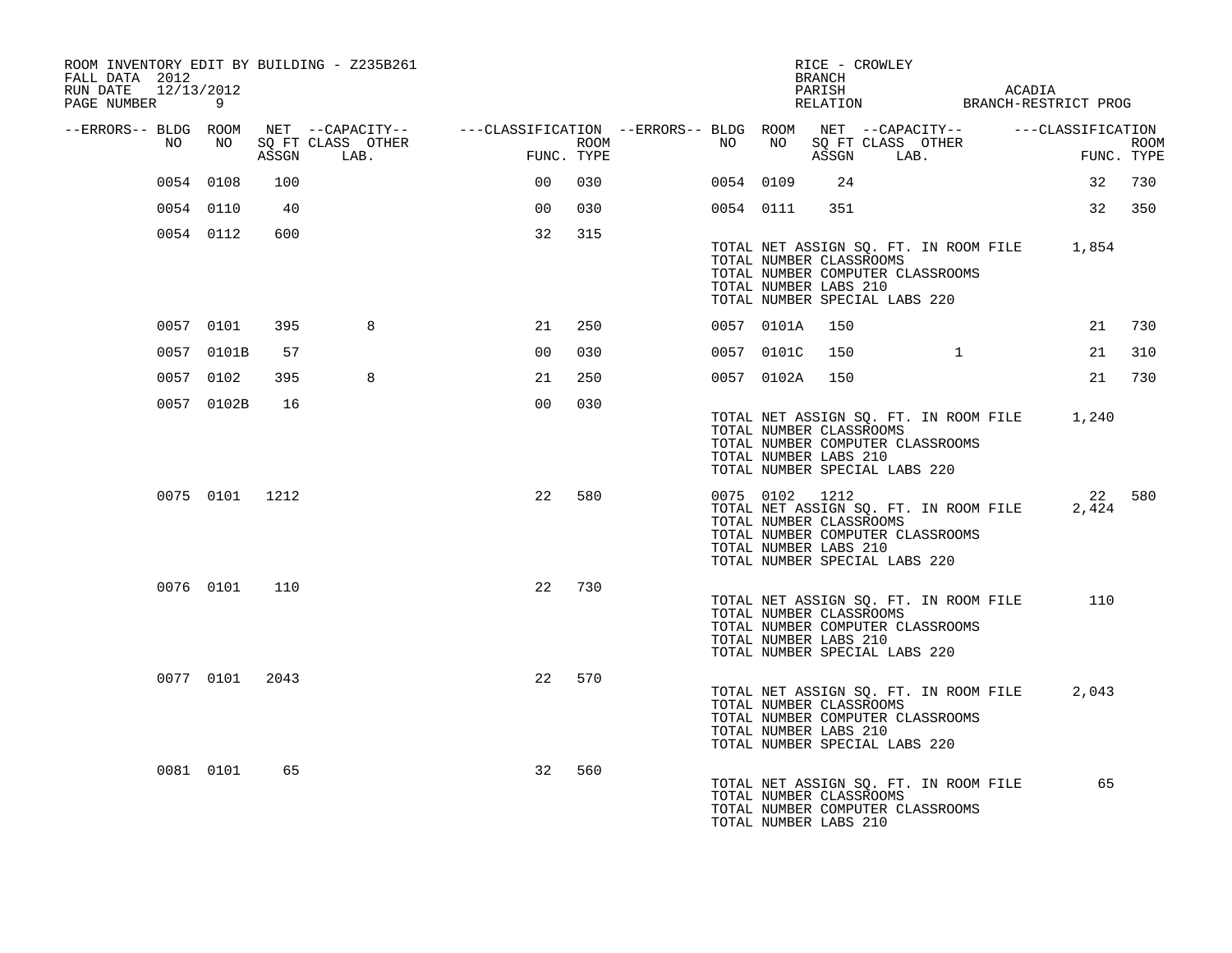| ROOM INVENTORY EDIT BY BUILDING - Z235B261<br>FALL DATA 2012<br>RUN DATE<br>12/13/2012<br>PAGE NUMBER 10 |                 |      |                                                                                                |                |                    |           |    | RICE - CROWLEY<br>BRANCH<br>PARISH               |                                                                                                            | ACADIA<br>PARISH ACADIA<br>RELATION BRANCH-RESTRICT PROG |                    |
|----------------------------------------------------------------------------------------------------------|-----------------|------|------------------------------------------------------------------------------------------------|----------------|--------------------|-----------|----|--------------------------------------------------|------------------------------------------------------------------------------------------------------------|----------------------------------------------------------|--------------------|
| --ERRORS-- BLDG ROOM                                                                                     |                 |      | NET --CAPACITY-- - ---CLASSIFICATION --ERRORS-- BLDG ROOM NET --CAPACITY-- - ---CLASSIFICATION |                |                    |           |    |                                                  |                                                                                                            |                                                          |                    |
| NO                                                                                                       | NO <sub>1</sub> |      | SQ FT CLASS OTHER<br>ASSGN LAB.                                                                |                | ROOM<br>FUNC. TYPE | NO        | NO |                                                  | SQ FT CLASS OTHER<br>ASSGN LAB.                                                                            |                                                          | ROOM<br>FUNC. TYPE |
|                                                                                                          |                 |      |                                                                                                |                |                    |           |    |                                                  | TOTAL NUMBER SPECIAL LABS 220                                                                              |                                                          |                    |
|                                                                                                          | 0082 0101       | 168  |                                                                                                | 22             | 440                |           |    | TOTAL NUMBER CLASSROOMS<br>TOTAL NUMBER LABS 210 | TOTAL NET ASSIGN SQ. FT. IN ROOM FILE<br>TOTAL NUMBER COMPUTER CLASSROOMS<br>TOTAL NUMBER SPECIAL LABS 220 | 168                                                      |                    |
|                                                                                                          | 0083 0101       | 35   |                                                                                                | 32             | 560                |           |    | TOTAL NUMBER CLASSROOMS<br>TOTAL NUMBER LABS 210 | TOTAL NET ASSIGN SQ. FT. IN ROOM FILE<br>TOTAL NUMBER COMPUTER CLASSROOMS<br>TOTAL NUMBER SPECIAL LABS 220 | 35                                                       |                    |
|                                                                                                          | 0085 0101       | 329  |                                                                                                | 22             | 730                |           |    | TOTAL NUMBER CLASSROOMS<br>TOTAL NUMBER LABS 210 | TOTAL NET ASSIGN SQ. FT. IN ROOM FILE<br>TOTAL NUMBER COMPUTER CLASSROOMS<br>TOTAL NUMBER SPECIAL LABS 220 | 329                                                      |                    |
|                                                                                                          | 0088 0101       | 640  |                                                                                                | 21             | 255                | 0088 0102 |    | 46                                               |                                                                                                            | 21                                                       | 440                |
|                                                                                                          | 0088 0103       | 31   |                                                                                                | 0 <sub>0</sub> | 030                | 0088 0104 |    | 9                                                |                                                                                                            | 21                                                       | 730                |
|                                                                                                          | 0088 0105       | 8    |                                                                                                | 21             | 730                | 0088 0106 |    | 13                                               |                                                                                                            | 21                                                       | 730                |
|                                                                                                          | 0088 0107       | 868  |                                                                                                | 21             | 255                |           |    | TOTAL NUMBER CLASSROOMS<br>TOTAL NUMBER LABS 210 | TOTAL NUMBER COMPUTER CLASSROOMS<br>TOTAL NUMBER SPECIAL LABS 220                                          | TOTAL NET ASSIGN SQ. FT. IN ROOM FILE 1,584              |                    |
|                                                                                                          | 0093 0101 1200  |      |                                                                                                | 21             | 580                |           |    | TOTAL NUMBER CLASSROOMS<br>TOTAL NUMBER LABS 210 | TOTAL NET ASSIGN SQ. FT. IN ROOM FILE<br>TOTAL NUMBER COMPUTER CLASSROOMS<br>TOTAL NUMBER SPECIAL LABS 220 | 1,200                                                    |                    |
|                                                                                                          | 0095 0101       | 2760 |                                                                                                | 22             | 440                | 0095 0102 |    | 4800                                             |                                                                                                            | 22                                                       | 730                |
|                                                                                                          | 0095 0103       | 1200 |                                                                                                | 22             | 440                | 0095 0104 |    | 551                                              |                                                                                                            | 22                                                       | 730                |
|                                                                                                          | 0095 0105       | 225  | 4                                                                                              | 22             | 250                | 0095 0106 |    | 80                                               | $\mathbf{1}$                                                                                               | 22                                                       | 310                |
|                                                                                                          | 0095 0107       | 120  | $\mathbf{1}$                                                                                   | 22             | 210                | 0095 0108 |    | 20                                               |                                                                                                            | 00                                                       | 010                |
|                                                                                                          | 0095 0109       | 29   |                                                                                                | 0 <sub>0</sub> | 030                | 0095 0110 |    | 420                                              | 10                                                                                                         | 22                                                       | 650                |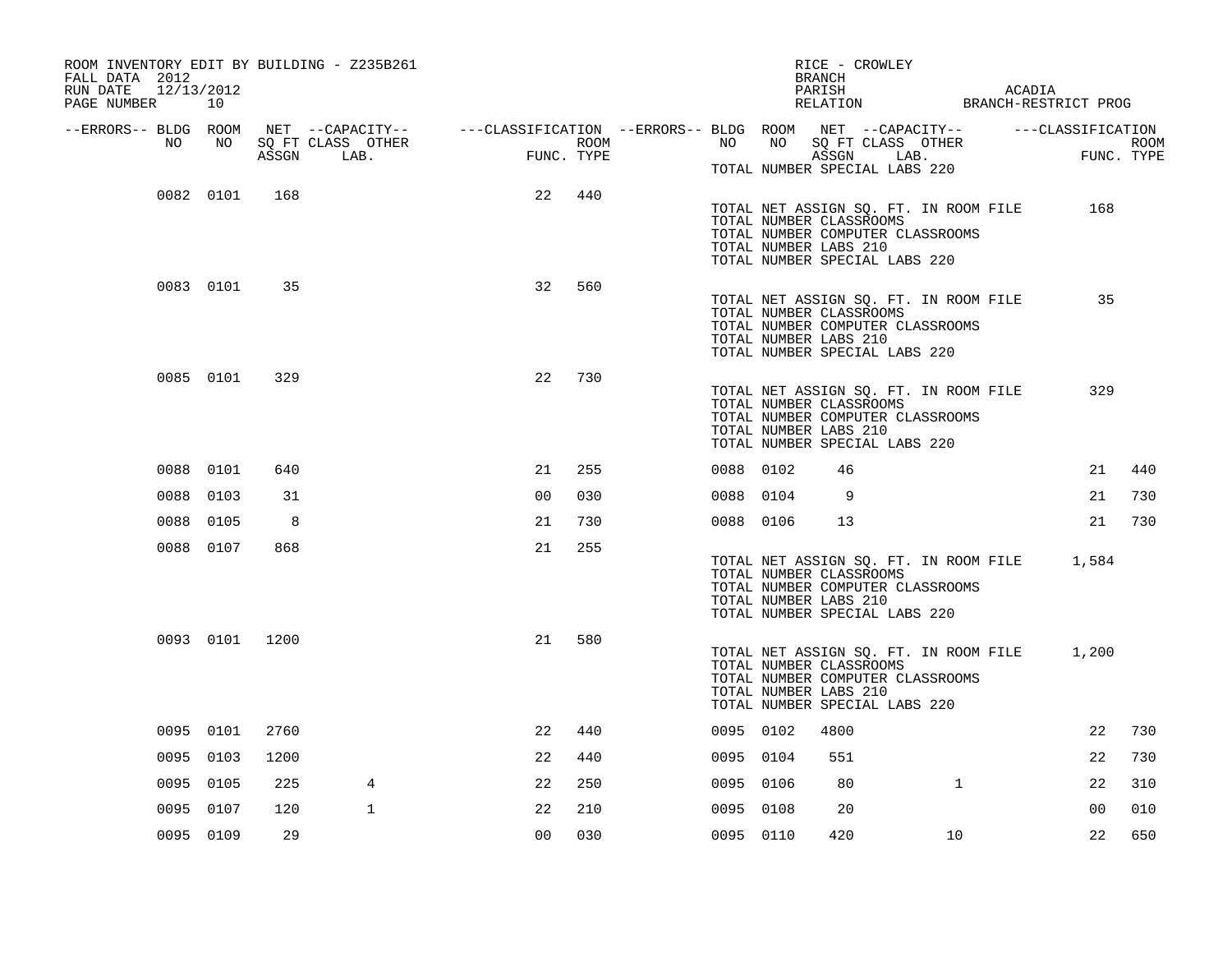| FALL DATA 2012<br>RUN DATE 12/13/2012<br>PAGE NUMBER |           | 11        |                | ROOM INVENTORY EDIT BY BUILDING - Z235B261 |                                        |            |          |           | <b>BRANCH</b><br>PARISH<br>RELATION              | RICE - CROWLEY                |                                                                           | ACADIA | BRANCH-RESTRICT PROG                        |             |
|------------------------------------------------------|-----------|-----------|----------------|--------------------------------------------|----------------------------------------|------------|----------|-----------|--------------------------------------------------|-------------------------------|---------------------------------------------------------------------------|--------|---------------------------------------------|-------------|
| --ERRORS-- BLDG ROOM                                 | NO.       | NO.       |                | NET --CAPACITY--<br>SO FT CLASS OTHER      | ---CLASSIFICATION --ERRORS-- BLDG ROOM | ROOM       | NO.      | NO        |                                                  | SQ FT CLASS OTHER             | NET --CAPACITY--                                                          |        | ---CLASSIFICATION                           | <b>ROOM</b> |
|                                                      |           |           | ASSGN          | LAB.                                       |                                        | FUNC. TYPE |          |           | ASSGN                                            | LAB.                          |                                                                           |        |                                             | FUNC. TYPE  |
|                                                      |           | 0095 0111 | 48             |                                            | 0 <sup>0</sup>                         | 030        |          | 0095 0112 | 112                                              |                               |                                                                           |        | 00                                          | 030         |
|                                                      | 0095 0113 |           | 64             |                                            | 22                                     | 655        |          | 0095 0114 | 840                                              |                               |                                                                           |        | 22                                          | 730         |
|                                                      | 0095 0115 |           | 420            |                                            | 22                                     | 730        |          | 0095 0116 | 525                                              |                               |                                                                           |        | 22                                          | 730         |
|                                                      |           | 0095 0117 | 357            |                                            | 22                                     | 730        |          |           | TOTAL NUMBER CLASSROOMS<br>TOTAL NUMBER LABS 210 | TOTAL NUMBER SPECIAL LABS 220 | TOTAL NET ASSIGN SQ. FT. IN ROOM FILE<br>TOTAL NUMBER COMPUTER CLASSROOMS |        | 12,362<br>$\mathbf{1}$                      |             |
| 5                                                    | 0098      |           |                |                                            |                                        |            | NO ROOMS |           |                                                  |                               |                                                                           |        |                                             |             |
|                                                      |           |           | 0102 0101 1775 |                                            | 32                                     | 731        |          |           | TOTAL NUMBER CLASSROOMS<br>TOTAL NUMBER LABS 210 | TOTAL NUMBER SPECIAL LABS 220 | TOTAL NUMBER COMPUTER CLASSROOMS                                          |        | TOTAL NET ASSIGN SQ. FT. IN ROOM FILE 1,775 |             |
|                                                      |           | 0103 0101 | 1              |                                            | 21                                     | 560        |          |           | TOTAL NUMBER CLASSROOMS<br>TOTAL NUMBER LABS 210 | TOTAL NUMBER SPECIAL LABS 220 | TOTAL NET ASSIGN SQ. FT. IN ROOM FILE<br>TOTAL NUMBER COMPUTER CLASSROOMS |        | $\mathbf{1}$                                |             |
|                                                      |           | 0104 0101 | 480            |                                            | 32                                     | 560        |          |           | TOTAL NUMBER CLASSROOMS<br>TOTAL NUMBER LABS 210 | TOTAL NUMBER SPECIAL LABS 220 | TOTAL NET ASSIGN SQ. FT. IN ROOM FILE<br>TOTAL NUMBER COMPUTER CLASSROOMS |        | 480                                         |             |
| 5                                                    | 0106      |           |                |                                            |                                        |            | NO ROOMS |           |                                                  |                               |                                                                           |        |                                             |             |
|                                                      |           |           |                |                                            |                                        |            |          |           |                                                  |                               |                                                                           |        |                                             |             |
| 5                                                    | 0108      |           |                |                                            |                                        |            | NO ROOMS |           |                                                  |                               |                                                                           |        |                                             |             |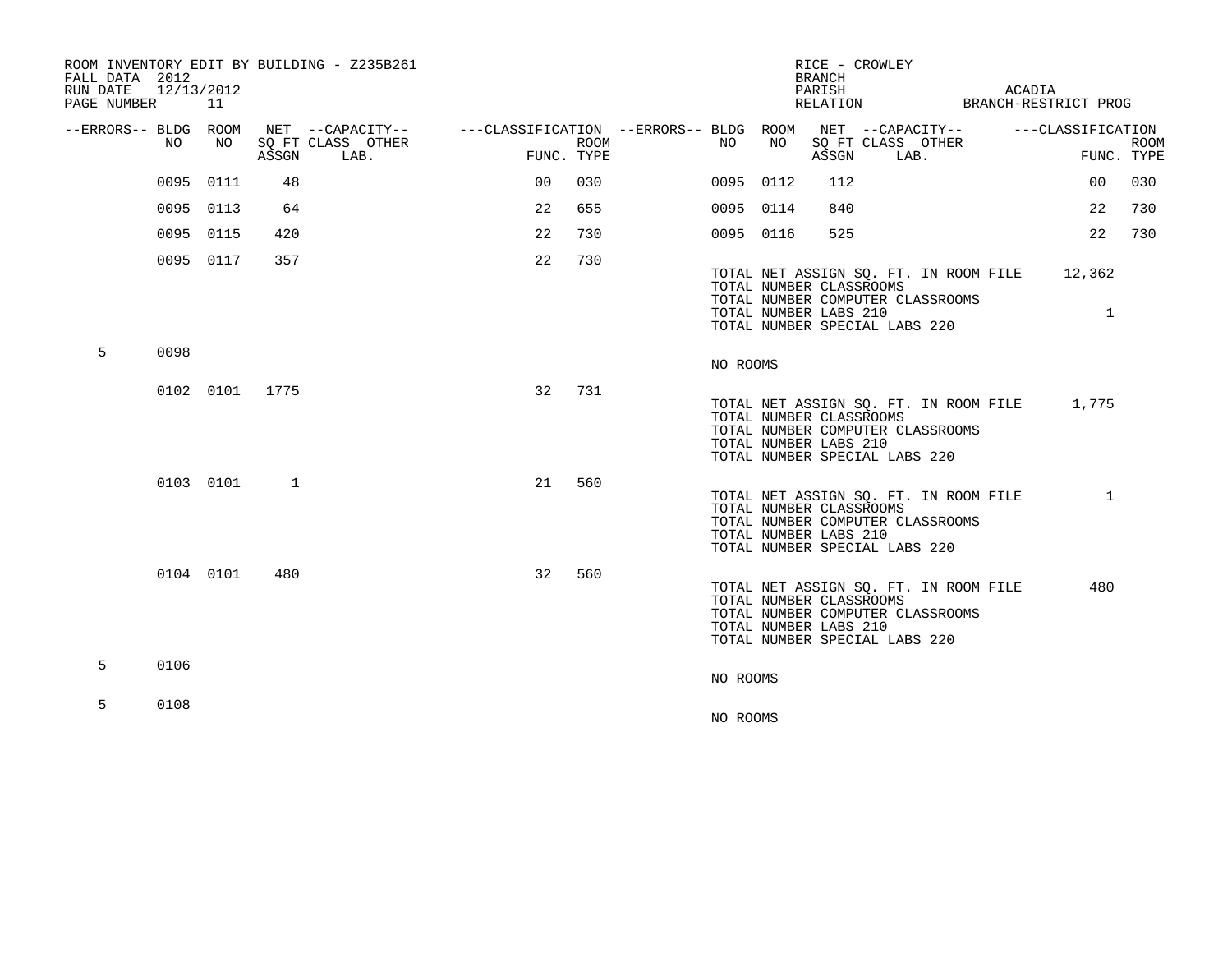- ERROR 1 BLD NUMBER OF THE ROOM FILE DOES NOT MATCH THE BLD NUMBER OF THE BLD FILE. THE BUILDING NUMBERS SHOULD BE EXACTLY THE SAME ON THE BUILDING FILE AND THE ROOM FILE.
- ERROR 2 DUPLICATE RECORD IN THE ROOM FILE.
- ERROR 3 NET ASSIGNABLE SQUARE FEET IS BLANK.
- ERROR 4 CAPACITY IS NOT ENTERED FOR ROOM TYPE 110, 210, 220, 230, 250, 410, 430, 610, 910, 920.
- ERROR 5 BUILDING DOES NOT CONTAIN ANY ROOMS. 3 IF THE BUILDING IS A WAREHOUSE, BARN, ETC. WITH NO ROOMS, CODE ONE ROOM WITH THE GROSS AND NET EQUAL.
- ERROR 6 FUNCTION USE OF ROOMS IS 00 AND ROOM TYPE NOT 010, 020, 030, 051, 052, OR 053.
- ERROR 7 ROOM TYPE IS NOT A VALID ROOM USE CODE OR PCS FUNCTION USE CODE IS NOT A VALID CODE
- ERROR 8 ROOM TYPE IS WRONG (000).

| TOTAL NUMBER OF ROOM RECORDS<br>TOTAL CLASSROOM CAPACITY                                                        | 184    |
|-----------------------------------------------------------------------------------------------------------------|--------|
| TOTAL LAB CAPACITY                                                                                              | 151    |
| TOTAL OTHER CAPACITY                                                                                            | 57     |
| TOTAL NON ASSIGN AREA - ROOMS (FUNCT 00)                                                                        | 1285   |
| TOTAL UNASSIGNED AREA - ROOMS (FUNCT 81, 82, 83)                                                                |        |
| TOTAL FACIL IN USE - ROOMS (FUNCT 10 THROUGH 70)                                                                | 133100 |
| TOTAL ASSIGNABLE AREA - ROOMS (FUNCT 10 THROUGH 83)                                                             | 133100 |
| TOTAL NUMBER OF NON-ASSIGN ROOMS (FUNCT 00)                                                                     | 27     |
| TOTAL NUMBER OF INSTRUCTIONAL, RESEARCH, ACADEMIC SUPPORT, AND STUDENT SERVICE ROOMS (FUNCTS 10, 20, 40 AND 50) | 131    |
| TOTAL NUMBER OF PUBLIC SERVICE, INSTITUTIONAL SUPPORT AND INDEPENDENT OPERATIONS ROOMS (FUNCTS 30, 60 AND 70)   | 14     |
| TOTAL NUMBER OF UNASSIGNED ROOMS (FUNCT 81, 82, 83)                                                             |        |
| TOTAL NUMBER OF ASSIGNABLE ROOMS (FUNCT 10 TO 83)                                                               | 157    |
| TOTAL NUMBER OF CLASSROOMS<br>(110)                                                                             |        |
| TOTAL NUMBER OF COMPUTER CLASSROOMS (140)                                                                       |        |
| TOTAL NUMBER OF LABS<br>(210)                                                                                   |        |
| (220)<br>TOTAL NUMBER OF SPECIAL LABS                                                                           |        |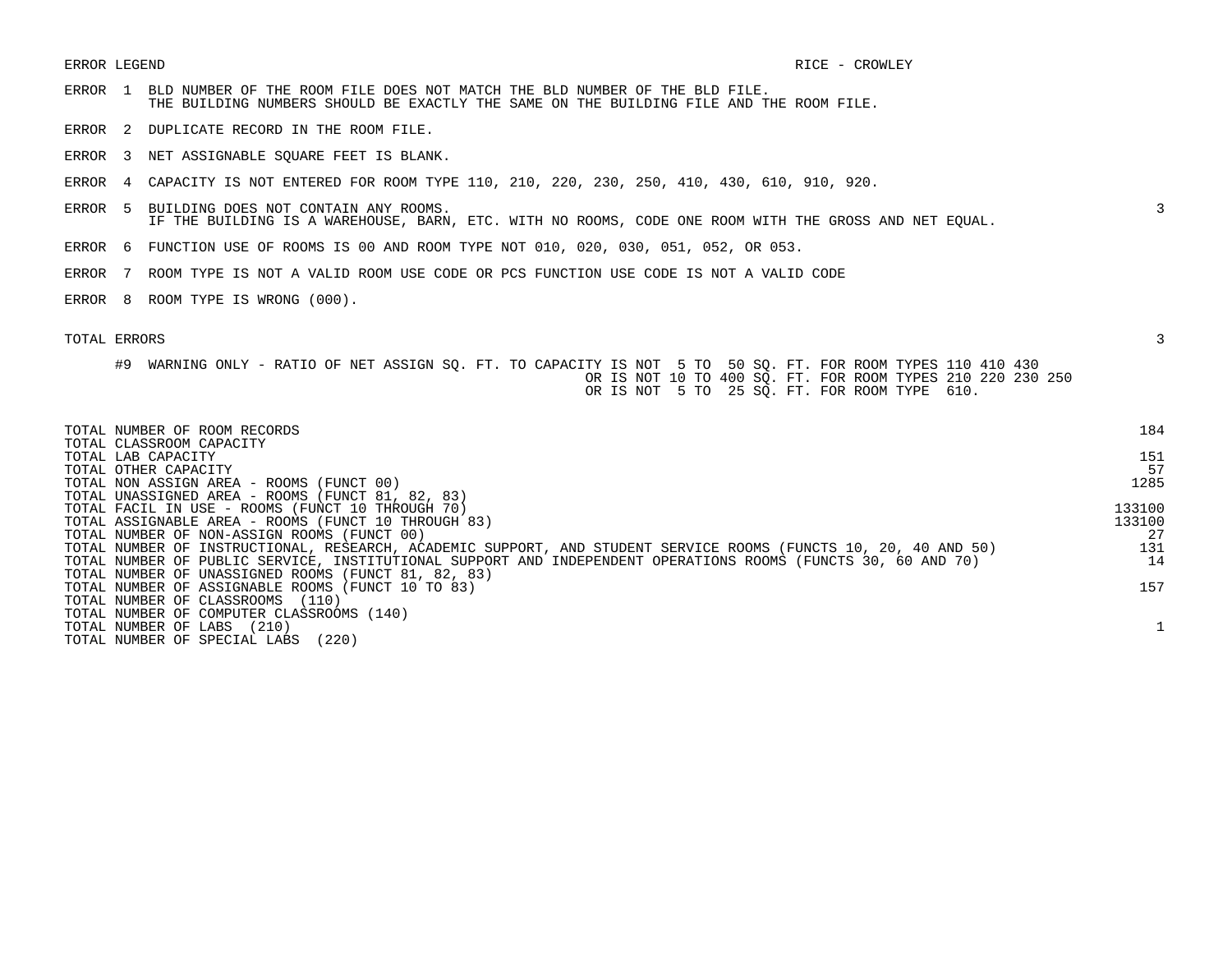| ROOM INVENTORY EDIT BY BUILDING - Z235B261<br>FALL DATA 2012                                                             |                |                |                   |                 |            |      |  | BRANCH                                                                            | ST. GABRIEL - ST. GABRIEL                                                 |                                                                |
|--------------------------------------------------------------------------------------------------------------------------|----------------|----------------|-------------------|-----------------|------------|------|--|-----------------------------------------------------------------------------------|---------------------------------------------------------------------------|----------------------------------------------------------------|
| RUN DATE 12/13/2012<br>PAGE NUMBER 1                                                                                     |                |                |                   |                 |            |      |  | PARISH                                                                            |                                                                           | IBERVILLE<br>PARISH IBERVILLE<br>RELATION BRANCH-RESTRICT PROG |
| --ERRORS-- BLDG ROOM NET --CAPACITY-- ----CLASSIFICATION --ERRORS-- BLDG ROOM NET --CAPACITY-- -----CLASSIFICATION<br>NO | NO 11          |                | SQ FT CLASS OTHER | <b>EXECUTE:</b> |            | ROOM |  |                                                                                   | NO NO SQ FT CLASS OTHER                                                   | ROOM<br>FUNC. TYPE                                             |
|                                                                                                                          |                |                | ASSGN LAB.        |                 | FUNC. TYPE |      |  |                                                                                   | ASSGN LAB.                                                                |                                                                |
|                                                                                                                          |                | 0001 0001 1650 |                   |                 | 92 970     |      |  | TOTAL NUMBER CLASSROOMS<br>TOTAL NUMBER LABS 210<br>TOTAL NUMBER SPECIAL LABS 220 | TOTAL NUMBER COMPUTER CLASSROOMS                                          | TOTAL NET ASSIGN SQ. FT. IN ROOM FILE 1,650                    |
|                                                                                                                          | 0002 0001 1650 |                |                   | 92              | 970        |      |  | TOTAL NUMBER CLASSROOMS<br>TOTAL NUMBER LABS 210<br>TOTAL NUMBER SPECIAL LABS 220 | TOTAL NUMBER COMPUTER CLASSROOMS                                          | TOTAL NET ASSIGN SQ. FT. IN ROOM FILE 1,650                    |
|                                                                                                                          | 0003 0001 1650 |                |                   | 92              | 970        |      |  | TOTAL NUMBER CLASSROOMS<br>TOTAL NUMBER LABS 210<br>TOTAL NUMBER SPECIAL LABS 220 | TOTAL NUMBER COMPUTER CLASSROOMS                                          | TOTAL NET ASSIGN SQ. FT. IN ROOM FILE 1,650                    |
|                                                                                                                          |                | 0004 0001 1650 |                   | 92              | 970        |      |  | TOTAL NUMBER CLASSROOMS<br>TOTAL NUMBER LABS 210<br>TOTAL NUMBER SPECIAL LABS 220 | TOTAL NET ASSIGN SQ. FT. IN ROOM FILE<br>TOTAL NUMBER COMPUTER CLASSROOMS | 1,650                                                          |
|                                                                                                                          | 0005 0001 1350 |                |                   | 92              | 970        |      |  | TOTAL NUMBER CLASSROOMS<br>TOTAL NUMBER LABS 210<br>TOTAL NUMBER SPECIAL LABS 220 | TOTAL NUMBER COMPUTER CLASSROOMS                                          | TOTAL NET ASSIGN SQ. FT. IN ROOM FILE 1,350                    |
|                                                                                                                          | 0006 0001 1350 |                |                   | 92              | 970        |      |  | TOTAL NUMBER CLASSROOMS<br>TOTAL NUMBER LABS 210<br>TOTAL NUMBER SPECIAL LABS 220 | TOTAL NUMBER COMPUTER CLASSROOMS                                          | TOTAL NET ASSIGN SQ. FT. IN ROOM FILE 1,350                    |
|                                                                                                                          | 0007 0001 1350 |                |                   | 92              | 970        |      |  | TOTAL NUMBER CLASSROOMS<br>TOTAL NUMBER LABS 210<br>TOTAL NUMBER SPECIAL LABS 220 | TOTAL NUMBER COMPUTER CLASSROOMS                                          | TOTAL NET ASSIGN SQ. FT. IN ROOM FILE 1,350                    |
|                                                                                                                          | 0008 0001 1350 |                |                   | 92              | 970        |      |  |                                                                                   | TOTAL NET ASSIGN SQ. FT. IN ROOM FILE                                     | 1,350                                                          |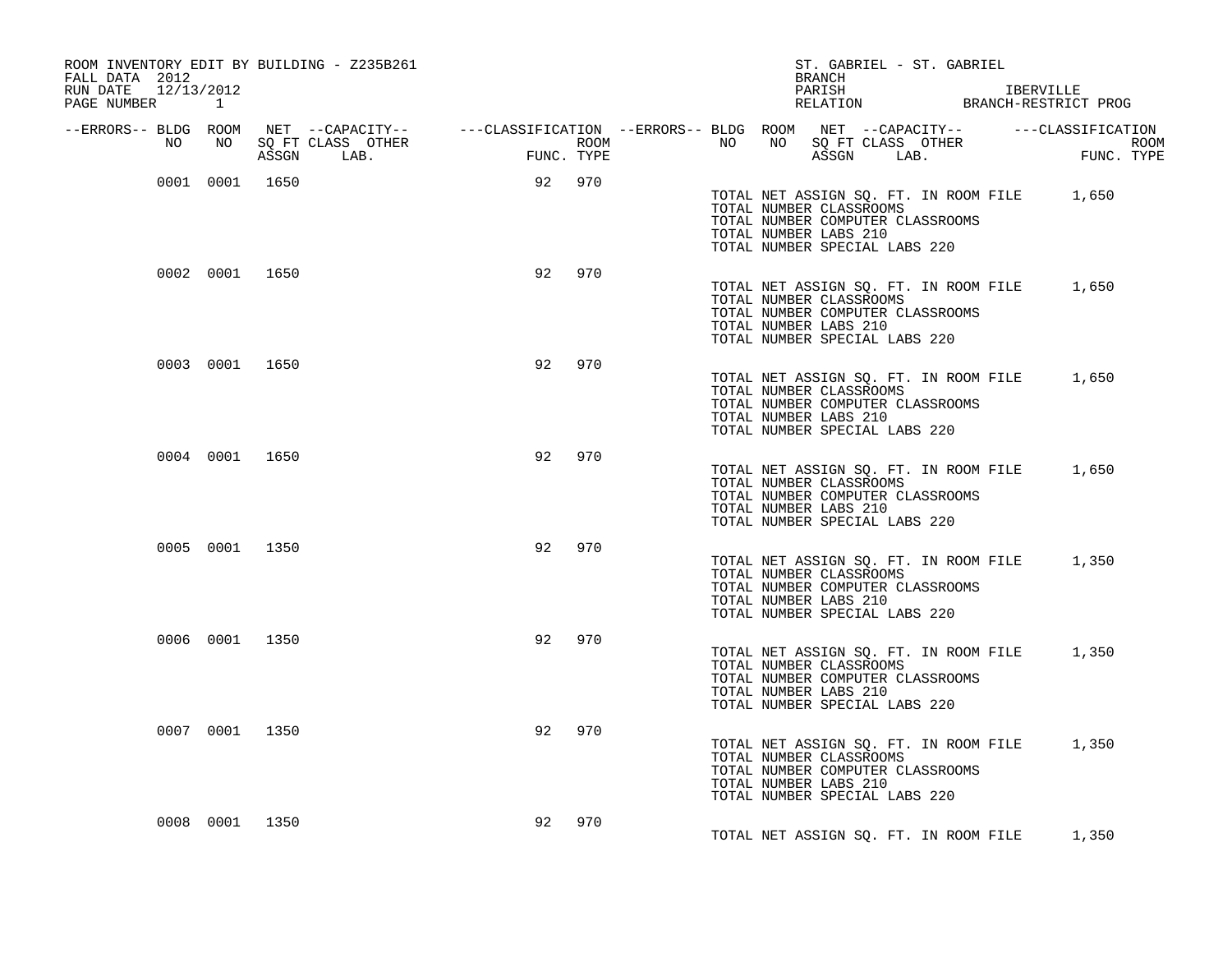| ROOM INVENTORY EDIT BY BUILDING - Z235B261<br>FALL DATA 2012 |                |      |                                 |                                                                                                |                    |           |       | ST. GABRIEL - ST. GABRIEL<br><b>BRANCH</b>                                                                                                                            |   |                |      |
|--------------------------------------------------------------|----------------|------|---------------------------------|------------------------------------------------------------------------------------------------|--------------------|-----------|-------|-----------------------------------------------------------------------------------------------------------------------------------------------------------------------|---|----------------|------|
| 12/13/2012<br>RUN DATE<br>PAGE NUMBER                        | 2              |      |                                 |                                                                                                |                    |           |       | PARISH<br>RELATION BRANCH-RESTRICT PROG                                                                                                                               |   | IBERVILLE      |      |
| --ERRORS-- BLDG ROOM                                         |                |      |                                 | NET --CAPACITY-- - ---CLASSIFICATION --ERRORS-- BLDG ROOM NET --CAPACITY-- - ---CLASSIFICATION |                    |           |       |                                                                                                                                                                       |   |                |      |
| NO                                                           | NO             |      | SQ FT CLASS OTHER<br>ASSGN LAB. | FUNG                                                                                           | ROOM<br>FUNC. TYPE | NO        | NO 11 | SQ FT CLASS OTHER<br>ASSGN LAB.<br>TOTAL NUMBER CLASSROOMS<br>TOTAL NUMBER COMPUTER CLASSROOMS<br>TOTAL NUMBER LABS 210<br>TOTAL NUMBER SPECIAL LABS 220              |   | FUNC. TYPE     | ROOM |
|                                                              | 0009 0001 1350 |      |                                 | 92                                                                                             | 970                |           |       | TOTAL NET ASSIGN SQ. FT. IN ROOM FILE 1,350<br>TOTAL NUMBER CLASSROOMS<br>TOTAL NUMBER COMPUTER CLASSROOMS<br>TOTAL NUMBER LABS 210<br>TOTAL NUMBER SPECIAL LABS 220  |   |                |      |
|                                                              | 0010 0101 1800 |      |                                 | 21                                                                                             | 740                |           |       | TOTAL NET ASSIGN SQ. FT. IN ROOM FILE<br>TOTAL NUMBER CLASSROOMS<br>TOTAL NUMBER COMPUTER CLASSROOMS<br>TOTAL NUMBER LABS 210<br>TOTAL NUMBER SPECIAL LABS 220        |   | 1,800          |      |
|                                                              | 0011 0101      | 1270 | $\mathbf{1}$                    | 21                                                                                             | 310                | 0011 0102 |       | 54                                                                                                                                                                    |   | 00             | 030  |
|                                                              | 0011 0103      | 54   |                                 | 0 <sub>0</sub>                                                                                 | 030                | 0011 0104 |       | 356<br>TOTAL NET ASSIGN SQ. FT. IN ROOM FILE<br>TOTAL NUMBER CLASSROOMS<br>TOTAL NUMBER COMPUTER CLASSROOMS<br>TOTAL NUMBER LABS 210<br>TOTAL NUMBER SPECIAL LABS 220 |   | 21<br>1,626    | 740  |
|                                                              | 0012 0101      | 238  | 1                               | 21                                                                                             | 310                |           |       | TOTAL NET ASSIGN SQ. FT. IN ROOM FILE<br>TOTAL NUMBER CLASSROOMS<br>TOTAL NUMBER COMPUTER CLASSROOMS<br>TOTAL NUMBER LABS 210<br>TOTAL NUMBER SPECIAL LABS 220        |   | 238            |      |
|                                                              | 0014 0101 1350 |      |                                 | 21                                                                                             | 570                |           |       | TOTAL NET ASSIGN SQ. FT. IN ROOM FILE<br>TOTAL NUMBER CLASSROOMS<br>TOTAL NUMBER COMPUTER CLASSROOMS<br>TOTAL NUMBER LABS 210<br>TOTAL NUMBER SPECIAL LABS 220        |   | 1,350          |      |
|                                                              | 0015 0101      | 221  | 4                               | 21                                                                                             | 250                | 0015 0102 |       | 340                                                                                                                                                                   |   | 21             | 570  |
|                                                              | 0015 0103      | 340  |                                 | 21                                                                                             | 570                | 0015 0104 |       | 114                                                                                                                                                                   | 2 | 21             | 250  |
|                                                              | 0015 0104A     | 114  | 2                               | 21                                                                                             | 250                | 0015 0105 |       | 114                                                                                                                                                                   | 2 | 21             | 250  |
|                                                              | 0015 0106      | 138  | 3                               | 21                                                                                             | 250                | 0015 0107 |       | 90                                                                                                                                                                    | 2 | 21             | 250  |
|                                                              | 0015 0108      | 22   |                                 | 0 <sub>0</sub>                                                                                 | 030                | 0015 0109 |       | 41                                                                                                                                                                    |   | 0 <sub>0</sub> | 030  |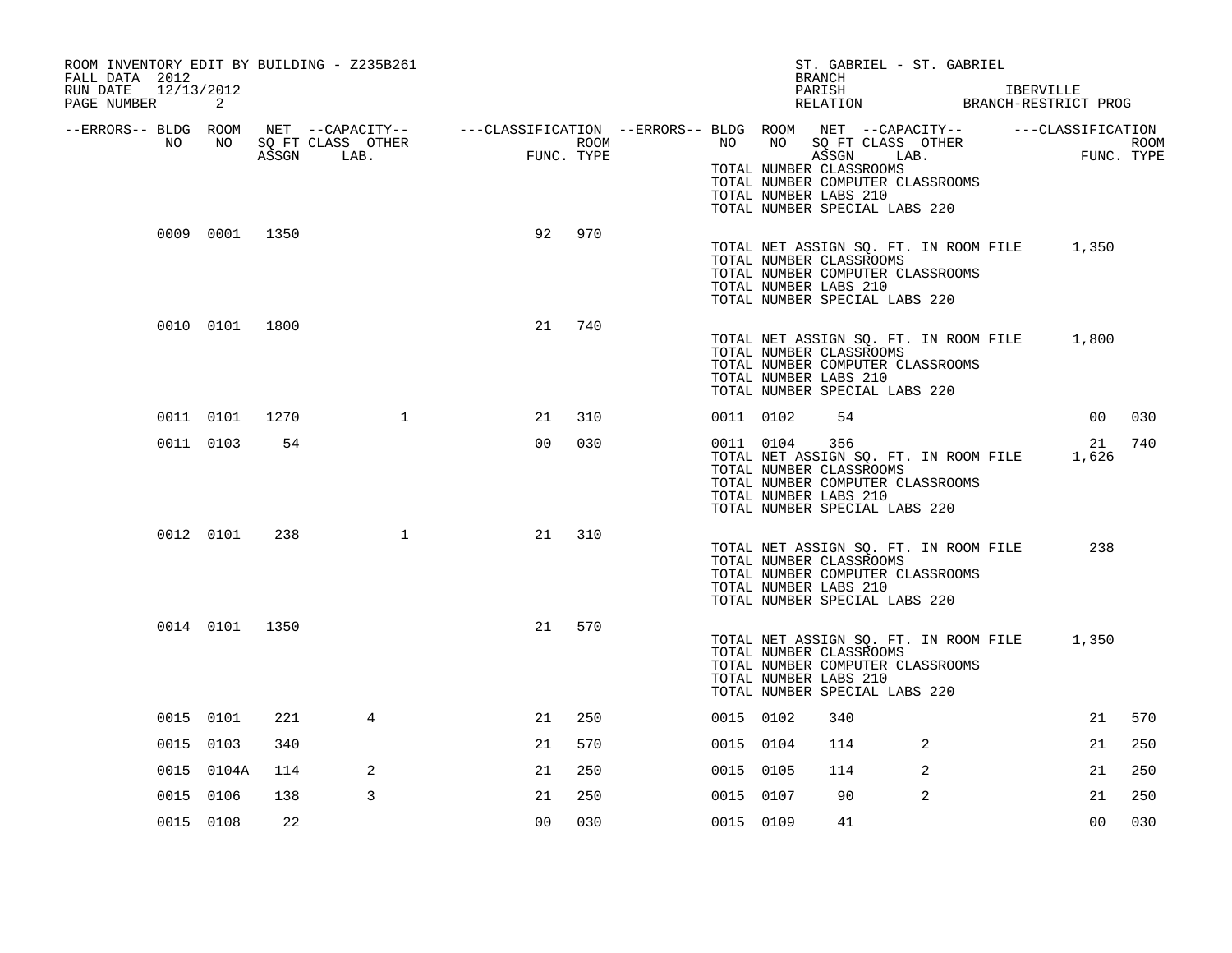| FALL DATA 2012<br>RUN DATE 12/13/2012 |                 |       |     | ROOM INVENTORY EDIT BY BUILDING - Z235B261 |                                                                                                |            |      |    |                                                                                                                       | BRANCH<br>PARISH | ST. GABRIEL - ST. GABRIEL |                |                                       | IBERVILLE                                         |                |             |
|---------------------------------------|-----------------|-------|-----|--------------------------------------------|------------------------------------------------------------------------------------------------|------------|------|----|-----------------------------------------------------------------------------------------------------------------------|------------------|---------------------------|----------------|---------------------------------------|---------------------------------------------------|----------------|-------------|
| PAGE NUMBER 3                         |                 |       |     |                                            |                                                                                                |            |      |    |                                                                                                                       |                  |                           |                |                                       | PARISH IBERVILLE<br>RELATION BRANCH-RESTRICT PROG |                |             |
| --ERRORS-- BLDG ROOM                  | NO              | NO 11 |     | SQ FT CLASS OTHER                          | NET --CAPACITY-- - ---CLASSIFICATION --ERRORS-- BLDG ROOM NET --CAPACITY-- - ---CLASSIFICATION |            | ROOM | NO |                                                                                                                       |                  | NO SQ FT CLASS OTHER      |                |                                       |                                                   |                | <b>ROOM</b> |
|                                       |                 |       |     | ASSGN LAB.                                 |                                                                                                | FUNC. TYPE |      |    |                                                                                                                       |                  | ASSGN LAB.                |                |                                       |                                                   | FUNC. TYPE     |             |
|                                       | 0015 0110       |       | 428 |                                            | 21                                                                                             | 570        |      |    | 0015 0110A 115 2                                                                                                      |                  |                           |                |                                       |                                                   | 21 250         |             |
|                                       | 0015 0110B 115  |       |     | 2                                          | 21                                                                                             | 250        |      |    | TOTAL NUMBER CLASSROOMS<br>TOTAL NUMBER COMPUTER CLASSROOMS<br>TOTAL NUMBER LABS 210<br>TOTAL NUMBER SPECIAL LABS 220 |                  |                           |                |                                       | TOTAL NET ASSIGN SQ. FT. IN ROOM FILE 2,129       |                |             |
|                                       | 0016 0101       |       | 132 | 3                                          | 21                                                                                             | 250        |      |    | 0016 0102                                                                                                             | 22               |                           |                |                                       |                                                   | 0 <sub>0</sub> | 030         |
|                                       | 0016 0103       |       | 22  |                                            | 0 <sup>0</sup>                                                                                 | 030        |      |    | 0016 0104                                                                                                             | 445              |                           | 9              |                                       |                                                   | 21             | 250         |
|                                       | 0016 0105       |       | 588 | 12 <sup>°</sup>                            | 21                                                                                             | 250        |      |    | 0016 0105A                                                                                                            | 90               |                           | $\overline{a}$ |                                       |                                                   | 21             | 250         |
|                                       | 0016 0105B      |       | 90  | 2                                          | 21                                                                                             | 250        |      |    | 0016 0106                                                                                                             | 42               |                           |                |                                       |                                                   | 00             | 030         |
|                                       | 0016 0107       |       | 42  |                                            | 0 <sub>0</sub>                                                                                 | 030        |      |    | 0016 0108                                                                                                             | 1232             |                           |                |                                       |                                                   | 21             | 570         |
|                                       | 0016 0109       |       | 182 |                                            | 21                                                                                             | 570        |      |    | 0016 0109A 157                                                                                                        |                  |                           |                |                                       |                                                   | 21             | 570         |
|                                       | 0016 0110       |       | 140 |                                            | 21                                                                                             | 730        |      |    | TOTAL NUMBER CLASSROOMS<br>TOTAL NUMBER COMPUTER CLASSROOMS<br>TOTAL NUMBER LABS 210<br>TOTAL NUMBER SPECIAL LABS 220 |                  |                           |                | TOTAL NET ASSIGN SQ. FT. IN ROOM FILE |                                                   | 3,056          |             |
|                                       | 0017 0101 10080 |       |     |                                            | 21                                                                                             | 570        |      |    | TOTAL NUMBER CLASSROOMS<br>TOTAL NUMBER COMPUTER CLASSROOMS<br>TOTAL NUMBER LABS 210<br>TOTAL NUMBER SPECIAL LABS 220 |                  |                           |                | TOTAL NET ASSIGN SQ. FT. IN ROOM FILE |                                                   | 10,080         |             |
|                                       | 0018 0101 38920 |       |     |                                            | 21                                                                                             | 730        |      |    | TOTAL NUMBER CLASSROOMS<br>TOTAL NUMBER COMPUTER CLASSROOMS<br>TOTAL NUMBER LABS 210<br>TOTAL NUMBER SPECIAL LABS 220 |                  |                           |                | TOTAL NET ASSIGN SQ. FT. IN ROOM FILE |                                                   | 38,920         |             |
|                                       | 0019 0101 5000  |       |     |                                            | 21                                                                                             | 730        |      |    | TOTAL NUMBER CLASSROOMS<br>TOTAL NUMBER COMPUTER CLASSROOMS<br>TOTAL NUMBER LABS 210<br>TOTAL NUMBER SPECIAL LABS 220 |                  |                           |                | TOTAL NET ASSIGN SQ. FT. IN ROOM FILE |                                                   | 5,000          |             |
|                                       | 0020 0001 2521  |       |     |                                            | 92                                                                                             | 970        |      |    |                                                                                                                       |                  |                           |                |                                       | TOTAL NET ASSIGN SQ. FT. IN ROOM FILE 2,521       |                |             |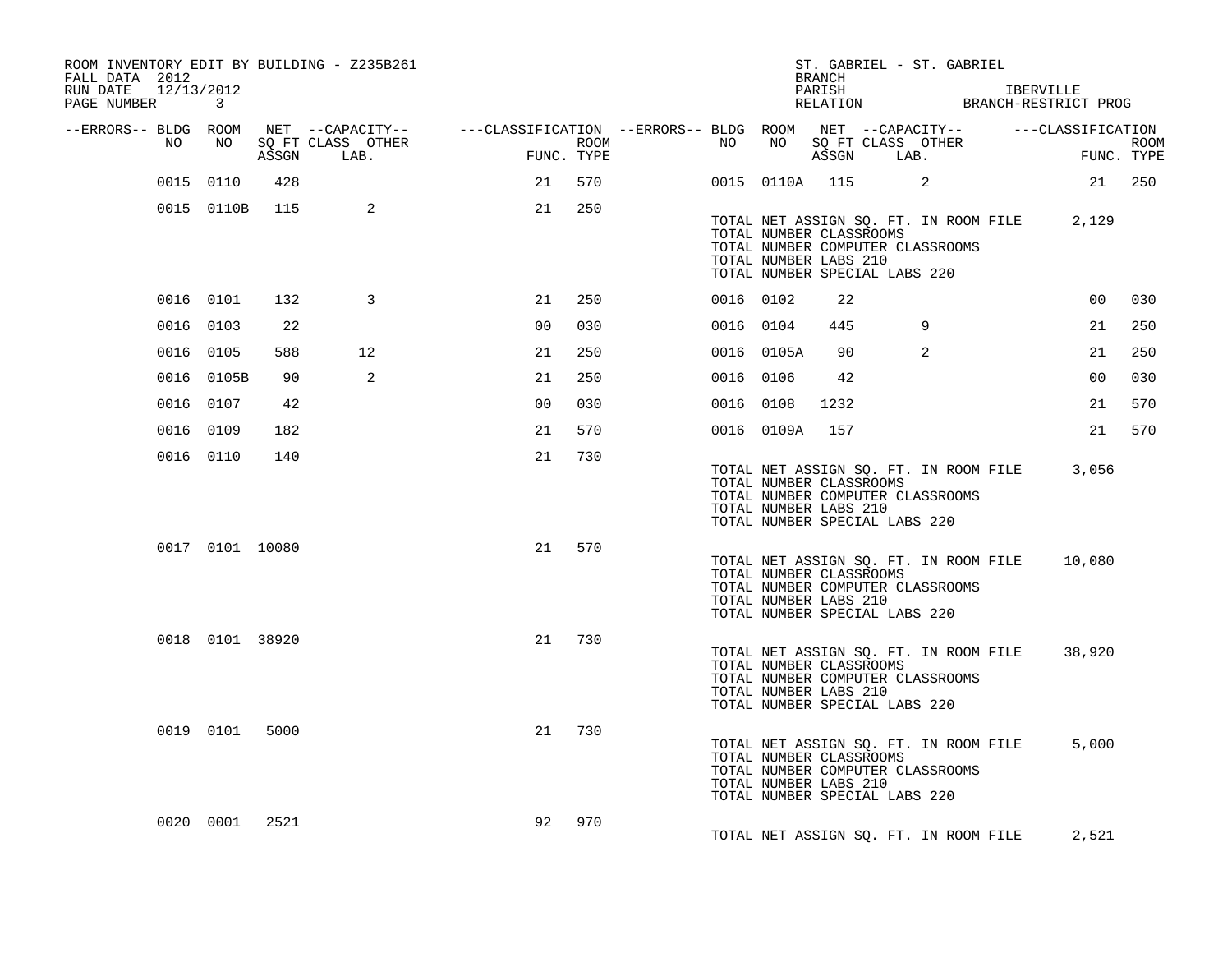| ROOM INVENTORY EDIT BY BUILDING - Z235B261<br>FALL DATA 2012<br>12/13/2012<br>RUN DATE<br>PAGE NUMBER | $4^{\circ}$ |                 |                                                                             |                |      |           |                                                               | <b>BRANCH</b><br>PARISH<br>RELATION | ST. GABRIEL - ST. GABRIEL                                                                                              | IBERVILLE<br>BRANCH-RESTRICT PROG |                           |
|-------------------------------------------------------------------------------------------------------|-------------|-----------------|-----------------------------------------------------------------------------|----------------|------|-----------|---------------------------------------------------------------|-------------------------------------|------------------------------------------------------------------------------------------------------------------------|-----------------------------------|---------------------------|
| --ERRORS-- BLDG ROOM                                                                                  | NO          |                 | NET --CAPACITY--    ---CLASSIFICATION --ERRORS-- BLDG ROOM NET --CAPACITY-- |                |      |           |                                                               |                                     |                                                                                                                        | ---CLASSIFICATION                 |                           |
| NO                                                                                                    |             | ASSGN           | SQ FT CLASS OTHER<br>LAB.                                                   | FUNC. TYPE     | ROOM | NO        | TOTAL NUMBER CLASSROOMS<br>TOTAL NUMBER LABS 210              | ASSGN                               | NO SQ FT CLASS OTHER<br>LAB.<br>TOTAL NUMBER COMPUTER CLASSROOMS<br>TOTAL NUMBER SPECIAL LABS 220                      |                                   | <b>ROOM</b><br>FUNC. TYPE |
|                                                                                                       | 0021 0101   | 172             |                                                                             | 92             | 970  | 0021 0102 |                                                               | 172                                 |                                                                                                                        | 92                                | 970                       |
| 0021 0103                                                                                             |             | 38              |                                                                             | 92             | 970  | 0021 0104 |                                                               | 142                                 |                                                                                                                        | 92                                | 970                       |
|                                                                                                       | 0021 0105   | 38              |                                                                             | 92             | 970  | 0021 0106 |                                                               | 341                                 |                                                                                                                        | 92                                | 970                       |
|                                                                                                       | 0021 0107   | 501             |                                                                             | 00             | 030  | 0021 0108 |                                                               | 415                                 |                                                                                                                        | 92                                | 970                       |
|                                                                                                       | 0021 0109   | 408             |                                                                             | 21             | 650  | 0021 0110 |                                                               | 324                                 |                                                                                                                        | 21                                | 730                       |
|                                                                                                       | 0021 0111   | 324             |                                                                             | 21             | 730  | 0021 0112 |                                                               | 324                                 |                                                                                                                        | 21                                | 730                       |
| 0021 0113                                                                                             |             | 326             |                                                                             | 21             | 730  |           | TOTAL NUMBER CLASSROOMS<br>TOTAL NUMBER LABS 210              |                                     | TOTAL NET ASSIGN SQ. FT. IN ROOM FILE<br>TOTAL NUMBER COMPUTER CLASSROOMS<br>TOTAL NUMBER SPECIAL LABS 220             | 3,024                             |                           |
|                                                                                                       | 0022 0101   | 565             | 11                                                                          | 21             | 250  | 0022 0102 |                                                               | 467                                 | 9                                                                                                                      | 21                                | 250                       |
|                                                                                                       | 0022 0103   | 73              |                                                                             | 0 <sub>0</sub> | 030  |           | 0022 0104<br>TOTAL NUMBER CLASSROOMS<br>TOTAL NUMBER LABS 210 |                                     | 5217 104<br>TOTAL NET ASSIGN SQ. FT. IN ROOM FILE<br>TOTAL NUMBER COMPUTER CLASSROOMS<br>TOTAL NUMBER SPECIAL LABS 220 | 21<br>6,249                       | 250                       |
|                                                                                                       | 0025 0101   | 169             | $\mathbf{1}$                                                                | 21             | 310  | 0025 0102 |                                                               | 36                                  |                                                                                                                        | 21                                | 730                       |
| 0025 0103                                                                                             |             | 225             |                                                                             | 21             | 730  | 0025 0104 |                                                               | 64                                  |                                                                                                                        | 00                                | 030                       |
|                                                                                                       | 0025 0105   | 2720            |                                                                             | 21             | 720  |           | TOTAL NUMBER CLASSROOMS<br>TOTAL NUMBER LABS 210              |                                     | TOTAL NET ASSIGN SQ. FT. IN ROOM FILE<br>TOTAL NUMBER COMPUTER CLASSROOMS<br>TOTAL NUMBER SPECIAL LABS 220             | 3,150                             |                           |
|                                                                                                       | 0027 0101   | 750             |                                                                             | 21             | 720  |           | TOTAL NUMBER CLASSROOMS<br>TOTAL NUMBER LABS 210              |                                     | TOTAL NET ASSIGN SQ. FT. IN ROOM FILE<br>TOTAL NUMBER COMPUTER CLASSROOMS<br>TOTAL NUMBER SPECIAL LABS 220             | 750                               |                           |
|                                                                                                       |             | 0028 0101 10800 |                                                                             | 21             | 730  |           |                                                               |                                     | TOTAL NET ASSIGN SQ. FT. IN ROOM FILE                                                                                  | 10,800                            |                           |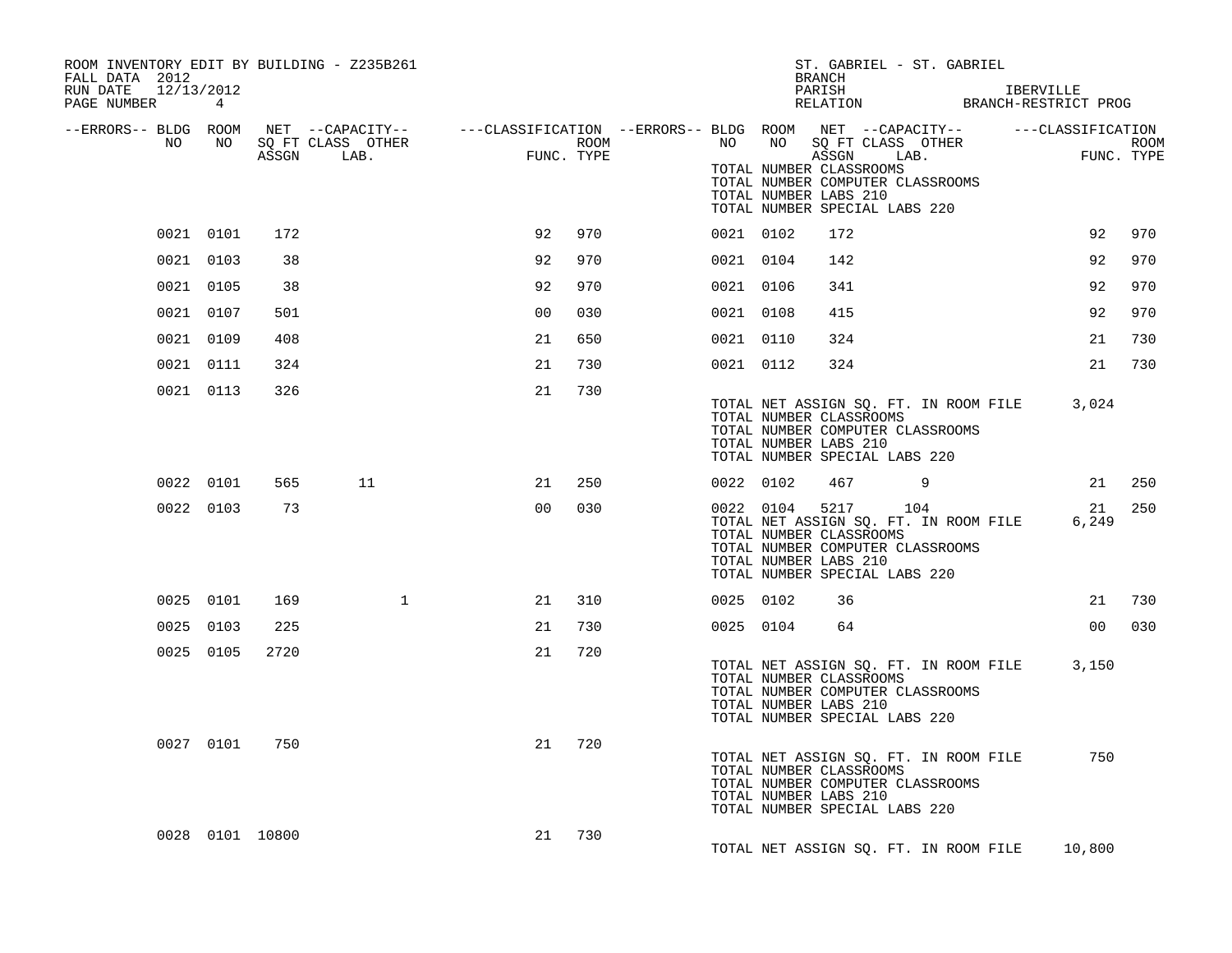| ROOM INVENTORY EDIT BY BUILDING - Z235B261<br>FALL DATA 2012<br>RUN DATE 12/13/2012<br>PAGE NUMBER 5 |                |      |                                                                                                                                   |                                                           |      |           |            | ST. GABRIEL - ST. GABRIEL<br><b>BRANCH</b><br>PARISH<br>PARISH IBERVILLE<br>RELATION BRANCH-RESTRICT PROG                                                              |              | IBERVILLE |                |        |
|------------------------------------------------------------------------------------------------------|----------------|------|-----------------------------------------------------------------------------------------------------------------------------------|-----------------------------------------------------------|------|-----------|------------|------------------------------------------------------------------------------------------------------------------------------------------------------------------------|--------------|-----------|----------------|--------|
| --ERRORS-- BLDG ROOM<br>NO                                                                           | NO             |      | NET --CAPACITY-- - ---CLASSIFICATION --ERRORS-- BLDG ROOM NET --CAPACITY-- - ---CLASSIFICATION<br>SQ FT CLASS OTHER<br>ASSGN LAB. | $\begin{array}{cc} \text{FUNC} \end{array}$<br>FUNC. TYPE | ROOM |           |            | NO NO SQ FT CLASS OTHER<br>ASSGN LAB.<br>TOTAL NUMBER CLASSROOMS<br>TOTAL NUMBER COMPUTER CLASSROOMS<br>TOTAL NUMBER LABS 210<br>TOTAL NUMBER SPECIAL LABS 220         |              |           | FUNC. TYPE     | ROOM   |
|                                                                                                      | 0029 0101      | 720  |                                                                                                                                   | 21                                                        | 730  | 0029 0102 |            | 80                                                                                                                                                                     |              |           |                | 00 030 |
|                                                                                                      | 0029 0103      | 1377 |                                                                                                                                   | 21                                                        | 730  |           |            | TOTAL NET ASSIGN SQ. FT. IN ROOM FILE 2,097<br>TOTAL NUMBER CLASSROOMS<br>TOTAL NUMBER COMPUTER CLASSROOMS<br>TOTAL NUMBER LABS 210<br>TOTAL NUMBER SPECIAL LABS 220   |              |           |                |        |
|                                                                                                      | 0030 0101      | 1300 |                                                                                                                                   | 21                                                        | 585  | 0030 0102 |            | 2380                                                                                                                                                                   |              |           | 21             | 580    |
|                                                                                                      | 0030 0103      | 210  |                                                                                                                                   | 0 <sup>0</sup>                                            | 030  |           | 0030 0104  | 2665<br>TOTAL NET ASSIGN SQ. FT. IN ROOM FILE<br>TOTAL NUMBER CLASSROOMS<br>TOTAL NUMBER COMPUTER CLASSROOMS<br>TOTAL NUMBER LABS 210<br>TOTAL NUMBER SPECIAL LABS 220 |              |           | 21<br>6,345    | 580    |
|                                                                                                      | 0031 0101 1785 |      |                                                                                                                                   | 21                                                        | 580  |           |            | TOTAL NET ASSIGN SQ. FT. IN ROOM FILE 1,785<br>TOTAL NUMBER CLASSROOMS<br>TOTAL NUMBER COMPUTER CLASSROOMS<br>TOTAL NUMBER LABS 210<br>TOTAL NUMBER SPECIAL LABS 220   |              |           |                |        |
|                                                                                                      | 0032 0101      | 350  |                                                                                                                                   | 21                                                        | 580  | 0032 0102 |            | 350                                                                                                                                                                    |              |           | 21             | 580    |
| 0032 0103                                                                                            |                | 350  |                                                                                                                                   | 21                                                        | 580  | 0032 0104 |            | 350                                                                                                                                                                    |              |           | 21             | 580    |
| 0032 0105                                                                                            |                | 350  |                                                                                                                                   | 21                                                        | 580  | 0032 0106 |            | 350<br>TOTAL NET ASSIGN SQ. FT. IN ROOM FILE<br>TOTAL NUMBER CLASSROOMS<br>TOTAL NUMBER COMPUTER CLASSROOMS<br>TOTAL NUMBER LABS 210<br>TOTAL NUMBER SPECIAL LABS 220  |              |           | 21<br>2,100    | 580    |
|                                                                                                      | 0033 0101      | 137  | $\mathbf{1}$                                                                                                                      | 21                                                        | 310  |           | 0033 0101A | 165                                                                                                                                                                    | $\mathbf{1}$ |           | 21             | 310    |
| 0033 0102                                                                                            |                | 133  | $\mathbf{1}$                                                                                                                      | 21                                                        | 310  | 0033 0103 |            | 126                                                                                                                                                                    | $\mathbf{1}$ |           | 21             | 310    |
| 0033 0104                                                                                            |                | 130  |                                                                                                                                   | 21                                                        | 730  | 0033 0105 |            | 175                                                                                                                                                                    |              |           | 21             | 650    |
| 0033 0106                                                                                            |                | 9    |                                                                                                                                   | 0 <sub>0</sub>                                            | 010  | 0033 0107 |            | 68                                                                                                                                                                     |              |           | 0 <sub>0</sub> | 030    |
| 0033 0108                                                                                            |                | 68   |                                                                                                                                   | 0 <sub>0</sub>                                            | 030  | 0033 0109 |            | 686                                                                                                                                                                    |              |           | 21             | 680    |
| 0033 0110                                                                                            |                | 298  |                                                                                                                                   | 21                                                        | 350  |           |            | TOTAL NET ASSIGN SQ. FT. IN ROOM FILE 1,850                                                                                                                            |              |           |                |        |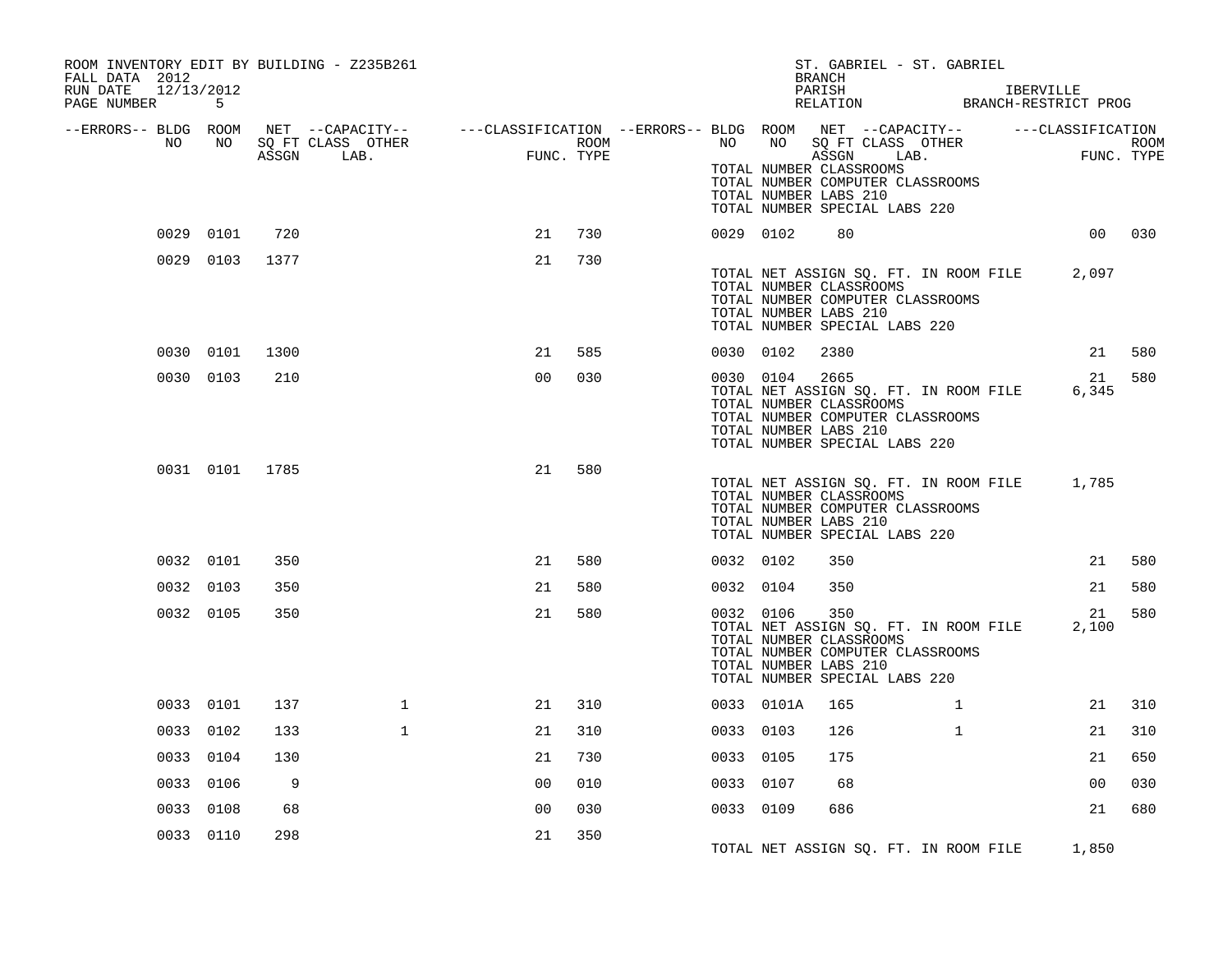| ROOM INVENTORY EDIT BY BUILDING - Z235B261<br>FALL DATA 2012<br>RUN DATE 12/13/2012<br>PAGE NUMBER 6 |               |    |        | ST. GABRIEL - ST. GABRIEL<br>BRANCH<br>PARISH IBERVILLE RELATION BRANCH-RESTRICT PROG                                                                                                                                                                                                                                                                        |  |
|------------------------------------------------------------------------------------------------------|---------------|----|--------|--------------------------------------------------------------------------------------------------------------------------------------------------------------------------------------------------------------------------------------------------------------------------------------------------------------------------------------------------------------|--|
|                                                                                                      |               |    |        | ERRORS-- BLDG ROOM NET --CAPACITY--- --CLASSIFICATION--ERRORS-- BLDG ROOM NET --CAPACITY---------CLASSIFICATION--<br>NO NO SQ FT CLASS OTHER ROOM NO ROOM NO SQ FT CLASS OTHER ROOM<br>ASSGN LAB. FUNC. TYPE ASSGN ASSGN ASSGN LAB.<br>TOTAL NUMBER CLASSROOMS<br>TOTAL NUMBER COMPUTER CLASSROOMS<br>TOTAL NUMBER LABS 210<br>TOTAL NUMBER SPECIAL LABS 220 |  |
|                                                                                                      | 0035 0101 274 | 22 | 730    | TOTAL NET ASSIGN SO. FT. IN ROOM FILE<br>274<br>TOTAL NUMBER CLASSROOMS<br>TOTAL NUMBER COMPUTER CLASSROOMS<br>TOTAL NUMBER LABS 210<br>TOTAL NUMBER SPECIAL LABS 220                                                                                                                                                                                        |  |
| 0036 0101                                                                                            | 274           | 21 | 730    | TOTAL NET ASSIGN SQ. FT. IN ROOM FILE<br>274<br>TOTAL NUMBER CLASSROOMS<br>TOTAL NUMBER COMPUTER CLASSROOMS<br>TOTAL NUMBER LABS 210<br>TOTAL NUMBER SPECIAL LABS 220                                                                                                                                                                                        |  |
|                                                                                                      | 0037 0101 479 | 21 | 730    | TOTAL NET ASSIGN SQ. FT. IN ROOM FILE<br>479<br>TOTAL NUMBER CLASSROOMS<br>TOTAL NUMBER COMPUTER CLASSROOMS<br>TOTAL NUMBER LABS 210<br>TOTAL NUMBER SPECIAL LABS 220                                                                                                                                                                                        |  |
| 0038 0101                                                                                            | 192           | 21 | 955    | TOTAL NET ASSIGN SQ. FT. IN ROOM FILE<br>192<br>TOTAL NUMBER CLASSROOMS<br>TOTAL NUMBER COMPUTER CLASSROOMS<br>TOTAL NUMBER LABS 210<br>TOTAL NUMBER SPECIAL LABS 220                                                                                                                                                                                        |  |
| 0040 0101                                                                                            | 256           |    | 21 575 | 256<br>TOTAL NET ASSIGN SQ. FT. IN ROOM FILE<br>TOTAL NUMBER CLASSROOMS<br>TOTAL NUMBER COMPUTER CLASSROOMS<br>TOTAL NUMBER LABS 210<br>TOTAL NUMBER SPECIAL LABS 220                                                                                                                                                                                        |  |
| 0041 0101                                                                                            | 256           |    | 21 575 | 256<br>TOTAL NET ASSIGN SQ. FT. IN ROOM FILE<br>TOTAL NUMBER CLASSROOMS<br>TOTAL NUMBER COMPUTER CLASSROOMS<br>TOTAL NUMBER LABS 210<br>TOTAL NUMBER SPECIAL LABS 220                                                                                                                                                                                        |  |
| 0042 0101                                                                                            | 256           | 21 | 575    | 256<br>TOTAL NET ASSIGN SQ. FT. IN ROOM FILE<br>TOTAL NUMBER CLASSROOMS<br>TOTAL NUMBER COMPUTER CLASSROOMS                                                                                                                                                                                                                                                  |  |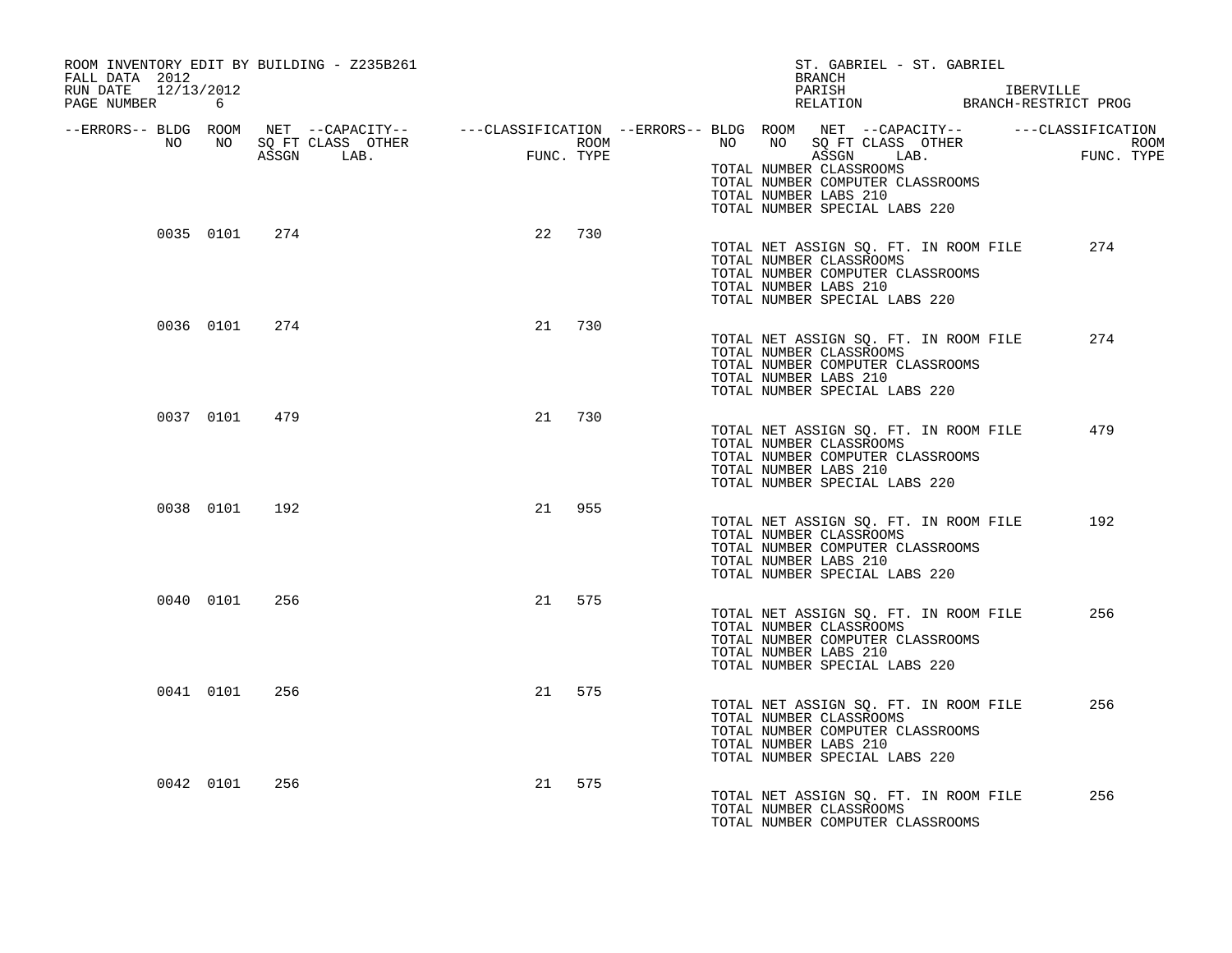| ROOM INVENTORY EDIT BY BUILDING - Z235B261<br>FALL DATA 2012<br>RUN DATE 12/13/2012<br>PAGE NUMBER 7 |                 |                |    |        | ST. GABRIEL - ST. GABRIEL<br><b>BRANCH</b><br>PARISH<br>PARISH IBERVILLE<br>RELATION BRANCH-RESTRICT PROG                                                                                                                                                                                  | IBERVILLE |
|------------------------------------------------------------------------------------------------------|-----------------|----------------|----|--------|--------------------------------------------------------------------------------------------------------------------------------------------------------------------------------------------------------------------------------------------------------------------------------------------|-----------|
|                                                                                                      |                 |                |    |        | ERRORS-- BLDG ROOM NET --CAPACITY--- --CLASSIFICATION --ERRORS-- BLDG ROOM NET --CAPACITY--------------------<br>NO NO SQ FT CLASS OTHER ROOM NO BO THER ROOM NO ASSGN LAB. TUNC. TYPE ASSGN ASSGN ASSGN ASSGN ASSGN ASSGN ASSGN<br>TOTAL NUMBER LABS 210<br>TOTAL NUMBER SPECIAL LABS 220 |           |
|                                                                                                      | 0043 0101 256   |                |    | 21 575 | TOTAL NET ASSIGN SQ. FT. IN ROOM FILE<br>TOTAL NUMBER CLASSROOMS<br>TOTAL NUMBER COMPUTER CLASSROOMS<br>TOTAL NUMBER LABS 210<br>TOTAL NUMBER SPECIAL LABS 220                                                                                                                             | 256       |
|                                                                                                      | 0044 0101 256   |                |    | 21 575 | TOTAL NET ASSIGN SQ. FT. IN ROOM FILE<br>TOTAL NUMBER CLASSROOMS<br>TOTAL NUMBER COMPUTER CLASSROOMS<br>TOTAL NUMBER LABS 210<br>TOTAL NUMBER SPECIAL LABS 220                                                                                                                             | 256       |
|                                                                                                      |                 | 0052 0101 1350 |    | 21 575 | TOTAL NET ASSIGN SQ. FT. IN ROOM FILE 1,350<br>TOTAL NUMBER CLASSROOMS<br>TOTAL NUMBER COMPUTER CLASSROOMS<br>TOTAL NUMBER LABS 210<br>TOTAL NUMBER SPECIAL LABS 220                                                                                                                       |           |
|                                                                                                      | 0053 0101 1350  |                |    | 21 575 | TOTAL NET ASSIGN SQ. FT. IN ROOM FILE 1,350<br>TOTAL NUMBER CLASSROOMS<br>TOTAL NUMBER COMPUTER CLASSROOMS<br>TOTAL NUMBER LABS 210<br>TOTAL NUMBER SPECIAL LABS 220                                                                                                                       |           |
|                                                                                                      |                 | 0054 0101 1350 |    | 21 575 | TOTAL NET ASSIGN SQ. FT. IN ROOM FILE 1,350<br>TOTAL NUMBER CLASSROOMS<br>TOTAL NUMBER COMPUTER CLASSROOMS<br>TOTAL NUMBER LABS 210<br>TOTAL NUMBER SPECIAL LABS 220                                                                                                                       |           |
|                                                                                                      | 0077 0101       | 218            | 21 | 730    | TOTAL NET ASSIGN SQ. FT. IN ROOM FILE<br>TOTAL NUMBER CLASSROOMS<br>TOTAL NUMBER COMPUTER CLASSROOMS<br>TOTAL NUMBER LABS 210<br>TOTAL NUMBER SPECIAL LABS 220                                                                                                                             | 218       |
|                                                                                                      | 0080 0101 12000 |                | 21 | 740    | TOTAL NET ASSIGN SQ. FT. IN ROOM FILE<br>TOTAL NUMBER CLASSROOMS<br>TOTAL NUMBER COMPUTER CLASSROOMS<br>TOTAL NUMBER LABS 210<br>TOTAL NUMBER SPECIAL LABS 220                                                                                                                             | 12,000    |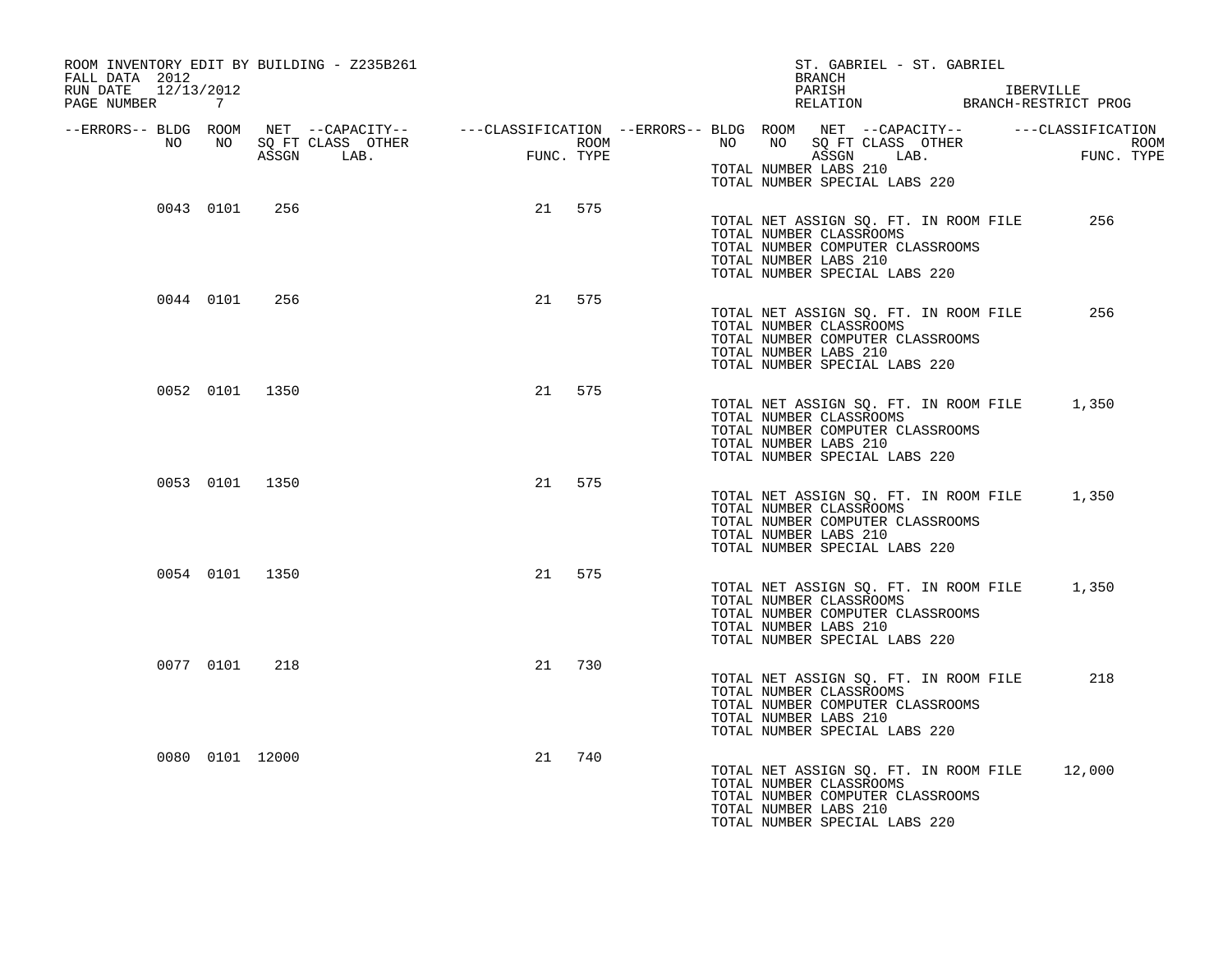| ROOM INVENTORY EDIT BY BUILDING - Z235B261<br>FALL DATA 2012 |            |                            |     | ST. GABRIEL - ST. GABRIEL<br>BRANCH                                                                                                                                                                                                  |            |
|--------------------------------------------------------------|------------|----------------------------|-----|--------------------------------------------------------------------------------------------------------------------------------------------------------------------------------------------------------------------------------------|------------|
| RUN DATE 12/13/2012<br>PAGE NUMBER 8                         |            |                            |     |                                                                                                                                                                                                                                      |            |
|                                                              |            |                            |     | ERRORS-- BLDG ROOM NET --CAPACITY--- --CLASSIFICATION--ERRORS-- BLDG ROOM NET --CAPACITY---------CLASSIFICATION<br>NO NO SQ FT CLASS OTHER ROOM ROOM NO SQ FT CLASS OTHER ROOM ROOM NO SQ FT CLASS OTHER<br>ASSGN LAB. FUNC. TYPE AS |            |
|                                                              | ASSGN LAB. | <b>EUNCE</b><br>FUNC. TYPE |     | ASSGN LAB.                                                                                                                                                                                                                           | FUNC. TYPE |
| 0081 0101 3010                                               |            | 21 510                     |     | TOTAL NET ASSIGN SQ. FT. IN ROOM FILE 3,010<br>TOTAL NUMBER CLASSROOMS<br>TOTAL NUMBER COMPUTER CLASSROOMS<br>TOTAL NUMBER LABS 210<br>TOTAL NUMBER SPECIAL LABS 220                                                                 |            |
| 0082 0101 3000                                               |            | 21 730                     |     | TOTAL NET ASSIGN SQ. FT. IN ROOM FILE 3,000<br>TOTAL NUMBER CLASSROOMS<br>TOTAL NUMBER COMPUTER CLASSROOMS<br>TOTAL NUMBER LABS 210<br>TOTAL NUMBER SPECIAL LABS 220                                                                 |            |
| 0086 0101 350                                                |            | 21 575                     |     | TOTAL NET ASSIGN SQ. FT. IN ROOM FILE<br>TOTAL NUMBER CLASSROOMS<br>TOTAL NUMBER COMPUTER CLASSROOMS<br>TOTAL NUMBER LABS 210<br>TOTAL NUMBER SPECIAL LABS 220                                                                       | 350        |
| 0087 0101 1300                                               |            | 21 570                     |     | TOTAL NET ASSIGN SQ. FT. IN ROOM FILE<br>TOTAL NUMBER CLASSROOMS<br>TOTAL NUMBER COMPUTER CLASSROOMS<br>TOTAL NUMBER LABS 210<br>TOTAL NUMBER SPECIAL LABS 220                                                                       | 1,300      |
| 0088 0101 150                                                |            | 21 560                     |     | TOTAL NET ASSIGN SQ. FT. IN ROOM FILE<br>TOTAL NUMBER CLASSROOMS<br>TOTAL NUMBER COMPUTER CLASSROOMS<br>TOTAL NUMBER LABS 210<br>TOTAL NUMBER SPECIAL LABS 220                                                                       | 150        |
| 0089 0101 150                                                |            | 32                         | 731 | TOTAL NET ASSIGN SQ. FT. IN ROOM FILE<br>TOTAL NUMBER CLASSROOMS<br>TOTAL NUMBER COMPUTER CLASSROOMS<br>TOTAL NUMBER LABS 210<br>TOTAL NUMBER SPECIAL LABS 220                                                                       | 150        |
| 0090 0101                                                    | 110        | 22                         | 590 | TOTAL NET ASSIGN SQ. FT. IN ROOM FILE<br>TOTAL NUMBER CLASSROOMS<br>TOTAL NUMBER COMPUTER CLASSROOMS<br>TOTAL NUMBER LABS 210<br>TOTAL NUMBER SPECIAL LABS 220                                                                       | 110        |
| 0091 0101 1390                                               |            | 32                         | 560 | TOTAL NET ASSIGN SQ. FT. IN ROOM FILE                                                                                                                                                                                                | 1,390      |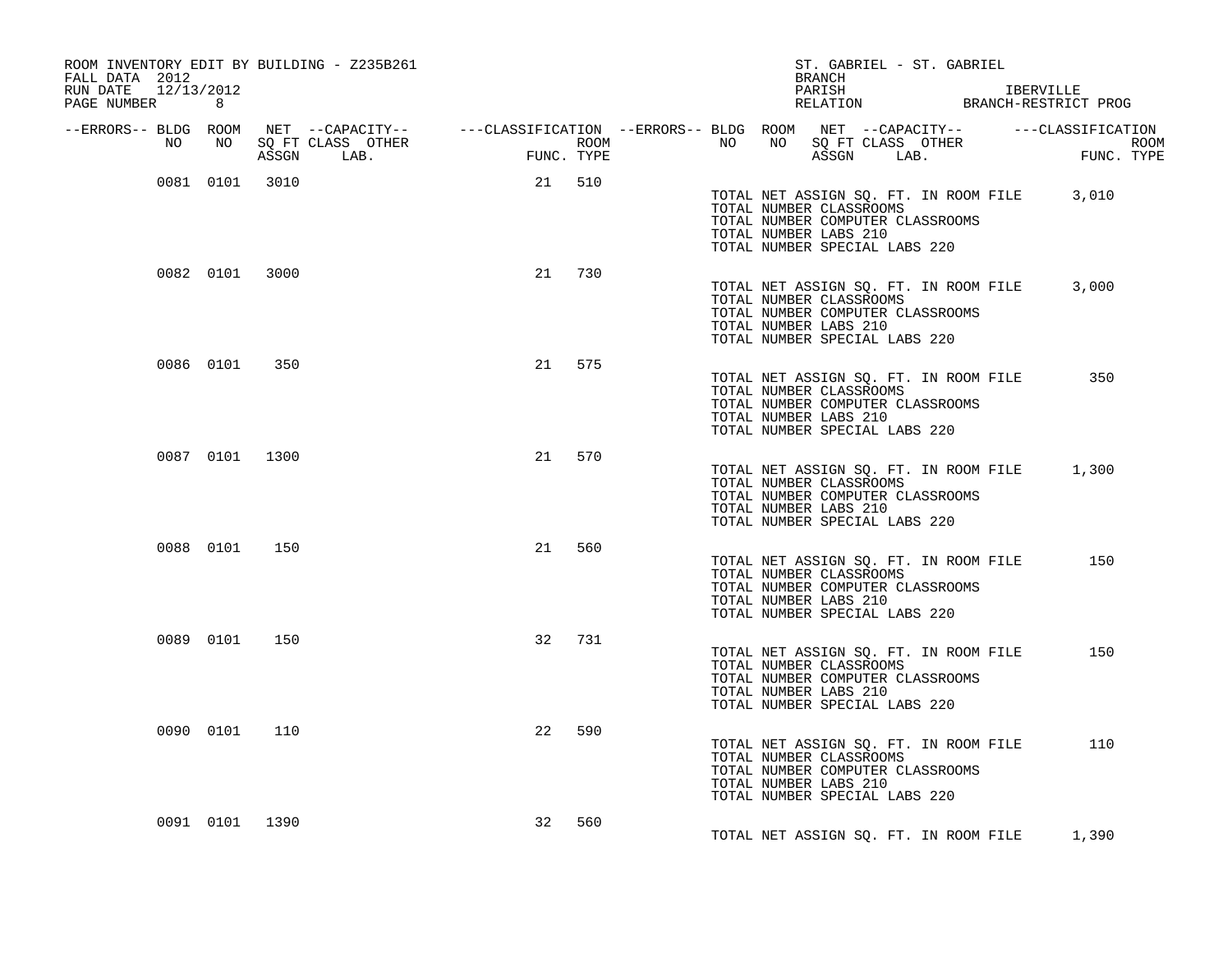| FALL DATA 2012<br>12/13/2012<br>RUN DATE<br>PAGE NUMBER | 9              | ROOM INVENTORY EDIT BY BUILDING - Z235B261                                                                        |            |      |                                   | ST. GABRIEL - ST. GABRIEL<br><b>BRANCH</b><br>PARISH<br>RELATION                                                                            | IBERVILLE<br>BRANCH-RESTRICT PROG              |
|---------------------------------------------------------|----------------|-------------------------------------------------------------------------------------------------------------------|------------|------|-----------------------------------|---------------------------------------------------------------------------------------------------------------------------------------------|------------------------------------------------|
| --ERRORS-- BLDG ROOM<br>NO                              | NO             | NET --CAPACITY--    ---CLASSIFICATION --ERRORS-- BLDG ROOM NET --CAPACITY--<br>SQ FT CLASS OTHER<br>ASSGN<br>LAB. | FUNC. TYPE | ROOM | NO<br>NO<br>TOTAL NUMBER LABS 210 | SQ FT CLASS OTHER<br>ASSGN<br>LAB.<br>TOTAL NUMBER CLASSROOMS<br>TOTAL NUMBER COMPUTER CLASSROOMS<br>TOTAL NUMBER SPECIAL LABS 220          | ---CLASSIFICATION<br><b>ROOM</b><br>FUNC. TYPE |
|                                                         | 0092 0101 1190 |                                                                                                                   | 32         | 560  | TOTAL NUMBER LABS 210             | TOTAL NET ASSIGN SQ. FT. IN ROOM FILE 1,190<br>TOTAL NUMBER CLASSROOMS<br>TOTAL NUMBER COMPUTER CLASSROOMS<br>TOTAL NUMBER SPECIAL LABS 220 |                                                |
|                                                         | 0093 0101 1190 |                                                                                                                   | 32         | 560  | TOTAL NUMBER LABS 210             | TOTAL NET ASSIGN SQ. FT. IN ROOM FILE<br>TOTAL NUMBER CLASSROOMS<br>TOTAL NUMBER COMPUTER CLASSROOMS<br>TOTAL NUMBER SPECIAL LABS 220       | 1,190                                          |
|                                                         | 0094 0101      | 1190                                                                                                              | 32         | 560  | TOTAL NUMBER LABS 210             | TOTAL NET ASSIGN SQ. FT. IN ROOM FILE<br>TOTAL NUMBER CLASSROOMS<br>TOTAL NUMBER COMPUTER CLASSROOMS<br>TOTAL NUMBER SPECIAL LABS 220       | 1,190                                          |
|                                                         | 0095 0101 1190 |                                                                                                                   | 32         | 560  | TOTAL NUMBER LABS 210             | TOTAL NET ASSIGN SQ. FT. IN ROOM FILE<br>TOTAL NUMBER CLASSROOMS<br>TOTAL NUMBER COMPUTER CLASSROOMS<br>TOTAL NUMBER SPECIAL LABS 220       | 1,190                                          |
|                                                         | 0096 0101      | 2995                                                                                                              | 21         | 731  | TOTAL NUMBER LABS 210             | TOTAL NET ASSIGN SQ. FT. IN ROOM FILE<br>TOTAL NUMBER CLASSROOMS<br>TOTAL NUMBER COMPUTER CLASSROOMS<br>TOTAL NUMBER SPECIAL LABS 220       | 2,995                                          |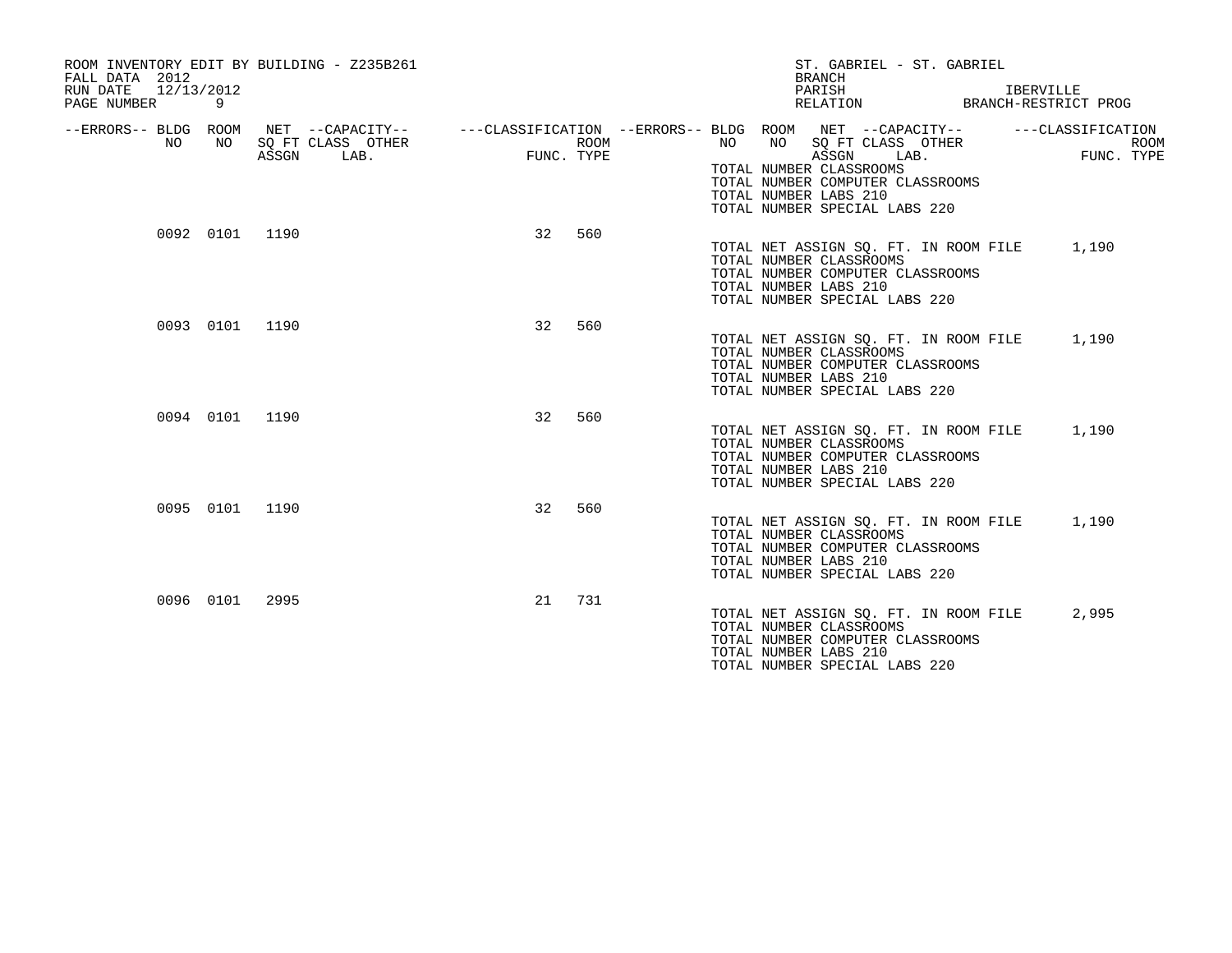- ERROR 1 BLD NUMBER OF THE ROOM FILE DOES NOT MATCH THE BLD NUMBER OF THE BLD FILE. THE BUILDING NUMBERS SHOULD BE EXACTLY THE SAME ON THE BUILDING FILE AND THE ROOM FILE.
- ERROR 2 DUPLICATE RECORD IN THE ROOM FILE.
- ERROR 3 NET ASSIGNABLE SQUARE FEET IS BLANK.
- ERROR 4 CAPACITY IS NOT ENTERED FOR ROOM TYPE 110, 210, 220, 230, 250, 410, 430, 610, 910, 920.
- ERROR 5 BUILDING DOES NOT CONTAIN ANY ROOMS. IF THE BUILDING IS A WAREHOUSE, BARN, ETC. WITH NO ROOMS, CODE ONE ROOM WITH THE GROSS AND NET EQUAL.
- ERROR 6 FUNCTION USE OF ROOMS IS 00 AND ROOM TYPE NOT 010, 020, 030, 051, 052, OR 053.
- ERROR 7 ROOM TYPE IS NOT A VALID ROOM USE CODE OR PCS FUNCTION USE CODE IS NOT A VALID CODE
- ERROR 8 ROOM TYPE IS WRONG (000).

| TOTAL NUMBER OF ROOM RECORDS                                                                                    | 122    |
|-----------------------------------------------------------------------------------------------------------------|--------|
| TOTAL CLASSROOM CAPACITY<br>TOTAL LAB CAPACITY                                                                  | 171    |
| TOTAL OTHER CAPACITY                                                                                            |        |
| TOTAL NON ASSIGN AREA - ROOMS (FUNCT 00)                                                                        | 1372   |
| TOTAL UNASSIGNED AREA - ROOMS (FUNCT 81, 82, 83)                                                                |        |
| TOTAL FACIL IN USE - ROOMS (FUNCT 10 THROUGH 70)                                                                | 154202 |
| TOTAL ASSIGNABLE AREA - ROOMS (FUNCT 10 THROUGH 83)                                                             | 154202 |
| TOTAL NUMBER OF NON-ASSIGN ROOMS (FUNCT 00)                                                                     | 16     |
| TOTAL NUMBER OF INSTRUCTIONAL, RESEARCH, ACADEMIC SUPPORT, AND STUDENT SERVICE ROOMS (FUNCTS 10, 20, 40 AND 50) | 83     |
| TOTAL NUMBER OF PUBLIC SERVICE, INSTITUTIONAL SUPPORT AND INDEPENDENT OPERATIONS ROOMS (FUNCTS 30, 60 AND 70)   | 6      |
| TOTAL NUMBER OF UNASSIGNED ROOMS (FUNCT 81, 82, 83)                                                             |        |
| TOTAL NUMBER OF ASSIGNABLE ROOMS (FUNCT 10 TO 83)                                                               | 106    |
| TOTAL NUMBER OF CLASSROOMS<br>(110)                                                                             |        |
| TOTAL NUMBER OF COMPUTER CLASSROOMS (140)                                                                       |        |
| (210)<br>TOTAL NUMBER OF LABS                                                                                   |        |
| (220)<br>TOTAL NUMBER OF SPECIAL LABS                                                                           |        |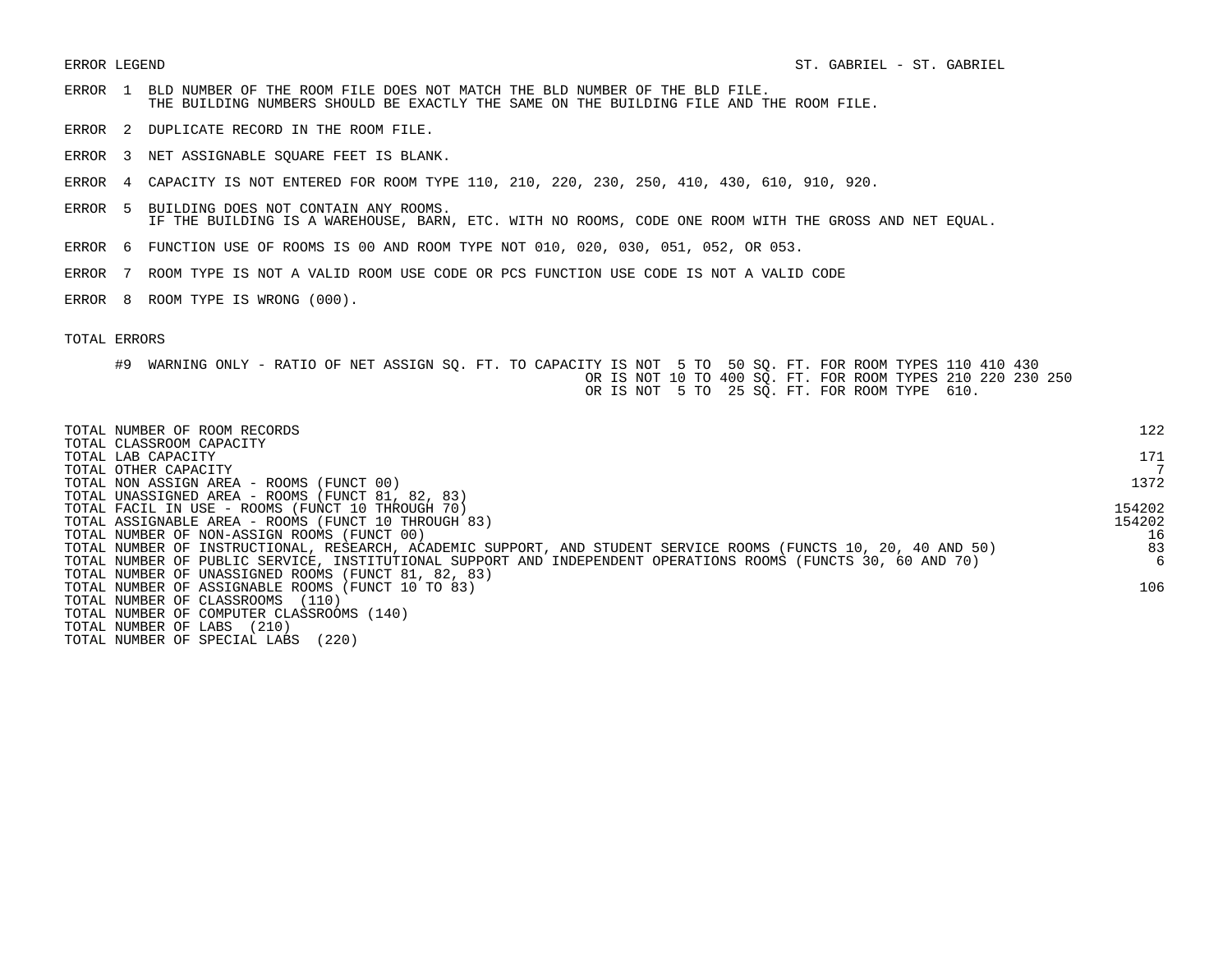| ROOM INVENTORY EDIT BY BUILDING - Z235B261<br>FALL DATA 2012<br>RUN DATE 12/13/2012 |           |                |                                                                                                |                            |            |                                   |       |                       | BRANCH |                                                          | SOUTHEAST - FRANKLINTON                                                   | PARISH WASHINGTON RELATION BRANCH-RESTRICT PROG |                    |
|-------------------------------------------------------------------------------------|-----------|----------------|------------------------------------------------------------------------------------------------|----------------------------|------------|-----------------------------------|-------|-----------------------|--------|----------------------------------------------------------|---------------------------------------------------------------------------|-------------------------------------------------|--------------------|
| PAGE NUMBER 1                                                                       |           |                |                                                                                                |                            |            |                                   |       |                       |        |                                                          |                                                                           |                                                 |                    |
| --ERRORS-- BLDG ROOM                                                                |           |                | NET --CAPACITY-- - ---CLASSIFICATION --ERRORS-- BLDG ROOM NET --CAPACITY-- - ---CLASSIFICATION |                            |            |                                   |       |                       |        |                                                          |                                                                           |                                                 |                    |
| NO                                                                                  | NO        |                | SO FT CLASS OTHER<br>ASSGN LAB.                                                                | =<br>ואז זי <del>ג</del> ו | FUNC. TYPE | ROOM <b>NAME IS NOT THE STATE</b> | NO NO |                       |        | ASSGN LAB.                                               | NO SQ FT CLASS OTHER                                                      |                                                 | ROOM<br>FUNC. TYPE |
|                                                                                     |           | 0005 0001 2894 |                                                                                                |                            | 92 970     |                                   |       | TOTAL NUMBER LABS 210 |        | TOTAL NUMBER CLASSROOMS<br>TOTAL NUMBER SPECIAL LABS 220 | TOTAL NET ASSIGN SQ. FT. IN ROOM FILE<br>TOTAL NUMBER COMPUTER CLASSROOMS | 2,894                                           |                    |
|                                                                                     |           | 0006 0001 1053 |                                                                                                | 92                         | 970        |                                   |       | TOTAL NUMBER LABS 210 |        | TOTAL NUMBER CLASSROOMS<br>TOTAL NUMBER SPECIAL LABS 220 | TOTAL NUMBER COMPUTER CLASSROOMS                                          | TOTAL NET ASSIGN SQ. FT. IN ROOM FILE 1,053     |                    |
|                                                                                     | 0007 0001 | 922            |                                                                                                | 92                         | 970        |                                   |       | TOTAL NUMBER LABS 210 |        | TOTAL NUMBER CLASSROOMS<br>TOTAL NUMBER SPECIAL LABS 220 | TOTAL NET ASSIGN SQ. FT. IN ROOM FILE<br>TOTAL NUMBER COMPUTER CLASSROOMS | 922                                             |                    |
|                                                                                     | 0009 0101 | 120            |                                                                                                | 21                         | 590        |                                   |       | TOTAL NUMBER LABS 210 |        | TOTAL NUMBER CLASSROOMS<br>TOTAL NUMBER SPECIAL LABS 220 | TOTAL NET ASSIGN SQ. FT. IN ROOM FILE<br>TOTAL NUMBER COMPUTER CLASSROOMS | 120                                             |                    |
|                                                                                     | 0010 0001 | 922            |                                                                                                | 92                         | 970        |                                   |       | TOTAL NUMBER LABS 210 |        | TOTAL NUMBER CLASSROOMS<br>TOTAL NUMBER SPECIAL LABS 220 | TOTAL NET ASSIGN SQ. FT. IN ROOM FILE<br>TOTAL NUMBER COMPUTER CLASSROOMS | 922                                             |                    |
|                                                                                     | 0011 0001 | 922            |                                                                                                | 92                         | 970        |                                   |       | TOTAL NUMBER LABS 210 |        | TOTAL NUMBER CLASSROOMS<br>TOTAL NUMBER SPECIAL LABS 220 | TOTAL NET ASSIGN SQ. FT. IN ROOM FILE<br>TOTAL NUMBER COMPUTER CLASSROOMS | 922                                             |                    |
|                                                                                     | 0012 0001 | 922            |                                                                                                | 92                         | 970        |                                   |       | TOTAL NUMBER LABS 210 |        | TOTAL NUMBER CLASSROOMS<br>TOTAL NUMBER SPECIAL LABS 220 | TOTAL NET ASSIGN SQ. FT. IN ROOM FILE<br>TOTAL NUMBER COMPUTER CLASSROOMS | 922                                             |                    |
|                                                                                     | 0015 0101 | 840            |                                                                                                |                            | 21 730     |                                   |       | 0015 0102             | 30     |                                                          |                                                                           | 00                                              | 030                |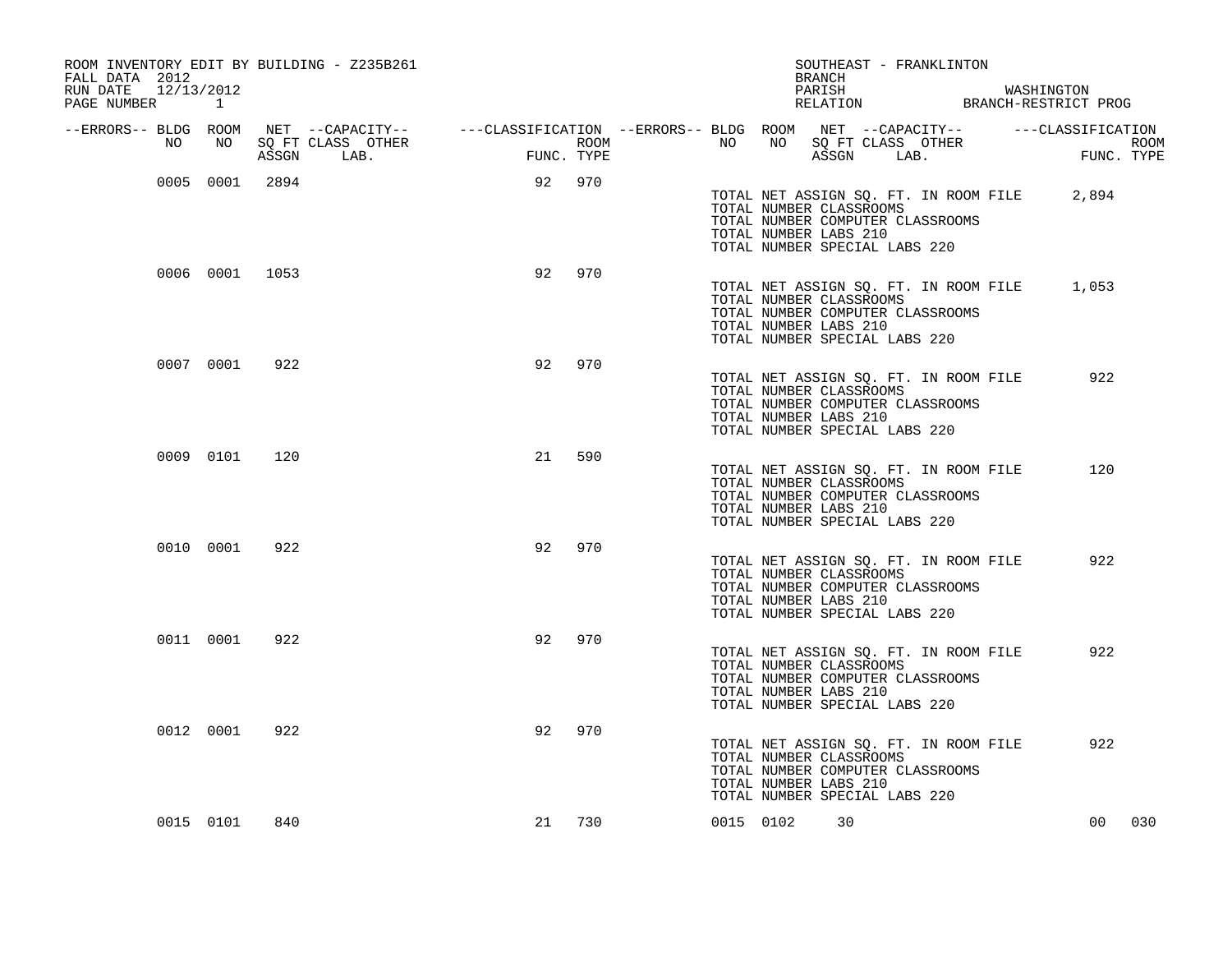| ROOM INVENTORY EDIT BY BUILDING - Z235B261<br>FALL DATA 2012 |                |       |                           |                                                                                               |      |           |                | SOUTHEAST - FRANKLINTON<br><b>BRANCH</b>                                                                                                                       |  |                                                       |                           |
|--------------------------------------------------------------|----------------|-------|---------------------------|-----------------------------------------------------------------------------------------------|------|-----------|----------------|----------------------------------------------------------------------------------------------------------------------------------------------------------------|--|-------------------------------------------------------|---------------------------|
| RUN DATE<br>12/13/2012<br>PAGE NUMBER                        | 2              |       |                           |                                                                                               |      |           |                | PARISH                                                                                                                                                         |  | WASHINGTON<br>PARISH<br>RELATION BRANCH-RESTRICT PROG |                           |
| --ERRORS-- BLDG ROOM                                         |                |       |                           | NET --CAPACITY-- ----CLASSIFICATION --ERRORS-- BLDG ROOM NET --CAPACITY-- -----CLASSIFICATION |      |           |                |                                                                                                                                                                |  |                                                       |                           |
| NO                                                           | NO             | ASSGN | SO FT CLASS OTHER<br>LAB. | FUNC. TYPE                                                                                    | ROOM | NO .      | NO             | SQ FT CLASS OTHER<br>ASSGN LAB.                                                                                                                                |  |                                                       | <b>ROOM</b><br>FUNC. TYPE |
|                                                              | 0015 0103      | 323   |                           | 21                                                                                            | 730  |           | 0015 0104      | 209<br>TOTAL NUMBER CLASSROOMS<br>TOTAL NUMBER COMPUTER CLASSROOMS<br>TOTAL NUMBER LABS 210<br>TOTAL NUMBER SPECIAL LABS 220                                   |  | TOTAL NET ASSIGN SQ. FT. IN ROOM FILE 1,372           | 21 730                    |
|                                                              | 0017 0101      | 4095  |                           | 21                                                                                            | 730  | 0017 0102 |                | 300                                                                                                                                                            |  |                                                       | 65 730                    |
|                                                              | 0017 0102A     | 285   |                           | 65                                                                                            | 730  |           |                | TOTAL NET ASSIGN SQ. FT. IN ROOM FILE<br>TOTAL NUMBER CLASSROOMS<br>TOTAL NUMBER COMPUTER CLASSROOMS<br>TOTAL NUMBER LABS 210<br>TOTAL NUMBER SPECIAL LABS 220 |  | 4,680                                                 |                           |
|                                                              | 0018 0101      | 1008  |                           | 21                                                                                            | 730  | 0018 0102 |                | 864                                                                                                                                                            |  | 65                                                    | 730                       |
|                                                              | 0018 0103      | 132   | $\mathbf{1}$              | 65                                                                                            | 310  |           | 0018 0103A     | 132                                                                                                                                                            |  | 65                                                    | 730                       |
|                                                              | 0018 0104      | 288   |                           | 21                                                                                            | 730  | 0018 0105 |                | 168                                                                                                                                                            |  | 65                                                    | 730                       |
|                                                              | 0018 0106      | 224   |                           | 65                                                                                            | 720  | 0018 0107 |                | 196                                                                                                                                                            |  | 65                                                    | 725                       |
|                                                              | 0018 0108      | 1104  |                           | 65                                                                                            | 730  |           |                | TOTAL NUMBER CLASSROOMS<br>TOTAL NUMBER COMPUTER CLASSROOMS<br>TOTAL NUMBER LABS 210<br>TOTAL NUMBER SPECIAL LABS 220                                          |  | TOTAL NET ASSIGN SQ. FT. IN ROOM FILE 4,116           |                           |
|                                                              | 0019 0001 1844 |       |                           | 21                                                                                            | 970  |           |                | TOTAL NET ASSIGN SQ. FT. IN ROOM FILE<br>TOTAL NUMBER CLASSROOMS<br>TOTAL NUMBER COMPUTER CLASSROOMS<br>TOTAL NUMBER LABS 210<br>TOTAL NUMBER SPECIAL LABS 220 |  | 1,844                                                 |                           |
|                                                              | 0020 0101      | 600   |                           | 21                                                                                            | 560  |           |                | TOTAL NET ASSIGN SQ. FT. IN ROOM FILE<br>TOTAL NUMBER CLASSROOMS<br>TOTAL NUMBER COMPUTER CLASSROOMS<br>TOTAL NUMBER LABS 210<br>TOTAL NUMBER SPECIAL LABS 220 |  | 600                                                   |                           |
|                                                              | 0021 0101      | 226   |                           | 21                                                                                            | 735  |           | 0021 0101A     | 55                                                                                                                                                             |  | 21                                                    | 735                       |
|                                                              | 0021 0101B     | 35    |                           | 21                                                                                            | 730  |           | 0021 0101C 432 | TOTAL NET ASSIGN SQ. FT. IN ROOM FILE<br>TOTAL NUMBER CLASSROOMS                                                                                               |  | 21<br>748                                             | 730                       |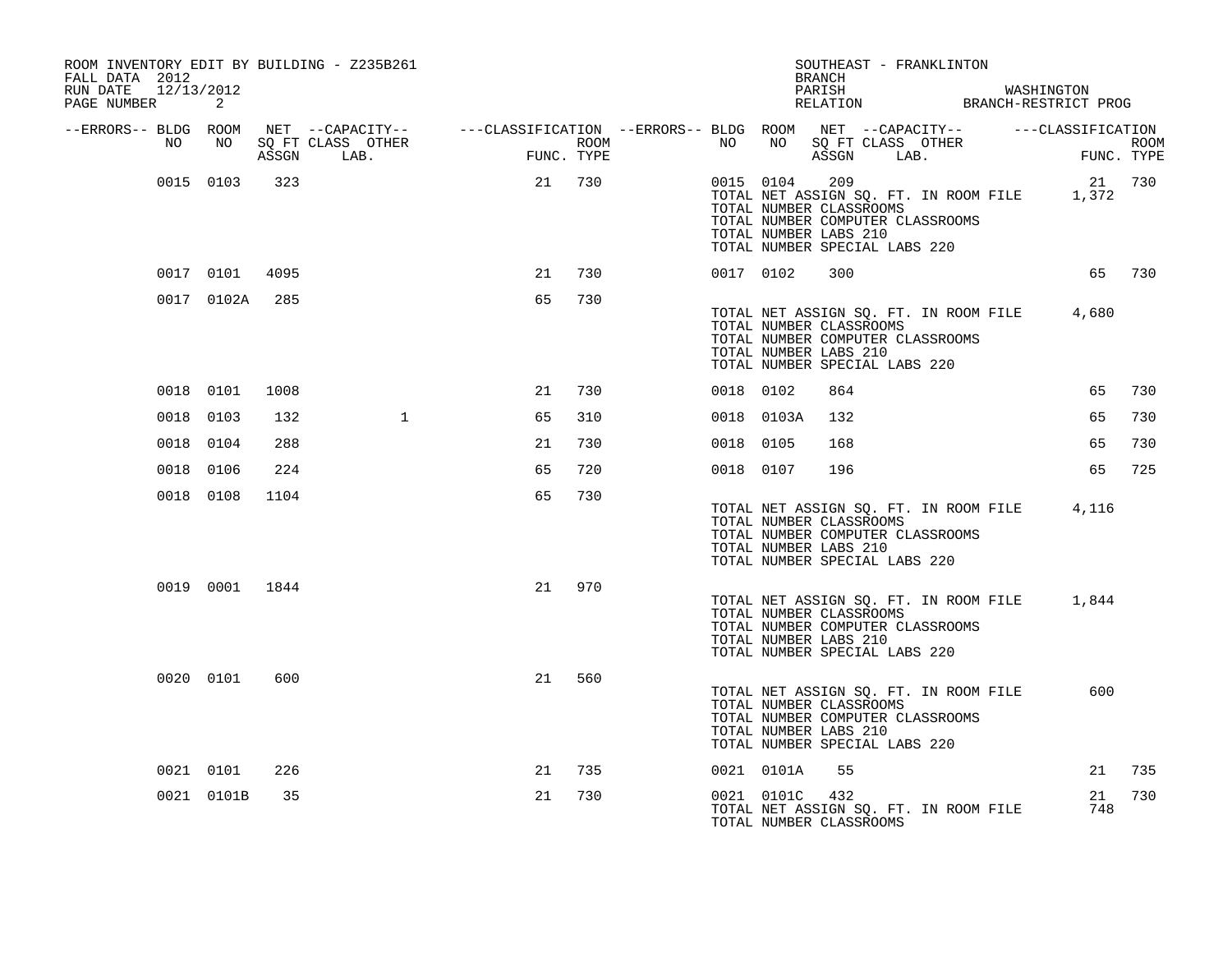| ROOM INVENTORY EDIT BY BUILDING - Z235B261<br>FALL DATA 2012<br>RUN DATE 12/13/2012<br>PAGE NUMBER | 3              |              |                   |                                                                                                |      |           |            | BRANCH<br>PARISH                                        | SOUTHEAST - FRANKLINTON<br>PARISH WASHINGTON<br>RELATION BRANCH-RESTRICT PROG                                    | WASHINGTON |                |            |
|----------------------------------------------------------------------------------------------------|----------------|--------------|-------------------|------------------------------------------------------------------------------------------------|------|-----------|------------|---------------------------------------------------------|------------------------------------------------------------------------------------------------------------------|------------|----------------|------------|
| --ERRORS-- BLDG ROOM<br>NO                                                                         | NO             |              | SQ FT CLASS OTHER | NET --CAPACITY-- - ---CLASSIFICATION --ERRORS-- BLDG ROOM NET --CAPACITY-- - ---CLASSIFICATION | ROOM |           | NO NO      |                                                         | SQ FT CLASS OTHER                                                                                                |            |                | ROOM       |
|                                                                                                    |                |              | ASSGN LAB.        | <b>FUN</b><br>FUNC. TYPE                                                                       |      |           |            | ASSGN<br>TOTAL NUMBER LABS 210                          | LAB.<br>TOTAL NUMBER COMPUTER CLASSROOMS<br>TOTAL NUMBER SPECIAL LABS 220                                        |            |                | FUNC. TYPE |
|                                                                                                    | 0022 0004A     | $\mathbf{1}$ |                   | 0 <sup>0</sup>                                                                                 | 030  | 0022 0009 |            | $\overline{1}$                                          | $\mathbf{1}$                                                                                                     |            | 21             | 310        |
|                                                                                                    | 0022 0101      | 154          | $\mathbf{1}$      | 63                                                                                             | 310  | 0022 0102 |            | 110                                                     | $\mathbf{1}$                                                                                                     |            | 22             | 310        |
|                                                                                                    | 0022 0103      | 198          | $\mathbf{1}$      | 63                                                                                             | 310  | 0022 0104 |            | 1280                                                    | 75                                                                                                               |            | 31             | 610        |
|                                                                                                    | 0022 0104A     | 56           |                   | 31                                                                                             | 730  |           | 0022 0104B | 56                                                      |                                                                                                                  |            | 31             | 730        |
|                                                                                                    | 0022 0105      | 126          |                   | 22                                                                                             | 315  | 0022 0106 |            | 156                                                     | $\overline{4}$                                                                                                   |            | 63             | 410        |
|                                                                                                    | 0022 0107      | 120          |                   | 22                                                                                             | 710  | 0022 0108 |            | 15                                                      |                                                                                                                  |            | 92             | 730        |
|                                                                                                    | 0022 0109      | 132          | $\mathbf{1}$      | 22                                                                                             | 310  | 0022 0110 |            | 156                                                     | $\mathbf{1}$                                                                                                     |            | 92             | 310        |
|                                                                                                    | 0022 0111      | 120          | $\mathbf{1}$      | 22                                                                                             | 310  | 0022 0112 |            | 15                                                      |                                                                                                                  |            | 0 <sub>0</sub> | 030        |
|                                                                                                    | 0022 0113      | 132          | $\mathbf{1}$      | 22                                                                                             | 310  | 0022 0114 |            | 42                                                      |                                                                                                                  |            | 0 <sub>0</sub> | 030        |
|                                                                                                    | 0022 0115      | 84           |                   | 0 <sub>0</sub>                                                                                 | 030  | 0022 0116 |            | 396                                                     |                                                                                                                  |            | 92             | 655        |
|                                                                                                    | 0022 0117      | 112          |                   | 0 <sub>0</sub>                                                                                 | 030  |           | 0022 0118  | 136<br>TOTAL NUMBER CLASSROOMS<br>TOTAL NUMBER LABS 210 | TOTAL NET ASSIGN SQ. FT. IN ROOM FILE<br>TOTAL NUMBER COMPUTER CLASSROOMS<br>TOTAL NUMBER SPECIAL LABS 220       | 3,208      | 0 <sub>0</sub> | 030        |
|                                                                                                    | 0024 0001      | 4000         |                   | 21                                                                                             | 730  |           |            | TOTAL NUMBER CLASSROOMS<br>TOTAL NUMBER LABS 210        | TOTAL NET ASSIGN SQ. FT. IN ROOM FILE<br>TOTAL NUMBER COMPUTER CLASSROOMS<br>TOTAL NUMBER SPECIAL LABS 220       | 4,000      |                |            |
|                                                                                                    | 0027 0001 1450 |              |                   | 92                                                                                             | 970  |           |            | TOTAL NUMBER CLASSROOMS<br>TOTAL NUMBER LABS 210        | TOTAL NET ASSIGN SQ. FT. IN ROOM FILE 1,450<br>TOTAL NUMBER COMPUTER CLASSROOMS<br>TOTAL NUMBER SPECIAL LABS 220 |            |                |            |
|                                                                                                    | 0031 0101      | 500          |                   | 21                                                                                             | 730  |           |            | TOTAL NUMBER CLASSROOMS<br>TOTAL NUMBER LABS 210        | TOTAL NET ASSIGN SQ. FT. IN ROOM FILE<br>TOTAL NUMBER COMPUTER CLASSROOMS<br>TOTAL NUMBER SPECIAL LABS 220       |            | 500            |            |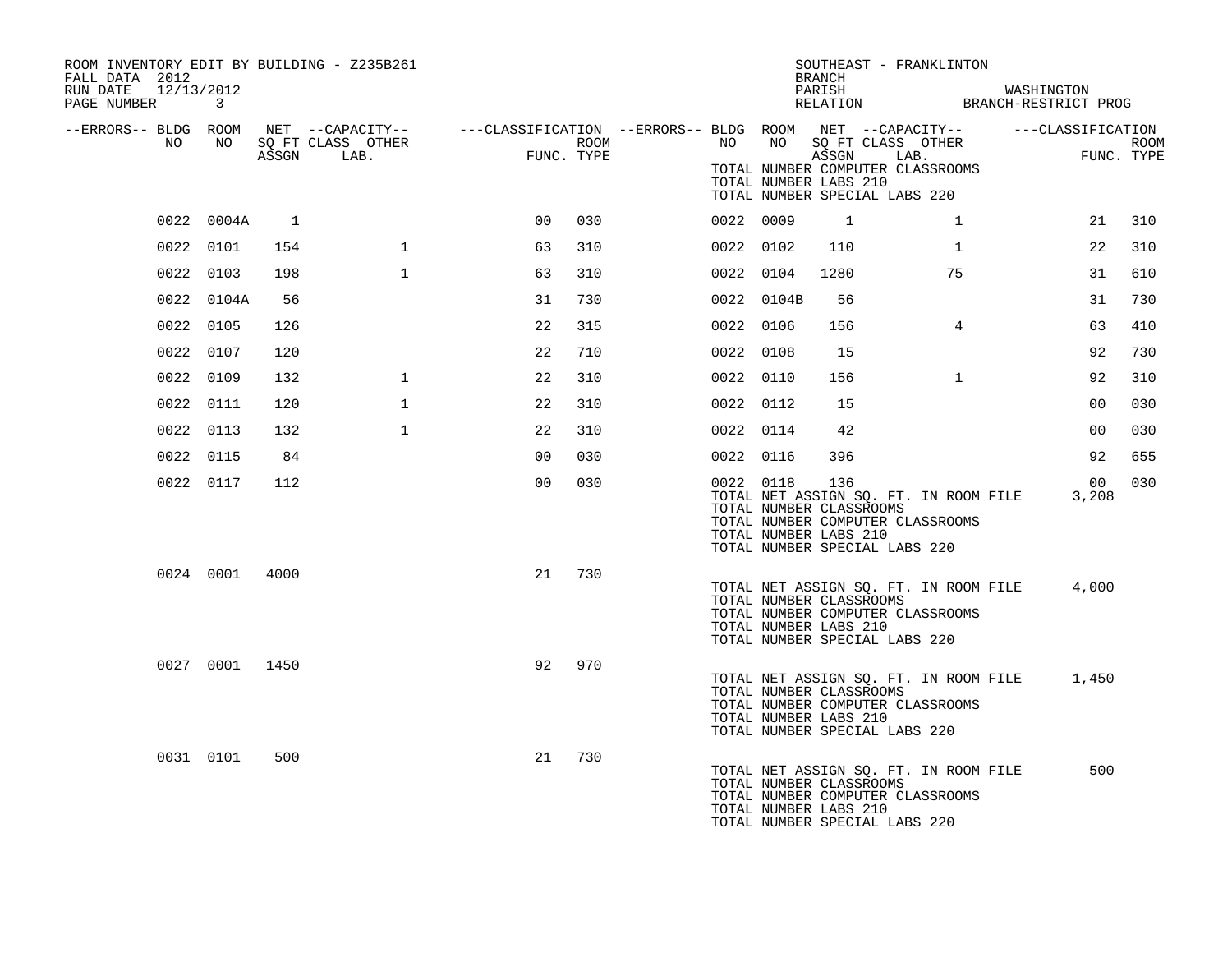| ROOM INVENTORY EDIT BY BUILDING - Z235B261<br>FALL DATA 2012<br>RUN DATE 12/13/2012<br>PAGE NUMBER | 4              |       |                                                                                                                            |            |     |      |           |                                                  | BRANCH<br>PARISH<br>RELATION | SOUTHEAST - FRANKLINTON                                           |                                       | WASHINGTON<br>BRANCH-RESTRICT PROG |                 |             |
|----------------------------------------------------------------------------------------------------|----------------|-------|----------------------------------------------------------------------------------------------------------------------------|------------|-----|------|-----------|--------------------------------------------------|------------------------------|-------------------------------------------------------------------|---------------------------------------|------------------------------------|-----------------|-------------|
| --ERRORS-- BLDG ROOM<br>NO                                                                         | NO             | ASSGN | NET --CAPACITY-- ----CLASSIFICATION --ERRORS-- BLDG ROOM NET --CAPACITY-- -----CLASSIFICATION<br>SQ FT CLASS OTHER<br>LAB. | FUNC. TYPE |     | ROOM | NO        | NO                                               |                              | SQ FT CLASS OTHER<br>ASSGN LAB.                                   |                                       |                                    | FUNC. TYPE      | <b>ROOM</b> |
|                                                                                                    | 0033 0101      | 500   |                                                                                                                            | 21         | 730 |      |           | TOTAL NUMBER CLASSROOMS<br>TOTAL NUMBER LABS 210 |                              | TOTAL NUMBER COMPUTER CLASSROOMS<br>TOTAL NUMBER SPECIAL LABS 220 | TOTAL NET ASSIGN SQ. FT. IN ROOM FILE |                                    | 500             |             |
|                                                                                                    | 0034 0101      | 900   |                                                                                                                            | 21         | 255 |      |           | 0034 0101A                                       | 42                           |                                                                   |                                       |                                    | 00 <sub>o</sub> | 030         |
|                                                                                                    | 0034 0101B     | 21    |                                                                                                                            | 21         | 255 |      |           | 0034 0101C                                       | 21                           |                                                                   |                                       |                                    | 21              | 255         |
|                                                                                                    | 0034 0101D     | 21    |                                                                                                                            | 21         | 255 |      |           | 0034 0101E                                       | 21                           |                                                                   |                                       |                                    | 21              | 255         |
|                                                                                                    | 0034 0101F     | 21    |                                                                                                                            | 21         | 255 |      |           | 0034 0101G                                       | 21                           |                                                                   |                                       |                                    | 21              | 255         |
|                                                                                                    | 0034 0102      | 600   |                                                                                                                            | 21         | 730 |      |           | TOTAL NUMBER CLASSROOMS<br>TOTAL NUMBER LABS 210 |                              | TOTAL NUMBER COMPUTER CLASSROOMS<br>TOTAL NUMBER SPECIAL LABS 220 | TOTAL NET ASSIGN SQ. FT. IN ROOM FILE |                                    | 1,626           |             |
|                                                                                                    | 0035 0101 6960 |       |                                                                                                                            | 22         | 570 |      |           | TOTAL NUMBER CLASSROOMS<br>TOTAL NUMBER LABS 210 |                              | TOTAL NUMBER COMPUTER CLASSROOMS<br>TOTAL NUMBER SPECIAL LABS 220 | TOTAL NET ASSIGN SQ. FT. IN ROOM FILE |                                    | 6,960           |             |
|                                                                                                    | 0038 0101 4000 |       |                                                                                                                            | 21         | 730 |      |           | TOTAL NUMBER CLASSROOMS<br>TOTAL NUMBER LABS 210 |                              | TOTAL NUMBER COMPUTER CLASSROOMS<br>TOTAL NUMBER SPECIAL LABS 220 | TOTAL NET ASSIGN SQ. FT. IN ROOM FILE |                                    | 4,000           |             |
|                                                                                                    | 0040 0101      | 720   |                                                                                                                            | 21         | 730 |      |           | TOTAL NUMBER CLASSROOMS<br>TOTAL NUMBER LABS 210 |                              | TOTAL NUMBER COMPUTER CLASSROOMS<br>TOTAL NUMBER SPECIAL LABS 220 | TOTAL NET ASSIGN SQ. FT. IN ROOM FILE |                                    | 720             |             |
|                                                                                                    | 0041 0101      | 300   |                                                                                                                            | 21         | 560 |      |           | TOTAL NUMBER CLASSROOMS<br>TOTAL NUMBER LABS 210 |                              | TOTAL NUMBER COMPUTER CLASSROOMS<br>TOTAL NUMBER SPECIAL LABS 220 | TOTAL NET ASSIGN SQ. FT. IN ROOM FILE |                                    | 300             |             |
|                                                                                                    | 0042 0101 4788 |       |                                                                                                                            | 21 575     |     |      | 0042 0102 |                                                  | 270                          |                                                                   |                                       |                                    | 21              | 730         |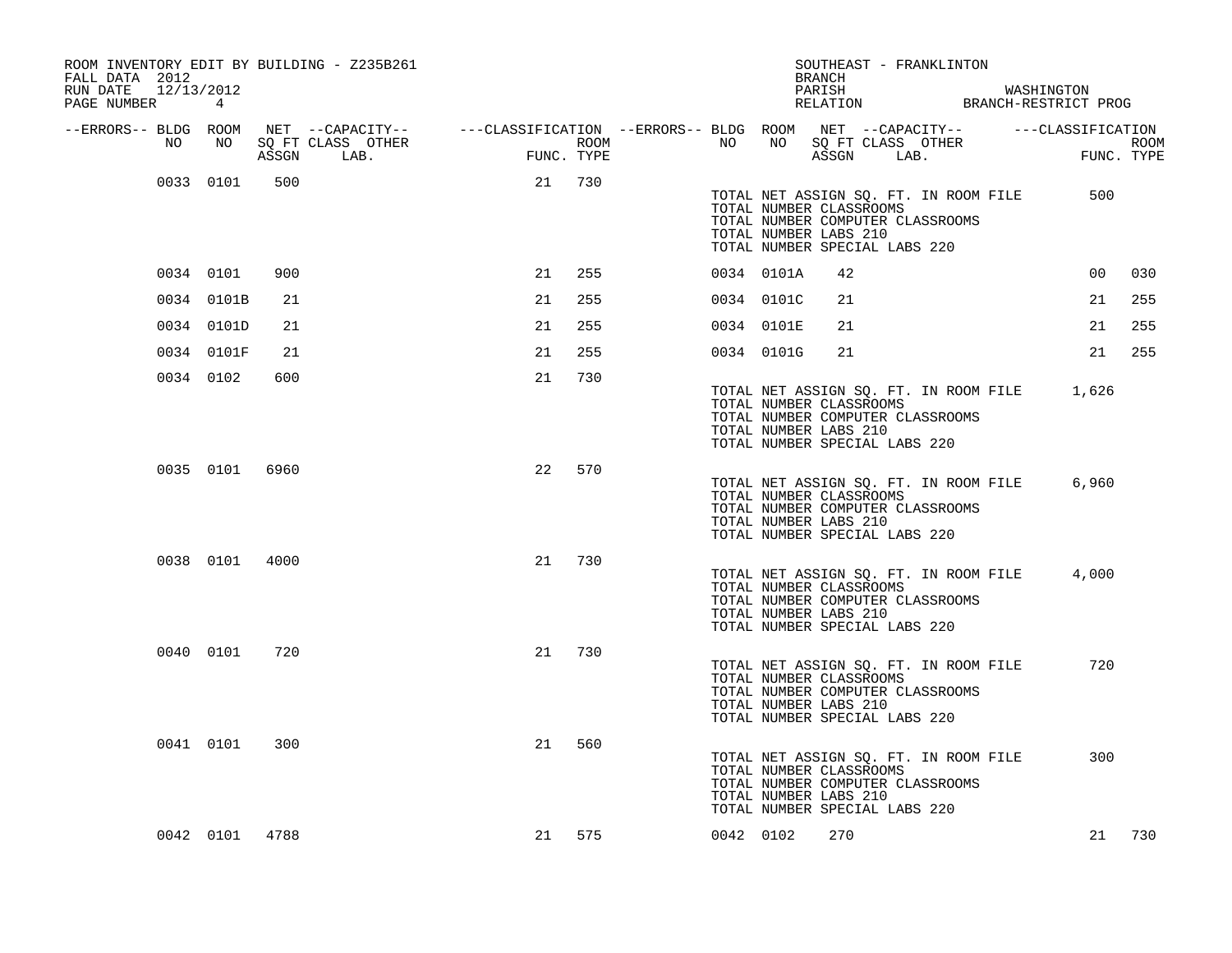| ROOM INVENTORY EDIT BY BUILDING - Z235B261<br>FALL DATA 2012<br>RUN DATE<br>12/13/2012 |            |      |                      |                                                                                                |     |           |               | SOUTHEAST - FRANKLINTON<br>BRANCH<br>PARISH WASHINGTON RELATION BRANCH-RESTRICT PROG                                                                                                                  |              |                          |     |
|----------------------------------------------------------------------------------------|------------|------|----------------------|------------------------------------------------------------------------------------------------|-----|-----------|---------------|-------------------------------------------------------------------------------------------------------------------------------------------------------------------------------------------------------|--------------|--------------------------|-----|
| PAGE NUMBER 5                                                                          |            |      |                      |                                                                                                |     |           |               |                                                                                                                                                                                                       |              |                          |     |
| --ERRORS-- BLDG ROOM<br>NO                                                             |            |      | NO SQ FT CLASS OTHER | NET --CAPACITY-- - ---CLASSIFICATION --ERRORS-- BLDG ROOM NET --CAPACITY-- - ---CLASSIFICATION |     |           |               |                                                                                                                                                                                                       |              |                          |     |
|                                                                                        |            |      | ASSGN LAB.           | ROOM<br>FUNC. TYPE                                                                             |     |           |               | NO NO SOFT CLASS OTHER ROOM ASSESS ASSESS TO ASSESS ASSESS TO THE PUNC. TYPE<br>TOTAL NUMBER CLASSROOMS<br>TOTAL NUMBER COMPUTER CLASSROOMS<br>TOTAL NUMBER LABS 210<br>TOTAL NUMBER SPECIAL LABS 220 |              |                          |     |
|                                                                                        | 0043 0101  | 414  |                      | 21 570                                                                                         |     |           | 0043 0102 144 | TOTAL NET ASSIGN SQ. FT. IN ROOM FILE<br>TOTAL NUMBER CLASSROOMS<br>TOTAL NUMBER COMPUTER CLASSROOMS<br>TOTAL NUMBER LABS 210<br>TOTAL NUMBER SPECIAL LABS 220                                        |              | 21 575<br>558            |     |
|                                                                                        | 0044 0101  | 132  | 1                    | 21                                                                                             | 310 | 0044 0102 |               | 144                                                                                                                                                                                                   | 1            | 21                       | 310 |
|                                                                                        | 0044 0103  | 1161 | 23                   | 21                                                                                             | 250 |           | 0044 0103A    | 108                                                                                                                                                                                                   | 2            | 21                       | 250 |
|                                                                                        | 0044 0103B | 180  | 4                    | 21                                                                                             | 250 |           | 0044 0103C    | 180                                                                                                                                                                                                   | 4            | 21                       | 250 |
|                                                                                        | 0044 0103D | 175  | $\overline{4}$       | 21                                                                                             | 250 |           | 0044 0103E    | 90                                                                                                                                                                                                    |              | 21                       | 255 |
|                                                                                        | 0044 0103F | 130  |                      | 21                                                                                             | 255 |           | 0044 0103G    | 104                                                                                                                                                                                                   |              | 21                       | 255 |
|                                                                                        | 0044 0103H | 65   |                      | 21                                                                                             | 255 | 0044 0104 |               | 182                                                                                                                                                                                                   |              | 21                       | 350 |
|                                                                                        | 0044 0105  | 100  | $\mathbf{1}$         | 21                                                                                             | 310 | 0044 0106 |               | 100                                                                                                                                                                                                   | $\mathbf{1}$ | 21                       | 310 |
|                                                                                        | 0044 0107  | 100  | $\mathbf{1}$         | 21                                                                                             | 310 | 0044 0108 |               | 100                                                                                                                                                                                                   | $\mathbf{1}$ | 21                       | 310 |
|                                                                                        | 0044 0109  | 40   |                      | 0 <sub>0</sub><br>010                                                                          |     | 0044 0110 |               | 45                                                                                                                                                                                                    |              | 0 <sub>0</sub>           | 030 |
|                                                                                        | 0044 0111  | 45   |                      | 0 <sub>0</sub>                                                                                 | 030 | 0044 0112 |               | 25<br>TOTAL NET ASSIGN SQ. FT. IN ROOM FILE<br>TOTAL NUMBER CLASSROOMS<br>TOTAL NUMBER COMPUTER CLASSROOMS<br>TOTAL NUMBER LABS 210<br>TOTAL NUMBER SPECIAL LABS 220                                  |              | 00 <sup>o</sup><br>3,051 | 030 |
|                                                                                        | 0046 0101  | 113  |                      | 730<br>21                                                                                      |     |           |               | TOTAL NET ASSIGN SQ. FT. IN ROOM FILE<br>TOTAL NUMBER CLASSROOMS<br>TOTAL NUMBER COMPUTER CLASSROOMS<br>TOTAL NUMBER LABS 210<br>TOTAL NUMBER SPECIAL LABS 220                                        |              | 113                      |     |
|                                                                                        | 0053 0101  | 495  |                      | 560<br>32                                                                                      |     |           |               | TOTAL NET ASSIGN SQ. FT. IN ROOM FILE<br>TOTAL NUMBER CLASSROOMS<br>TOTAL NUMBER COMPUTER CLASSROOMS<br>TOTAL NUMBER LABS 210<br>TOTAL NUMBER SPECIAL LABS 220                                        |              | 495                      |     |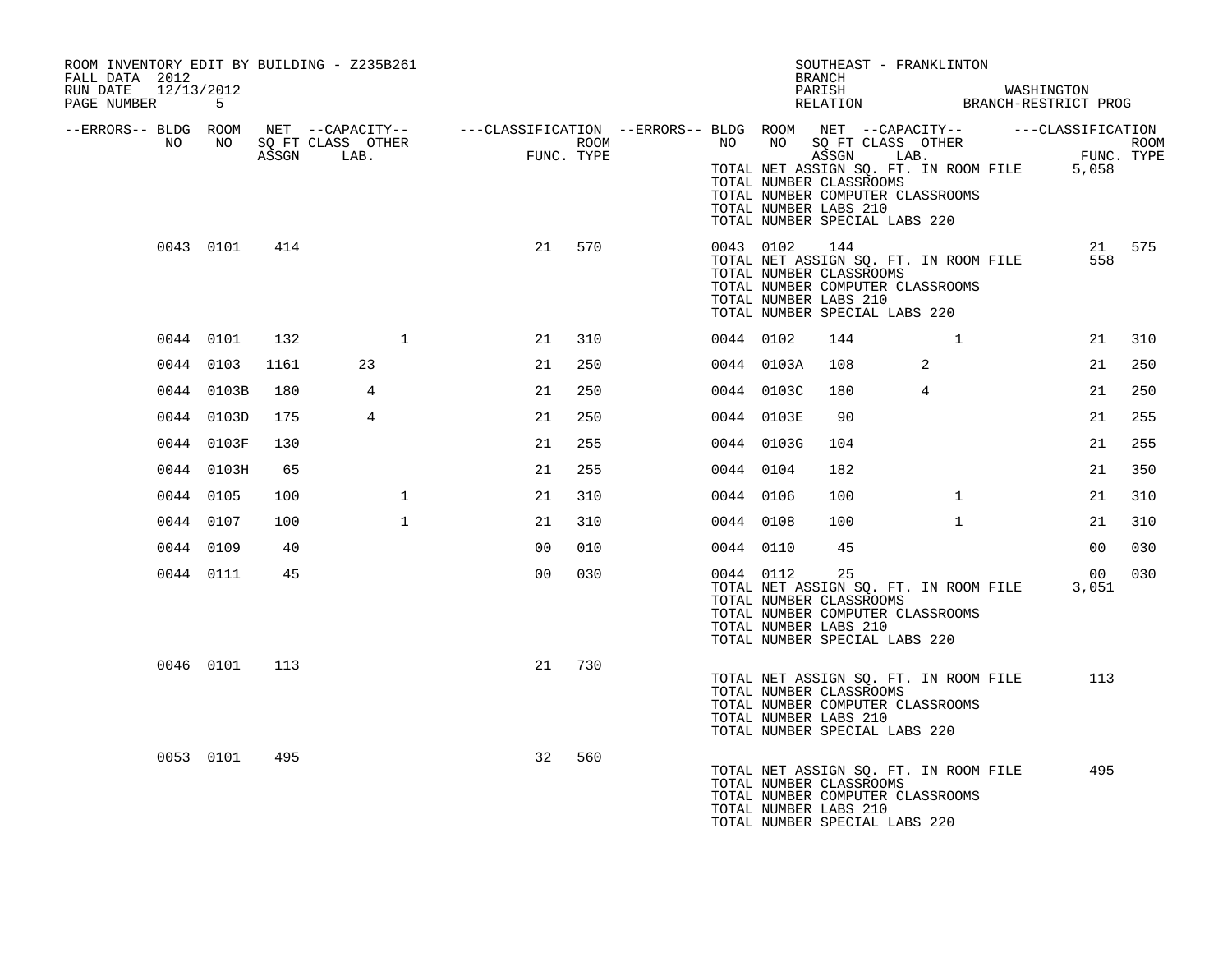| ROOM INVENTORY EDIT BY BUILDING - Z235B261<br>FALL DATA 2012<br>RUN DATE 12/13/2012<br>PAGE NUMBER | 6               |       |                           |    |            |                  |          | BRANCH<br>PARISH<br>RELATION                                                                                                                                          | SOUTHEAST - FRANKLINTON            | WASHINGTON<br>BRANCH-RESTRICT PROG                                                                                                       |
|----------------------------------------------------------------------------------------------------|-----------------|-------|---------------------------|----|------------|------------------|----------|-----------------------------------------------------------------------------------------------------------------------------------------------------------------------|------------------------------------|------------------------------------------------------------------------------------------------------------------------------------------|
| NO                                                                                                 | NO              | ASSGN | SQ FT CLASS OTHER<br>LAB. |    | FUNC. TYPE | ROOM <b>ROOM</b> | NO       |                                                                                                                                                                       | NO SQ FT CLASS OTHER<br>ASSGN LAB. | --ERRORS-- BLDG ROOM NET --CAPACITY-- ----CLASSIFICATION --ERRORS-- BLDG ROOM NET --CAPACITY-- -----CLASSIFICATION<br>ROOM<br>FUNC. TYPE |
|                                                                                                    | 0054 0101 5250  |       |                           | 21 | 730        |                  |          | TOTAL NET ASSIGN SQ. FT. IN ROOM FILE<br>TOTAL NUMBER CLASSROOMS<br>TOTAL NUMBER COMPUTER CLASSROOMS<br>TOTAL NUMBER LABS 210<br>TOTAL NUMBER SPECIAL LABS 220        |                                    | 5,250                                                                                                                                    |
|                                                                                                    | 0060 0101       | 127   |                           | 21 | 720        |                  |          | TOTAL NET ASSIGN SQ. FT. IN ROOM FILE<br>TOTAL NUMBER CLASSROOMS<br>TOTAL NUMBER COMPUTER CLASSROOMS<br>TOTAL NUMBER LABS 210<br>TOTAL NUMBER SPECIAL LABS 220        |                                    | 127                                                                                                                                      |
|                                                                                                    | 0068 0101 1133  |       |                           | 21 | 590        |                  |          | TOTAL NET ASSIGN SQ. FT. IN ROOM FILE 1,133<br>TOTAL NUMBER CLASSROOMS<br>TOTAL NUMBER COMPUTER CLASSROOMS<br>TOTAL NUMBER LABS 210<br>TOTAL NUMBER SPECIAL LABS 220  |                                    |                                                                                                                                          |
|                                                                                                    | 0069 0101 1099  |       |                           |    | 21 735     |                  |          | TOTAL NET ASSIGN SQ. FT. IN ROOM FILE 1,099<br>TOTAL NUMBER CLASSROOMS<br>TOTAL NUMBER COMPUTER CLASSROOMS<br>TOTAL NUMBER LABS 210<br>TOTAL NUMBER SPECIAL LABS 220  |                                    |                                                                                                                                          |
|                                                                                                    | 0070 0101 123   |       |                           | 21 | 730        |                  |          | TOTAL NET ASSIGN SQ. FT. IN ROOM FILE<br>TOTAL NUMBER CLASSROOMS<br>TOTAL NUMBER COMPUTER CLASSROOMS<br>TOTAL NUMBER LABS 210<br>TOTAL NUMBER SPECIAL LABS 220        |                                    | 123                                                                                                                                      |
|                                                                                                    | 0076 0101 12714 |       |                           | 22 | 575        |                  |          | TOTAL NET ASSIGN SQ. FT. IN ROOM FILE 12,714<br>TOTAL NUMBER CLASSROOMS<br>TOTAL NUMBER COMPUTER CLASSROOMS<br>TOTAL NUMBER LABS 210<br>TOTAL NUMBER SPECIAL LABS 220 |                                    |                                                                                                                                          |
| 5<br>0080                                                                                          |                 |       |                           |    |            |                  | NO ROOMS |                                                                                                                                                                       |                                    |                                                                                                                                          |
| 5<br>0081                                                                                          |                 |       |                           |    |            |                  | NO ROOMS |                                                                                                                                                                       |                                    |                                                                                                                                          |
| 5<br>0082                                                                                          |                 |       |                           |    |            |                  | NO ROOMS |                                                                                                                                                                       |                                    |                                                                                                                                          |
|                                                                                                    | 0084 0101       | 140   |                           | 21 | 560        |                  |          | TOTAL NET ASSIGN SQ. FT. IN ROOM FILE                                                                                                                                 |                                    | 140                                                                                                                                      |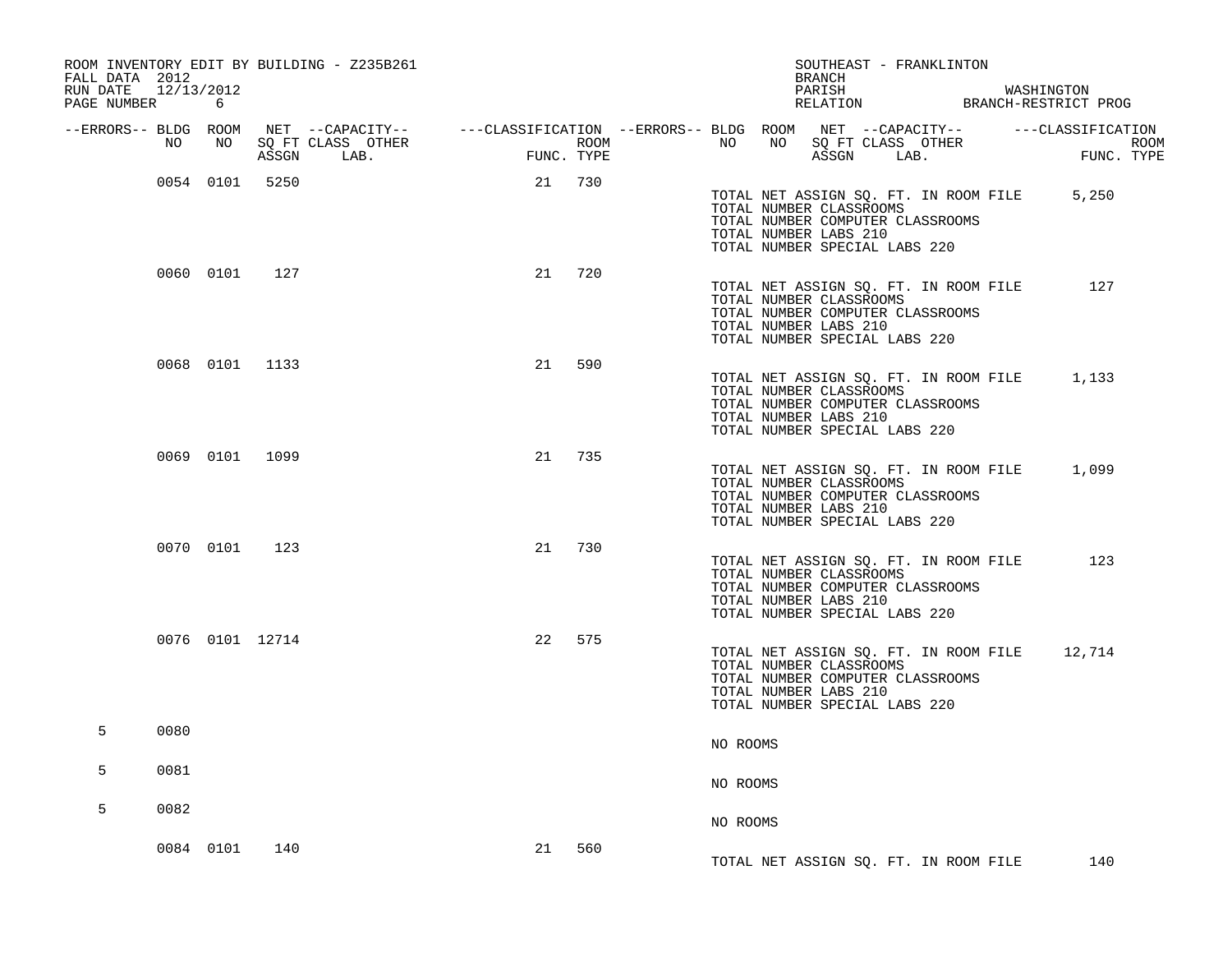| ROOM INVENTORY EDIT BY BUILDING - Z235B261<br>FALL DATA 2012<br>12/13/2012<br>RUN DATE<br>PAGE NUMBER 7 |                 |               |                                 |      |            |      |          | SOUTHEAST - FRANKLINTON<br>BRANCH<br>PARISH WASHINGTON RELATION BRANCH-RESTRICT PROG                                                                           |                                                                                                                      |
|---------------------------------------------------------------------------------------------------------|-----------------|---------------|---------------------------------|------|------------|------|----------|----------------------------------------------------------------------------------------------------------------------------------------------------------------|----------------------------------------------------------------------------------------------------------------------|
| --ERRORS-- BLDG ROOM<br>NO                                                                              | NO <sub>1</sub> |               | SQ FT CLASS OTHER<br>ASSGN LAB. | FUNC | FUNC. TYPE | ROOM |          | NO NO SQ FT CLASS OTHER<br>ASSGN LAB.<br>TOTAL NUMBER CLASSROOMS<br>TOTAL NUMBER COMPUTER CLASSROOMS<br>TOTAL NUMBER LABS 210<br>TOTAL NUMBER SPECIAL LABS 220 | NET --CAPACITY-- - ---CLASSIFICATION --ERRORS-- BLDG ROOM NET --CAPACITY-- - ---CLASSIFICATION<br>ROOM<br>FUNC. TYPE |
|                                                                                                         |                 | 0085 0101 140 |                                 |      | 21 560     |      |          | TOTAL NET ASSIGN SQ. FT. IN ROOM FILE<br>TOTAL NUMBER CLASSROOMS<br>TOTAL NUMBER COMPUTER CLASSROOMS<br>TOTAL NUMBER LABS 210<br>TOTAL NUMBER SPECIAL LABS 220 | 140                                                                                                                  |
|                                                                                                         | 0086 0101       | 140           |                                 | 21   | 560        |      |          | TOTAL NET ASSIGN SQ. FT. IN ROOM FILE<br>TOTAL NUMBER CLASSROOMS<br>TOTAL NUMBER COMPUTER CLASSROOMS<br>TOTAL NUMBER LABS 210<br>TOTAL NUMBER SPECIAL LABS 220 | 140                                                                                                                  |
|                                                                                                         | 0087 0101       | 140           |                                 | 21   | 560        |      |          | TOTAL NET ASSIGN SQ. FT. IN ROOM FILE<br>TOTAL NUMBER CLASSROOMS<br>TOTAL NUMBER COMPUTER CLASSROOMS<br>TOTAL NUMBER LABS 210<br>TOTAL NUMBER SPECIAL LABS 220 | 140                                                                                                                  |
|                                                                                                         | 0088 0101       | 140           |                                 | 21   | 560        |      |          | TOTAL NET ASSIGN SQ. FT. IN ROOM FILE<br>TOTAL NUMBER CLASSROOMS<br>TOTAL NUMBER COMPUTER CLASSROOMS<br>TOTAL NUMBER LABS 210<br>TOTAL NUMBER SPECIAL LABS 220 | 140                                                                                                                  |
|                                                                                                         | 0089 0101       | 140           |                                 | 21   | 560        |      |          | TOTAL NET ASSIGN SQ. FT. IN ROOM FILE<br>TOTAL NUMBER CLASSROOMS<br>TOTAL NUMBER COMPUTER CLASSROOMS<br>TOTAL NUMBER LABS 210<br>TOTAL NUMBER SPECIAL LABS 220 | 140                                                                                                                  |
|                                                                                                         | 0090 0101       | 495           |                                 | 21   | 560        |      |          | TOTAL NET ASSIGN SQ. FT. IN ROOM FILE<br>TOTAL NUMBER CLASSROOMS<br>TOTAL NUMBER COMPUTER CLASSROOMS<br>TOTAL NUMBER LABS 210<br>TOTAL NUMBER SPECIAL LABS 220 | 495                                                                                                                  |
| 5<br>0091                                                                                               |                 |               |                                 |      |            |      | NO ROOMS |                                                                                                                                                                |                                                                                                                      |
|                                                                                                         | 0092 0101       | 600           |                                 | 21   | 580        |      |          | TOTAL NET ASSIGN SQ. FT. IN ROOM FILE                                                                                                                          | 600                                                                                                                  |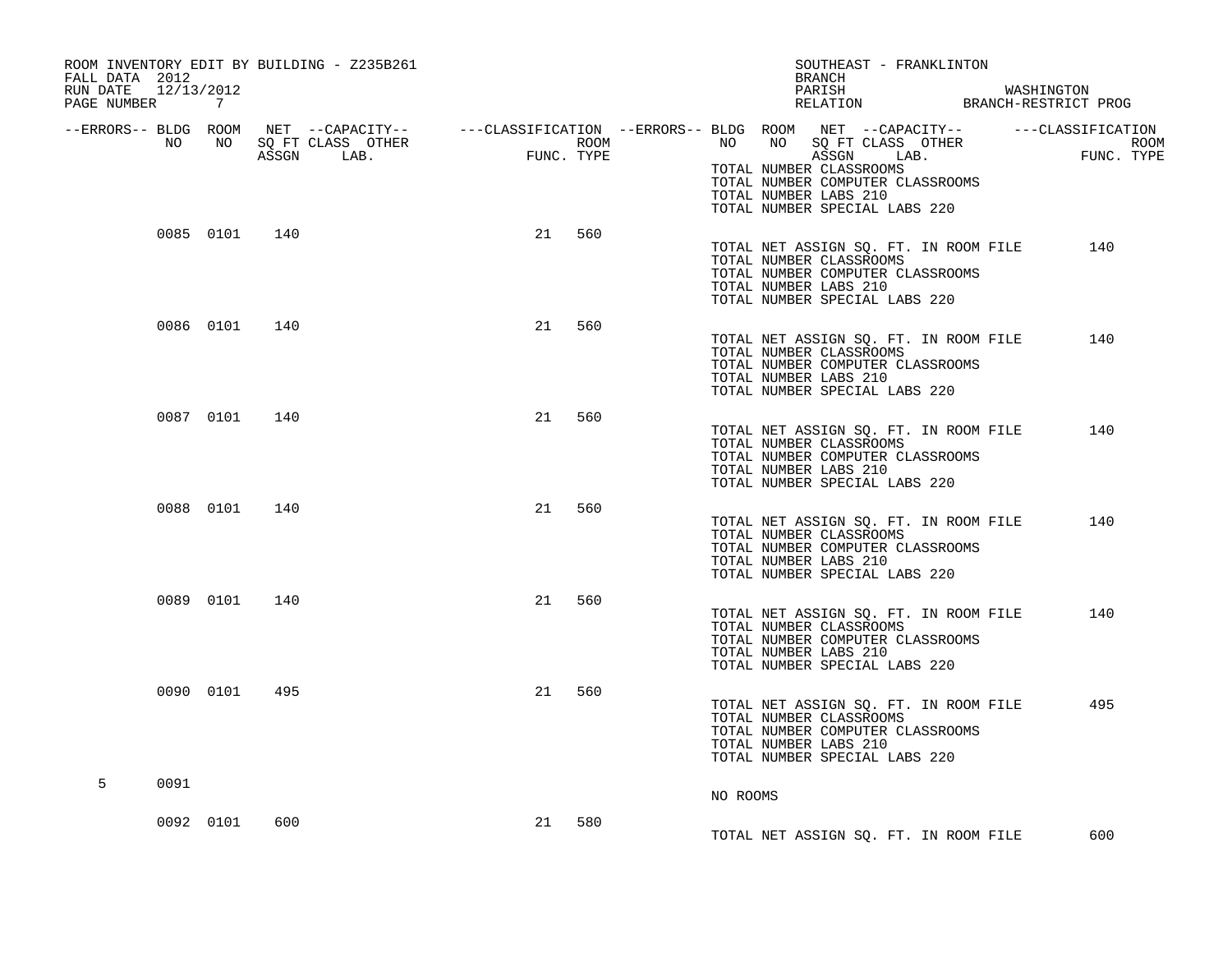| 2012<br>FALL DATA<br>RUN DATE<br>PAGE NUMBER | 12/13/2012<br>8 | ROOM INVENTORY EDIT BY BUILDING - Z235B261                |                                                            | SOUTHEAST - FRANKLINTON<br>BRANCH<br>PARISH<br>RELATION                                                                                                                                              | WASHINGTON<br>BRANCH-RESTRICT PROG      |
|----------------------------------------------|-----------------|-----------------------------------------------------------|------------------------------------------------------------|------------------------------------------------------------------------------------------------------------------------------------------------------------------------------------------------------|-----------------------------------------|
| --ERRORS-- BLDG<br>NO.                       | ROOM<br>NO.     | NET<br>--CAPACITY--<br>SO FT CLASS OTHER<br>ASSGN<br>LAB. | ---CLASSIFICATION<br>--ERRORS-- BLDG<br>ROOM<br>FUNC. TYPE | ROOM<br>NET --CAPACITY--<br>SO FT CLASS OTHER<br>NO.<br>NO<br>ASSGN<br>LAB.<br>TOTAL NUMBER CLASSROOMS<br>TOTAL NUMBER COMPUTER CLASSROOMS<br>TOTAL NUMBER LABS 210<br>TOTAL NUMBER SPECIAL LABS 220 | ---CLASSIFICATION<br>ROOM<br>FUNC. TYPE |
| 0093<br>$\mathbf{b}$                         |                 |                                                           |                                                            | NO ROOMS                                                                                                                                                                                             |                                         |
| 0097                                         |                 |                                                           |                                                            | NO ROOMS                                                                                                                                                                                             |                                         |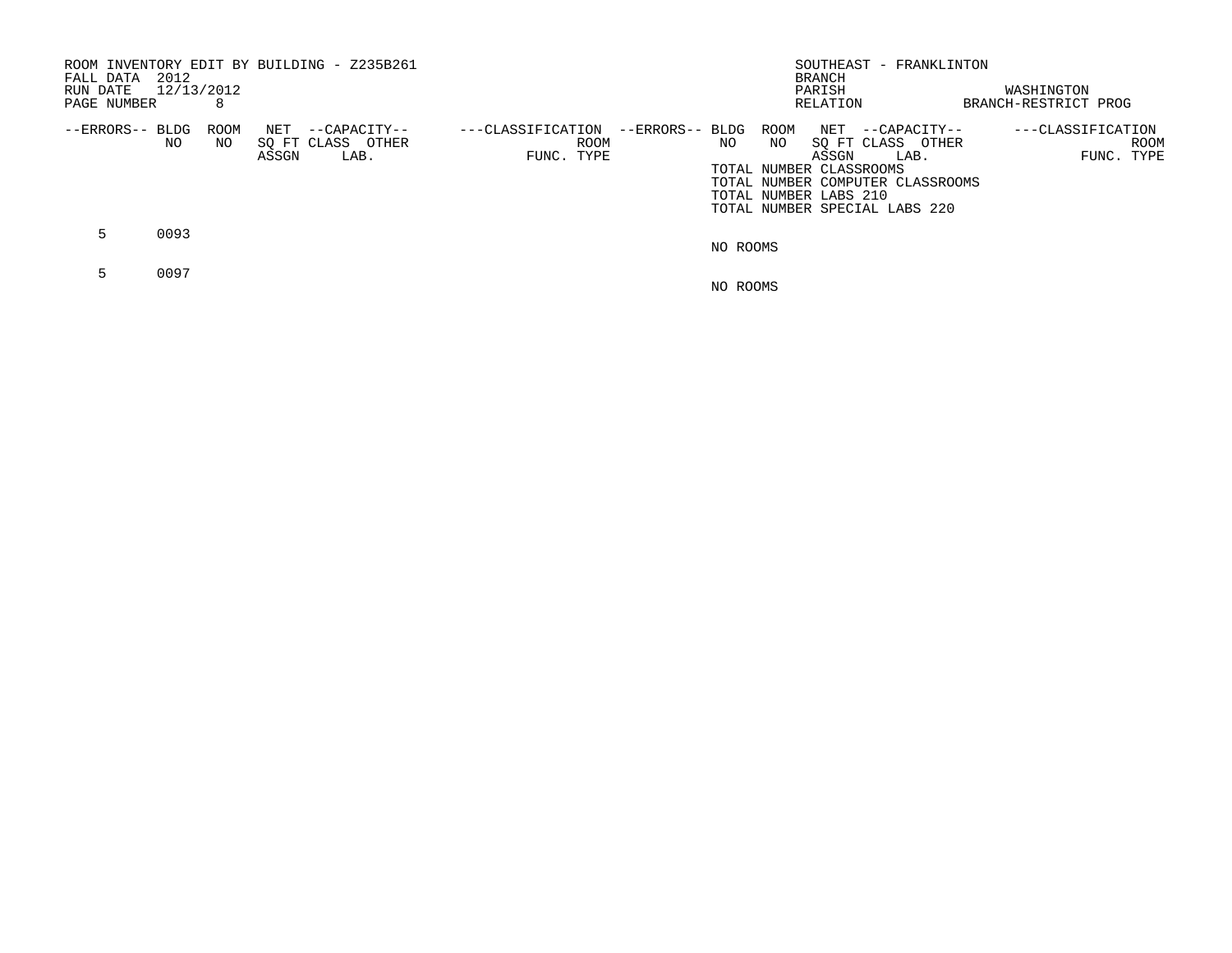- ERROR 1 BLD NUMBER OF THE ROOM FILE DOES NOT MATCH THE BLD NUMBER OF THE BLD FILE. THE BUILDING NUMBERS SHOULD BE EXACTLY THE SAME ON THE BUILDING FILE AND THE ROOM FILE.
- ERROR 2 DUPLICATE RECORD IN THE ROOM FILE.
- ERROR 3 NET ASSIGNABLE SQUARE FEET IS BLANK.
- ERROR 4 CAPACITY IS NOT ENTERED FOR ROOM TYPE 110, 210, 220, 230, 250, 410, 430, 610, 910, 920.
- ERROR 5 BUILDING DOES NOT CONTAIN ANY ROOMS. 6 IF THE BUILDING IS A WAREHOUSE, BARN, ETC. WITH NO ROOMS, CODE ONE ROOM WITH THE GROSS AND NET EQUAL.
- ERROR 6 FUNCTION USE OF ROOMS IS 00 AND ROOM TYPE NOT 010, 020, 030, 051, 052, OR 053.
- ERROR 7 ROOM TYPE IS NOT A VALID ROOM USE CODE OR PCS FUNCTION USE CODE IS NOT A VALID CODE
- ERROR 8 ROOM TYPE IS WRONG (000).

| TOTAL NUMBER OF ROOM RECORDS<br>TOTAL CLASSROOM CAPACITY                                                        | 108   |
|-----------------------------------------------------------------------------------------------------------------|-------|
| TOTAL LAB CAPACITY                                                                                              | 37    |
| TOTAL OTHER CAPACITY                                                                                            | 94    |
| TOTAL NON ASSIGN AREA - ROOMS (FUNCT 00)                                                                        | 617   |
| TOTAL UNASSIGNED AREA - ROOMS (FUNCT 81, 82, 83)                                                                |       |
| TOTAL FACIL IN USE - ROOMS (FUNCT 10 THROUGH 70)                                                                | 76035 |
| TOTAL ASSIGNABLE AREA - ROOMS (FUNCT 10 THROUGH 83)                                                             | 76035 |
| TOTAL NUMBER OF NON-ASSIGN ROOMS (FUNCT 00)                                                                     | 12    |
| TOTAL NUMBER OF INSTRUCTIONAL, RESEARCH, ACADEMIC SUPPORT, AND STUDENT SERVICE ROOMS (FUNCTS 10, 20, 40 AND 50) | 70    |
| TOTAL NUMBER OF PUBLIC SERVICE, INSTITUTIONAL SUPPORT AND INDEPENDENT OPERATIONS ROOMS (FUNCTS 30, 60 AND 70)   | 16    |
| TOTAL NUMBER OF UNASSIGNED ROOMS (FUNCT 81, 82, 83)                                                             |       |
| TOTAL NUMBER OF ASSIGNABLE ROOMS (FUNCT 10 TO 83)                                                               | 96    |
| TOTAL NUMBER OF CLASSROOMS<br>(110)                                                                             |       |
| TOTAL NUMBER OF COMPUTER CLASSROOMS (140)                                                                       |       |
| (210)<br>TOTAL NUMBER OF LABS                                                                                   |       |
| (220)<br>TOTAL NUMBER OF SPECIAL LABS                                                                           |       |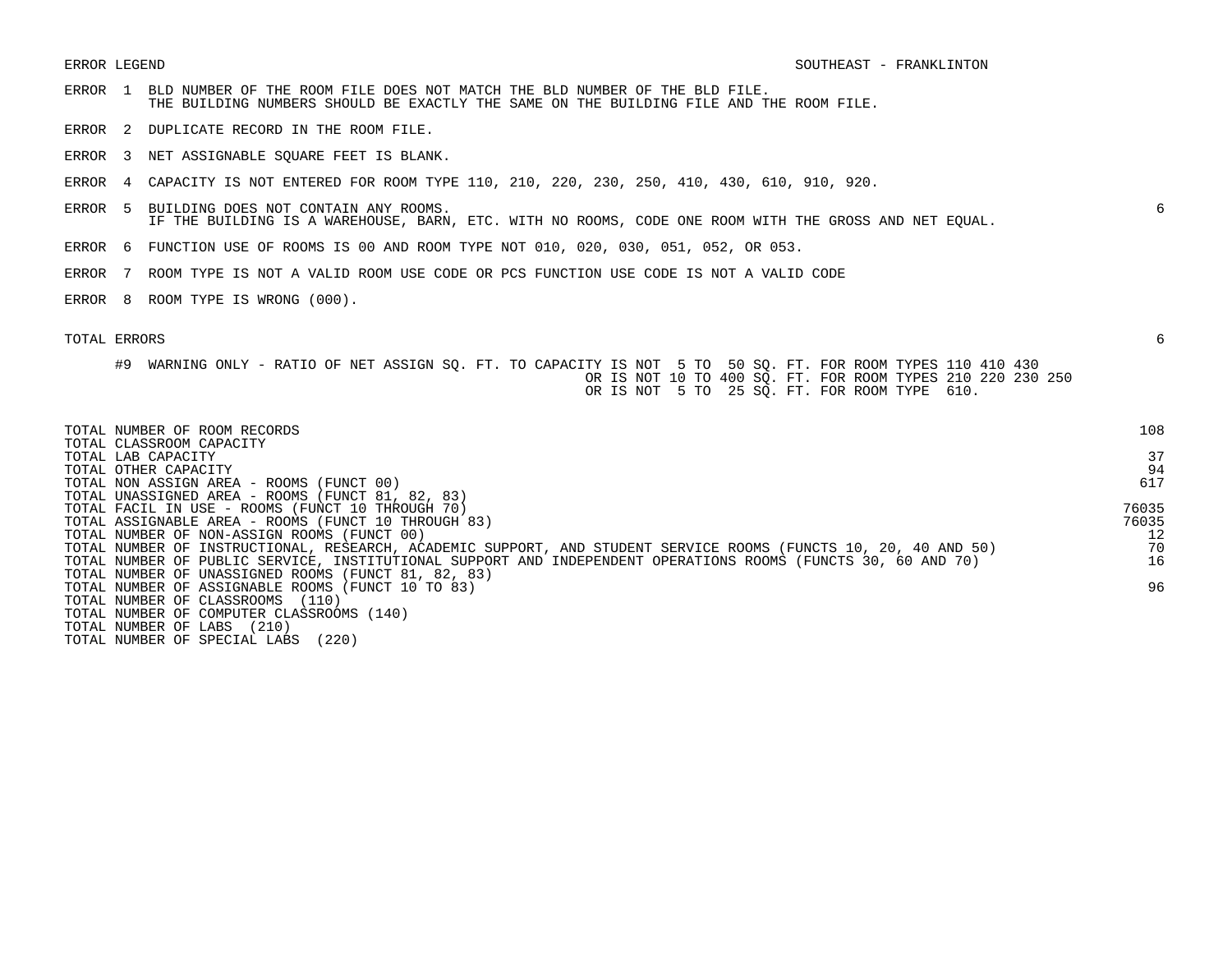| ROOM INVENTORY EDIT BY BUILDING - Z235B261<br>FALL DATA 2012 |                |       |                                                                                                                             |                                                   |      |           |                                                                    | BRANCH | SWEET POTATO - CHASE                                                                                       |                                                              |                    |
|--------------------------------------------------------------|----------------|-------|-----------------------------------------------------------------------------------------------------------------------------|---------------------------------------------------|------|-----------|--------------------------------------------------------------------|--------|------------------------------------------------------------------------------------------------------------|--------------------------------------------------------------|--------------------|
| RUN DATE 12/13/2012<br>PAGE NUMBER 1                         |                |       |                                                                                                                             |                                                   |      |           |                                                                    | PARISH |                                                                                                            | FRANKLIN<br>PARISH FRANKLIN<br>RELATION BRANCH-RESTRICT PROG |                    |
| --ERRORS-- BLDG ROOM<br>NO                                   | NO             | ASSGN | NET --CAPACITY-- - ---CLASSIFICATION --ERRORS-- BLDG ROOM NET --CAPACITY-- - ---CLASSIFICATION<br>SQ FT CLASS OTHER<br>LAB. | and a strategic and a strategic and<br>FUNC. TYPE | ROOM | NO        | NO                                                                 | ASSGN  | SQ FT CLASS OTHER<br>LAB.                                                                                  |                                                              | ROOM<br>FUNC. TYPE |
|                                                              | 0001 0101      | 1130  |                                                                                                                             | 21                                                | 730  |           | 0001 0101A                                                         | 126    |                                                                                                            | 0 <sub>0</sub>                                               | 030                |
|                                                              | 0001 0102      | 430   |                                                                                                                             | 21                                                | 730  | 0001 0104 |                                                                    | 435    |                                                                                                            | 21                                                           | 730                |
|                                                              | 0001 0105      | 432   |                                                                                                                             | 21                                                | 730  | 0001 0106 |                                                                    | 392    |                                                                                                            | 21                                                           | 730                |
|                                                              | 0001 0106A     | 80    |                                                                                                                             | 21                                                | 730  |           | 0001 0106B                                                         | 84     |                                                                                                            | 21                                                           | 730                |
|                                                              | 0001 0106C     | 88    |                                                                                                                             | 21                                                | 730  |           | TOTAL NUMBER CLASSROOMS<br>TOTAL NUMBER LABS 210                   |        | TOTAL NUMBER COMPUTER CLASSROOMS<br>TOTAL NUMBER SPECIAL LABS 220                                          | TOTAL NET ASSIGN SQ. FT. IN ROOM FILE 3,071                  |                    |
|                                                              | 0002 0001 2150 |       |                                                                                                                             | 92                                                | 970  |           | TOTAL NUMBER CLASSROOMS<br>TOTAL NUMBER LABS 210                   |        | TOTAL NET ASSIGN SQ. FT. IN ROOM FILE<br>TOTAL NUMBER COMPUTER CLASSROOMS<br>TOTAL NUMBER SPECIAL LABS 220 | 2,150                                                        |                    |
|                                                              | 0005 0001 1300 |       |                                                                                                                             | 92                                                | 970  |           | TOTAL NUMBER CLASSROOMS<br>TOTAL NUMBER LABS 210                   |        | TOTAL NUMBER COMPUTER CLASSROOMS<br>TOTAL NUMBER SPECIAL LABS 220                                          | TOTAL NET ASSIGN SQ. FT. IN ROOM FILE 1,300                  |                    |
|                                                              | 0006 0101      | 550   |                                                                                                                             | 21                                                | 350  | 0006 0102 |                                                                    | 420    | 8                                                                                                          | 21                                                           | 250                |
|                                                              | 0006 0103      | 92    |                                                                                                                             | 21                                                | 730  | 0006 0104 |                                                                    | 50     |                                                                                                            | 0 <sub>0</sub>                                               | 030                |
|                                                              | 0006 0105      | 60    |                                                                                                                             | 0 <sub>0</sub>                                    | 030  |           | TOTAL NUMBER CLASSROOMS<br>TOTAL NUMBER LABS 210                   |        | TOTAL NUMBER COMPUTER CLASSROOMS<br>TOTAL NUMBER SPECIAL LABS 220                                          | TOTAL NET ASSIGN SQ. FT. IN ROOM FILE 1,062                  |                    |
|                                                              | 0013 0101 1200 |       |                                                                                                                             | 21                                                | 580  |           | 0013 0102 1200<br>TOTAL NUMBER CLASSROOMS<br>TOTAL NUMBER LABS 210 |        | TOTAL NET ASSIGN SQ. FT. IN ROOM FILE<br>TOTAL NUMBER COMPUTER CLASSROOMS<br>TOTAL NUMBER SPECIAL LABS 220 | 2,400                                                        | 21 580             |
|                                                              | 0014 0101      | 497   |                                                                                                                             | 21                                                | 730  | 0014 0102 |                                                                    | 180    |                                                                                                            | 21                                                           | 730                |
|                                                              | 0014 0103      | 2850  |                                                                                                                             | 21                                                | 560  | 0014 0104 |                                                                    | 382    |                                                                                                            | 21                                                           | 720                |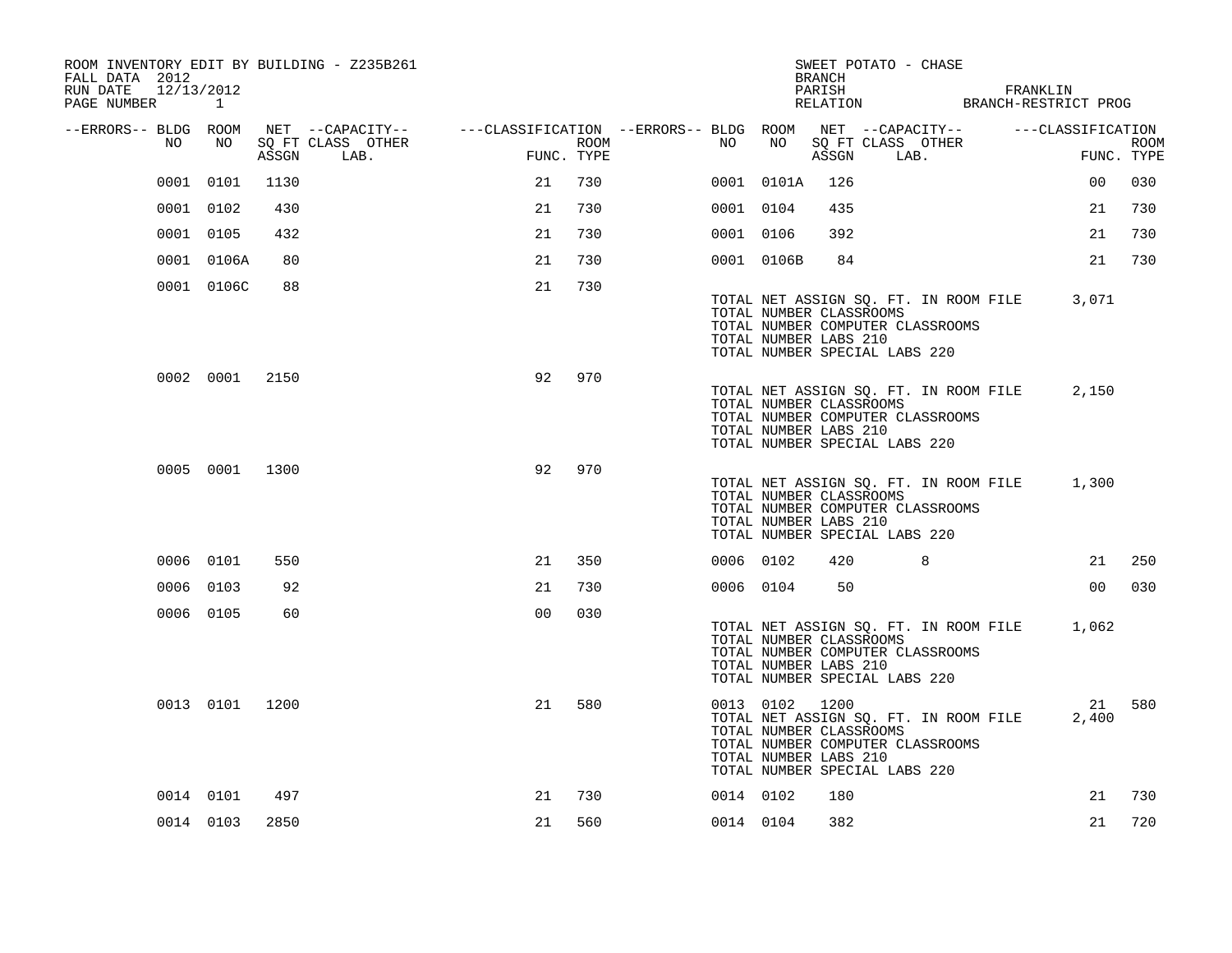| ROOM INVENTORY EDIT BY BUILDING - Z235B261<br>FALL DATA 2012<br>RUN DATE 12/13/2012<br>PAGE NUMBER | 2              |     |                                                                                                                                                                                                                       |                |        |           |                | SWEET POTATO - CHASE<br>BRANCH<br>PARISH FRANKLIN RELATION BRANCH-RESTRICT PROG                                                                                                                                               |              |                        |        |
|----------------------------------------------------------------------------------------------------|----------------|-----|-----------------------------------------------------------------------------------------------------------------------------------------------------------------------------------------------------------------------|----------------|--------|-----------|----------------|-------------------------------------------------------------------------------------------------------------------------------------------------------------------------------------------------------------------------------|--------------|------------------------|--------|
| --ERRORS-- BLDG ROOM<br>NO                                                                         |                |     |                                                                                                                                                                                                                       |                |        |           |                |                                                                                                                                                                                                                               |              |                        |        |
|                                                                                                    |                |     | ROOM NET --CAPACITY-- ---CLASSIFICATION --ERRORS---BLDG ROOM NET --CAPACITY-- -----CLASSIFICATION<br>NO SQ FT CLASS OTHER ROOM ROOM NO SQ FT CLASS OTHER ROOM<br>ASSGN LAB. FUNC.TYPE ASSGN LAB. FUNC.TYPE ASSGN LAB. |                |        |           |                | NO NO SOFT CLASS OTHER<br>NO NO SOFT CLASS OTHER ROOM<br>TOTAL NET ASSIGN SQ. FT. IN ROOM FILE 3,909<br>TOTAL NUMBER CLASSROOMS<br>TOTAL NUMBER COMPUTER CLASSROOMS<br>TOTAL NUMBER LABS 210<br>TOTAL NUMBER SPECIAL LABS 220 |              |                        |        |
|                                                                                                    | 0018 0101 1800 |     |                                                                                                                                                                                                                       |                | 21 730 |           |                | TOTAL NET ASSIGN SQ. FT. IN ROOM FILE 1,800<br>TOTAL NUMBER CLASSROOMS<br>TOTAL NUMBER COMPUTER CLASSROOMS<br>TOTAL NUMBER LABS 210<br>TOTAL NUMBER SPECIAL LABS 220                                                          |              |                        |        |
|                                                                                                    | 0020 0001      | 1   |                                                                                                                                                                                                                       | 21             | 560    | 0020 0002 |                | $\overline{1}$                                                                                                                                                                                                                |              |                        | 21 730 |
|                                                                                                    | 0020 0003      | 1   |                                                                                                                                                                                                                       | 21             | 730    |           | 0020 0101      | 60                                                                                                                                                                                                                            |              | 21                     | 730    |
|                                                                                                    | 0020 0101A     | 220 |                                                                                                                                                                                                                       | 21             | 730    |           | 0020 0101B 350 | TOTAL NET ASSIGN SQ. FT. IN ROOM FILE<br>TOTAL NUMBER CLASSROOMS<br>TOTAL NUMBER COMPUTER CLASSROOMS<br>TOTAL NUMBER LABS 210<br>TOTAL NUMBER SPECIAL LABS 220                                                                |              | 21<br>633              | 730    |
|                                                                                                    | 0021 0101      | 178 | $\mathbf{1}$                                                                                                                                                                                                          | 21             | 310    |           | 0021 0101A     | 20                                                                                                                                                                                                                            |              | 21                     | 730    |
|                                                                                                    | 0021 0102      | 220 | $\mathbf{1}$                                                                                                                                                                                                          | 21             | 310    | 0021 0103 |                | 113                                                                                                                                                                                                                           | $\mathbf{1}$ | 21                     | 310    |
|                                                                                                    | 0021 0104      | 110 | $\mathbf{1}$                                                                                                                                                                                                          | 21             | 310    | 0021 0105 |                | 110                                                                                                                                                                                                                           |              | 21                     | 650    |
|                                                                                                    | 0021 0105A     | 21  |                                                                                                                                                                                                                       | 21             | 730    | 0021 0106 |                | 110                                                                                                                                                                                                                           | $\mathbf{1}$ | 21                     | 310    |
|                                                                                                    | 0021 0107      | 70  |                                                                                                                                                                                                                       | 0 <sub>0</sub> | 030    | 0021 0108 |                | 110                                                                                                                                                                                                                           | $\mathbf{1}$ | 21                     | 310    |
|                                                                                                    | 0021 0109      | 73  |                                                                                                                                                                                                                       | 0 <sub>0</sub> | 030    |           | 0021 0110      | 15<br>TOTAL NET ASSIGN SQ. FT. IN ROOM FILE<br>TOTAL NUMBER CLASSROOMS<br>TOTAL NUMBER COMPUTER CLASSROOMS<br>TOTAL NUMBER LABS 210<br>TOTAL NUMBER SPECIAL LABS 220                                                          |              | 00 <sup>1</sup><br>992 | 010    |
|                                                                                                    | 0026 0101      | 304 |                                                                                                                                                                                                                       | 22             | 730    | 0026 0102 |                | 304                                                                                                                                                                                                                           |              | 22                     | 730    |
|                                                                                                    | 0026 0103      | 304 |                                                                                                                                                                                                                       | 22             | 730    | 0026 0104 |                | 304                                                                                                                                                                                                                           |              | 22                     | 730    |
|                                                                                                    | 0026 0105      | 304 |                                                                                                                                                                                                                       | 22             | 730    |           | 0026 0106      | 304<br>TOTAL NET ASSIGN SQ. FT. IN ROOM FILE 1,824<br>TOTAL NUMBER CLASSROOMS<br>TOTAL NUMBER COMPUTER CLASSROOMS<br>TOTAL NUMBER LABS 210<br>TOTAL NUMBER SPECIAL LABS 220                                                   |              | 22                     | 730    |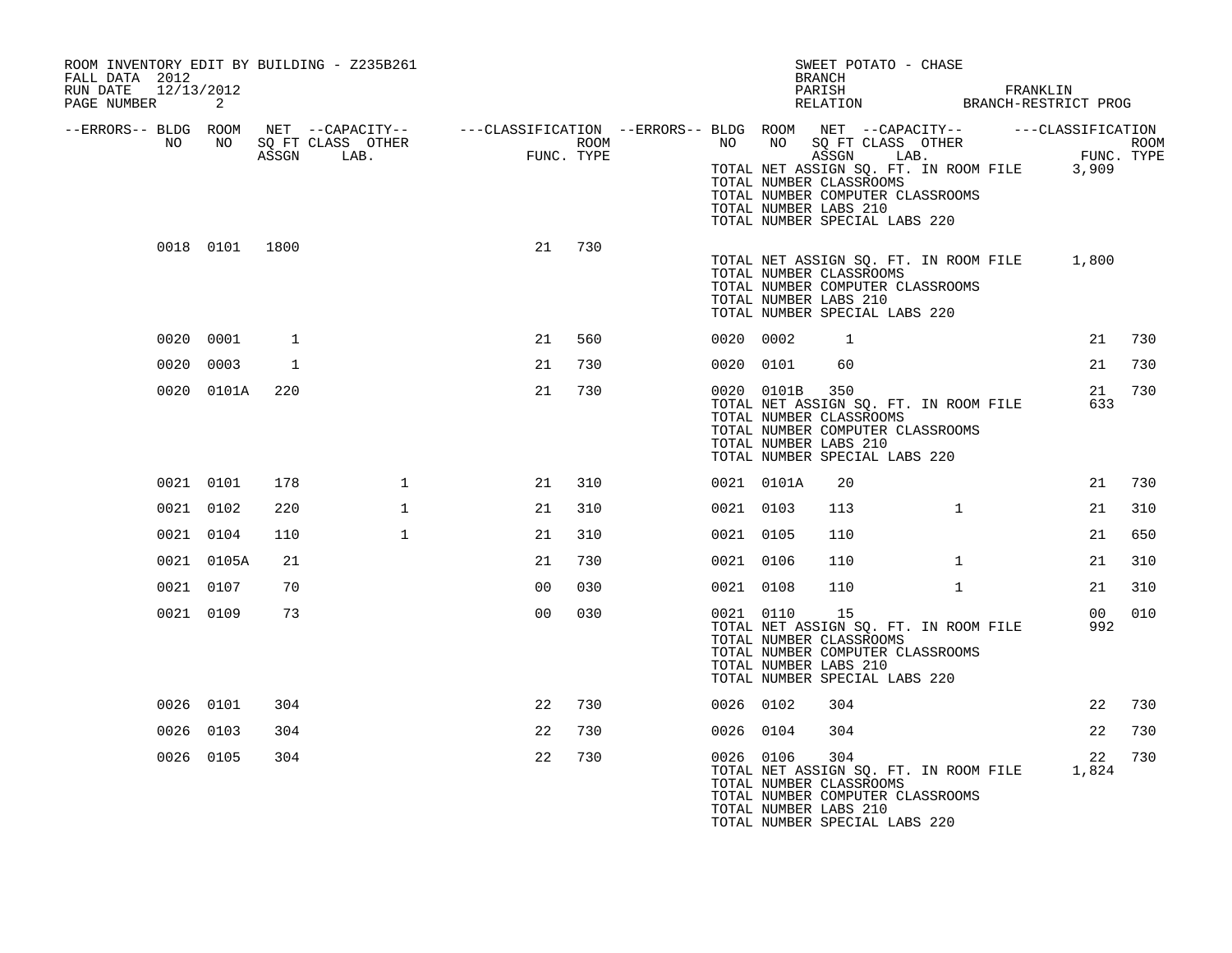| FALL DATA 2012<br>RUN DATE<br>PAGE NUMBER | 12/13/2012 | 3         |                | ROOM INVENTORY EDIT BY BUILDING - Z235B261    |                                                                             |                    |          |    | SWEET POTATO - CHASE<br><b>BRANCH</b><br>PARISH<br>RELATION                                                                                                    |      | FRANKLIN<br>BRANCH-RESTRICT PROG |            |             |
|-------------------------------------------|------------|-----------|----------------|-----------------------------------------------|-----------------------------------------------------------------------------|--------------------|----------|----|----------------------------------------------------------------------------------------------------------------------------------------------------------------|------|----------------------------------|------------|-------------|
| --ERRORS-- BLDG ROOM                      | NO         | NO        | ASSGN          | NET --CAPACITY--<br>SO FT CLASS OTHER<br>LAB. | ---CLASSIFICATION --ERRORS-- BLDG ROOM NET --CAPACITY--   ---CLASSIFICATION | ROOM<br>FUNC. TYPE | NO       | NO | SQ FT CLASS OTHER<br>ASSGN                                                                                                                                     | LAB. |                                  | FUNC. TYPE | <b>ROOM</b> |
|                                           |            | 0029 0101 | 960            |                                               | 21                                                                          | 580                |          |    | TOTAL NET ASSIGN SQ. FT. IN ROOM FILE<br>TOTAL NUMBER CLASSROOMS<br>TOTAL NUMBER COMPUTER CLASSROOMS<br>TOTAL NUMBER LABS 210<br>TOTAL NUMBER SPECIAL LABS 220 |      |                                  | 960        |             |
|                                           |            |           | 0034 0101 2023 |                                               | 22                                                                          | 730                |          |    | TOTAL NET ASSIGN SQ. FT. IN ROOM FILE<br>TOTAL NUMBER CLASSROOMS<br>TOTAL NUMBER COMPUTER CLASSROOMS<br>TOTAL NUMBER LABS 210<br>TOTAL NUMBER SPECIAL LABS 220 |      |                                  | 2,023      |             |
| 5                                         | 0037       |           |                |                                               |                                                                             |                    | NO ROOMS |    |                                                                                                                                                                |      |                                  |            |             |
|                                           |            |           | 0041 0101 3175 |                                               | 21                                                                          | 580                |          |    | TOTAL NET ASSIGN SQ. FT. IN ROOM FILE<br>TOTAL NUMBER CLASSROOMS<br>TOTAL NUMBER COMPUTER CLASSROOMS<br>TOTAL NUMBER LABS 210<br>TOTAL NUMBER SPECIAL LABS 220 |      |                                  | 3,175      |             |
|                                           |            |           | 0042 0101 3175 |                                               | 21                                                                          | 580                |          |    | TOTAL NET ASSIGN SQ. FT. IN ROOM FILE<br>TOTAL NUMBER CLASSROOMS<br>TOTAL NUMBER COMPUTER CLASSROOMS<br>TOTAL NUMBER LABS 210<br>TOTAL NUMBER SPECIAL LABS 220 |      |                                  | 3,175      |             |
|                                           |            | 0043 0101 | 875            |                                               | 21                                                                          | 580                |          |    | TOTAL NET ASSIGN SQ. FT. IN ROOM FILE<br>TOTAL NUMBER CLASSROOMS<br>TOTAL NUMBER COMPUTER CLASSROOMS<br>TOTAL NUMBER LABS 210<br>TOTAL NUMBER SPECIAL LABS 220 |      |                                  | 875        |             |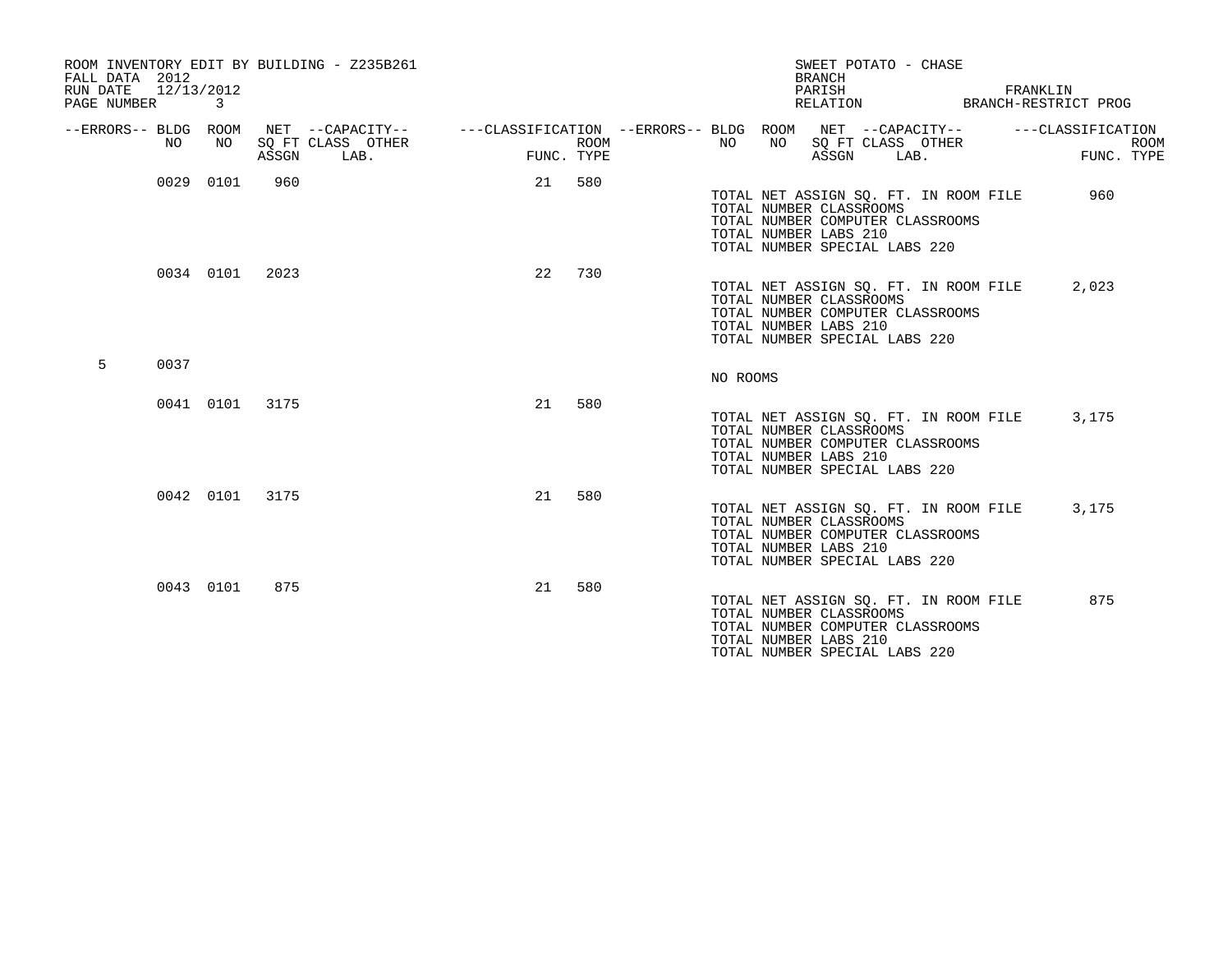- ERROR 1 BLD NUMBER OF THE ROOM FILE DOES NOT MATCH THE BLD NUMBER OF THE BLD FILE. THE BUILDING NUMBERS SHOULD BE EXACTLY THE SAME ON THE BUILDING FILE AND THE ROOM FILE.
- ERROR 2 DUPLICATE RECORD IN THE ROOM FILE.
- ERROR 3 NET ASSIGNABLE SQUARE FEET IS BLANK.
- ERROR 4 CAPACITY IS NOT ENTERED FOR ROOM TYPE 110, 210, 220, 230, 250, 410, 430, 610, 910, 920.
- ERROR 5 BUILDING DOES NOT CONTAIN ANY ROOMS. 1 IF THE BUILDING IS A WAREHOUSE, BARN, ETC. WITH NO ROOMS, CODE ONE ROOM WITH THE GROSS AND NET EQUAL.
- ERROR 6 FUNCTION USE OF ROOMS IS 00 AND ROOM TYPE NOT 010, 020, 030, 051, 052, OR 053.
- ERROR 7 ROOM TYPE IS NOT A VALID ROOM USE CODE OR PCS FUNCTION USE CODE IS NOT A VALID CODE
- ERROR 8 ROOM TYPE IS WRONG (000).

|  |  |  |  |  | #9 WARNING ONLY - RATIO OF NET ASSIGN SO. FT. TO CAPACITY IS NOT 5 TO 50 SO. FT. FOR ROOM TYPES 110 410 430 |  |  |  |  |                                                            |  |  |  |
|--|--|--|--|--|-------------------------------------------------------------------------------------------------------------|--|--|--|--|------------------------------------------------------------|--|--|--|
|  |  |  |  |  |                                                                                                             |  |  |  |  | OR IS NOT 10 TO 400 SO. FT. FOR ROOM TYPES 210 220 230 250 |  |  |  |
|  |  |  |  |  |                                                                                                             |  |  |  |  | OR IS NOT 5 TO 25 SO. FT. FOR ROOM TYPE 610.               |  |  |  |

| TOTAL NUMBER OF ROOM RECORDS<br>TOTAL CLASSROOM CAPACITY                                                        | 52         |
|-----------------------------------------------------------------------------------------------------------------|------------|
| TOTAL LAB CAPACITY                                                                                              | 8          |
| TOTAL OTHER CAPACITY<br>TOTAL NON ASSIGN AREA - ROOMS (FUNCT 00)                                                | 6<br>394   |
| TOTAL UNASSIGNED AREA - ROOMS (FUNCT 81, 82, 83)                                                                |            |
| TOTAL FACIL IN USE - ROOMS (FUNCT 10 THROUGH 70)                                                                | 29349      |
| TOTAL ASSIGNABLE AREA - ROOMS (FUNCT 10 THROUGH 83)<br>TOTAL NUMBER OF NON-ASSIGN ROOMS (FUNCT 00)              | 29349<br>6 |
| TOTAL NUMBER OF INSTRUCTIONAL, RESEARCH, ACADEMIC SUPPORT, AND STUDENT SERVICE ROOMS (FUNCTS 10, 20, 40 AND 50) | 44         |
| TOTAL NUMBER OF PUBLIC SERVICE, INSTITUTIONAL SUPPORT AND INDEPENDENT OPERATIONS ROOMS (FUNCTS 30, 60 AND 70)   |            |
| TOTAL NUMBER OF UNASSIGNED ROOMS (FUNCT 81, 82, 83)<br>TOTAL NUMBER OF ASSIGNABLE ROOMS (FUNCT 10 TO 83)        | 46         |
| TOTAL NUMBER OF CLASSROOMS<br>(110)                                                                             |            |
| TOTAL NUMBER OF COMPUTER CLASSROOMS (140)                                                                       |            |
| (210)<br>TOTAL NUMBER OF LABS                                                                                   |            |
| (220)<br>TOTAL NUMBER OF SPECIAL LABS                                                                           |            |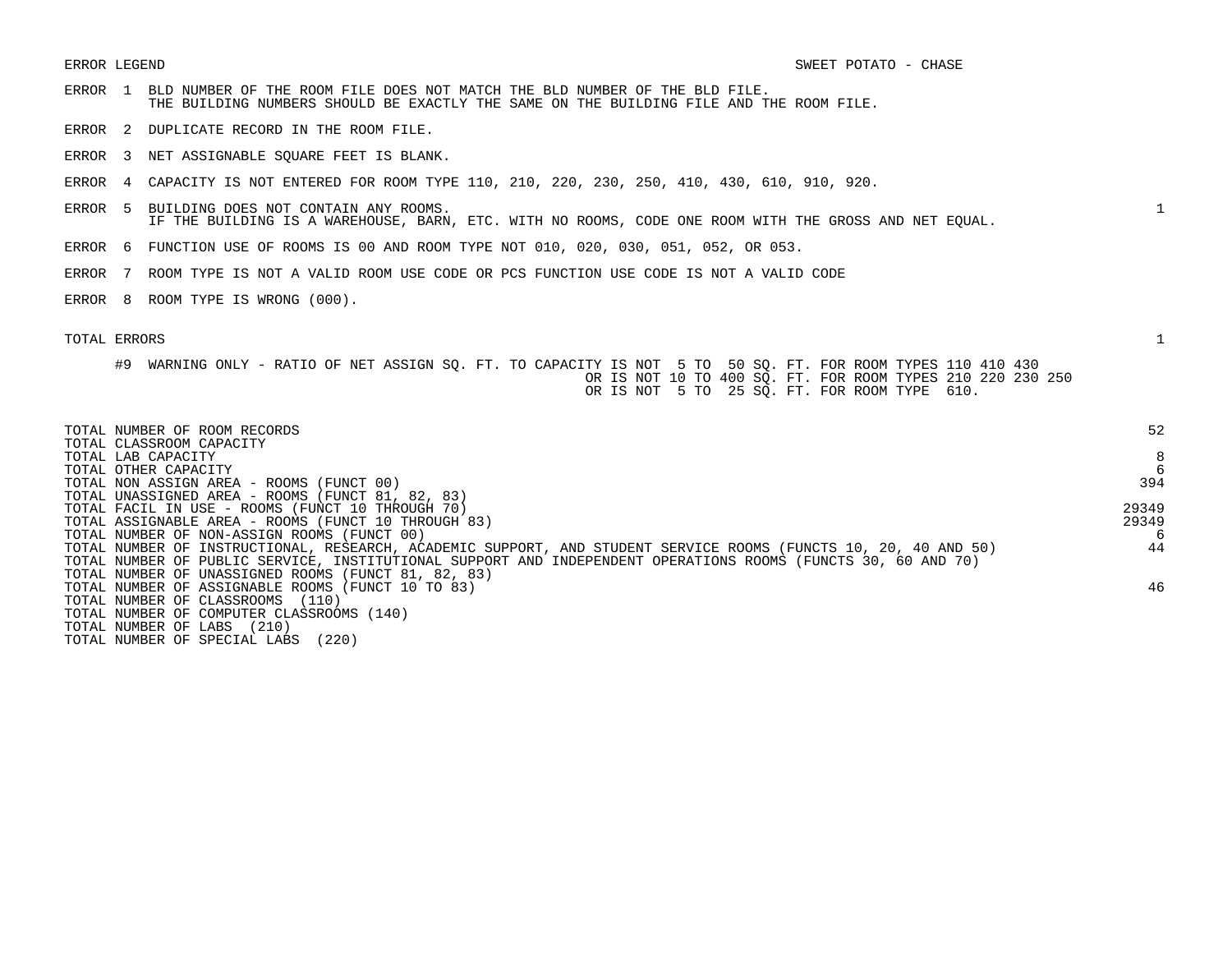| ROOM INVENTORY EDIT BY BUILDING - Z235B261<br>FALL DATA 2012<br>RUN DATE 12/13/2012<br>PAGE NUMBER 1 |                 |       |              |                |     |                  |           |            | BRANCH                                                                                   | WEST LOUISIANA - ROSEPINE                                                       | PARISH VERNON RELATION BRANCH-RESTRICT PROG                                                                          |  |
|------------------------------------------------------------------------------------------------------|-----------------|-------|--------------|----------------|-----|------------------|-----------|------------|------------------------------------------------------------------------------------------|---------------------------------------------------------------------------------|----------------------------------------------------------------------------------------------------------------------|--|
| --ERRORS-- BLDG ROOM<br>NO                                                                           | NO <sub>N</sub> | ASSGN | LAB.         | FUNC. TYPE     |     | ROOM <b>ROOM</b> |           |            |                                                                                          | NO NO SQ FT CLASS OTHER<br>ASSGN LAB.                                           | NET --CAPACITY-- - ---CLASSIFICATION --ERRORS-- BLDG ROOM NET --CAPACITY-- - ---CLASSIFICATION<br>ROOM<br>FUNC. TYPE |  |
|                                                                                                      | 0001 0001 3290  |       |              | 92 970         |     |                  |           |            | TOTAL NUMBER CLASSROOMS<br>TOTAL NUMBER LABS 210<br>TOTAL NUMBER SPECIAL LABS 220        | TOTAL NET ASSIGN SQ. FT. IN ROOM FILE 3,290<br>TOTAL NUMBER COMPUTER CLASSROOMS |                                                                                                                      |  |
|                                                                                                      | 0002 0001       | 100   | $\mathbf{1}$ | 21             | 310 |                  |           | 0002 0001A | 20                                                                                       |                                                                                 | 00 <sub>o</sub><br>020                                                                                               |  |
|                                                                                                      | 0002 0002       | 54    |              | 0 <sub>0</sub> | 030 |                  |           | 0002 0003  | 144                                                                                      | $\mathbf{1}$                                                                    | 310<br>21                                                                                                            |  |
|                                                                                                      | 0002 0004       | 120   | $\mathbf{1}$ | 21             | 310 |                  |           | 0002 0004A | 30                                                                                       |                                                                                 | 00<br>020                                                                                                            |  |
|                                                                                                      | 0002 0004B      | 30    |              | 0 <sub>0</sub> | 010 |                  | 0002 0005 |            | 204                                                                                      | $\mathbf{1}$                                                                    | 310<br>21                                                                                                            |  |
|                                                                                                      | 0002 0006       | 120   |              | 21             | 315 |                  | 0002 0007 |            | 120                                                                                      |                                                                                 | 030<br>00 <sub>o</sub>                                                                                               |  |
|                                                                                                      | 0002 0008       | 1149  |              | 21             | 350 |                  |           | 0002 0009  | 150<br>TOTAL NUMBER CLASSROOMS<br>TOTAL NUMBER LABS 210<br>TOTAL NUMBER SPECIAL LABS 220 | TOTAL NET ASSIGN SQ. FT. IN ROOM FILE<br>TOTAL NUMBER COMPUTER CLASSROOMS       | 650<br>21<br>1,987                                                                                                   |  |
|                                                                                                      | 0003 0001       | 1512  |              | 21             | 740 |                  |           | 0003 0002  | 1296                                                                                     |                                                                                 | 21 575                                                                                                               |  |
|                                                                                                      | 0003 0003       | 768   |              | 21             | 740 |                  |           | 0003 0004  | 132                                                                                      |                                                                                 | 00 030                                                                                                               |  |
|                                                                                                      | 0003 0005       | 384   |              | 0 <sub>0</sub> | 030 |                  |           |            | TOTAL NUMBER CLASSROOMS<br>TOTAL NUMBER LABS 210<br>TOTAL NUMBER SPECIAL LABS 220        | TOTAL NET ASSIGN SQ. FT. IN ROOM FILE<br>TOTAL NUMBER COMPUTER CLASSROOMS       | 3,576                                                                                                                |  |
|                                                                                                      | 0004 0001 2177  |       |              | 92             | 970 |                  |           |            | TOTAL NUMBER CLASSROOMS<br>TOTAL NUMBER LABS 210<br>TOTAL NUMBER SPECIAL LABS 220        | TOTAL NET ASSIGN SQ. FT. IN ROOM FILE<br>TOTAL NUMBER COMPUTER CLASSROOMS       | 2,177                                                                                                                |  |
|                                                                                                      | 0006 0001       | 84    |              | 21             | 575 |                  | 0006 0002 |            | 98                                                                                       |                                                                                 | 21 575                                                                                                               |  |
|                                                                                                      | 0006 0003       | 161   | 3            | 21             | 250 |                  |           | 0006 0004  | 105                                                                                      |                                                                                 | 21<br>575                                                                                                            |  |
|                                                                                                      | 0006 0005       | 306   | 6            | 21             | 250 |                  |           |            | 0006 0006 161 3<br>TOTAL NUMBER CLASSROOMS                                               | TOTAL NET ASSIGN SO. FT. IN ROOM FILE<br>TOTAL NUMBER COMPUTER CLASSROOMS       | 250<br>21<br>915                                                                                                     |  |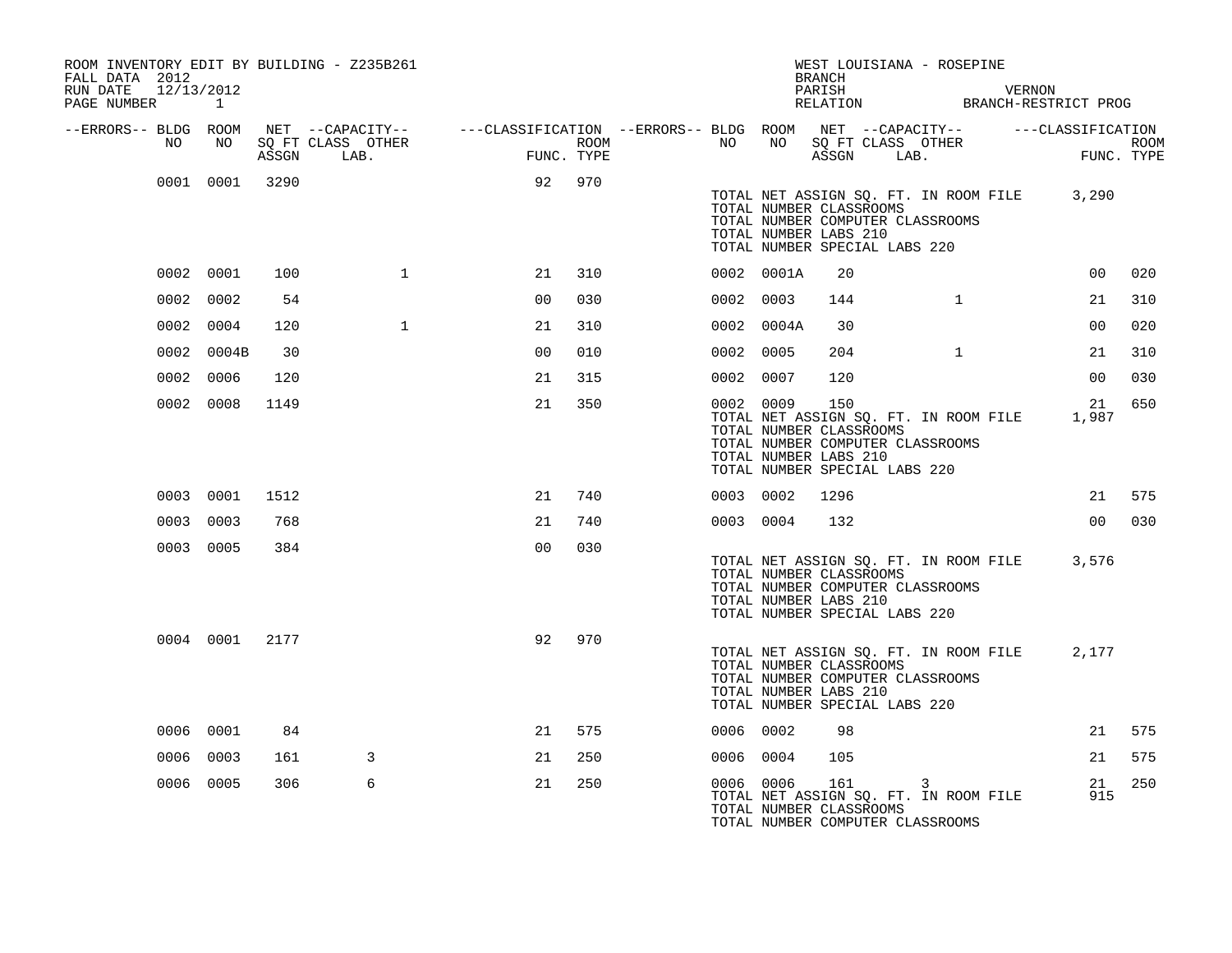| ROOM INVENTORY EDIT BY BUILDING - Z235B261<br>FALL DATA 2012<br>12/13/2012<br>RUN DATE<br>PAGE NUMBER | 2              |      |                |     |           |                | WEST LOUISIANA - ROSEPINE<br>BRANCH<br>PARISH VERNON RELATION BRANCH-RESTRICT PROG                                                                                                     |                 |        |
|-------------------------------------------------------------------------------------------------------|----------------|------|----------------|-----|-----------|----------------|----------------------------------------------------------------------------------------------------------------------------------------------------------------------------------------|-----------------|--------|
| --ERRORS-- BLDG ROOM                                                                                  |                |      |                |     |           |                |                                                                                                                                                                                        |                 |        |
| NO                                                                                                    | NO 11          |      |                |     |           |                | TOTAL NUMBER LABS 210<br>TOTAL NUMBER SPECIAL LABS 220                                                                                                                                 |                 |        |
|                                                                                                       | 0007 0001 1580 |      | 21             | 570 |           |                | 0007 0002 1580<br>TOTAL NET ASSIGN SQ. FT. IN ROOM FILE 3,160<br>TOTAL NUMBER CLASSROOMS<br>TOTAL NUMBER COMPUTER CLASSROOMS<br>TOTAL NUMBER LABS 210<br>TOTAL NUMBER SPECIAL LABS 220 | 21 590          |        |
|                                                                                                       | 0012 0001 4100 |      | 21             | 575 |           |                | TOTAL NET ASSIGN SQ. FT. IN ROOM FILE 4,100<br>TOTAL NUMBER CLASSROOMS<br>TOTAL NUMBER COMPUTER CLASSROOMS<br>TOTAL NUMBER LABS 210<br>TOTAL NUMBER SPECIAL LABS 220                   |                 |        |
|                                                                                                       | 0015 0001      | 95   | 0 <sup>0</sup> | 030 |           | 0015 0101 100  | TOTAL NET ASSIGN SQ. FT. IN ROOM FILE<br>TOTAL NUMBER CLASSROOMS<br>TOTAL NUMBER COMPUTER CLASSROOMS<br>TOTAL NUMBER LABS 210<br>TOTAL NUMBER SPECIAL LABS 220                         | 100             | 22 590 |
|                                                                                                       | 0016 0001      | 87   | 22             | 590 |           |                | TOTAL NET ASSIGN SQ. FT. IN ROOM FILE 87<br>TOTAL NUMBER CLASSROOMS<br>TOTAL NUMBER COMPUTER CLASSROOMS<br>TOTAL NUMBER LABS 210<br>TOTAL NUMBER SPECIAL LABS 220                      |                 |        |
|                                                                                                       | 0017 0001 4855 |      | 21             | 731 |           | 0017 0101 4860 | TOTAL NET ASSIGN SQ. FT. IN ROOM FILE<br>TOTAL NUMBER CLASSROOMS<br>TOTAL NUMBER COMPUTER CLASSROOMS<br>TOTAL NUMBER LABS 210<br>TOTAL NUMBER SPECIAL LABS 220                         | 9,715           | 22 730 |
|                                                                                                       | 0019 0001      | 1    | 21             | 720 | 0019 0002 |                | $\mathbf{1}$                                                                                                                                                                           | 21              | 730    |
|                                                                                                       | 0019 0002A     | 1    | 0 <sup>0</sup> | 030 | 0019 0003 |                | 90                                                                                                                                                                                     | 00              | 030    |
|                                                                                                       | 0019 0004      | 190  | 21             | 731 | 0019 0005 |                | 140                                                                                                                                                                                    | 00 <sub>o</sub> | 030    |
|                                                                                                       | 0019 0006      | 5000 | 21             | 725 |           |                | TOTAL NET ASSIGN SQ. FT. IN ROOM FILE<br>TOTAL NUMBER CLASSROOMS<br>TOTAL NUMBER COMPUTER CLASSROOMS<br>TOTAL NUMBER LABS 210<br>TOTAL NUMBER SPECIAL LABS 220                         | 5,192           |        |
|                                                                                                       | 0020 0001      | 72   | 21             | 590 | 0020 0002 |                | 396                                                                                                                                                                                    |                 | 21 590 |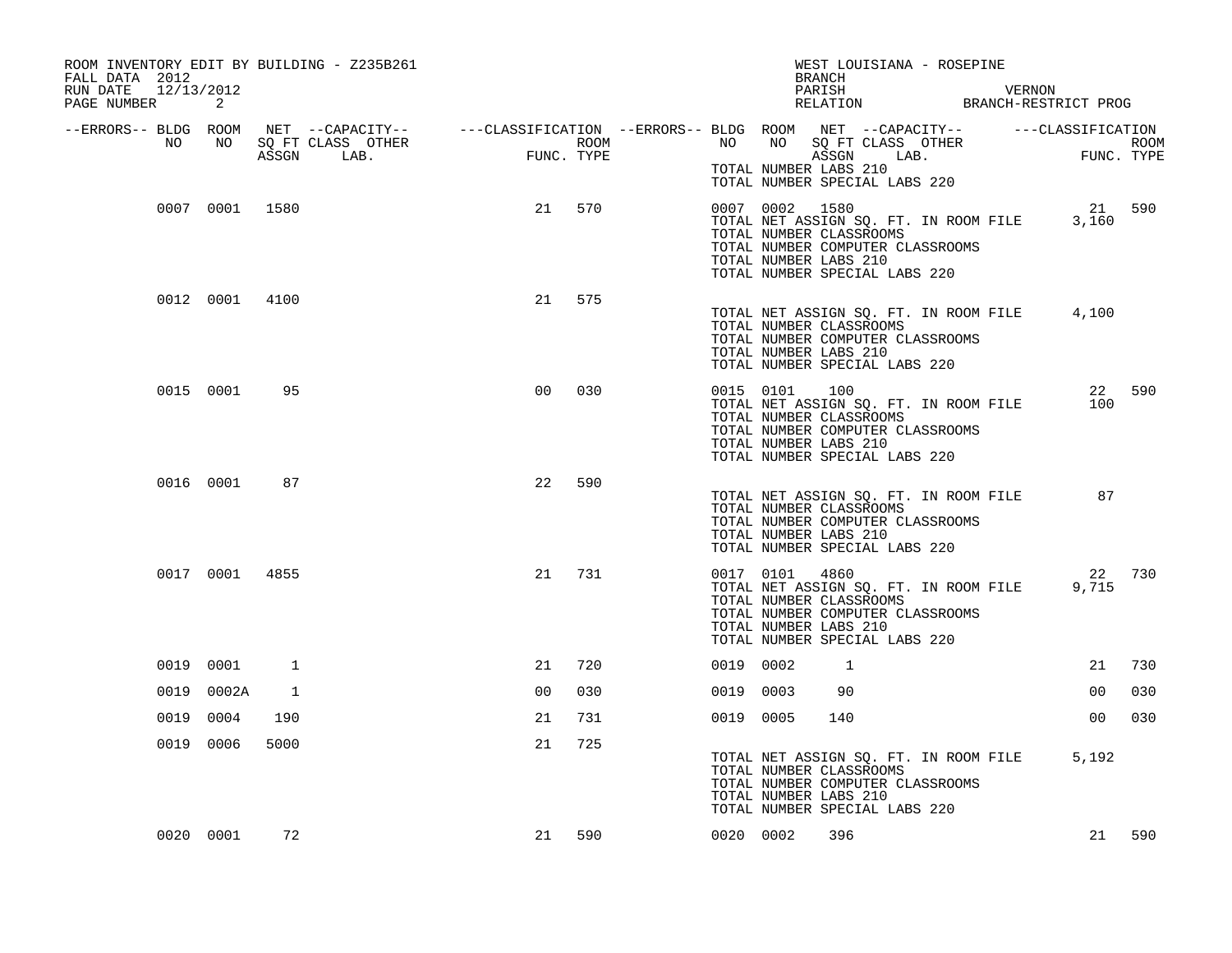| ROOM INVENTORY EDIT BY BUILDING - Z235B261<br>FALL DATA 2012<br>12/13/2012<br>RUN DATE<br>PAGE NUMBER | 3         |       |                                               |    |                    |                                                         |    |                                                                                   | <b>BRANCH</b><br>PARISH<br>RELATION |                           | WEST LOUISIANA - ROSEPINE                                                 | VERNON<br>BRANCH-RESTRICT PROG |            |             |
|-------------------------------------------------------------------------------------------------------|-----------|-------|-----------------------------------------------|----|--------------------|---------------------------------------------------------|----|-----------------------------------------------------------------------------------|-------------------------------------|---------------------------|---------------------------------------------------------------------------|--------------------------------|------------|-------------|
| --ERRORS-- BLDG ROOM<br>NO.                                                                           | NO        | ASSGN | NET --CAPACITY--<br>SQ FT CLASS OTHER<br>LAB. |    | ROOM<br>FUNC. TYPE | ---CLASSIFICATION --ERRORS-- BLDG ROOM NET --CAPACITY-- | NO | NO                                                                                | ASSGN                               | SQ FT CLASS OTHER<br>LAB. |                                                                           | ---CLASSIFICATION              | FUNC. TYPE | <b>ROOM</b> |
|                                                                                                       | 0020 0003 | 252   |                                               |    | 21 590             |                                                         |    | TOTAL NUMBER CLASSROOMS<br>TOTAL NUMBER LABS 210<br>TOTAL NUMBER SPECIAL LABS 220 |                                     |                           | TOTAL NET ASSIGN SQ. FT. IN ROOM FILE<br>TOTAL NUMBER COMPUTER CLASSROOMS |                                | 720        |             |
|                                                                                                       | 0023 0101 | 3000  |                                               | 21 | 720                |                                                         |    | TOTAL NUMBER CLASSROOMS<br>TOTAL NUMBER LABS 210<br>TOTAL NUMBER SPECIAL LABS 220 |                                     |                           | TOTAL NET ASSIGN SO. FT. IN ROOM FILE<br>TOTAL NUMBER COMPUTER CLASSROOMS |                                | 3,000      |             |
|                                                                                                       | 0029 0101 | 800   |                                               | 21 | 575                |                                                         |    | TOTAL NUMBER CLASSROOMS<br>TOTAL NUMBER LABS 210<br>TOTAL NUMBER SPECIAL LABS 220 |                                     |                           | TOTAL NET ASSIGN SO. FT. IN ROOM FILE<br>TOTAL NUMBER COMPUTER CLASSROOMS |                                | 800        |             |
|                                                                                                       | 0030 0101 | 504   |                                               | 21 | 575                |                                                         |    | TOTAL NUMBER CLASSROOMS<br>TOTAL NUMBER LABS 210<br>TOTAL NUMBER SPECIAL LABS 220 |                                     |                           | TOTAL NET ASSIGN SQ. FT. IN ROOM FILE<br>TOTAL NUMBER COMPUTER CLASSROOMS |                                | 504        |             |
|                                                                                                       | 0031 0101 | 120   |                                               | 21 | 590                |                                                         |    | TOTAL NUMBER CLASSROOMS<br>TOTAL NUMBER LABS 210<br>TOTAL NUMBER SPECIAL LABS 220 |                                     |                           | TOTAL NET ASSIGN SQ. FT. IN ROOM FILE<br>TOTAL NUMBER COMPUTER CLASSROOMS |                                | 120        |             |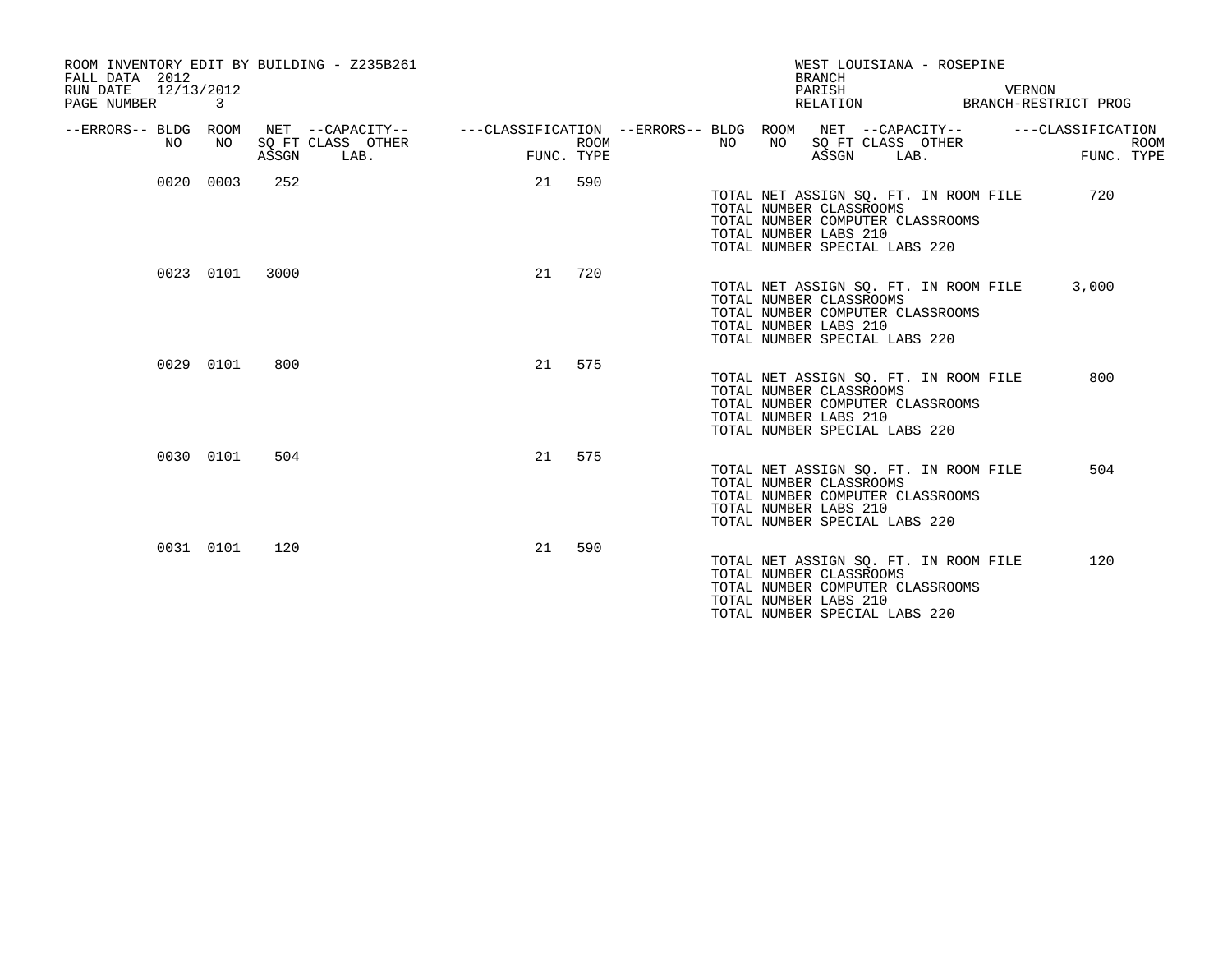- ERROR 1 BLD NUMBER OF THE ROOM FILE DOES NOT MATCH THE BLD NUMBER OF THE BLD FILE. THE BUILDING NUMBERS SHOULD BE EXACTLY THE SAME ON THE BUILDING FILE AND THE ROOM FILE.
- ERROR 2 DUPLICATE RECORD IN THE ROOM FILE.
- ERROR 3 NET ASSIGNABLE SQUARE FEET IS BLANK.
- ERROR 4 CAPACITY IS NOT ENTERED FOR ROOM TYPE 110, 210, 220, 230, 250, 410, 430, 610, 910, 920.
- ERROR 5 BUILDING DOES NOT CONTAIN ANY ROOMS. IF THE BUILDING IS A WAREHOUSE, BARN, ETC. WITH NO ROOMS, CODE ONE ROOM WITH THE GROSS AND NET EQUAL.
- ERROR 6 FUNCTION USE OF ROOMS IS 00 AND ROOM TYPE NOT 010, 020, 030, 051, 052, OR 053.
- ERROR 7 ROOM TYPE IS NOT A VALID ROOM USE CODE OR PCS FUNCTION USE CODE IS NOT A VALID CODE
- ERROR 8 ROOM TYPE IS WRONG (000).

| TOTAL NUMBER OF ROOM RECORDS<br>TOTAL CLASSROOM CAPACITY                                                        | 47    |
|-----------------------------------------------------------------------------------------------------------------|-------|
| TOTAL LAB CAPACITY                                                                                              | 12    |
| TOTAL OTHER CAPACITY                                                                                            |       |
| TOTAL NON ASSIGN AREA - ROOMS (FUNCT 00)                                                                        | 1096  |
| TOTAL UNASSIGNED AREA - ROOMS (FUNCT 81, 82, 83)                                                                |       |
| TOTAL FACIL IN USE - ROOMS (FUNCT 10 THROUGH 70)                                                                | 39443 |
| TOTAL ASSIGNABLE AREA - ROOMS (FUNCT 10 THROUGH 83)                                                             | 39443 |
| TOTAL NUMBER OF NON-ASSIGN ROOMS (FUNCT 00)                                                                     |       |
| TOTAL NUMBER OF INSTRUCTIONAL, RESEARCH, ACADEMIC SUPPORT, AND STUDENT SERVICE ROOMS (FUNCTS 10, 20, 40 AND 50) | 34    |
| TOTAL NUMBER OF PUBLIC SERVICE, INSTITUTIONAL SUPPORT AND INDEPENDENT OPERATIONS ROOMS (FUNCTS 30, 60 AND 70)   |       |
| TOTAL NUMBER OF UNASSIGNED ROOMS (FUNCT 81, 82, 83)                                                             |       |
| TOTAL NUMBER OF ASSIGNABLE ROOMS (FUNCT 10 TO 83)                                                               | 36    |
| TOTAL NUMBER OF CLASSROOMS<br>(110)                                                                             |       |
| TOTAL NUMBER OF COMPUTER CLASSROOMS (140)                                                                       |       |
| (210)<br>TOTAL NUMBER OF LABS                                                                                   |       |
| (220)<br>TOTAL NUMBER OF SPECIAL LABS                                                                           |       |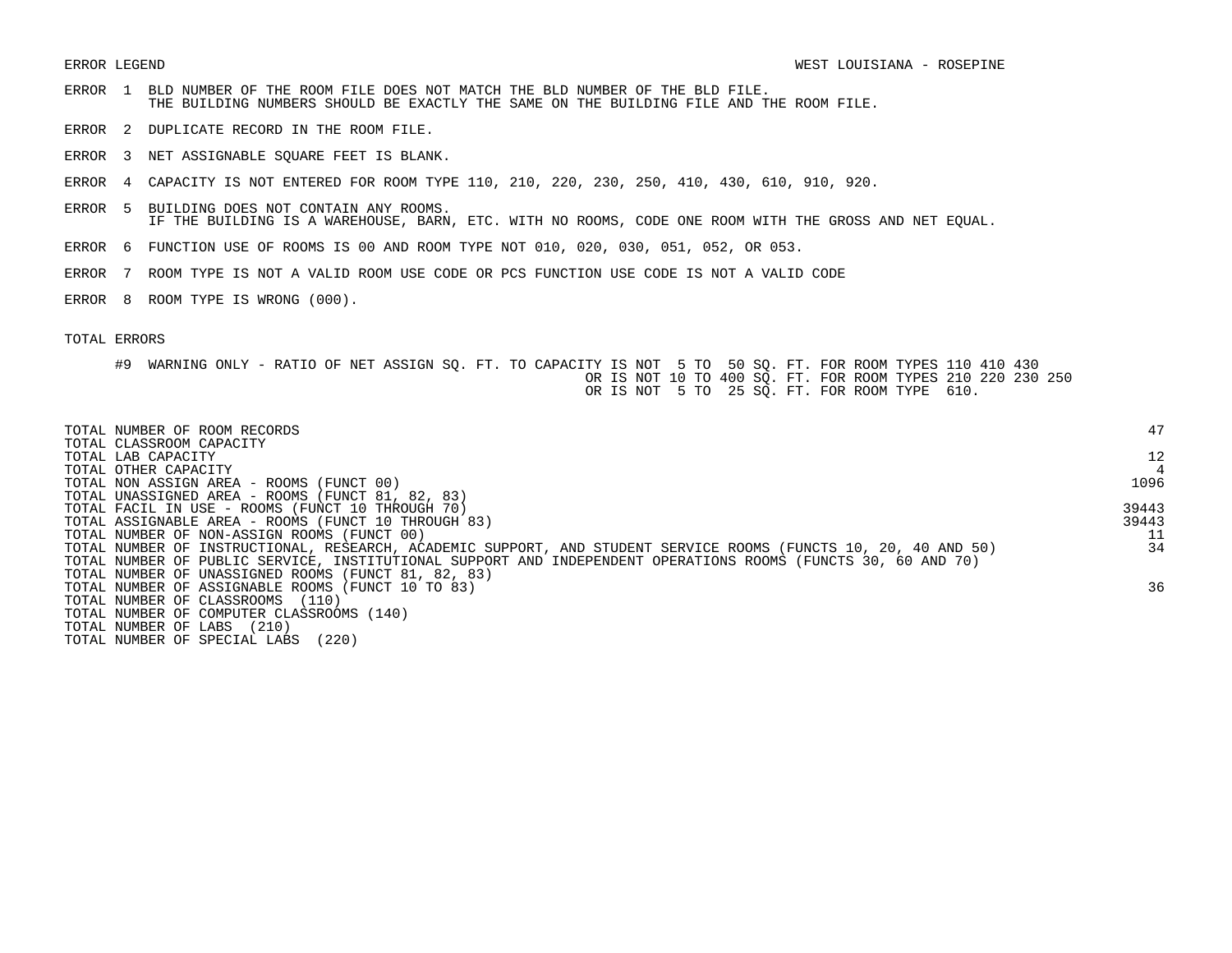| ROOM INVENTORY EDIT BY BUILDING - Z235B261<br>FALL DATA 2012<br>RUN DATE<br>PAGE NUMBER | 12/13/2012<br>1 |       |                           |                                                                                          |             |           |            | <b>BRANCH</b><br>PARISH                                 | LIVESTOCK SHOW - DELHI<br>RELATION BRANCH-RESTRICT PROG                                                          | RICHLAND          |                           |
|-----------------------------------------------------------------------------------------|-----------------|-------|---------------------------|------------------------------------------------------------------------------------------|-------------|-----------|------------|---------------------------------------------------------|------------------------------------------------------------------------------------------------------------------|-------------------|---------------------------|
| --ERRORS-- BLDG ROOM<br>NO.                                                             | NO              | ASSGN | SQ FT CLASS OTHER<br>LAB. | NET --CAPACITY--   ---CLASSIFICATION --ERRORS-- BLDG ROOM NET --CAPACITY--<br>FUNC. TYPE | <b>ROOM</b> | NO        | NO         | ASSGN                                                   | SQ FT CLASS OTHER<br>LAB.                                                                                        | ---CLASSIFICATION | <b>ROOM</b><br>FUNC. TYPE |
|                                                                                         | 0001 0101       | 4277  |                           | 32                                                                                       | 620         |           |            | TOTAL NUMBER CLASSROOMS<br>TOTAL NUMBER LABS 210        | TOTAL NET ASSIGN SO. FT. IN ROOM FILE<br>TOTAL NUMBER COMPUTER CLASSROOMS<br>TOTAL NUMBER SPECIAL LABS 220       | 4,277             |                           |
| 0002                                                                                    | 0101            | 744   | $\mathbf{1}$              | 32                                                                                       | 310         |           | 0002 0101A | 396                                                     | $\mathbf{1}$                                                                                                     | 32                | 310                       |
| 0002                                                                                    | 0101B           | 227   | $\mathbf 1$               | 32                                                                                       | 310         |           | 0002 0101C | 150                                                     |                                                                                                                  | 00 <sub>o</sub>   | 030                       |
| 0002                                                                                    | 0101D           | 127   |                           | 0 <sup>0</sup>                                                                           | 030         |           |            | TOTAL NUMBER CLASSROOMS<br>TOTAL NUMBER LABS 210        | TOTAL NET ASSIGN SQ. FT. IN ROOM FILE 1,367<br>TOTAL NUMBER COMPUTER CLASSROOMS<br>TOTAL NUMBER SPECIAL LABS 220 |                   |                           |
|                                                                                         | 0003 0101 24000 |       |                           | 32                                                                                       | 570         |           |            | TOTAL NUMBER CLASSROOMS<br>TOTAL NUMBER LABS 210        | TOTAL NET ASSIGN SO. FT. IN ROOM FILE<br>TOTAL NUMBER COMPUTER CLASSROOMS<br>TOTAL NUMBER SPECIAL LABS 220       | 24,000            |                           |
|                                                                                         | 0004 0101       | 192   |                           | 32                                                                                       | 919         | 0004 0102 |            | 192<br>TOTAL NUMBER CLASSROOMS<br>TOTAL NUMBER LABS 210 | TOTAL NET ASSIGN SQ. FT. IN ROOM FILE<br>TOTAL NUMBER COMPUTER CLASSROOMS<br>TOTAL NUMBER SPECIAL LABS 220       | 00<br>192         | 030                       |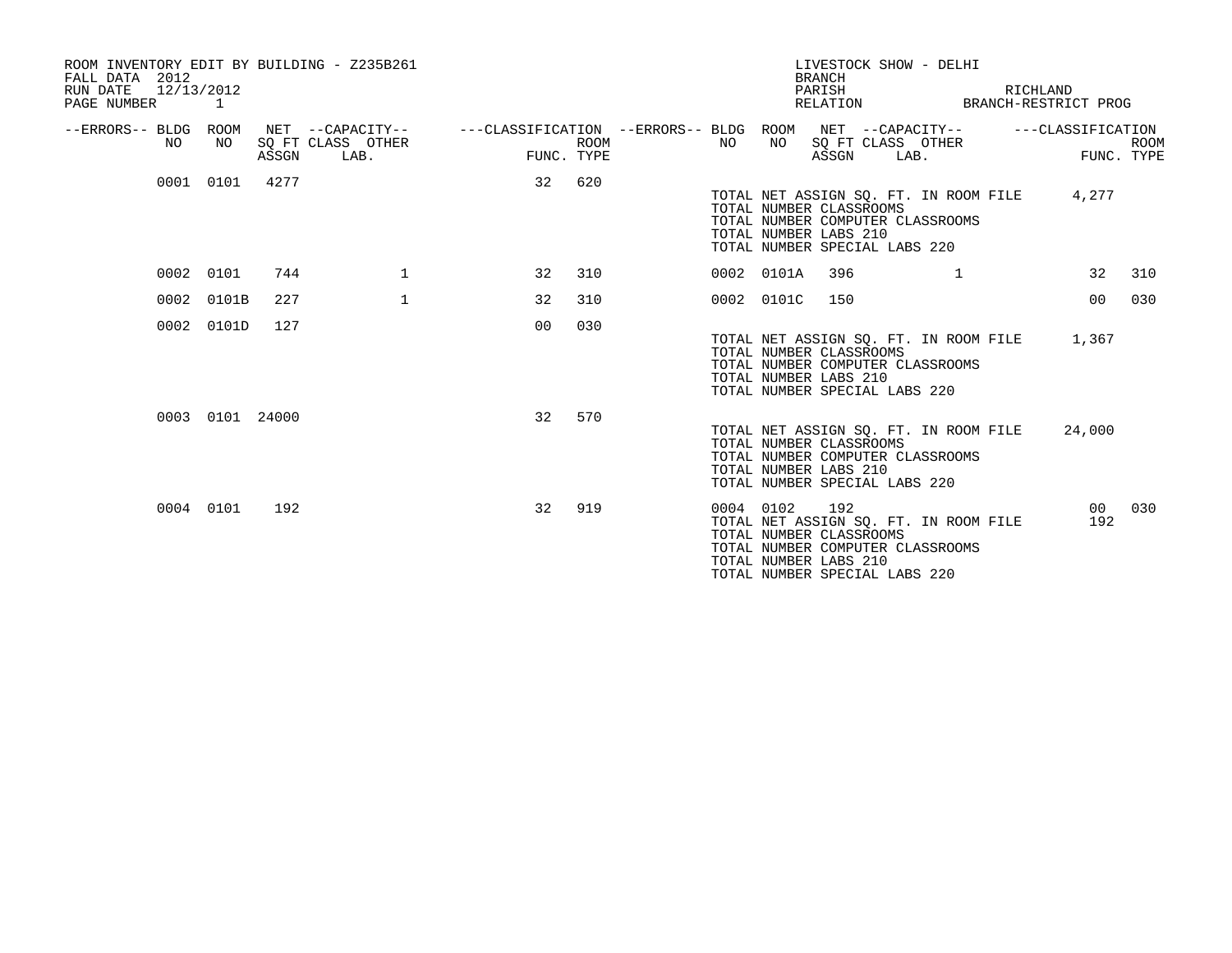- ERROR 1 BLD NUMBER OF THE ROOM FILE DOES NOT MATCH THE BLD NUMBER OF THE BLD FILE. THE BUILDING NUMBERS SHOULD BE EXACTLY THE SAME ON THE BUILDING FILE AND THE ROOM FILE.
- ERROR 2 DUPLICATE RECORD IN THE ROOM FILE.
- ERROR 3 NET ASSIGNABLE SQUARE FEET IS BLANK.
- ERROR 4 CAPACITY IS NOT ENTERED FOR ROOM TYPE 110, 210, 220, 230, 250, 410, 430, 610, 910, 920.
- ERROR 5 BUILDING DOES NOT CONTAIN ANY ROOMS. IF THE BUILDING IS A WAREHOUSE, BARN, ETC. WITH NO ROOMS, CODE ONE ROOM WITH THE GROSS AND NET EQUAL.
- ERROR 6 FUNCTION USE OF ROOMS IS 00 AND ROOM TYPE NOT 010, 020, 030, 051, 052, OR 053.
- ERROR 7 ROOM TYPE IS NOT A VALID ROOM USE CODE OR PCS FUNCTION USE CODE IS NOT A VALID CODE
- ERROR 8 ROOM TYPE IS WRONG (000).

| TOTAL NUMBER OF ROOM RECORDS<br>TOTAL CLASSROOM CAPACITY                                                        | 9     |
|-----------------------------------------------------------------------------------------------------------------|-------|
| TOTAL LAB CAPACITY                                                                                              |       |
| TOTAL OTHER CAPACITY                                                                                            |       |
| TOTAL NON ASSIGN AREA - ROOMS (FUNCT 00)                                                                        | 469   |
| TOTAL UNASSIGNED AREA - ROOMS (FUNCT 81, 82, 83)                                                                |       |
| TOTAL FACIL IN USE - ROOMS (FUNCT 10 THROUGH 70)                                                                | 29836 |
| TOTAL ASSIGNABLE AREA - ROOMS (FUNCT 10 THROUGH 83)                                                             | 29836 |
| TOTAL NUMBER OF NON-ASSIGN ROOMS (FUNCT 00)                                                                     |       |
| TOTAL NUMBER OF INSTRUCTIONAL, RESEARCH, ACADEMIC SUPPORT, AND STUDENT SERVICE ROOMS (FUNCTS 10, 20, 40 AND 50) |       |
| TOTAL NUMBER OF PUBLIC SERVICE, INSTITUTIONAL SUPPORT AND INDEPENDENT OPERATIONS ROOMS (FUNCTS 30, 60 AND 70)   | б.    |
| TOTAL NUMBER OF UNASSIGNED ROOMS (FUNCT 81, 82, 83)                                                             |       |
| TOTAL NUMBER OF ASSIGNABLE ROOMS (FUNCT 10 TO 83)                                                               | 6     |
| TOTAL NUMBER OF CLASSROOMS (110)                                                                                |       |
| TOTAL NUMBER OF COMPUTER CLASSROOMS (140)                                                                       |       |
| TOTAL NUMBER OF LABS<br>(210)                                                                                   |       |
| TOTAL NUMBER OF SPECIAL LABS<br>(220)                                                                           |       |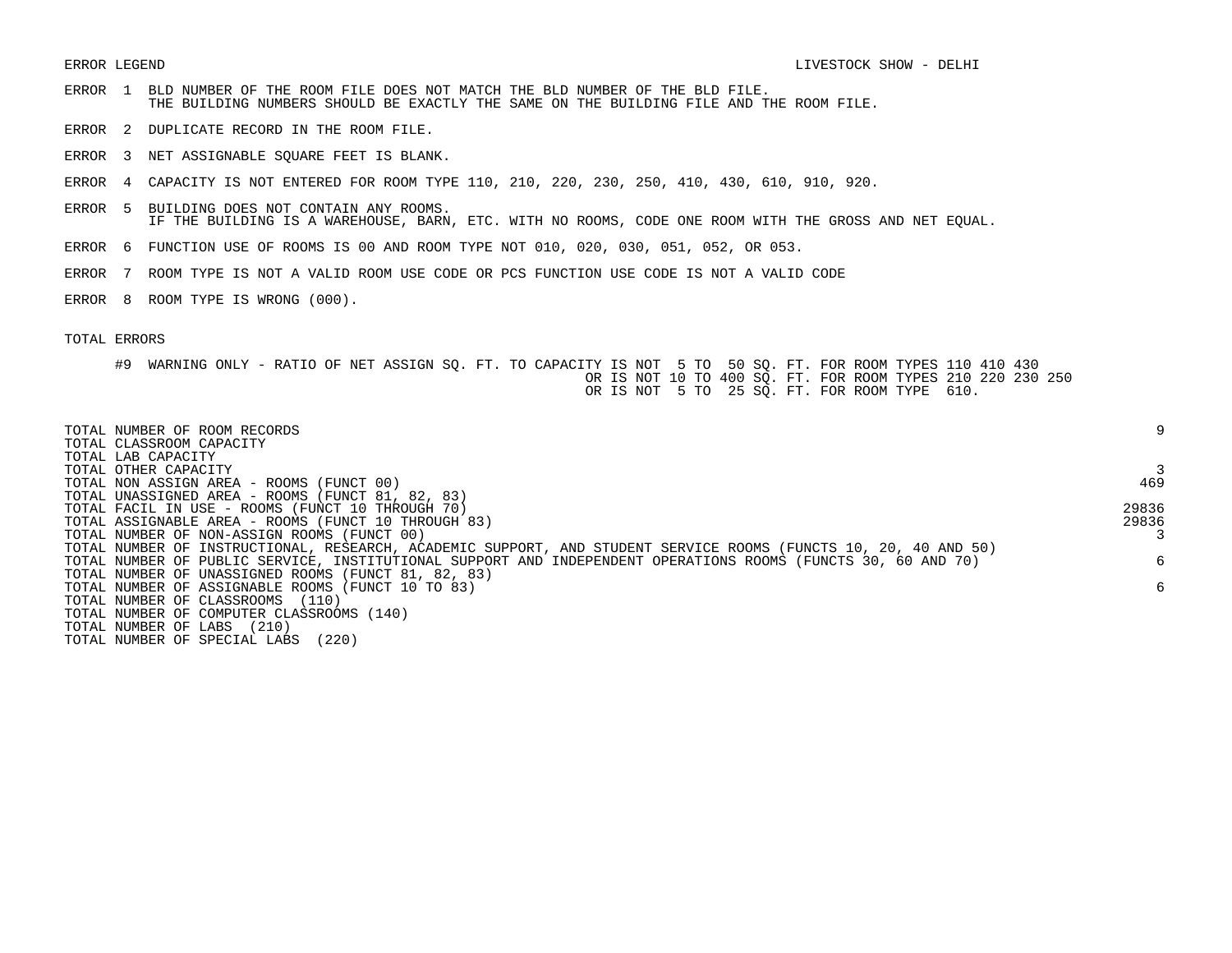| ROOM INVENTORY EDIT BY BUILDING - Z235B261<br>FALL DATA 2012<br>RUN DATE<br>12/13/2012<br>PAGE NUMBER 1 |                |       |                   |                                                                                                |      |           |           | BRANCH<br>PARISH                                                                                    |            | MACON RIDGE - WINNSBORO<br>PARISH FRANKLIN RELATION BRANCH-RESTRICT PROG        |                 |             |
|---------------------------------------------------------------------------------------------------------|----------------|-------|-------------------|------------------------------------------------------------------------------------------------|------|-----------|-----------|-----------------------------------------------------------------------------------------------------|------------|---------------------------------------------------------------------------------|-----------------|-------------|
| --ERRORS-- BLDG ROOM<br>NO                                                                              | NO             |       | SQ FT CLASS OTHER | NET --CAPACITY-- - ---CLASSIFICATION --ERRORS-- BLDG ROOM NET --CAPACITY-- - ---CLASSIFICATION | ROOM | NO        | NO        |                                                                                                     |            | SQ FT CLASS OTHER                                                               |                 | <b>ROOM</b> |
|                                                                                                         |                | ASSGN | LAB.              | FUNC. TYPE                                                                                     |      |           |           |                                                                                                     | ASSGN LAB. |                                                                                 |                 | FUNC. TYPE  |
| 0003                                                                                                    | 0101           | 264   |                   | 21                                                                                             | 350  | 0003 0102 |           | 138                                                                                                 |            | $\mathbf{1}$                                                                    | 21              | 310         |
|                                                                                                         | 0003 0103      | 200   | $\mathbf{1}$      | 21                                                                                             | 310  | 0003 0104 |           | 90                                                                                                  |            | $\mathbf{1}$                                                                    | 21              | 310         |
|                                                                                                         | 0003 0105      | 65    |                   | 0 <sup>0</sup>                                                                                 | 030  | 0003 0106 |           | 110                                                                                                 |            | $\mathbf{1}$                                                                    | 21              | 310         |
|                                                                                                         | 0003 0107      | 110   | $\mathbf{1}$      | 21                                                                                             | 310  |           |           | TOTAL NUMBER CLASSROOMS<br>TOTAL NUMBER LABS 210<br>TOTAL NUMBER SPECIAL LABS 220                   |            | TOTAL NET ASSIGN SQ. FT. IN ROOM FILE<br>TOTAL NUMBER COMPUTER CLASSROOMS       | 912             |             |
|                                                                                                         | 0007 0001 1440 |       |                   | 92                                                                                             | 970  |           |           | TOTAL NUMBER CLASSROOMS<br>TOTAL NUMBER LABS 210<br>TOTAL NUMBER SPECIAL LABS 220                   |            | TOTAL NET ASSIGN SQ. FT. IN ROOM FILE<br>TOTAL NUMBER COMPUTER CLASSROOMS       | 1,440           |             |
|                                                                                                         | 0008 0001      | 266   |                   | 21                                                                                             | 730  |           |           | TOTAL NUMBER CLASSROOMS<br>TOTAL NUMBER LABS 210<br>TOTAL NUMBER SPECIAL LABS 220                   |            | TOTAL NET ASSIGN SQ. FT. IN ROOM FILE<br>TOTAL NUMBER COMPUTER CLASSROOMS       | 266             |             |
|                                                                                                         | 0010 0101      | 960   |                   | 21                                                                                             | 720  |           |           | 0010 0102 5160<br>TOTAL NUMBER CLASSROOMS<br>TOTAL NUMBER LABS 210<br>TOTAL NUMBER SPECIAL LABS 220 |            | TOTAL NET ASSIGN SQ. FT. IN ROOM FILE<br>TOTAL NUMBER COMPUTER CLASSROOMS       | 6,120           | 21 740      |
|                                                                                                         | 0019 0101      | 96    |                   | 21                                                                                             | 730  | 0019 0102 |           | 64                                                                                                  |            |                                                                                 | 00 <sub>0</sub> | 030         |
|                                                                                                         | 0019 0103      | 440   |                   | 21                                                                                             | 730  |           | 0019 0104 | 600<br>TOTAL NUMBER CLASSROOMS<br>TOTAL NUMBER LABS 210<br>TOTAL NUMBER SPECIAL LABS 220            |            | TOTAL NET ASSIGN SQ. FT. IN ROOM FILE 1,136<br>TOTAL NUMBER COMPUTER CLASSROOMS | 21              | 740         |
|                                                                                                         | 0022 0101      | 800   | 16                | 21                                                                                             | 250  | 0022 0102 |           | 62                                                                                                  |            |                                                                                 | 00              | 030         |
|                                                                                                         | 0022 0103      | 18    |                   | 21                                                                                             | 730  | 0022 0104 |           | 64                                                                                                  |            |                                                                                 | 21              | 255         |
|                                                                                                         | 0022 0105      | 16    |                   | 0 <sub>0</sub>                                                                                 | 030  | 0022 0106 |           | 600                                                                                                 |            |                                                                                 | 21              | 255         |
|                                                                                                         | 0022 0107      | 96    |                   | 0 <sub>0</sub>                                                                                 | 030  |           |           |                                                                                                     |            | TOTAL NET ASSIGN SQ. FT. IN ROOM FILE 1,482                                     |                 |             |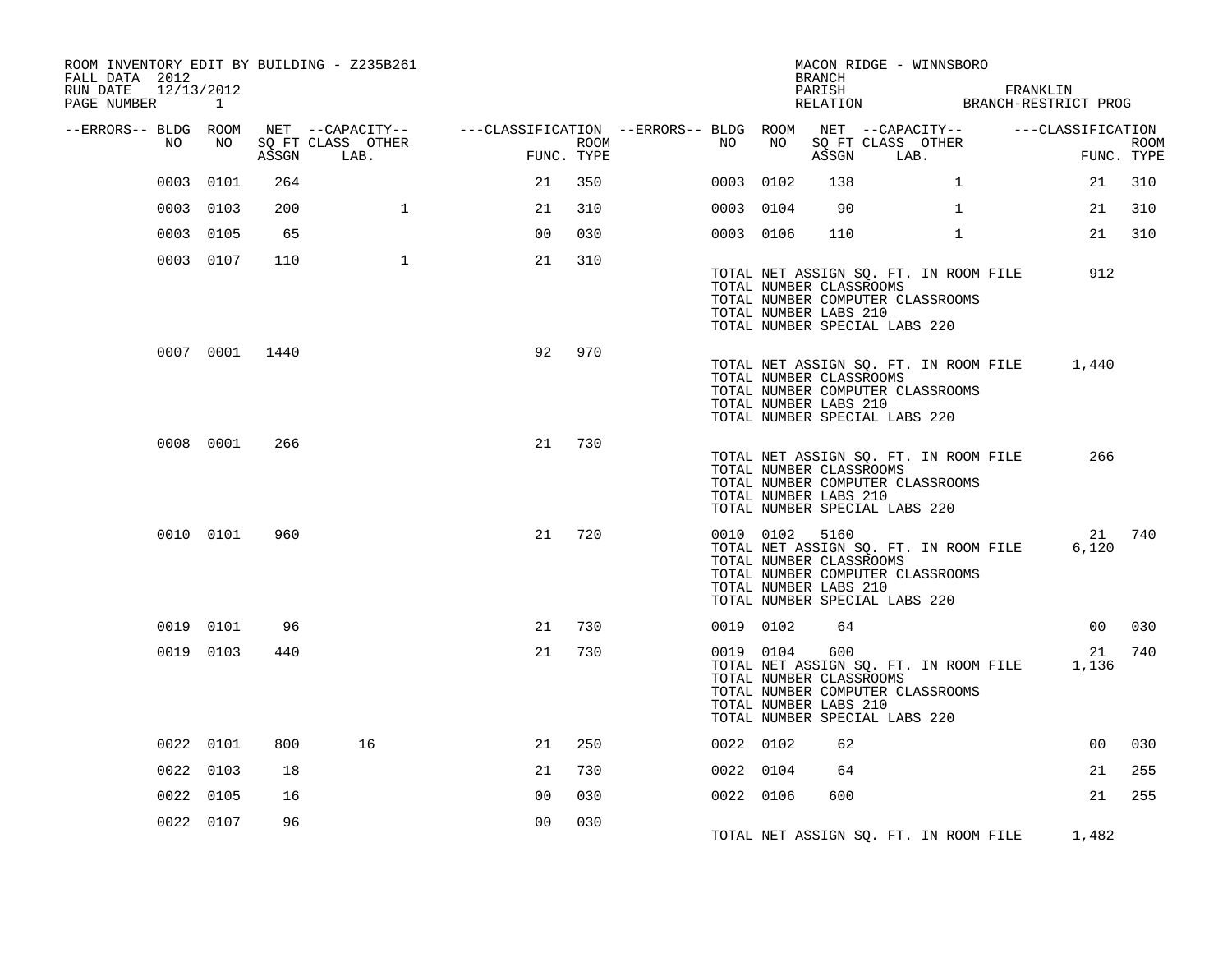| FALL DATA 2012<br>RUN DATE 12/13/2012<br>PAGE NUMBER |           | 2     |                | ROOM INVENTORY EDIT BY BUILDING - Z235B261                                                                                                            |                |            |                  |           |           | MACON RIDGE - WINNSBORO<br>BRANCH<br>PARISH FRANKLIN RELATION BRANCH-RESTRICT PROG                                                                                                         |              |       |     |
|------------------------------------------------------|-----------|-------|----------------|-------------------------------------------------------------------------------------------------------------------------------------------------------|----------------|------------|------------------|-----------|-----------|--------------------------------------------------------------------------------------------------------------------------------------------------------------------------------------------|--------------|-------|-----|
|                                                      | NO        | NO NO |                | --ERRORS-- BLDG ROOM NET --CAPACITY-- ----CLASSIFICATION --ERRORS-- BLDG ROOM NET --CAPACITY-- -----CLASSIFICATION<br>SQ FT CLASS OTHER<br>ASSGN LAB. | $_{\rm{FUNC}}$ | FUNC. TYPE | ROOM <b>ROOM</b> |           |           | ELDG ROOM<br>NO NO SQ FT CLASS OTHER ROOM<br>AGGCN LAB. FUNC TYPE<br>TOTAL NUMBER CLASSROOMS<br>TOTAL NUMBER COMPUTER CLASSROOMS<br>TOTAL NUMBER LABS 210<br>TOTAL NUMBER SPECIAL LABS 220 |              |       |     |
|                                                      |           |       | 0025 0101 195  |                                                                                                                                                       | 21             | 560        |                  |           |           | TOTAL NET ASSIGN SQ. FT. IN ROOM FILE<br>TOTAL NUMBER CLASSROOMS<br>TOTAL NUMBER COMPUTER CLASSROOMS<br>TOTAL NUMBER LABS 210<br>TOTAL NUMBER SPECIAL LABS 220                             |              | 195   |     |
|                                                      | 0031 0101 |       | 178            | $\mathbf{1}$                                                                                                                                          | 21             | 310        |                  |           | 0031 0102 | 182                                                                                                                                                                                        | $\mathbf{1}$ | 21    | 310 |
|                                                      | 0031 0103 |       | 156            | $\mathbf{1}$                                                                                                                                          | 21             | 310        |                  | 0031 0104 |           | 156                                                                                                                                                                                        | $\mathbf{1}$ | 21    | 310 |
|                                                      | 0031 0105 |       | 338            |                                                                                                                                                       | 21             | 350        |                  |           | 0031 0106 | 15                                                                                                                                                                                         |              | 00    | 010 |
|                                                      | 0031 0107 |       | 8              |                                                                                                                                                       | 0 <sub>0</sub> | 030        |                  | 0031 0108 |           | 133                                                                                                                                                                                        |              | 00    | 030 |
|                                                      | 0031 0109 |       | 123            |                                                                                                                                                       | 0 <sup>0</sup> | 030        |                  |           | 0031 0110 | 156                                                                                                                                                                                        | $\mathbf{1}$ | 21    | 310 |
|                                                      | 0031 0111 |       | 35             |                                                                                                                                                       | 22             | 730        |                  |           |           | TOTAL NET ASSIGN SQ. FT. IN ROOM FILE 1,201<br>TOTAL NUMBER CLASSROOMS<br>TOTAL NUMBER COMPUTER CLASSROOMS<br>TOTAL NUMBER LABS 210<br>TOTAL NUMBER SPECIAL LABS 220                       |              |       |     |
|                                                      |           |       | 0033 0101 5325 |                                                                                                                                                       | 22             | 740        |                  |           |           | TOTAL NET ASSIGN SQ. FT. IN ROOM FILE<br>TOTAL NUMBER CLASSROOMS<br>TOTAL NUMBER COMPUTER CLASSROOMS<br>TOTAL NUMBER LABS 210<br>TOTAL NUMBER SPECIAL LABS 220                             |              | 5,325 |     |
| 5                                                    | 0035      |       |                |                                                                                                                                                       |                |            |                  | NO ROOMS  |           |                                                                                                                                                                                            |              |       |     |
| 5                                                    | 0036      |       |                |                                                                                                                                                       |                |            |                  | NO ROOMS  |           |                                                                                                                                                                                            |              |       |     |
| 5                                                    | 0038      |       |                |                                                                                                                                                       |                |            |                  | NO ROOMS  |           |                                                                                                                                                                                            |              |       |     |
|                                                      | 0039 0101 |       | 125            |                                                                                                                                                       | 21             | 580        |                  |           |           | TOTAL NET ASSIGN SQ. FT. IN ROOM FILE<br>TOTAL NUMBER CLASSROOMS<br>TOTAL NUMBER COMPUTER CLASSROOMS<br>TOTAL NUMBER LABS 210<br>TOTAL NUMBER SPECIAL LABS 220                             |              | 125   |     |
|                                                      |           |       | 0044 0101 2995 |                                                                                                                                                       | 32             | 731        |                  |           |           | TOTAL NET ASSIGN SQ. FT. IN ROOM FILE                                                                                                                                                      |              | 2,995 |     |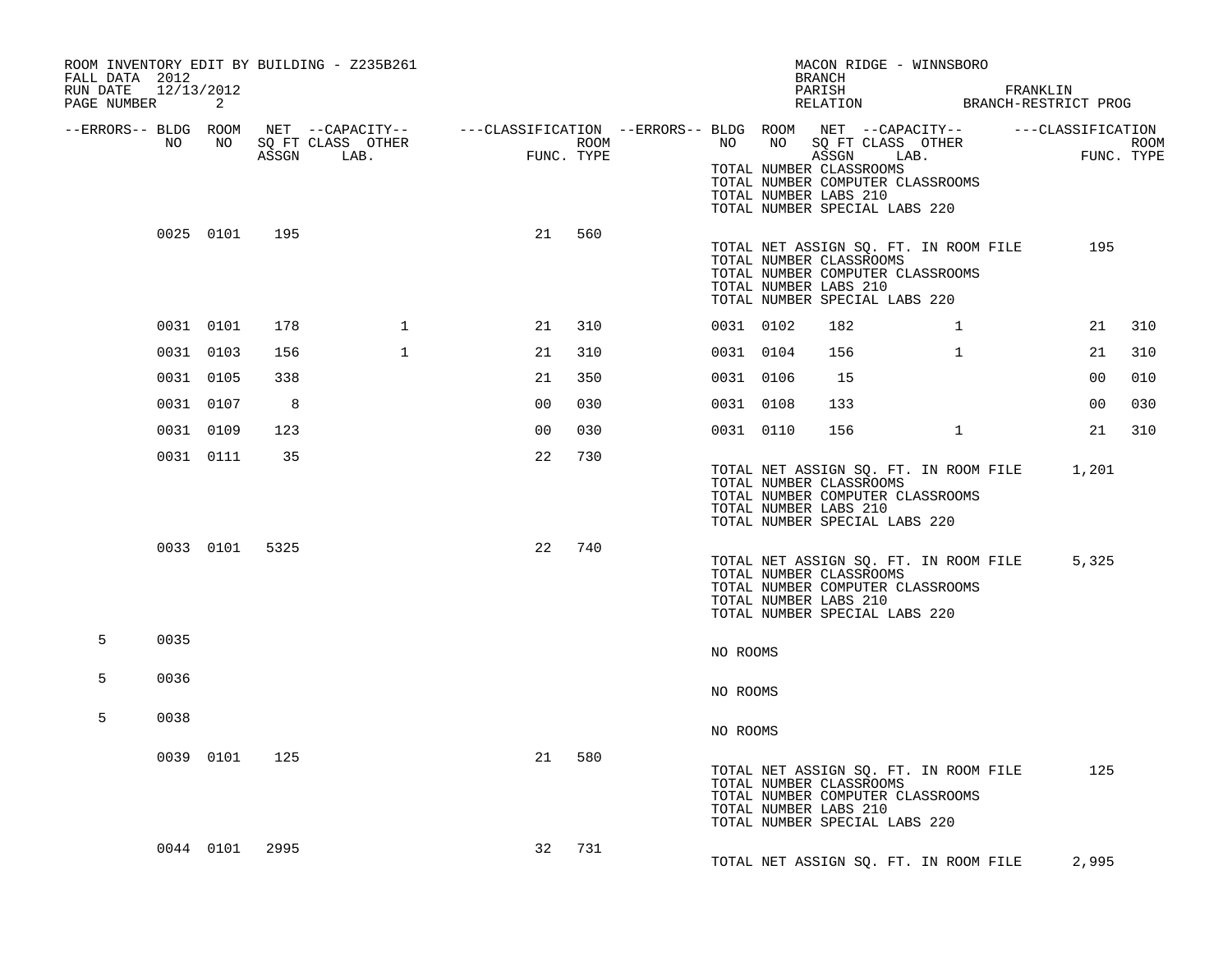| ROOM INVENTORY EDIT BY BUILDING - Z235B261<br>2012<br>FALL DATA |      |       |                   |                   |                 |     |      | BRANCH                  | MACON RIDGE - WINNSBORO          |                      |
|-----------------------------------------------------------------|------|-------|-------------------|-------------------|-----------------|-----|------|-------------------------|----------------------------------|----------------------|
| 12/13/2012<br>RUN DATE                                          |      |       |                   |                   |                 |     |      | PARISH                  |                                  | FRANKLIN             |
| PAGE NUMBER                                                     |      |       |                   |                   |                 |     |      | RELATION                |                                  | BRANCH-RESTRICT PROG |
| --ERRORS-- BLDG                                                 | ROOM | NET   | --CAPACITY--      | ---CLASSIFICATION | --ERRORS-- BLDG |     | ROOM | NET                     | --CAPACITY--                     | ---CLASSIFICATION    |
| NO.                                                             | NO.  |       | SO FT CLASS OTHER | ROOM              |                 | NO. | NO.  |                         | SO FT CLASS<br>OTHER             | ROOM                 |
|                                                                 |      | ASSGN | LAB.              | FUNC. TYPE        |                 |     |      | ASSGN                   | LAB.                             | FUNC. TYPE           |
|                                                                 |      |       |                   |                   |                 |     |      | TOTAL NUMBER CLASSROOMS |                                  |                      |
|                                                                 |      |       |                   |                   |                 |     |      |                         | TOTAL NUMBER COMPUTER CLASSROOMS |                      |
|                                                                 |      |       |                   |                   |                 |     |      | TOTAL NUMBER LABS 210   |                                  |                      |
|                                                                 |      |       |                   |                   |                 |     |      |                         | TOTAL NUMBER SPECIAL LABS 220    |                      |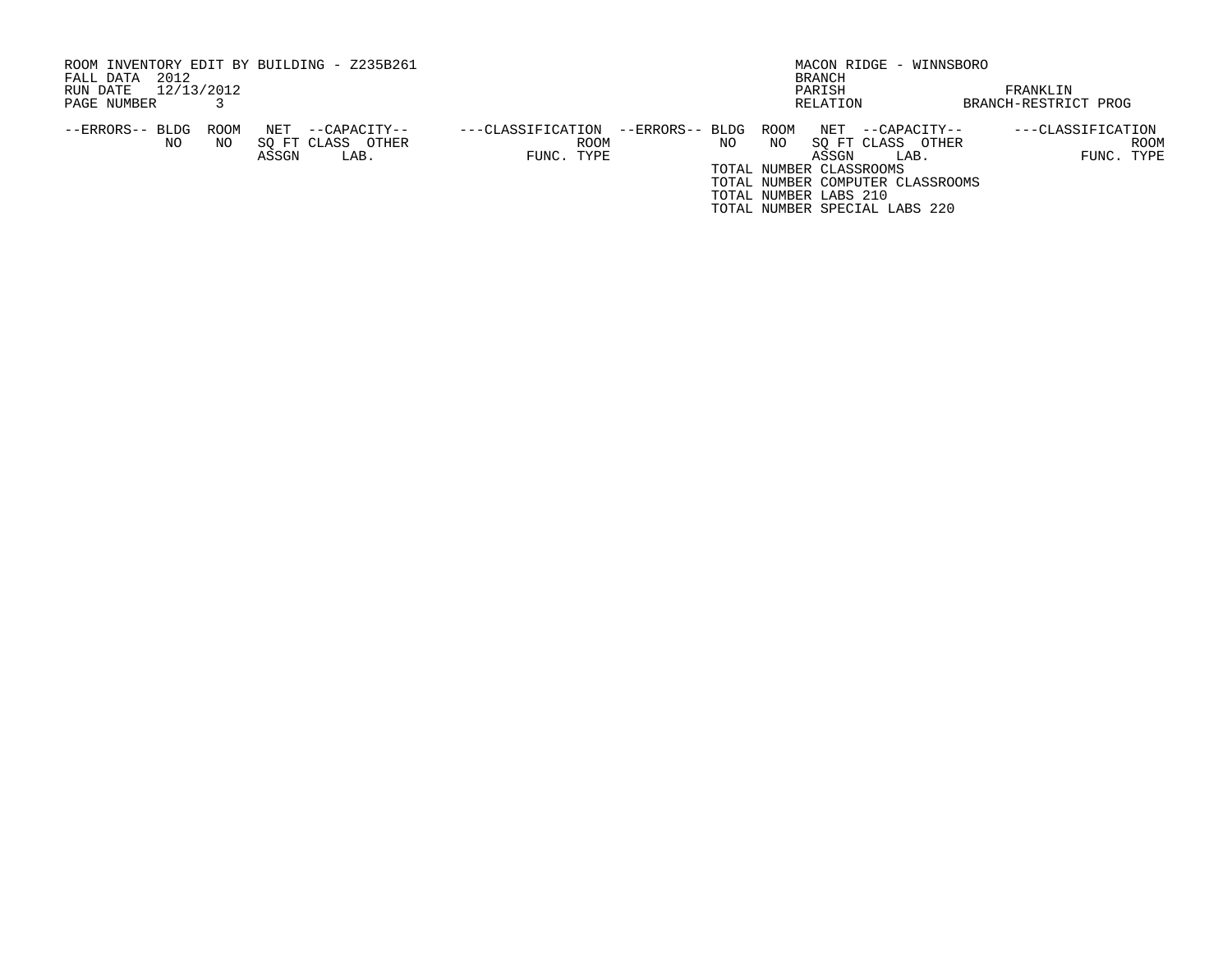- ERROR 1 BLD NUMBER OF THE ROOM FILE DOES NOT MATCH THE BLD NUMBER OF THE BLD FILE. THE BUILDING NUMBERS SHOULD BE EXACTLY THE SAME ON THE BUILDING FILE AND THE ROOM FILE.
- ERROR 2 DUPLICATE RECORD IN THE ROOM FILE.
- ERROR 3 NET ASSIGNABLE SQUARE FEET IS BLANK.
- ERROR 4 CAPACITY IS NOT ENTERED FOR ROOM TYPE 110, 210, 220, 230, 250, 410, 430, 610, 910, 920.
- ERROR 5 BUILDING DOES NOT CONTAIN ANY ROOMS. 3 IF THE BUILDING IS A WAREHOUSE, BARN, ETC. WITH NO ROOMS, CODE ONE ROOM WITH THE GROSS AND NET EQUAL.
- ERROR 6 FUNCTION USE OF ROOMS IS 00 AND ROOM TYPE NOT 010, 020, 030, 051, 052, OR 053.
- ERROR 7 ROOM TYPE IS NOT A VALID ROOM USE CODE OR PCS FUNCTION USE CODE IS NOT A VALID CODE
- ERROR 8 ROOM TYPE IS WRONG (000).

| TOTAL NUMBER OF ROOM RECORDS<br>TOTAL CLASSROOM CAPACITY                                                        | 37    |
|-----------------------------------------------------------------------------------------------------------------|-------|
| TOTAL LAB CAPACITY                                                                                              | 16    |
| TOTAL OTHER CAPACITY                                                                                            | 10    |
| TOTAL NON ASSIGN AREA - ROOMS (FUNCT 00)                                                                        | 582   |
| TOTAL UNASSIGNED AREA - ROOMS (FUNCT 81, 82, 83)                                                                |       |
| TOTAL FACIL IN USE - ROOMS (FUNCT 10 THROUGH 70)                                                                | 21197 |
| TOTAL ASSIGNABLE AREA - ROOMS (FUNCT 10 THROUGH 83)                                                             | 21197 |
| TOTAL NUMBER OF NON-ASSIGN ROOMS (FUNCT 00)                                                                     |       |
| TOTAL NUMBER OF INSTRUCTIONAL, RESEARCH, ACADEMIC SUPPORT, AND STUDENT SERVICE ROOMS (FUNCTS 10, 20, 40 AND 50) | 26    |
| TOTAL NUMBER OF PUBLIC SERVICE, INSTITUTIONAL SUPPORT AND INDEPENDENT OPERATIONS ROOMS (FUNCTS 30, 60 AND 70)   |       |
| TOTAL NUMBER OF UNASSIGNED ROOMS (FUNCT 81, 82, 83)                                                             |       |
| TOTAL NUMBER OF ASSIGNABLE ROOMS (FUNCT 10 TO 83)                                                               | 28    |
| TOTAL NUMBER OF CLASSROOMS (110)                                                                                |       |
| TOTAL NUMBER OF COMPUTER CLASSROOMS (140)                                                                       |       |
| (210)<br>TOTAL NUMBER OF LABS                                                                                   |       |
| (220)<br>TOTAL NUMBER OF SPECIAL LABS                                                                           |       |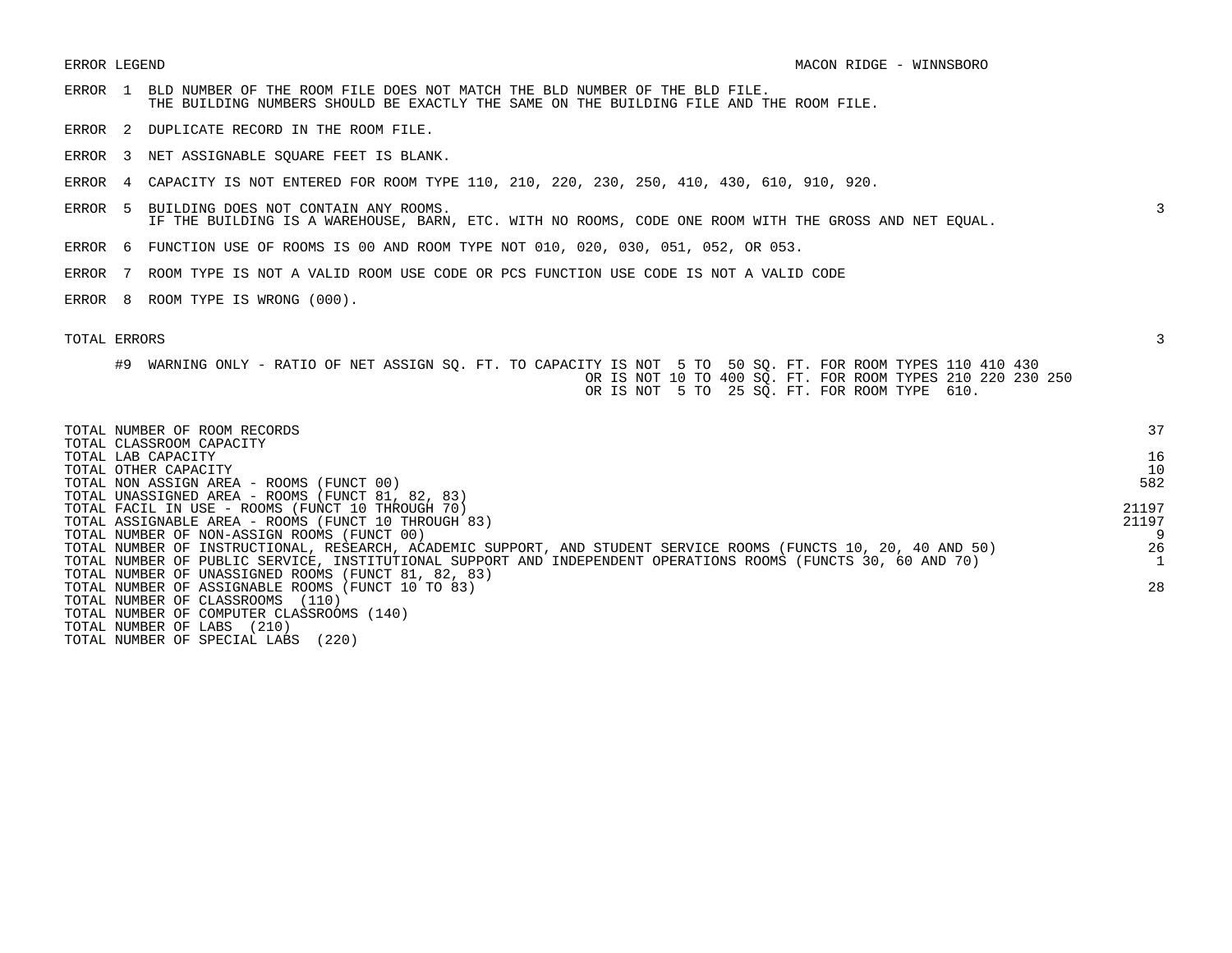| FALL DATA 2012                       |           |                | ROOM INVENTORY EDIT BY BUILDING - Z235B261 |        | LEE MEMORIAL FOREST - BOGALUSA<br><b>BRANCH</b> |  |  |                |                                                                                          |  |                                                                                                      |  |                                                       |        |
|--------------------------------------|-----------|----------------|--------------------------------------------|--------|-------------------------------------------------|--|--|----------------|------------------------------------------------------------------------------------------|--|------------------------------------------------------------------------------------------------------|--|-------------------------------------------------------|--------|
| RUN DATE 12/13/2012<br>PAGE NUMBER 1 |           |                |                                            |        |                                                 |  |  |                |                                                                                          |  |                                                                                                      |  | PARISH WASHINGTON RELATION BRANCH-RESTRICT PROG       |        |
| --ERRORS-- BLDG ROOM                 | NO NO     |                |                                            |        |                                                 |  |  |                |                                                                                          |  |                                                                                                      |  |                                                       |        |
|                                      |           |                |                                            |        |                                                 |  |  |                |                                                                                          |  |                                                                                                      |  |                                                       |        |
|                                      |           | 0001 0001 1270 |                                            | 92 970 |                                                 |  |  |                | TOTAL NUMBER LABS 210<br>TOTAL NUMBER SPECIAL LABS 220                                   |  | TOTAL NUMBER CLASSROOMS<br>TOTAL NUMBER COMPUTER CLASSROOMS                                          |  | TOTAL NET ASSIGN SQ. FT. IN ROOM FILE 1,270           |        |
|                                      |           | 0002 0101 120  |                                            | 11 730 |                                                 |  |  |                | TOTAL NUMBER CLASSROOMS<br>TOTAL NUMBER LABS 210<br>TOTAL NUMBER SPECIAL LABS 220        |  | TOTAL NET ASSIGN SQ. FT. IN ROOM FILE<br>TOTAL NUMBER COMPUTER CLASSROOMS                            |  | 120                                                   |        |
|                                      | 0003 0101 |                | 614 38                                     | 11     | 110                                             |  |  | 0003 0102      | 336                                                                                      |  |                                                                                                      |  |                                                       | 91 630 |
|                                      | 0003 0103 | 339            |                                            | 91     | 635                                             |  |  | 0003 0104      | 150                                                                                      |  |                                                                                                      |  | 91                                                    | 635    |
|                                      | 0003 0105 | 837            | 22                                         | 91     | 910                                             |  |  | 0003 0106      |                                                                                          |  | 406 12                                                                                               |  |                                                       | 91 910 |
|                                      | 0003 0107 | 247            |                                            | 91     | 919                                             |  |  |                | TOTAL NUMBER LABS 210<br>TOTAL NUMBER SPECIAL LABS 220                                   |  | TOTAL NET ASSIGN SQ. FT. IN ROOM FILE<br>TOTAL NUMBER CLASSROOMS<br>TOTAL NUMBER COMPUTER CLASSROOMS |  | 2,929<br>1                                            |        |
|                                      | 0004 0101 | 176            | $\overline{\mathbf{a}}$                    | 92     | 920                                             |  |  | 0004 0102 72   |                                                                                          |  |                                                                                                      |  |                                                       | 92 919 |
|                                      | 0004 0103 | 126            | 2                                          | 92     | 920                                             |  |  |                | TOTAL NUMBER CLASSROOMS<br>TOTAL NUMBER LABS 210<br>TOTAL NUMBER SPECIAL LABS 220        |  | TOTAL NET ASSIGN SQ. FT. IN ROOM FILE<br>TOTAL NUMBER COMPUTER CLASSROOMS                            |  | 374                                                   |        |
|                                      | 0029 0101 | 852            |                                            | 21     | 740                                             |  |  | 0029 0102      | 756<br>TOTAL NUMBER CLASSROOMS<br>TOTAL NUMBER LABS 210<br>TOTAL NUMBER SPECIAL LABS 220 |  | TOTAL NUMBER COMPUTER CLASSROOMS                                                                     |  | 21 745<br>TOTAL NET ASSIGN SQ. FT. IN ROOM FILE 1,608 |        |
|                                      | 0036 0101 | 822            |                                            | 21     | 740                                             |  |  | 0036 0101A 270 |                                                                                          |  |                                                                                                      |  |                                                       | 21 730 |
|                                      | 0036 0102 | 405            |                                            | 21     | 740                                             |  |  |                | TOTAL NUMBER CLASSROOMS<br>TOTAL NUMBER LABS 210                                         |  | TOTAL NUMBER COMPUTER CLASSROOMS                                                                     |  | TOTAL NET ASSIGN SQ. FT. IN ROOM FILE 1,497           |        |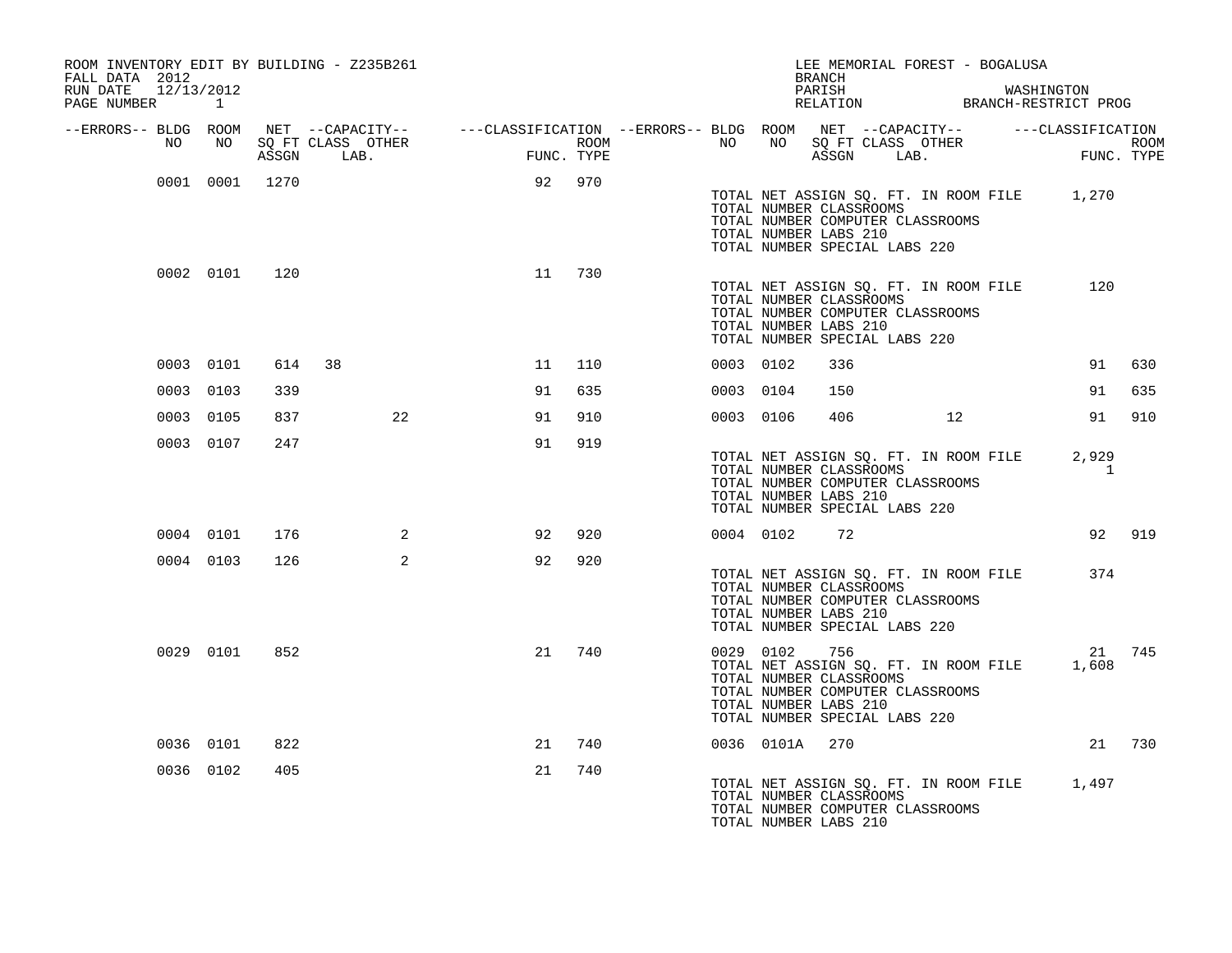| ROOM INVENTORY EDIT BY BUILDING - Z235B261<br>FALL DATA 2012<br>RUN DATE 12/13/2012 |                |     |                                                                                                                                                                                                            |    |        |           |               | BRANCH<br>PARISH                                                                                                      |                |    | LEE MEMORIAL FOREST - BOGALUSA        |                                                       |        |
|-------------------------------------------------------------------------------------|----------------|-----|------------------------------------------------------------------------------------------------------------------------------------------------------------------------------------------------------------|----|--------|-----------|---------------|-----------------------------------------------------------------------------------------------------------------------|----------------|----|---------------------------------------|-------------------------------------------------------|--------|
| PAGE NUMBER                                                                         | 2              |     |                                                                                                                                                                                                            |    |        |           |               |                                                                                                                       |                |    |                                       | PARISH WASHINGTON<br>RELATION BRANCH-RESTRICT PROG    |        |
| --ERRORS-- BLDG ROOM<br>NO                                                          | NO             |     | NET --CAPACITY-- ----CLASSIFICATION --ERRORS-- BLDG ROOM NET --CAPACITY-- -----CLASSIFICATION<br>SQ FT CLASS OTHER ROOM ROOM NO SQ FT CLASS OTHER ROOM ROOM<br>ASSGN LAB. FUNC. TYPE ASSGN LAB. FUNC. TYPE |    |        |           |               |                                                                                                                       |                |    |                                       |                                                       |        |
|                                                                                     |                |     |                                                                                                                                                                                                            |    |        |           |               |                                                                                                                       |                |    |                                       |                                                       |        |
|                                                                                     |                |     |                                                                                                                                                                                                            |    |        |           |               | TOTAL NUMBER SPECIAL LABS 220                                                                                         |                |    |                                       |                                                       |        |
|                                                                                     | 0037 0001 1448 |     |                                                                                                                                                                                                            | 92 | 970    |           |               | TOTAL NUMBER CLASSROOMS<br>TOTAL NUMBER COMPUTER CLASSROOMS<br>TOTAL NUMBER LABS 210<br>TOTAL NUMBER SPECIAL LABS 220 |                |    |                                       | TOTAL NET ASSIGN SQ. FT. IN ROOM FILE 1,448           |        |
|                                                                                     | 0045 0101      | 258 | $\overline{1}$                                                                                                                                                                                             | 21 | 310    |           | 0045 0101A    | 36                                                                                                                    |                |    |                                       |                                                       | 21 730 |
|                                                                                     | 0045 0102      | 150 |                                                                                                                                                                                                            | 91 | 919    |           | 0045 0103     |                                                                                                                       | 420 and $\sim$ | 12 |                                       |                                                       | 91 910 |
|                                                                                     | 0045 0103A     | 30  |                                                                                                                                                                                                            | 91 | 730    |           |               | TOTAL NUMBER CLASSROOMS<br>TOTAL NUMBER COMPUTER CLASSROOMS<br>TOTAL NUMBER LABS 210<br>TOTAL NUMBER SPECIAL LABS 220 |                |    | TOTAL NET ASSIGN SQ. FT. IN ROOM FILE | 894                                                   |        |
|                                                                                     | 0050 0101 1300 |     | 26 — 26                                                                                                                                                                                                    | 11 | 220    |           |               | TOTAL NUMBER CLASSROOMS<br>TOTAL NUMBER COMPUTER CLASSROOMS<br>TOTAL NUMBER LABS 210<br>TOTAL NUMBER SPECIAL LABS 220 |                |    |                                       | TOTAL NET ASSIGN SQ. FT. IN ROOM FILE 1,300           |        |
|                                                                                     | 0055 0101      | 210 |                                                                                                                                                                                                            |    | 21 750 |           | 0055 0102 120 | TOTAL NUMBER CLASSROOMS<br>TOTAL NUMBER COMPUTER CLASSROOMS<br>TOTAL NUMBER LABS 210<br>TOTAL NUMBER SPECIAL LABS 220 |                |    | TOTAL NET ASSIGN SQ. FT. IN ROOM FILE | 330                                                   | 21 750 |
|                                                                                     | 0057 0101      | 329 |                                                                                                                                                                                                            | 21 | 919    |           |               | TOTAL NUMBER CLASSROOMS<br>TOTAL NUMBER COMPUTER CLASSROOMS<br>TOTAL NUMBER LABS 210<br>TOTAL NUMBER SPECIAL LABS 220 |                |    | TOTAL NET ASSIGN SQ. FT. IN ROOM FILE | 329                                                   |        |
|                                                                                     | 0058 0101      | 237 |                                                                                                                                                                                                            | 21 | 745    |           |               | TOTAL NUMBER CLASSROOMS<br>TOTAL NUMBER COMPUTER CLASSROOMS<br>TOTAL NUMBER LABS 210<br>TOTAL NUMBER SPECIAL LABS 220 |                |    | TOTAL NET ASSIGN SQ. FT. IN ROOM FILE | 237                                                   |        |
|                                                                                     | 0072 0101 1150 |     |                                                                                                                                                                                                            | 92 | 650    | 0072 0201 |               | 400<br>TOTAL NUMBER CLASSROOMS                                                                                        |                |    |                                       | 92 935<br>TOTAL NET ASSIGN SQ. FT. IN ROOM FILE 1,550 |        |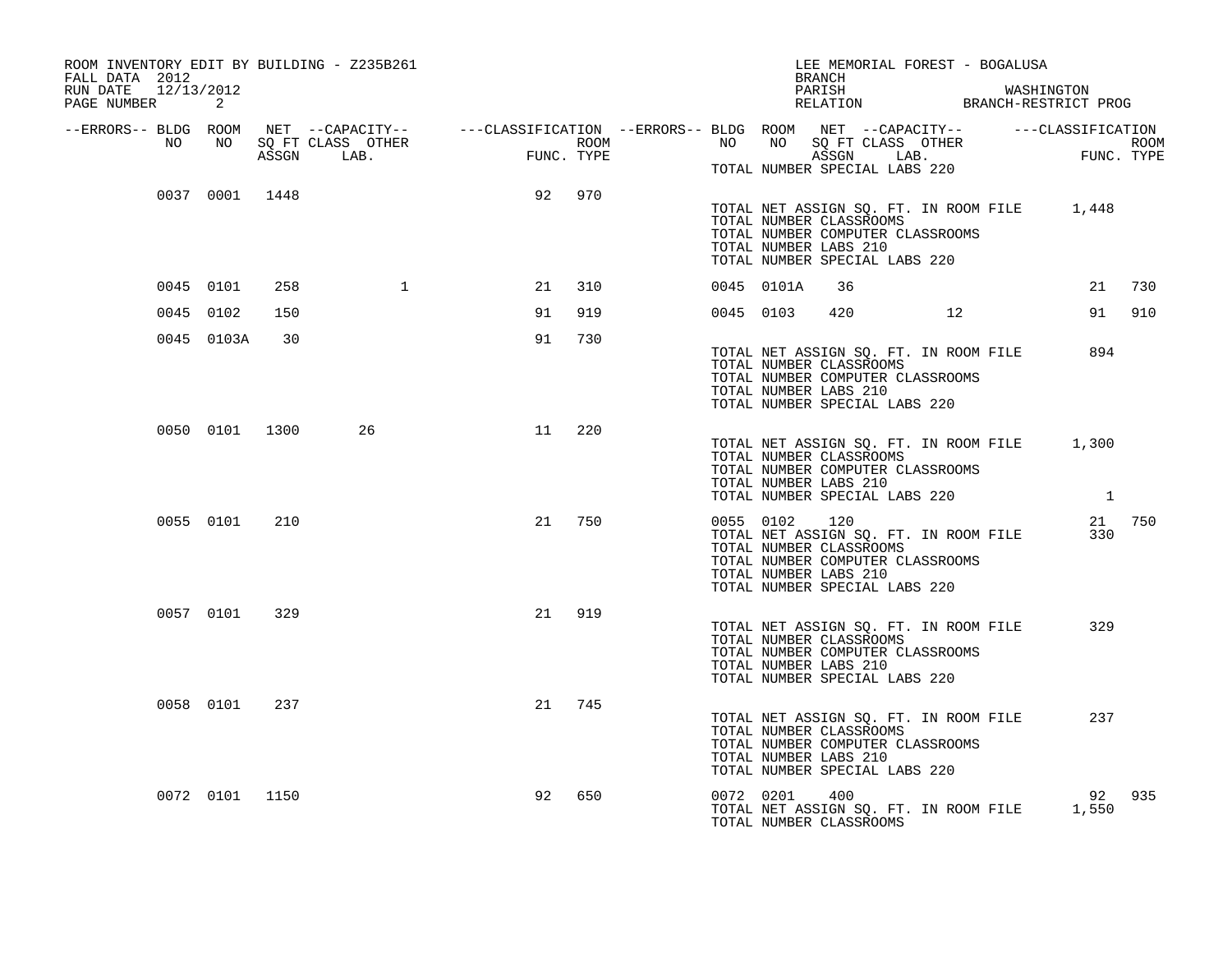| ROOM INVENTORY EDIT BY BUILDING - Z235B261<br>2012<br>FALL DATA<br>12/13/2012<br>RUN DATE<br>PAGE NUMBER |            |       |                                               |                                 |      |                 |     | LEE MEMORIAL FOREST - BOGALUSA<br><b>BRANCH</b><br>PARISH<br>RELATION                                                                                              | WASHINGTON<br>BRANCH-RESTRICT PROG |            |      |
|----------------------------------------------------------------------------------------------------------|------------|-------|-----------------------------------------------|---------------------------------|------|-----------------|-----|--------------------------------------------------------------------------------------------------------------------------------------------------------------------|------------------------------------|------------|------|
| --ERRORS-- BLDG<br>NO                                                                                    | ROOM<br>NO | ASSGN | NET --CAPACITY--<br>SQ FT CLASS OTHER<br>LAB. | ---CLASSIFICATION<br>FUNC. TYPE | ROOM | --ERRORS-- BLDG | NO. | ROOM<br>NET --CAPACITY--<br>SQ FT CLASS OTHER<br>NO<br>ASSGN<br>LAB.<br>TOTAL NUMBER COMPUTER CLASSROOMS<br>TOTAL NUMBER LABS 210<br>TOTAL NUMBER SPECIAL LABS 220 | ---CLASSIFICATION                  | FUNC. TYPE | ROOM |
|                                                                                                          | 0073 0101  | 504   |                                               | 21                              | 740  |                 |     | TOTAL NET ASSIGN SQ. FT. IN ROOM FILE<br>TOTAL NUMBER CLASSROOMS<br>TOTAL NUMBER COMPUTER CLASSROOMS<br>TOTAL NUMBER LABS 210<br>TOTAL NUMBER SPECIAL LABS 220     |                                    | 504        |      |
|                                                                                                          | 0083 0101  | 2820  |                                               | 21                              | 730  |                 |     | TOTAL NET ASSIGN SQ. FT. IN ROOM FILE<br>TOTAL NUMBER CLASSROOMS<br>TOTAL NUMBER COMPUTER CLASSROOMS<br>TOTAL NUMBER LABS 210<br>TOTAL NUMBER SPECIAL LABS 220     |                                    | 2,820      |      |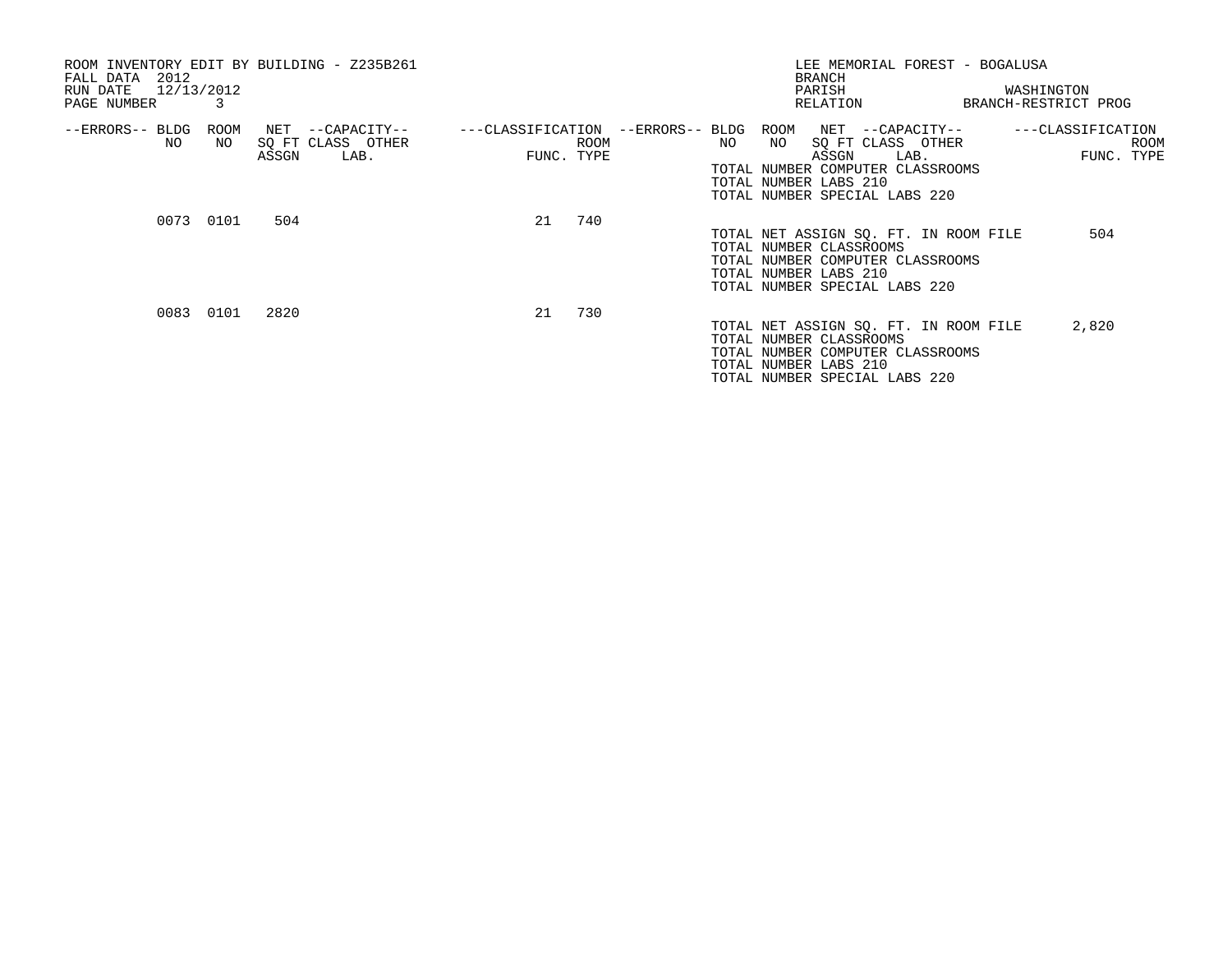- ERROR 1 BLD NUMBER OF THE ROOM FILE DOES NOT MATCH THE BLD NUMBER OF THE BLD FILE. THE BUILDING NUMBERS SHOULD BE EXACTLY THE SAME ON THE BUILDING FILE AND THE ROOM FILE.
- ERROR 2 DUPLICATE RECORD IN THE ROOM FILE.
- ERROR 3 NET ASSIGNABLE SQUARE FEET IS BLANK.
- ERROR 4 CAPACITY IS NOT ENTERED FOR ROOM TYPE 110, 210, 220, 230, 250, 410, 430, 610, 910, 920.
- ERROR 5 BUILDING DOES NOT CONTAIN ANY ROOMS. IF THE BUILDING IS A WAREHOUSE, BARN, ETC. WITH NO ROOMS, CODE ONE ROOM WITH THE GROSS AND NET EQUAL.
- ERROR 6 FUNCTION USE OF ROOMS IS 00 AND ROOM TYPE NOT 010, 020, 030, 051, 052, OR 053.
- ERROR 7 ROOM TYPE IS NOT A VALID ROOM USE CODE OR PCS FUNCTION USE CODE IS NOT A VALID CODE
- ERROR 8 ROOM TYPE IS WRONG (000).

## TOTAL ERRORS

#9 WARNING ONLY - RATIO OF NET ASSIGN SQ. FT. TO CAPACITY IS NOT 5 TO 50 SQ. FT. FOR ROOM TYPES 110 410 430 OR IS NOT 10 TO 400 SQ. FT. FOR ROOM TYPES 210 220 230 250 OR IS NOT 5 TO 25 SQ. FT. FOR ROOM TYPE 610.

| TOTAL NUMBER OF ROOM RECORDS<br>TOTAL CLASSROOM CAPACITY<br>TOTAL LAB CAPACITY                                  | 32<br>38<br>26 |
|-----------------------------------------------------------------------------------------------------------------|----------------|
| TOTAL OTHER CAPACITY                                                                                            | 51             |
| TOTAL NON ASSIGN AREA - ROOMS (FUNCT 00)                                                                        |                |
| TOTAL UNASSIGNED AREA - ROOMS (FUNCT 81, 82, 83)                                                                |                |
| TOTAL FACIL IN USE - ROOMS (FUNCT 10 THROUGH 70)                                                                | 17210          |
| TOTAL ASSIGNABLE AREA - ROOMS (FUNCT 10 THROUGH 83)                                                             | 17210          |
| TOTAL NUMBER OF NON-ASSIGN ROOMS (FUNCT 00)                                                                     |                |
| TOTAL NUMBER OF INSTRUCTIONAL, RESEARCH, ACADEMIC SUPPORT, AND STUDENT SERVICE ROOMS (FUNCTS 10, 20, 40 AND 50) | 16             |
| TOTAL NUMBER OF PUBLIC SERVICE, INSTITUTIONAL SUPPORT AND INDEPENDENT OPERATIONS ROOMS (FUNCTS 30, 60 AND 70)   |                |
| TOTAL NUMBER OF UNASSIGNED ROOMS (FUNCT 81, 82, 83)                                                             |                |
| TOTAL NUMBER OF ASSIGNABLE ROOMS (FUNCT 10 TO 83)                                                               | 32             |
| TOTAL NUMBER OF CLASSROOMS<br>(110)                                                                             |                |
| TOTAL NUMBER OF COMPUTER CLASSROOMS (140)                                                                       |                |
| (210)<br>TOTAL NUMBER OF LABS                                                                                   |                |
| (220)<br>TOTAL NUMBER OF SPECIAL LABS                                                                           |                |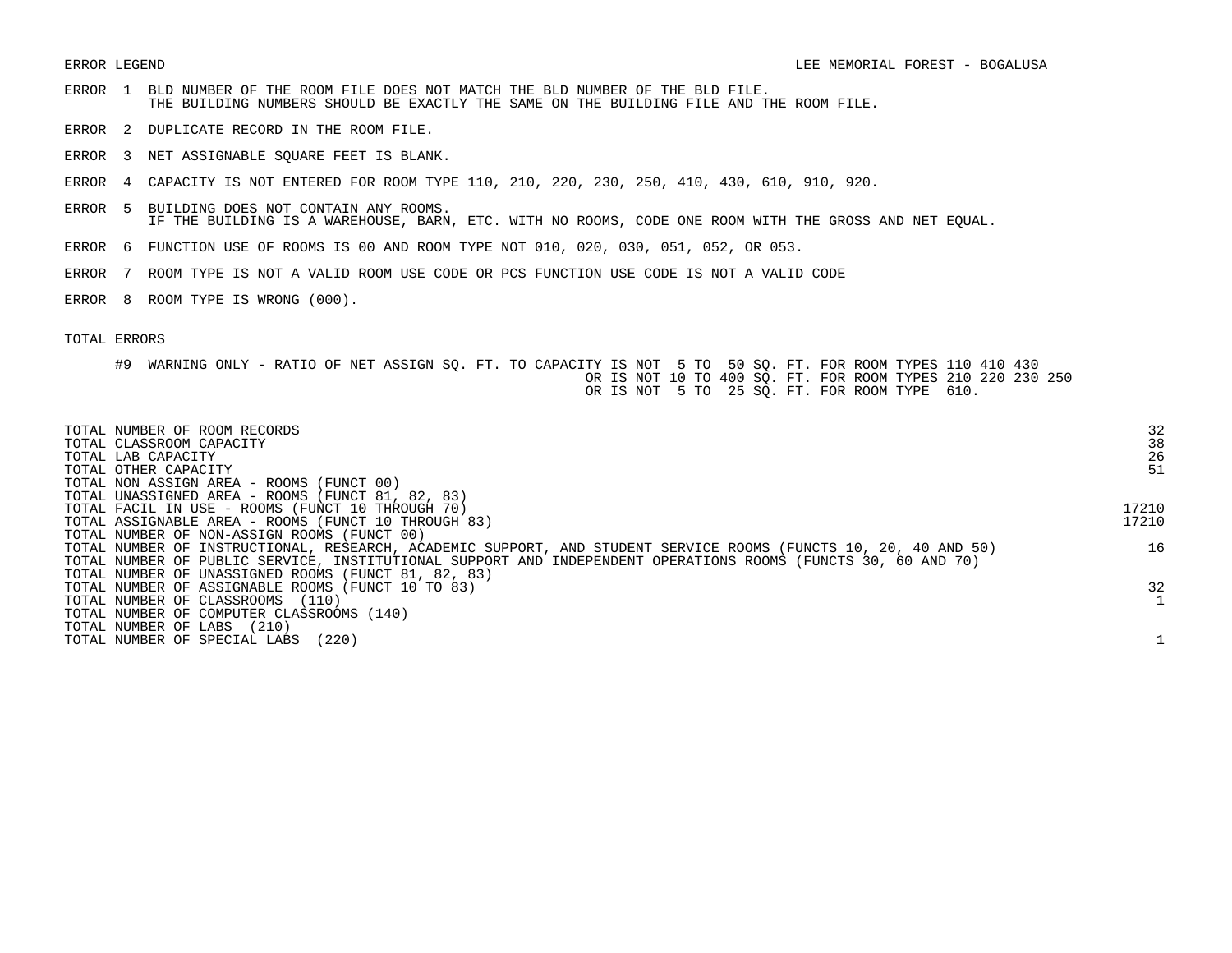| FALL DATA 2012<br>RUN DATE<br>PAGE NUMBER |    | 12/13/2012<br>$\mathbf{1}$ |       | ROOM INVENTORY EDIT BY BUILDING - Z235B261 |                                                                                                                                                                                                                                                    |     |           |           | <b>BRANCH</b><br>PARISH                                                                 | CAMP GRANT WALKER - POLLOCK                                               | GRANT | PARISH GRANT GRANT RELATION BRANCH-RESTRICT PROG |            |
|-------------------------------------------|----|----------------------------|-------|--------------------------------------------|----------------------------------------------------------------------------------------------------------------------------------------------------------------------------------------------------------------------------------------------------|-----|-----------|-----------|-----------------------------------------------------------------------------------------|---------------------------------------------------------------------------|-------|--------------------------------------------------|------------|
| --ERRORS-- BLDG ROOM                      | NO |                            | ASSGN | LAB.                                       | ROOM NET --CAPACITY-- - ---CLASSIFICATION --ERRORS---BLDG ROOM NET --CAPACITY-- - ----CLASSIFICATION<br>NO SQ FT CLASS OTHER ROOM --ERRORS--- NO NO SQ FT CLASS OTHER ROOM<br>ASSGN LAB.     FUNC. TYPE     ASSGN LAB.     FUNC. TYP<br>FUNC. TYPE |     |           |           | ASSGN LAB.                                                                              |                                                                           |       | $_{\rm FUNC}$ .                                  | FUNC. TYPE |
|                                           |    | 0002 0101                  | 160   |                                            | 32 590                                                                                                                                                                                                                                             |     |           |           | TOTAL NUMBER CLASSROOMS<br>TOTAL NUMBER LABS 210<br>TOTAL NUMBER SPECIAL LABS 220       | TOTAL NUMBER COMPUTER CLASSROOMS                                          |       | TOTAL NET ASSIGN SQ. FT. IN ROOM FILE 160        |            |
|                                           |    | 0003 0101 192              |       |                                            | 32                                                                                                                                                                                                                                                 | 590 |           |           | TOTAL NUMBER CLASSROOMS<br>TOTAL NUMBER LABS 210<br>TOTAL NUMBER SPECIAL LABS 220       | TOTAL NET ASSIGN SQ. FT. IN ROOM FILE<br>TOTAL NUMBER COMPUTER CLASSROOMS |       | 192                                              |            |
|                                           |    | 0004 0101                  | 147   | $\overline{a}$                             | 32                                                                                                                                                                                                                                                 | 920 | 0004 0102 |           | 290                                                                                     | 4                                                                         |       | 32                                               | 920        |
|                                           |    | 0004 0102A                 | 42    |                                            | 32                                                                                                                                                                                                                                                 | 919 |           | 0004 0103 | 195                                                                                     | 2                                                                         |       | 32                                               | 920        |
|                                           |    | 0004 0104                  | 195   | 2                                          | 32                                                                                                                                                                                                                                                 | 920 |           | 0004 0105 | 60<br>TOTAL NUMBER CLASSROOMS<br>TOTAL NUMBER LABS 210<br>TOTAL NUMBER SPECIAL LABS 220 | TOTAL NET ASSIGN SQ. FT. IN ROOM FILE<br>TOTAL NUMBER COMPUTER CLASSROOMS |       | 32<br>929                                        | 730        |
|                                           |    | 0005 0101                  | 140   | 2                                          | 32                                                                                                                                                                                                                                                 | 920 | 0005 0102 |           | 350                                                                                     | $4\overline{ }$                                                           |       |                                                  | 32 920     |
|                                           |    | 0005 0102A                 | 32    |                                            | 32                                                                                                                                                                                                                                                 | 919 |           | 0005 0103 | 195                                                                                     | 2                                                                         |       |                                                  | 32 920     |
|                                           |    | 0005 0104                  | 195   | $\overline{2}$                             | 32                                                                                                                                                                                                                                                 | 920 |           |           | TOTAL NUMBER CLASSROOMS<br>TOTAL NUMBER LABS 210<br>TOTAL NUMBER SPECIAL LABS 220       | TOTAL NET ASSIGN SQ. FT. IN ROOM FILE<br>TOTAL NUMBER COMPUTER CLASSROOMS |       | 912                                              |            |
|                                           |    | 0006 0101                  | 270   | 2                                          | 32                                                                                                                                                                                                                                                 | 920 |           | 0006 0102 | 360                                                                                     | 2                                                                         |       |                                                  | 32 920     |
|                                           |    | 0006 0102A                 | 53    |                                            | 32                                                                                                                                                                                                                                                 | 919 |           | 0006 0103 |                                                                                         | 2                                                                         |       |                                                  | 32 920     |
|                                           |    | 0006 0104                  | 53    |                                            | 32                                                                                                                                                                                                                                                 | 730 |           |           | TOTAL NUMBER CLASSROOMS<br>TOTAL NUMBER LABS 210<br>TOTAL NUMBER SPECIAL LABS 220       | TOTAL NET ASSIGN SQ. FT. IN ROOM FILE<br>TOTAL NUMBER COMPUTER CLASSROOMS |       | 876                                              |            |
|                                           |    | 0007 0101 3200             |       | 350                                        | 32                                                                                                                                                                                                                                                 | 610 |           |           | TOTAL NUMBER CLASSROOMS                                                                 | TOTAL NET ASSIGN SQ. FT. IN ROOM FILE                                     |       | 3,200                                            |            |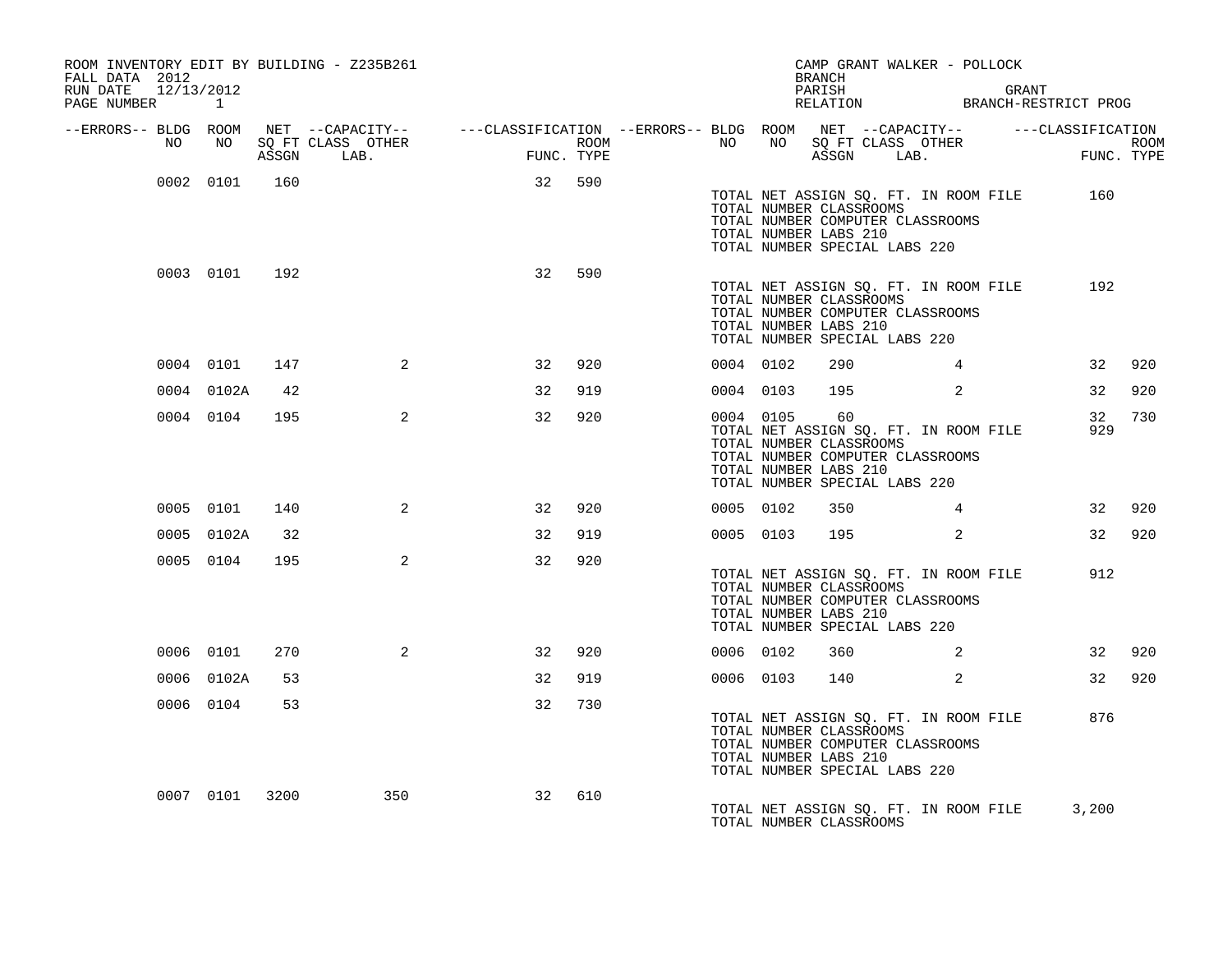| ROOM INVENTORY EDIT BY BUILDING - Z235B261<br>FALL DATA 2012 |                |      |     |                                                                                                                                                                                                    |     |  |           | <b>BRANCH</b>                                    | CAMP GRANT WALKER - POLLOCK                                                                                |       |                 |        |
|--------------------------------------------------------------|----------------|------|-----|----------------------------------------------------------------------------------------------------------------------------------------------------------------------------------------------------|-----|--|-----------|--------------------------------------------------|------------------------------------------------------------------------------------------------------------|-------|-----------------|--------|
| RUN DATE 12/13/2012<br>PAGE NUMBER 2                         |                |      |     |                                                                                                                                                                                                    |     |  |           | PARISH                                           | PARISH GRANT<br>RELATION BRANCH-RESTRICT PROG                                                              | GRANT |                 |        |
| --ERRORS-- BLDG ROOM<br>NO                                   | NO NO          |      |     | NET --CAPACITY-- ----CLASSIFICATION --ERRORS--- BLDG ROOM NET --CAPACITY-- ------CLASSIFICATION<br>SQ FT CLASS OTHER ROOM NO SQ FT CLASS OTHER ROOM<br>ASSGN LAB. FUNC. TYPE ASSGN LAB. FUNC. TYPE |     |  |           |                                                  |                                                                                                            |       |                 |        |
|                                                              |                |      |     |                                                                                                                                                                                                    |     |  |           | TOTAL NUMBER LABS 210                            | TOTAL NUMBER COMPUTER CLASSROOMS<br>TOTAL NUMBER SPECIAL LABS 220                                          |       |                 |        |
|                                                              | 0008 0101      | 290  | 2   | 32                                                                                                                                                                                                 | 920 |  | 0008 0102 | 319                                              | 2                                                                                                          |       |                 | 32 920 |
|                                                              | 0008 0103      | 72   | 2   | 32                                                                                                                                                                                                 | 920 |  | 0008 0104 | 120                                              | 2                                                                                                          |       |                 | 32 920 |
|                                                              | 0008 0104A     | 40   |     | 32                                                                                                                                                                                                 | 919 |  |           | TOTAL NUMBER CLASSROOMS<br>TOTAL NUMBER LABS 210 | TOTAL NET ASSIGN SQ. FT. IN ROOM FILE<br>TOTAL NUMBER COMPUTER CLASSROOMS<br>TOTAL NUMBER SPECIAL LABS 220 |       | 841             |        |
|                                                              | 0009 0101 2400 |      | 100 | 32                                                                                                                                                                                                 | 610 |  |           | TOTAL NUMBER CLASSROOMS<br>TOTAL NUMBER LABS 210 | TOTAL NET ASSIGN SQ. FT. IN ROOM FILE<br>TOTAL NUMBER COMPUTER CLASSROOMS<br>TOTAL NUMBER SPECIAL LABS 220 |       | 2,400           |        |
|                                                              | 0010 0101      | 298  |     | 32                                                                                                                                                                                                 | 730 |  | 0010 0102 | 280                                              |                                                                                                            |       | 32              | 730    |
|                                                              | 0010 0103      | 112  |     | 32                                                                                                                                                                                                 | 730 |  | 0010 0104 | 40                                               |                                                                                                            |       | 00 <sub>o</sub> | 030    |
|                                                              | 0010 0105      | 212  |     | 32                                                                                                                                                                                                 | 730 |  |           | TOTAL NUMBER CLASSROOMS<br>TOTAL NUMBER LABS 210 | TOTAL NET ASSIGN SQ. FT. IN ROOM FILE<br>TOTAL NUMBER COMPUTER CLASSROOMS<br>TOTAL NUMBER SPECIAL LABS 220 |       | 902             |        |
|                                                              | 0011 0101 1030 |      |     | 32                                                                                                                                                                                                 | 685 |  | 0011 0102 | 170                                              |                                                                                                            |       | 32              | 730    |
|                                                              | 0011 0102A     | 40   |     | 00                                                                                                                                                                                                 | 030 |  | 0011 0103 | 40                                               |                                                                                                            |       | 00              | 030    |
|                                                              | 0011 0104      | 1010 | 100 | 32                                                                                                                                                                                                 | 680 |  | 0011 0105 | 960                                              | 60                                                                                                         |       | 32              | 680    |
|                                                              | 0011 0106      | 950  | 60  | 32                                                                                                                                                                                                 | 680 |  |           | TOTAL NUMBER CLASSROOMS<br>TOTAL NUMBER LABS 210 | TOTAL NET ASSIGN SQ. FT. IN ROOM FILE<br>TOTAL NUMBER COMPUTER CLASSROOMS<br>TOTAL NUMBER SPECIAL LABS 220 |       | 4,120           |        |
|                                                              | 0012 0101 4170 |      |     | 32                                                                                                                                                                                                 | 670 |  |           | TOTAL NUMBER CLASSROOMS<br>TOTAL NUMBER LABS 210 | TOTAL NET ASSIGN SQ. FT. IN ROOM FILE 4,170<br>TOTAL NUMBER COMPUTER CLASSROOMS                            |       |                 |        |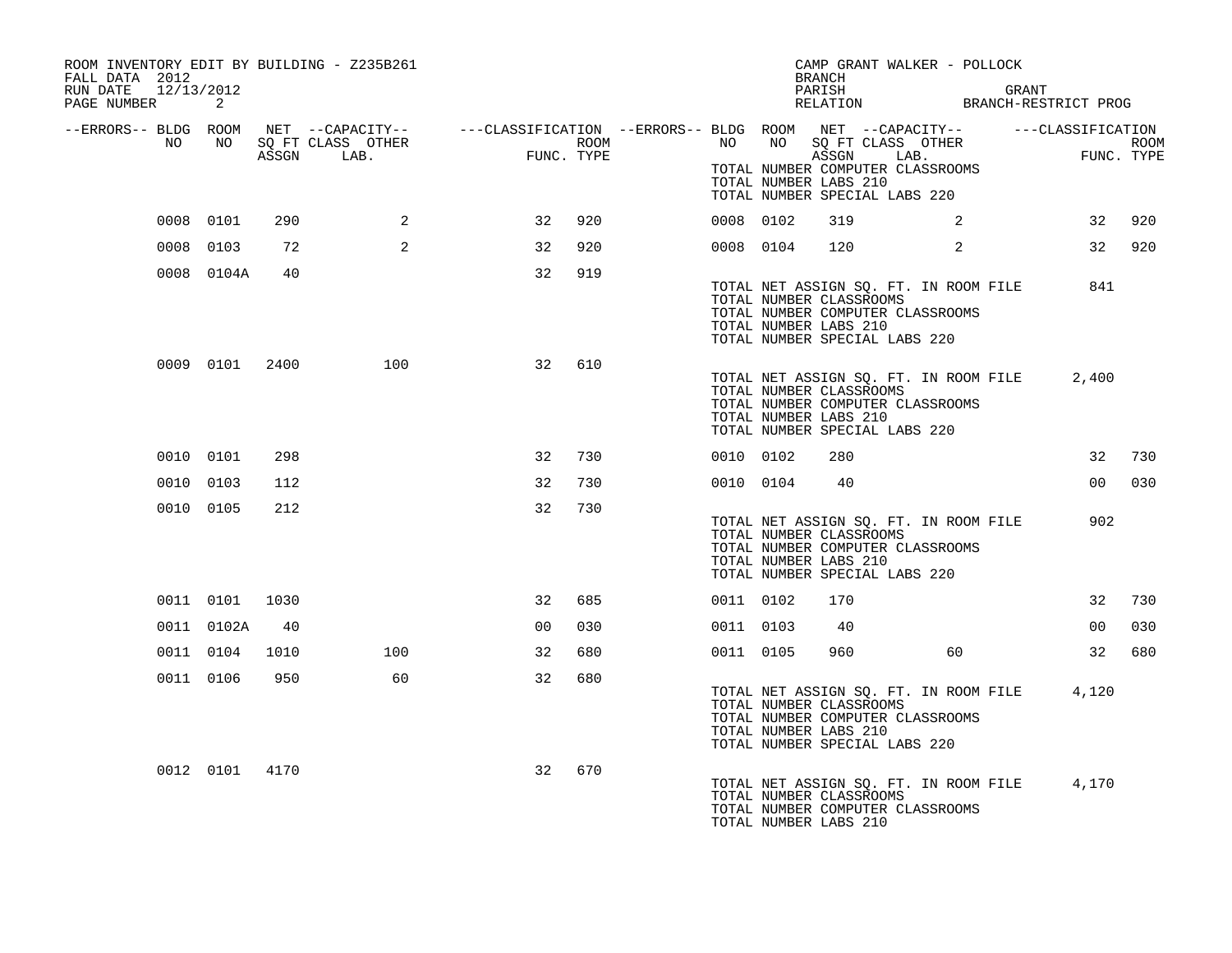| ROOM INVENTORY EDIT BY BUILDING - Z235B261<br>FALL DATA 2012<br>RUN DATE<br>12/13/2012<br>PAGE NUMBER | $\mathbf{3}$   |       |                                                                                                                     |                                                                                                                                                                                                                                                                                                                                                                                                                                                                                              |      |    |                | CAMP GRANT WALKER - POLLOCK<br><b>BRANCH</b><br>PARISH<br>PARISH GRANT<br>RELATION BRANCH-RESTRICT PROG                                                                    | GRANT |                 |                    |
|-------------------------------------------------------------------------------------------------------|----------------|-------|---------------------------------------------------------------------------------------------------------------------|----------------------------------------------------------------------------------------------------------------------------------------------------------------------------------------------------------------------------------------------------------------------------------------------------------------------------------------------------------------------------------------------------------------------------------------------------------------------------------------------|------|----|----------------|----------------------------------------------------------------------------------------------------------------------------------------------------------------------------|-------|-----------------|--------------------|
| --ERRORS-- BLDG ROOM<br>NO                                                                            | NO             |       | NET --CAPACITY-- - ---CLASSIFICATION --ERRORS-- BLDG ROOM NET --CAPACITY-- - ---CLASSIFICATION<br>SQ FT CLASS OTHER | $\begin{aligned} \text{Lip}(\mathcal{A}) = \mathcal{A}(\mathcal{A}) = \mathcal{A}(\mathcal{A}) = \mathcal{A}(\mathcal{A}) = \mathcal{A}(\mathcal{A}) = \mathcal{A}(\mathcal{A}) = \mathcal{A}(\mathcal{A}) = \mathcal{A}(\mathcal{A}) = \mathcal{A}(\mathcal{A}) = \mathcal{A}(\mathcal{A}) = \mathcal{A}(\mathcal{A}) = \mathcal{A}(\mathcal{A}) = \mathcal{A}(\mathcal{A}) = \mathcal{A}(\mathcal{A}) = \mathcal{A}(\mathcal{A}) = \mathcal{A}(\mathcal{A}) = \mathcal{A}(\$<br>FUNC. TYPE | ROOM | NO | NO             |                                                                                                                                                                            |       |                 | ROOM<br>FUNC. TYPE |
|                                                                                                       |                | ASSGN | LAB.                                                                                                                |                                                                                                                                                                                                                                                                                                                                                                                                                                                                                              |      |    |                | TOTAL NUMBER SPECIAL LABS 220                                                                                                                                              |       |                 |                    |
|                                                                                                       | 0013 0101      | 1970  |                                                                                                                     | 32                                                                                                                                                                                                                                                                                                                                                                                                                                                                                           | 725  |    | 0013 0101A     | 30                                                                                                                                                                         |       | 00 <sup>o</sup> | 030                |
|                                                                                                       | 0013 0102      | 2000  |                                                                                                                     | 32                                                                                                                                                                                                                                                                                                                                                                                                                                                                                           | 730  |    | 0013 0103 1000 | TOTAL NET ASSIGN SQ. FT. IN ROOM FILE<br>TOTAL NUMBER CLASSROOMS<br>TOTAL NUMBER COMPUTER CLASSROOMS<br>TOTAL NUMBER LABS 210<br>TOTAL NUMBER SPECIAL LABS 220             |       | 4,970           | 32 730             |
|                                                                                                       | 0014 0101 1695 |       | 50                                                                                                                  | 32                                                                                                                                                                                                                                                                                                                                                                                                                                                                                           | 910  |    | 0014 0101A     | 35                                                                                                                                                                         |       |                 | 32 730             |
|                                                                                                       | 0014 0101B     | 35    |                                                                                                                     | 0 <sub>0</sub>                                                                                                                                                                                                                                                                                                                                                                                                                                                                               | 030  |    | 0014 0101C     | 35<br>TOTAL NET ASSIGN SQ. FT. IN ROOM FILE 1,730<br>TOTAL NUMBER CLASSROOMS<br>TOTAL NUMBER COMPUTER CLASSROOMS<br>TOTAL NUMBER LABS 210<br>TOTAL NUMBER SPECIAL LABS 220 |       | 00              | 030                |
|                                                                                                       | 0015 0101 1695 |       | 50                                                                                                                  | 32                                                                                                                                                                                                                                                                                                                                                                                                                                                                                           | 910  |    | 0015 0101A     | 35                                                                                                                                                                         |       |                 | 32 730             |
|                                                                                                       | 0015 0101B     | 35    |                                                                                                                     | 0 <sub>0</sub>                                                                                                                                                                                                                                                                                                                                                                                                                                                                               | 030  |    | 0015 0101C 35  | TOTAL NET ASSIGN SQ. FT. IN ROOM FILE 1,765<br>TOTAL NUMBER CLASSROOMS<br>TOTAL NUMBER COMPUTER CLASSROOMS<br>TOTAL NUMBER LABS 210<br>TOTAL NUMBER SPECIAL LABS 220       |       | 32              | 730                |
|                                                                                                       | 0016 0101 1695 |       | 50                                                                                                                  | 32                                                                                                                                                                                                                                                                                                                                                                                                                                                                                           | 910  |    | 0016 0101A     | 35                                                                                                                                                                         |       | 32              | 730                |
|                                                                                                       | 0016 0101B     | 35    |                                                                                                                     | 0 <sub>0</sub>                                                                                                                                                                                                                                                                                                                                                                                                                                                                               | 030  |    | 0016 0101C     | 35<br>TOTAL NET ASSIGN SQ. FT. IN ROOM FILE<br>TOTAL NUMBER CLASSROOMS<br>TOTAL NUMBER COMPUTER CLASSROOMS<br>TOTAL NUMBER LABS 210<br>TOTAL NUMBER SPECIAL LABS 220       |       | 1,765           | 32 730             |
|                                                                                                       | 0017 0101 1695 |       | 50                                                                                                                  | 32                                                                                                                                                                                                                                                                                                                                                                                                                                                                                           | 910  |    | 0017 0101A     | 35                                                                                                                                                                         |       | 32              | 730                |
|                                                                                                       | 0017 0101B     | 35    |                                                                                                                     | 0 <sub>0</sub>                                                                                                                                                                                                                                                                                                                                                                                                                                                                               | 030  |    | 0017 0101C     | 35<br>TOTAL NET ASSIGN SQ. FT. IN ROOM FILE 1,765<br>TOTAL NUMBER CLASSROOMS<br>TOTAL NUMBER COMPUTER CLASSROOMS<br>TOTAL NUMBER LABS 210<br>TOTAL NUMBER SPECIAL LABS 220 |       | 32              | 730                |
|                                                                                                       | 0018 0101      | 1695  | 50                                                                                                                  | 32                                                                                                                                                                                                                                                                                                                                                                                                                                                                                           | 910  |    | 0018 0101A     | 35                                                                                                                                                                         |       | 32              | 730                |
|                                                                                                       | 0018 0101B     | 35    |                                                                                                                     | 0 <sub>0</sub>                                                                                                                                                                                                                                                                                                                                                                                                                                                                               | 030  |    | 0018 0101C     | 35<br>TOTAL NET ASSIGN SQ. FT. IN ROOM FILE 1,765                                                                                                                          |       | 32              | 730                |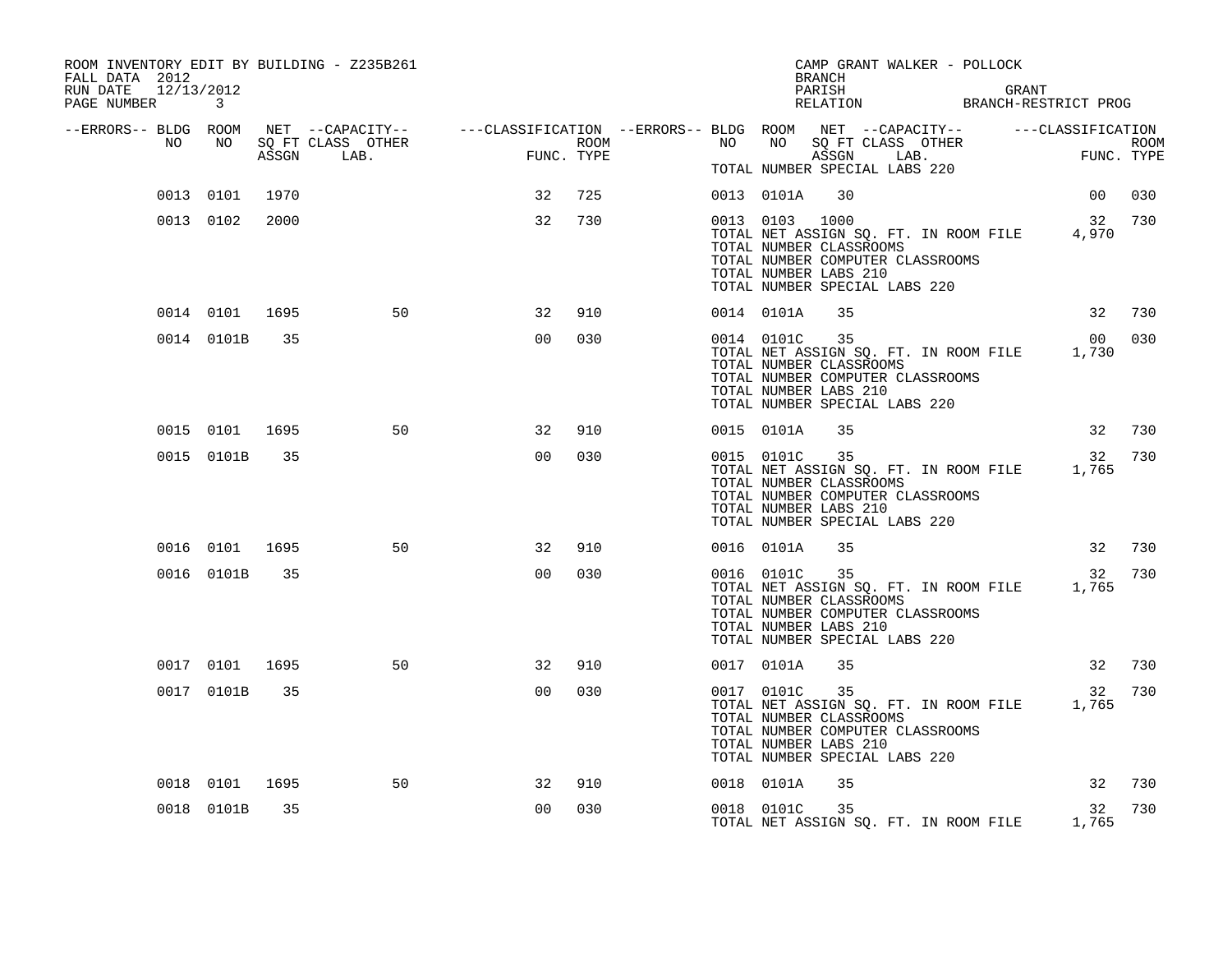| ROOM INVENTORY EDIT BY BUILDING - Z235B261<br>FALL DATA 2012 |                |     |    |                                                                                                                                                                                                                                      |     |           |               | CAMP GRANT WALKER - POLLOCK<br><b>BRANCH</b>                                                                                                                                                              |  |                 |     |
|--------------------------------------------------------------|----------------|-----|----|--------------------------------------------------------------------------------------------------------------------------------------------------------------------------------------------------------------------------------------|-----|-----------|---------------|-----------------------------------------------------------------------------------------------------------------------------------------------------------------------------------------------------------|--|-----------------|-----|
| RUN DATE 12/13/2012<br>PAGE NUMBER 4                         |                |     |    |                                                                                                                                                                                                                                      |     |           |               | PARISH GRANT GRANT RELATION BRANCH-RESTRICT PROG                                                                                                                                                          |  |                 |     |
|                                                              |                |     |    | ERRORS-- BLDG ROOM NET --CAPACITY--- --CLASSIFICATION --ERRORS-- BLDG ROOM NET --CAPACITY-----------CLASSIFICATION<br>NO NO SQ FT CLASS OTHER ROOM NO ROOM NO SQ FT CLASS OTHER ROOM<br>ASSGN LAB. FUNC. TYPE ---------------------- |     |           |               | TOTAL NUMBER CLASSROOMS<br>TOTAL NUMBER COMPUTER CLASSROOMS<br>TOTAL NUMBER LABS 210<br>TOTAL NUMBER SPECIAL LABS 220                                                                                     |  |                 |     |
|                                                              | 0019 0101 1695 |     | 50 | 32                                                                                                                                                                                                                                   | 910 |           | 0019 0101A    | 35                                                                                                                                                                                                        |  | 32 730          |     |
|                                                              | 0019 0101B 35  |     |    | 0 <sub>0</sub>                                                                                                                                                                                                                       | 030 |           | 0019 0101C 35 | TOTAL NET ASSIGN SQ. FT. IN ROOM FILE 1,765<br>TOTAL NUMBER CLASSROOMS<br>TOTAL NUMBER COMPUTER CLASSROOMS<br>TOTAL NUMBER LABS 210<br>TOTAL NUMBER SPECIAL LABS 220                                      |  | 32 730          |     |
|                                                              | 0020 0101 1695 |     | 50 | 32                                                                                                                                                                                                                                   | 910 |           | 0020 0101A    | 35 35 32 730                                                                                                                                                                                              |  |                 |     |
|                                                              | 0020 0101B     | 35  |    | 0 <sub>0</sub>                                                                                                                                                                                                                       | 030 |           | 0020 0101C 35 | TOTAL NET ASSIGN SQ. FT. IN ROOM FILE 1,765<br>TOTAL NUMBER CLASSROOMS<br>TOTAL NUMBER COMPUTER CLASSROOMS<br>TOTAL NUMBER LABS 210<br>TOTAL NUMBER SPECIAL LABS 220                                      |  | 32 730          |     |
|                                                              | 0021 0101 1695 |     | 50 | 32                                                                                                                                                                                                                                   | 910 |           |               | 0021 0101A 35 35 32 730                                                                                                                                                                                   |  |                 |     |
|                                                              | 0021 0101B     | 35  |    | 0 <sub>0</sub>                                                                                                                                                                                                                       | 030 |           |               | 0021 0101C 35<br>0021 0101C 35 32<br>TOTAL NET ASSIGN SQ. FT. IN ROOM FILE 1,765<br>TOTAL NUMBER CLASSROOMS<br>TOTAL NUMBER COMPUTER CLASSROOMS<br>TOTAL NUMBER LABS 210<br>TOTAL NUMBER SPECIAL LABS 220 |  | 32              | 730 |
|                                                              | 0022 0101 1695 |     | 50 | 32                                                                                                                                                                                                                                   | 910 |           | 0022 0101A    | 35 35                                                                                                                                                                                                     |  | 32 730          |     |
|                                                              | 0022 0101B 35  |     |    | 0 <sub>0</sub>                                                                                                                                                                                                                       | 030 |           | 0022 0101C 35 | TOTAL NET ASSIGN SQ. FT. IN ROOM FILE 1,765<br>TOTAL NUMBER CLASSROOMS<br>TOTAL NUMBER COMPUTER CLASSROOMS<br>TOTAL NUMBER LABS 210<br>TOTAL NUMBER SPECIAL LABS 220                                      |  | 32              | 730 |
|                                                              | 0023 0001 2113 |     |    | 92                                                                                                                                                                                                                                   | 970 |           |               | TOTAL NET ASSIGN SQ. FT. IN ROOM FILE 2,113<br>TOTAL NUMBER CLASSROOMS<br>TOTAL NUMBER COMPUTER CLASSROOMS<br>TOTAL NUMBER LABS 210<br>TOTAL NUMBER SPECIAL LABS 220                                      |  |                 |     |
|                                                              | 0024 0101      | 283 |    | 32                                                                                                                                                                                                                                   | 635 | 0024 0102 |               | 144                                                                                                                                                                                                       |  | 00 <sub>o</sub> | 030 |
|                                                              | 0024 0103      | 144 |    | 0 <sub>0</sub>                                                                                                                                                                                                                       | 030 | 0024 0104 |               | 302                                                                                                                                                                                                       |  | 32              | 810 |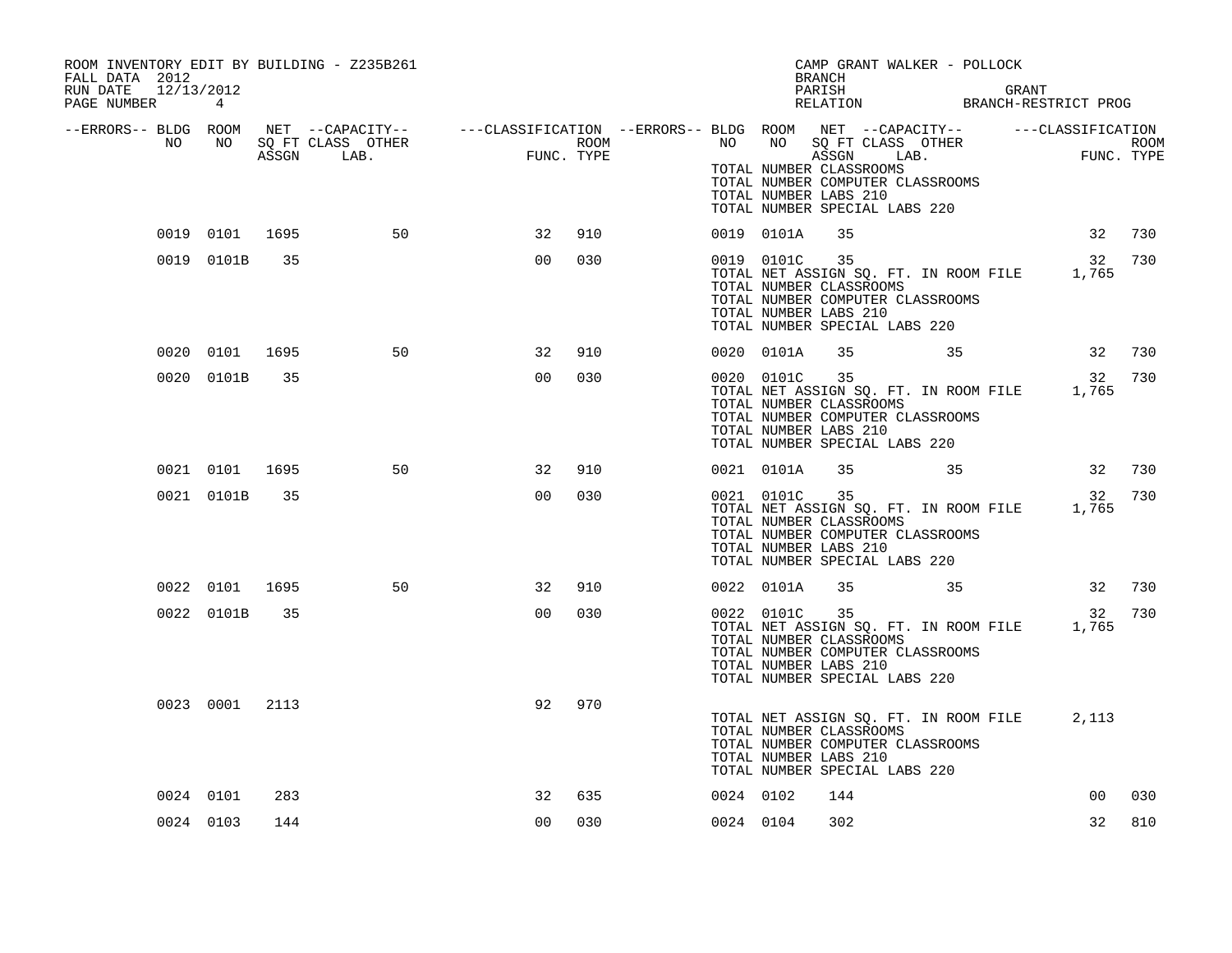| ROOM INVENTORY EDIT BY BUILDING - Z235B261<br>FALL DATA 2012<br>RUN DATE 12/13/2012 |                |       |                                                                                                         |                |      |           |                                                                    | <b>BRANCH</b><br>PARISH | CAMP GRANT WALKER - POLLOCK                                                                                      | GRANT        |                   |                           |
|-------------------------------------------------------------------------------------|----------------|-------|---------------------------------------------------------------------------------------------------------|----------------|------|-----------|--------------------------------------------------------------------|-------------------------|------------------------------------------------------------------------------------------------------------------|--------------|-------------------|---------------------------|
| PAGE NUMBER                                                                         | -5             |       |                                                                                                         |                |      |           |                                                                    |                         | PARISH GRANT<br>RELATION BRANCH-RESTRICT PROG                                                                    |              |                   |                           |
| --ERRORS-- BLDG ROOM<br>NO                                                          | NO             | ASSGN | NET --CAPACITY-- - ---CLASSIFICATION --ERRORS-- BLDG ROOM NET --CAPACITY--<br>SQ FT CLASS OTHER<br>LAB. | FUNC. TYPE     | ROOM | NO        | NO                                                                 | ASSGN                   | SQ FT CLASS OTHER<br>LAB.                                                                                        |              | ---CLASSIFICATION | <b>ROOM</b><br>FUNC. TYPE |
|                                                                                     | 0024 0104A     | 19    |                                                                                                         | 0 <sub>0</sub> | 030  | 0024 0105 |                                                                    | 260                     |                                                                                                                  | 4            | 32                | 920                       |
|                                                                                     | 0024 0105A     | 83    |                                                                                                         | 32             | 919  | 0024 0106 |                                                                    | 173                     | $\mathbf{1}$                                                                                                     |              | 32                | 310                       |
|                                                                                     | 0024 0107      | 4352  | 200                                                                                                     | 32             | 610  |           | 0024 0107A                                                         | 52                      |                                                                                                                  |              | 0 <sub>0</sub>    | 030                       |
|                                                                                     | 0024 0107B     | 78    |                                                                                                         | 32             | 730  |           | 0024 0107C                                                         | 52                      |                                                                                                                  |              | 32                | 730                       |
|                                                                                     | 0024 0107D     | 52    |                                                                                                         | 0 <sub>0</sub> | 030  |           | 0024 0107E                                                         | 78                      |                                                                                                                  |              | 32                | 730                       |
|                                                                                     | 0024 0107F     | 52    |                                                                                                         | 32             | 730  |           | 0024 0108                                                          | 1554                    |                                                                                                                  |              | 32                | 635                       |
|                                                                                     | 0024 0108A     | 33    |                                                                                                         | 0 <sub>0</sub> | 030  |           | 0024 0108B                                                         | 33                      |                                                                                                                  |              | 0 <sub>0</sub>    | 030                       |
|                                                                                     | 0024 0108C     | 105   |                                                                                                         | 32             | 730  |           | 0024 0108D<br>TOTAL NUMBER CLASSROOMS<br>TOTAL NUMBER LABS 210     | 50                      | TOTAL NET ASSIGN SQ. FT. IN ROOM FILE<br>TOTAL NUMBER COMPUTER CLASSROOMS<br>TOTAL NUMBER SPECIAL LABS 220       | $\mathbf{1}$ | 32<br>7,422       | 310                       |
|                                                                                     | 0025 0001 1960 |       |                                                                                                         | 32             | 919  |           | 0025 0101 1962<br>TOTAL NUMBER CLASSROOMS<br>TOTAL NUMBER LABS 210 |                         | TOTAL NET ASSIGN SQ. FT. IN ROOM FILE<br>TOTAL NUMBER COMPUTER CLASSROOMS<br>TOTAL NUMBER SPECIAL LABS 220       |              | 00 030<br>1,960   |                           |
|                                                                                     | 0026 0101 1695 |       | 50                                                                                                      | 32             | 910  |           | 0026 0101A                                                         | 35                      |                                                                                                                  |              | 32                | 730                       |
|                                                                                     | 0026 0101B     | 35    |                                                                                                         | 0 <sub>0</sub> | 030  |           | 0026 0101C<br>TOTAL NUMBER CLASSROOMS<br>TOTAL NUMBER LABS 210     | 35                      | TOTAL NET ASSIGN SQ. FT. IN ROOM FILE<br>TOTAL NUMBER COMPUTER CLASSROOMS<br>TOTAL NUMBER SPECIAL LABS 220       |              | 32<br>1,765       | 730                       |
|                                                                                     | 0027 0101 1960 |       |                                                                                                         | 32             | 919  |           | TOTAL NUMBER CLASSROOMS<br>TOTAL NUMBER LABS 210                   |                         | TOTAL NET ASSIGN SQ. FT. IN ROOM FILE 1,960<br>TOTAL NUMBER COMPUTER CLASSROOMS<br>TOTAL NUMBER SPECIAL LABS 220 |              |                   |                           |
|                                                                                     | 0028 0101      | 1695  | 50                                                                                                      | 32             | 910  |           | 0028 0101A                                                         | 35                      |                                                                                                                  |              | 32                | 730                       |
|                                                                                     | 0028 0101B     | 35    |                                                                                                         | 0 <sub>0</sub> | 030  |           | 0028 0101C<br>TOTAL NUMBER CLASSROOMS                              | 35                      | TOTAL NET ASSIGN SQ. FT. IN ROOM FILE<br>TOTAL NUMBER COMPUTER CLASSROOMS                                        |              | 32<br>1,765       | 730                       |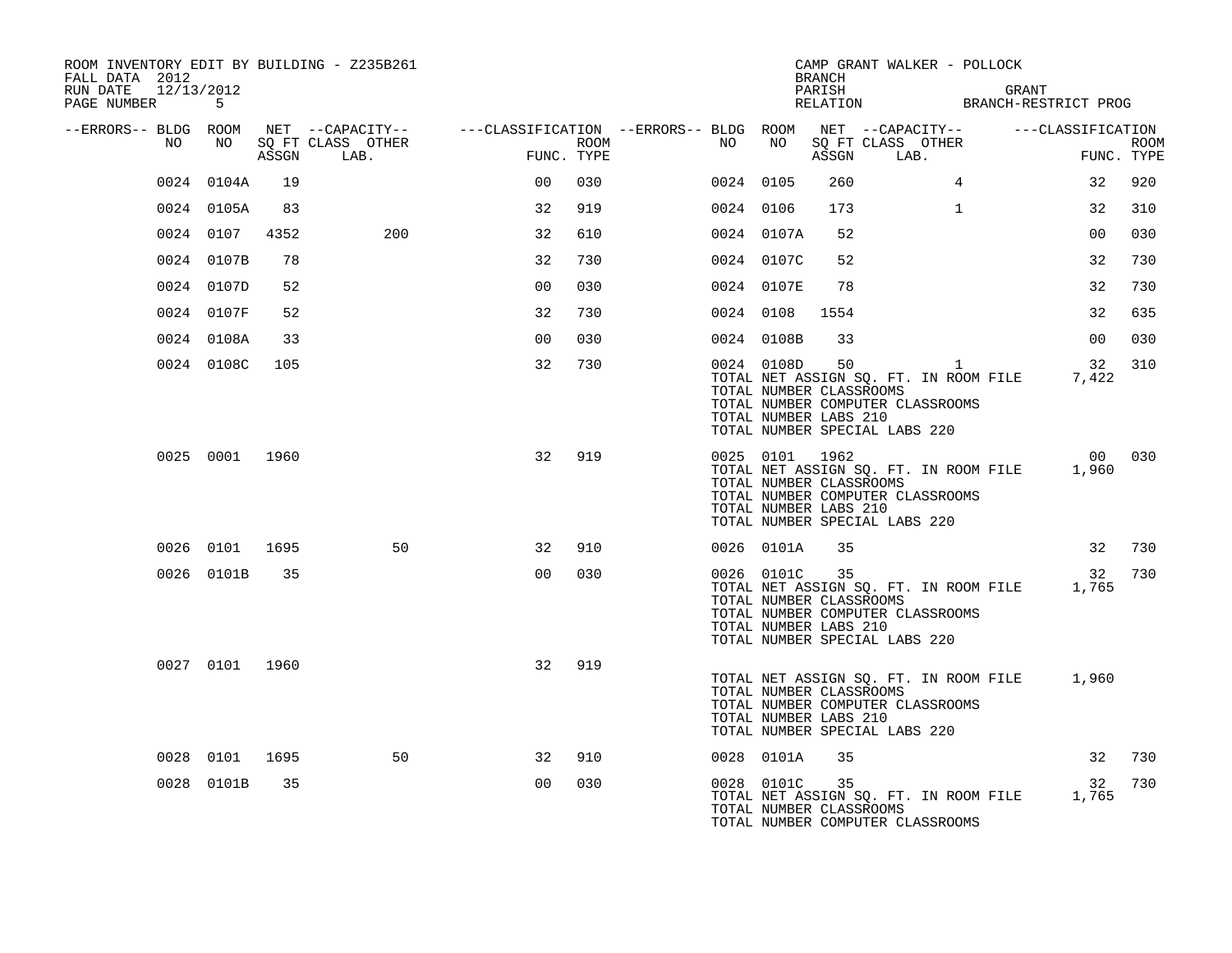| ROOM INVENTORY EDIT BY BUILDING - Z235B261<br>FALL DATA 2012<br>RUN DATE<br>PAGE NUMBER | 12/13/2012<br>6 |       |                                                                                                                             |            |      |          |                                                                                                                                     | <b>BRANCH</b><br>PARISH<br>RELATION |                           | CAMP GRANT WALKER - POLLOCK           | GRANT<br>BRANCH-RESTRICT PROG |                    |
|-----------------------------------------------------------------------------------------|-----------------|-------|-----------------------------------------------------------------------------------------------------------------------------|------------|------|----------|-------------------------------------------------------------------------------------------------------------------------------------|-------------------------------------|---------------------------|---------------------------------------|-------------------------------|--------------------|
| --ERRORS-- BLDG ROOM<br>NO                                                              | NO              | ASSGN | NET --CAPACITY-- - ---CLASSIFICATION --ERRORS-- BLDG ROOM NET --CAPACITY-- - ---CLASSIFICATION<br>SQ FT CLASS OTHER<br>LAB. | FUNC. TYPE | ROOM | NO       | NO<br>TOTAL NUMBER LABS 210<br>TOTAL NUMBER SPECIAL LABS 220                                                                        | ASSGN                               | SQ FT CLASS OTHER<br>LAB. |                                       |                               | ROOM<br>FUNC. TYPE |
|                                                                                         | 0030 0101       | 2304  |                                                                                                                             | 32         | 590  |          | TOTAL NUMBER CLASSROOMS<br>TOTAL NUMBER COMPUTER CLASSROOMS<br>TOTAL NUMBER LABS 210<br>TOTAL NUMBER SPECIAL LABS 220               |                                     |                           | TOTAL NET ASSIGN SQ. FT. IN ROOM FILE | 2,304                         |                    |
|                                                                                         | 0032 0101       | 284   |                                                                                                                             | 00         | 030  |          | 0032 0101A<br>TOTAL NUMBER CLASSROOMS<br>TOTAL NUMBER COMPUTER CLASSROOMS<br>TOTAL NUMBER LABS 210<br>TOTAL NUMBER SPECIAL LABS 220 | 36                                  |                           | TOTAL NET ASSIGN SQ. FT. IN ROOM FILE | 36                            | 32 730             |
|                                                                                         | 0058 0101 1500  |       |                                                                                                                             | 32         | 590  |          | TOTAL NUMBER CLASSROOMS<br>TOTAL NUMBER COMPUTER CLASSROOMS<br>TOTAL NUMBER LABS 210<br>TOTAL NUMBER SPECIAL LABS 220               |                                     |                           | TOTAL NET ASSIGN SQ. FT. IN ROOM FILE | 1,500                         |                    |
|                                                                                         | 0059 0101       | 200   |                                                                                                                             | 21         | 560  |          | TOTAL NUMBER CLASSROOMS<br>TOTAL NUMBER COMPUTER CLASSROOMS<br>TOTAL NUMBER LABS 210<br>TOTAL NUMBER SPECIAL LABS 220               |                                     |                           | TOTAL NET ASSIGN SQ. FT. IN ROOM FILE | 200                           |                    |
| 5<br>0061                                                                               |                 |       |                                                                                                                             |            |      | NO ROOMS |                                                                                                                                     |                                     |                           |                                       |                               |                    |
|                                                                                         | 0062 0101       | 765   | 75                                                                                                                          | 11         | 110  |          | TOTAL NUMBER CLASSROOMS<br>TOTAL NUMBER COMPUTER CLASSROOMS<br>TOTAL NUMBER LABS 210<br>TOTAL NUMBER SPECIAL LABS 220               |                                     |                           | TOTAL NET ASSIGN SQ. FT. IN ROOM FILE | 765<br>1                      |                    |
| 0063<br>5                                                                               |                 |       |                                                                                                                             |            |      | NO ROOMS |                                                                                                                                     |                                     |                           |                                       |                               |                    |
| 5<br>0068                                                                               |                 |       |                                                                                                                             |            |      | NO ROOMS |                                                                                                                                     |                                     |                           |                                       |                               |                    |
|                                                                                         | 0069 0101       | 1380  |                                                                                                                             | 32         | 919  |          | TOTAL NUMBER CLASSROOMS<br>TOTAL NUMBER COMPUTER CLASSROOMS<br>TOTAL NUMBER LABS 210<br>TOTAL NUMBER SPECIAL LABS 220               |                                     |                           | TOTAL NET ASSIGN SQ. FT. IN ROOM FILE | 1,380                         |                    |
| 5<br>0070                                                                               |                 |       |                                                                                                                             |            |      | NO ROOMS |                                                                                                                                     |                                     |                           |                                       |                               |                    |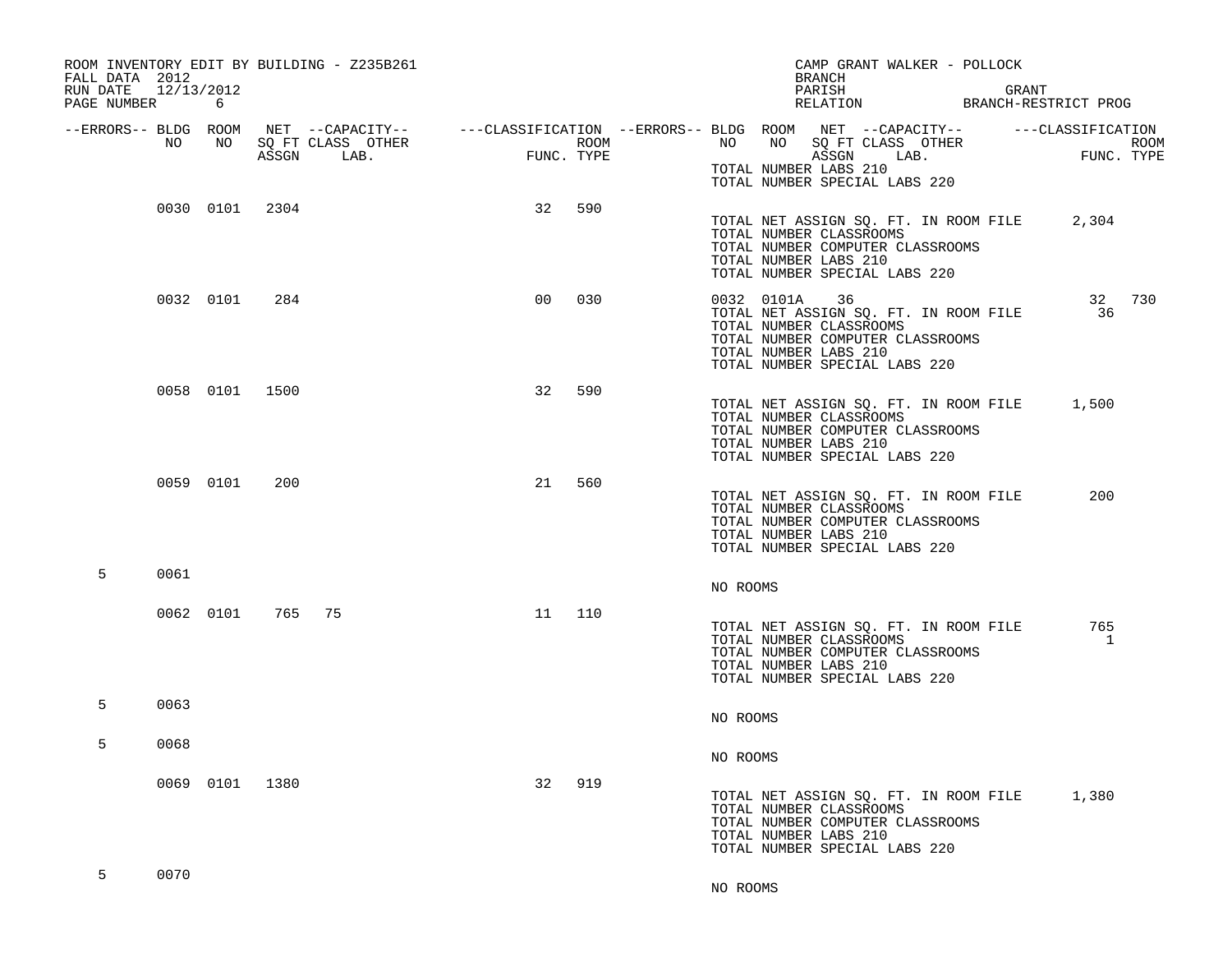| FALL DATA 2012<br>12/13/2012<br>RUN DATE<br>PAGE NUMBER 7 |           | ROOM INVENTORY EDIT BY BUILDING - Z235B261             |                           | CAMP GRANT WALKER - POLLOCK<br><b>BRANCH</b><br>PARISH<br>GRANT<br>RELATION<br>BRANCH-RESTRICT PROG                                                                  |
|-----------------------------------------------------------|-----------|--------------------------------------------------------|---------------------------|----------------------------------------------------------------------------------------------------------------------------------------------------------------------|
| --ERRORS-- BLDG ROOM<br>NO.                               | NO        | NET --CAPACITY--<br>SQ FT CLASS OTHER<br>ASSGN<br>LAB. | <b>ROOM</b><br>FUNC. TYPE | ---CLASSIFICATION --ERRORS-- BLDG ROOM NET --CAPACITY--<br>---CLASSIFICATION<br>SQ FT CLASS OTHER<br>NO<br>NO<br><b>ROOM</b><br>ASSGN<br>FUNC. TYPE<br>LAB.          |
|                                                           | 0071 0001 | 1450                                                   | 520<br>14                 | TOTAL NET ASSIGN SQ. FT. IN ROOM FILE 1,450<br>TOTAL NUMBER CLASSROOMS<br>TOTAL NUMBER COMPUTER CLASSROOMS<br>TOTAL NUMBER LABS 210<br>TOTAL NUMBER SPECIAL LABS 220 |
|                                                           | 0072 0001 | 50                                                     | 520<br>14                 | 50<br>TOTAL NET ASSIGN SQ. FT. IN ROOM FILE<br>TOTAL NUMBER CLASSROOMS<br>TOTAL NUMBER COMPUTER CLASSROOMS<br>TOTAL NUMBER LABS 210<br>TOTAL NUMBER SPECIAL LABS 220 |
|                                                           | 0073 0001 | 50                                                     | 520<br>14                 | TOTAL NET ASSIGN SQ. FT. IN ROOM FILE<br>50<br>TOTAL NUMBER CLASSROOMS<br>TOTAL NUMBER COMPUTER CLASSROOMS<br>TOTAL NUMBER LABS 210<br>TOTAL NUMBER SPECIAL LABS 220 |
|                                                           | 0074 0001 | 50                                                     | 14<br>520                 | TOTAL NET ASSIGN SQ. FT. IN ROOM FILE<br>50<br>TOTAL NUMBER CLASSROOMS<br>TOTAL NUMBER COMPUTER CLASSROOMS<br>TOTAL NUMBER LABS 210<br>TOTAL NUMBER SPECIAL LABS 220 |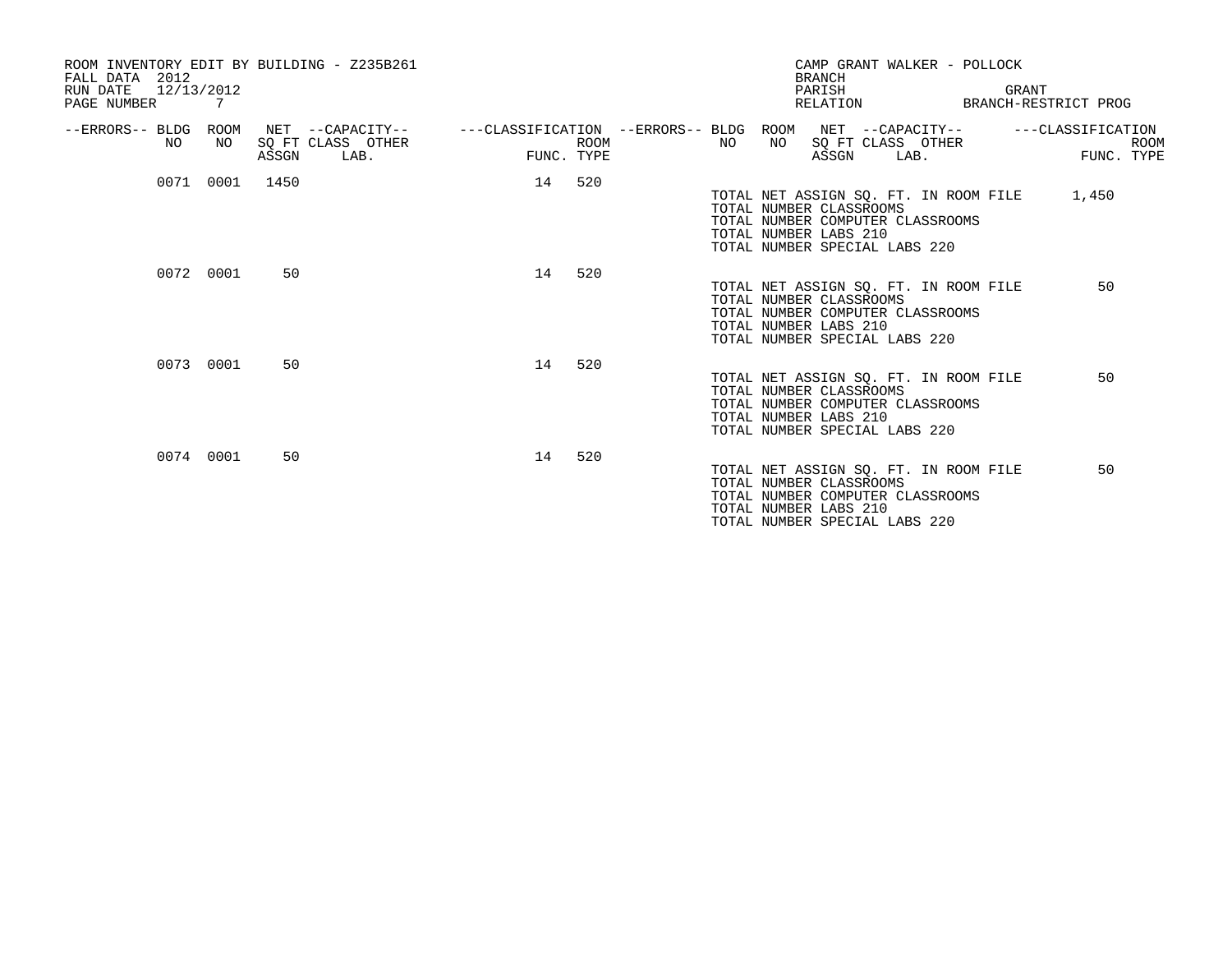- ERROR 1 BLD NUMBER OF THE ROOM FILE DOES NOT MATCH THE BLD NUMBER OF THE BLD FILE. THE BUILDING NUMBERS SHOULD BE EXACTLY THE SAME ON THE BUILDING FILE AND THE ROOM FILE.
- ERROR 2 DUPLICATE RECORD IN THE ROOM FILE.
- ERROR 3 NET ASSIGNABLE SQUARE FEET IS BLANK.
- ERROR 4 CAPACITY IS NOT ENTERED FOR ROOM TYPE 110, 210, 220, 230, 250, 410, 430, 610, 910, 920.
- ERROR 5 BUILDING DOES NOT CONTAIN ANY ROOMS. 4 IF THE BUILDING IS A WAREHOUSE, BARN, ETC. WITH NO ROOMS, CODE ONE ROOM WITH THE GROSS AND NET EQUAL.
- ERROR 6 FUNCTION USE OF ROOMS IS 00 AND ROOM TYPE NOT 010, 020, 030, 051, 052, OR 053.
- ERROR 7 ROOM TYPE IS NOT A VALID ROOM USE CODE OR PCS FUNCTION USE CODE IS NOT A VALID CODE
- ERROR 8 ROOM TYPE IS WRONG (000).

## TOTAL ERRORS 4

#9 WARNING ONLY - RATIO OF NET ASSIGN SQ. FT. TO CAPACITY IS NOT 5 TO 50 SQ. FT. FOR ROOM TYPES 110 410 430 OR IS NOT 10 TO 400 SQ. FT. FOR ROOM TYPES 210 220 230 250 OR IS NOT 5 TO 25 SQ. FT. FOR ROOM TYPE 610.

| TOTAL NUMBER OF ROOM RECORDS<br>TOTAL CLASSROOM CAPACITY                                                        | 121<br>75 |
|-----------------------------------------------------------------------------------------------------------------|-----------|
| TOTAL LAB CAPACITY<br>TOTAL OTHER CAPACITY                                                                      | 1565      |
| TOTAL NON ASSIGN AREA - ROOMS (FUNCT 00)                                                                        | 3293      |
| TOTAL UNASSIGNED AREA - ROOMS (FUNCT 81, 82, 83)                                                                |           |
| TOTAL FACIL IN USE - ROOMS (FUNCT 10 THROUGH 70)                                                                | 64292     |
| TOTAL ASSIGNABLE AREA - ROOMS (FUNCT 10 THROUGH 83)                                                             | 64292     |
| TOTAL NUMBER OF NON-ASSIGN ROOMS (FUNCT 00)                                                                     | -25       |
| TOTAL NUMBER OF INSTRUCTIONAL, RESEARCH, ACADEMIC SUPPORT, AND STUDENT SERVICE ROOMS (FUNCTS 10, 20, 40 AND 50) | 6         |
| TOTAL NUMBER OF PUBLIC SERVICE, INSTITUTIONAL SUPPORT AND INDEPENDENT OPERATIONS ROOMS (FUNCTS 30, 60 AND 70)   | 89        |
| TOTAL NUMBER OF UNASSIGNED ROOMS (FUNCT 81, 82, 83)                                                             |           |
| TOTAL NUMBER OF ASSIGNABLE ROOMS (FUNCT 10 TO 83)                                                               | 96        |
| TOTAL NUMBER OF CLASSROOMS<br>(110)                                                                             |           |
| TOTAL NUMBER OF COMPUTER CLASSROOMS (140)                                                                       |           |
| (210)<br>TOTAL NUMBER OF LABS                                                                                   |           |
| (220)<br>TOTAL NUMBER OF SPECIAL LABS                                                                           |           |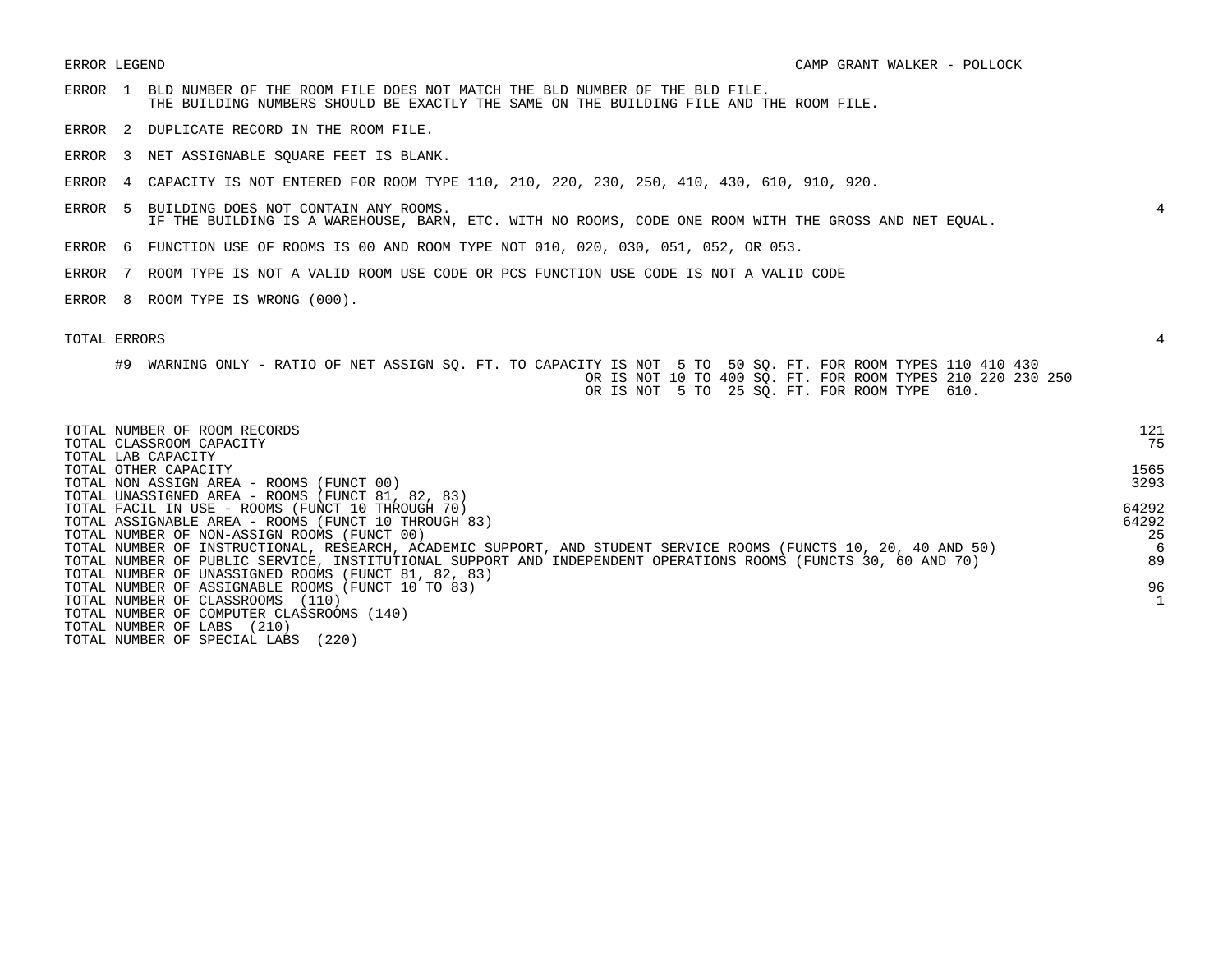| ROOM INVENTORY EDIT BY BUILDING - Z235B261<br>2012<br>FALL DATA<br>12/13/2012<br>RUN DATE<br>PAGE NUMBER |            |              |                                           |                   |                    |                       |            | PARISH OFFICE<br><b>BRANCH</b><br>PARISH<br>RELATION                                                                                                           | BRANCH-RESTRICT PROG            |             |
|----------------------------------------------------------------------------------------------------------|------------|--------------|-------------------------------------------|-------------------|--------------------|-----------------------|------------|----------------------------------------------------------------------------------------------------------------------------------------------------------------|---------------------------------|-------------|
| --ERRORS-- BLDG<br>NO.                                                                                   | ROOM<br>NO | NET<br>ASSGN | --CAPACITY--<br>SO FT CLASS OTHER<br>LAB. | ---CLASSIFICATION | ROOM<br>FUNC. TYPE | --ERRORS-- BLDG<br>NO | ROOM<br>NO | NET<br>--CAPACITY--<br>SO FT CLASS<br>OTHER<br>ASSGN<br>LAB.                                                                                                   | ---CLASSIFICATION<br>FUNC. TYPE | <b>ROOM</b> |
| 0105                                                                                                     | 0101       | 5625         |                                           | 21                | 310                |                       |            |                                                                                                                                                                |                                 |             |
|                                                                                                          |            |              |                                           |                   |                    |                       |            | TOTAL NET ASSIGN SQ. FT. IN ROOM FILE<br>TOTAL NUMBER CLASSROOMS<br>TOTAL NUMBER COMPUTER CLASSROOMS<br>TOTAL NUMBER LABS 210<br>TOTAL NUMBER SPECIAL LABS 220 | 5,625                           |             |